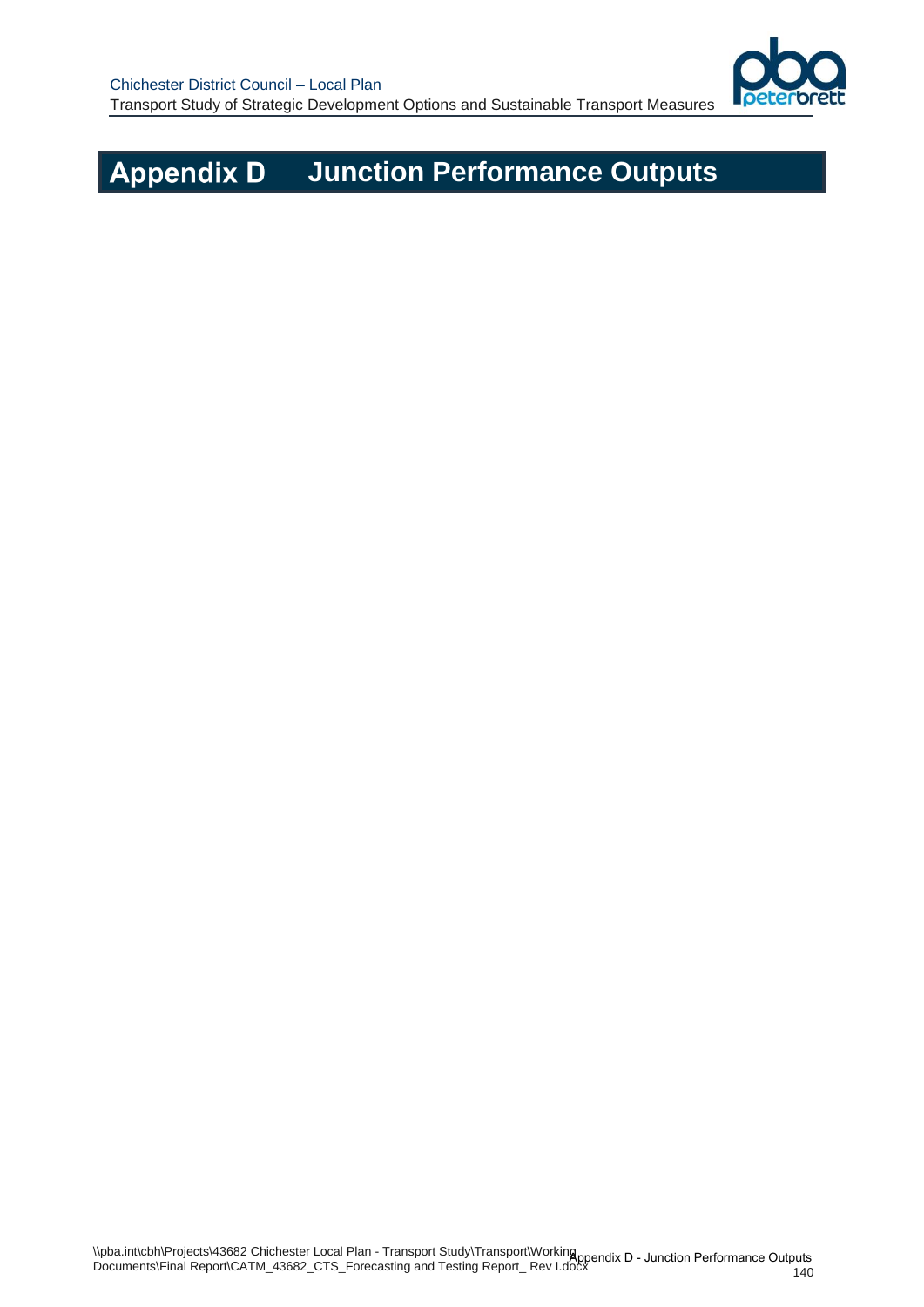Junction Performance Outputs Junction Description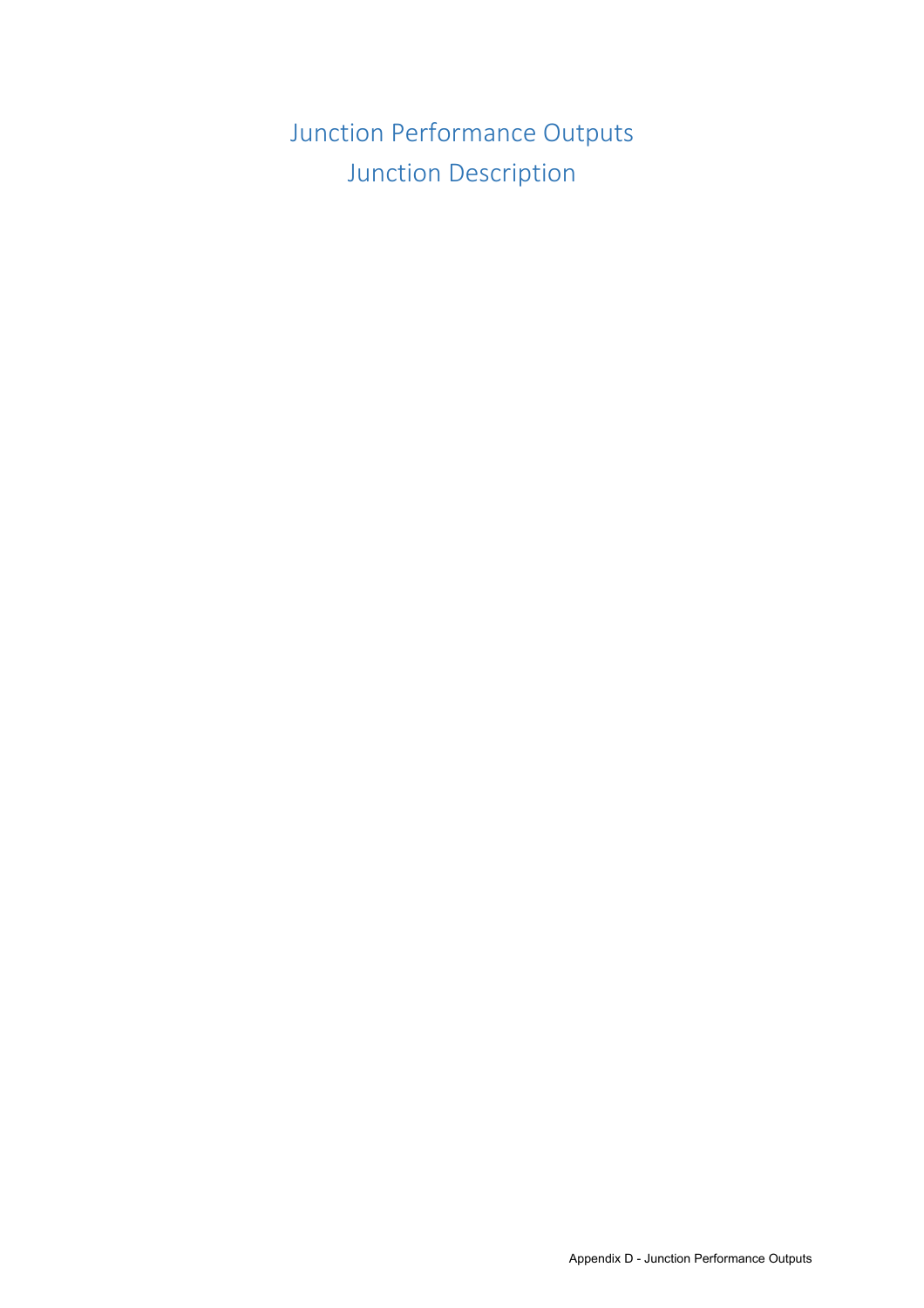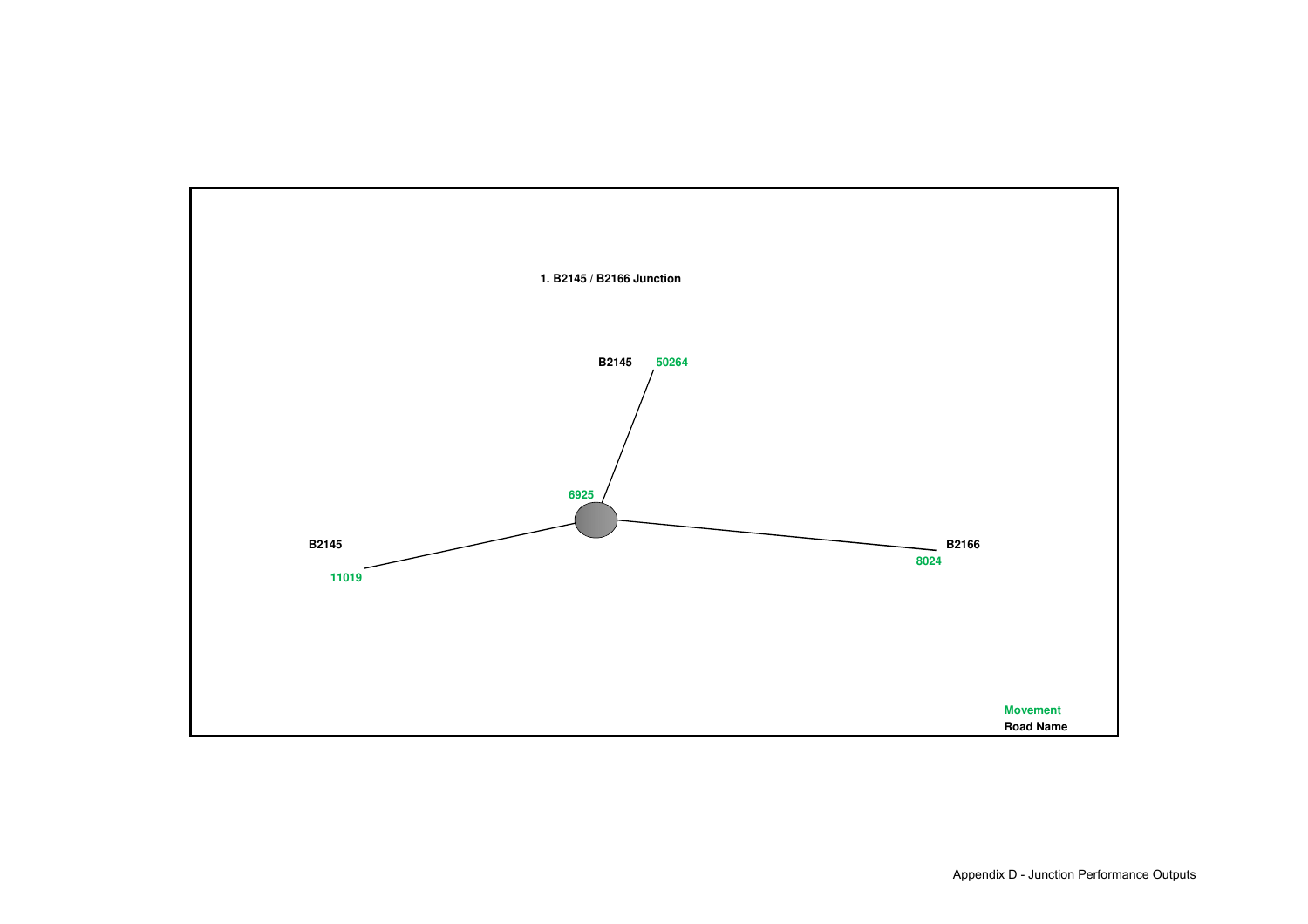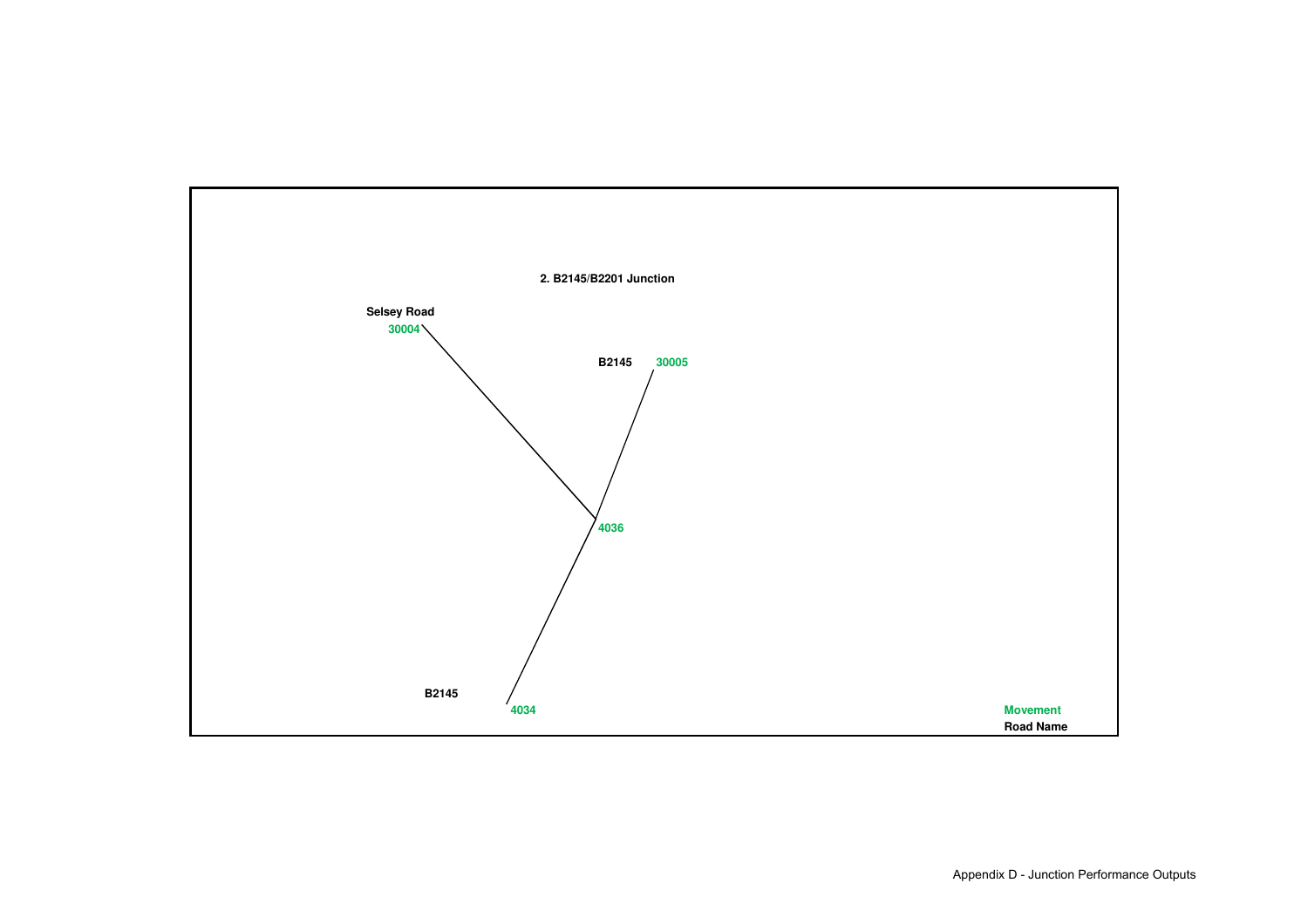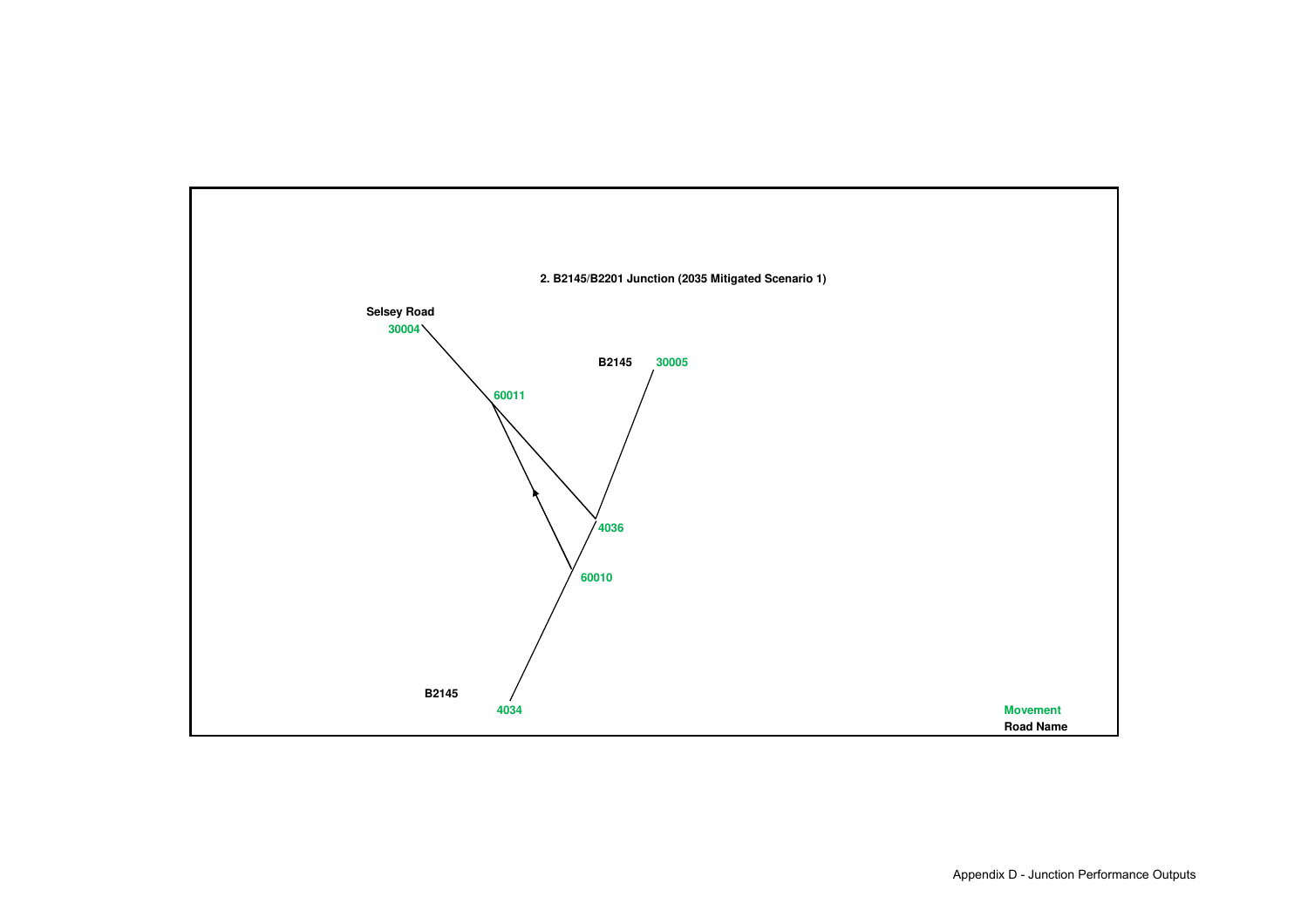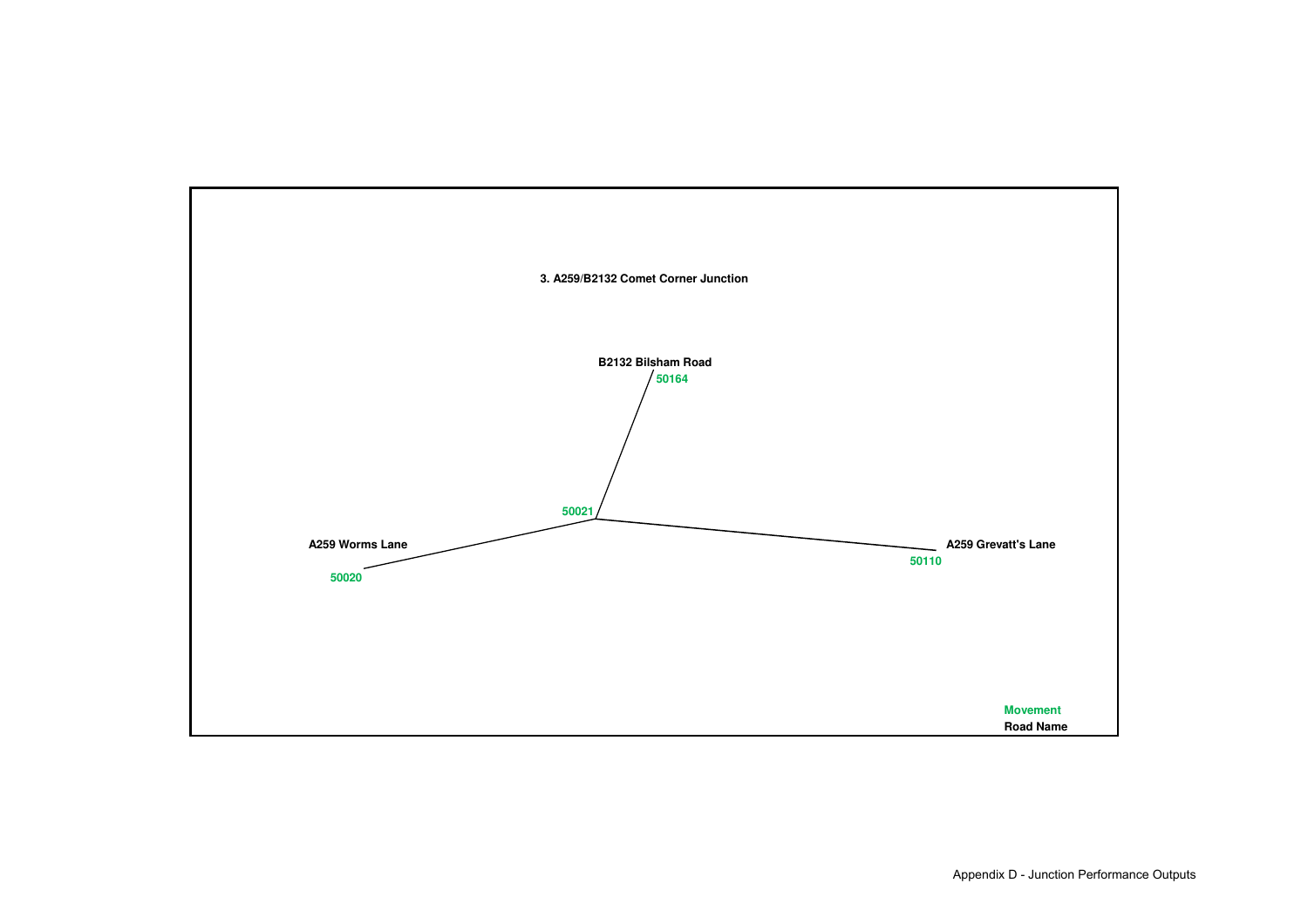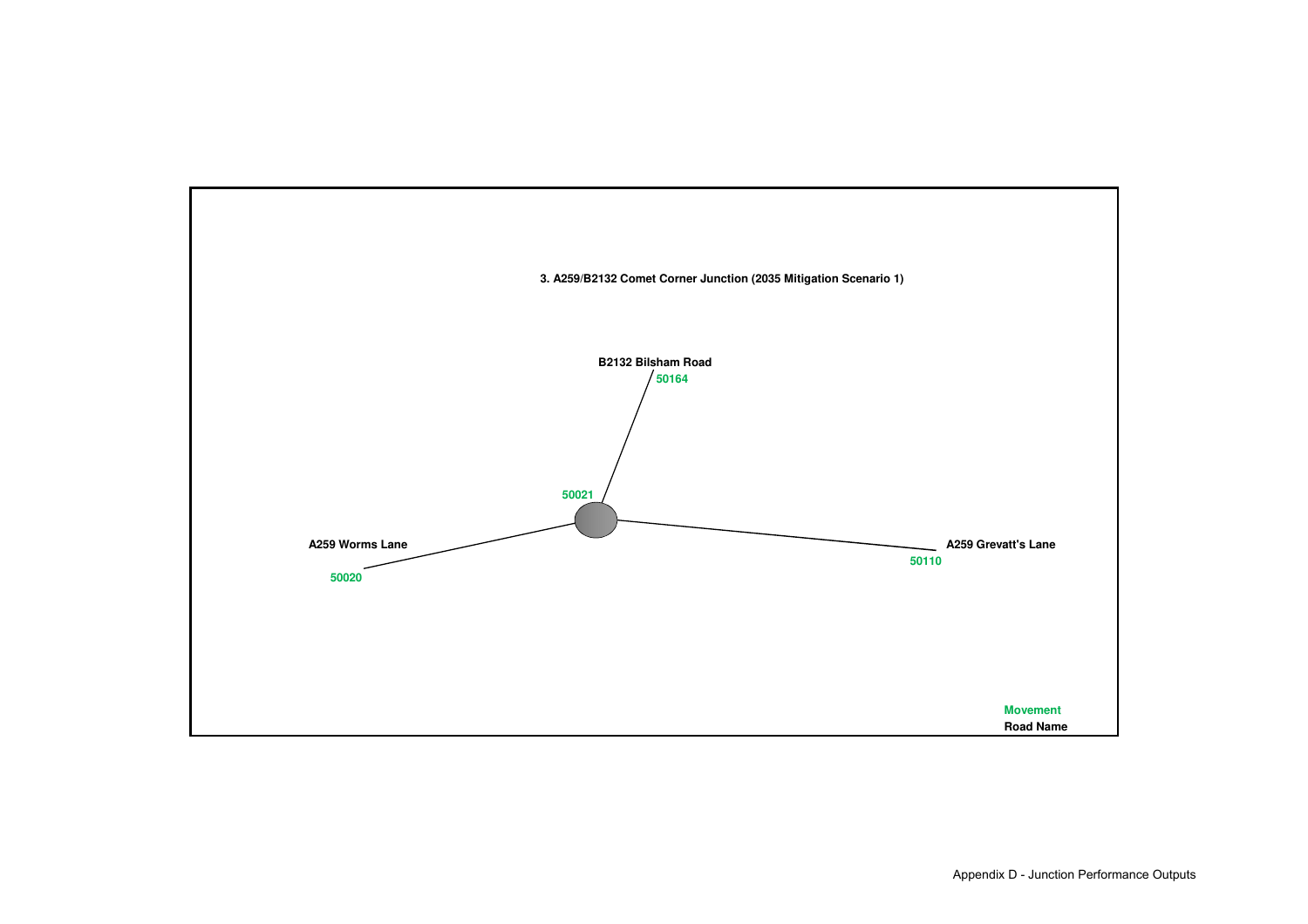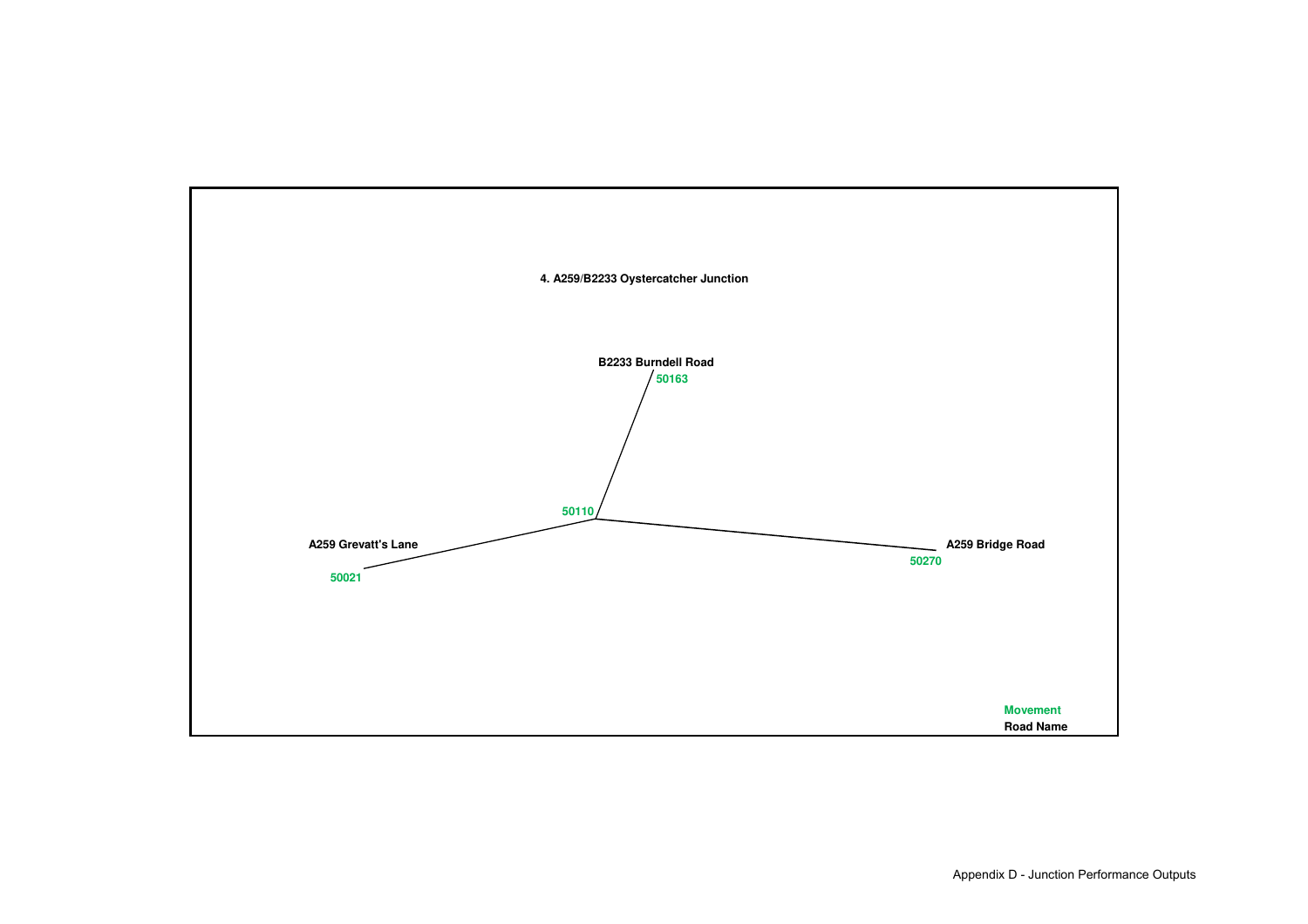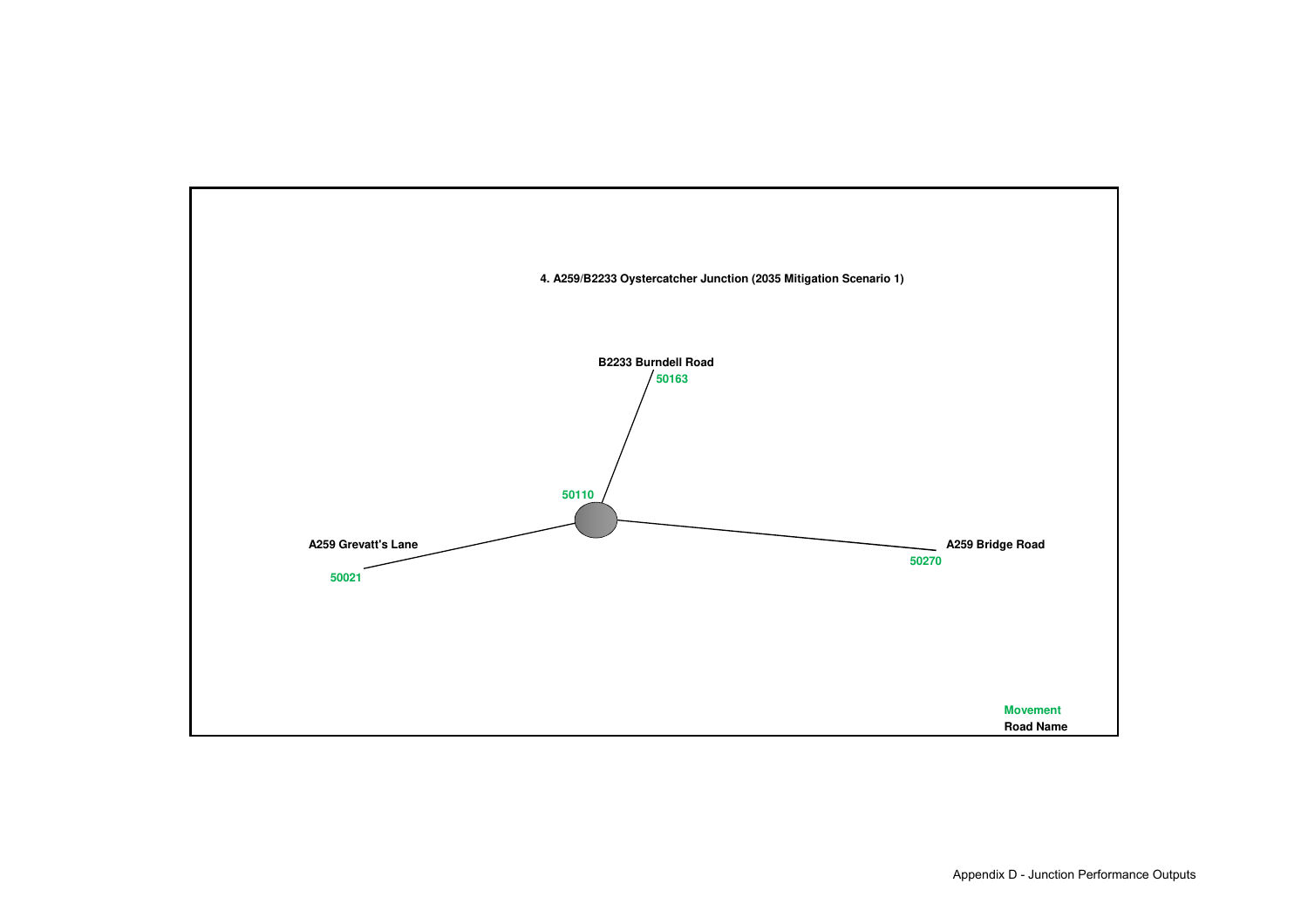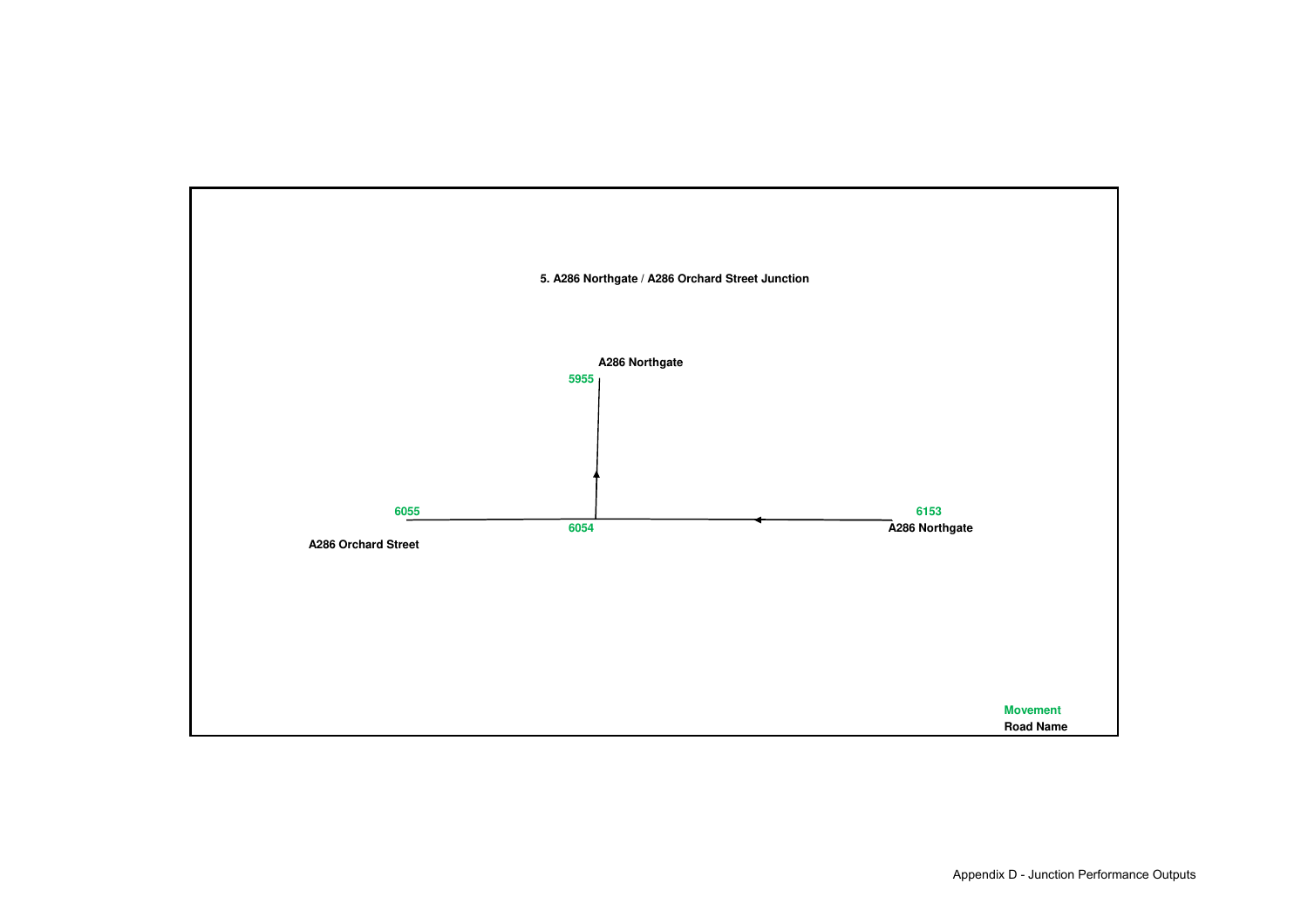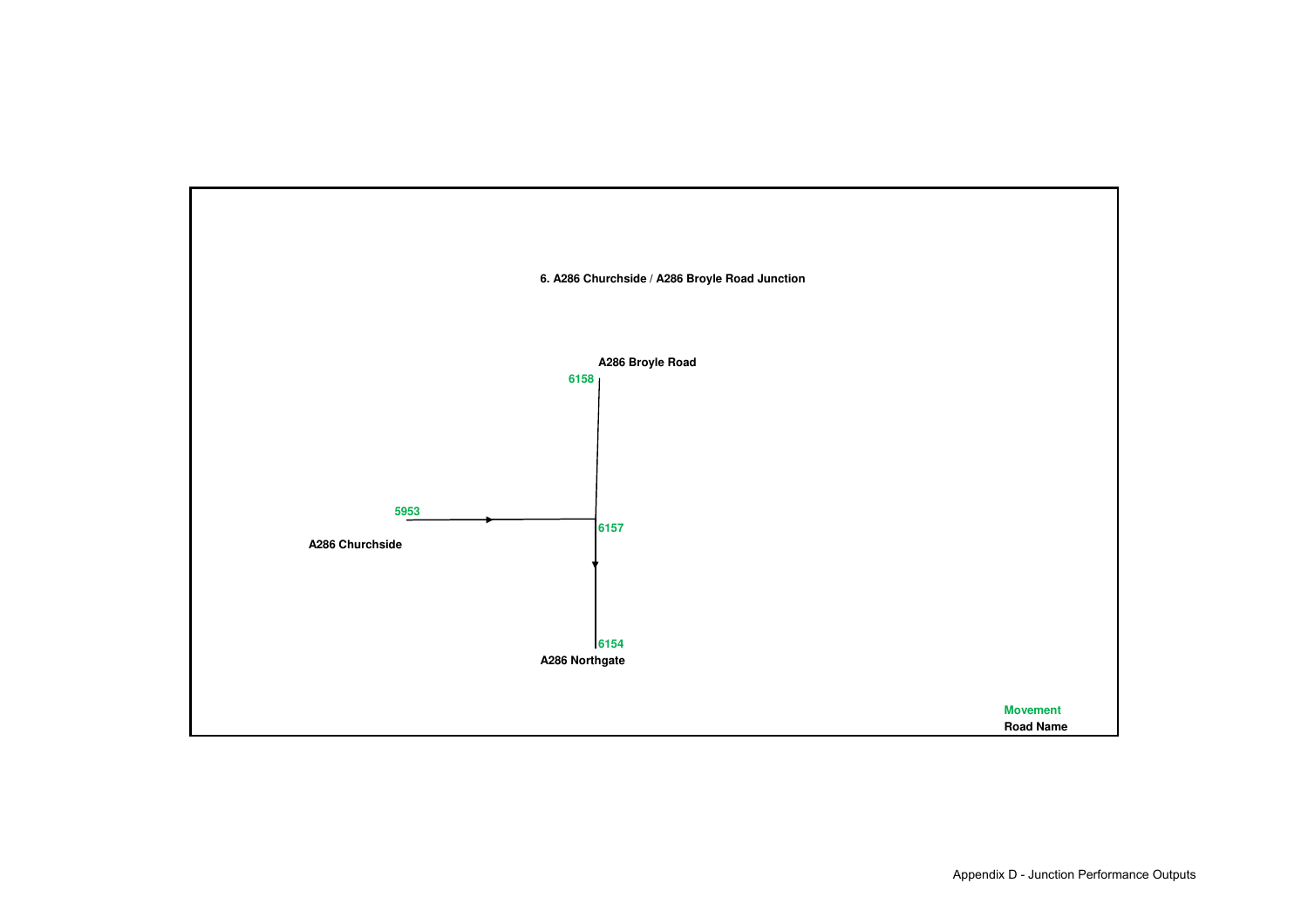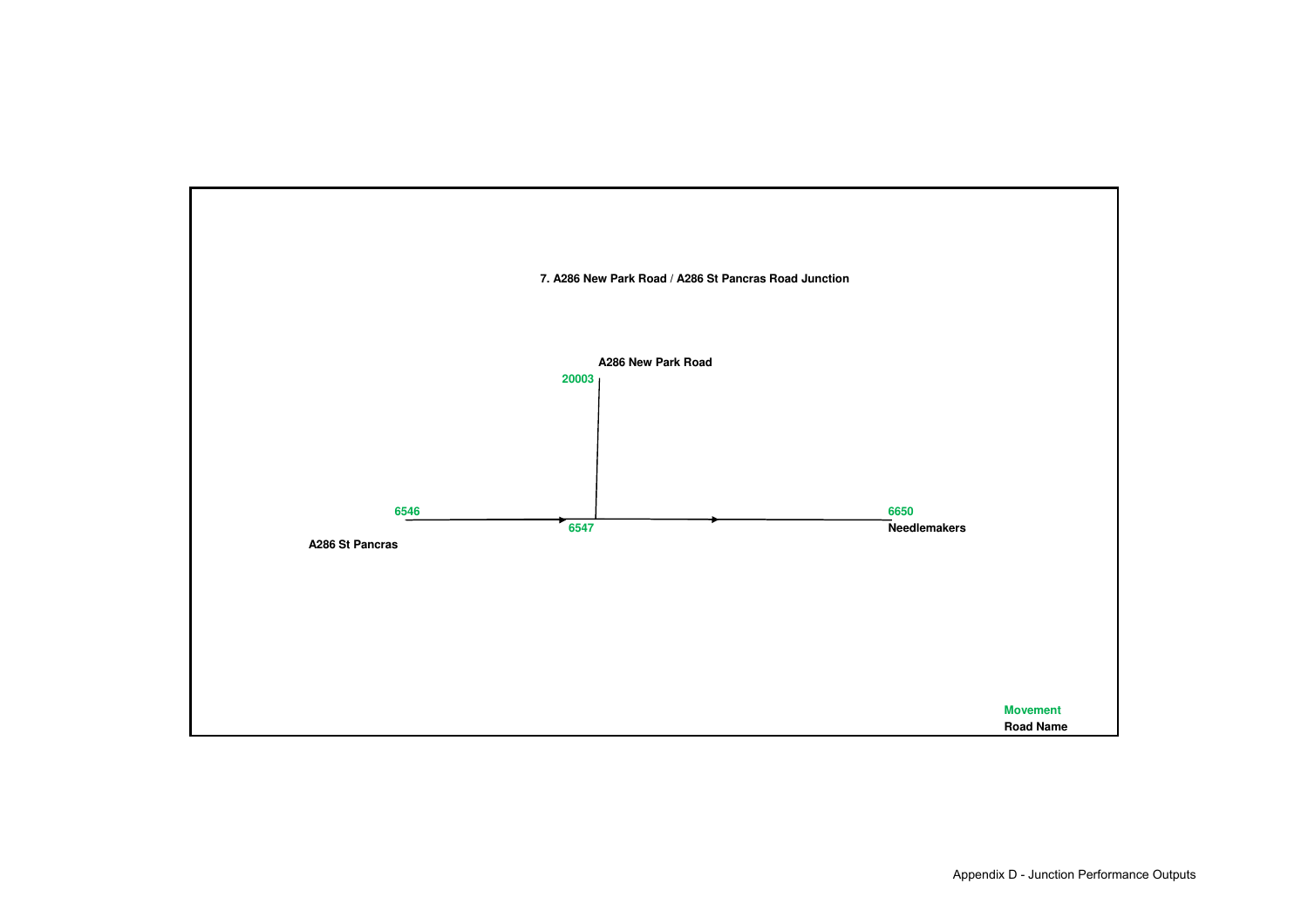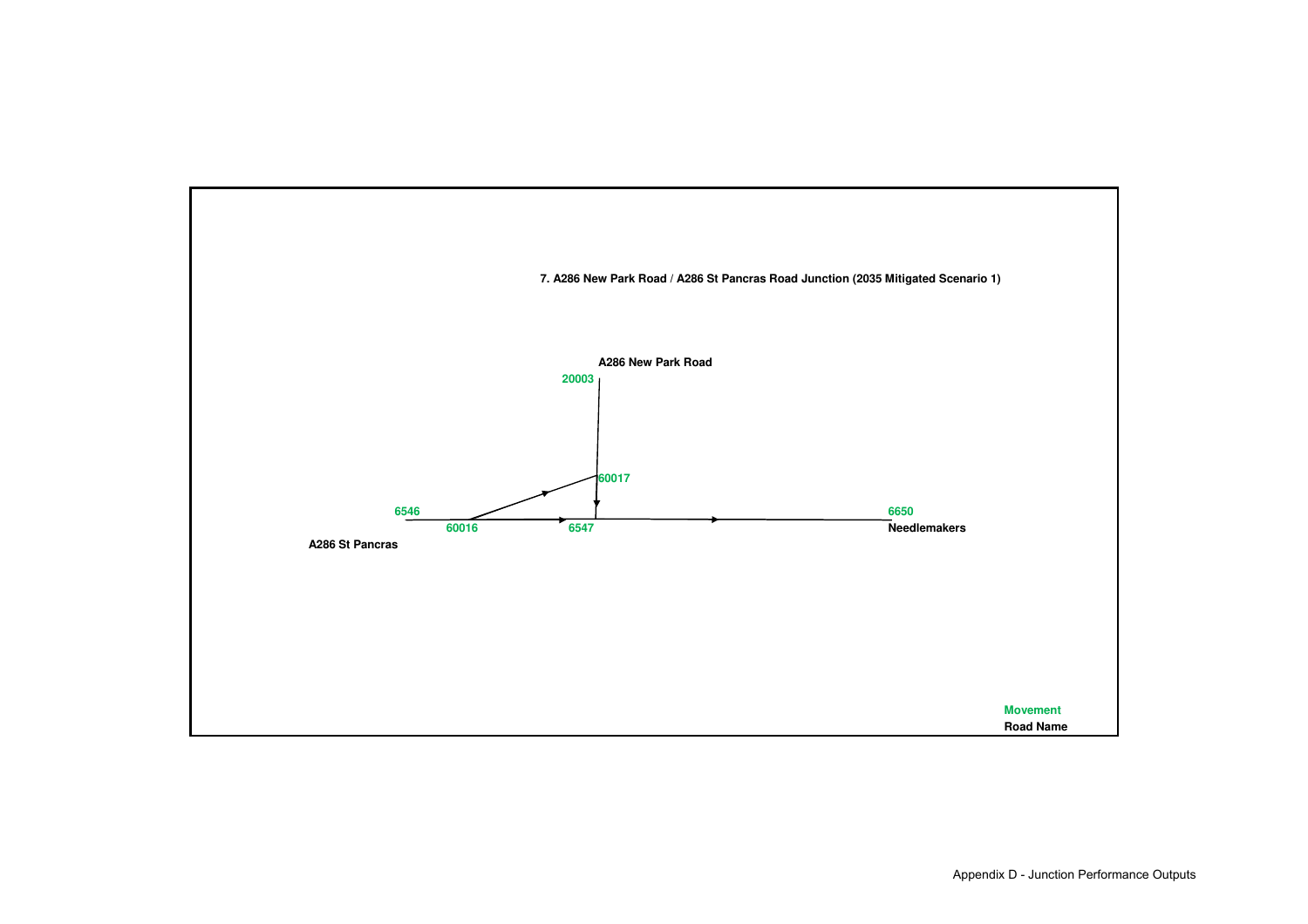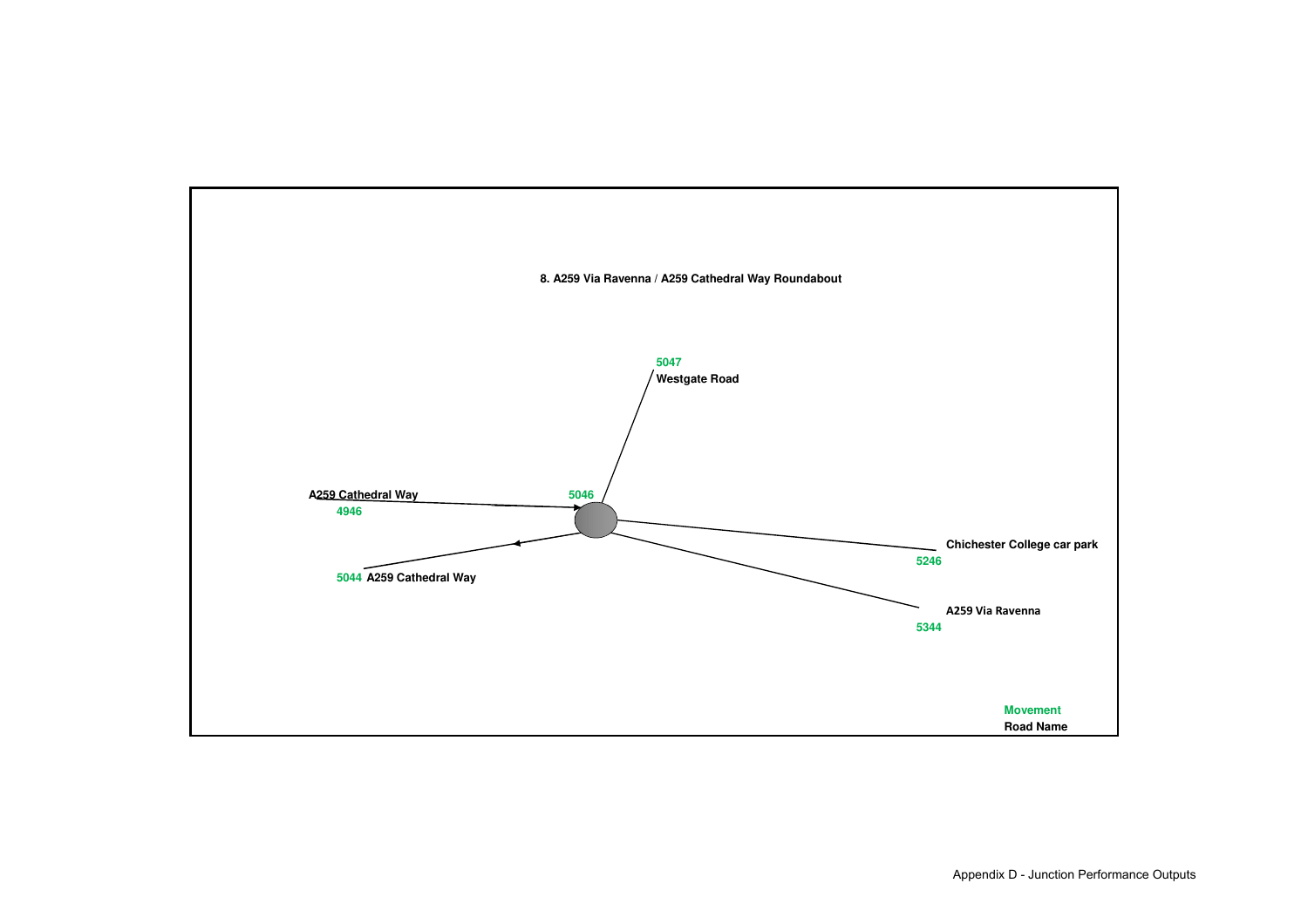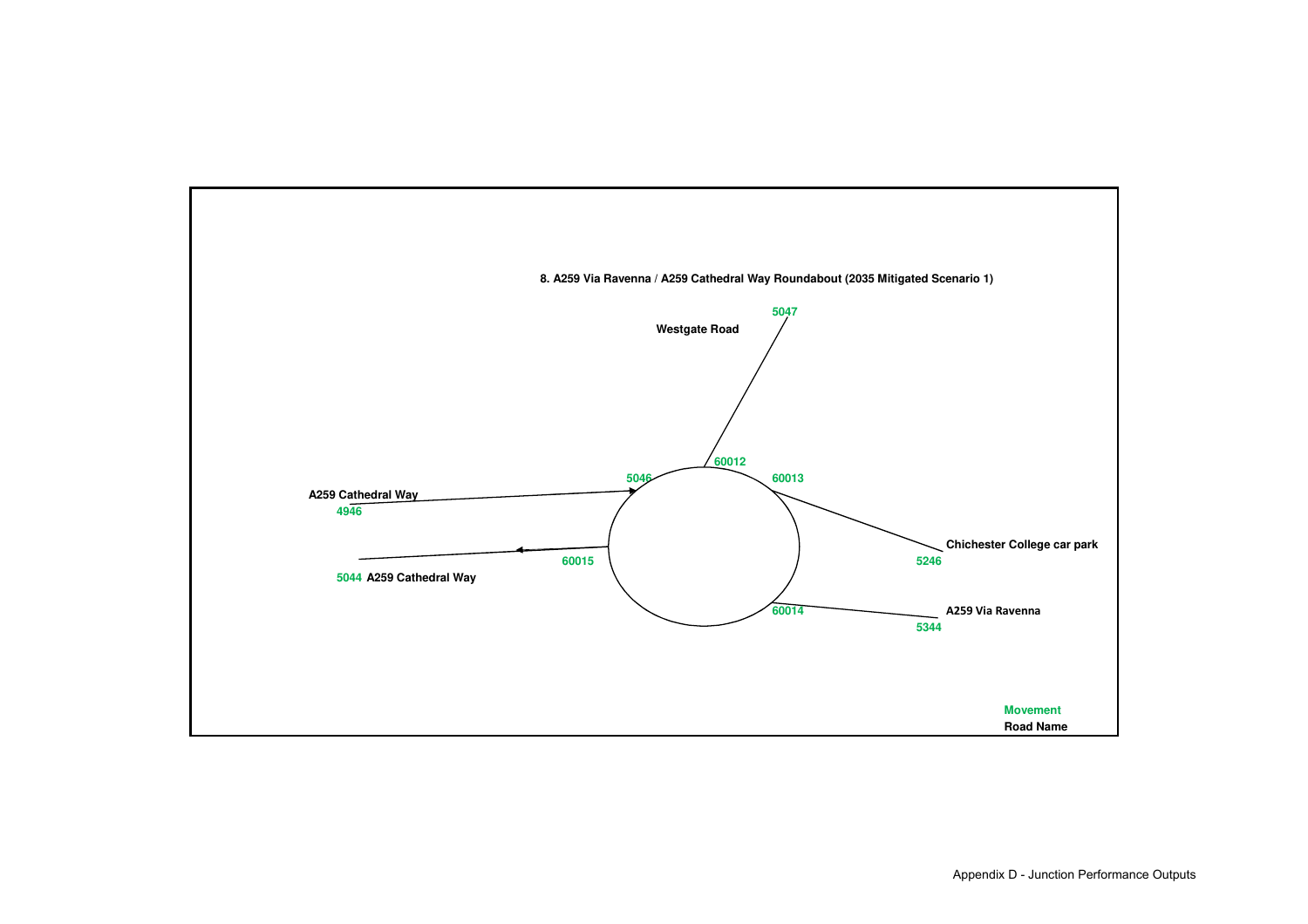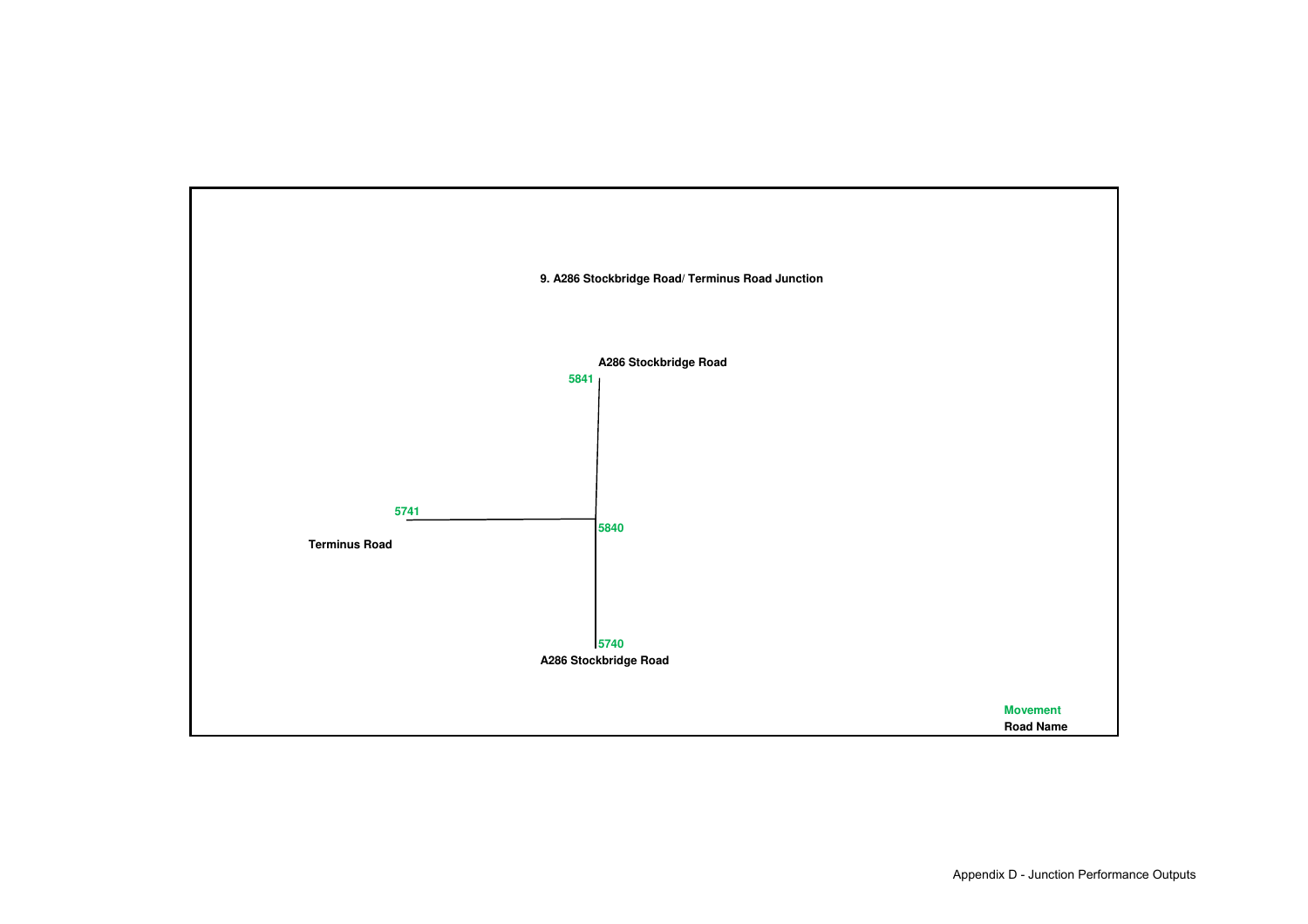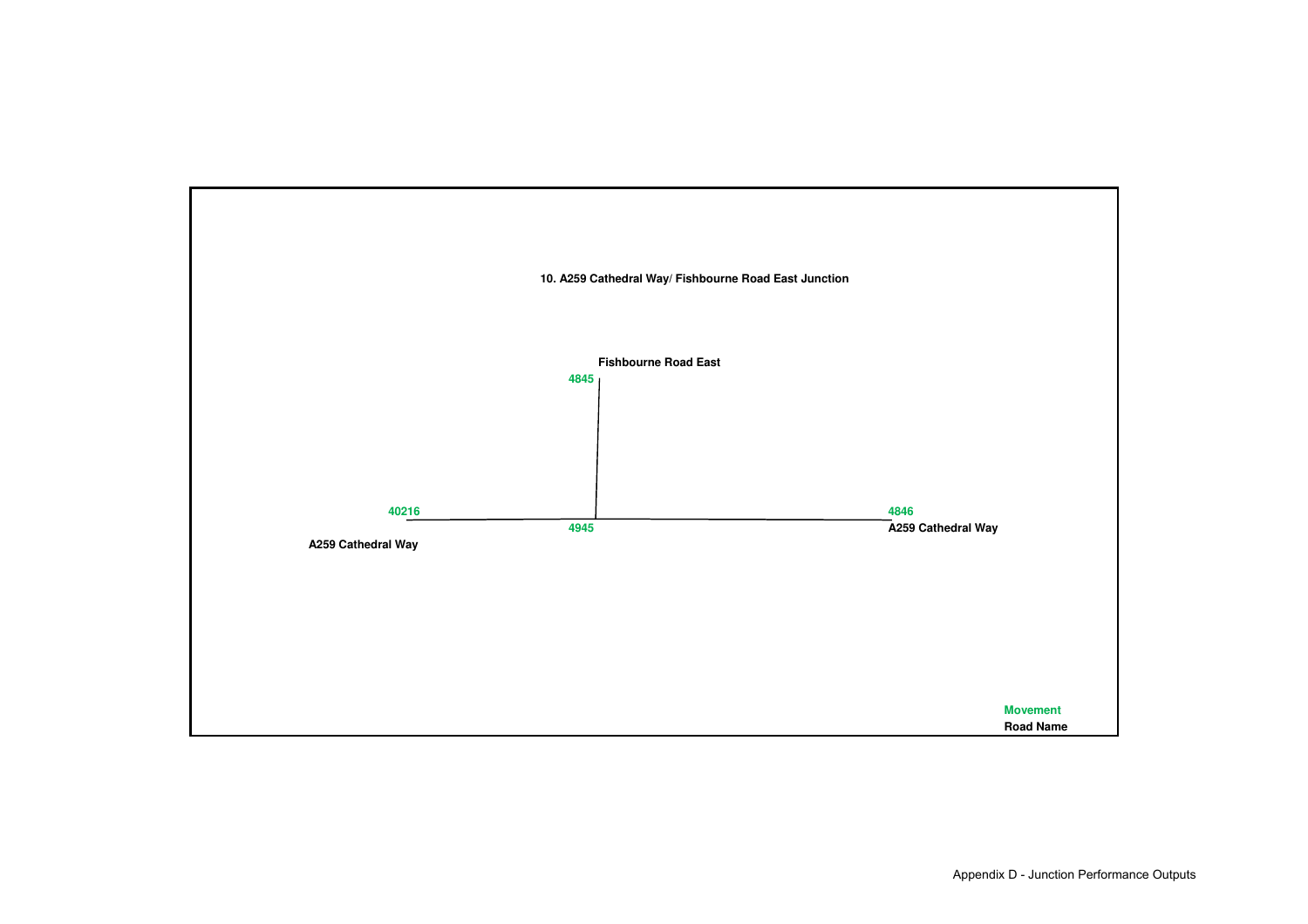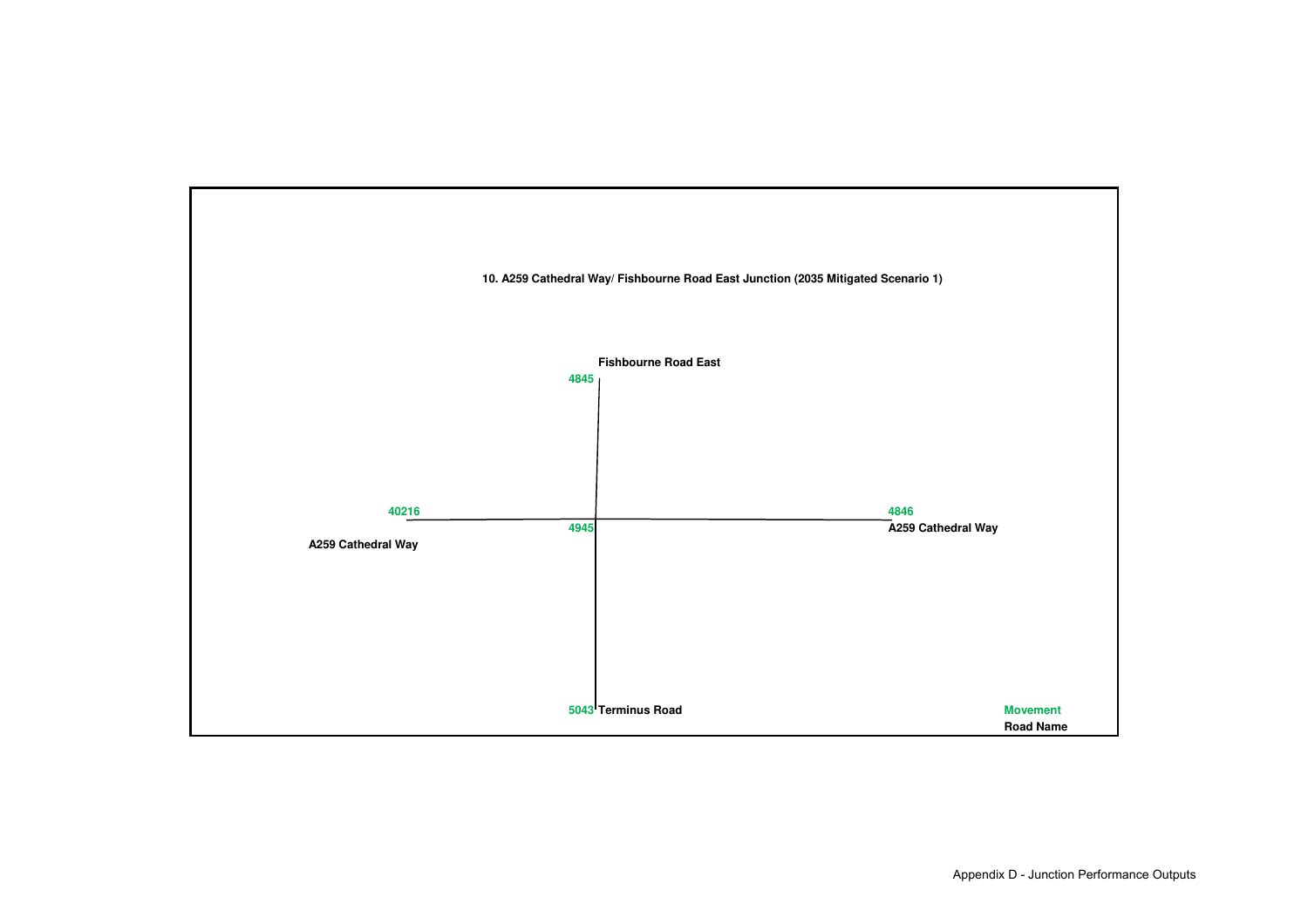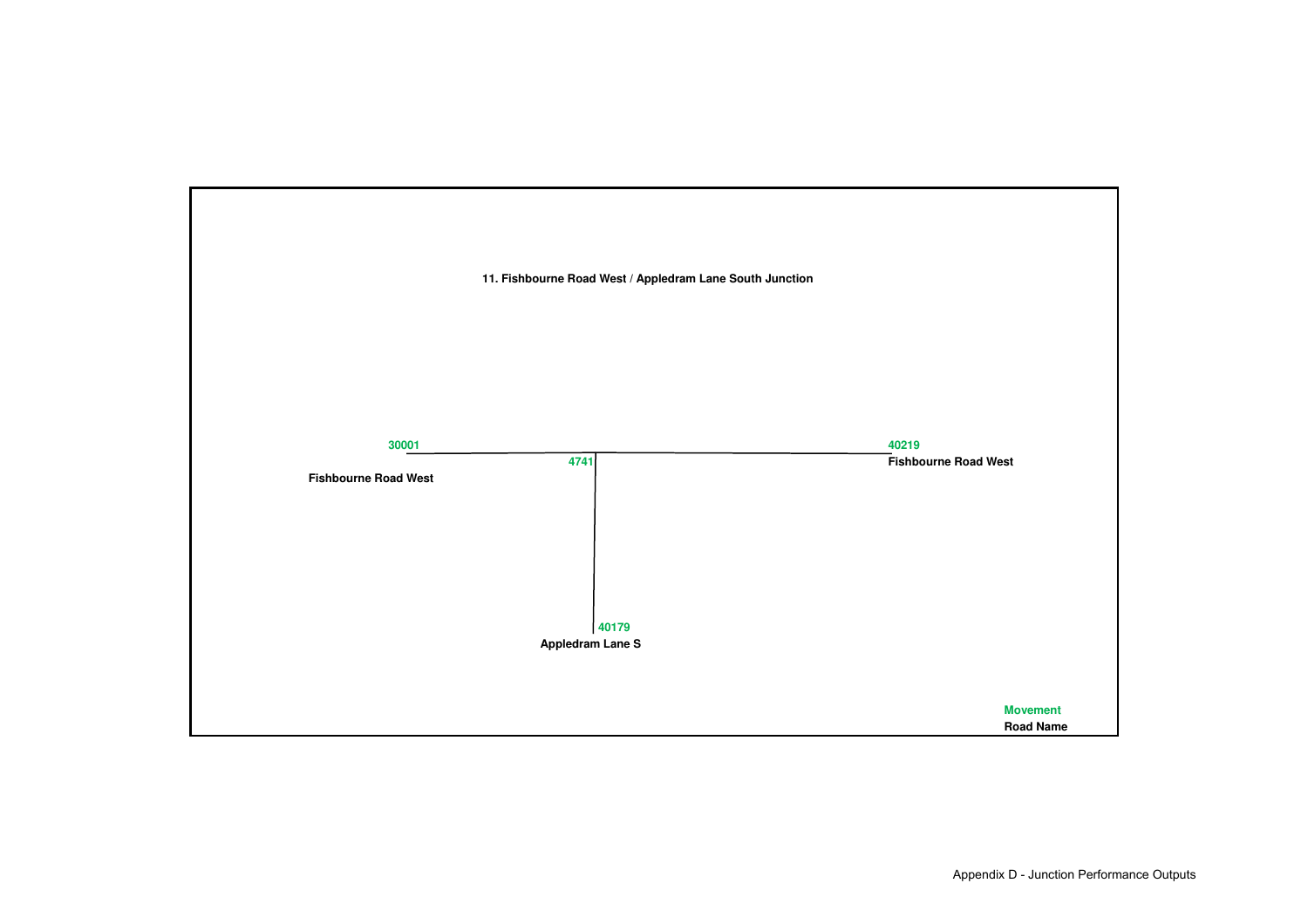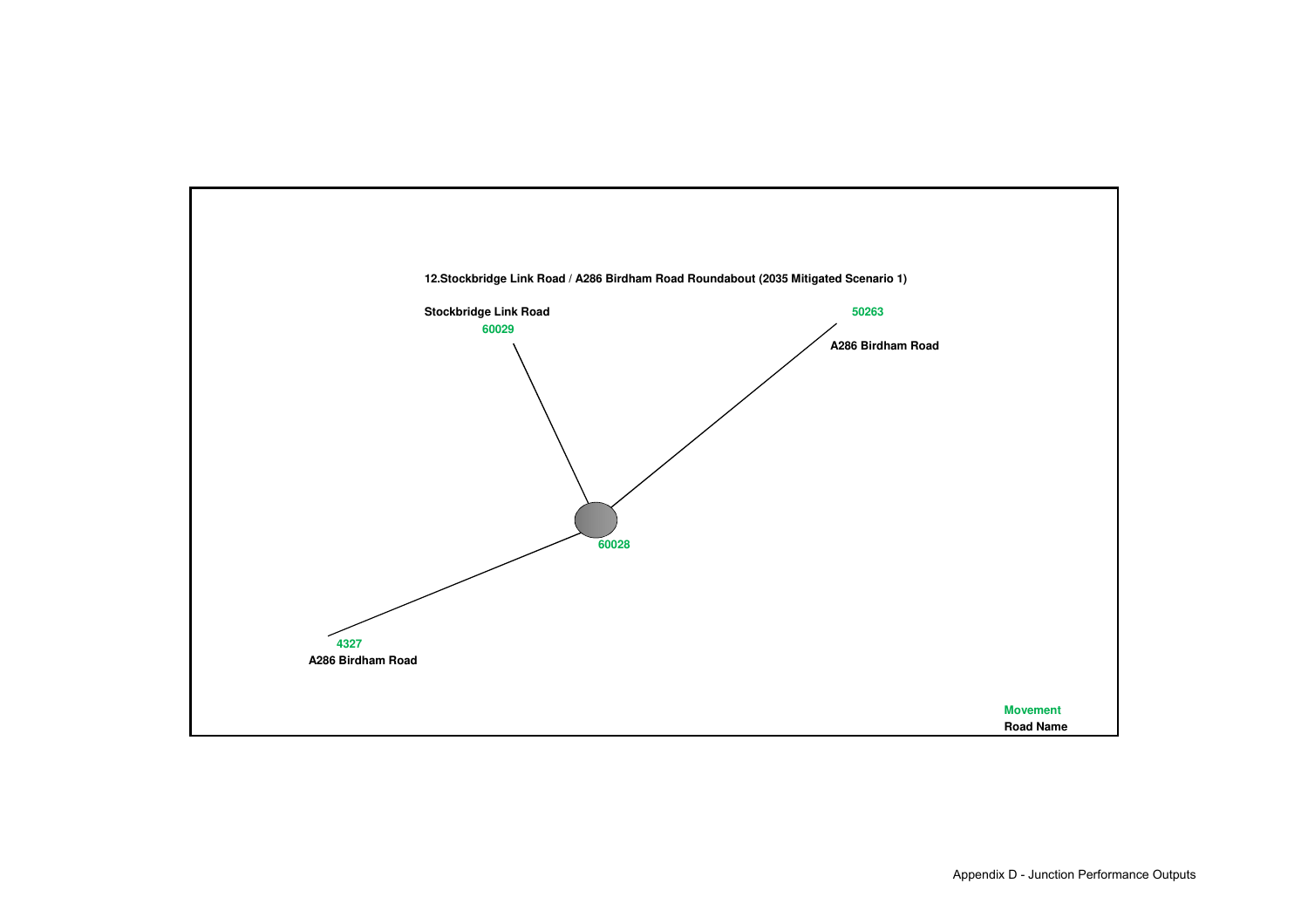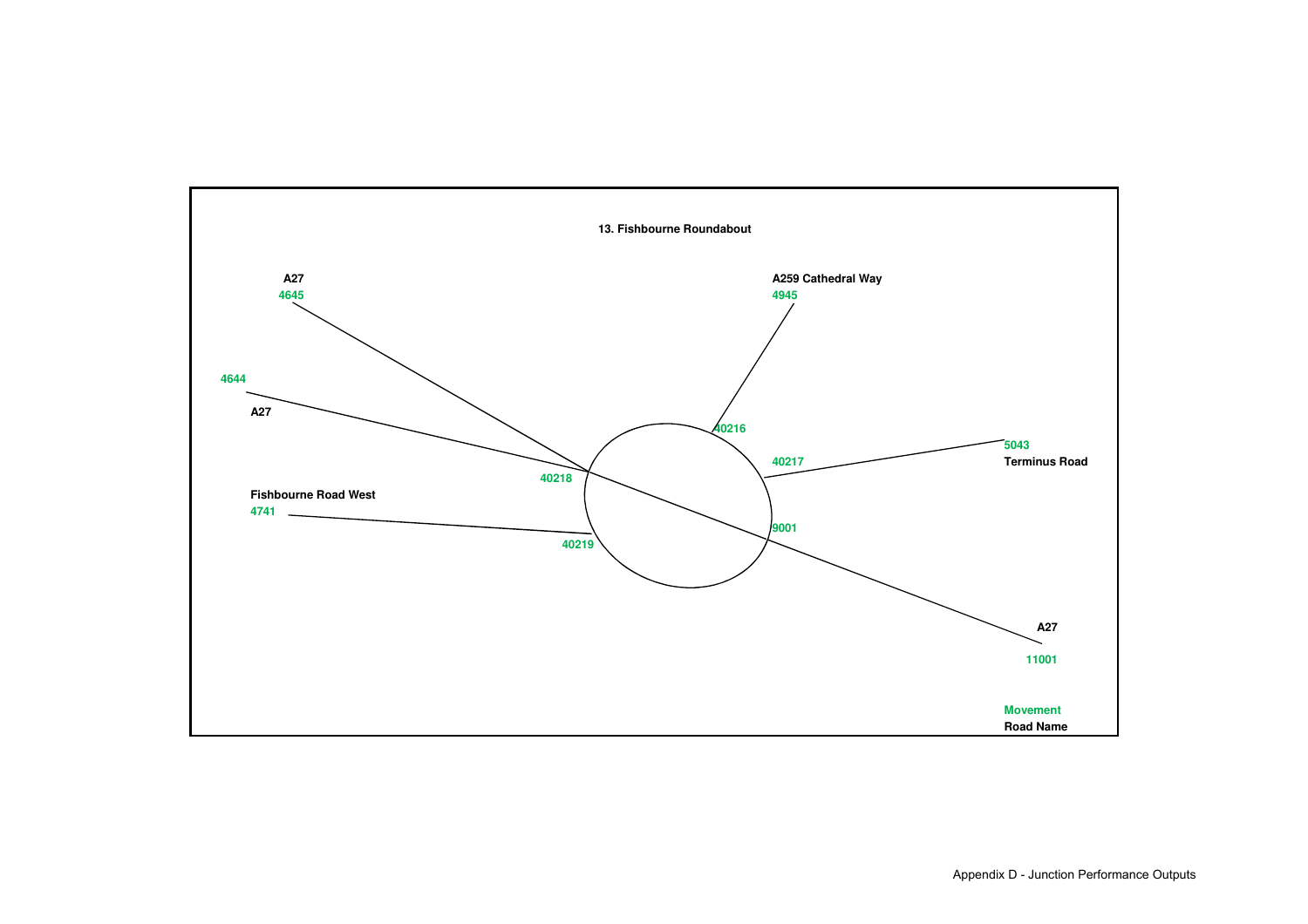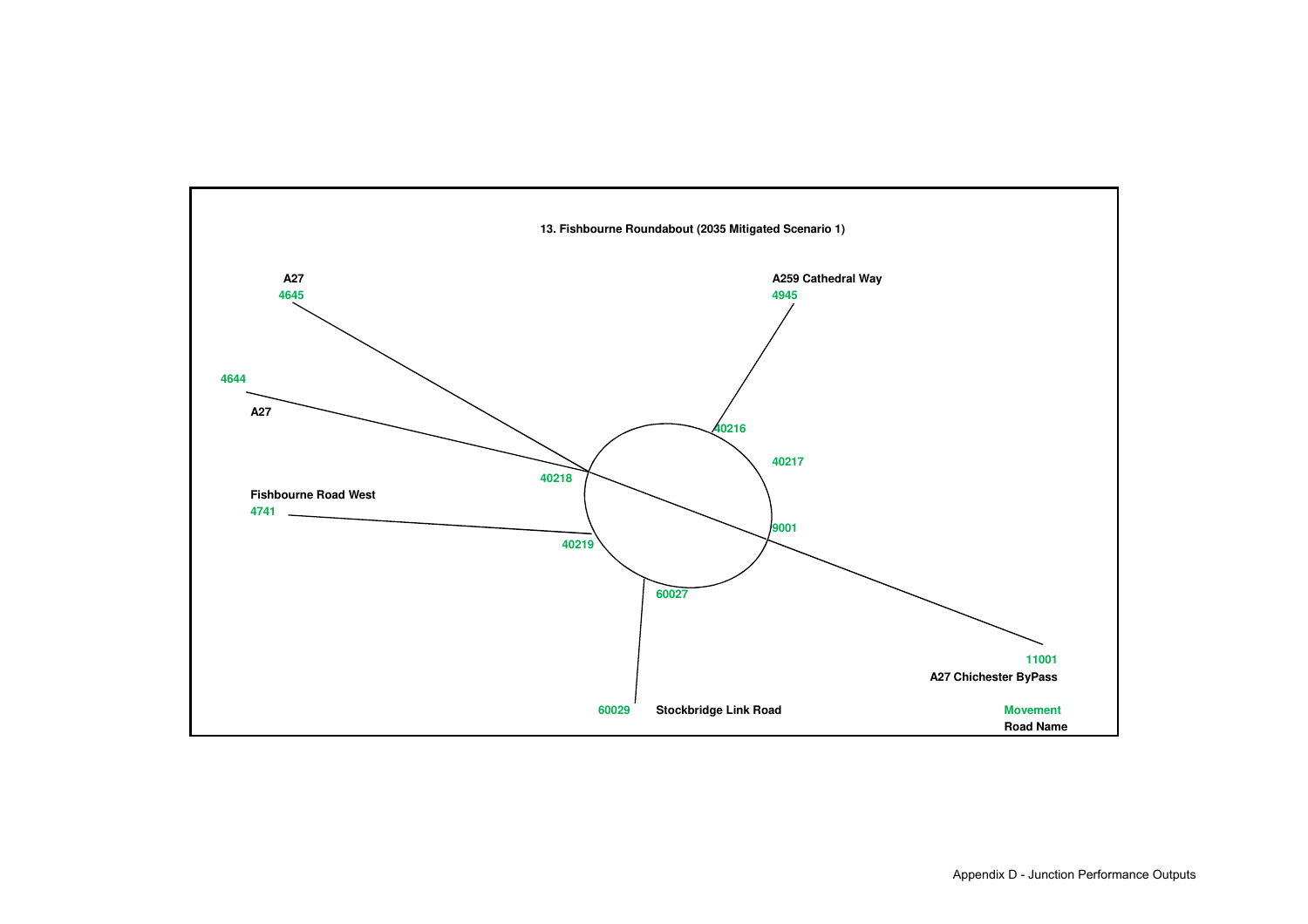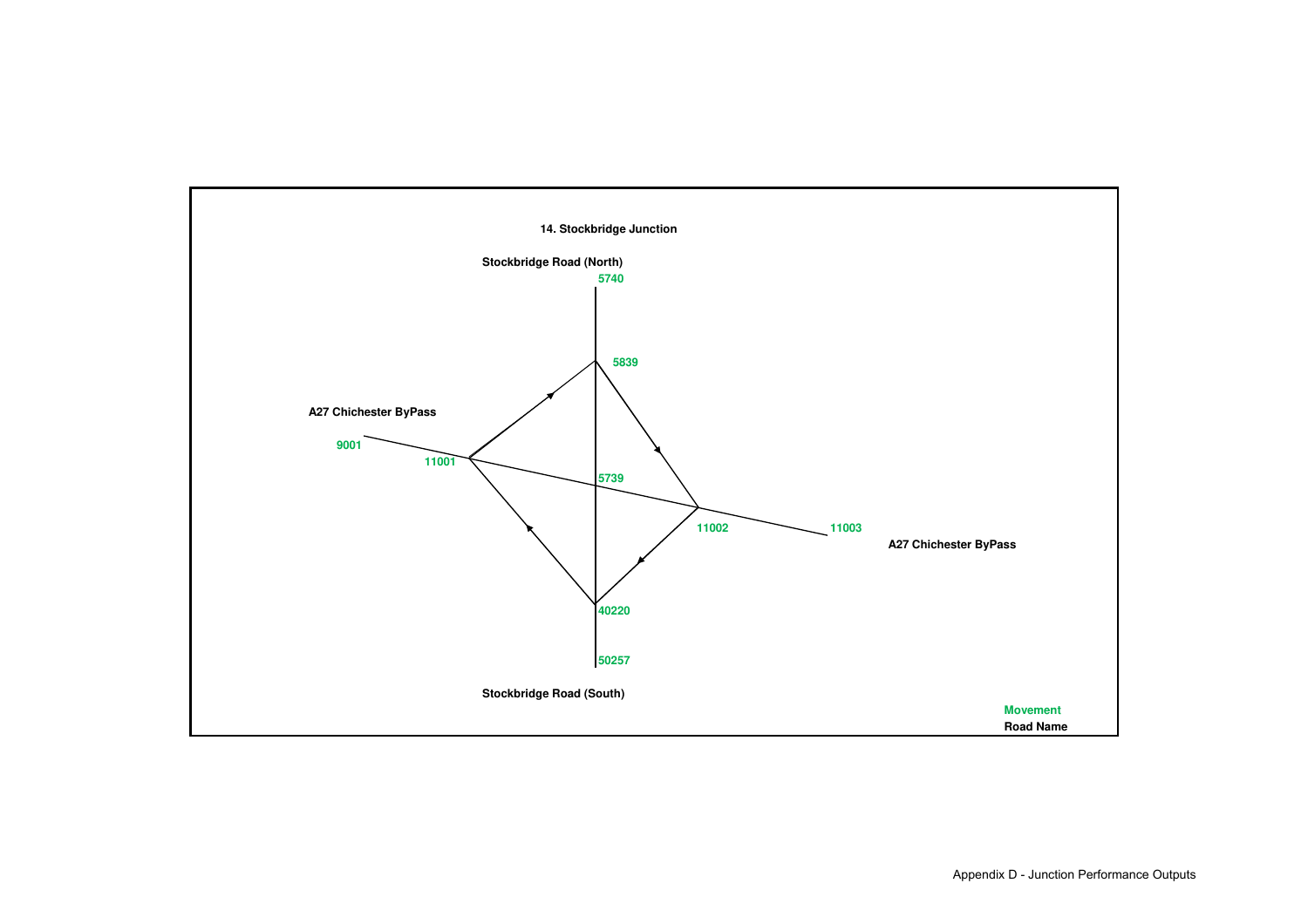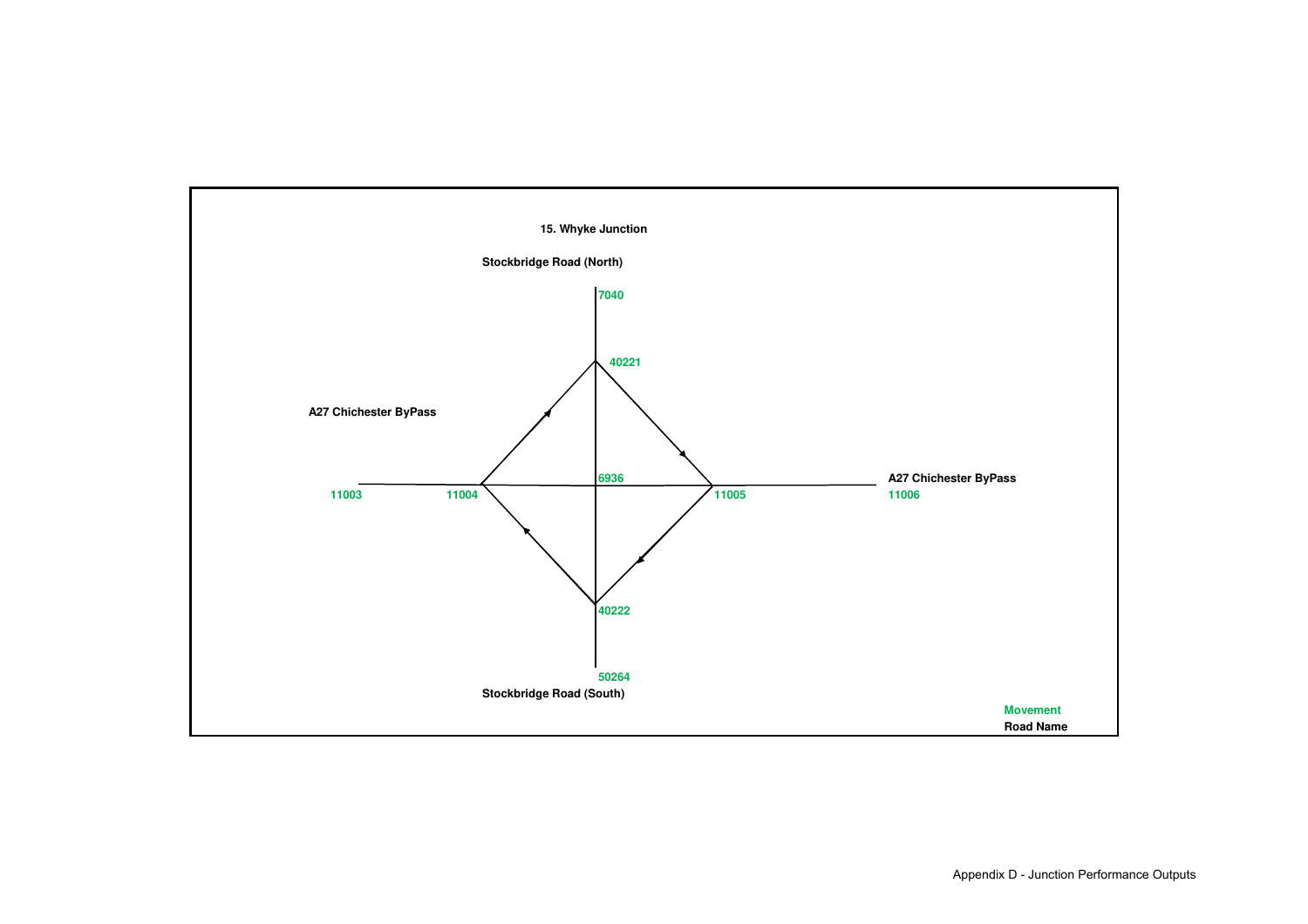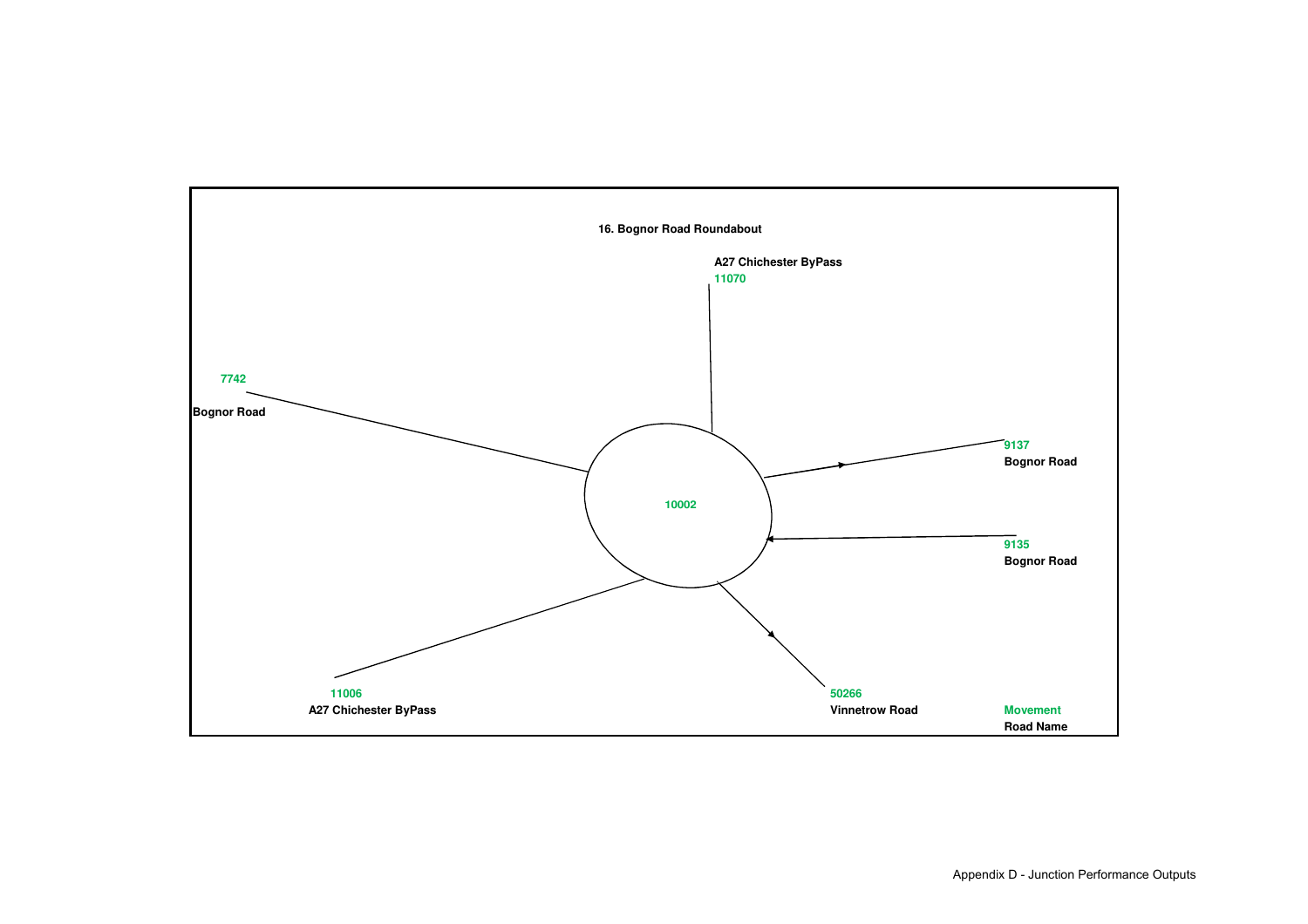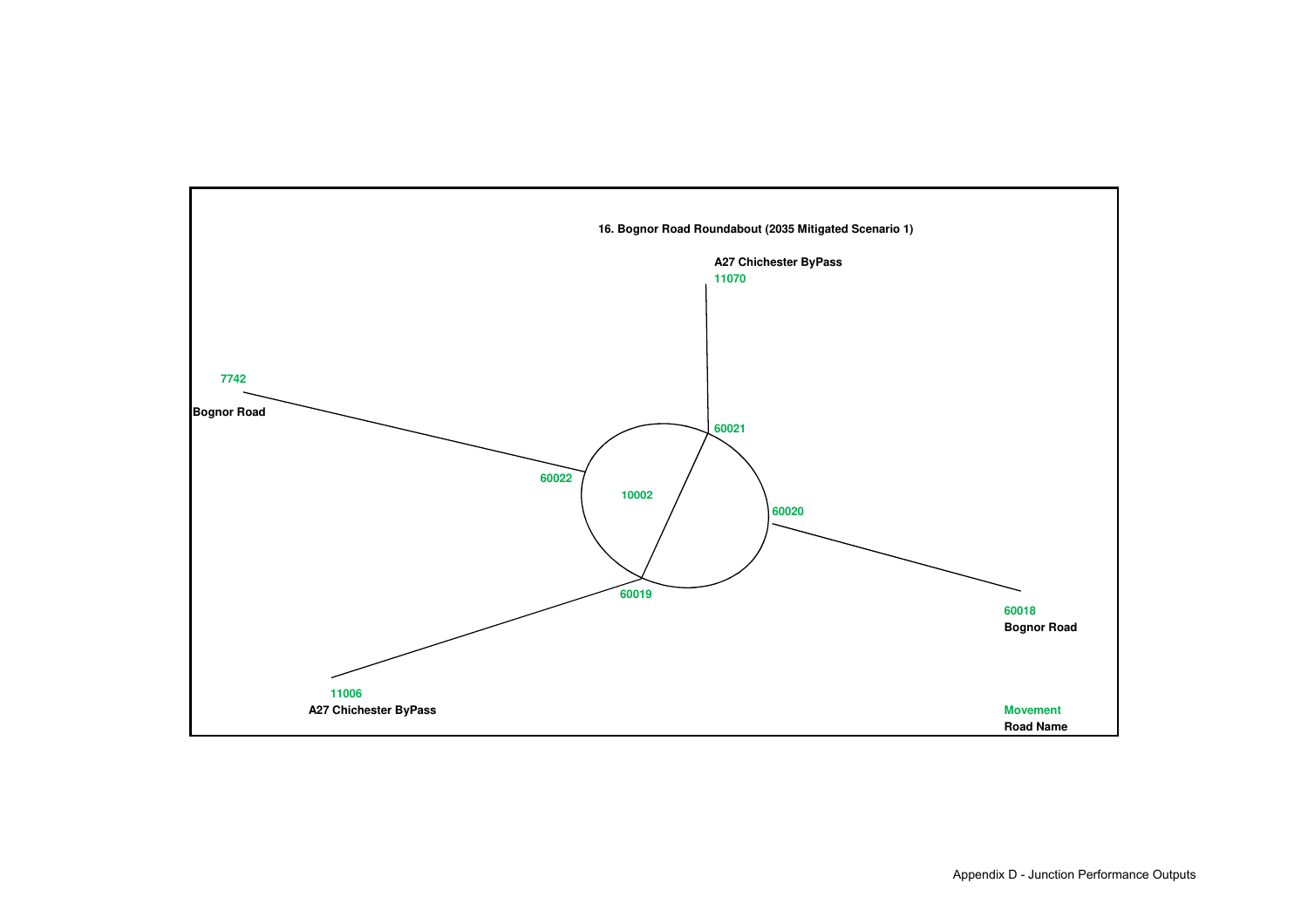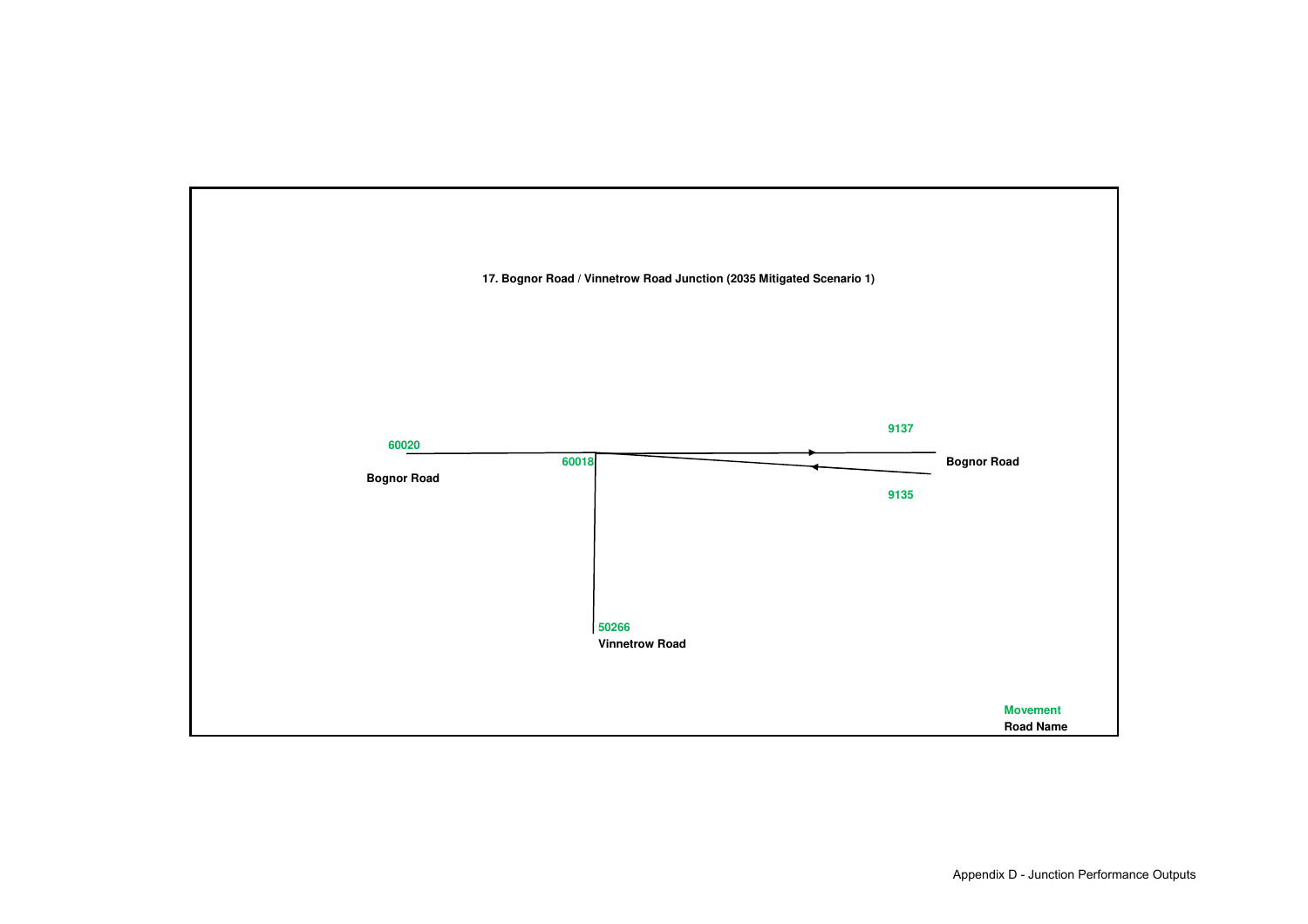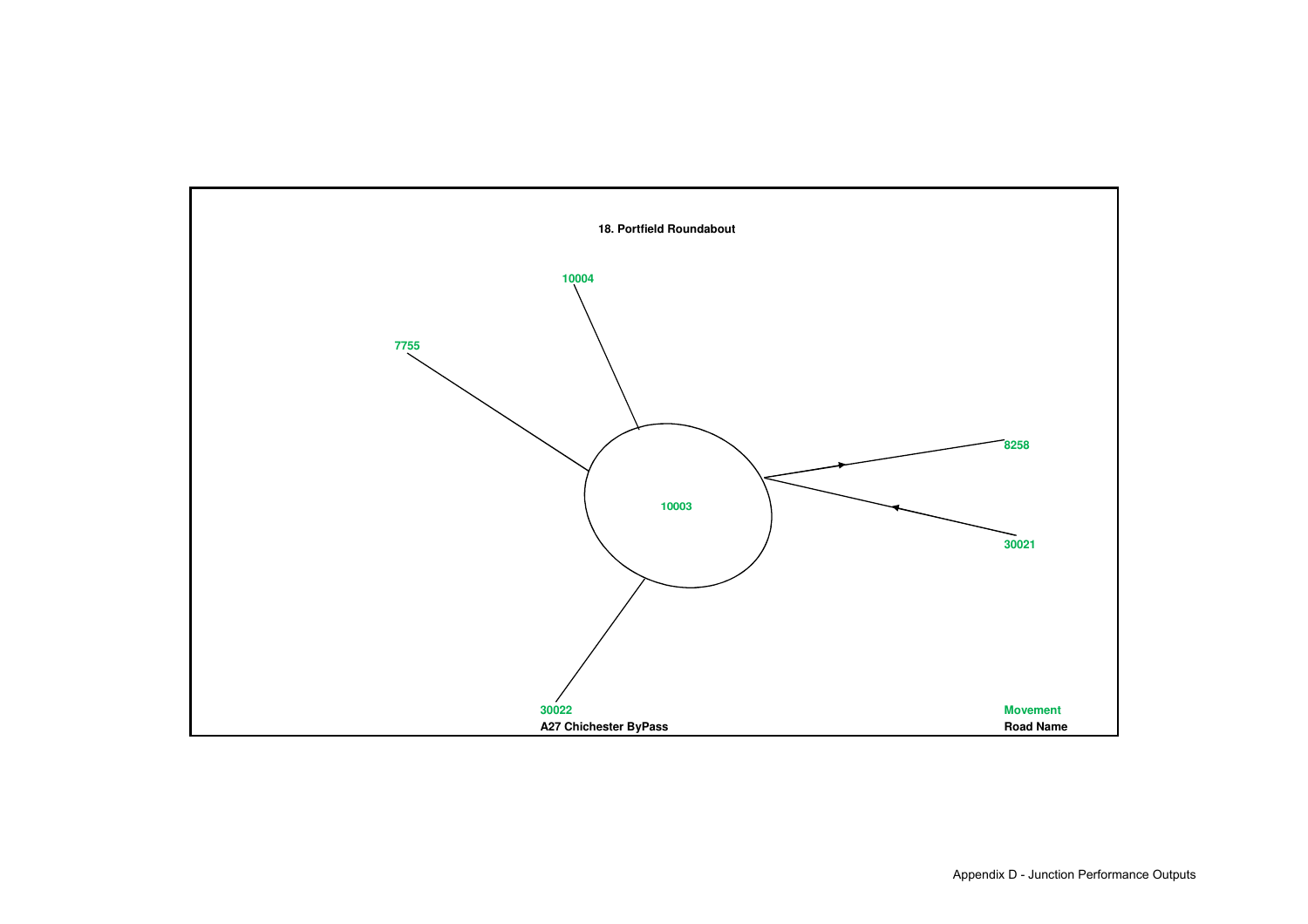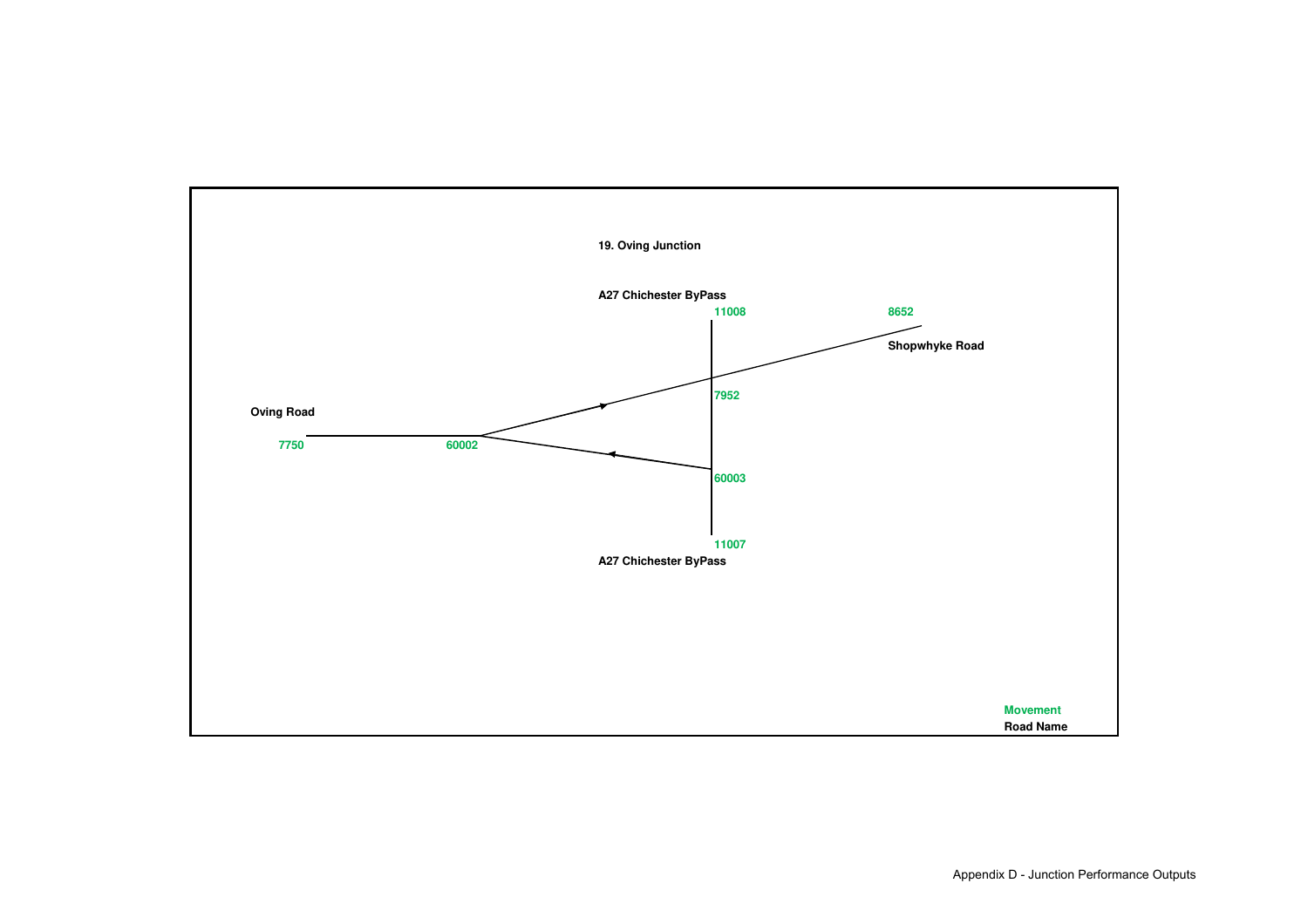Junction Performance Outputs Scenario 1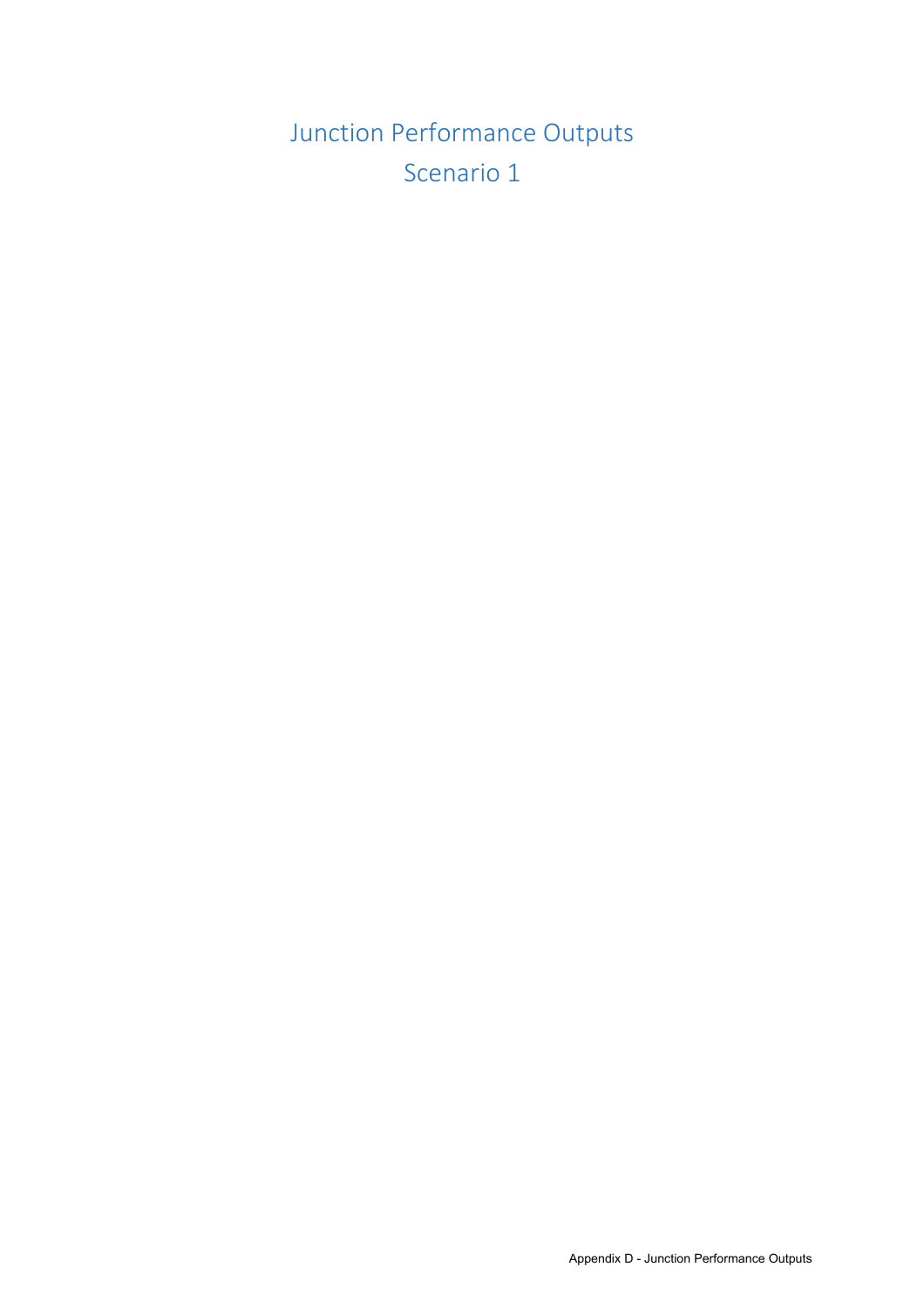| <b>AM - Volume to Capacity Ratio</b> |                                           |                   |                     |                   |                 |                   |                           |  |
|--------------------------------------|-------------------------------------------|-------------------|---------------------|-------------------|-----------------|-------------------|---------------------------|--|
| <b>Junction No.</b>                  | <b>Junction Location</b>                  | <b>Movement</b>   | 2035 Reference Case | <b>Movement</b>   | 2035 Scenario 1 | <b>Movement</b>   | 2035 Mitigated Scenario 1 |  |
|                                      |                                           | 11019_6925_50264  | 68.78               | 11019 6925 50264  | 77.31           | 11019 6925 50264  | 98.99                     |  |
|                                      |                                           | 11019 6925 8024   | 72.39               | 11019 6925 8024   | 70.42           | 11019 6925 8024   | 98.74                     |  |
|                                      |                                           | 11019 6925 11019  | $\Omega$            | 11019 6925 11019  | 0               | 11019 6925 11019  | $\Omega$                  |  |
|                                      |                                           | 50264 6925 8024   | 10.71               | 50264 6925 8024   | 13.98           | 50264 6925 8024   | 10.34                     |  |
| $\mathbf 1$                          | B2145 / B2166                             | 50264 6925 11019  | 25.56               | 50264 6925 11019  | 52.78           | 50264 6925 11019  | 30.27                     |  |
|                                      |                                           | 50264 6925 50264  | 0                   | 50264 6925 50264  | $\mathbf 0$     | 50264 6925 50264  | 0.01                      |  |
|                                      |                                           | 8024_6925_11019   | 105.54              | 8024_6925_11019   | 135.63          | 8024 6925 11019   | 50.62                     |  |
|                                      |                                           | 8024 6925 50264   | 105.54              | 8024 6925 50264   | 135.63          | 8024 6925 50264   | 82.87                     |  |
|                                      |                                           | 8024_6925_8024    | $\mathbf 0$         | 8024_6925_8024    | 0               | 8024_6925_8024    | $\mathbf{0}$              |  |
|                                      |                                           | 4034 4036 30004   | 35.22               | 4034 4036 30004   | 42.1            | 4034 60010 60011  | 46.06                     |  |
|                                      |                                           | 4034 4036 30005   | 36.44               | 4034 4036 30005   | 46.36           | 60010 4036 30005  | 32.61                     |  |
| $\mathbf{2}$                         |                                           | 30004 4036 30005  | $\mathbf{0}$        | 30004 4036 30005  | $\mathbf 0$     | 60011 4036 30005  | $\Omega$                  |  |
|                                      | B2145/B2201                               | 30004 4036 4034   | 42.3                | 30004 4036 4034   | 27.1            | 60011 4036 60010  | 58.06                     |  |
|                                      |                                           | 30005 4036 4034   | 21.93               | 30005 4036 4034   | 29.33           | 30005 4036 60010  | 25.71                     |  |
|                                      |                                           | 30005 4036 30004  | $\mathbf{0}$        | 30005 4036 30004  | $\mathbf 0$     | 30005 4036 60011  | $\mathbf{0}$              |  |
|                                      | A259/B2132 Comet Corner                   | 50020 50021 50164 | 100.72              | 50020 50021 50164 | 101.43          | 50020 50021 50164 | 84.63                     |  |
|                                      |                                           | 50020 50021 50110 | 100.72              | 50020 50021 50110 | 101.43          | 50020 50021 50110 | 94.31                     |  |
| 3                                    |                                           | 50164 50021 50110 | 105.23              | 50164 50021 50110 | 0               | 50164 50021 50110 | $\mathbf{0}$              |  |
|                                      |                                           | 50164 50021 50020 | 105.26              | 50164 50021 50020 | 104.91          | 50164 50021 50020 | 25.6                      |  |
|                                      |                                           | 50110 50021 50020 | 45.52               | 50110 50021 50020 | 45.5            | 50110 50021 50020 | 55.02                     |  |
|                                      |                                           | 50110 50021 50164 | 0                   | 50110 50021 50164 | $\mathbf 0$     | 50110 50021 50164 | $\mathbf{0}$              |  |
|                                      |                                           | 50021 50110 50163 | 8.18                | 50021 50110 50163 | 7.78            | 50021 50110 50163 | 10.54                     |  |
|                                      |                                           | 50021 50110 50270 | 77.3                | 50021 50110 50270 | 76.63           | 50021 50110 50270 | 83.39                     |  |
| 4                                    | A259/B2233 Oystercatcher                  | 50163 50110_50270 | 104.12              | 50163 50110 50270 | 104.22          | 50163 50110 50270 | 72.63                     |  |
|                                      |                                           | 50163 50110 50021 | 104.12              | 50163_50110_50021 | 104.22          | 50163 50110 50021 | 14.51                     |  |
|                                      |                                           | 50270_50110_50021 | 103.24              | 50270 50110 50021 | 103.54          | 50270 50110 50021 | 80.92                     |  |
|                                      |                                           | 50270 50110 50163 | 103.24              | 50270 50110 50163 | 103.54          | 50270 50110 50163 | 73.56                     |  |
|                                      |                                           | 6055_6054_5955    | 68.36               | 6055_6054_5955    | 60.52           | 6055_6054_5955    | 63.86                     |  |
| 5                                    | A286 Northgate / A286 Orchard Street      | 6153 6054 6055    | 39.55               | 6153 6054 6055    | 48.08           | 6153 6054 6055    | 50.42                     |  |
|                                      |                                           | 6153_6054_5955    | 37.26               | 6153_6054_5955    | 36.49           | 6153 6054 5955    | 27.67                     |  |
|                                      |                                           | 5953_6157_6158    | 16.35               | 5953_6157_6158    | 7.4             | 5953_6157_6158    | 100.12                    |  |
| 6                                    | A286 Churchside / A286 Broyle Road        | 5953 6157 6154    | 66.45               | 5953_6157_6154    | 72.23           | 5953_6157_6154    | 100.12                    |  |
|                                      |                                           | 6158_6157_6154    | 97.88               | 6158_6157_6154    | 107.89          | 6158 6157 6154    | 100.04                    |  |
|                                      |                                           | 6546_6547_20003   | 32.51               | 6546 6547 20003   | 32.6            | 6546 60016 60017  | 22.39                     |  |
| $\overline{7}$                       | A286 New Park Road / A286 St Pancras Road | 6546_6547_6650    | 19.51               | 6546 6547 6650    | 18.37           | 60016_6547_6650   | 38.71                     |  |
|                                      |                                           | 20003_6547_6650   | 57.08               | 20003 6547 6650   | 69.16           | 60017_6547_6650   | 39.76                     |  |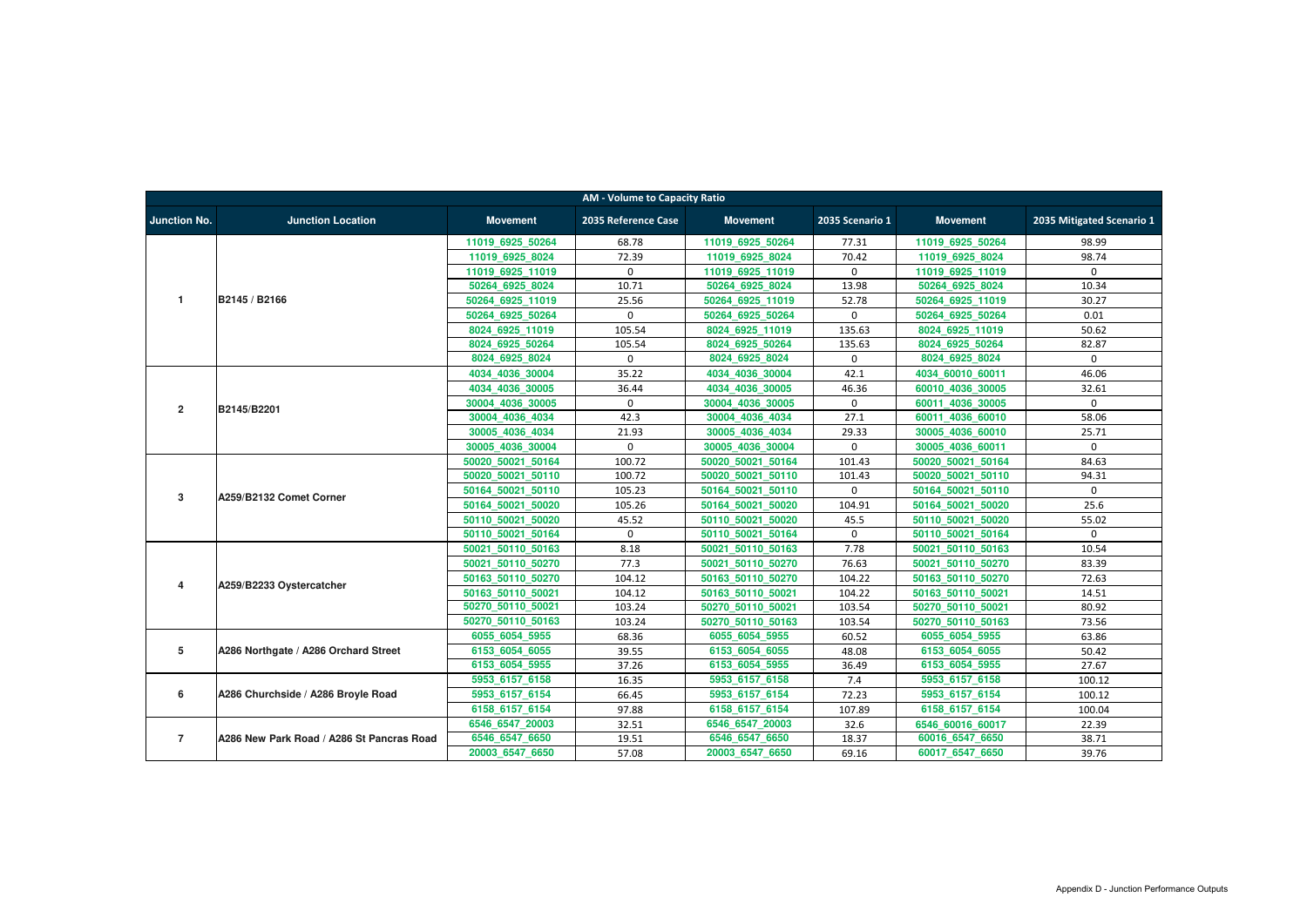|    |                                              | 4946_5046_5047   | 100                      | 4946_5046_5047   | 100         | 4946_5046_60012   | 62.09        |
|----|----------------------------------------------|------------------|--------------------------|------------------|-------------|-------------------|--------------|
|    |                                              | 4946_5046_5246   | 100                      | 4946_5046_5246   | 100         | 60015 5046 60012  | 60.81        |
|    |                                              | 4946 5046 5344   | 100                      | 4946_5046_5344   | 100         | 5046_60012_5047   | 32.13        |
|    |                                              | 4946_5046_5044   | 100                      | 4946_5046_5044   | 100         | 5046_60012_60013  | 35.99        |
|    |                                              | 5047_5046_5246   | 64.53                    | 5047 5046 5246   | 111.5       | 5047_60012_60013  | 45.75        |
|    |                                              | 5047 5046 5344   | 28.87                    | 5047 5046 5344   | 111.5       | 60012_60013_5246  | 52.01        |
|    |                                              | 5047_5046_5044   | 85.36                    | 5047_5046_5044   | 111.5       | 60012_60013_60014 | 42.1         |
|    | A259 Via Ravenna / A259 Cathedral Way        | 5047_5046_5047   | $\mathbf 0$              | 5047_5046_5047   | $\mathbf 0$ | 5246_60013_60014  | 4.88         |
| 8  | Roundabout (Not comparable for the Mitigated | 5246_5046_5344   | 7.72                     | 5246_5046_5344   | 9.16        | 60013_60014_5344  | 52.65        |
|    | Scenario 1)                                  | 5246_5046_5044   | 12.9                     | 5246 5046 5044   | 15.93       | 60013_60014_60015 | 17.71        |
|    |                                              | 5246_5046_5047   | 3.28                     | 5246_5046_5047   | 3.94        | 5344_60014_60015  | 41.71        |
|    |                                              | 5246_5046_5246   | $\mathbf 0$              | 5246_5046_5246   | $\mathbf 0$ | 60014_60015_5044  | 69.94        |
|    |                                              | 5344_5046_5044   | 26.93                    | 5344_5046_5044   | 51.12       | 60014_60015_5046  | 9.12         |
|    |                                              | 5344_5046_5047   | 2.04                     | 5344_5046_5047   | 3.49        |                   | $\sim$       |
|    |                                              | 5344_5046_5246   | 22.6                     | 5344_5046_5246   | 35.37       | ×.                |              |
|    |                                              | 5344_5046_5344   | $\mathbf{0}$             | 5344_5046_5344   | $\Omega$    | ×.                |              |
|    |                                              | 5741_5840_5841   | 39.97                    | 5741_5840_5841   | 28.65       | 5741_5840_5841    | 5.4          |
|    |                                              | 5741_5840_5740   | 27.53                    | 5741_5840_5740   | 19.58       |                   |              |
|    |                                              | 5841 5840 5740   | 21.34                    | 5841_5840_5740   | 42.03       | 5841_5840_5740    | 60.61        |
| 9  | A286 Stockbridge Road/ Terminus Road         | 5841_5840_5741   | 30.5                     | 5841_5840_5741   | 40.46       | 5841_5840_5741    | 33.92        |
|    |                                              | 5740_5840_5741   | 18.8                     | 5740_5840_5741   | 24.42       | 5740_5840_5741    | 21.52        |
|    |                                              | 5740_5840_5841   | 22.59                    | 5740_5840_5841   | 39.71       | 5740_5840_5841    | 37.35        |
|    | A259 Cathedral Way/ Fishbourne Road East     | 4845_4945_4846   | 16.68                    | 4845_4945_4846   | 116.4       | 4845_4945_4846    | 101.57       |
|    |                                              |                  |                          |                  |             | 4845_4945_5043    | 101.57       |
|    |                                              |                  |                          | $\sim$           |             | 4845_4945_40216   | 101.57       |
|    |                                              |                  |                          |                  |             | 4846_4945_5043    | 80.98        |
|    |                                              | 4846 4945 40216  | 17.79                    | 4846_4945_40216  | 31.7        | 4846_4945_40216   | 79.59        |
| 10 |                                              | 4846_4945_4845   | 16.69                    | 4846_4945_4845   | 11.36       | 4846_4945_4845    | 17.28        |
|    |                                              |                  |                          |                  |             | 5043_4945_40216   | 94.59        |
|    |                                              |                  |                          |                  |             | 5043_4945_4845    | 100.95       |
|    |                                              |                  |                          |                  |             | 5043_4945_4846    | 100.95       |
|    |                                              | 40216 4945 4845  | 8.16                     | 40216 4945 4845  | 101.55      | 40216 4945 4845   | 103.78       |
|    |                                              | 40216_4945_4846  | 83.14                    | 40216 4945 4846  | 101.55      | 40216_4945_4846   | 103.78       |
|    |                                              |                  |                          |                  |             | 40216_4945_5043   | 108.48       |
|    |                                              | 30001 4741 40219 | 73.63                    | 30001_4741_40219 | 157.63      | 30001_4741_40219  | 81.13        |
|    |                                              | 30001_4741_40179 | 75.28                    | 30001_4741_40179 | 157.64      | 30001_4741_40179  | 53.86        |
| 11 | Fishbourne Road West / Appledram Lane        | 40219_4741_40179 | 26.14                    | 40219_4741_40179 | 105.53      | 40219_4741_40179  | 0.95         |
|    | <b>South</b>                                 | 40219 4741 30001 | 49.18                    | 40219_4741_30001 | 105.53      | 40219_4741_30001  | 28.27        |
|    |                                              | 40179_4741_30001 | 98.34                    | 40179_4741_30001 | 74.91       | 40179_4741_30001  | 104.92       |
|    |                                              | 40179_4741_40219 | 98.37                    | 40179_4741_40219 | 82.39       | 40179_4741_40219  | 104.92       |
|    |                                              | ×.               | $\sim$                   | m.               | $\sim$      | 60029_60028_50263 | 15.34        |
|    |                                              | ×.               | $\overline{\phantom{a}}$ | ×.               | $\sim$      | 60029_60028_4327  | 25.21        |
|    |                                              |                  |                          | ×.               |             | 60029_60028_60029 | $\mathbf{0}$ |
|    |                                              | ×.               | $\overline{\phantom{a}}$ | <b>COL</b>       | $\sim$      | 50263_60028_4327  | 30.61        |
| 12 | Stockbridge Link Road / A286 Birdham Road    |                  | $\overline{\phantom{a}}$ | ٠                | $\sim$      | 50263_60028_60029 | 21.8         |
|    |                                              | ٠                | $\overline{\phantom{a}}$ | ×.               | $\sim$      | 50263_60028_50263 | 0            |
|    |                                              | ٠                |                          | ٠                |             | 4327_60028_50263  | 37.75        |
|    |                                              |                  |                          | ×.               |             | 4327_60028_60029  | 9.11         |
|    |                                              |                  | $\overline{\phantom{a}}$ | ٠                |             | 4327_60028_4327   | $\mathbf{0}$ |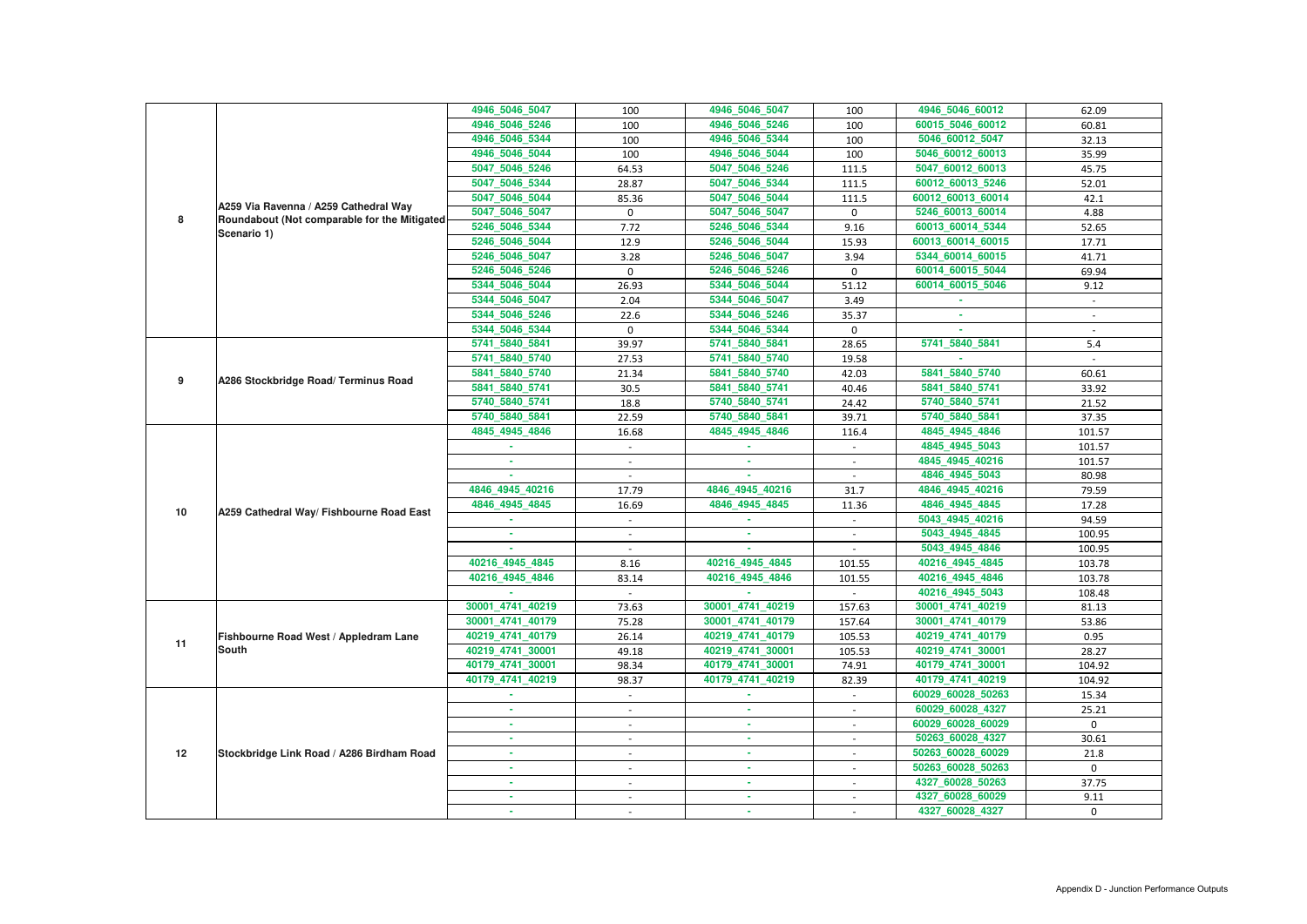|    |                              | 4645 40218 40216                   | 61.26  | 4645_40218_40216                      | 78.93            | 4645_40218_40216                      | 85.91  |
|----|------------------------------|------------------------------------|--------|---------------------------------------|------------------|---------------------------------------|--------|
|    |                              | 4645_40218_9001                    | 67.73  | 4645_40218_9001                       | 81.63            | 4645_40218_9001                       | 63.31  |
|    |                              | 9001_40218_4644                    | 96.19  | 9001_40218_4644                       | 92.12            | 9001_40218_4644                       | 94.09  |
|    |                              | 40219_40218_4644                   | 102.44 | 40219_40218_4644                      | 101.55           | 40219_40218_4644                      | 56.71  |
|    |                              | 40219_40218_40216                  | 85.82  | 40219_40218_40216                     | 33.31            | 40219 40218 40216                     | 87.73  |
|    |                              | 40218_40216_4945                   | 89.17  | 40218_40216_4945                      | 80.37            | 40218_40216_4945                      | 86.77  |
|    |                              | 40218_40216_40217                  | 50.68  | 40218_40216_40217                     | 35.08            | 40218_40216_40217                     | 49.06  |
|    |                              | 4945_40216_40217                   | 22.35  | 4945_40216_40217                      | 43.7             | 4945_40216_40217                      | 50.32  |
|    |                              | 40216_40217_5043                   | 45.68  | 40216_40217_5043                      | 40.29            |                                       |        |
|    |                              | 40216_40217_9001                   | 14.24  | 40216_40217_9001                      | 23.92            | 40216_40217_9001                      | 38.19  |
|    |                              | 5043_40217_9001                    | 3.78   | 5043_40217_9001                       | 6.47             |                                       |        |
| 13 | <b>Fishbourne Roundabout</b> | 40218_9001_11001                   | 58.87  | 40218_9001_11001                      | 73.35            | 40218_9001_11001                      | 65.21  |
|    |                              | 40217_9001_11001                   | 102.51 | 40217_9001_11001                      | 95.3             | 40217_9001_11001                      | 100.8  |
|    |                              | 40217_9001_40219                   | 54.04  | 40217_9001_40219                      | 73.68            | 40217_9001_60027                      | 100.8  |
|    |                              | 11001_9001_40219                   | 72.96  | 11001_9001_40219                      | 63.57            | 11001_9001_60027                      | 104.02 |
|    |                              | 11001 9001 40218                   | 83.61  | 11001_9001_40218                      | 82.78            | 11001_9001_40218                      | 96.92  |
|    |                              |                                    | $\sim$ |                                       | $\sim$           | 9001_60027_60029                      | 104.48 |
|    |                              |                                    |        | ٠                                     |                  | 9001_60027_40219                      | 24.41  |
|    |                              |                                    |        |                                       |                  | 60029_60027_40219                     | 12.12  |
|    |                              | 9001_40219_4741                    | 54.62  | 9001_40219_4741                       | 112.79           | 60027_40219_4741                      | 38.16  |
|    |                              | 9001_40219_40218                   | 11.39  | 9001_40219_40218                      | 9.54             | 60027_40219_40218                     | 41.6   |
|    |                              | 4741_40219_40218                   | 36.26  | 4741_40219_40218                      | 13.67            | 4741_40219_40218                      | 49.09  |
|    |                              | 9001_11001_5839                    | 2.36   | 9001_11001_5839                       | 9.93             | 9001_11001_5839                       | 22.79  |
|    |                              | 11001_5839_5740                    | 2.83   | 11001_5839_5740                       | 11.92            | 11001_5839_5740                       | 15.51  |
|    |                              | 5740_5839_11002                    | 11.7   | 5740_5839_11002                       | 11.81            | 5740_5839_11002                       | 4.93   |
|    |                              | 5839_11002_11003                   | 10.97  | 5839_11002_11003                      | 11.07            | 5839_11002_11003                      | 4.62   |
|    | <b>Stockbridge Junction</b>  | 11003_11002_40220                  | 33.36  | 11003_11002_40220                     | 39.3             | 11003_11002_40220                     | 42.94  |
|    |                              | 11002_40220_50257                  | 42.89  | 11002_40220_50257                     | 50.53            | 11002_40220_50257                     | 53.15  |
|    |                              | 50257_40220_11001                  | 57.25  | 50257_40220_11001                     | 32.18            | 50257_40220_11001                     | 54.47  |
|    |                              | 40220_11001_9001                   | 59.59  | 40220_11001_9001                      | 35.99            | 40220 11001 9001                      | 60.15  |
| 14 |                              | 11001_5739_11002                   | 74.54  | 11001_5739_11002                      |                  | 11001 5739 11002                      |        |
|    |                              | 11001_5739_40220                   |        | 11001_5739_40220                      | 87.14            |                                       | 81.16  |
|    |                              |                                    | 104.83 | 5839_5739_11001                       | 111.12           | 5839_5739_11001                       |        |
|    |                              | 5839_5739_11001<br>5839_5739_40220 | 40.84  | 5839_5739_40220                       | 100.71<br>110.68 | 5839_5739_40220                       | 101.39 |
|    |                              | 11002 5739 11001                   | 104.99 |                                       |                  | 11002 5739 11001                      | 104.07 |
|    |                              |                                    | 98.86  | 11002_5739_11001                      | 101.86           |                                       | 101.77 |
|    |                              | 11002_5739_5839                    | 100.51 | 11002_5739_5839                       | 99.94            |                                       |        |
|    |                              | 40220 5739 5839                    | 106.97 | 40220 5739 5839                       | 104.67           | 40220_5739_5839                       | 104.28 |
|    |                              | 40220_5739_11002                   | 106.97 | 40220_5739_11002                      | 104.67           | 40220_5739_11002                      | 104.28 |
|    |                              | 11003_11004_40221                  | 18.59  | 11003 11004 40221                     | 19.44            | 11003_11004_40221                     | 39.04  |
|    |                              | 11004_40221_7040                   | 14.21  | 11004_40221_7040                      | 14.85            | 11004_40221_7040                      | 20.46  |
|    |                              | 7040_40221_11005                   | 17.15  | 7040_40221_11005<br>40221 11005 11006 | 16.95            | 7040_40221_11005<br>40221 11005 11006 | 18.71  |
|    |                              | 40221_11005_11006                  | 17.15  |                                       | 16.95            |                                       | 18.71  |
|    |                              | 11006_11005_40222                  | 12.39  | 11006_11005_40222                     | 25.48            | 11006 11005 40222                     | 29.63  |
|    |                              | 11005_40222_50264                  | 27.88  | 11005_40222_50264                     | 57.33            | 11005_40222_50264                     | 41.02  |
|    |                              | 50264_40222_11004                  | 104.36 | 50264_40222_11004                     | 92.36            | 50264_40222_11004                     | 96.46  |
| 15 | <b>Whyke Junction</b>        | 40222_11004_11003                  | 43.67  | 40222_11004_11003                     | 40.33            | 40222_11004_11003                     | 42.12  |
|    |                              | 11004_6936_11005                   | 92.44  | 11004_6936_11005                      | 95.6             | 11004_6936_11005                      | 92.96  |
|    |                              | 11004_6936_40222                   | 48.84  | 11004_6936_40222                      | 102.69           |                                       | $\sim$ |
|    |                              | 40221_6936_40222                   | 101.74 | 40221_6936_40222                      | 104.11           | 40221_6936_40222                      | 101.7  |
|    |                              | 40221_6936_11004                   | 101.74 | 40221_6936_11004                      | 104.11           | 40221_6936_11004                      | 101.7  |
|    |                              | 11005_6936_11004                   | 92.71  | 11005_6936_11004                      | 101.35           | 11005_6936_11004                      | 98.77  |
|    |                              | 11005_6936_40221                   | 0.04   | 11005_6936_40221                      | 10.18            |                                       |        |
|    |                              | 40222_6936_40221                   | 108.46 | 40222_6936_40221                      | 104.38           | 40222 6936 40221                      | 101.26 |
|    |                              | 40222_6936_11005                   | 107.13 | 40222_6936_11005                      | 103.64           | 40222_6936_11005                      | 101.26 |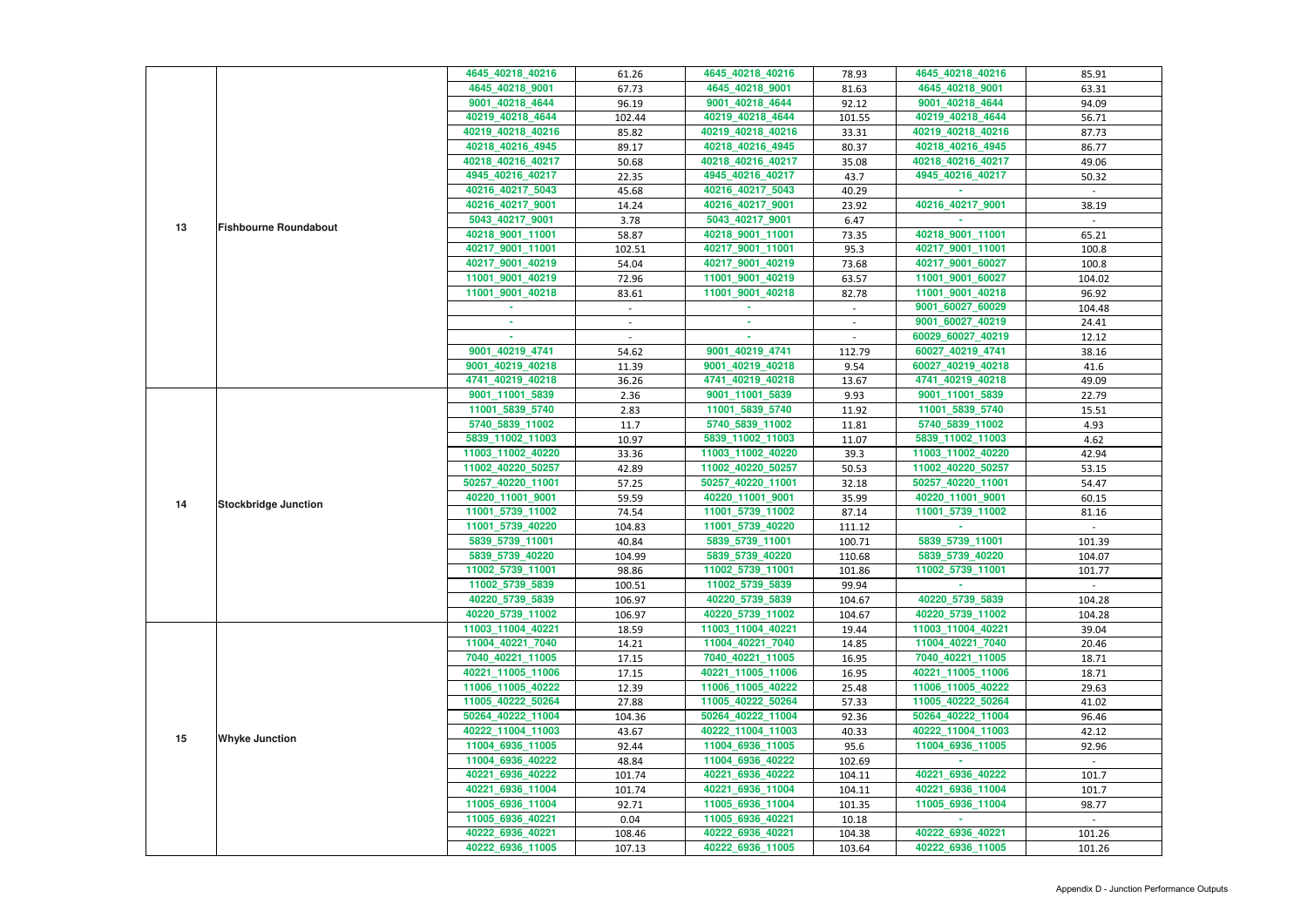|    |                                               | 11006_10002_7742  | 9.66                     | 11006_10002_7742  | 3.25                     | 11006_60019_60022 | 100.03         |
|----|-----------------------------------------------|-------------------|--------------------------|-------------------|--------------------------|-------------------|----------------|
|    |                                               | 11006_10002_11070 | 60.72                    | 11006_10002_11070 | 51.53                    | 11006_60019_10002 | 93.08          |
|    |                                               | 11006_10002_9137  | 40.2                     | 11006_10002_9137  | 29.94                    | 7742_60022_60021  | 40.7           |
|    |                                               | 11006_10002_50266 | 11.95                    | 11006_10002_50266 | 8.7                      | 60019_60022_7742  | 47.14          |
|    |                                               | 11006_10002_11006 | $\mathbf 0$              | 11006_10002_11006 | $\mathbf 0$              | 60019_60022_60021 | 42.86          |
|    |                                               | 7742_10002_11070  | 100.78                   | 7742_10002_11070  | 103.43                   | 60022_60021_11070 | 31.5           |
|    |                                               | 7742_10002_9137   | 100.78                   | 7742_10002_9137   | 103.43                   | 60022_60021_60020 | 91.87          |
|    |                                               | 7742_10002_50266  | 100.78                   | 7742_10002_50266  | 103.43                   | 11070_60021_60020 | 88.16          |
|    |                                               | 7742_10002_11006  | 100.78                   | 7742_10002_11006  | 103.43                   | 11070_60021_10002 | 100            |
| 16 | <b>Bognor Road Roundabout</b>                 | 7742 10002 7742   | 100.78                   | 7742_10002_7742   | 103.43                   | 10002_60021_11070 | 67.47          |
|    | (Not Comparable for the Mitigated Scenario 1) | 11070_10002_9137  | 65.85                    | 11070_10002_9137  | 100.16                   | 60019_10002_60021 | 39.08          |
|    |                                               | 11070_10002_50266 | 40.67                    | 11070_10002_50266 | 100.16                   | 60021_10002_60019 | 43.12          |
|    |                                               | 11070_10002_11006 | 92.15                    | 11070_10002_11006 | 100.16                   | 60021_10002_60018 |                |
|    |                                               | 11070_10002_7742  | 72.02                    | 11070_10002_7742  | 100.16                   | 60021_10002_60019 | 43.12          |
|    |                                               | 11070_10002_11070 | 1.05                     | 11070_10002_11070 | 100.16                   | 60018_60020_60019 | 103.86         |
|    |                                               | 9135_10002_50266  | 122.69                   | 9135_10002_50266  | $\mathbf 0$              |                   |                |
|    |                                               | 9135_10002_11006  | 122.69                   | 9135_10002_11006  | 144.58                   |                   |                |
|    |                                               | 9135_10002_7742   | 122.69                   | 9135_10002_7742   | 144.58                   | $\sim$            | $\sim$         |
|    |                                               | 9135 10002 11070  | 122.69                   | 9135_10002_11070  | 144.58                   | ×.                |                |
|    |                                               | 9135_10002_9137   | $\mathbf 0$              | 9135_10002_9137   | 0                        |                   |                |
|    |                                               |                   | $\overline{\phantom{a}}$ |                   | $\overline{\phantom{a}}$ | 60020_60018_9137  | 60.04          |
|    |                                               | ٠                 | $\sim$                   | ×.                | $\blacksquare$           | 60020 60018 50266 | 51.57          |
| 17 | <b>Bognor Road / Vinnetrow Road</b>           | ٠                 | $\overline{\phantom{a}}$ | $\sim$            | $\sim$                   | 9135_60018_50266  | 106.28         |
|    |                                               | ٠                 |                          | $\sim$            |                          | 9135_60018_60020  | 106.28         |
|    |                                               |                   |                          | ×.                |                          | 50266_60018_60020 | 100.46         |
|    |                                               |                   |                          |                   |                          | 50266_60018_9137  | 100.46         |
|    | <b>Portfield Roundabout</b>                   | 30022_10003_7755  | 8.12                     | 30022_10003_7755  | 6.08                     | 30022_10003_7755  | 55.77          |
|    |                                               | 30022_10003_10004 | 13.36                    | 30022_10003_10004 | 14.13                    | 30022_10003_10004 | 76.82          |
|    |                                               | 30022_10003_8258  | 51.96                    | 30022_10003_8258  | 51.02                    | 30022_10003_8258  | 94.22          |
|    |                                               | 30022_10003_30022 | 2.18                     | 30022_10003_30022 | $1.7$                    | 30022_10003_30022 | 22.28          |
|    |                                               | 7755_10003_10004  | $\mathbf 0$              | 7755 10003 10004  | $\mathbf 0$              | 7755_10003_10004  | $\overline{0}$ |
|    |                                               | 7755_10003_8258   | 42.07                    | 7755 10003 8258   | 37.48                    | 7755_10003_8258   | 71.5           |
|    |                                               | 7755_10003_30022  | 31.43                    | 7755_10003_30022  | 21.69                    | 7755_10003_30022  | 53.76          |
|    |                                               | 7755_10003_7755   | 1.48                     | 7755_10003_7755   | 0.98                     | 7755_10003_7755   | 3.89           |
| 18 |                                               | 10004_10003_8258  | $\mathbf 0$              | 10004_10003_8258  | 0.05                     | 10004_10003_8258  | $\mathbf{0}$   |
|    |                                               | 10004_10003_30022 | 87.32                    | 10004 10003 30022 | 97.05                    | 10004_10003_30022 | 77.95          |
|    |                                               | 10004_10003_7755  | 13.65                    | 10004_10003_7755  | 44.54                    | 10004_10003_7755  | 8.21           |
|    |                                               | 10004_10003_10004 | $\mathbf 0$              | 10004_10003_10004 | $\mathbf{0}$             | 10004_10003_10004 | $\mathbf{0}$   |
|    |                                               | 30021_10003_30022 | 105.12                   | 30021_10003_30022 | 106.35                   | 30021_10003_30022 | 98.7           |
|    |                                               | 30021_10003_7755  | 105.12                   | 30021_10003_7755  | 106.35                   | 30021_10003_7755  | 98.03          |
|    |                                               | 30021_10003_10004 | 105.12                   | 30021_10003_10004 | 106.35                   | 30021_10003_10004 | 41.86          |
|    |                                               | 30021_10003_8258  | $\mathbf{0}$             | 30021_10003_8258  | 106.35                   | 30021_10003_8258  | $\mathbf{0}$   |
|    |                                               | 11007_60003_60002 | 3.34                     | 11007_60003_60002 | 2.2                      | 11007_60003_60002 | 6.02           |
| 19 |                                               | 60003_60002_7750  | 2.49                     | 60003_60002_7750  | 1.59                     | 60003_60002_7750  | 3.46           |
|    |                                               | 7750_60002_7952   | 12.34                    | 7750_60002_7952   | 12.84                    | 7750_60002_7952   | 4.87           |
|    |                                               | 60003_7952_11008  | 62.75                    | 60003_7952_11008  | 63.77                    | 60003_7952_11008  | 67.13          |
|    | <b>Oving Junction</b>                         | 60002_7952_11008  | 61.69                    | 60002_7952_11008  | 59.25                    | 60002_7952_11008  | 63.5           |
|    |                                               | 11008_7952_8652   | $\mathbf 0$              | 11008_7952_8652   | 0                        | 11008_7952_8652   | $\mathbf{0}$   |
|    |                                               | 11008_7952_60003  | 80.72                    | 11008_7952_60003  | 80.82                    | 11008_7952_60003  | 75.24          |
|    |                                               | 8652_7952_60003   | $\mathbf 0$              | 8652_7952_60003   | 0                        | 8652_7952_60003   | 4.97           |
|    |                                               |                   |                          |                   |                          |                   |                |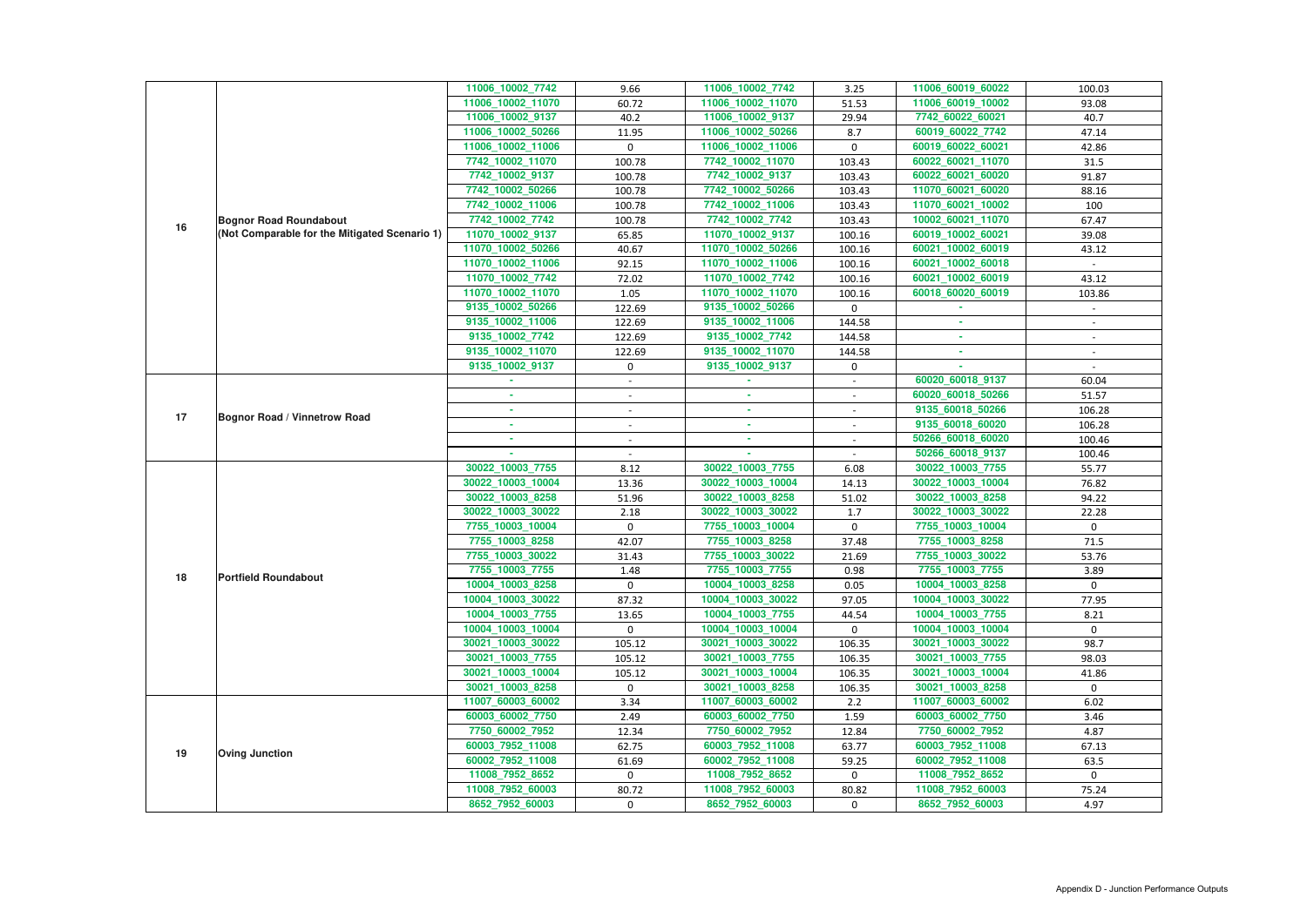| AM - Delays (Total) (sec) |                                           |                   |                     |                   |                 |                   |                           |  |
|---------------------------|-------------------------------------------|-------------------|---------------------|-------------------|-----------------|-------------------|---------------------------|--|
| <b>Junction No.</b>       | <b>Junction Location</b>                  | <b>Movement</b>   | 2035 Reference Case | <b>Movement</b>   | 2035 Scenario 1 | <b>Movement</b>   | 2035 Mitigated Scenario 1 |  |
|                           |                                           | 11019 6925 50264  | 14.59               | 11019 6925 50264  | 11.06           | 11019 6925 50264  | 37.37                     |  |
|                           |                                           | 11019 6925 8024   | 14.59               | 11019 6925 8024   | 11.06           | 11019 6925 8024   | 37.37                     |  |
|                           |                                           | 11019 6925 11019  | 14.59               | 11019 6925 11019  | 11.06           | 11019 6925 11019  | 37.37                     |  |
|                           |                                           | 50264 6925 8024   | 3.71                | 50264 6925 8024   | 4.11            | 50264 6925 8024   | 3.72                      |  |
| $\mathbf{1}$              | B2145 / B2166                             | 50264 6925 11019  | 3.71                | 50264_6925_11019  | 4.11            | 50264_6925_11019  | 3.72                      |  |
|                           |                                           | 50264 6925 50264  | 3.71                | 50264 6925 50264  | 4.11            | 50264 6925 50264  | 3.72                      |  |
|                           |                                           | 8024 6925 11019   | 120.26              | 8024 6925 11019   | 673.29          | 8024 6925 11019   | 6.35                      |  |
|                           |                                           | 8024 6925 50264   | 120.26              | 8024 6925 50264   | 673.29          | 8024 6925 50264   | 6.35                      |  |
|                           |                                           | 8024 6925 8024    | 120.26              | 8024 6925 8024    | 673.29          | 8024 6925 8024    | 6.35                      |  |
|                           |                                           | 4034_4036_30004   | 3                   | 4034_4036_30004   | $\mathbf{3}$    | 4034_60010_60011  | $\Omega$                  |  |
|                           |                                           | 4034 4036 30005   | $\mathbf{0}$        | 4034 4036 30005   | $\mathbf 0$     | 60010 4036 30005  | $\mathbf{0}$              |  |
| $\overline{2}$            | B2145/B2201                               | 30004 4036 30005  | 6.37                | 30004 4036 30005  | 6.02            | 60011 4036 30005  | 10.04                     |  |
|                           |                                           | 30004 4036 4034   | 8.87                | 30004 4036 4034   | 10.13           | 60011 4036 60010  | 13.08                     |  |
|                           |                                           | 30005 4036 4034   | $\mathbf 0$         | 30005 4036 4034   | $\mathbf 0$     | 30005 4036 60010  | $\mathbf{0}$              |  |
|                           |                                           | 30005 4036 30004  | $\overline{3}$      | 30005 4036 30004  | $\overline{3}$  | 30005 4036 60011  | 4.7                       |  |
|                           | A259/B2132 Comet Corner                   | 50020 50021 50164 | 12.88               | 50020 50021 50164 | 25.67           | 50020 50021 50164 | 3                         |  |
|                           |                                           | 50020 50021 50110 | 12.88               | 50020 50021 50110 | 25.67           | 50020 50021 50110 | $\overline{3}$            |  |
| 3                         |                                           | 50164 50021 50110 | 190.71              | 50164 50021 50110 | 183.26          | 50164 50021 50110 | 6.84                      |  |
|                           |                                           | 50164 50021 50020 | 207.68              | 50164 50021 50020 | 200.69          | 50164 50021 50020 | 6.84                      |  |
|                           |                                           | 50110 50021 50020 | $\mathbf 0$         | 50110 50021 50020 | $\mathbf 0$     | 50110 50021 50020 | 3.52                      |  |
|                           |                                           | 50110 50021 50164 | 11.33               | 50110 50021 50164 | 11.24           | 50110 50021 50164 | 3.52                      |  |
|                           |                                           | 50021 50110 50163 | $\mathbf{0}$        | 50021 50110 50163 | $\mathbf 0$     | 50021 50110 50163 | 7.08                      |  |
|                           |                                           | 50021 50110 50270 | $\mathbf 0$         | 50021 50110 50270 | $\mathbf 0$     | 50021 50110 50270 | 7.08                      |  |
| 4                         | A259/B2233 Oystercatcher                  | 50163 50110 50270 | 151.93              | 50163 50110 50270 | 152.68          | 50163 50110 50270 | 11.84                     |  |
|                           |                                           | 50163 50110 50021 | 151.93              | 50163 50110 50021 | 152.68          | 50163 50110 50021 | 11.84                     |  |
|                           |                                           | 50270 50110 50021 | 106.16              | 50270 50110 50021 | 111.23          | 50270 50110 50021 | 3.32                      |  |
|                           |                                           | 50270 50110 50163 | 117.87              | 50270 50110 50163 | 122.47          | 50270 50110 50163 | 3.32                      |  |
|                           |                                           | 6055 6054 5955    | 7.89                | 6055 6054 5955    | 6.91            | 6055 6054 5955    | 7.08                      |  |
| 5                         | A286 Northgate / A286 Orchard Street      | 6153 6054 6055    | $\mathbf{0}$        | 6153 6054 6055    | $\mathbf 0$     | 6153 6054 6055    | $\mathbf 0$               |  |
|                           |                                           | 6153 6054 5955    | $\mathbf{0}$        | 6153 6054 5955    | $\mathbf 0$     | 6153 6054 5955    | $\mathbf 0$               |  |
| 6                         |                                           | 5953 6157 6158    | $\Omega$            | 5953 6157 6158    | $\mathbf 0$     | 5953 6157 6158    | 20.38                     |  |
|                           | A286 Churchside / A286 Broyle Road        | 5953 6157 6154    | $\Omega$            | 5953 6157 6154    | $\mathbf 0$     | 5953 6157 6154    | 23.01                     |  |
|                           |                                           | 6158 6157 6154    | 54.26               | 6158 6157 6154    | 208.06          | 6158 6157 6154    | 19.67                     |  |
|                           |                                           | 6546 6547 20003   | $\mathbf 0$         | 6546 6547 20003   | $\mathbf 0$     | 6546 60016 60017  | $\mathbf 0$               |  |
| $\overline{7}$            | A286 New Park Road / A286 St Pancras Road | 6546_6547_6650    | $\mathbf 0$         | 6546_6547_6650    | 0               | 60016_6547_6650   | 16.33                     |  |
|                           |                                           | 20003 6547 6650   | 4.5                 | 20003_6547_6650   | 4.89            | 60017_6547_6650   | 11.31                     |  |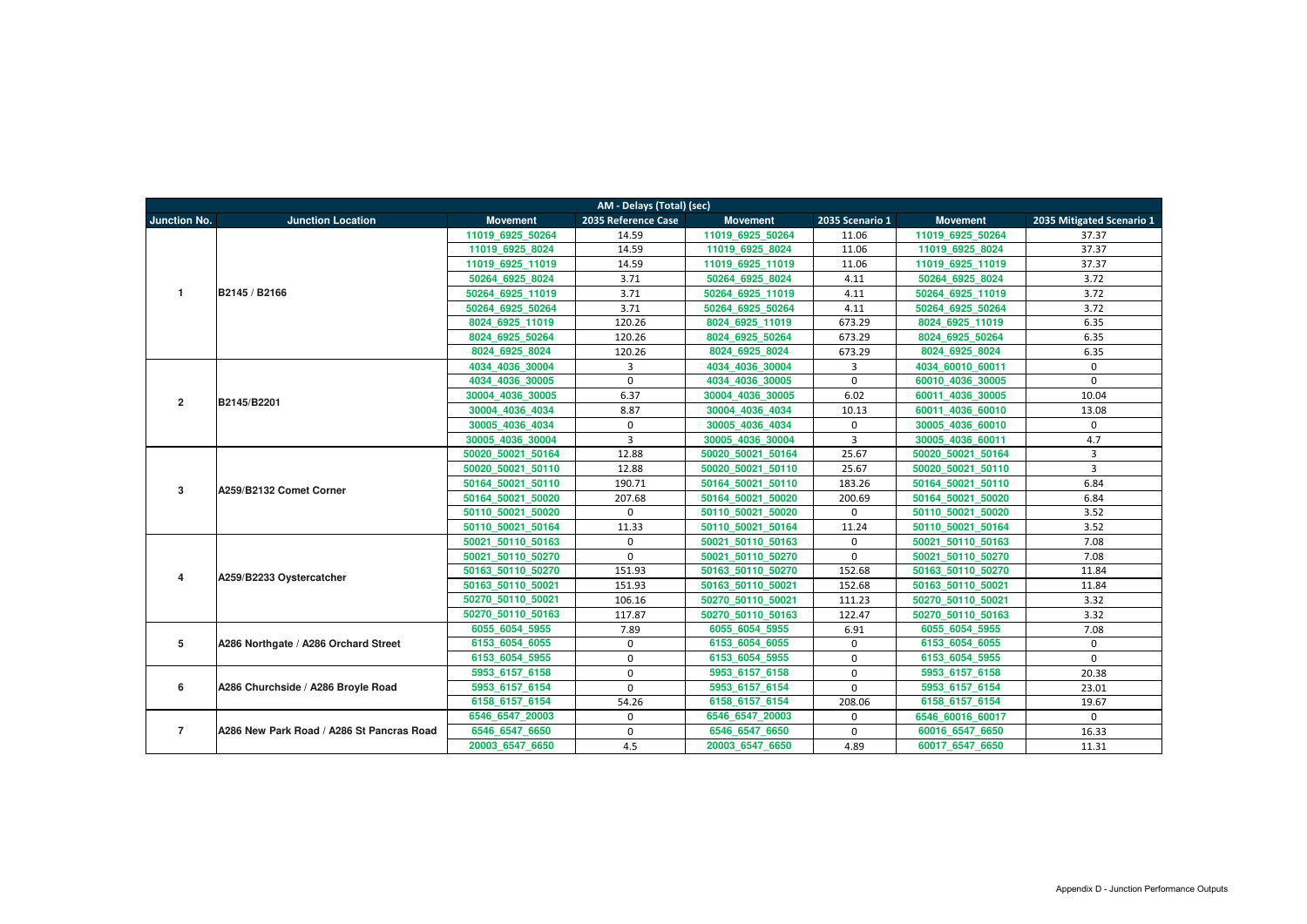|    |                                               | 4946_5046_5047   | 24.79                    | 4946_5046_5047   | 24.84       | 4946_5046_60012   | 5.07        |
|----|-----------------------------------------------|------------------|--------------------------|------------------|-------------|-------------------|-------------|
|    |                                               | 4946_5046_5246   | 28.79                    | 4946_5046_5246   | 28.84       | 60015_5046_60012  | 41.09       |
|    |                                               | 4946 5046 5344   | 32.79                    | 4946_5046_5344   | 32.84       | 5046_60012_5047   | 0           |
|    |                                               | 4946_5046_5044   | 36.79                    | 4946_5046_5044   | 36.84       | 5046_60012_60013  | 0           |
|    |                                               | 5047_5046_5246   | 46.6                     | 5047 5046 5246   | 291.86      | 5047_60012_60013  | 5.08        |
|    |                                               | 5047 5046 5344   | 50.6                     | 5047 5046 5344   | 295.86      | 60012_60013_5246  | $\mathbf 0$ |
|    |                                               | 5047_5046_5044   | 54.6                     | 5047_5046_5044   | 299.86      | 60012_60013_60014 | $\Omega$    |
|    | A259 Via Ravenna / A259 Cathedral Way         | 5047_5046_5047   | 62.6                     | 5047_5046_5047   | 307.86      | 5246 60013 60014  | 4.28        |
| 8  | Roundabout (Not comparable for the Mitigated) | 5246_5046_5344   | 15.86                    | 5246_5046_5344   | 18.01       | 60013_60014_5344  | 0           |
|    | Scenario 1)                                   | 5246_5046_5044   | 19.86                    | 5246 5046 5044   | 22.01       | 60013_60014_60015 | $\mathbf 0$ |
|    |                                               | 5246 5046 5047   | 27.86                    | 5246_5046_5047   | 30.01       | 5344_60014_60015  | 3.81        |
|    |                                               | 5246_5046_5246   | 31.86                    | 5246_5046_5246   | 34.01       | 60014_60015_5044  | 0           |
|    |                                               | 5344_5046_5044   | 8                        | 5344_5046_5044   | 10.2        | 60014_60015_5046  | $\mathbf 0$ |
|    |                                               | 5344_5046_5047   | 16                       | 5344_5046_5047   | 18.2        |                   | $\sim$      |
|    |                                               | 5344_5046_5246   | 20                       | 5344_5046_5246   | 22.2        | ×.                |             |
|    |                                               | 5344_5046_5344   | 24                       | 5344_5046_5344   | 26.2        | ×.                |             |
|    |                                               | 5741_5840_5841   | 22.83                    | 5741 5840 5841   | 22.24       | 5741_5840_5841    | 13.86       |
|    |                                               | 5741_5840_5740   | 22.23                    | 5741_5840_5740   | 21.8        |                   |             |
|    |                                               | 5841_5840_5740   | 6.39                     | 5841_5840_5740   | 7.25        | 5841_5840_5740    | 8.28        |
| 9  | A286 Stockbridge Road/ Terminus Road          | 5841_5840_5741   | 8.99                     | 5841_5840_5741   | 11.86       | 5841 5840 5741    | 15.16       |
|    |                                               | 5740_5840_5741   | 10.09                    | 5740_5840_5741   | 10.27       | 5740_5840_5741    | 7.8         |
|    |                                               | 5740_5840_5841   | 10.4                     | 5740_5840_5841   | 11.47       | 5740_5840_5841    | 8.87        |
|    | A259 Cathedral Way/ Fishbourne Road East      | 4845_4945_4846   | $\mathbf 0$              | 4845_4945_4846   | 295.22      | 4845_4945_4846    | 82.83       |
|    |                                               |                  | $\overline{a}$           |                  |             | 4845_4945_5043    | 82.83       |
|    |                                               |                  |                          | $\sim$           |             | 4845_4945_40216   | 82.83       |
|    |                                               |                  |                          |                  |             | 4846_4945_5043    | 37.65       |
|    |                                               | 4846 4945 40216  | $\mathbf 0$              | 4846_4945_40216  | $\mathbf 0$ | 4846_4945_40216   | 36.47       |
| 10 |                                               | 4846_4945_4845   | 25.37                    | 4846_4945_4845   | 9.35        | 4846_4945_4845    | 45.98       |
|    |                                               |                  |                          |                  |             | 5043_4945_40216   | 59.47       |
|    |                                               |                  |                          |                  |             | 5043_4945_4845    | 78.05       |
|    |                                               |                  |                          |                  |             | 5043_4945_4846    | 78.05       |
|    |                                               | 40216 4945 4845  | $\mathbf 0$              | 40216 4945 4845  | 27.93       | 40216 4945 4845   | 106.54      |
|    |                                               | 40216 4945 4846  | $\mathbf 0$              | 40216 4945 4846  | 27.93       | 40216_4945_4846   | 106.82      |
|    |                                               |                  |                          |                  |             | 40216_4945_5043   | 207.68      |
|    |                                               | 30001_4741_40219 | 4.82                     | 30001_4741_40219 | 1157.3      | 30001_4741_40219  | 0.03        |
|    |                                               | 30001 4741 40179 | 32.48                    | 30001_4741_40179 | 1203.88     | 30001_4741_40179  | 8.11        |
| 11 | Fishbourne Road West / Appledram Lane         | 40219_4741_40179 | $\mathbf 0$              | 40219_4741_40179 | 99.51       | 40219_4741_40179  | $\mathbf 0$ |
|    | <b>South</b>                                  | 40219_4741_30001 | $\mathbf 0$              | 40219_4741_30001 | 99.51       | 40219_4741_30001  | $\mathbf 0$ |
|    |                                               | 40179_4741_30001 | 109.11                   | 40179_4741_30001 | 4.97        | 40179_4741_30001  | 222.77      |
|    |                                               | 40179_4741_40219 | 109.62                   | 40179_4741_40219 | 5.87        | 40179_4741_40219  | 222.77      |
|    |                                               | $\sim$           | $\sim$                   | m.               | $\sim$      | 60029_60028_50263 | 4.32        |
|    |                                               | ×.               | $\overline{\phantom{a}}$ | ×.               | $\sim$      | 60029_60028_4327  | 4.32        |
|    |                                               |                  |                          | ×.               |             | 60029_60028_60029 | 4.32        |
|    |                                               | ×.               | $\overline{\phantom{a}}$ | <b>COL</b>       | $\sim$      | 50263_60028_4327  | 3.6         |
| 12 | Stockbridge Link Road / A286 Birdham Road     |                  | $\overline{\phantom{a}}$ | ٠                | $\sim$      | 50263_60028_60029 | 3.6         |
|    |                                               | ٠                | $\overline{\phantom{a}}$ | ×.               | $\sim$      | 50263_60028_50263 | 3.6         |
|    |                                               | ٠                |                          | ٠                |             | 4327_60028_50263  | 3.53        |
|    |                                               |                  |                          | ×.               |             | 4327_60028_60029  | 3.53        |
|    |                                               |                  | $\overline{\phantom{a}}$ | ٠                |             | 4327_60028_4327   | 3.53        |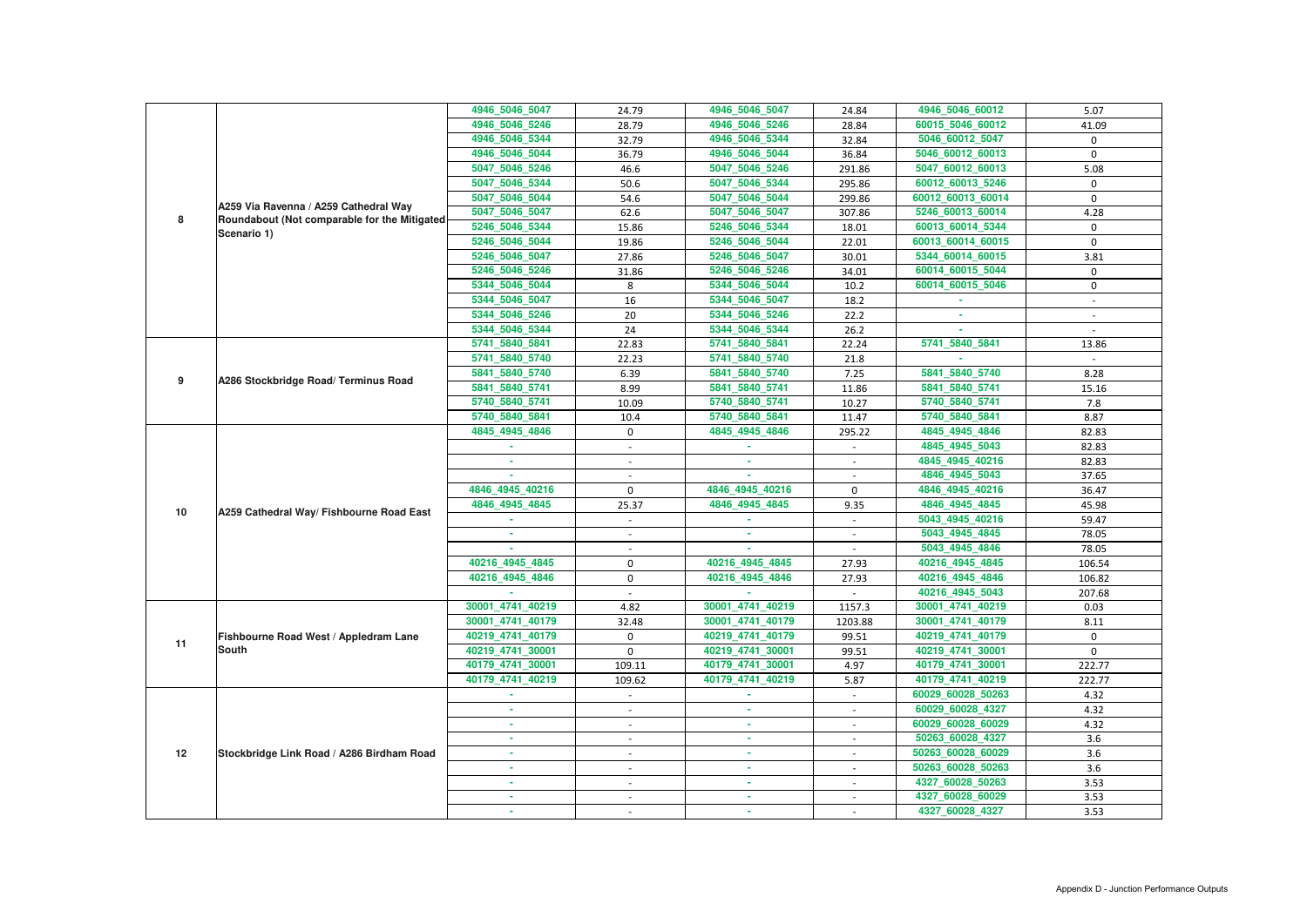|    |                              | 4645_40218_40216  | 11.5             | 4645_40218_40216  | 15.01          | 4645_40218_40216  | 13.71       |
|----|------------------------------|-------------------|------------------|-------------------|----------------|-------------------|-------------|
|    |                              | 4645_40218_9001   | 12.12            | 4645_40218_9001   | 15.34          | 4645_40218_9001   | 11.14       |
|    |                              | 9001_40218_4644   | 15.82            | 9001_40218_4644   | 16.75          | 9001_40218_4644   | 14.95       |
|    |                              | 40219_40218_4644  | 69.38            | 40219_40218_4644  | 51.82          | 40219_40218_4644  | 22.94       |
|    |                              | 40219_40218_40216 | 24.22            | 40219 40218 40216 | 18.38          | 40219_40218_40216 | 24.99       |
|    |                              | 40218_40216_4945  | 3                | 40218_40216_4945  | $\overline{3}$ | 40218_40216_4945  | 1.35        |
|    |                              | 40218_40216_40217 | 23.32            | 40218_40216_40217 | 19.53          | 40218_40216_40217 | 13.51       |
|    |                              | 4945_40216_40217  | 6.93             | 4945_40216_40217  | 10.13          | 4945_40216_40217  | 17.51       |
|    |                              | 40216_40217_5043  | 0.2              | 40216_40217_5043  | 0              |                   |             |
|    |                              | 40216_40217_9001  | $\mathbf 0$      | 40216_40217_9001  | $\mathbf 0$    | 40216_40217_9001  | 0           |
|    |                              | 5043_40217_9001   | 3.54             | 5043_40217_9001   | 4.32           |                   |             |
| 13 | <b>Fishbourne Roundabout</b> | 40218_9001_11001  | 8.85             | 40218_9001_11001  | 12.94          | 40218_9001_11001  | 12.61       |
|    |                              | 40217_9001_11001  | 74.63            | 40217_9001_11001  | 26.54          | 40217_9001_11001  | 39.98       |
|    |                              | 40217_9001_40219  |                  |                   |                |                   |             |
|    |                              |                   | 26.41            | 40217_9001_40219  | 24.6           | 40217_9001_60027  | 39.98       |
|    |                              | 11001_9001_40219  | 10.21            | 11001_9001_40219  | 11.9           | 11001_9001_60027  | 89.86       |
|    |                              | 11001_9001_40218  | 11.56            | 11001_9001_40218  | 14.14          | 11001 9001 40218  | 16.92       |
|    |                              |                   | $\sim$           |                   | $\sim$         | 9001_60027_60029  | 88.91       |
|    |                              |                   |                  | a.                |                | 9001_60027_40219  | 8.39        |
|    |                              |                   |                  |                   |                | 60029_60027_40219 | 26.48       |
|    |                              | 9001_40219_4741   | $\boldsymbol{0}$ | 9001_40219_4741   | 230.3          | 60027_40219_4741  | 1.5         |
|    |                              | 9001_40219_40218  | $\mathbf 0$      | 9001_40219_40218  | 0              | 60027_40219_40218 | 24.21       |
|    |                              | 4741_40219_40218  | 3.67             | 4741_40219_40218  | 3.4            | 4741_40219_40218  | 6.26        |
|    |                              | 9001_11001_5839   | 0                | 9001_11001_5839   | 0              | 9001_11001_5839   | 0           |
|    |                              | 11001_5839_5740   | $\pmb{0}$        | 11001_5839_5740   | $\pmb{0}$      | 11001_5839_5740   | $\mathbf 0$ |
|    |                              | 5740_5839_11002   | 0                | 5740_5839_11002   | 0              | 5740_5839_11002   | 0           |
|    | <b>Stockbridge Junction</b>  | 5839_11002_11003  | 0                | 5839_11002_11003  | $\pmb{0}$      | 5839_11002_11003  | $\mathbf 0$ |
|    |                              | 11003_11002_40220 | $\pmb{0}$        | 11003_11002_40220 | $\mathbf 0$    | 11003_11002_40220 | $\mathbf 0$ |
|    |                              | 11002_40220_50257 | 0                | 11002_40220_50257 | $\mathbf 0$    | 11002_40220_50257 | 0           |
|    |                              | 50257_40220_11001 | $\pmb{0}$        | 50257_40220_11001 | $\mathbf 0$    | 50257_40220_11001 | 0           |
| 14 |                              | 40220_11001_9001  | 4.01             | 40220_11001_9001  | 3.96           | 40220 11001 9001  | 4.41        |
|    |                              | 11001_5739_11002  | 17.38            | 11001_5739_11002  | 22.12          | 11001_5739_11002  | 17.28       |
|    |                              | 11001_5739_40220  | 131.02           | 11001_5739_40220  | 243.42         |                   |             |
|    |                              | 5839_5739_11001   | 39.53            | 5839_5739_11001   | 53.29          | 5839_5739_11001   | 65.04       |
|    |                              | 5839_5739_40220   | 131.23           | 5839_5739_40220   | 232.67         | 5839_5739_40220   | 113.33      |
|    |                              | 11002_5739_11001  | 21.74            | 11002_5739_11001  | 57.92          | 11002_5739_11001  | 52.82       |
|    |                              | 11002_5739_5839   | 53.18            | 11002_5739_5839   | 43.18          |                   |             |
|    |                              | 40220_5739_5839   | 165.41           | 40220_5739_5839   | 123.65         | 40220_5739_5839   | 113.46      |
|    |                              | 40220_5739_11002  | 165.41           | 40220_5739_11002  | 123.65         | 40220_5739_11002  | 113.46      |
|    |                              | 11003_11004_40221 | 0                | 11003_11004_40221 | 0              | 11003_11004_40221 | $\mathbf 0$ |
|    |                              | 11004_40221_7040  | 0                | 11004_40221_7040  | 0              | 11004_40221_7040  | 0           |
|    |                              | 7040_40221_11005  | 0                | 7040_40221_11005  | 0              | 7040_40221_11005  | 0           |
|    |                              | 40221_11005_11006 | 0                | 40221_11005_11006 | $\pmb{0}$      | 40221_11005_11006 | 0           |
|    |                              | 11006 11005 40222 | 0                | 11006_11005_40222 | 0              | 11006_11005_40222 | 0           |
|    |                              | 11005_40222_50264 | $\mathbf 0$      | 11005_40222_50264 | 0              | 11005_40222_50264 | 0           |
|    |                              | 50264_40222_11004 | 78.56            | 50264_40222_11004 | $\mathbf 0$    | 50264_40222_11004 | 0           |
|    |                              | 40222_11004_11003 | $\mathbf{0}$     | 40222_11004_11003 | $\mathbf 0$    | 40222_11004_11003 | $\Omega$    |
| 15 | <b>Whyke Junction</b>        | 11004_6936_11005  | 24.11            | 11004_6936_11005  | 25.71          | 11004_6936_11005  | 26.75       |
|    |                              | 11004_6936_40222  | 41.4             | 11004_6936_40222  | 92.64          |                   |             |
|    |                              | 40221_6936_40222  | 69.8             | 40221_6936_40222  | 112.49         | 40221_6936_40222  | 76.66       |
|    |                              | 40221_6936_11004  | 69.8             | 40221_6936_11004  | 112.49         | 40221_6936_11004  | 76.66       |
|    |                              | 11005_6936_11004  | 24.15            | 11005_6936_11004  | 50.73          | 11005_6936_11004  | 28.18       |
|    |                              | 11005_6936_40221  | 39.2             | 11005_6936_40221  | 39.81          |                   |             |
|    |                              | 40222_6936_40221  | 191.27           | 40222_6936_40221  | 116.76         | 40222_6936_40221  | 65.69       |
|    |                              | 40222_6936_11005  | 167.27           | 40222_6936_11005  | 103.45         | 40222_6936_11005  | 65.69       |
|    |                              |                   |                  |                   |                |                   |             |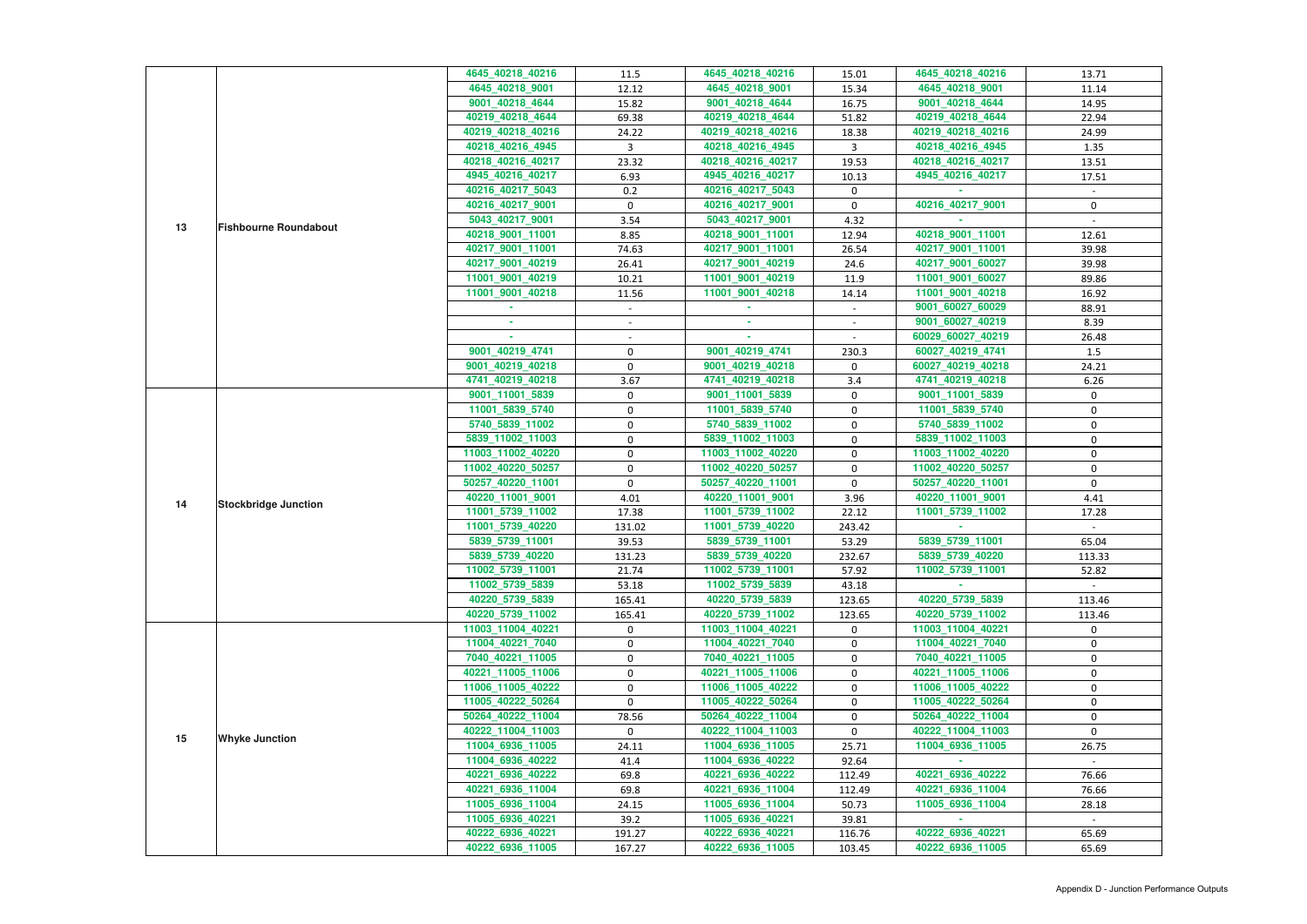|    |                                               | 11006_10002_7742  | 7.95           | 11006_10002_7742  | 7.16   | 11006_60019_60022 | 29.08        |
|----|-----------------------------------------------|-------------------|----------------|-------------------|--------|-------------------|--------------|
|    |                                               | 11006_10002_11070 | 11.29          | 11006_10002_11070 | 10.5   | 11006_60019_10002 | 27.62        |
|    |                                               | 11006_10002_9137  | 14.62          | 11006_10002_9137  | 13.83  | 7742_60022_60021  | 20.89        |
|    |                                               | 11006_10002_50266 | 21.29          | 11006_10002_50266 | 20.5   | 60019_60022_7742  | $\mathbf{0}$ |
|    |                                               | 11006_10002_11006 | 24.62          | 11006_10002_11006 | 23.83  | 60019_60022_60021 | 14.46        |
|    |                                               | 7742_10002_11070  | 62.92          | 7742_10002_11070  | 110.72 | 60022_60021_11070 | 31.3         |
|    |                                               | 7742_10002_9137   | 66.25          | 7742_10002_9137   | 114.05 | 60022_60021_60020 | 39.15        |
|    |                                               | 7742_10002_50266  | 72.92          | 7742_10002_50266  | 120.72 | 11070_60021_60020 | 12.9         |
|    |                                               | 7742_10002_11006  | 76.25          | 7742_10002_11006  | 124.05 | 11070_60021_10002 | 21.08        |
| 16 | <b>Bognor Road Roundabout</b>                 | 7742_10002_7742   | 79.59          | 7742_10002_7742   | 127.39 | 10002_60021_11070 | 14.49        |
|    | (Not Comparable for the Mitigated Scenario 1) | 11070_10002_9137  | 14.01          | 11070_10002_9137  | 29     | 60019_10002_60021 | 0            |
|    |                                               | 11070_10002_50266 | 20.67          | 11070_10002_50266 | 35.67  | 60021_10002_60019 | $\mathbf 0$  |
|    |                                               | 11070_10002_11006 | 24.01          | 11070_10002_11006 | 39     | 60021_10002_60018 |              |
|    |                                               | 11070_10002_7742  | 27.34          | 11070_10002_7742  | 42.33  | 60021_10002_60019 | $\mathbf{0}$ |
|    |                                               | 11070_10002_11070 | 30.67          | 11070_10002_11070 | 45.67  | 60018_60020_60019 | 75.77        |
|    |                                               | 9135_10002_50266  | 457.4          | 9135_10002_50266  | 855.52 |                   |              |
|    |                                               | 9135_10002_11006  | 460.73         | 9135_10002_11006  | 858.85 |                   |              |
|    |                                               | 9135_10002_7742   | 464.06         | 9135_10002_7742   | 862.19 | $\sim$            | $\sim$       |
|    |                                               | 9135_10002_11070  | 467.4          | 9135_10002_11070  | 865.52 | ×.                |              |
|    |                                               | 9135_10002_9137   | 470.73         | 9135_10002_9137   | 868.85 |                   |              |
|    |                                               |                   |                |                   |        | 60020_60018_9137  | 11.34        |
|    |                                               | ٠                 | $\sim$         | ×.                | $\sim$ | 60020_60018_50266 | 28.56        |
|    |                                               | ٠                 | $\blacksquare$ | $\sim$            | $\sim$ | 9135_60018_50266  | 135.61       |
| 17 | <b>Bognor Road / Vinnetrow Road</b>           | ٠                 |                | $\sim$            |        | 9135_60018_60020  | 135.61       |
|    |                                               |                   |                | $\sim$            |        | 50266_60018_60020 | 40.79        |
|    |                                               |                   |                |                   |        | 50266_60018_9137  | 40.79        |
|    |                                               | 30022_10003_7755  | 9.67           | 30022_10003_7755  | 9.5    | 30022_10003_7755  | 19.95        |
|    |                                               | 30022_10003_10004 | 15.47          | 30022_10003_10004 | 15.3   | 30022_10003_10004 | 25.75        |
|    |                                               | 30022_10003_8258  | 21.27          | 30022_10003_8258  | 21.1   | 30022_10003_8258  | 31.55        |
|    |                                               | 30022_10003_30022 | 32.87          | 30022_10003_30022 | 32.7   | 30022_10003_30022 | 43.15        |
|    |                                               | 7755_10003_10004  | 12.5           | 7755 10003 10004  | 12.4   | 7755 10003 10004  | 18.7         |
|    |                                               | 7755 10003 8258   | 18.3           | 7755_10003_8258   | 18.2   | 7755_10003_8258   | 24.5         |
|    |                                               | 7755_10003_30022  | 29.9           | 7755_10003_30022  | 29.8   | 7755_10003_30022  | 36.1         |
|    |                                               | 7755_10003_7755   | 35.7           | 7755_10003_7755   | 35.6   | 7755_10003_7755   | 41.9         |
| 18 | <b>Portfield Roundabout</b>                   | 10004_10003_8258  | 32.26          | 10004_10003_8258  | 46.53  | 10004_10003_8258  | 31.14        |
|    |                                               | 10004 10003 30022 | 43.86          | 10004_10003_30022 | 58.13  | 10004_10003_30022 | 42.74        |
|    |                                               | 10004_10003_7755  | 49.66          | 10004_10003_7755  | 63.93  | 10004_10003_7755  | 48.54        |
|    |                                               | 10004_10003_10004 | 55.46          | 10004_10003_10004 | 69.73  | 10004_10003_10004 | 54.34        |
|    |                                               | 30021_10003_30022 | 120.85         | 30021_10003_30022 | 143.29 | 30021_10003_30022 | 20.94        |
|    |                                               | 30021_10003_7755  | 126.65         | 30021_10003_7755  | 149.09 | 30021_10003_7755  | 26.74        |
|    |                                               | 30021_10003_10004 | 132.45         | 30021_10003_10004 | 154.89 | 30021_10003_10004 | 32.54        |
|    |                                               | 30021_10003_8258  | 138.25         | 30021_10003_8258  | 160.69 | 30021_10003_8258  | 38.34        |
|    |                                               | 11007_60003_60002 | $\mathbf{0}$   | 11007_60003_60002 | 0      | 11007_60003_60002 | 0            |
|    |                                               | 60003_60002_7750  | $\mathbf 0$    | 60003_60002_7750  | 0      | 60003_60002_7750  | 0            |
|    |                                               | 7750_60002_7952   | 0              | 7750_60002_7952   | 0      | 7750_60002_7952   | 0            |
|    |                                               | 60003_7952_11008  | 14.9           | 60003_7952_11008  | 13.94  | 60003_7952_11008  | 6.3          |
| 19 | <b>Oving Junction</b>                         |                   |                | 60002_7952_11008  | 53.01  | 60002_7952_11008  | 78.55        |
|    |                                               | 60002_7952_11008  | 55.14          |                   |        |                   |              |
|    |                                               | 11008_7952_8652   | 15.04          | 11008_7952_8652   | 7.35   | 11008_7952_8652   | 4.93         |
|    |                                               | 11008_7952_60003  | 4.01           | 11008_7952_60003  | 1.82   | 11008_7952_60003  | 1.48         |
|    |                                               | 8652_7952_60003   | 135.38         | 8652_7952_60003   | 144.06 | 8652_7952_60003   | 144.2        |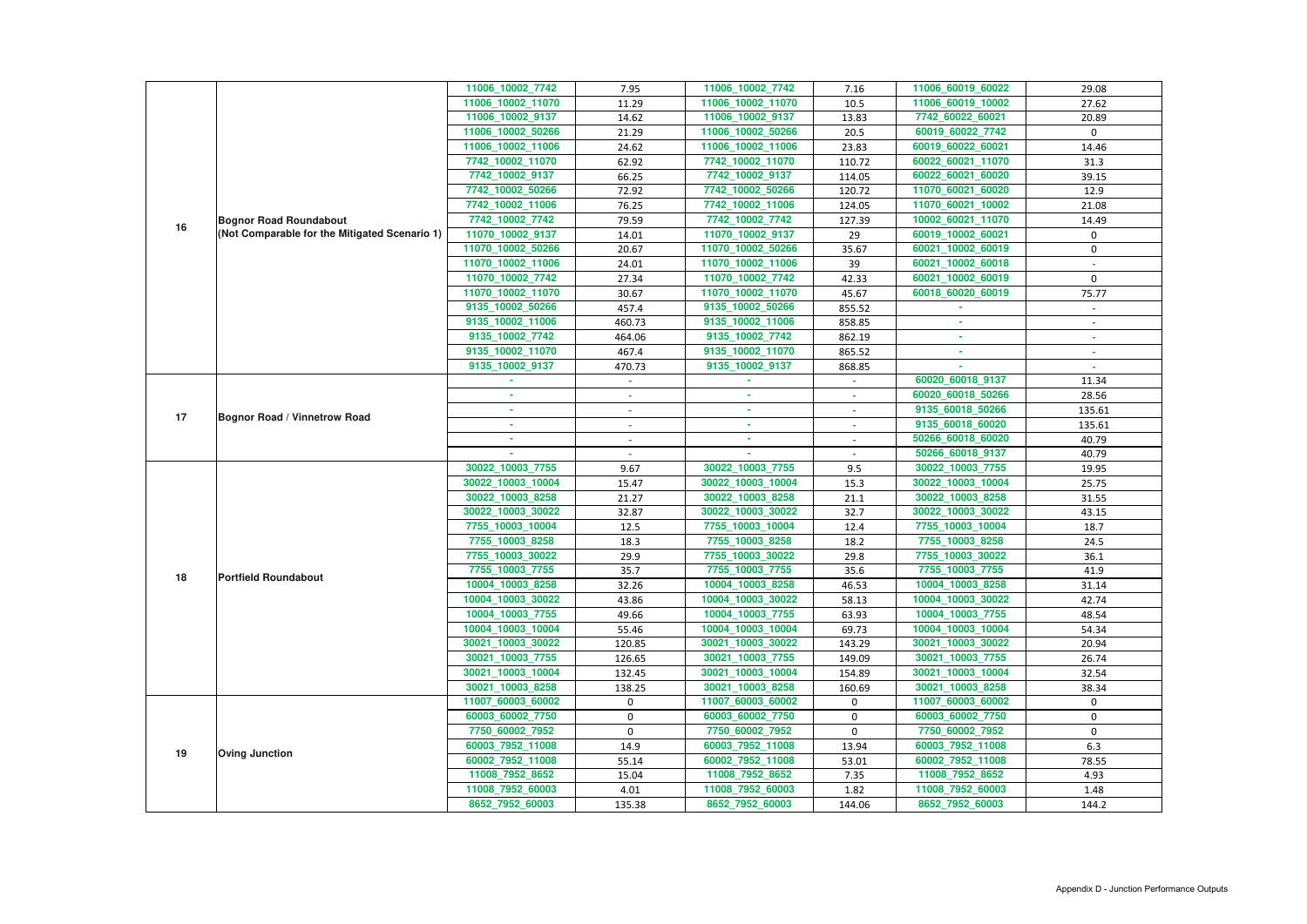|                     | AM - Average Queue Total (PCU)            |                   |                     |                   |                     |                   |                           |  |  |  |  |
|---------------------|-------------------------------------------|-------------------|---------------------|-------------------|---------------------|-------------------|---------------------------|--|--|--|--|
| <b>Junction No.</b> | <b>Junction Location</b>                  | <b>Movement</b>   | 2035 Reference Case | <b>Movement</b>   | 2035 Scenario 1     | <b>Movement</b>   | 2035 Mitigated Scenario 1 |  |  |  |  |
|                     |                                           | 11019 6925 50264  | 0.94                | 11019 6925 50264  | 1.14                | 11019 6925 50264  | 4.52                      |  |  |  |  |
|                     |                                           | 11019 6925 8024   | 1.12                | 11019 6925 8024   | 0.8                 | 11019 6925 8024   | 3.62                      |  |  |  |  |
|                     |                                           | 11019_6925_11019  | $\mathbf{0}$        | 11019 6925 11019  | $\mathbf 0$         | 11019 6925 11019  | $\mathbf{0}$              |  |  |  |  |
|                     |                                           | 50264 6925 8024   | 0.02                | 50264 6925 8024   | 0.03                | 50264 6925 8024   | 0.02                      |  |  |  |  |
| $\mathbf{1}$        | B2145 / B2166                             | 50264_6925_11019  | 0.07                | 50264_6925_11019  | 0.21                | 50264 6925 11019  | 0.09                      |  |  |  |  |
|                     |                                           | 50264 6925 50264  | $\mathbf{0}$        | 50264 6925 50264  | $\mathbf 0$         | 50264 6925 50264  | $\Omega$                  |  |  |  |  |
|                     |                                           | 8024 6925 11019   | 6.15                | 8024 6925 11019   | 27.26               | 8024 6925 11019   | 0.21                      |  |  |  |  |
|                     |                                           | 8024 6925 50264   | 35.13               | 8024_6925_50264   | 153.45              | 8024 6925 50264   | 0.99                      |  |  |  |  |
|                     |                                           | 8024 6925 8024    | $\Omega$            | 8024 6925 8024    | 0                   | 8024 6925 8024    | $\Omega$                  |  |  |  |  |
|                     |                                           | 4034_4036_30004   | $\Omega$            | 4034_4036_30004   | $\mathbf 0$         | 4034 60010 60011  | $\Omega$                  |  |  |  |  |
|                     |                                           | 4034 4036 30005   | $\Omega$            | 4034 4036 30005   | $\mathbf 0$         | 60010 4036 30005  | $\Omega$                  |  |  |  |  |
| $\overline{2}$      | B2145/B2201                               | 30004 4036 30005  | 0                   | 30004 4036 30005  | $\mathbf 0$         | 60011 4036 30005  | $\Omega$                  |  |  |  |  |
|                     |                                           | 30004 4036 4034   | 0.32                | 30004 4036 4034   | 0.2                 | 60011 4036 60010  | 0.66                      |  |  |  |  |
|                     |                                           | 30005 4036 4034   | $\mathbf 0$         | 30005 4036 4034   | $\mathbf 0$         | 30005 4036 60010  | $\Omega$                  |  |  |  |  |
|                     |                                           | 30005 4036 30004  | $\mathbf{0}$        | 30005 4036 30004  | $\mathbf 0$         | 30005 4036 60011  | $\Omega$                  |  |  |  |  |
|                     | A259/B2132 Comet Corner                   | 50020 50021 50164 | 1.31                | 50020 50021 50164 | 2.68                | 50020 50021 50164 | $\Omega$                  |  |  |  |  |
|                     |                                           | 50020 50021 50110 | 4.56                | 50020 50021 50110 | 9.01                | 50020 50021 50110 | $\Omega$                  |  |  |  |  |
| 3                   |                                           | 50164 50021 50110 | $\mathbf 0$         | 50164 50021 50110 | $\mathbf 0$         | 50164 50021 50110 | $\mathbf 0$               |  |  |  |  |
|                     |                                           | 50164 50021 50020 | $\overline{7}$      | 50164 50021 50020 | 6.85                | 50164 50021 50020 | 0.21                      |  |  |  |  |
|                     |                                           | 50110 50021 50020 | $\mathbf 0$         | 50110 50021 50020 | $\mathbf 0$         | 50110 50021 50020 | 0.13                      |  |  |  |  |
|                     |                                           | 50110 50021 50164 | $\mathbf 0$         | 50110 50021 50164 | $\mathbf 0$         | 50110 50021 50164 | $\Omega$                  |  |  |  |  |
|                     |                                           | 50021 50110 50163 | $\mathbf{0}$        | 50021 50110 50163 | $\mathbf 0$         | 50021 50110 50163 | 0.03                      |  |  |  |  |
|                     |                                           | 50021 50110 50270 | $\mathbf 0$         | 50021 50110 50270 | $\mathsf{O}\xspace$ | 50021 50110 50270 | 1.31                      |  |  |  |  |
| 4                   | A259/B2233 Oystercatcher                  | 50163 50110 50270 | 12.71               | 50163 50110 50270 | 13.02               | 50163 50110 50270 | 1.35                      |  |  |  |  |
|                     |                                           | 50163 50110 50021 | 1.37                | 50163_50110_50021 | 1.37                | 50163 50110 50021 | 0.09                      |  |  |  |  |
|                     |                                           | 50270 50110 50021 | 11.56               | 50270 50110 50021 | 12.62               | 50270 50110 50021 | 0.08                      |  |  |  |  |
|                     |                                           | 50270 50110 50163 | 8.97                | 50270 50110 50163 | 9.73                | 50270 50110 50163 | 0.05                      |  |  |  |  |
|                     |                                           | 6055 6054 5955    | 0.81                | 6055 6054 5955    | 0.58                | 6055_6054_5955    | 0.65                      |  |  |  |  |
| 5                   | A286 Northgate / A286 Orchard Street      | 6153 6054 6055    | $\mathbf 0$         | 6153 6054 6055    | $\mathbf 0$         | 6153 6054 6055    | $\mathbf 0$               |  |  |  |  |
|                     |                                           | 6153 6054 5955    | $\mathbf 0$         | 6153 6054 5955    | $\mathbf 0$         | 6153 6054 5955    | $\mathbf 0$               |  |  |  |  |
|                     |                                           | 5953 6157 6158    | $\mathbf{0}$        | 5953 6157 6158    | $\mathbf 0$         | 5953 6157 6158    | 1.07                      |  |  |  |  |
| 6                   | A286 Churchside / A286 Broyle Road        | 5953 6157 6154    | $\mathbf{0}$        | 5953 6157 6154    | $\mathbf 0$         | 5953 6157 6154    | 9.02                      |  |  |  |  |
|                     |                                           | 6158 6157 6154    | 6.2                 | 6158 6157 6154    | 23                  | 6158 6157 6154    | 4.42                      |  |  |  |  |
|                     |                                           | 6546 6547 20003   | $\mathbf 0$         | 6546 6547 20003   | $\mathbf 0$         | 6546 60016 60017  | $\mathbf 0$               |  |  |  |  |
| $\overline{7}$      | A286 New Park Road / A286 St Pancras Road | 6546_6547_6650    | $\mathbf{0}$        | 6546_6547_6650    | $\mathbf 0$         | 60016_6547_6650   | 1.27                      |  |  |  |  |
|                     |                                           | 20003_6547_6650   | 0.29                | 20003_6547_6650   | 0.44                | 60017_6547_6650   | 2.47                      |  |  |  |  |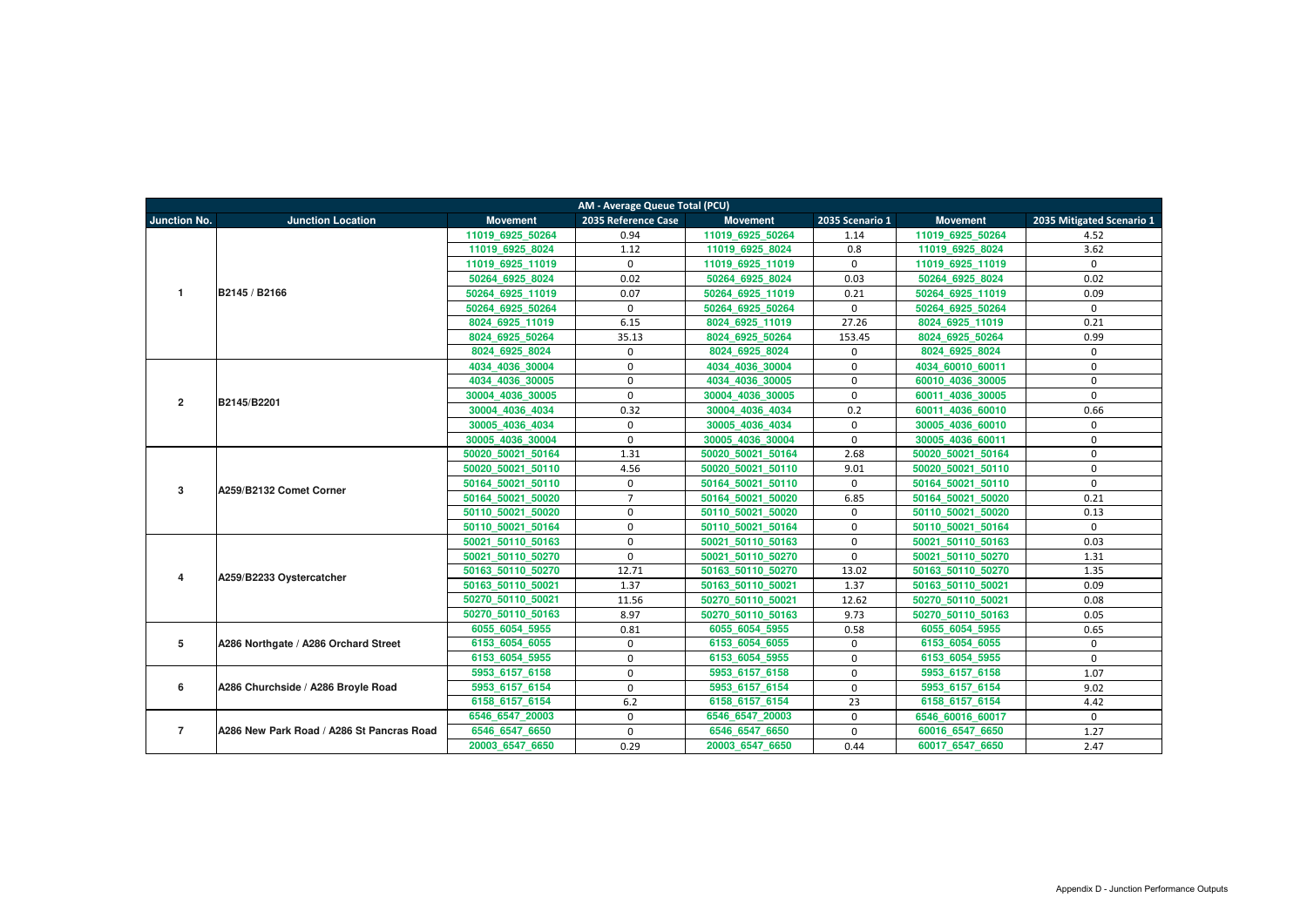|    |                                              | 4946_5046_5047   | 1.11                     | 4946_5046_5047   | 0.72                     | 4946_5046_60012   | 2.03           |
|----|----------------------------------------------|------------------|--------------------------|------------------|--------------------------|-------------------|----------------|
|    |                                              | 4946_5046_5246   | 1.71                     | 4946_5046_5246   | 1.65                     | 60015_5046_60012  | 2.7            |
|    |                                              | 4946_5046_5344   | 4.84                     | 4946_5046_5344   | 3.47                     | 5046_60012_5047   | 0              |
|    |                                              | 4946_5046_5044   | 0.44                     | 4946_5046_5044   | 2.29                     | 5046_60012_60013  | 0              |
|    |                                              | 5047_5046_5246   | 0.8                      | 5047 5046 5246   | 4.92                     | 5047_60012_60013  | 0.46           |
|    |                                              | 5047_5046_5344   | 0.18                     | 5047_5046_5344   | 0.03                     | 60012_60013_5246  | $\mathbf 0$    |
|    |                                              | 5047_5046_5044   | 2.57                     | 5047_5046_5044   | 20.08                    | 60012_60013_60014 | $\Omega$       |
|    | A259 Via Ravenna / A259 Cathedral Way        | 5047_5046_5047   | $\mathbf 0$              | 5047_5046_5047   | $\mathbf 0$              | 5246_60013_60014  | 0.03           |
| 8  | Roundabout (Not comparable for the Mitigated | 5246_5046_5344   | 0.06                     | 5246_5046_5344   | 0.08                     | 60013_60014_5344  | $\mathbf{0}$   |
|    | Scenario 1)                                  | 5246_5046_5044   | 0.11                     | 5246_5046_5044   | 0.14                     | 60013_60014_60015 | $\mathbf 0$    |
|    |                                              | 5246_5046_5047   | 0.03                     | 5246 5046 5047   | 0.03                     | 5344 60014 60015  | 0.19           |
|    |                                              | 5246_5046_5246   | $\mathbf 0$              | 5246_5046_5246   | $\mathbf 0$              | 60014_60015_5044  | 0              |
|    |                                              | 5344_5046_5044   | 0.1                      | 5344_5046_5044   | 0.51                     | 60014_60015_5046  | $\mathbf 0$    |
|    |                                              | 5344_5046_5047   | 0.01                     | 5344_5046_5047   | 0.02                     |                   | $\sim$         |
|    |                                              | 5344_5046_5246   | 0.08                     | 5344_5046_5246   | 0.27                     | ×.                |                |
|    |                                              | 5344_5046_5344   | $\mathbf 0$              | 5344_5046_5344   | $\mathbf 0$              | a.                |                |
|    |                                              | 5741_5840_5841   | 0.9                      | 5741_5840_5841   | 0.64                     | 5741_5840_5841    | 0.26           |
|    |                                              | 5741_5840_5740   | 0.66                     | 5741_5840_5740   | 0.46                     |                   |                |
| 9  | A286 Stockbridge Road/ Terminus Road         | 5841 5840 5740   | 0.42                     | 5841_5840_5740   | 0.88                     | 5841_5840_5740    | 1.01           |
|    |                                              | 5841_5840_5741   | 0.57                     | 5841_5840_5741   | 0.79                     | 5841_5840_5741    | 0.74           |
|    |                                              | 5740_5840_5741   | 0.38                     | 5740_5840_5741   | 0.46                     | 5740_5840_5741    | 0.34           |
|    |                                              | 5740_5840_5841   | 0.61                     | 5740_5840_5841   | 1.18                     | 5740_5840_5841    | 0.97           |
|    |                                              | 4845_4945_4846   | $\mathbf 0$              | 4845_4945_4846   | 69.19                    | 4845_4945_4846    | 4.47           |
|    |                                              |                  | $\blacksquare$           |                  | $\blacksquare$           | 4845_4945_5043    | 4.03           |
|    |                                              | ×.               |                          |                  |                          | 4845_4945_40216   | 3.36           |
|    | A259 Cathedral Way/ Fishbourne Road East     |                  |                          |                  | $\overline{\phantom{a}}$ | 4846_4945_5043    | 2.89           |
|    |                                              | 4846 4945 40216  | $\mathbf 0$              | 4846_4945_40216  | $\mathbf 0$              | 4846_4945_40216   | 8.25           |
| 10 |                                              | 4846_4945_4845   | 0.17                     | 4846_4945_4845   | 0.08                     | 4846_4945_4845    | 0.37           |
|    |                                              |                  |                          |                  |                          | 5043_4945_40216   | 1.44           |
|    |                                              |                  |                          |                  | $\overline{\phantom{a}}$ | 5043_4945_4845    | 0.28           |
|    |                                              |                  | $\blacksquare$           |                  | $\overline{\phantom{a}}$ | 5043_4945_4846    | 1.66           |
|    |                                              | 40216 4945 4845  | $\mathbf 0$              | 40216 4945 4845  | 0.65                     | 40216 4945 4845   | 1.81           |
|    |                                              | 40216_4945_4846  | $\mathbf 0$              | 40216_4945_4846  | 6.97                     | 40216_4945_4846   | 34.33          |
|    |                                              |                  |                          |                  |                          | 40216_4945_5043   | 9.35           |
|    |                                              | 30001_4741_40219 | $\mathbf{0}$             | 30001_4741_40219 | 0.02                     | 30001_4741_40219  | $\Omega$       |
|    |                                              | 30001 4741 40179 | 1.47                     | 30001 4741 40179 | 10.79                    | 30001_4741_40179  | 0.31           |
| 11 | Fishbourne Road West / Appledram Lane        | 40219_4741_40179 | 0                        | 40219_4741_40179 | 26.75                    | 40219_4741_40179  | $\mathbf 0$    |
|    | <b>South</b>                                 | 40219_4741_30001 | $\mathbf 0$              | 40219_4741_30001 | 1.42                     | 40219_4741_30001  | $\mathbf{0}$   |
|    |                                              | 40179_4741_30001 | 4.65                     | 40179_4741_30001 | 0.18                     | 40179_4741_30001  | 6.45           |
|    |                                              | 40179_4741_40219 | 0.84                     | 40179_4741_40219 | 0.29                     | 40179_4741_40219  | 1.94           |
|    |                                              | $\sim$           | $\sim$                   | ×.               | $\sim$                   | 60029_60028_50263 | 0.06           |
|    |                                              | $\sim$           | $\overline{\phantom{a}}$ | $\sim$           | $\sim$                   | 60029_60028_4327  | 0.11           |
|    |                                              | ×.               |                          | m.               | $\sim$                   | 60029_60028_60029 | $\mathbf{0}$   |
|    |                                              | m.               | $\overline{\phantom{a}}$ | <b>COL</b>       | $\sim$                   | 50263_60028_4327  | 0.07           |
| 12 | Stockbridge Link Road / A286 Birdham Road    |                  | $\overline{\phantom{a}}$ | ×.               | $\sim$                   | 50263_60028_60029 | 0.04           |
|    |                                              | ×.               | $\sim$                   | $\sim$           | $\sim$                   | 50263_60028_50263 | $\mathbf 0$    |
|    |                                              | ٠                |                          | ٠                | $\sim$                   | 4327_60028_50263  | 0.09           |
|    |                                              |                  |                          | $\sim$           | $\sim$                   | 4327_60028_60029  | 0.01           |
|    |                                              |                  | $\overline{\phantom{a}}$ | ٠                | $\overline{\phantom{a}}$ | 4327_60028_4327   | $\overline{0}$ |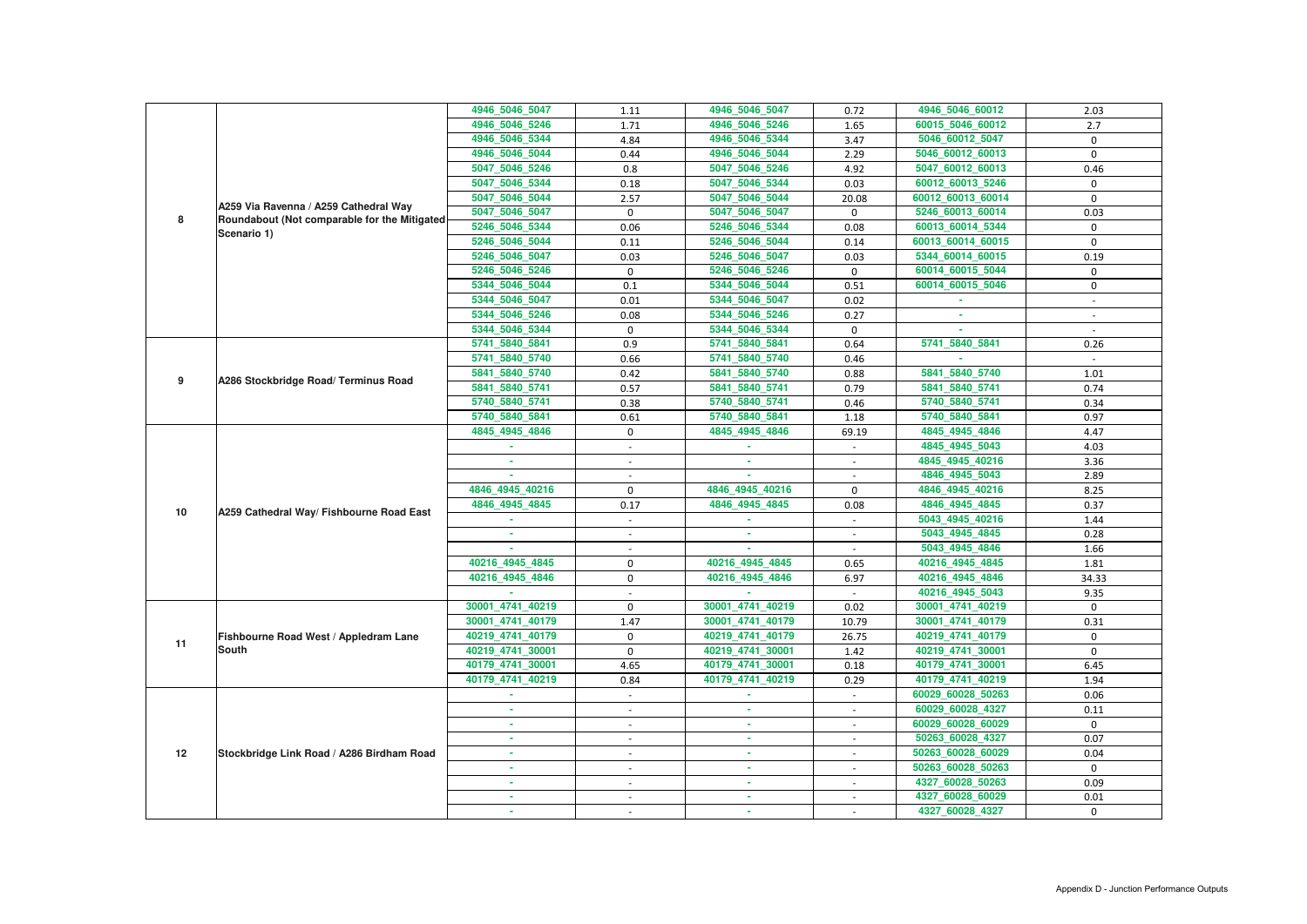|    |                              | 4645_40218_40216  | 2.61             | 4645_40218_40216  | 4.02         | 4645_40218_40216  | 4.45        |
|----|------------------------------|-------------------|------------------|-------------------|--------------|-------------------|-------------|
|    |                              | 4645_40218_9001   | 4.83             | 4645_40218_9001   | 6.78         | 4645_40218_9001   | 4.29        |
|    |                              | 9001_40218_4644   | 8.96             | 9001_40218_4644   | 8.36         | 9001_40218_4644   | 8.51        |
|    |                              | 40219_40218_4644  | 5.13             | 40219_40218_4644  | 4.42         | 40219_40218_4644  | 1.88        |
|    |                              | 40219_40218_40216 | 8.43             | 40219_40218_40216 | 2.92         | 40219_40218_40216 | 8.93        |
|    |                              | 40218_40216_4945  | $\mathbf 0$      | 40218_40216_4945  | $\mathbf 0$  | 40218_40216_4945  | 0.55        |
|    |                              | 40218_40216_40217 | 4.77             | 40218_40216_40217 | 3.3          | 40218_40216_40217 | 3.79        |
|    |                              | 4945_40216_40217  | 1.41             | 4945_40216_40217  | 3.66         | 4945_40216_40217  | 5.15        |
|    |                              | 40216_40217_5043  | 0.05             | 40216_40217_5043  | 0            |                   |             |
|    |                              | 40216_40217_9001  | 0                | 40216_40217_9001  | $\mathbf 0$  | 40216_40217_9001  | 0           |
|    |                              | 5043_40217_9001   | 0.02             | 5043_40217_9001   | 0.07         |                   |             |
| 13 | <b>Fishbourne Roundabout</b> | 40218_9001_11001  |                  | 40218_9001_11001  |              | 40218_9001_11001  |             |
|    |                              |                   | 3.55             |                   | 5.74         |                   | 4.85        |
|    |                              | 40217_9001_11001  | 6.21             | 40217_9001_11001  | 2.85         | 40217_9001_11001  | 6.38        |
|    |                              | 40217_9001_40219  | 4.33             | 40217_9001_40219  | 7.36         | 40217_9001_60027  | 15.75       |
|    |                              | 11001_9001_40219  | 2.41             | 11001_9001_40219  | 2.17         | 11001_9001_60027  | 24.87       |
|    |                              | 11001_9001_40218  | 6.55             | 11001_9001_40218  | 7.06         | 11001_9001_40218  | 9.63        |
|    |                              |                   | $\sim$           |                   | $\sim$       | 9001_60027_60029  | 37.05       |
|    |                              |                   |                  | ×.                |              | 9001_60027_40219  | 2.08        |
|    |                              |                   |                  |                   |              | 60029_60027_40219 | 0.56        |
|    |                              | 9001_40219_4741   | $\pmb{0}$        | 9001 40219 4741   | 68.81        | 60027_40219_4741  | 0.25        |
|    |                              | 9001_40219_40218  | $\mathbf 0$      | 9001_40219_40218  | 0            | 60027_40219_40218 | 2.72        |
|    |                              | 4741_40219_40218  | 0.17             | 4741_40219_40218  | 0.04         | 4741_40219_40218  | 2.07        |
|    |                              | 9001_11001_5839   | 0                | 9001_11001_5839   | 0            | 9001_11001_5839   | 0           |
|    |                              | 11001_5839_5740   | $\boldsymbol{0}$ | 11001_5839_5740   | $\pmb{0}$    | 11001_5839_5740   | $\mathbf 0$ |
|    |                              | 5740_5839_11002   | 0                | 5740_5839_11002   | 0            | 5740_5839_11002   | 0           |
|    | <b>Stockbridge Junction</b>  | 5839_11002_11003  | 0                | 5839_11002_11003  | $\mathbf 0$  | 5839_11002_11003  | $\mathbf 0$ |
|    |                              | 11003_11002_40220 | $\pmb{0}$        | 11003_11002_40220 | $\mathbf 0$  | 11003_11002_40220 | $\mathbf 0$ |
|    |                              | 11002_40220_50257 | $\boldsymbol{0}$ | 11002_40220_50257 | $\mathbf 0$  | 11002_40220_50257 | 0           |
|    |                              | 50257_40220_11001 | $\pmb{0}$        | 50257_40220_11001 | $\mathbf 0$  | 50257_40220_11001 | 0           |
| 14 |                              | 40220_11001_9001  | 0.23             | 40220_11001_9001  | 0.12         | 40220 11001 9001  | 0.3         |
|    |                              | 11001_5739_11002  | 7.36             | 11001_5739_11002  | 9.76         | 11001 5739 11002  | 8.32        |
|    |                              | 11001_5739_40220  | 5.81             | 11001_5739_40220  | 12.43        |                   |             |
|    |                              | 5839_5739_11001   | 0.59             | 5839_5739_11001   | 2.52         | 5839_5739_11001   | 3.41        |
|    |                              | 5839_5739_40220   | 5.1              | 5839_5739_40220   | 11.63        | 5839_5739_40220   | 6.29        |
|    |                              | 11002_5739_11001  | 12.21            | 11002_5739_11001  | 29.32        | 11002_5739_11001  | 31.3        |
|    |                              | 11002_5739_5839   | 2.32             | 11002_5739_5839   | 2.19         |                   |             |
|    |                              | 40220_5739_5839   | 5.53             | 40220 5739 5839   | 5.04         | 40220_5739_5839   | 9.22        |
|    |                              | 40220_5739_11002  | 12.14            | 40220_5739_11002  | 9.51         | 40220_5739_11002  | 11.18       |
|    |                              | 11003 11004 40221 | $\mathbf{0}$     | 11003_11004_40221 | $\mathbf{0}$ | 11003 11004 40221 | $\mathbf 0$ |
|    |                              | 11004_40221_7040  | 0                | 11004_40221_7040  | 0            | 11004_40221_7040  | 0           |
|    |                              | 7040_40221_11005  | 0                | 7040_40221_11005  | 0            | 7040_40221_11005  | 0           |
|    |                              | 40221_11005_11006 | $\boldsymbol{0}$ | 40221_11005_11006 | $\pmb{0}$    | 40221_11005_11006 | 0           |
|    |                              | 11006_11005_40222 | $\mathbf 0$      | 11006 11005 40222 | 0            | 11006_11005_40222 | 0           |
|    |                              | 11005_40222_50264 | $\mathbf 0$      | 11005_40222_50264 | 0            | 11005_40222_50264 | 0           |
|    |                              | 50264_40222_11004 | 17.46            | 50264_40222_11004 | $\mathbf 0$  | 50264_40222_11004 | 0           |
|    |                              | 40222_11004_11003 | $\mathbf{0}$     | 40222_11004_11003 | $\mathbf 0$  | 40222 11004 11003 | $\Omega$    |
| 15 | <b>Whyke Junction</b>        | 11004_6936_11005  | 10.73            | 11004_6936_11005  | 11.23        | 11004_6936_11005  | 13.33       |
|    |                              | 11004_6936_40222  | 1.16             | 11004_6936_40222  | 4.87         |                   |             |
|    |                              | 40221_6936_40222  | 2.34             | 40221_6936_40222  | 4.17         | 40221_6936_40222  | 4.88        |
|    |                              | 40221_6936_11004  | 7.31             | 40221_6936_11004  | 11.41        | 40221_6936_11004  | 7.03        |
|    |                              | 11005_6936_11004  | 10.78            | 11005_6936_11004  | 23.17        | 11005 6936 11004  | 14.91       |
|    |                              | 11005_6936_40221  | $\mathbf 0$      | 11005_6936_40221  | 0.16         |                   |             |
|    |                              | 40222_6936_40221  | 12.75            | 40222_6936_40221  | 9.08         | 40222_6936_40221  | 5.66        |
|    |                              | 40222_6936_11005  | 10.53            | 40222_6936_11005  | 7.6          | 40222_6936_11005  | 7.72        |
|    |                              |                   |                  |                   |              |                   |             |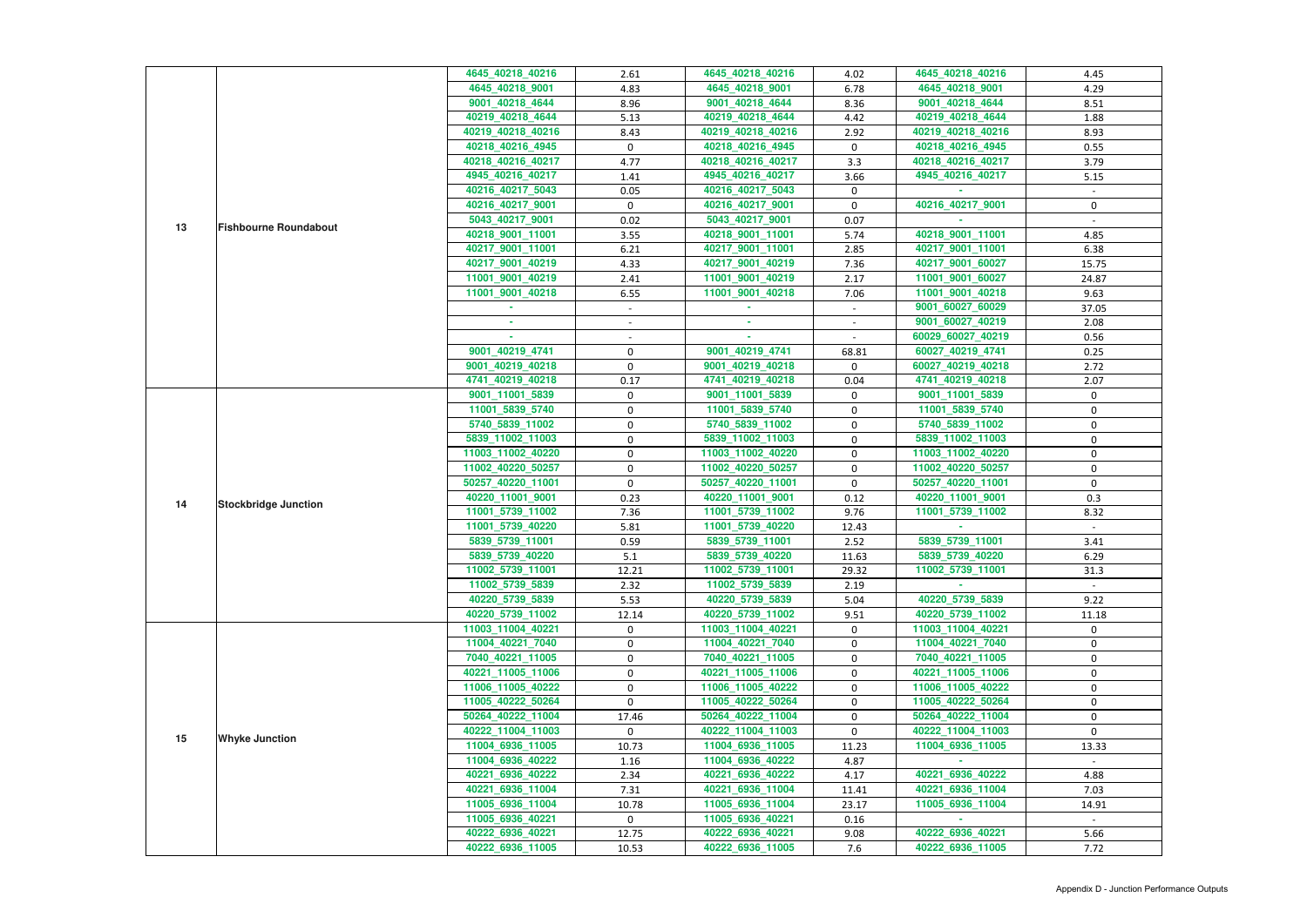|    |                                               | 11006_10002_7742  | 0.04           | 11006_10002_7742  | 0.01                     | 11006_60019_60022 | $6.2$                    |
|----|-----------------------------------------------|-------------------|----------------|-------------------|--------------------------|-------------------|--------------------------|
|    |                                               | 11006_10002_11070 | 0.56           | 11006_10002_11070 | 0.3                      | 11006_60019_10002 | 12.05                    |
|    |                                               | 11006_10002_9137  | 0.24           | 11006_10002_9137  | 0.12                     | 7742_60022_60021  | 3.91                     |
|    |                                               | 11006_10002_50266 | 0.05           | 11006_10002_50266 | 0.03                     | 60019_60022_7742  | $\mathbf 0$              |
|    |                                               | 11006_10002_11006 | $\mathbf 0$    | 11006_10002_11006 | 0                        | 60019_60022_60021 | 2.93                     |
|    |                                               | 7742_10002_11070  | 1.68           | 7742_10002_11070  | 2.82                     | 60022_60021_11070 | 1.88                     |
|    |                                               | 7742_10002_9137   | 7.69           | 7742_10002_9137   | 14.74                    | 60022_60021_60020 | 12.76                    |
|    |                                               | 7742_10002_50266  | 1.55           | 7742_10002_50266  | 3.35                     | 11070_60021_60020 | 2.27                     |
|    |                                               | 7742_10002_11006  | 0.83           | 7742_10002_11006  | 1.04                     | 11070 60021 10002 | 9.19                     |
|    | <b>Bognor Road Roundabout</b>                 | 7742_10002_7742   | $\mathbf 0$    | 7742_10002_7742   | $\mathbf 0$              | 10002_60021_11070 | 6.33                     |
| 16 | (Not Comparable for the Mitigated Scenario 1) | 11070_10002_9137  | 0.57           | 11070_10002_9137  | 1.53                     | 60019_10002_60021 | $\mathbf 0$              |
|    |                                               | 11070_10002_50266 | 0.2            | 11070_10002_50266 | 0.59                     | 60021_10002_60019 | $\mathbf 0$              |
|    |                                               | 11070_10002_11006 | 3.44           | 11070_10002_11006 | 11.39                    | 60021_10002_60018 |                          |
|    |                                               | 11070_10002_7742  | 0.75           | 11070_10002_7742  | 2.09                     | 60021_10002_60019 | $\mathbf 0$              |
|    |                                               | 11070_10002_11070 | 0              | 11070_10002_11070 | 0.01                     | 60018_60020_60019 | 34.78                    |
|    |                                               | 9135_10002_50266  | $\Omega$       | 9135_10002_50266  | $\mathbf 0$              |                   |                          |
|    |                                               | 9135_10002_11006  | 21.08          | 9135_10002_11006  | 74.57                    |                   |                          |
|    |                                               | 9135_10002_7742   | 80.49          | 9135_10002_7742   | 102.16                   | ٠                 | $\overline{\phantom{a}}$ |
|    |                                               | 9135_10002_11070  | 7.6            | 9135_10002_11070  | 2.12                     | ×.                |                          |
|    |                                               | 9135_10002_9137   | 0              | 9135_10002_9137   | $\mathbf 0$              |                   |                          |
|    |                                               |                   |                |                   | $\overline{\phantom{a}}$ | 60020_60018_9137  | 4.08                     |
|    |                                               |                   | $\blacksquare$ | ٠                 | $\sim$                   | 60020_60018_50266 | 2.69                     |
|    |                                               |                   | $\sim$         | ٠                 | $\sim$                   | 9135_60018_50266  | 0.09                     |
| 17 | <b>Bognor Road / Vinnetrow Road</b>           |                   |                | ٠                 |                          | 9135_60018_60020  | 54.4                     |
|    |                                               |                   |                | ×.                | $\blacksquare$           | 50266_60018_60020 | 2.84                     |
|    |                                               |                   |                |                   | $\overline{\phantom{a}}$ | 50266_60018_9137  | 0.13                     |
|    |                                               | 30022_10003_7755  | 0.03           | 30022_10003_7755  | 0.02                     | 30022_10003_7755  | 0.35                     |
|    |                                               | 30022_10003_10004 | 0.04           | 30022_10003_10004 | 0.04                     | 30022_10003_10004 | 0.91                     |
|    |                                               | 30022_10003_8258  | 0.31           | 30022_10003_8258  | 0.26                     | 30022_10003_8258  | 4.48                     |
|    |                                               | 30022_10003_30022 | 0.01           | 30022_10003_30022 | 0                        | 30022_10003_30022 | 0.08                     |
|    |                                               | 7755_10003_10004  | $\mathbf 0$    | 7755_10003_10004  | 0                        | 7755_10003_10004  | $\mathbf{0}$             |
|    |                                               | 7755_10003_8258   | 0.44           | 7755_10003_8258   | 0.38                     | 7755_10003_8258   | 1.46                     |
|    |                                               | 7755_10003_30022  | 0.28           | 7755_10003_30022  | 0.18                     | 7755_10003_30022  | 0.68                     |
|    |                                               | 7755_10003_7755   | $0.01\,$       | 7755_10003_7755   | $0.01\,$                 | 7755_10003_7755   | 0.02                     |
| 18 | <b>Portfield Roundabout</b>                   | 10004_10003_8258  | $\mathbf 0$    | 10004_10003_8258  | 0                        | 10004_10003_8258  | $\mathbf 0$              |
|    |                                               | 10004_10003_30022 | 3.32           | 10004_10003_30022 | 6.53                     | 10004_10003_30022 | 2.14                     |
|    |                                               | 10004_10003_7755  | 0.08           | 10004_10003_7755  | 0.16                     | 10004_10003_7755  | 0.05                     |
|    |                                               | 10004_10003_10004 | $\mathbf{0}$   | 10004_10003_10004 | $\mathbf{0}$             | 10004_10003_10004 | $\mathbf{0}$             |
|    |                                               | 30021_10003_30022 | 48.93          | 30021_10003_30022 | 61.28                    | 30021_10003_30022 | 5.49                     |
|    |                                               | 30021_10003_7755  | 18.39          | 30021_10003_7755  | 18.71                    | 30021_10003_7755  | 3.58                     |
|    |                                               | 30021_10003_10004 | $\mathbf{0}$   | 30021_10003_10004 | 0                        | 30021_10003_10004 | 0.05                     |
|    |                                               | 30021_10003_8258  | $\mathbf 0$    | 30021_10003_8258  | 0                        | 30021_10003_8258  | $\mathbf{0}$             |
|    |                                               | 11007_60003_60002 | 0              | 11007_60003_60002 | 0                        | 11007_60003_60002 | 0                        |
|    |                                               | 60003_60002_7750  | 0              | 60003_60002_7750  | 0                        | 60003_60002_7750  | $\mathbf 0$              |
|    |                                               | 7750_60002_7952   | $\mathbf 0$    | 7750_60002_7952   | $\mathbf{0}$             | 7750_60002_7952   | $\mathbf{0}$             |
|    |                                               | 60003_7952_11008  | 5.55           | 60003_7952_11008  | 5.38                     | 60003_7952_11008  | 3.08                     |
| 19 | <b>Oving Junction</b>                         | 60002_7952_11008  | 3.88           | 60002_7952_11008  | 3.87                     | 60002_7952_11008  | 2.18                     |
|    |                                               | 11008_7952_8652   | $\mathbf 0$    | 11008_7952_8652   | 0                        | 11008_7952_8652   | $\mathbf{0}$             |
|    |                                               |                   |                |                   |                          |                   |                          |
|    |                                               | 11008_7952_60003  | 2.59           | 11008_7952_60003  | 1.22                     | 11008_7952_60003  | 0.93                     |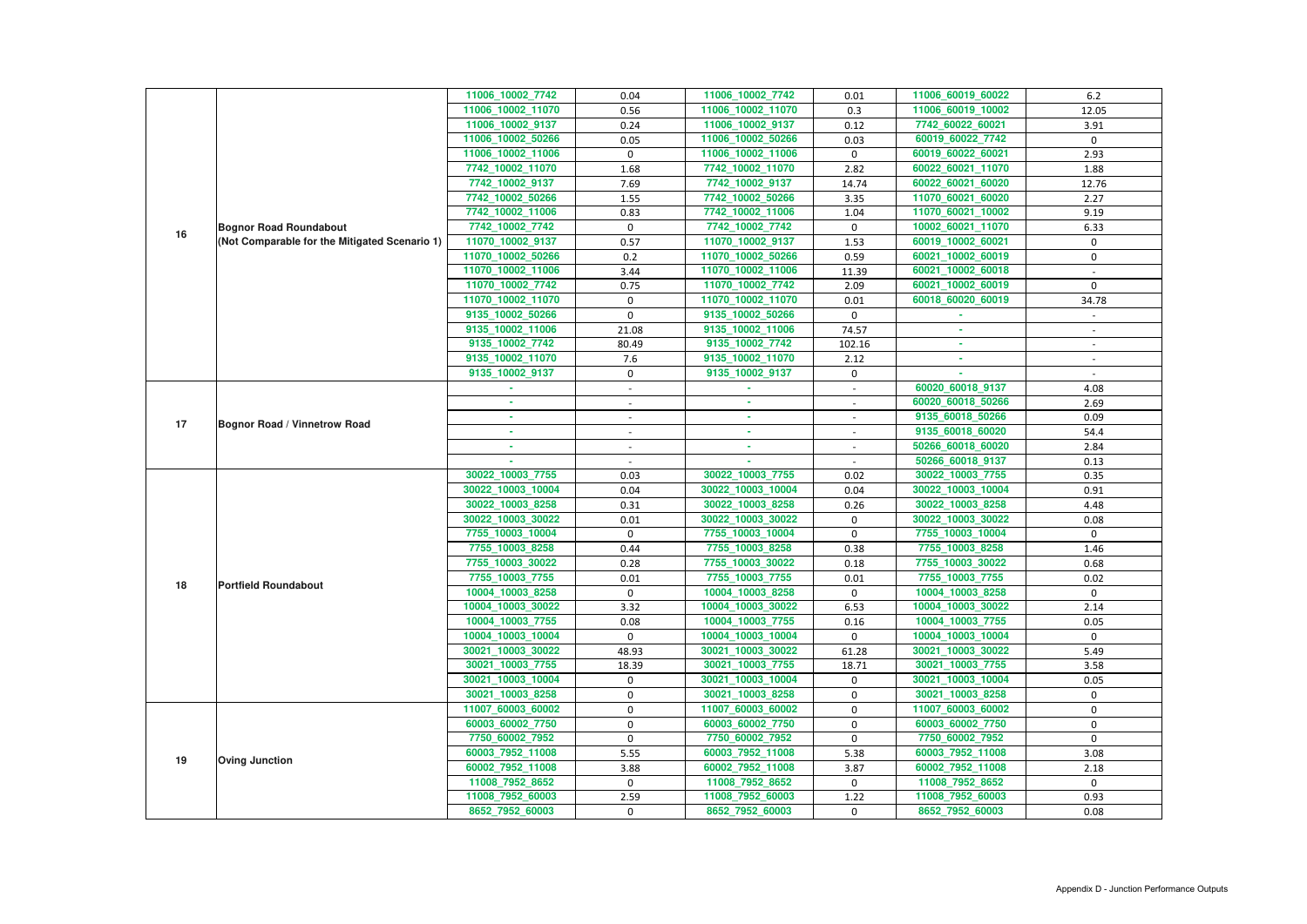|                     | <b>PM - Volume to Capacity Ratio</b>      |                   |                     |                   |                 |                   |                           |  |  |  |  |
|---------------------|-------------------------------------------|-------------------|---------------------|-------------------|-----------------|-------------------|---------------------------|--|--|--|--|
| <b>Junction No.</b> | <b>Junction Location</b>                  | <b>Movement</b>   | 2035 Reference Case | <b>Movement</b>   | 2035 Scenario 1 | <b>Movement</b>   | 2035 Mitigated Scenario 1 |  |  |  |  |
|                     |                                           | 11019_6925_50264  | 59.02               | 11019 6925 50264  | 103.79          | 11019_6925_50264  | 35.06                     |  |  |  |  |
|                     |                                           | 11019 6925 8024   | 66.15               | 11019 6925 8024   | 103.79          | 11019 6925 8024   | 54.11                     |  |  |  |  |
|                     |                                           | 11019 6925 11019  | $\Omega$            | 11019 6925 11019  | $\mathbf 0$     | 11019 6925 11019  | $\mathbf 0$               |  |  |  |  |
|                     |                                           | 50264 6925 8024   | 11.49               | 50264 6925 8024   | 6.01            | 50264 6925 8024   | 33.92                     |  |  |  |  |
| $\mathbf 1$         | B2145 / B2166                             | 50264 6925 11019  | 44.27               | 50264 6925 11019  | 58.74           | 50264 6925 11019  | 49.7                      |  |  |  |  |
|                     |                                           | 50264 6925 50264  | $\mathbf 0$         | 50264 6925 50264  | 0               | 50264 6925 50264  | $\Omega$                  |  |  |  |  |
|                     |                                           | 8024_6925_11019   | 34.16               | 8024 6925 11019   | 56.63           | 8024 6925 11019   | 15.64                     |  |  |  |  |
|                     |                                           | 8024 6925 50264   | 65.02               | 8024 6925 50264   | 82.06           | 8024 6925 50264   | 32.77                     |  |  |  |  |
|                     |                                           | 8024_6925_8024    | $\Omega$            | 8024_6925_8024    | $\mathbf{0}$    | 8024_6925_8024    | $\mathbf{0}$              |  |  |  |  |
|                     |                                           | 4034 4036 30004   | 25.35               | 4034 4036 30004   | 29.36           | 4034 60010 60011  | 27.34                     |  |  |  |  |
|                     |                                           | 4034 4036 30005   | 32.22               | 4034 4036 30005   | 38.57           | 60010 4036 30005  | 28.74                     |  |  |  |  |
| $\overline{2}$      | B2145/B2201                               | 30004 4036 30005  | $\Omega$            | 30004 4036 30005  | 0               | 60011 4036 30005  | $\mathbf{0}$              |  |  |  |  |
|                     |                                           | 30004 4036 4034   | 38.42               | 30004 4036 4034   | 22.7            | 60011 4036 60010  | 100.23                    |  |  |  |  |
|                     |                                           | 30005 4036 4034   | 31.94               | 30005_4036_4034   | 37.42           | 30005 4036 60010  | 28.73                     |  |  |  |  |
|                     |                                           | 30005 4036 30004  | $\mathbf 0$         | 30005 4036 30004  | $\mathbf 0$     | 30005 4036 60011  | $\Omega$                  |  |  |  |  |
|                     |                                           | 50020 50021 50164 | 31.96               | 50020_50021_50164 | 34.76           | 50020 50021 50164 | 29.54                     |  |  |  |  |
|                     |                                           | 50020 50021 50110 | 70.87               | 50020 50021 50110 | 74.22           | 50020 50021 50110 | 66.37                     |  |  |  |  |
| 3                   | A259/B2132 Comet Corner                   | 50164 50021 50110 | $\Omega$            | 50164 50021 50110 | 114.89          | 50164 50021 50110 | $\Omega$                  |  |  |  |  |
|                     |                                           | 50164 50021 50020 | 115.14              | 50164 50021 50020 | 114.9           | 50164 50021 50020 | 35.11                     |  |  |  |  |
|                     |                                           | 50110 50021 50020 | 83.75               | 50110 50021 50020 | 85.48           | 50110 50021 50020 | 75.97                     |  |  |  |  |
|                     |                                           | 50110 50021 50164 | $\mathbf 0$         | 50110 50021 50164 | 0               | 50110 50021 50164 | $\mathbf 0$               |  |  |  |  |
|                     |                                           | 50021 50110 50163 | 6.08                | 50021 50110 50163 | 5.8             | 50021 50110 50163 | 4.38                      |  |  |  |  |
|                     |                                           | 50021 50110 50270 | 61.4                | 50021 50110 50270 | 64.5            | 50021 50110 50270 | 60.05                     |  |  |  |  |
| 4                   | A259/B2233 Oystercatcher                  | 50163_50110_50270 | 103.4               | 50163 50110 50270 | 103.22          | 50163 50110 50270 | 40.15                     |  |  |  |  |
|                     |                                           | 50163 50110 50021 | 103.4               | 50163 50110 50021 | 103.22          | 50163 50110 50021 | 4.07                      |  |  |  |  |
|                     |                                           | 50270_50110_50021 | 101.52              | 50270 50110 50021 | 101.55          | 50270 50110 50021 | 101.95                    |  |  |  |  |
|                     |                                           | 50270 50110 50163 | 101.52              | 50270 50110 50163 | 101.55          | 50270 50110 50163 | 101.95                    |  |  |  |  |
|                     |                                           | 6055_6054_5955    | 84.04               | 6055_6054_5955    | 93.74           | 6055_6054_5955    | 84.8                      |  |  |  |  |
| 5                   | A286 Northgate / A286 Orchard Street      | 6153 6054 6055    | 28.41               | 6153 6054 6055    | 40.91           | 6153 6054 6055    | 41.34                     |  |  |  |  |
|                     |                                           | 6153_6054_5955    | 53.23               | 6153_6054_5955    | 46.19           | 6153 6054 5955    | 30.82                     |  |  |  |  |
|                     |                                           | 5953_6157_6158    | 28.84               | 5953_6157_6158    | 22.71           | 5953_6157_6158    | 73.35                     |  |  |  |  |
| 6                   | A286 Churchside / A286 Broyle Road        | 5953_6157_6154    | 36.28               | 5953_6157_6154    | 47.87           | 5953_6157_6154    | 75.98                     |  |  |  |  |
|                     |                                           | 6158_6157_6154    | 53.99               | 6158_6157_6154    | 64.81           | 6158_6157_6154    | 77.13                     |  |  |  |  |
|                     |                                           | 6546_6547_20003   | 31.9                | 6546_6547_20003   | 27.56           | 6546 60016 60017  | 23.51                     |  |  |  |  |
| $\overline{7}$      | A286 New Park Road / A286 St Pancras Road | 6546 6547 6650    | 52.08               | 6546 6547 6650    | 49.85           | 60016_6547_6650   | 96.12                     |  |  |  |  |
|                     |                                           | 20003_6547_6650   | 100.61              | 20003_6547_6650   | 104.88          | 60017_6547_6650   | 94.04                     |  |  |  |  |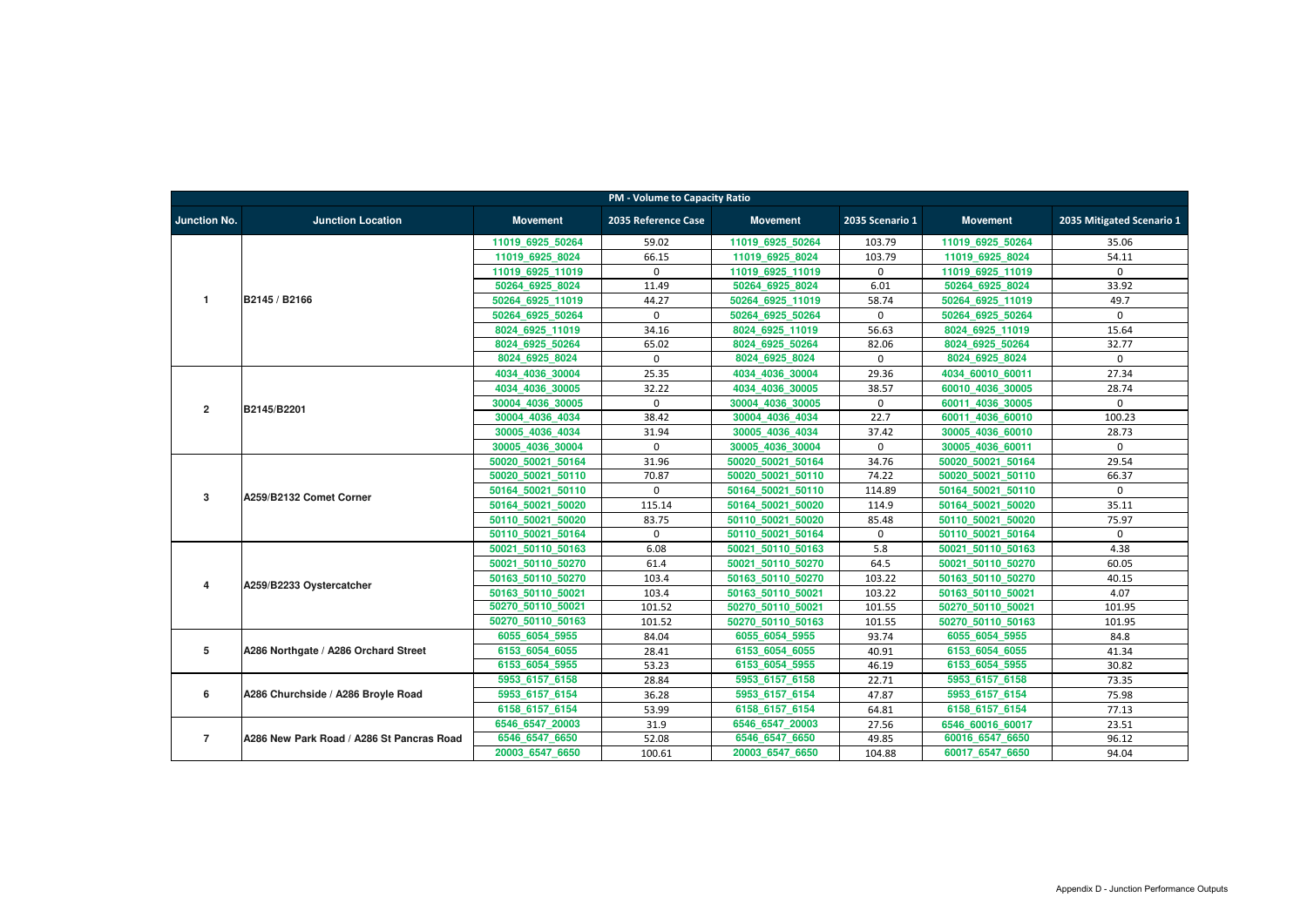|    |                                              | 4946_5046_5047   | 43.21                    | 4946_5046_5047   | 80.46                    | 4946_5046_60012   | 43.8         |
|----|----------------------------------------------|------------------|--------------------------|------------------|--------------------------|-------------------|--------------|
|    |                                              | 4946_5046_5246   | 6.19                     | 4946_5046_5246   | 19.27                    | 60015_5046_60012  | 14.99        |
|    |                                              | 4946_5046_5344   | 45.65                    | 4946_5046_5344   | 81.28                    | 5046_60012_5047   | 33.65        |
|    |                                              | 4946_5046_5044   | 8.5                      | 4946_5046_5044   | 25.18                    | 5046_60012_60013  | 17.8         |
|    |                                              | 5047_5046_5246   | 1.53                     | 5047_5046_5246   | 2.17                     | 5047_60012_60013  | 26.78        |
|    |                                              | 5047_5046_5344   | 1.29                     | 5047_5046_5344   | 0.89                     | 60012 60013 5246  | 6.2          |
|    |                                              | 5047_5046_5044   | 28.58                    | 5047_5046_5044   | 38.05                    | 60012_60013_60014 | 26.95        |
|    | A259 Via Ravenna / A259 Cathedral Way        | 5047_5046_5047   | $\mathbf 0$              | 5047 5046 5047   | $\mathbf 0$              | 5246_60013_60014  | 15.79        |
| 8  | Roundabout (Not comparable for the Mitigated | 5246_5046_5344   | 33.45                    | 5246_5046_5344   | 59.05                    | 60013 60014 5344  | 45.65        |
|    | Scenario 1)                                  | 5246 5046 5044   | 40.16                    | 5246_5046_5044   | 65.58                    | 60013_60014_60015 | 20.66        |
|    |                                              | 5246_5046_5047   | 2.65                     | 5246_5046_5047   | 11.31                    | 5344_60014_60015  | 35.56        |
|    |                                              | 5246_5046_5246   | $\mathbf 0$              | 5246_5046_5246   | $\Omega$                 | 60014_60015_5044  | 82.63        |
|    |                                              | 5344_5046_5044   | 33.82                    | 5344_5046_5044   | 43.45                    | 60014_60015_5046  | 1.15         |
|    |                                              | 5344_5046_5047   | 3.89                     | 5344_5046_5047   | 4.78                     | $\sim$            | $\sim$       |
|    |                                              | 5344_5046_5246   | 1.59                     | 5344_5046_5246   | 2.02                     |                   |              |
|    |                                              | 5344_5046_5344   | $\mathbf 0$              | 5344_5046_5344   | $\mathbf 0$              |                   |              |
|    |                                              | 5741_5840_5841   | 33.46                    | 5741 5840 5841   | 109.78                   | 5741_5840_5841    | 24.29        |
|    |                                              | 5741 5840 5740   | 80.18                    | 5741 5840 5740   | 109.78                   |                   | $\sim$       |
|    |                                              | 5841_5840_5740   | 42.42                    | 5841_5840_5740   | 55.14                    | 5841_5840_5740    | 37.16        |
| 9  | A286 Stockbridge Road/ Terminus Road         | 5841_5840_5741   | 17.59                    | 5841_5840_5741   | 24.59                    | 5841_5840_5741    | 11.27        |
|    |                                              | 5740_5840_5741   | 6.69                     | 5740 5840 5741   | 3.99                     | 5740_5840_5741    | 6.6          |
|    |                                              | 5740_5840_5841   | 26.78                    | 5740_5840_5841   | 45.86                    | 5740_5840_5841    | 24.33        |
|    |                                              | 4845_4945_4846   | 6.63                     | 4845_4945_4846   | 7.47                     | 4845 4945 4846    | 23.37        |
|    |                                              |                  |                          |                  | $\blacksquare$           | 4845_4945_5043    | 25.82        |
|    |                                              | ×.               | $\blacksquare$           | $\sim$           |                          | 4845 4945 40216   | 98.55        |
|    | A259 Cathedral Way/ Fishbourne Road East     |                  |                          |                  |                          | 4846_4945_5043    | 90.63        |
|    |                                              | 4846 4945 40216  | 25.04                    | 4846_4945_40216  | 29.33                    | 4846_4945_40216   | 95.33        |
|    |                                              | 4846_4945_4845   | 48.1                     | 4846_4945_4845   | 92.75                    | 4846_4945_4845    | 89.23        |
| 10 |                                              |                  |                          |                  |                          | 5043_4945_40216   | 101.78       |
|    |                                              |                  |                          |                  |                          | 5043_4945_4845    | 101.78       |
|    |                                              |                  |                          |                  |                          | 5043_4945_4846    | 101.78       |
|    |                                              | 40216 4945 4845  | 18.58                    | 40216 4945 4845  | 41.63                    | 40216 4945 4845   | 97.94        |
|    |                                              | 40216_4945_4846  | 59.53                    | 40216_4945_4846  | 86.53                    | 40216_4945_4846   | 97           |
|    |                                              |                  |                          |                  |                          | 40216_4945_5043   | 101.09       |
|    |                                              | 30001_4741_40219 | 43.29                    | 30001_4741_40219 | 47.37                    | 30001_4741_40219  | 47.45        |
|    |                                              | 30001_4741_40179 | 82.33                    | 30001 4741 40179 | 7.55                     | 30001_4741_40179  | 50.49        |
|    | Fishbourne Road West / Appledram Lane        | 40219_4741_40179 | 21.74                    | 40219_4741_40179 | 25.4                     | 40219_4741_40179  | 0.01         |
| 11 | <b>South</b>                                 | 40219_4741_30001 | 51.99                    | 40219_4741_30001 | 68.45                    | 40219_4741_30001  | 48.88        |
|    |                                              | 40179_4741_30001 | 97.41                    | 40179_4741_30001 | 194.8                    | 40179_4741_30001  | 3.25         |
|    |                                              | 40179_4741_40219 | 97.44                    | 40179_4741_40219 | 194.8                    | 40179_4741_40219  | 2.39         |
|    |                                              | ×.               | $\sim$                   | ×.               | $\sim$                   | 60029_60028_50263 | 68.37        |
|    |                                              | ×.               | $\overline{\phantom{a}}$ | ×.               | $\sim$                   | 60029_60028_4327  | 70.12        |
|    |                                              |                  |                          | ×.               |                          | 60029_60028_60029 | $\mathbf{0}$ |
|    |                                              |                  | $\overline{\phantom{a}}$ | <b>COL</b>       | $\overline{\phantom{a}}$ | 50263_60028_4327  | 46.86        |
| 12 | Stockbridge Link Road / A286 Birdham Road    | ٠                | $\overline{\phantom{a}}$ | ×.               | $\sim$                   | 50263_60028_60029 | 47.85        |
|    |                                              | ×.               | $\sim$                   | ×.               | $\sim$                   | 50263_60028_50263 | $\mathbf{0}$ |
|    |                                              |                  |                          |                  |                          |                   |              |
|    |                                              | ٠                |                          | $\sim$           |                          | 4327_60028_50263  | 48.42        |
|    |                                              |                  | $\sim$                   | $\sim$           |                          | 4327_60028_60029  | 63.68        |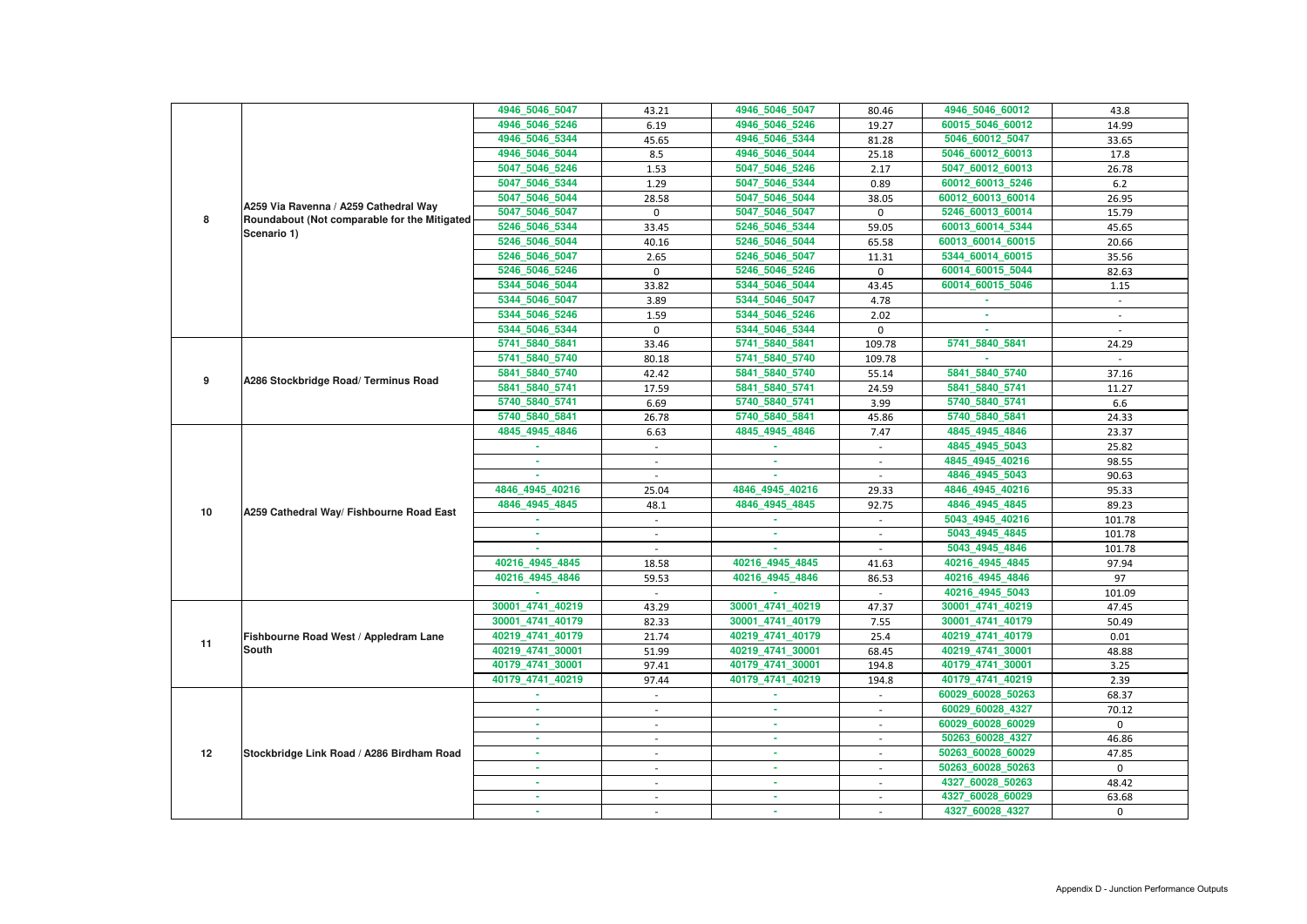|    |                              | 4645_40218_40216  | 42.33           | 4645_40218_40216  | 47.86           | 4645_40218_40216  | 79.12  |
|----|------------------------------|-------------------|-----------------|-------------------|-----------------|-------------------|--------|
|    |                              | 4645_40218_9001   | 76.47           | 4645_40218_9001   | 91.2            | 4645_40218_9001   | 74.5   |
|    |                              | 9001_40218_4644   | 90.47           | 9001_40218_4644   | 91.39           | 9001_40218_4644   | 97.55  |
|    |                              | 40219_40218_4644  | 108.91          | 40219_40218_4644  | 108.87          | 40219_40218_4644  | 96.4   |
|    |                              | 40219_40218_40216 | 61.36           | 40219_40218_40216 | 82.75           | 40219_40218_40216 | 85.39  |
|    |                              | 40218_40216_4945  | 66.01           | 40218_40216_4945  | 94.07           | 40218_40216_4945  | 58.7   |
|    |                              | 40218_40216_40217 | 32.53           | 40218_40216_40217 | 44.18           | 40218_40216_40217 | 59.3   |
|    |                              | 4945_40216_40217  | 31.46           | 4945_40216_40217  | 37.68           | 4945 40216 40217  | 60.15  |
|    |                              | 40216_40217_5043  | 33.01           | 40216_40217_5043  | 45.61           |                   |        |
|    |                              | 40216_40217_9001  | 18.38           | 40216_40217_9001  | 21.8            | 40216_40217_9001  | 47.13  |
|    |                              | 5043_40217_9001   | 8.32            | 5043_40217_9001   | 13.96           |                   |        |
| 13 | <b>Fishbourne Roundabout</b> | 40218_9001_11001  | 69.56           | 40218_9001_11001  | 73.46           | 40218_9001_11001  | 76.37  |
|    |                              | 40217_9001_11001  | 101.81          | 40217_9001_11001  | 107.77          | 40217_9001_11001  | 100.35 |
|    |                              | 40217_9001_40219  | 62.02           | 40217_9001_40219  | 77.24           | 40217_9001_60027  | 100.31 |
|    |                              | 11001_9001_40219  | 62.49           | 11001_9001_40219  | 100.03          | 11001_9001_60027  | 80.07  |
|    |                              | 11001 9001 40218  | 82.29           | 11001_9001_40218  | 73.61           | 11001_9001_40218  | 100.28 |
|    |                              |                   | $\sim$          |                   | $\sim$          | 9001_60027_60029  | 79.64  |
|    |                              |                   |                 | ×.                | $\sim$          | 9001_60027_40219  | 76.34  |
|    |                              | a.                |                 | $\sim$            |                 | 60029_60027_40219 | 79.24  |
|    |                              | 9001_40219_4741   | 56.77           | 9001_40219_4741   | 72.4            | 60027_40219_4741  | 65.18  |
|    |                              | 9001_40219_40218  | 12.93           | 9001_40219_40218  | 40.66           | 60027_40219_40218 | 58.43  |
|    |                              | 4741_40219_40218  | 20.62           | 4741_40219_40218  | 84.74           | 4741_40219_40218  | 57.97  |
|    |                              | 9001_11001_5839   | 2.92            | 9001_11001_5839   | 9.46            | 9001_11001_5839   | 13.9   |
|    |                              | 11001_5839_5740   | 3.5             | 11001_5839_5740   | 11.36           | 11001_5839_5740   | 8.19   |
|    |                              | 5740_5839_11002   | 33.58           | 5740_5839_11002   | 46.31           | 5740_5839_11002   | 4.35   |
|    | <b>Stockbridge Junction</b>  | 5839_11002_11003  | 31.48           | 5839_11002_11003  | 43.42           | 5839_11002_11003  | 4.07   |
|    |                              | 11003_11002_40220 | 34.38           | 11003_11002_40220 | 40.65           | 11003_11002_40220 | 24.02  |
|    |                              | 11002_40220_50257 | 44.21           | 11002_40220_50257 | 52.26           | 11002_40220_50257 | 30.88  |
|    |                              | 50257_40220_11001 | 54.81           | 50257_40220_11001 | 81.03           | 50257_40220_11001 | 3.67   |
|    |                              | 40220_11001_9001  | 55.02           | 40220_11001_9001  | 72.92           | 40220_11001_9001  | 4.98   |
| 14 |                              | 11001_5739_11002  | 90.42           | 11001_5739_11002  | 103.81          | 11001_5739_11002  | 97.46  |
|    |                              | 11001_5739_40220  | 120.4           | 11001_5739_40220  | 129.14          |                   |        |
|    |                              | 5839_5739_11001   | 103.69          | 5839_5739_11001   | 65.57           | 5839_5739_11001   | 70.93  |
|    |                              | 5839_5739_40220   | 120.37          | 5839_5739_40220   | 123.95          | 5839_5739_40220   | 103.15 |
|    |                              | 11002_5739_11001  | 91.39           | 11002_5739_11001  | 102.7           | 11002_5739_11001  | 101.86 |
|    |                              | 11002_5739_5839   | 21.86           | 11002_5739_5839   | 39.46           |                   |        |
|    |                              | 40220_5739_5839   | 102.67          | 40220 5739 5839   | 120.01          | 40220 5739 5839   | 102.93 |
|    |                              | 40220_5739_11002  | 102.67          | 40220_5739_11002  | 120.01          | 40220 5739 11002  | 102.93 |
|    |                              | 11003_11004_40221 | 31.88           | 11003_11004_40221 | 45.09           | 11003_11004_40221 | 50.89  |
|    |                              | 11004_40221_7040  | 24.36           | 11004_40221_7040  | 34.46           | 11004_40221_7040  | 23.86  |
|    |                              | 7040_40221_11005  | 67.97           | 7040_40221_11005  | 47.06           | 7040_40221_11005  | 7.69   |
|    |                              | 40221_11005_11006 | 67.97           | 40221_11005_11006 | 47.06           | 40221_11005_11006 | 7.69   |
|    |                              | 11006 11005 40222 | 11.91           | 11006_11005_40222 | 15.41           | 11006_11005_40222 | 32.41  |
|    |                              | 11005_40222_50264 | 26.81           | 11005_40222_50264 | 34.67           | 11005_40222_50264 | 45.12  |
|    |                              | 50264_40222_11004 | 69.26           | 50264_40222_11004 | 83.44           | 50264_40222_11004 | 47.54  |
|    |                              | 40222_11004_11003 |                 | 40222_11004_11003 |                 | 40222_11004_11003 | 20.76  |
| 15 | <b>Whyke Junction</b>        | 11004_6936_11005  | 30.25<br>104.37 | 11004_6936_11005  | 36.44<br>101.41 | 11004_6936_11005  | 100.52 |
|    |                              | 11004_6936_40222  |                 | 11004_6936_40222  |                 |                   |        |
|    |                              | 40221_6936_40222  | 112.58          | 40221_6936_40222  | 114.76          | 40221_6936_40222  |        |
|    |                              |                   | 107.87          |                   | 111.21          | 40221_6936_11004  | 100.57 |
|    |                              | 40221_6936_11004  | 107.87          | 40221_6936_11004  | 111.21          | 11005_6936_11004  | 69.65  |
|    |                              | 11005_6936_11004  | 85.55           | 11005_6936_11004  | 79              |                   | 89.27  |
|    |                              | 11005_6936_40221  | 0.35            | 11005_6936_40221  | 11.79           | 40222 6936 40221  |        |
|    |                              | 40222_6936_40221  | 105.22          | 40222_6936_40221  | 108.11          |                   | 101.49 |
|    |                              | 40222_6936_11005  | 105.22          | 40222_6936_11005  | 108.11          | 40222_6936_11005  | 101.49 |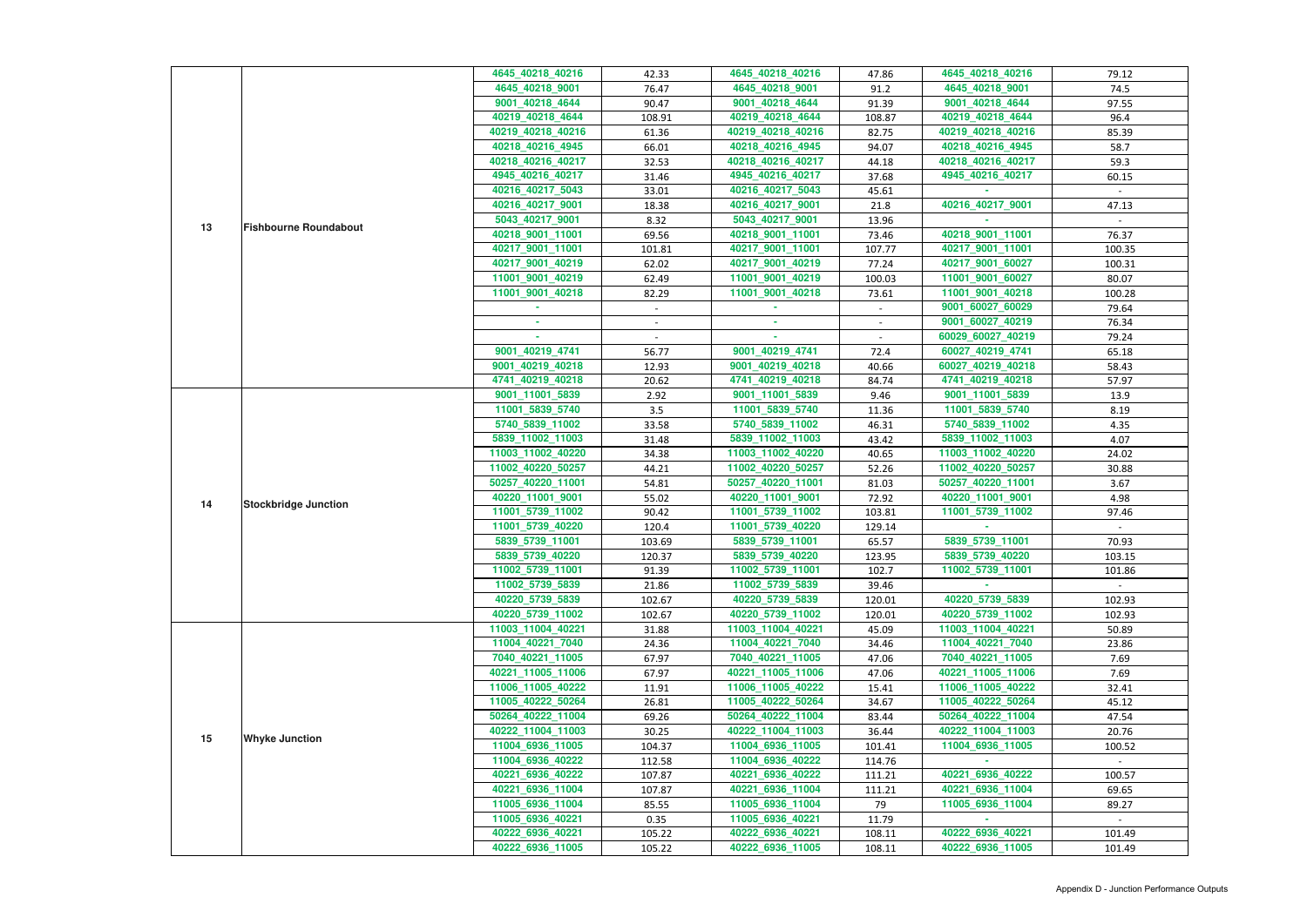|    |                                               | 11006_10002_7742                    | 0.01                     | 11006_10002_7742                    | 0.05              | 11006_60019_60022 | 101.94                   |
|----|-----------------------------------------------|-------------------------------------|--------------------------|-------------------------------------|-------------------|-------------------|--------------------------|
|    |                                               | 11006_10002_11070                   | 56.03                    | 11006_10002_11070                   | 41.19             | 11006_60019_10002 | 101.94                   |
|    |                                               | 11006_10002_9137                    | 57.19                    | 11006_10002_9137                    | 53.32             | 7742_60022_60021  | 94.77                    |
|    |                                               | 11006_10002_50266                   | 34.89                    | 11006_10002_50266                   | 30.84             | 60019_60022_7742  | 35.94                    |
|    |                                               | 11006_10002_11006                   | 0.01                     | 11006_10002_11006                   | 1.96              | 60019_60022_60021 | 93.98                    |
|    |                                               | 7742_10002_11070                    | 108.76                   | 7742_10002_11070                    | 107.39            | 60022 60021 11070 | 32.43                    |
|    |                                               | 7742_10002_9137                     | 108.76                   | 7742_10002_9137                     | 107.39            | 60022_60021_60020 | 101.27                   |
|    |                                               | 7742_10002_50266                    | 108.76                   | 7742_10002_50266                    | 107.39            | 11070_60021_60020 | 100.19                   |
|    |                                               | 7742_10002_11006                    | 108.76                   | 7742_10002_11006                    | 107.39            | 11070_60021_10002 | 97.95                    |
|    | <b>Bognor Road Roundabout</b>                 | 7742_10002_7742                     | 108.76                   | 7742_10002_7742                     | 107.39            | 10002_60021_11070 | 95.11                    |
| 16 | (Not Comparable for the Mitigated Scenario 1) | 11070_10002_9137                    | 100.3                    | 11070_10002_9137                    | 100.41            | 60019_10002_60021 | 39.9                     |
|    |                                               | 11070_10002_50266                   | 100.3                    | 11070_10002_50266                   | 100.41            | 60021_10002_60019 | 40.96                    |
|    |                                               | 11070_10002_11006                   | 100.3                    | 11070_10002_11006                   | 100.41            | 60021_10002_60018 |                          |
|    |                                               | 11070_10002_7742                    | 100.3                    | 11070_10002_7742                    | 100.41            | 60021_10002_60019 | 40.96                    |
|    |                                               | 11070_10002_11070                   | 100.3                    | 11070_10002_11070                   | 100.41            | 60018_60020_60019 | 51.12                    |
|    |                                               | 9135_10002_50266                    | 105.94                   | 9135_10002_50266                    | 107.62            |                   |                          |
|    |                                               | 9135_10002_11006                    | 105.94                   | 9135_10002_11006                    | 107.62            |                   |                          |
|    |                                               | 9135_10002_7742                     | 105.94                   | 9135 10002 7742                     | 107.62            |                   |                          |
|    |                                               | 9135_10002_11070                    | 105.94                   | 9135_10002_11070                    | 107.62            | ×.                | $\overline{\phantom{a}}$ |
|    |                                               | 9135_10002_9137                     | $\mathbf 0$              | 9135_10002_9137                     | 0                 |                   |                          |
|    |                                               |                                     |                          |                                     |                   | 60020_60018_9137  | 86.67                    |
|    |                                               |                                     | $\overline{\phantom{a}}$ | ×.                                  |                   | 60020_60018_50266 | 92.92                    |
| 17 | <b>Bognor Road / Vinnetrow Road</b>           | $\sim$                              | $\sim$                   | <b>COL</b>                          | $\sim$            | 9135_60018_50266  | 2.41                     |
|    |                                               | ×.                                  |                          | $\sim$                              |                   | 9135_60018_60020  | 60.03                    |
|    |                                               |                                     | $\sim$                   | ×.                                  |                   | 50266_60018_60020 | 64.14                    |
|    |                                               |                                     |                          |                                     |                   | 50266_60018_9137  | 41.86                    |
|    |                                               | 30022_10003_7755                    | 5.82                     | 30022_10003_7755                    | 3.75              | 30022_10003_7755  | 16.75                    |
|    |                                               | 30022_10003_10004                   | 15.43                    | 30022_10003_10004                   | 10.32             | 30022_10003_10004 | 26.53                    |
|    |                                               | 30022_10003_8258                    | 55.74                    | 30022_10003_8258                    | 55.29             | 30022_10003_8258  | 82.97                    |
|    |                                               | 30022_10003_30022                   | 2.29                     | 30022_10003_30022                   | 1.83              | 30022_10003_30022 | 7.66                     |
|    |                                               | 7755_10003_10004                    | $\mathbf 0$              | 7755_10003_10004                    | $\mathbf 0$       | 7755_10003_10004  | 0                        |
|    |                                               | 7755_10003_8258                     | 93.71                    | 7755_10003_8258                     | 91.81             | 7755 10003_8258   | 107.35                   |
|    |                                               | 7755_10003_30022                    | 88.59                    | 7755_10003_30022                    | 81.28             | 7755 10003 30022  | 107.35                   |
| 18 | <b>Portfield Roundabout</b>                   | 7755_10003_7755                     | 3.47                     | 7755_10003_7755                     | 2.16              | 7755_10003_7755   | 107.35                   |
|    |                                               | 10004_10003_8258                    | 100.94                   | 10004_10003_8258                    | 101.67            | 10004_10003_8258  | 107.96                   |
|    |                                               | 10004 10003 30022                   | 100.94                   | 10004_10003_30022                   | 101.67            | 10004_10003_30022 | 107.96                   |
|    |                                               | 10004_10003_7755                    | 100.94                   | 10004_10003_7755                    | 101.67            | 10004_10003_7755  | 107.96                   |
|    |                                               | 10004_10003_10004                   | $\mathbf 0$              | 10004_10003_10004                   | $\Omega$          | 10004_10003_10004 | $\mathbf{0}$             |
|    |                                               | 30021_10003_30022                   | 77.23                    | 30021_10003_30022                   | 65.87             | 30021_10003_30022 | 84.93                    |
|    |                                               | 30021_10003_7755                    | 71.37                    | 30021_10003_7755                    | 63.64             | 30021_10003_7755  | 63.54                    |
|    |                                               | 30021_10003_10004                   | $\mathbf 0$              | 30021_10003_10004                   | 0                 | 30021 10003 10004 | $\mathbf{0}$             |
|    |                                               | 30021_10003_8258                    | $\mathbf 0$              | 30021_10003_8258                    | $\mathbf{0}$      | 30021_10003_8258  | $\mathbf 0$              |
|    |                                               | 11007_60003_60002                   | 1.57                     | 11007_60003_60002                   | 3.37              | 11007_60003_60002 | 1.99                     |
|    |                                               | 60003_60002_7750                    | 1.26                     | 60003_60002_7750                    | 2.83              | 60003_60002_7750  | 1.09                     |
|    |                                               | 7750_60002_7952                     | 13.42                    | 7750_60002_7952                     | 28.9              | 7750_60002_7952   | 20.89                    |
| 19 | <b>Oving Junction</b>                         | 60003_7952_11008                    | 55.51                    | 60003_7952_11008                    | 79.65             | 60003_7952_11008  | 86.63                    |
|    |                                               | 60002_7952_11008<br>11008_7952_8652 | 67.08<br>$\overline{0}$  | 60002_7952_11008<br>11008_7952_8652 | 47.64<br>$\Omega$ | 60002_7952_11008  | 88.26<br>$\Omega$        |
|    |                                               |                                     |                          |                                     |                   | 11008_7952_8652   |                          |
|    |                                               | 11008_7952_60003                    | 63.79                    | 11008_7952_60003                    | 54.79             | 11008_7952_60003  | 82.45                    |
|    |                                               | 8652_7952_60003                     | $\mathbf{0}$             | 8652_7952_60003                     | 0                 | 8652_7952_60003   | 4.93                     |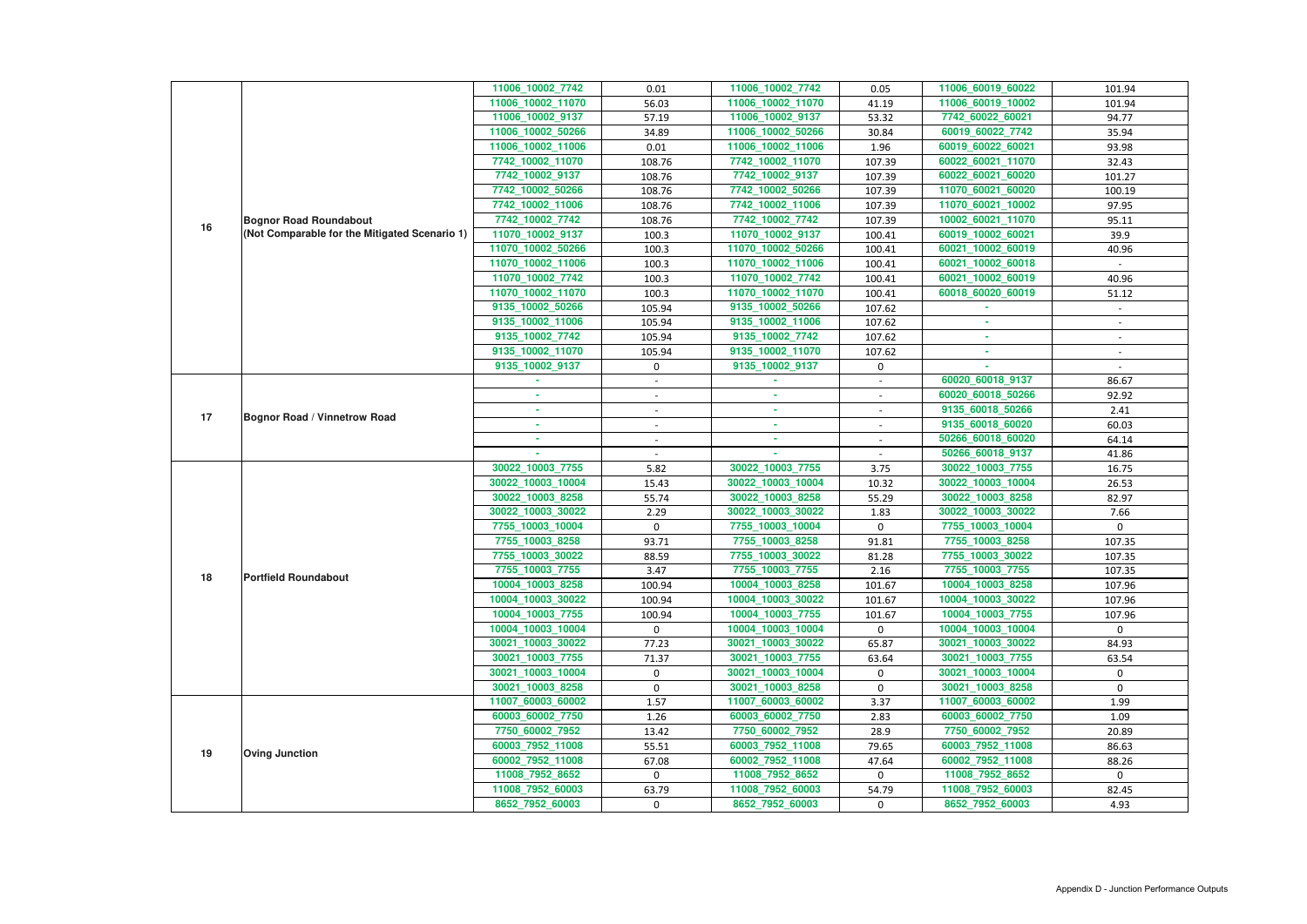|                         | PM - Delays (Total) (sec)                 |                   |                     |                   |                 |                   |                           |  |  |  |  |
|-------------------------|-------------------------------------------|-------------------|---------------------|-------------------|-----------------|-------------------|---------------------------|--|--|--|--|
| <b>Junction No.</b>     | <b>Junction Location</b>                  | <b>Movement</b>   | 2035 Reference Case | <b>Movement</b>   | 2035 Scenario 1 | <b>Movement</b>   | 2035 Mitigated Scenario 1 |  |  |  |  |
|                         |                                           | 11019 6925 50264  | 7.31                | 11019 6925 50264  | 98.95           | 11019 6925 50264  | 4.4                       |  |  |  |  |
|                         |                                           | 11019 6925 8024   | 7.31                | 11019 6925 8024   | 98.95           | 11019 6925 8024   | 4.4                       |  |  |  |  |
|                         |                                           | 11019 6925 11019  | 7.31                | 11019 6925 11019  | 98.95           | 11019 6925 11019  | 4.4                       |  |  |  |  |
|                         |                                           | 50264 6925 8024   | 4.48                | 50264 6925 8024   | 5.87            | 50264 6925 8024   | 5.41                      |  |  |  |  |
| $\overline{1}$          | B2145 / B2166                             | 50264 6925 11019  | 4.48                | 50264_6925_11019  | 5.87            | 50264 6925 11019  | 5.41                      |  |  |  |  |
|                         |                                           | 50264 6925 50264  | 4.48                | 50264 6925 50264  | 5.87            | 50264 6925 50264  | 5.41                      |  |  |  |  |
|                         |                                           | 8024 6925 11019   | 5.71                | 8024 6925 11019   | 9.23            | 8024 6925 11019   | 4.12                      |  |  |  |  |
|                         |                                           | 8024 6925 50264   | 5.71                | 8024 6925 50264   | 9.23            | 8024 6925 50264   | 4.12                      |  |  |  |  |
|                         |                                           | 8024 6925 8024    | 5.71                | 8024 6925 8024    | 9.23            | 8024 6925 8024    | 4.12                      |  |  |  |  |
|                         |                                           | 4034_4036_30004   | $\overline{3}$      | 4034_4036_30004   | $\overline{3}$  | 4034_60010_60011  | $\mathbf 0$               |  |  |  |  |
|                         |                                           | 4034 4036 30005   | $\mathbf{0}$        | 4034 4036 30005   | $\mathbf 0$     | 60010 4036 30005  | $\mathbf 0$               |  |  |  |  |
| $\overline{2}$          | B2145/B2201                               | 30004 4036 30005  | 6.17                | 30004 4036 30005  | 5.47            | 60011 4036 30005  | 58.53                     |  |  |  |  |
|                         |                                           | 30004 4036 4034   | 10.26               | 30004 4036 4034   | 10.91           | 60011 4036 60010  | 58.64                     |  |  |  |  |
|                         |                                           | 30005 4036 4034   | $\mathbf 0$         | 30005 4036 4034   | $\mathbf 0$     | 30005 4036 60010  | $\Omega$                  |  |  |  |  |
|                         |                                           | 30005 4036 30004  | 3                   | 30005 4036 30004  | $\overline{3}$  | 30005 4036 60011  | 4.39                      |  |  |  |  |
|                         | A259/B2132 Comet Corner                   | 50020 50021 50164 | $\mathbf 0$         | 50020 50021 50164 | $\mathbf 0$     | 50020 50021 50164 | $\overline{3}$            |  |  |  |  |
|                         |                                           | 50020 50021 50110 | $\mathbf 0$         | 50020 50021 50110 | $\mathbf 0$     | 50020 50021 50110 | $\overline{3}$            |  |  |  |  |
| 3                       |                                           | 50164 50021 50110 | 386.42              | 50164 50021 50110 | 387.26          | 50164 50021 50110 | 5.76                      |  |  |  |  |
|                         |                                           | 50164 50021 50020 | 405.95              | 50164 50021 50020 | 409.99          | 50164 50021 50020 | 5.76                      |  |  |  |  |
|                         |                                           | 50110 50021 50020 | $\mathbf 0$         | 50110 50021 50020 | $\mathbf 0$     | 50110 50021 50020 | 4.62                      |  |  |  |  |
|                         |                                           | 50110 50021 50164 | 7.34                | 50110 50021 50164 | 7.76            | 50110 50021 50164 | 4.62                      |  |  |  |  |
|                         |                                           | 50021 50110 50163 | $\mathbf 0$         | 50021 50110 50163 | $\mathbf 0$     | 50021 50110 50163 | 4.28                      |  |  |  |  |
|                         |                                           | 50021 50110 50270 | $\mathbf 0$         | 50021 50110 50270 | $\mathbf 0$     | 50021 50110 50270 | 4.28                      |  |  |  |  |
| $\overline{\mathbf{4}}$ | A259/B2233 Oystercatcher                  | 50163 50110 50270 | 157.01              | 50163 50110 50270 | 176.6           | 50163 50110 50270 | 5.87                      |  |  |  |  |
|                         |                                           | 50163 50110 50021 | 157.01              | 50163 50110 50021 | 176.6           | 50163 50110 50021 | 5.87                      |  |  |  |  |
|                         |                                           | 50270 50110 50021 | 28.87               | 50270 50110 50021 | 29.64           | 50270 50110 50021 | 42.48                     |  |  |  |  |
|                         |                                           | 50270 50110 50163 | 38.37               | 50270 50110 50163 | 39.77           | 50270 50110 50163 | 42.48                     |  |  |  |  |
|                         |                                           | 6055 6054 5955    | 18.23               | 6055 6054 5955    | 23.33           | 6055 6054 5955    | 13.39                     |  |  |  |  |
| $5\phantom{.0}$         | A286 Northgate / A286 Orchard Street      | 6153_6054_6055    | $\mathbf 0$         | 6153 6054 6055    | $\mathbf 0$     | 6153 6054 6055    | $\mathbf 0$               |  |  |  |  |
|                         |                                           | 6153 6054 5955    | $\mathbf 0$         | 6153 6054 5955    | $\mathbf 0$     | 6153 6054 5955    | $\mathbf 0$               |  |  |  |  |
|                         |                                           | 5953 6157 6158    | $\mathbf 0$         | 5953 6157 6158    | $\mathbf 0$     | 5953 6157 6158    | 14.08                     |  |  |  |  |
| 6                       | A286 Churchside / A286 Broyle Road        | 5953 6157 6154    | $\mathbf 0$         | 5953 6157 6154    | $\mathbf 0$     | 5953 6157 6154    | 18.31                     |  |  |  |  |
|                         |                                           | 6158 6157 6154    | 5.84                | 6158 6157 6154    | 8.8             | 6158 6157 6154    | 15.93                     |  |  |  |  |
|                         |                                           | 6546 6547 20003   | $\mathbf 0$         | 6546 6547 20003   | $\mathbf 0$     | 6546 60016 60017  | $\mathbf 0$               |  |  |  |  |
| $\overline{7}$          | A286 New Park Road / A286 St Pancras Road | 6546_6547_6650    | $\mathbf 0$         | 6546 6547 6650    | $\mathbf 0$     | 60016_6547_6650   | 14.78                     |  |  |  |  |
|                         |                                           | 20003_6547_6650   | 56.77               | 20003 6547 6650   | 131.76          | 60017_6547_6650   | 23.89                     |  |  |  |  |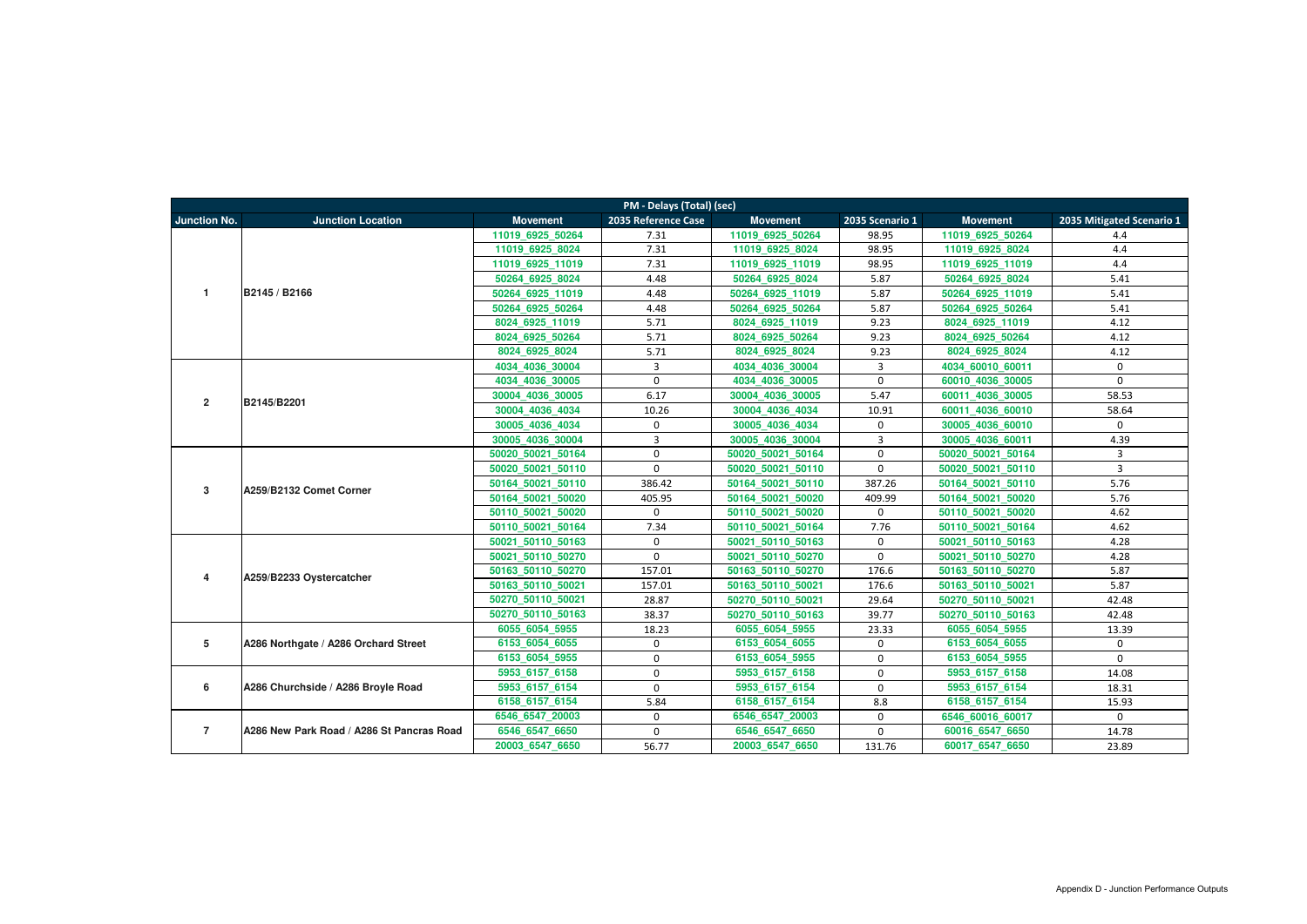|    |                                              | 4946 5046 5047   | 7.3                      | 4946_5046_5047   | 8.09        | 4946_5046_60012   | 2.02                     |
|----|----------------------------------------------|------------------|--------------------------|------------------|-------------|-------------------|--------------------------|
|    |                                              | 4946_5046_5246   | 11.3                     | 4946 5046 5246   | 12.09       | 60015_5046_60012  | 44.58                    |
|    |                                              | 4946_5046_5344   | 15.3                     | 4946_5046_5344   | 16.09       | 5046_60012_5047   | 0                        |
|    |                                              | 4946_5046_5044   | 19.3                     | 4946_5046_5044   | 20.09       | 5046_60012_60013  | 0                        |
|    |                                              | 5047_5046_5246   | 8.29                     | 5047_5046_5246   | 9.34        | 5047_60012_60013  | 3.73                     |
|    |                                              | 5047_5046_5344   | 12.29                    | 5047_5046_5344   | 13.34       | 60012_60013_5246  | $\mathbf 0$              |
|    |                                              | 5047_5046_5044   | 16.29                    | 5047_5046_5044   | 17.34       | 60012_60013_60014 | $\Omega$                 |
|    | A259 Via Ravenna / A259 Cathedral Way        | 5047 5046 5047   | 24.29                    | 5047 5046 5047   | 25.34       | 5246 60013 60014  | 4.05                     |
| 8  | Roundabout (Not comparable for the Mitigated | 5246_5046_5344   | 15.49                    | 5246_5046_5344   | 28.62       | 60013_60014_5344  | 0                        |
|    | Scenario 1)                                  | 5246_5046_5044   | 19.49                    | 5246_5046_5044   | 32.62       | 60013_60014_60015 | $\mathbf 0$              |
|    |                                              | 5246_5046_5047   | 27.49                    | 5246_5046_5047   | 40.62       | 5344_60014_60015  | 3.88                     |
|    |                                              | 5246_5046_5246   | 31.49                    | 5246_5046_5246   | 44.62       | 60014_60015_5044  | 0                        |
|    |                                              | 5344 5046 5044   | 8.76                     | 5344_5046_5044   | 9.21        | 60014_60015_5046  | 0                        |
|    |                                              | 5344_5046_5047   | 16.76                    | 5344_5046_5047   | 17.21       |                   | $\overline{\phantom{a}}$ |
|    |                                              | 5344_5046_5246   | 20.76                    | 5344_5046_5246   | 21.21       |                   |                          |
|    |                                              | 5344_5046_5344   | 24.76                    | 5344 5046 5344   | 25.21       |                   |                          |
|    |                                              | 5741_5840_5841   | 12.73                    | 5741_5840_5841   | 187.78      | 5741_5840_5841    | 8.4                      |
|    |                                              | 5741_5840_5740   | 17.41                    | 5741_5840_5740   | 195.97      |                   |                          |
|    |                                              | 5841_5840_5740   | 15.17                    | 5841_5840_5740   | 16.17       | 5841_5840_5740    | 0.29                     |
| 9  | A286 Stockbridge Road/ Terminus Road         | 5841_5840_5741   | 16.08                    | 5841 5840 5741   | 18.74       | 5841_5840_5741    | 7.67                     |
|    |                                              | 5740_5840_5741   | 18.18                    | 5740_5840_5741   | 18.06       | 5740_5840_5741    | 13.52                    |
|    |                                              | 5740_5840_5841   | 19.34                    | 5740_5840_5841   | 20.55       | 5740_5840_5841    | 14.58                    |
|    |                                              | 4845_4945_4846   | $\mathbf 0$              | 4845_4945_4846   | 0           | 4845_4945_4846    | 57.28                    |
|    |                                              |                  |                          |                  |             | 4845 4945 5043    | 57.29                    |
|    |                                              |                  | $\overline{\phantom{a}}$ | ×.               |             | 4845 4945 40216   | 60.91                    |
|    |                                              |                  |                          |                  |             | 4846 4945 5043    | 41.9                     |
|    |                                              | 4846 4945 40216  | $\mathbf 0$              | 4846 4945 40216  | $\mathbf 0$ | 4846 4945 40216   | 41.53                    |
|    |                                              | 4846 4945 4845   | 14.54                    | 4846_4945_4845   | 81.23       | 4846_4945_4845    | 53.26                    |
| 10 | A259 Cathedral Way/ Fishbourne Road East     |                  |                          |                  |             | 5043_4945_40216   | 82.19                    |
|    |                                              |                  |                          |                  |             | 5043 4945 4845    | 79.41                    |
|    |                                              |                  |                          |                  |             | 5043 4945 4846    | 79.41                    |
|    |                                              | 40216_4945_4845  | $\mathbf 0$              | 40216_4945_4845  | 0           | 40216_4945_4845   | 40.71                    |
|    |                                              | 40216_4945_4846  | $\mathbf 0$              | 40216 4945 4846  | $\mathbf 0$ | 40216_4945_4846   | 41.55                    |
|    |                                              |                  |                          |                  |             | 40216_4945_5043   | 76.11                    |
|    |                                              | 30001_4741_40219 | 11.64                    | 30001_4741_40219 | 0.01        | 30001_4741_40219  | 0.81                     |
|    |                                              | 30001_4741_40179 | 42.59                    | 30001_4741_40179 | 29.55       | 30001_4741_40179  | 21.35                    |
|    | Fishbourne Road West / Appledram Lane        | 40219_4741_40179 | $\mathbf 0$              | 40219_4741_40179 | 0           | 40219_4741_40179  | $\mathbf 0$              |
| 11 | <b>South</b>                                 | 40219_4741_30001 | $\mathbf 0$              | 40219_4741_30001 | $\mathbf 0$ | 40219_4741_30001  | $\mathbf 0$              |
|    |                                              | 40179_4741_30001 | 101.84                   | 40179_4741_30001 | 1926.34     | 40179_4741_30001  | 16.13                    |
|    |                                              | 40179_4741_40219 | 102.45                   | 40179_4741_40219 | 1926.34     | 40179_4741_40219  | 67.5                     |
|    |                                              | $\sim$           | $\sim$                   | <b>ALC</b>       | $\sim$      | 60029_60028_50263 | 5.4                      |
|    |                                              | ×.               | $\overline{\phantom{a}}$ | $\sim$           | $\sim$      | 60029_60028_4327  | 5.4                      |
|    |                                              |                  | $\sim$                   | $\sim$           | $\sim$      | 60029_60028_60029 | 5.4                      |
|    |                                              |                  | $\overline{\phantom{a}}$ | ×.               |             | 50263_60028_4327  | 5.68                     |
| 12 | Stockbridge Link Road / A286 Birdham Road    | ٠                | $\sim$                   | $\sim$           | $\sim$      | 50263_60028_60029 | 5.68                     |
|    |                                              | ×.               | $\sim$                   | <b>COL</b>       | $\sim$      | 50263_60028_50263 | 5.68                     |
|    |                                              |                  |                          | $\sim$           |             | 4327_60028_50263  | 4.82                     |
|    |                                              |                  |                          |                  |             | 4327_60028_60029  | 4.82                     |
|    |                                              |                  |                          |                  |             | 4327_60028_4327   | 4.82                     |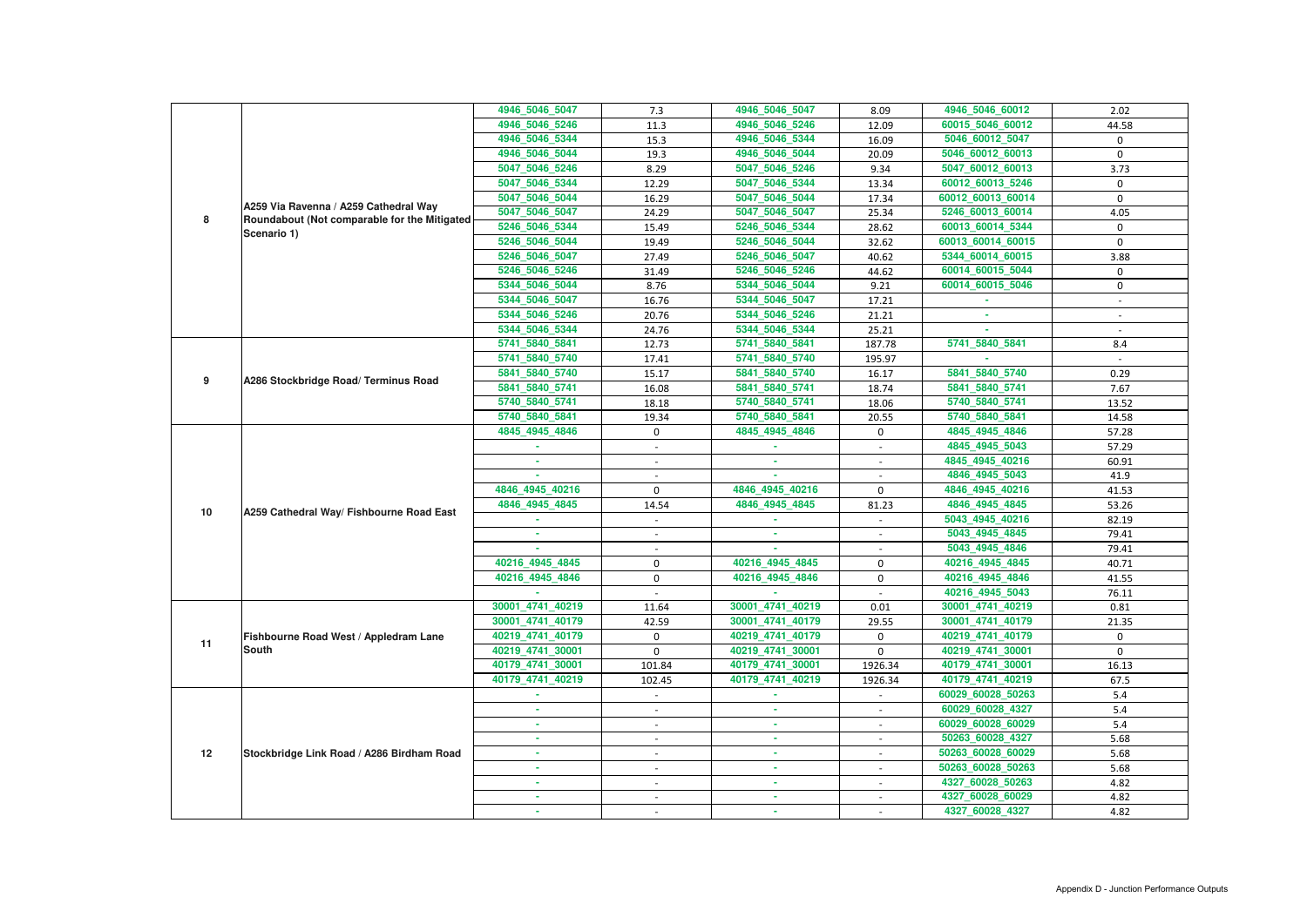|    |                              | 4645_40218_40216  | 10.02            | 4645_40218_40216  | 13.2         | 4645 40218 40216  | 16.16        |
|----|------------------------------|-------------------|------------------|-------------------|--------------|-------------------|--------------|
|    |                              | 4645_40218_9001   | 13.06            | 4645_40218_9001   | 17.69        | 4645_40218_9001   | 15.64        |
|    |                              | 9001_40218_4644   | 14.91            | 9001_40218_4644   | 17.71        | 9001_40218_4644   | 18.62        |
|    |                              | 40219_40218_4644  | 185.95           | 40219_40218_4644  | 182.62       | 40219_40218_4644  | 22.8         |
|    |                              | 40219_40218_40216 | 22.29            | 40219_40218_40216 | 21.1         | 40219_40218_40216 | 21.48        |
|    |                              | 40218_40216_4945  | 3                | 40218_40216_4945  | $\mathbf{3}$ | 40218_40216_4945  | $\mathbf{0}$ |
|    |                              | 40218_40216_40217 | 22.08            | 40218_40216_40217 | 22.18        | 40218_40216_40217 | 16.14        |
|    |                              | 4945_40216_40217  | 7.4              | 4945_40216_40217  | 8.22         | 4945 40216 40217  | 16.58        |
|    |                              | 40216_40217_5043  | $\mathbf 0$      | 40216_40217_5043  | 0            |                   |              |
|    |                              | 40216_40217_9001  | $\mathbf 0$      | 40216_40217_9001  | $\mathbf{0}$ | 40216_40217_9001  | $\mathbf 0$  |
|    |                              | 5043_40217_9001   | 3.84             | 5043_40217_9001   | 4.23         |                   |              |
| 13 | <b>Fishbourne Roundabout</b> | 40218_9001_11001  | 10.9             | 40218_9001_11001  | 11.87        | 40218_9001_11001  | 17.22        |
|    |                              | 40217_9001_11001  | 59.99            | 40217_9001_11001  | 166.78       | 40217_9001_11001  | 28.31        |
|    |                              | 40217_9001_40219  | 24.31            | 40217_9001_40219  | 24.9         | 40217_9001_60027  | 28.31        |
|    |                              | 11001_9001_40219  |                  | 11001_9001_40219  |              |                   |              |
|    |                              |                   | 10.19            |                   | 16.55        | 11001_9001_60027  | 15.55        |
|    |                              | 11001 9001 40218  | 12.44            | 11001_9001_40218  | 11.88        | 11001_9001_40218  | 25.59        |
|    |                              |                   | $\sim$           |                   | $\sim$       | 9001_60027_60029  | 6.19         |
|    |                              |                   |                  |                   | $\sim$       | 9001 60027 40219  | 20.31        |
|    |                              | $\sim$            |                  | A.                |              | 60029_60027_40219 | 10.85        |
|    |                              | 9001_40219_4741   | 0                | 9001_40219_4741   | 0            | 60027_40219_4741  | 0.43         |
|    |                              | 9001_40219_40218  | 0                | 9001_40219_40218  | 0            | 60027_40219_40218 | 13.02        |
|    |                              | 4741_40219_40218  | 3.63             | 4741_40219_40218  | 11.79        | 4741_40219_40218  | 20.17        |
|    |                              | 9001_11001_5839   | $\mathbf 0$      | 9001_11001_5839   | 0            | 9001_11001_5839   | 0            |
|    |                              | 11001_5839_5740   | 0                | 11001_5839_5740   | 0            | 11001_5839_5740   | $\mathbf 0$  |
|    |                              | 5740_5839_11002   | 0                | 5740_5839_11002   | 0            | 5740_5839_11002   | 0            |
|    |                              | 5839_11002_11003  | 0                | 5839_11002_11003  | 0            | 5839_11002_11003  | 0            |
|    |                              | 11003_11002_40220 | $\mathbf 0$      | 11003_11002_40220 | 0            | 11003_11002_40220 | 0            |
|    | <b>Stockbridge Junction</b>  | 11002_40220_50257 | $\boldsymbol{0}$ | 11002_40220_50257 | 0            | 11002_40220_50257 | 0            |
|    |                              | 50257_40220_11001 | $\mathbf 0$      | 50257_40220_11001 | 0            | 50257_40220_11001 | 0            |
|    |                              | 40220_11001_9001  | 3.72             | 40220_11001_9001  | 3.23         | 40220_11001_9001  | 4.3          |
| 14 |                              | 11001_5739_11002  | 22.68            | 11001_5739_11002  | 97.14        | 11001_5739_11002  | 20.92        |
|    |                              | 11001_5739_40220  | 410.03           | 11001_5739_40220  | 566.07       |                   |              |
|    |                              | 5839_5739_11001   | 107              | 5839_5739_11001   | 37.04        | 5839 5739 11001   | 37.33        |
|    |                              | 5839_5739_40220   | 407.17           | 5839_5739_40220   | 470.04       | 5839_5739_40220   | 95.75        |
|    |                              | 11002_5739_11001  | 22.85            | 11002_5739_11001  | 77.06        | 11002_5739_11001  | 54.93        |
|    |                              | 11002_5739_5839   | 37.91            | 11002_5739_5839   | 36.08        |                   |              |
|    |                              |                   |                  |                   |              |                   |              |
|    |                              | 40220_5739_5839   | 87.55            | 40220_5739_5839   | 399.17       | 40220_5739_5839   | 89.69        |
|    |                              | 40220_5739_11002  | 87.55            | 40220_5739_11002  | 399.17       | 40220_5739_11002  | 89.69        |
|    |                              | 11003 11004 40221 | 0                | 11003_11004_40221 | 0            | 11003 11004 40221 | 0            |
|    |                              | 11004_40221_7040  | 0                | 11004_40221_7040  | 0            | 11004_40221_7040  | 0            |
|    |                              | 7040_40221_11005  | $\mathbf 0$      | 7040_40221_11005  | 0            | 7040_40221_11005  | 0            |
|    |                              | 40221_11005_11006 | $\mathbf 0$      | 40221_11005_11006 | 0            | 40221_11005_11006 | 0            |
|    |                              | 11006_11005_40222 | 0                | 11006_11005_40222 | 0            | 11006_11005_40222 | 0            |
|    |                              | 11005_40222_50264 | 0                | 11005_40222_50264 | 0            | 11005_40222_50264 | 0            |
|    |                              | 50264_40222_11004 | 0                | 50264_40222_11004 | 0            | 50264_40222_11004 | 0            |
| 15 | <b>Whyke Junction</b>        | 40222_11004_11003 | $\Omega$         | 40222_11004_11003 | 0            | 40222_11004_11003 | $\Omega$     |
|    |                              | 11004_6936_11005  | 104.67           | 11004_6936_11005  | 51.79        | 11004_6936_11005  | 34.73        |
|    |                              | 11004_6936_40222  | 269.86           | 11004_6936_40222  | 308.48       |                   |              |
|    |                              | 40221_6936_40222  | 180.17           | 40221_6936_40222  | 240.35       | 40221_6936_40222  | 52.9         |
|    |                              | 40221_6936_11004  | 180.17           | 40221_6936_11004  | 240.35       | 40221_6936_11004  | 39.18        |
|    |                              | 11005_6936_11004  | 23.52            | 11005_6936_11004  | 23.11        | 11005_6936_11004  | 22.48        |
|    |                              | 11005_6936_40221  | 38.29            | 11005_6936_40221  | 37.26        |                   |              |
|    |                              | 40222_6936_40221  | 133.02           | 40222_6936_40221  | 185.56       | 40222_6936_40221  | 76.44        |
|    |                              | 40222_6936_11005  | 133.02           | 40222_6936_11005  | 185.56       | 40222_6936_11005  | 76.44        |
|    |                              |                   |                  |                   |              |                   |              |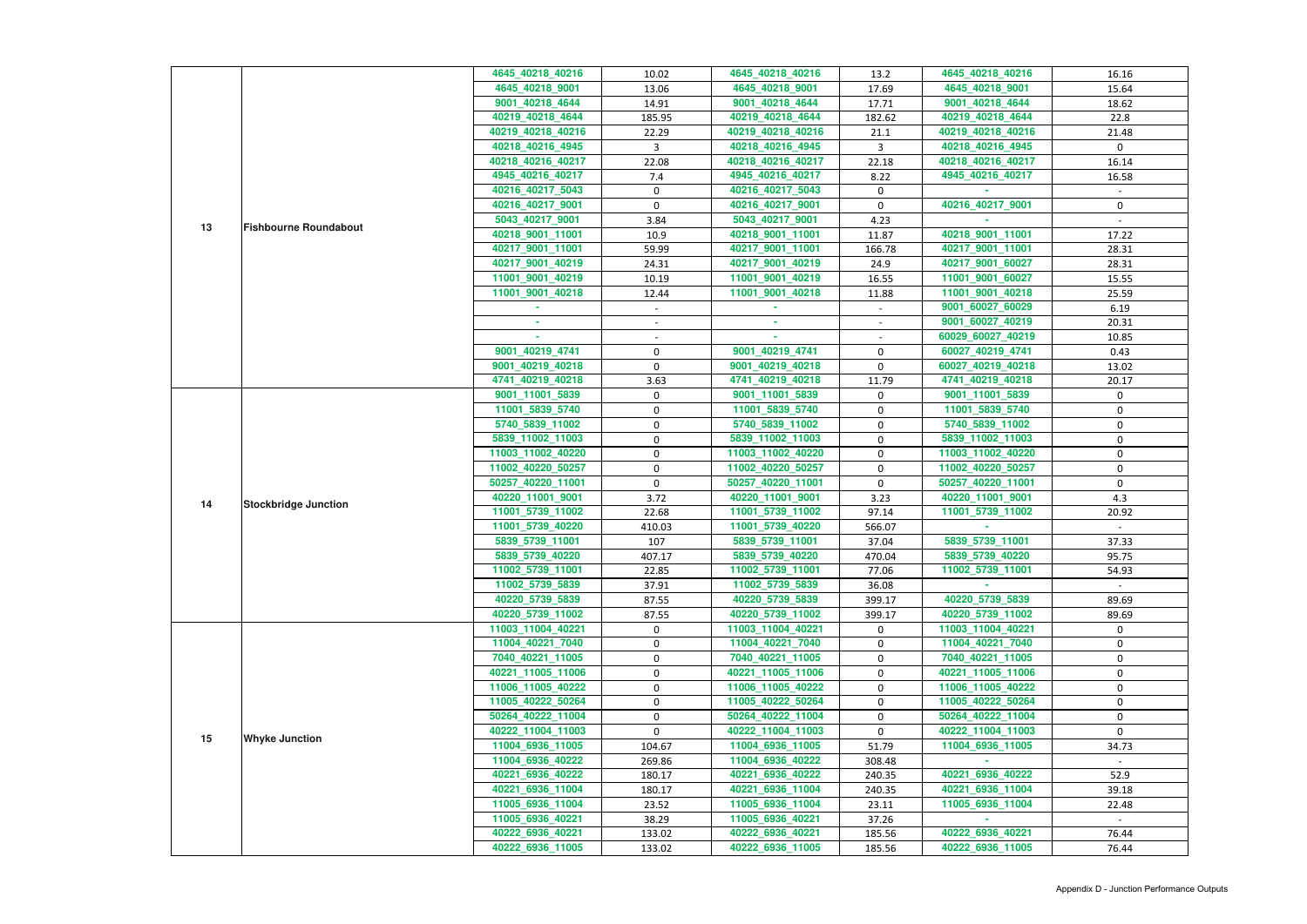|    |                                               | 11006_10002_7742  | 7.34                     | 11006_10002_7742  | 7.19   | 11006_60019_60022 | 64.34            |
|----|-----------------------------------------------|-------------------|--------------------------|-------------------|--------|-------------------|------------------|
|    |                                               | 11006 10002 11070 | 10.67                    | 11006_10002_11070 | 10.52  | 11006_60019_10002 | 64.19            |
|    |                                               | 11006_10002_9137  | 14                       | 11006_10002_9137  | 13.85  | 7742_60022_60021  | 24.8             |
|    |                                               | 11006_10002_50266 | 20.67                    | 11006_10002_50266 | 20.52  | 60019_60022_7742  | $\mathbf 0$      |
|    |                                               | 11006_10002_11006 | 24                       | 11006_10002_11006 | 23.85  | 60019_60022_60021 | 25.83            |
|    |                                               | 7742_10002_11070  | 231.4                    | 7742_10002_11070  | 196.82 | 60022_60021_11070 | 15.43            |
|    |                                               | 7742_10002_9137   | 234.73                   | 7742_10002_9137   | 200.16 | 60022_60021_60020 | 48.16            |
|    |                                               | 7742_10002_50266  | 241.4                    | 7742_10002_50266  | 206.82 | 11070_60021_60020 | 32.16            |
|    | <b>Bognor Road Roundabout</b>                 | 7742_10002_11006  | 244.73                   | 7742_10002_11006  | 210.16 | 11070_60021_10002 | 28.52            |
|    |                                               | 7742 10002 7742   | 248.06                   | 7742_10002_7742   | 213.49 | 10002_60021_11070 | 28.01            |
| 16 | (Not Comparable for the Mitigated Scenario 1) | 11070_10002_9137  | 40.03                    | 11070_10002_9137  | 45.18  | 60019_10002_60021 | $\mathbf{0}$     |
|    |                                               | 11070_10002_50266 | 46.69                    | 11070_10002_50266 | 51.85  | 60021_10002_60019 | $\boldsymbol{0}$ |
|    |                                               | 11070_10002_11006 | 50.03                    | 11070_10002_11006 | 55.18  | 60021_10002_60018 |                  |
|    |                                               | 11070_10002_7742  | 53.36                    | 11070_10002_7742  | 58.51  | 60021_10002_60019 | $\mathbf 0$      |
|    |                                               | 11070_10002_11070 | 56.69                    | 11070_10002_11070 | 61.85  | 60018 60020 60019 | 2.01             |
|    |                                               | 9135_10002_50266  | 147.07                   | 9135_10002_50266  | 176.92 |                   |                  |
|    |                                               | 9135_10002_11006  | 150.4                    | 9135_10002_11006  | 180.25 |                   |                  |
|    |                                               | 9135_10002_7742   | 153.73                   | 9135_10002_7742   | 183.59 |                   |                  |
|    |                                               | 9135_10002_11070  | 157.07                   | 9135_10002_11070  | 186.92 | $\sim$            | $\sim$           |
|    |                                               | 9135_10002_9137   | 160.4                    | 9135_10002_9137   | 190.25 |                   | $\sim$           |
|    |                                               |                   |                          |                   |        | 60020_60018_9137  | 27.46            |
|    |                                               |                   |                          |                   |        | 60020_60018_50266 | 23.64            |
| 17 | <b>Bognor Road / Vinnetrow Road</b>           | ×.                | $\overline{\phantom{a}}$ | ×.                | $\sim$ | 9135_60018_50266  | 16.19            |
|    |                                               | ×.                | $\overline{\phantom{a}}$ | $\sim$            | $\sim$ | 9135_60018_60020  | 16.22            |
|    |                                               | ×.                |                          | ×.                |        | 50266_60018_60020 | 26.98            |
|    |                                               |                   |                          |                   |        | 50266_60018_9137  | 26.98            |
|    |                                               | 30022_10003_7755  | 10.18                    | 30022_10003_7755  | 10.3   | 30022_10003_7755  | 10.82            |
|    |                                               | 30022_10003_10004 | 15.98                    | 30022_10003_10004 | 16.1   | 30022_10003_10004 | 16.62            |
|    |                                               | 30022_10003_8258  | 21.78                    | 30022_10003_8258  | 21.9   | 30022_10003_8258  | 22.42            |
|    |                                               | 30022_10003_30022 | 33.38                    | 30022_10003_30022 | 33.5   | 30022_10003_30022 | 34.02            |
|    |                                               | 7755_10003_10004  | 26.09                    | 7755_10003_10004  | 21.89  | 7755_10003_10004  | 199.53           |
|    |                                               | 7755_10003_8258   | 31.89                    | 7755_10003_8258   | 27.69  | 7755_10003_8258   | 205.33           |
|    |                                               | 7755_10003_30022  | 43.49                    | 7755_10003_30022  | 39.29  | 7755_10003_30022  | 216.93           |
| 18 | <b>Portfield Roundabout</b>                   | 7755_10003_7755   | 49.29                    | 7755_10003_7755   | 45.09  | 7755_10003_7755   | 222.73           |
|    |                                               | 10004_10003_8258  | 106.41                   | 10004_10003_8258  | 123.78 | 10004_10003_8258  | 242.49           |
|    |                                               | 10004_10003_30022 | 118.01                   | 10004 10003 30022 | 135.38 | 10004_10003_30022 | 254.09           |
|    |                                               | 10004_10003_7755  | 123.81                   | 10004_10003_7755  | 141.18 | 10004 10003 7755  | 259.89           |
|    |                                               | 10004_10003_10004 | 129.61                   | 10004_10003_10004 | 146.98 | 10004_10003_10004 | 265.69           |
|    |                                               | 30021_10003_30022 | 12.39                    | 30021_10003_30022 | 11.02  | 30021_10003_30022 | 11.97            |
|    |                                               | 30021_10003_7755  | 18.19                    | 30021_10003_7755  | 16.82  | 30021_10003_7755  | 17.77            |
|    |                                               | 30021_10003_10004 | 23.99                    | 30021_10003_10004 | 22.62  | 30021_10003_10004 | 23.57            |
|    |                                               | 30021_10003_8258  | 29.79                    | 30021_10003_8258  | 28.42  | 30021_10003_8258  | 29.37            |
|    |                                               | 11007_60003_60002 | $\mathbf 0$              | 11007_60003_60002 | 0      | 11007_60003_60002 | $\mathbf 0$      |
|    |                                               | 60003_60002_7750  | 0                        | 60003_60002_7750  | 0      | 60003_60002_7750  | $\mathbf 0$      |
|    |                                               | 7750_60002_7952   | $\mathbf 0$              | 7750_60002_7952   | 0      | 7750_60002_7952   | $\mathbf 0$      |
| 19 | <b>Oving Junction</b>                         | 60003_7952_11008  | 13.76                    | 60003_7952_11008  | 89.67  | 60003_7952_11008  | 21.19            |
|    |                                               | 60002_7952_11008  | 55.82                    | 60002_7952_11008  | 21.12  | 60002_7952_11008  | 55.25            |
|    |                                               | 11008_7952_8652   | 6                        | 11008_7952_8652   | 1.79   | 11008_7952_8652   | 8.45             |
|    |                                               | 11008_7952_60003  | 2.51                     | 11008_7952_60003  | 0.89   | 11008_7952_60003  | 1.94             |
|    |                                               | 8652_7952_60003   | 135.38                   | 8652_7952_60003   | 144.06 | 8652_7952_60003   | 144.2            |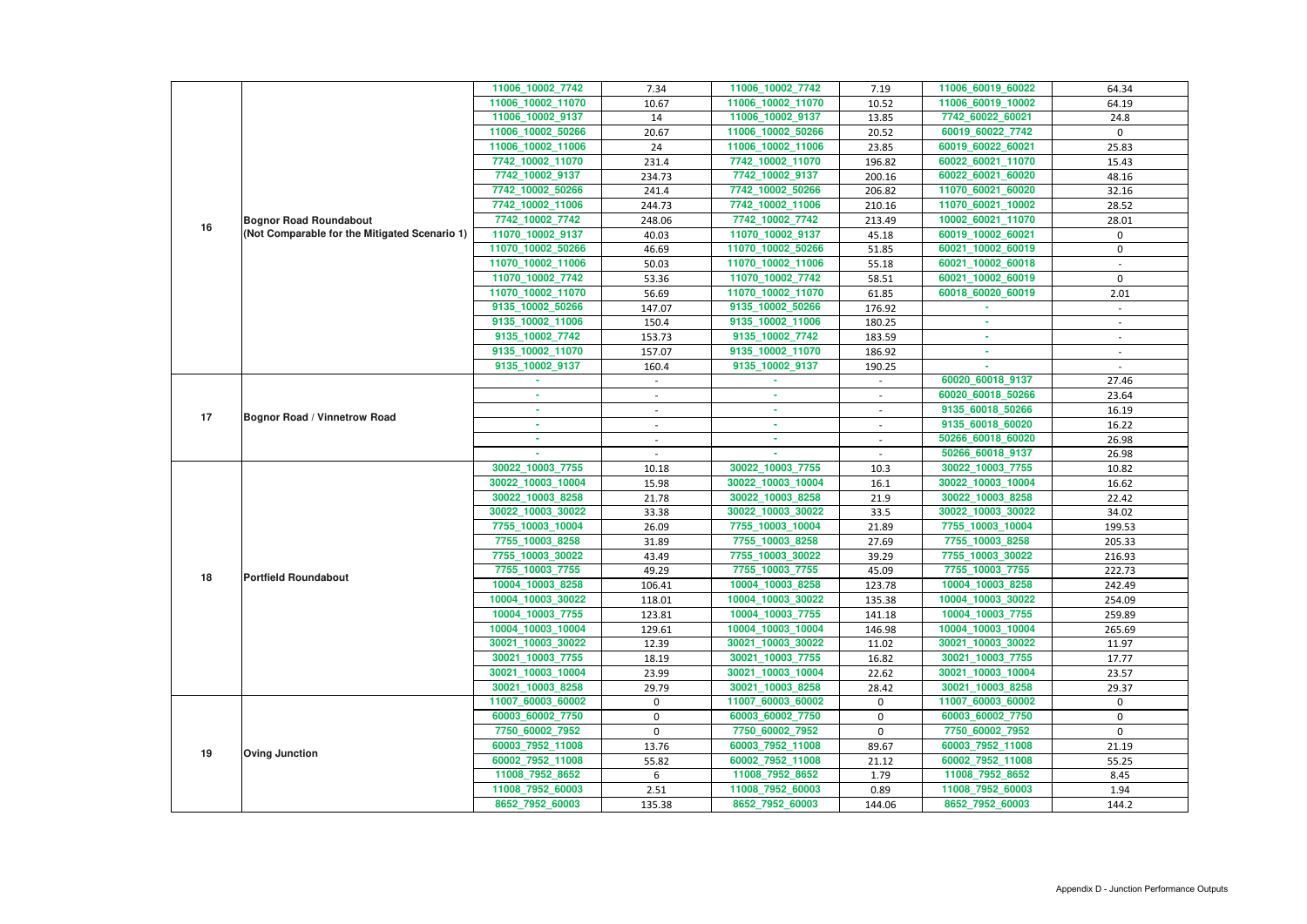|                         | PM - Average Queue Total (PCU)            |                   |                     |                   |                 |                   |                           |  |  |  |  |
|-------------------------|-------------------------------------------|-------------------|---------------------|-------------------|-----------------|-------------------|---------------------------|--|--|--|--|
| <b>Junction No.</b>     | <b>Junction Location</b>                  | <b>Movement</b>   | 2035 Reference Case | <b>Movement</b>   | 2035 Scenario 1 | <b>Movement</b>   | 2035 Mitigated Scenario 1 |  |  |  |  |
|                         |                                           | 11019 6925 50264  | 0.45                | 11019 6925 50264  | 10.7            | 11019 6925 50264  | 0.12                      |  |  |  |  |
|                         |                                           | 11019 6925 8024   | 0.61                | 11019 6925 8024   | 18.97           | 11019 6925 8024   | 0.26                      |  |  |  |  |
|                         |                                           | 11019 6925 11019  | $\mathbf 0$         | 11019 6925 11019  | $\mathbf 0$     | 11019 6925 11019  | $\mathbf 0$               |  |  |  |  |
|                         |                                           | 50264 6925 8024   | 0.04                | 50264 6925 8024   | 0.02            | 50264 6925 8024   | 0.18                      |  |  |  |  |
| $\mathbf{1}$            | B2145 / B2166                             | 50264 6925 11019  | 0.22                | 50264 6925 11019  | 0.51            | 50264 6925 11019  | 0.34                      |  |  |  |  |
|                         |                                           | 50264 6925 50264  | $\mathbf 0$         | 50264 6925 50264  | $\mathbf 0$     | 50264 6925 50264  | $\mathbf 0$               |  |  |  |  |
|                         |                                           | 8024 6925 11019   | 0.14                | 8024 6925 11019   | 0.36            | 8024 6925 11019   | 0.05                      |  |  |  |  |
|                         |                                           | 8024 6925 50264   | 0.5                 | 8024 6925 50264   | 1.27            | 8024 6925 50264   | 0.13                      |  |  |  |  |
|                         |                                           | 8024_6925_8024    | $\mathbf 0$         | 8024 6925 8024    | $\mathbf 0$     | 8024_6925_8024    | $\mathbf 0$               |  |  |  |  |
|                         |                                           | 4034 4036 30004   | $\mathbf 0$         | 4034 4036 30004   | $\mathbf 0$     | 4034 60010 60011  | $\mathbf 0$               |  |  |  |  |
|                         |                                           | 4034 4036 30005   | $\mathbf 0$         | 4034 4036 30005   | $\mathbf 0$     | 60010 4036 30005  | $\Omega$                  |  |  |  |  |
| $\overline{2}$          | B2145/B2201                               | 30004 4036 30005  | $\mathbf 0$         | 30004 4036 30005  | $\mathbf 0$     | 60011 4036 30005  | $\Omega$                  |  |  |  |  |
|                         |                                           | 30004 4036 4034   | 0.32                | 30004 4036 4034   | 0.17            | 60011 4036 60010  | 6.37                      |  |  |  |  |
|                         |                                           | 30005 4036 4034   | $\mathbf 0$         | 30005 4036 4034   | $\mathbf 0$     | 30005 4036 60010  | $\Omega$                  |  |  |  |  |
|                         |                                           | 30005 4036 30004  | $\mathbf 0$         | 30005 4036 30004  | $\mathbf 0$     | 30005 4036 60011  | $\mathbf 0$               |  |  |  |  |
|                         |                                           | 50020 50021 50164 | $\mathbf 0$         | 50020 50021 50164 | $\mathbf 0$     | 50020 50021 50164 | $\mathbf 0$               |  |  |  |  |
|                         |                                           | 50020 50021 50110 | $\mathbf 0$         | 50020 50021 50110 | $\mathbf 0$     | 50020 50021 50110 | $\mathbf{0}$              |  |  |  |  |
| $\mathbf{3}$            | A259/B2132 Comet Corner                   | 50164 50021 50110 | $\mathbf 0$         | 50164 50021 50110 | $\mathbf 0$     | 50164 50021 50110 | $\mathbf{0}$              |  |  |  |  |
|                         |                                           | 50164 50021 50020 | 9.08                | 50164 50021 50020 | 8.28            | 50164 50021 50020 | 0.27                      |  |  |  |  |
|                         |                                           | 50110 50021 50020 | $\mathbf 0$         | 50110 50021 50020 | $\mathbf 0$     | 50110 50021 50020 | 0.56                      |  |  |  |  |
|                         |                                           | 50110 50021 50164 | $\mathbf 0$         | 50110 50021 50164 | $\mathbf 0$     | 50110 50021 50164 | $\mathbf 0$               |  |  |  |  |
|                         |                                           | 50021 50110 50163 | $\mathbf 0$         | 50021 50110 50163 | $\mathbf 0$     | 50021 50110 50163 | 0.01                      |  |  |  |  |
|                         |                                           | 50021 50110 50270 | $\mathbf 0$         | 50021 50110 50270 | $\mathbf 0$     | 50021 50110 50270 | 0.33                      |  |  |  |  |
| $\overline{\mathbf{4}}$ | A259/B2233 Oystercatcher                  | 50163 50110 50270 | 8.14                | 50163 50110 50270 | 5.41            | 50163 50110 50270 | 0.32                      |  |  |  |  |
|                         |                                           | 50163 50110 50021 | 2.93                | 50163 50110 50021 | 3.65            | 50163 50110 50021 | 0.02                      |  |  |  |  |
|                         |                                           | 50270 50110 50021 | 9.93                | 50270 50110 50021 | 10.29           | 50270 50110 50021 | 13.85                     |  |  |  |  |
|                         |                                           | 50270 50110 50163 | 7.93                | 50270 50110 50163 | 7.77            | 50270 50110 50163 | 4.76                      |  |  |  |  |
|                         |                                           | 6055 6054 5955    | 2.2                 | 6055 6054 5955    | 3.86            | 6055 6054 5955    | 1.96                      |  |  |  |  |
| 5                       | A286 Northgate / A286 Orchard Street      | 6153 6054 6055    | $\mathbf 0$         | 6153 6054 6055    | $\mathbf 0$     | 6153 6054 6055    | $\mathbf 0$               |  |  |  |  |
|                         |                                           | 6153 6054 5955    | $\mathbf 0$         | 6153 6054 5955    | $\mathbf 0$     | 6153 6054 5955    | $\mathbf{0}$              |  |  |  |  |
|                         |                                           | 5953 6157 6158    | $\mathbf 0$         | 5953 6157 6158    | $\mathbf{0}$    | 5953 6157 6158    | 1.53                      |  |  |  |  |
| 6                       | A286 Churchside / A286 Broyle Road        | 5953 6157 6154    | $\mathbf 0$         | 5953 6157 6154    | $\mathbf 0$     | 5953 6157 6154    | 4.78                      |  |  |  |  |
|                         |                                           | 6158 6157 6154    | 0.45                | 6158 6157 6154    | 0.88            | 6158 6157 6154    | 2.82                      |  |  |  |  |
|                         |                                           | 6546 6547 20003   | $\mathbf 0$         | 6546 6547 20003   | $\mathbf 0$     | 6546 60016 60017  | $\mathbf 0$               |  |  |  |  |
| $\overline{7}$          | A286 New Park Road / A286 St Pancras Road | 6546_6547_6650    | $\mathbf 0$         | 6546 6547 6650    | $\mathbf 0$     | 60016_6547_6650   | 4.39                      |  |  |  |  |
|                         |                                           | 20003_6547_6650   | 9.73                | 20003 6547 6650   | 24.57           | 60017_6547_6650   | 7.52                      |  |  |  |  |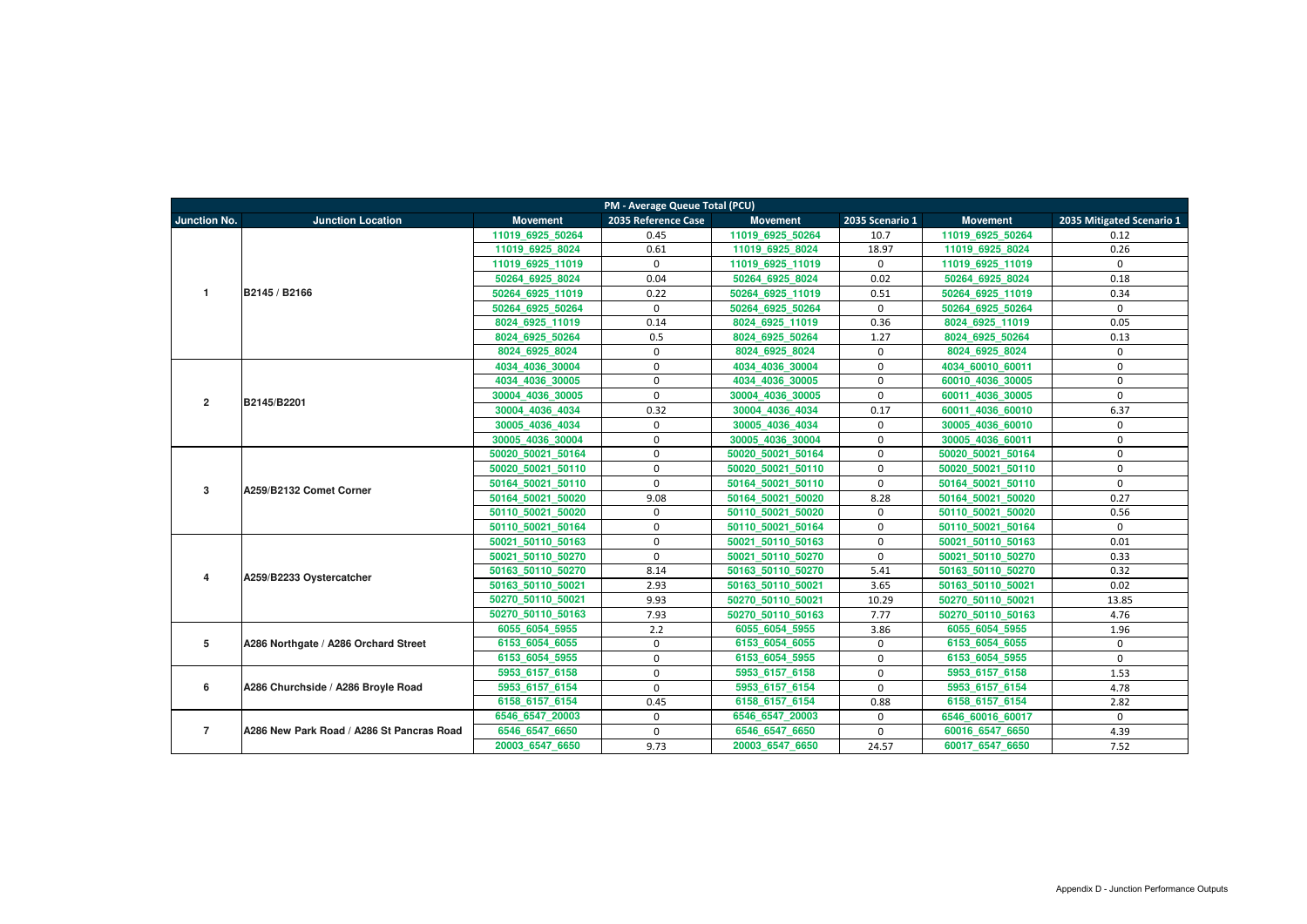|    |                                                             | 4946_5046_5047   | 0.04                     | 4946_5046_5047   | 0.2                      | 4946_5046_60012   | 0.62         |
|----|-------------------------------------------------------------|------------------|--------------------------|------------------|--------------------------|-------------------|--------------|
|    |                                                             | 4946_5046_5246   | $\mathbf{0}$             | 4946_5046_5246   | 0.01                     | 60015_5046_60012  | 0.33         |
|    |                                                             | 4946_5046_5344   | 0.04                     | 4946_5046_5344   | 0.21                     | 5046_60012_5047   | 0            |
|    |                                                             | 4946_5046_5044   | 0                        | 4946_5046_5044   | 0.02                     | 5046_60012_60013  | 0            |
|    |                                                             | 5047_5046_5246   | 0.01                     | 5047_5046_5246   | 0.01                     | 5047_60012_60013  | 0.11         |
|    |                                                             | 5047_5046_5344   | 0.01                     | 5047 5046 5344   | $\mathbf 0$              | 60012 60013 5246  | $\mathbf 0$  |
|    |                                                             | 5047_5046_5044   | 0.17                     | 5047_5046_5044   | 0.33                     | 60012_60013_60014 | $\Omega$     |
|    | A259 Via Ravenna / A259 Cathedral Way                       | 5047 5046 5047   | 0                        | 5047_5046_5047   | 0                        | 5246_60013_60014  | 0.09         |
| 8  | Roundabout (Not comparable for the Mitigated<br>Scenario 1) | 5246_5046_5344   | 0.3                      | 5246_5046_5344   | 0.79                     | 60013_60014_5344  | 0            |
|    |                                                             | 5246_5046_5044   | 0.4                      | 5246_5046_5044   | 1.04                     | 60013_60014_60015 | $\mathbf{0}$ |
|    |                                                             | 5246_5046_5047   | 0.02                     | 5246_5046_5047   | 0.07                     | 5344_60014_60015  | 0.17         |
|    |                                                             | 5246_5046_5246   | $\mathbf 0$              | 5246_5046_5246   | $\mathbf 0$              | 60014_60015_5044  | 0            |
|    |                                                             | 5344_5046_5044   | 0.24                     | 5344_5046_5044   | 0.38                     | 60014_60015_5046  | $\mathbf 0$  |
|    |                                                             | 5344_5046_5047   | 0.02                     | 5344_5046_5047   | 0.02                     | $\sim$            | $\sim$       |
|    |                                                             | 5344_5046_5246   | 0.01                     | 5344_5046_5246   | 0.01                     |                   |              |
|    |                                                             | 5344_5046_5344   | $\mathbf 0$              | 5344_5046_5344   | $\mathbf 0$              |                   |              |
|    |                                                             | 5741_5840_5841   | 0.59                     | 5741_5840_5841   | 2.27                     | 5741_5840_5841    | 0.99         |
|    | 5741_5840_5740                                              | 2.81             | 5741_5840_5740           | 39.43            |                          |                   |              |
| 9  | A286 Stockbridge Road/ Terminus Road                        | 5841_5840_5740   | 1.37                     | 5841 5840 5740   | 1.9                      | 5841_5840_5740    | 0.04         |
|    |                                                             | 5841_5840_5741   | 0.38                     | 5841_5840_5741   | 0.5                      | 5841_5840_5741    | 0.17         |
|    |                                                             | 5740_5840_5741   | 0.15                     | 5740_5840_5741   | 0.08                     | 5740_5840_5741    | 0.14         |
|    |                                                             | 5740_5840_5841   | 0.79                     | 5740_5840_5841   | 1.43                     | 5740_5840_5841    | 0.73         |
|    |                                                             | 4845_4945_4846   | 0                        | 4845_4945_4846   | 0                        | 4845_4945_4846    | 0.45         |
|    |                                                             |                  |                          |                  | $\sim$                   | 4845_4945_5043    | 0.66         |
|    | A259 Cathedral Way/ Fishbourne Road East                    | ×.               | $\overline{\phantom{a}}$ | $\sim$           |                          | 4845 4945 40216   | 1.4          |
|    |                                                             |                  |                          |                  |                          | 4846_4945_5043    | 1.79         |
|    |                                                             | 4846 4945 40216  | 0                        | 4846_4945_40216  | $\mathbf 0$              | 4846_4945_40216   | 11.93        |
| 10 |                                                             | 4846_4945_4845   | 0.58                     | 4846_4945_4845   | 3.33                     | 4846_4945_4845    | 1.99         |
|    |                                                             |                  |                          |                  |                          | 5043_4945_40216   | 5.99         |
|    |                                                             |                  |                          |                  |                          | 5043_4945_4845    | 0.96         |
|    |                                                             |                  | $\overline{\phantom{a}}$ |                  |                          | 5043 4945 4846    | 2.95         |
|    |                                                             | 40216 4945 4845  | 0                        | 40216 4945 4845  | 0                        | 40216 4945 4845   | 1.74         |
|    |                                                             | 40216_4945_4846  | $\mathbf 0$              | 40216_4945_4846  | $\mathbf 0$              | 40216_4945_4846   | 10.83        |
|    |                                                             |                  |                          |                  |                          | 40216_4945_5043   | 2.98         |
|    |                                                             | 30001_4741_40219 | $\mathbf{0}$             | 30001_4741_40219 | $\mathbf 0$              | 30001_4741_40219  | $\Omega$     |
|    |                                                             | 30001 4741 40179 | 1.98                     | 30001_4741_40179 | 0.07                     | 30001_4741_40179  | 0.7          |
| 11 | Fishbourne Road West / Appledram Lane                       | 40219_4741_40179 | 0                        | 40219_4741_40179 | $\mathbf 0$              | 40219_4741_40179  | 0            |
|    | <b>South</b>                                                | 40219_4741_30001 | $\mathbf 0$              | 40219_4741_30001 | $\mathbf 0$              | 40219_4741_30001  | $\mathbf 0$  |
|    |                                                             | 40179_4741_30001 | 4.03                     | 40179_4741_30001 | 15.1                     | 40179_4741_30001  | 0.04         |
|    |                                                             | 40179_4741_40219 | 1.48                     | 40179_4741_40219 | 19.69                    | 40179_4741_40219  | 0.01         |
|    |                                                             | ×.               | $\sim$                   | $\sim$           | $\sim$                   | 60029_60028_50263 | 0.41         |
|    |                                                             | ×.               | $\overline{\phantom{a}}$ | $\sim$           | $\sim$                   | 60029_60028_4327  | 0.45         |
|    |                                                             |                  |                          | ×.               |                          | 60029_60028_60029 | $\mathbf{0}$ |
|    |                                                             | ×.               | $\overline{\phantom{a}}$ | m.               | $\overline{\phantom{a}}$ | 50263_60028_4327  | 0.3          |
| 12 | Stockbridge Link Road / A286 Birdham Road                   | ٠                | $\sim$                   | ×.               | $\sim$                   | 50263_60028_60029 | 0.31         |
|    |                                                             | ٠                | $\sim$                   | ×.               | $\sim$                   | 50263_60028_50263 | 0            |
|    |                                                             | ×.               |                          | ٠                | $\sim$                   | 4327_60028_50263  | 0.2          |
|    |                                                             | ÷.               | $\sim$                   | $\sim$           |                          | 4327_60028_60029  | 0.37         |
|    |                                                             |                  | $\blacksquare$           | ×                | $\overline{\phantom{a}}$ | 4327_60028_4327   | $\bf{0}$     |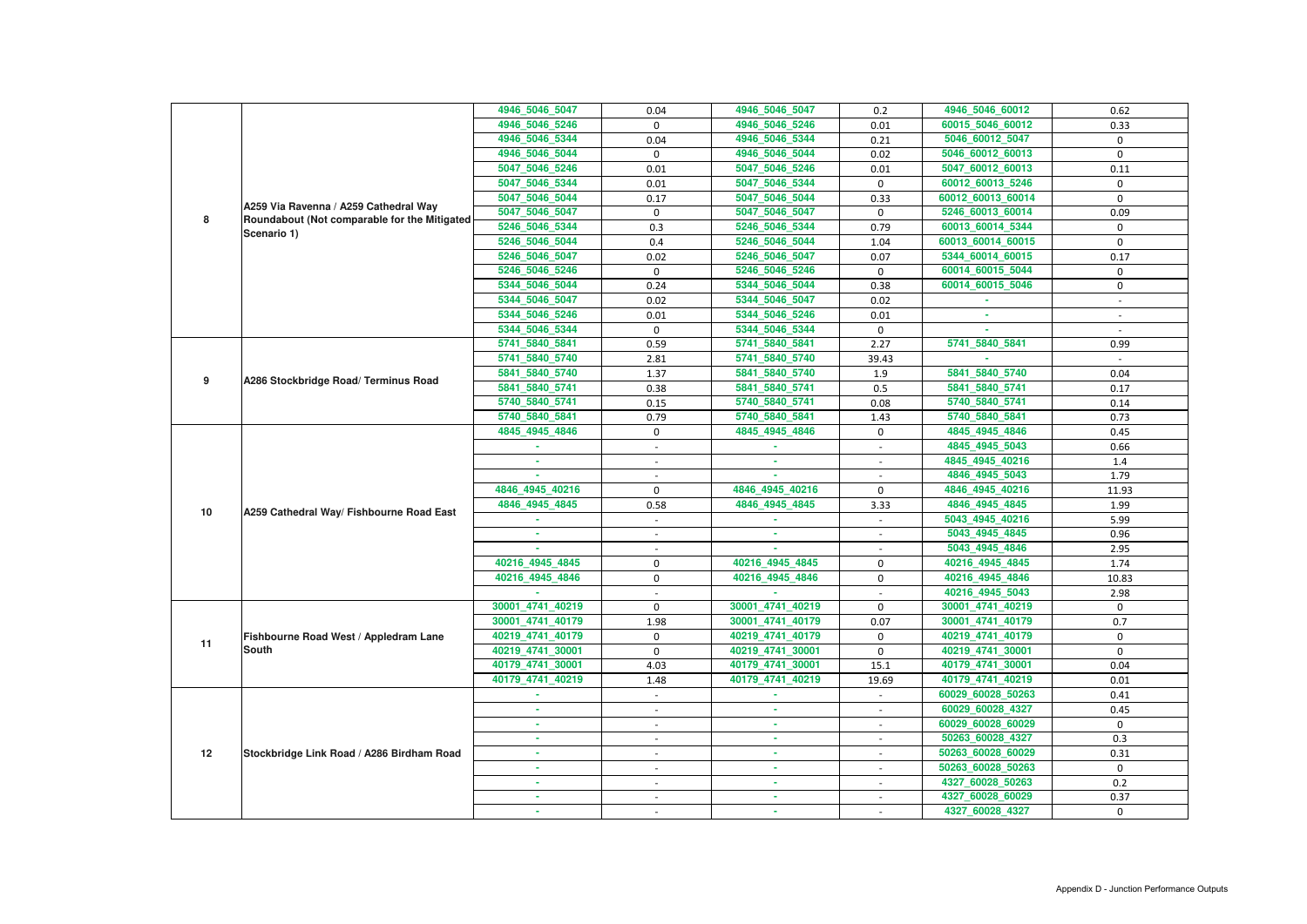|    |                              | 4645 40218 40216  | 1.56             | 4645 40218 40216  | 2.03        | 4645_40218_40216  | 4.08         |
|----|------------------------------|-------------------|------------------|-------------------|-------------|-------------------|--------------|
|    |                              | 4645_40218_9001   | 5.89             | 4645_40218_9001   | 8.22        | 4645_40218_9001   | 5.94         |
|    |                              | 9001_40218_4644   |                  |                   |             |                   |              |
|    |                              |                   | 7.95             | 9001_40218_4644   | 8.25        | 9001_40218_4644   | 9.26         |
|    |                              | 40219_40218_4644  | 13.92            | 40219_40218_4644  | 17.26       | 40219_40218_4644  | 5.07         |
|    |                              | 40219_40218_40216 | 5.55             | 40219_40218_40216 | 8.98        | 40219_40218_40216 | 8.89         |
|    |                              | 40218_40216_4945  | $\mathbf 0$      | 40218_40216_4945  | $\mathbf 0$ | 40218_40216_4945  | $\mathbf 0$  |
|    |                              | 40218_40216_40217 | 2.88             | 40218_40216_40217 | 4.12        | 40218_40216_40217 | 5.18         |
|    |                              | 4945_40216_40217  | 2.14             | 4945_40216_40217  | 2.77        | 4945_40216_40217  | 6.4          |
|    |                              | 40216_40217_5043  | $\mathbf 0$      | 40216_40217_5043  | 0           |                   |              |
|    |                              | 40216_40217_9001  | $\mathbf 0$      | 40216_40217_9001  | 0           | 40216 40217 9001  | 0            |
| 13 | <b>Fishbourne Roundabout</b> | 5043_40217_9001   | 0.07             | 5043_40217_9001   | 0.14        |                   |              |
|    |                              | 40218_9001_11001  | 4.93             | 40218_9001_11001  | 5.54        | 40218_9001_11001  | 6.56         |
|    |                              | 40217_9001_11001  | 6.31             | 40217_9001_11001  | 18.66       | 40217_9001_11001  | 6.15         |
|    |                              | 40217_9001_40219  | 5.81             | 40217_9001_40219  | 7.8         | 40217_9001_60027  | 13.07        |
|    |                              | 11001_9001_40219  | 1.97             | 11001_9001_40219  | 4.4         | 11001_9001_60027  | 2.22         |
|    |                              | 11001_9001_40218  | 6.65             | 11001_9001_40218  | 5.56        | 11001_9001_40218  | 11.96        |
|    |                              |                   | $\sim$           |                   | $\sim$ .    | 9001_60027_60029  | 2.07         |
|    |                              |                   |                  |                   |             | 9001_60027_40219  | 6.02         |
|    |                              | $\sim$            |                  | A.                |             | 60029_60027_40219 | 4.52         |
|    |                              | 9001_40219_4741   | 0                | 9001_40219_4741   | 0           | 60027_40219_4741  | 0.12         |
|    |                              | 9001_40219_40218  | 0                | 9001_40219_40218  | 0           | 60027_40219_40218 | 5.75         |
|    |                              | 4741_40219_40218  | 0.09             | 4741_40219_40218  | 1.92        | 4741_40219_40218  | 3.99         |
|    |                              | 9001_11001_5839   | $\mathbf 0$      | 9001_11001_5839   | 0           | 9001_11001_5839   | 0            |
|    | <b>Stockbridge Junction</b>  | 11001_5839_5740   | 0                | 11001_5839_5740   | 0           | 11001_5839_5740   | $\mathbf 0$  |
|    |                              | 5740_5839_11002   | 0                | 5740_5839_11002   | 0           | 5740_5839_11002   | 0            |
|    |                              | 5839_11002_11003  | 0                | 5839_11002_11003  | 0           | 5839_11002_11003  | 0            |
|    |                              | 11003_11002_40220 | $\mathbf 0$      | 11003_11002_40220 | 0           | 11003_11002_40220 | 0            |
|    |                              | 11002_40220_50257 | $\boldsymbol{0}$ | 11002_40220_50257 | 0           | 11002_40220_50257 | $\mathbf 0$  |
|    |                              | 50257_40220_11001 | $\mathbf 0$      | 50257_40220_11001 | 0           | 50257_40220_11001 | $\mathbf 0$  |
| 14 |                              | 40220_11001_9001  | 0.15             | 40220_11001_9001  | 0.07        | 40220_11001_9001  | 0.02         |
|    |                              | 11001_5739_11002  | 10.38            | 11001_5739_11002  | 39.57       | 11001_5739_11002  | 11.84        |
|    |                              | 11001_5739_40220  | 28.45            | 11001_5739_40220  | 46.18       |                   |              |
|    |                              | 5839_5739_11001   | 5.05             | 5839_5739_11001   | 1.53        | 5839 5739 11001   | 1.66         |
|    |                              | 5839_5739_40220   | 20.36            | 5839_5739_40220   | 31.34       | 5839_5739_40220   | 6.25         |
|    |                              | 11002_5739_11001  | 10.57            | 11002_5739_11001  | 31.4        | 11002 5739 11001  | 31.3         |
|    |                              | 11002_5739_5839   | 0.43             | 11002_5739_5839   | 0.92        |                   |              |
|    |                              | 40220_5739_5839   | 2.63             | 40220_5739_5839   | 3.39        | 40220_5739_5839   | 2.53         |
|    |                              | 40220_5739_11002  | 7.62             | 40220_5739_11002  | 47.06       | 40220_5739_11002  | 12.35        |
|    |                              | 11003_11004_40221 | 0                | 11003_11004_40221 | 0           | 11003_11004_40221 | $\mathbf{0}$ |
|    |                              | 11004_40221_7040  | 0                | 11004_40221_7040  | 0           | 11004_40221_7040  | 0            |
|    |                              | 7040_40221_11005  | $\mathbf 0$      | 7040_40221_11005  | 0           | 7040_40221_11005  | 0            |
|    |                              | 40221_11005_11006 | $\mathbf 0$      | 40221 11005 11006 | 0           | 40221_11005_11006 | $\mathbf 0$  |
|    |                              | 11006_11005_40222 | 0                | 11006_11005_40222 | 0           | 11006_11005_40222 | 0            |
|    |                              | 11005_40222_50264 | 0                | 11005_40222_50264 | 0           | 11005_40222_50264 | 0            |
|    |                              | 50264_40222_11004 | 0                | 50264_40222_11004 | $\mathbf 0$ | 50264_40222_11004 | 0            |
|    |                              | 40222_11004_11003 | $\mathbf{0}$     | 40222_11004_11003 | 0           | 40222_11004_11003 | $\Omega$     |
| 15 | <b>Whyke Junction</b>        | 11004_6936_11005  | 49.11            | 11004_6936_11005  | 23.66       | 11004_6936_11005  | 20.48        |
|    |                              | 11004_6936_40222  | 16.94            | 11004_6936_40222  | 21.34       |                   |              |
|    |                              | 40221_6936_40222  | 8.77             | 40221_6936_40222  | 9.08        | 40221_6936_40222  | 5.8          |
|    |                              | 40221_6936_11004  | 16.3             | 40221_6936_11004  | 24.21       | 40221_6936_11004  | 2.9          |
|    |                              | 11005_6936_11004  | 9.44             | 11005_6936_11004  | 8.34        | 11005_6936_11004  | 12.05        |
|    |                              | 11005_6936_40221  | 0.01             | 11005_6936_40221  | 0.21        |                   |              |
|    |                              | 40222_6936_40221  | 4.1              | 40222_6936_40221  | 4.94        | 40222_6936_40221  | 2.23         |
|    |                              | 40222_6936_11005  | 12.88            | 40222_6936_11005  | 16.75       | 40222_6936_11005  | 4.88         |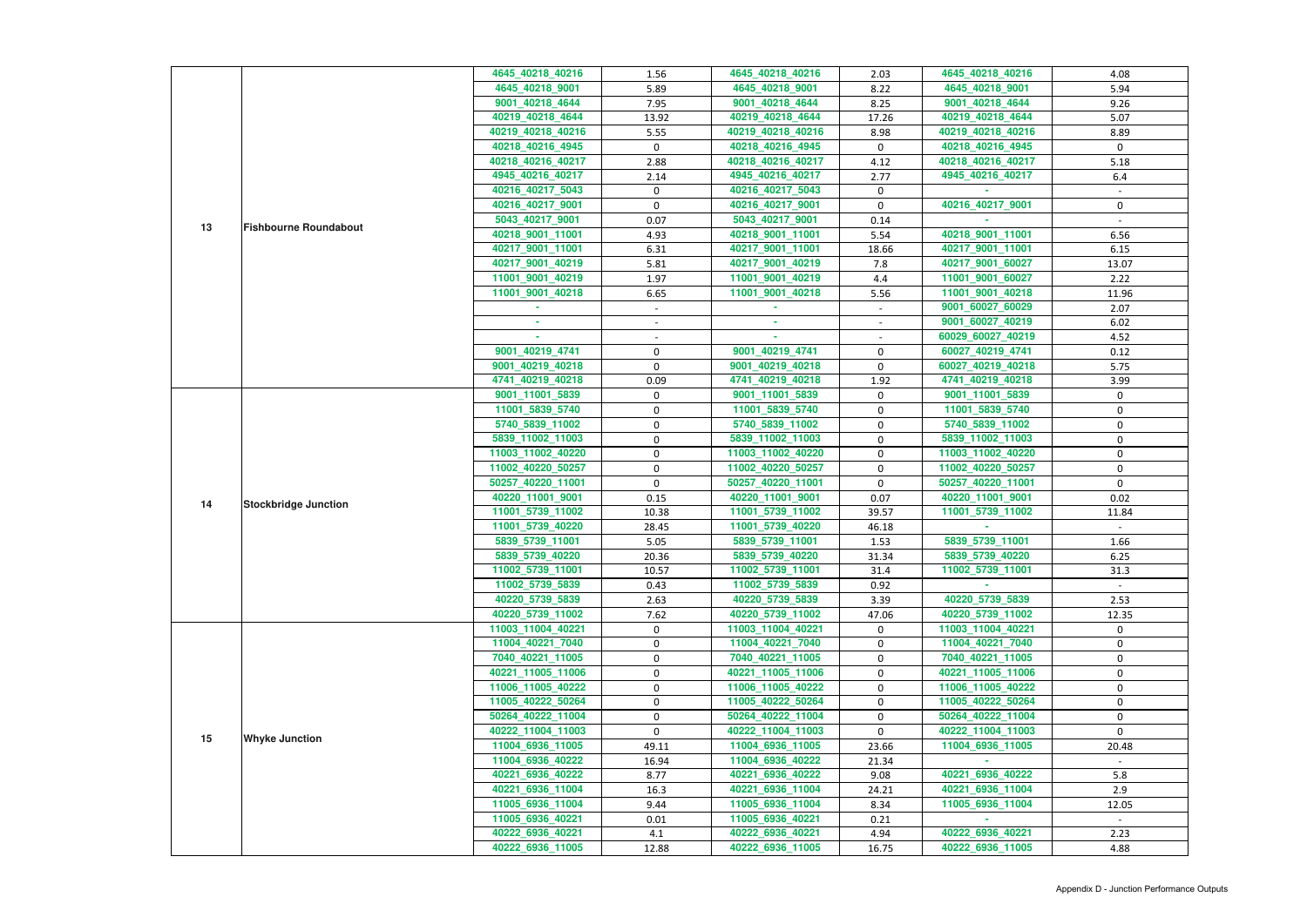|                                                                                                          | 11006_60019_60022<br>14.26                         |
|----------------------------------------------------------------------------------------------------------|----------------------------------------------------|
| 11006_10002_11070<br>11006_10002_11070<br>0.29<br>0.17                                                   | 11006_60019_10002<br>27.83                         |
| 11006_10002_9137<br>11006_10002_9137<br>0.31<br>0.28                                                     | 7742_60022_60021<br>8.36                           |
| 11006_10002_50266<br>11006_10002_50266<br>0.12<br>0.11                                                   | 60019_60022_7742<br>0                              |
| 11006_10002_11006<br>11006_10002_11006<br>0<br>0                                                         | 60019_60022_60021<br>7.55                          |
| 7742_10002_11070<br>0.02<br>7742_10002_11070<br>0.48                                                     | 60022_60021_11070<br>1.35                          |
| 7742_10002_9137<br>7742_10002_9137<br>16.89<br>15.64                                                     | 60022_60021_60020<br>25.03                         |
| 7742_10002_50266<br>7742_10002_50266<br>7.9<br>7.12                                                      | 11070_60021_60020<br>6.9                           |
| 7742 10002 11006<br>7742_10002_11006<br>0.02<br>2.25                                                     | 11070_60021_10002<br>13.03                         |
| 7742_10002_7742<br>7742_10002_7742<br>$\mathbf 0$<br><b>Bognor Road Roundabout</b><br>$\mathbf{0}$<br>16 | 10002_60021_11070<br>12.48                         |
| (Not Comparable for the Mitigated Scenario 1)<br>11070_10002_9137<br>11070_10002_9137<br>2.87<br>2.31    | 60019_10002_60021<br>$\mathbf{0}$                  |
| 11070_10002_50266<br>11070_10002_50266<br>2.11<br>2.29                                                   | 60021_10002_60019<br>0                             |
| 11070_10002_11006<br>11070_10002_11006<br>10.22<br>10.11                                                 | 60021_10002_60018                                  |
| 11070_10002_7742<br>11070_10002_7742<br>0.5<br>0.76                                                      | 60021_10002_60019<br>$\mathbf{0}$                  |
| 11070_10002_11070<br>0.01<br>11070_10002_11070<br>0.01                                                   | 60018_60020_60019<br>0.89                          |
| 9135_10002_50266<br>9135_10002_50266<br>0.02<br>0.03                                                     |                                                    |
| 9135_10002_11006<br>23.57<br>9135_10002_11006<br>29.1                                                    |                                                    |
| 9135_10002_7742<br>9135 10002 7742<br>21.78<br>16.22                                                     | $\overline{\phantom{a}}$                           |
| 9135_10002_11070<br>9135_10002_11070<br>6.54<br>6.81                                                     | ×.<br>$\overline{\phantom{a}}$                     |
| 9135_10002_9137<br>9135_10002_9137<br>0<br>$\mathbf 0$                                                   |                                                    |
| $\sim$                                                                                                   | 60020_60018_9137<br>13.25                          |
| ٠<br>$\overline{\phantom{a}}$                                                                            | 60020_60018_50266<br>5.42                          |
| ×.<br>$\sim$<br>$\sim$<br>$\sim$<br><b>Bognor Road / Vinnetrow Road</b><br>17                            | 9135_60018_50266<br>0.04                           |
| ٠<br>$\sim$                                                                                              | 9135_60018_60020<br>5.75                           |
| $\sim$<br>$\sim$                                                                                         | 50266_60018_60020<br>1.69                          |
|                                                                                                          | 50266_60018_9137<br>0.68                           |
| 30022_10003_7755<br>30022_10003_7755<br>0.02<br>0.02                                                     | 30022_10003_7755<br>0.05                           |
| 30022_10003_10004<br>30022_10003_10004<br>0.07<br>0.05                                                   | 30022_10003_10004<br>0.09                          |
| 30022_10003_8258<br>30022_10003_8258<br>0.47<br>0.5                                                      | 30022_10003_8258<br>1.21                           |
| 30022_10003_30022<br>30022_10003_30022<br>0.01<br>0.01                                                   | 30022_10003_30022<br>0.02                          |
| 7755_10003_10004<br>7755_10003_10004<br>0<br>$\mathbf 0$<br>7755_10003_8258<br>7755_10003_8258           | 7755_10003_10004<br>$\mathbf 0$<br>7755_10003_8258 |
| 4.22<br>3.74<br>7755_10003_30022                                                                         |                                                    |
|                                                                                                          | 6.33                                               |
| 7755_10003_30022<br>$2.2$<br>1.45                                                                        | 7755_10003_30022<br>22                             |
| 7755_10003_7755<br>7755_10003_7755<br>$0.01\,$<br>0.01<br>18<br><b>Portfield Roundabout</b>              | 7755_10003_7755<br>0.02                            |
| 10004_10003_8258<br>10004_10003_8258<br>$\Omega$<br>$\mathbf{0}$                                         | 10004_10003_8258<br>0.01                           |
| 10004_10003_30022<br>10004_10003_30022<br>7.8<br>8.42                                                    | 10004_10003_30022<br>15.46                         |
| 10004_10003_7755<br>0.01<br>10004_10003_7755<br>0.02                                                     | 10004_10003_7755<br>0.01                           |
| 10004_10003_10004<br>10004_10003_10004<br>$\mathbf{0}$<br>$\mathbf{0}$                                   | 10004_10003_10004<br>$\mathbf{0}$                  |
| 30021_10003_30022<br>30021_10003_30022<br>1.07<br>0.59                                                   | 30021_10003_30022<br>1.57                          |
| 30021_10003_7755<br>30021_10003_7755<br>0.79<br>0.53                                                     | 30021_10003_7755<br>0.49                           |
| 30021_10003_10004<br>30021_10003_10004<br>$\mathbf{0}$<br>$\mathbf{0}$<br>$\mathbf{0}$                   | 30021_10003_10004<br>$\mathbf{0}$                  |
| 30021_10003_8258<br>30021_10003_8258<br>0<br>0                                                           | 30021_10003_8258<br>0<br>$\mathbf 0$               |
| 11007_60003_60002<br>11007_60003_60002<br>0<br>60003_60002_7750<br>0                                     | 11007_60003_60002<br>0                             |
| 60003_60002_7750<br>$\mathbf 0$<br>7750_60002_7952<br>7750_60002_7952<br>0<br>$\mathbf{0}$               | 60003_60002_7750<br>7750_60002_7952<br>$\mathbf 0$ |
| 60003_7952_11008<br>60003_7952_11008<br>18.41                                                            | 60003_7952_11008<br>10.77                          |
| 4.53<br>19<br><b>Oving Junction</b><br>60002_7952_11008<br>4.27<br>60002_7952_11008<br>3.48              | 60002_7952_11008<br>6.57                           |
| 11008_7952_8652<br>11008_7952_8652<br>$\mathbf 0$<br>$\mathbf{0}$                                        | 11008_7952_8652<br>$\Omega$                        |
| 11008_7952_60003<br>11008_7952_60003<br>0.4<br>1.28                                                      | 11008_7952_60003<br>1.33                           |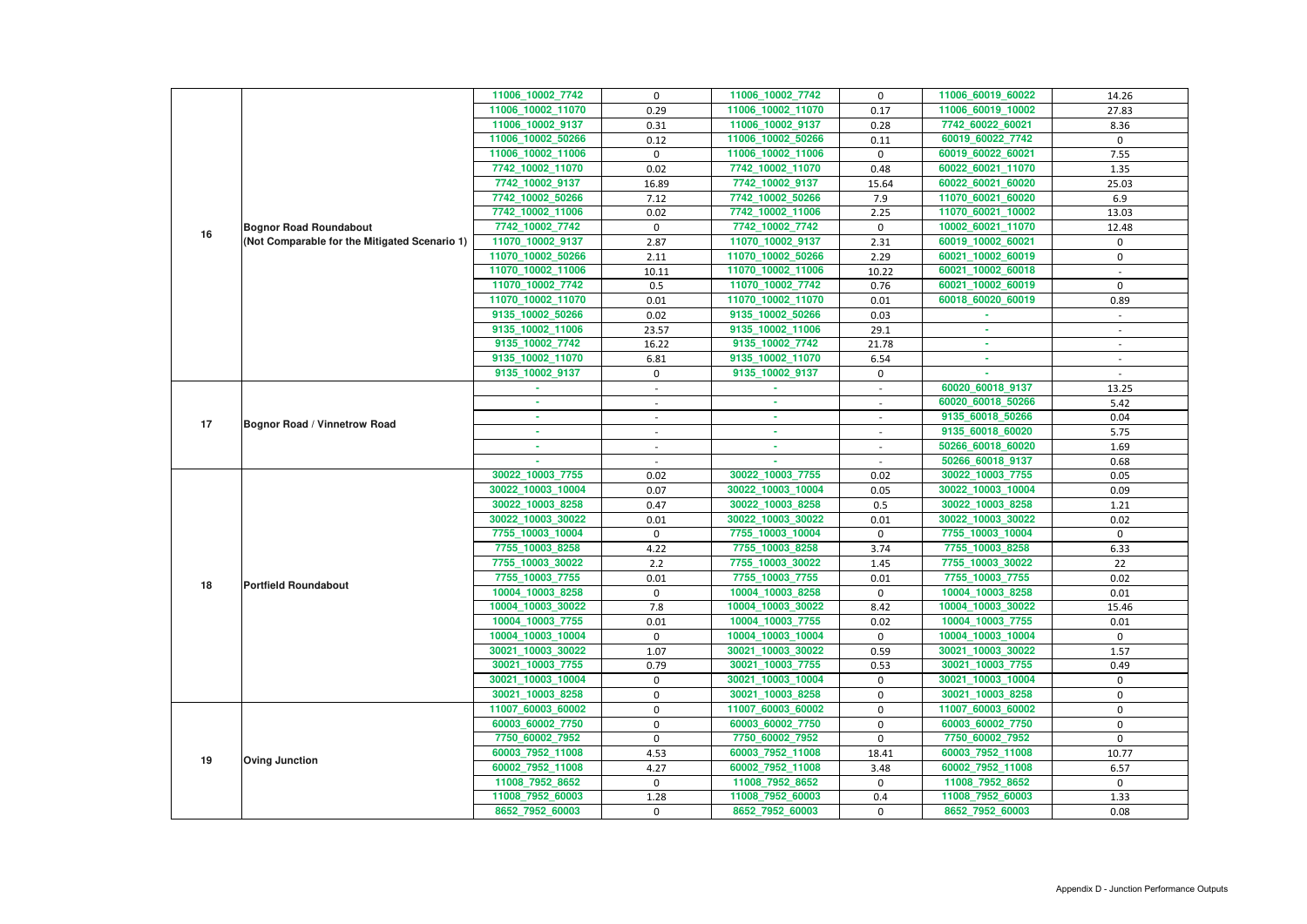Junction Performance Outputs Scenario 2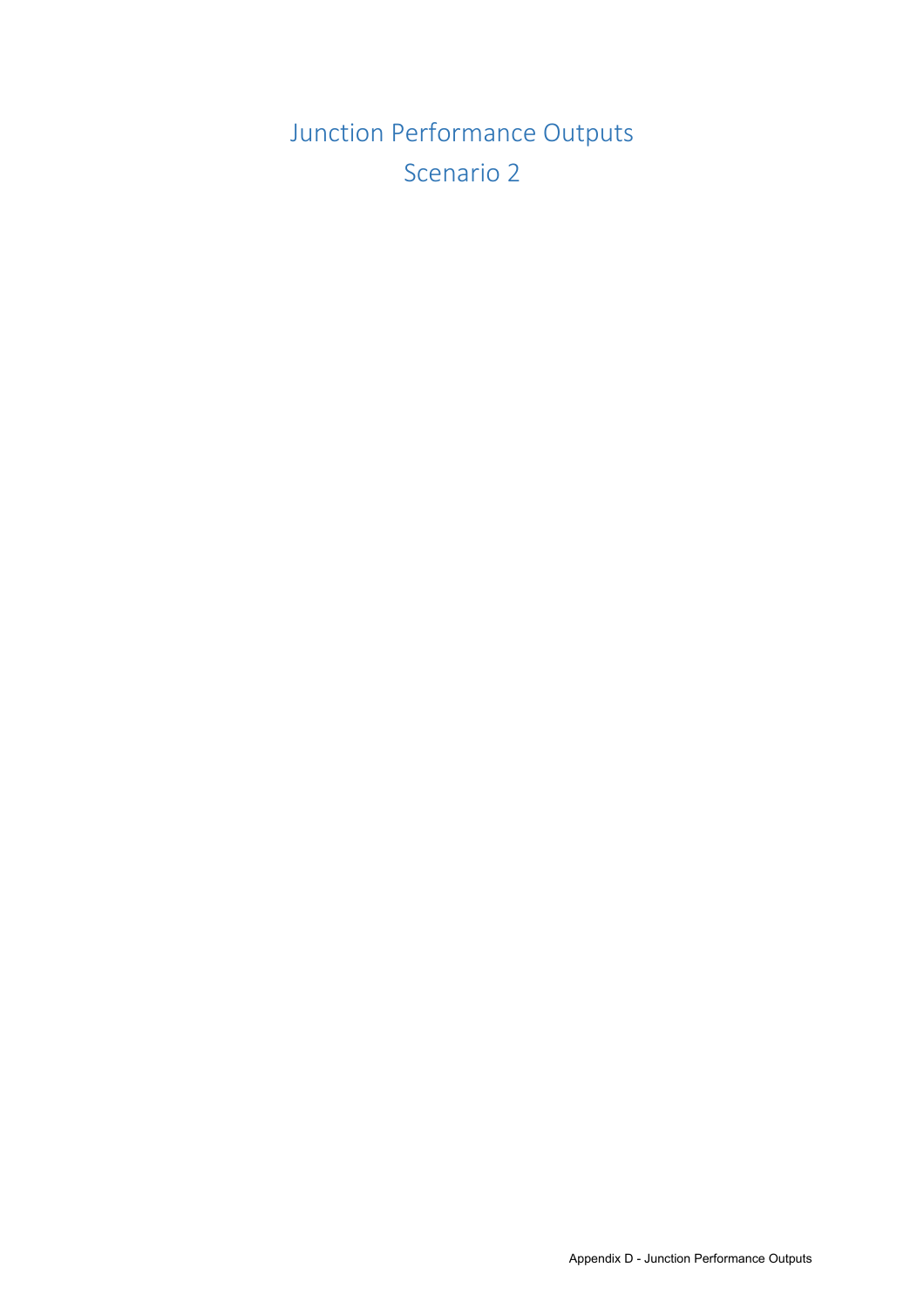| <b>AM - Volume to Capacity Ratio</b> |                                           |                   |                     |                   |                 |                   |                           |  |  |  |
|--------------------------------------|-------------------------------------------|-------------------|---------------------|-------------------|-----------------|-------------------|---------------------------|--|--|--|
| <b>Junction No.</b>                  | <b>Junction Location</b>                  | <b>Movement</b>   | 2035 Reference Case | <b>Movement</b>   | 2035 Scenario 2 | <b>Movement</b>   | 2035 Mitigated Scenario 2 |  |  |  |
|                                      |                                           | 11019 6925 50264  | 68.78               | 11019 6925 50264  | 86.28           | 11019 6925 50264  | 104.09                    |  |  |  |
|                                      |                                           | 11019 6925 8024   | 72.39               | 11019 6925 8024   | 82.68           | 11019 6925 8024   | 104.09                    |  |  |  |
|                                      |                                           | 11019 6925 11019  | $\mathbf{0}$        | 11019 6925 11019  | $\mathbf 0$     | 11019 6925 11019  | $\Omega$                  |  |  |  |
|                                      |                                           | 50264 6925 8024   | 10.71               | 50264 6925 8024   | 14.82           | 50264 6925 8024   | 8.48                      |  |  |  |
| $\overline{1}$                       | B2145 / B2166                             | 50264_6925_11019  | 25.56               | 50264 6925 11019  | 54.92           | 50264 6925 11019  | 28.9                      |  |  |  |
|                                      |                                           | 50264 6925 50264  | $\Omega$            | 50264 6925 50264  | $\mathbf 0$     | 50264 6925 50264  | $\Omega$                  |  |  |  |
|                                      |                                           | 8024 6925 11019   | 105.54              | 8024 6925 11019   | 142.81          | 8024 6925 11019   | 60.48                     |  |  |  |
|                                      |                                           | 8024 6925 50264   | 105.54              | 8024 6925 50264   | 142.81          | 8024 6925 50264   | 87.62                     |  |  |  |
|                                      |                                           | 8024 6925 8024    | $\mathbf{0}$        | 8024 6925 8024    | $\mathbf 0$     | 8024 6925 8024    | $\mathbf{0}$              |  |  |  |
|                                      |                                           | 4034 4036 30004   | 35.22               | 4034_4036_30004   | 46.9            | 4034_60010_60011  | 51.3                      |  |  |  |
|                                      |                                           | 4034 4036 30005   | 36.44               | 4034 4036 30005   | 51.44           | 60010 4036 30005  | 77.13                     |  |  |  |
| $\overline{2}$                       | B2145/B2201                               | 30004 4036 30005  | $\mathbf 0$         | 30004 4036 30005  | $\mathbf 0$     | 60011 4036 30005  | $\mathbf 0$               |  |  |  |
|                                      |                                           | 30004 4036 4034   | 42.3                | 30004 4036 4034   | 33.12           | 60011 4036 60010  | 74.67                     |  |  |  |
|                                      |                                           | 30005 4036 4034   | 21.93               | 30005 4036 4034   | 30.25           | 30005 4036 60010  | 55.19                     |  |  |  |
|                                      |                                           | 30005 4036 30004  | $\mathbf{0}$        | 30005 4036 30004  | $\mathbf 0$     | 30005 4036 60011  | $\sim$                    |  |  |  |
|                                      |                                           | 50020 50021 50164 | 100.72              | 50020 50021 50164 | 101.75          | 50020 50021 50164 | 82.75                     |  |  |  |
|                                      |                                           | 50020 50021 50110 | 100.72              | 50020 50021 50110 | 101.75          | 50020 50021 50110 | 93.55                     |  |  |  |
| 3                                    | A259/B2132 Comet Corner                   | 50164 50021 50110 | 105.23              | 50164 50021 50110 | $\mathbf 0$     | 50164 50021 50110 | $\mathbf 0$               |  |  |  |
|                                      |                                           | 50164 50021 50020 | 105.26              | 50164 50021 50020 | 104.95          | 50164 50021 50020 | 25.47                     |  |  |  |
|                                      |                                           | 50110 50021 50020 | 45.52               | 50110 50021 50020 | 45.6            | 50110 50021 50020 | 55.18                     |  |  |  |
|                                      |                                           | 50110 50021 50164 | $\mathbf 0$         | 50110 50021 50164 | $\mathbf 0$     | 50110 50021 50164 | $\Omega$                  |  |  |  |
|                                      |                                           | 50021 50110 50163 | 8.18                | 50021 50110 50163 | 7.61            | 50021 50110 50163 | 10.43                     |  |  |  |
|                                      |                                           | 50021 50110 50270 | 77.3                | 50021 50110 50270 | 76.11           | 50021 50110 50270 | 83.15                     |  |  |  |
| 4                                    | A259/B2233 Oystercatcher                  | 50163 50110 50270 | 104.12              | 50163 50110 50270 | 104.26          | 50163 50110 50270 | 72.96                     |  |  |  |
|                                      |                                           | 50163 50110 50021 | 104.12              | 50163 50110 50021 | 104.26          | 50163 50110 50021 | 14.56                     |  |  |  |
|                                      |                                           | 50270 50110 50021 | 103.24              | 50270 50110 50021 | 103.52          | 50270 50110 50021 | 81.4                      |  |  |  |
|                                      |                                           | 50270 50110 50163 | 103.24              | 50270 50110 50163 | 103.52          | 50270 50110 50163 | 74.2                      |  |  |  |
|                                      |                                           | 6055 6054 5955    | 68.36               | 6055_6054_5955    | 64.42           | 6055_6054_5955    | 80.89                     |  |  |  |
| 5                                    | A286 Northgate / A286 Orchard Street      | 6153 6054 6055    | 39.55               | 6153_6054_6055    | 49.09           | 6153 6054 6055    | 86.97                     |  |  |  |
|                                      |                                           | 6153 6054 5955    | 37.26               | 6153 6054 5955    | 37.14           | 6153 6054 5955    | 79.94                     |  |  |  |
|                                      |                                           | 5953 6157 6158    | 16.35               | 5953 6157 6158    | 7.6             | 5953 6157 6158    | 73.93                     |  |  |  |
| 6                                    | A286 Churchside / A286 Broyle Road        | 5953 6157 6154    | 66.45               | 5953_6157_6154    | 72.29           | 5953 6157 6154    | 95.93                     |  |  |  |
|                                      |                                           | 6158 6157 6154    | 97.88               | 6158 6157 6154    | 107.91          | 6158 6157 6154    | 99.06                     |  |  |  |
|                                      |                                           | 6546 6547 20003   | 32.51               | 6546 6547 20003   | 34.28           | 6546 60016 60017  | 23.34                     |  |  |  |
| $\overline{7}$                       | A286 New Park Road / A286 St Pancras Road | 6546_6547_6650    | 19.51               | 6546_6547_6650    | 19.02           | 60016_6547_6650   | 43.32                     |  |  |  |
|                                      |                                           | 20003 6547 6650   | 57.08               | 20003 6547 6650   | 70.3            | 60017 6547 6650   | 42.43                     |  |  |  |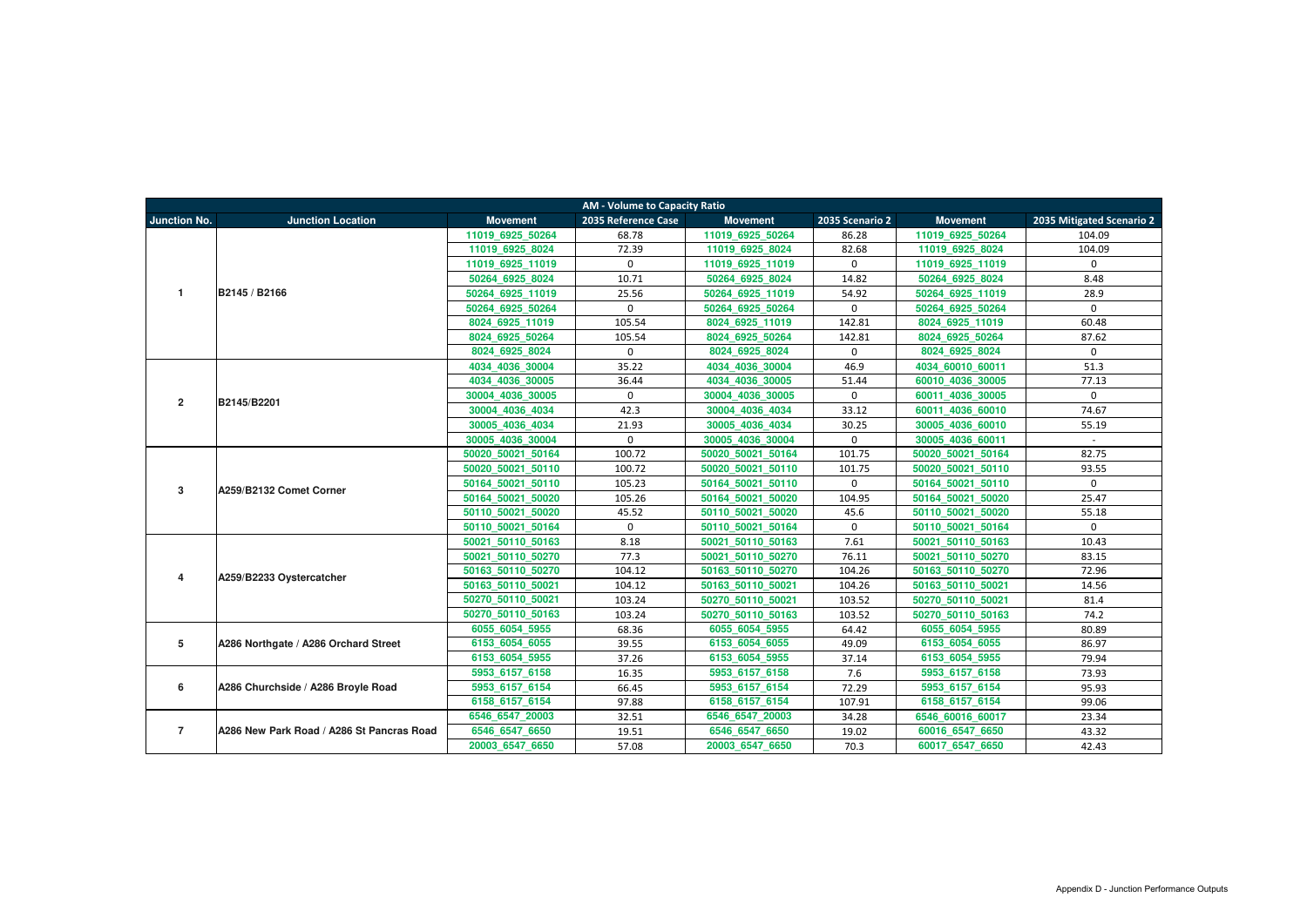|    |                                              | 4946_5046_5047   | 100                      | 4946_5046_5047   | 100         | 4946_5046_60012   | 66.15        |
|----|----------------------------------------------|------------------|--------------------------|------------------|-------------|-------------------|--------------|
|    |                                              | 4946_5046_5246   | 100                      | 4946_5046_5246   | 100         | 60015 5046 60012  | 61.43        |
|    |                                              | 4946 5046 5344   | 100                      | 4946_5046_5344   | 100         | 5046_60012_5047   | 35.23        |
|    |                                              | 4946_5046_5044   | 100                      | 4946_5046_5044   | 100         | 5046_60012_60013  | 38.26        |
|    |                                              | 5047_5046_5246   | 64.53                    | 5047 5046 5246   | 112.18      | 5047 60012 60013  | 44.24        |
|    |                                              | 5047 5046 5344   | 28.87                    | 5047_5046_5344   | 112.18      | 60012_60013_5246  | 53.04        |
|    | A259 Via Ravenna / A259 Cathedral Way        | 5047_5046_5044   | 85.36                    | 5047_5046_5044   | 112.18      | 60012_60013_60014 | 41.52        |
|    |                                              | 5047_5046_5047   | $\mathbf 0$              | 5047_5046_5047   | $\mathbf 0$ | 5246_60013_60014  | 4.8          |
| 8  | Roundabout (Not comparable for the Mitigated | 5246_5046_5344   | 7.72                     | 5246_5046_5344   | 9.28        | 60013_60014_5344  | 55.49        |
|    | Scenario 1)                                  | 5246_5046_5044   | 12.9                     | 5246_5046_5044   | 15.93       | 60013_60014_60015 | 15.36        |
|    |                                              | 5246_5046_5047   | 3.28                     | 5246_5046_5047   | 3.62        | 5344_60014_60015  | 41.86        |
|    |                                              | 5246_5046_5246   | $\mathbf 0$              | 5246_5046_5246   | $\mathbf 0$ | 60014_60015_5044  | 67.4         |
|    |                                              | 5344_5046_5044   | 26.93                    | 5344_5046_5044   | 49.88       | 60014_60015_5046  | 7.64         |
|    |                                              | 5344_5046_5047   | 2.04                     | 5344_5046_5047   | 3.28        |                   | $\sim$       |
|    |                                              | 5344_5046_5246   | 22.6                     | 5344_5046_5246   | 34.89       | ×.                |              |
|    |                                              | 5344_5046_5344   | $\mathbf{0}$             | 5344_5046_5344   | $\mathbf 0$ | ×.                |              |
|    |                                              | 5741_5840_5841   | 39.97                    | 5741_5840_5841   | 26.23       | 5741_5840_5841    | 8.01         |
|    | 5741_5840_5740                               | 27.53            | 5741_5840_5740           | 21.14            |             |                   |              |
|    |                                              | 5841 5840 5740   | 21.34                    | 5841_5840_5740   | 38.78       | 5841_5840_5740    | 61.83        |
| 9  | A286 Stockbridge Road/ Terminus Road         | 5841_5840_5741   | 30.5                     | 5841_5840_5741   | 40.92       | 5841_5840_5741    | 37.31        |
|    |                                              | 5740_5840_5741   | 18.8                     | 5740_5840_5741   | 24.4        | 5740_5840_5741    | 21.73        |
|    |                                              | 5740_5840_5841   | 22.59                    | 5740_5840_5841   | 42.2        | 5740_5840_5841    | 40.04        |
|    |                                              | 4845_4945_4846   | 16.68                    | 4845_4945_4846   | 123.39      | 4845_4945_4846    | 102.11       |
|    |                                              |                  |                          |                  |             | 4845_4945_5043    | 102.11       |
|    |                                              |                  |                          | $\sim$           |             | 4845_4945_40216   | 102.11       |
|    |                                              |                  |                          |                  |             | 4846_4945_5043    | 78           |
|    | A259 Cathedral Way/ Fishbourne Road East     | 4846 4945 40216  | 17.79                    | 4846_4945_40216  | 31.17       | 4846_4945_40216   | 76.12        |
| 10 |                                              | 4846_4945_4845   | 16.69                    | 4846_4945_4845   | 11.26       | 4846_4945_4845    | 21.58        |
|    |                                              |                  |                          |                  |             | 5043_4945_40216   | 82.59        |
|    |                                              |                  |                          |                  |             | 5043_4945_4845    | 100.7        |
|    |                                              |                  |                          |                  |             | 5043_4945_4846    | 100.7        |
|    |                                              | 40216 4945 4845  | 8.16                     | 40216 4945 4845  | 102.96      | 40216 4945 4845   | 105.28       |
|    |                                              | 40216_4945_4846  | 83.14                    | 40216 4945 4846  | 102.96      | 40216_4945_4846   | 105.26       |
|    |                                              |                  |                          |                  |             | 40216_4945_5043   | 110.51       |
|    |                                              | 30001 4741 40219 | 73.63                    | 30001_4741_40219 | 166.69      | 30001_4741_40219  | 88.58        |
|    |                                              | 30001_4741_40179 | 75.28                    | 30001_4741_40179 | 166.68      | 30001_4741_40179  | 70.56        |
| 11 | Fishbourne Road West / Appledram Lane        | 40219_4741_40179 | 26.14                    | 40219_4741_40179 | 105.5       | 40219_4741_40179  | 0.47         |
|    | <b>South</b>                                 | 40219 4741 30001 | 49.18                    | 40219_4741_30001 | 105.5       | 40219_4741_30001  | 30           |
|    |                                              | 40179_4741_30001 | 98.34                    | 40179_4741_30001 | 98.4        | 40179_4741_30001  | 103.56       |
|    |                                              | 40179_4741_40219 | 98.37                    | 40179_4741_40219 | 98.62       | 40179_4741_40219  | 103.56       |
|    |                                              | ×.               | $\sim$                   | m.               | $\sim$      | 60029_60028_50263 | 7.43         |
|    |                                              | ×.               | $\overline{\phantom{a}}$ | ×                | $\sim$      | 60029_60028_4327  | 22.12        |
|    |                                              |                  |                          | ×.               |             | 60029_60028_60029 | $\mathbf{0}$ |
|    |                                              | ×.               | $\overline{\phantom{a}}$ | <b>COL</b>       | $\sim$      | 50263_60028_4327  | 32.99        |
| 12 | Stockbridge Link Road / A286 Birdham Road    |                  | $\overline{\phantom{a}}$ | ٠                | $\sim$      | 50263_60028_60029 | 19.67        |
|    |                                              | ٠                | $\overline{\phantom{a}}$ | ×.               | $\sim$      | 50263_60028_50263 | $\mathbf{0}$ |
|    |                                              | ٠                |                          | ٠                |             | 4327_60028_50263  | 44.17        |
|    |                                              |                  |                          | ×.               |             | 4327_60028_60029  | 24.48        |
|    |                                              |                  | $\overline{\phantom{a}}$ | ٠                |             | 4327_60028_4327   | $\mathbf{0}$ |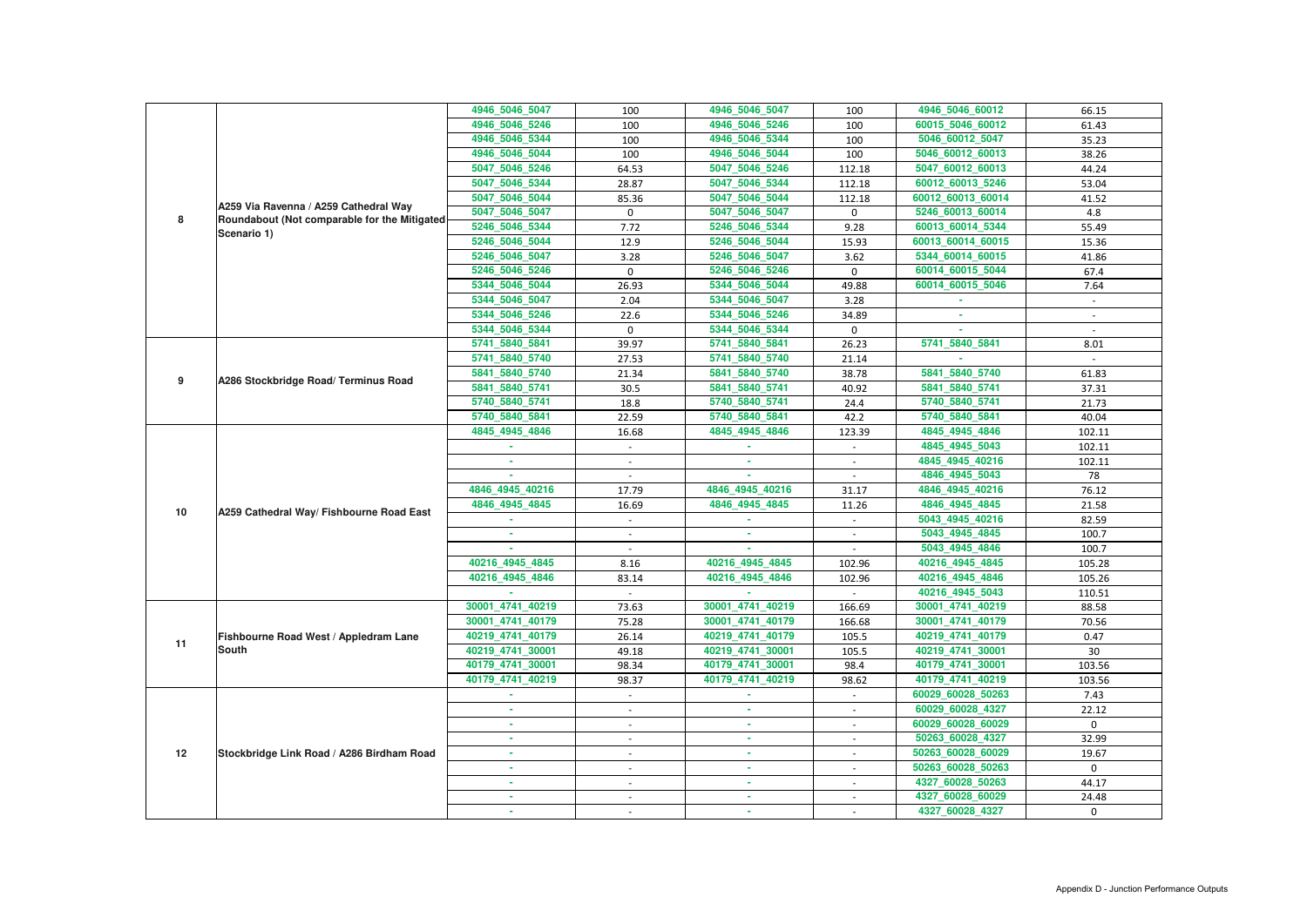|    |                              | 4645 40218 40216                   | 61.26  | 4645_40218_40216                   | 77.29  | 4645_40218_40216                   | 84.18  |
|----|------------------------------|------------------------------------|--------|------------------------------------|--------|------------------------------------|--------|
|    |                              | 4645_40218_9001                    | 67.73  | 4645_40218_9001                    | 85.98  | 4645_40218_9001                    | 67.64  |
|    |                              | 9001 40218 4644                    | 96.19  | 9001_40218_4644                    | 92.79  | 9001_40218_4644                    | 99.41  |
|    |                              | 40219_40218_4644                   | 102.44 | 40219_40218_4644                   | 100.76 | 40219_40218_4644                   | 50.27  |
|    |                              | 40219 40218 40216                  | 85.82  | 40219 40218 40216                  | 36.65  | 40219_40218_40216                  | 94.24  |
|    |                              | 40218_40216_4945                   | 89.17  | 40218_40216_4945                   | 85.85  | 40218_40216_4945                   | 93.93  |
|    |                              | 40218_40216_40217                  | 50.68  | 40218_40216_40217                  | 36.48  | 40218_40216_40217                  | 50.43  |
|    |                              | 4945_40216_40217                   | 22.35  | 4945_40216_40217                   | 42.98  | 4945_40216_40217                   | 53.56  |
|    |                              | 40216_40217_5043                   | 45.68  | 40216_40217_5043                   | 41.63  |                                    |        |
|    |                              | 40216_40217_9001                   | 14.24  | 40216_40217_9001                   | 23.61  | 40216_40217_9001                   | 38.19  |
|    |                              | 5043_40217_9001                    | 3.78   | 5043_40217_9001                    | 6.19   |                                    |        |
| 13 | <b>Fishbourne Roundabout</b> | 40218_9001_11001                   | 58.87  | 40218_9001_11001                   | 77.26  | 40218_9001_11001                   | 67.84  |
|    |                              | 40217_9001_11001                   | 102.51 | 40217_9001_11001                   | 90.09  | 40217_9001_11001                   | 103.04 |
|    |                              | 40217_9001_40219                   | 54.04  | 40217_9001_40219                   | 73.56  | 40217_9001_60027                   | 103.01 |
|    |                              | 11001_9001_40219                   | 72.96  | 11001_9001_40219                   | 65.68  | 11001_9001_60027                   | 104.18 |
|    |                              | 11001_9001_40218                   | 83.61  | 11001 9001 40218                   | 83.38  | 11001_9001_40218                   | 99.7   |
|    |                              |                                    | $\sim$ |                                    | $\sim$ | 9001_60027_60029                   | 104.08 |
|    |                              |                                    |        | ×.                                 |        | 9001_60027_40219                   | 30.39  |
|    |                              |                                    |        |                                    |        | 60029_60027_40219                  | 27.05  |
|    |                              | 9001_40219_4741                    | 54.62  | 9001 40219 4741                    | 113.57 | 60027 40219 4741                   | 40.22  |
|    |                              | 9001 40219 40218                   | 11.39  | 9001_40219_40218                   | 9.62   | 60027 40219 40218                  | 50.86  |
|    |                              | 4741_40219_40218                   | 36.26  | 4741_40219_40218                   | 15.55  | 4741_40219_40218                   | 52.74  |
|    |                              | 9001_11001_5839                    | 2.36   | 9001_11001_5839                    | 12.36  | 9001_11001_5839                    | 26.2   |
|    |                              | 11001_5839_5740                    | 2.83   | 11001_5839_5740                    | 14.84  | 11001_5839_5740                    | 17.16  |
|    | <b>Stockbridge Junction</b>  | 5740_5839_11002                    | 11.7   | 5740_5839_11002                    | 9.99   | 5740_5839_11002                    | 4.98   |
|    |                              | 5839_11002_11003                   | 10.97  | 5839_11002_11003                   | 9.37   | 5839_11002_11003                   | 4.67   |
|    |                              | 11003_11002_40220                  | 33.36  | 11003_11002_40220                  | 39.52  | 11003_11002_40220                  | 45.5   |
|    |                              | 11002_40220_50257                  | 42.89  | 11002_40220_50257                  | 50.82  | 11002_40220_50257                  | 54.76  |
|    |                              | 50257_40220_11001                  | 57.25  | 50257_40220_11001                  | 34.64  | 50257_40220_11001                  | 55.59  |
|    |                              | 40220_11001_9001                   |        | 40220_11001_9001                   |        | 40220 11001 9001                   | 61.71  |
| 14 |                              | 11001_5739_11002                   | 59.59  | 11001_5739_11002                   | 38.39  | 11001_5739_11002                   |        |
|    |                              |                                    | 74.54  | 11001_5739_40220                   | 88.08  |                                    | 83.43  |
|    |                              | 11001_5739_40220                   | 104.83 |                                    | 112.61 |                                    |        |
|    |                              | 5839_5739_11001<br>5839_5739_40220 | 40.84  | 5839_5739_11001<br>5839_5739_40220 | 100.5  | 5839_5739_11001<br>5839_5739_40220 | 102.79 |
|    |                              |                                    | 104.99 |                                    | 110.42 |                                    | 104.89 |
|    |                              | 11002_5739_11001                   | 98.86  | 11002_5739_11001                   | 101.98 | 11002 5739 11001                   | 101.78 |
|    |                              | 11002_5739_5839                    | 100.51 | 11002_5739_5839                    | 100.66 |                                    |        |
|    |                              | 40220_5739_5839                    | 106.97 | 40220_5739_5839                    | 107    | 40220_5739_5839                    | 107.81 |
|    |                              | 40220_5739_11002                   | 106.97 | 40220_5739_11002                   | 107    | 40220_5739_11002                   | 107.81 |
|    |                              | 11003_11004_40221                  | 18.59  | 11003 11004 40221                  | 20.37  | 11003 11004 40221                  | 39.97  |
|    |                              | 11004_40221_7040                   | 14.21  | 11004_40221_7040                   | 15.57  | 11004_40221_7040                   | 20.37  |
|    |                              | 7040_40221_11005                   | 17.15  | 7040_40221_11005                   | 16.86  | 7040_40221_11005                   | 20.37  |
|    |                              | 40221_11005_11006                  | 17.15  | 40221_11005_11006                  | 16.86  | 40221_11005_11006                  | 20.37  |
|    |                              | 11006_11005_40222                  | 12.39  | 11006_11005_40222                  | 26.23  | 11006_11005_40222                  | 28.26  |
|    |                              | 11005_40222_50264                  | 27.88  | 11005_40222_50264                  | 59.01  | 11005_40222_50264                  | 38.06  |
|    |                              | 50264_40222_11004                  | 104.36 | 50264_40222_11004                  | 93.22  | 50264_40222_11004                  | 97.92  |
| 15 | <b>Whyke Junction</b>        | 40222_11004_11003                  | 43.67  | 40222_11004_11003                  | 40.71  | 40222 11004 11003                  | 42.76  |
|    |                              | 11004_6936_11005                   | 92.44  | 11004_6936_11005                   | 96.29  | 11004_6936_11005                   | 95.01  |
|    |                              | 11004_6936_40222                   | 48.84  | 11004_6936_40222                   | 103.45 |                                    |        |
|    |                              | 40221_6936_40222                   | 101.74 | 40221_6936_40222                   | 103.5  | 40221_6936_40222                   | 102.18 |
|    |                              | 40221_6936_11004                   | 101.74 | 40221_6936_11004                   | 103.5  | 40221_6936_11004                   | 102.18 |
|    |                              | 11005_6936_11004                   | 92.71  | 11005_6936_11004                   | 101.28 | 11005 6936 11004                   | 99.04  |
|    |                              | 11005_6936_40221                   | 0.04   | 11005_6936_40221                   | 20.35  |                                    |        |
|    |                              | 40222_6936_40221                   | 108.46 | 40222_6936_40221                   | 106.32 | 40222 6936 40221                   | 101.45 |
|    |                              | 40222_6936_11005                   | 107.13 | 40222_6936_11005                   | 105.46 | 40222_6936_11005                   | 101.45 |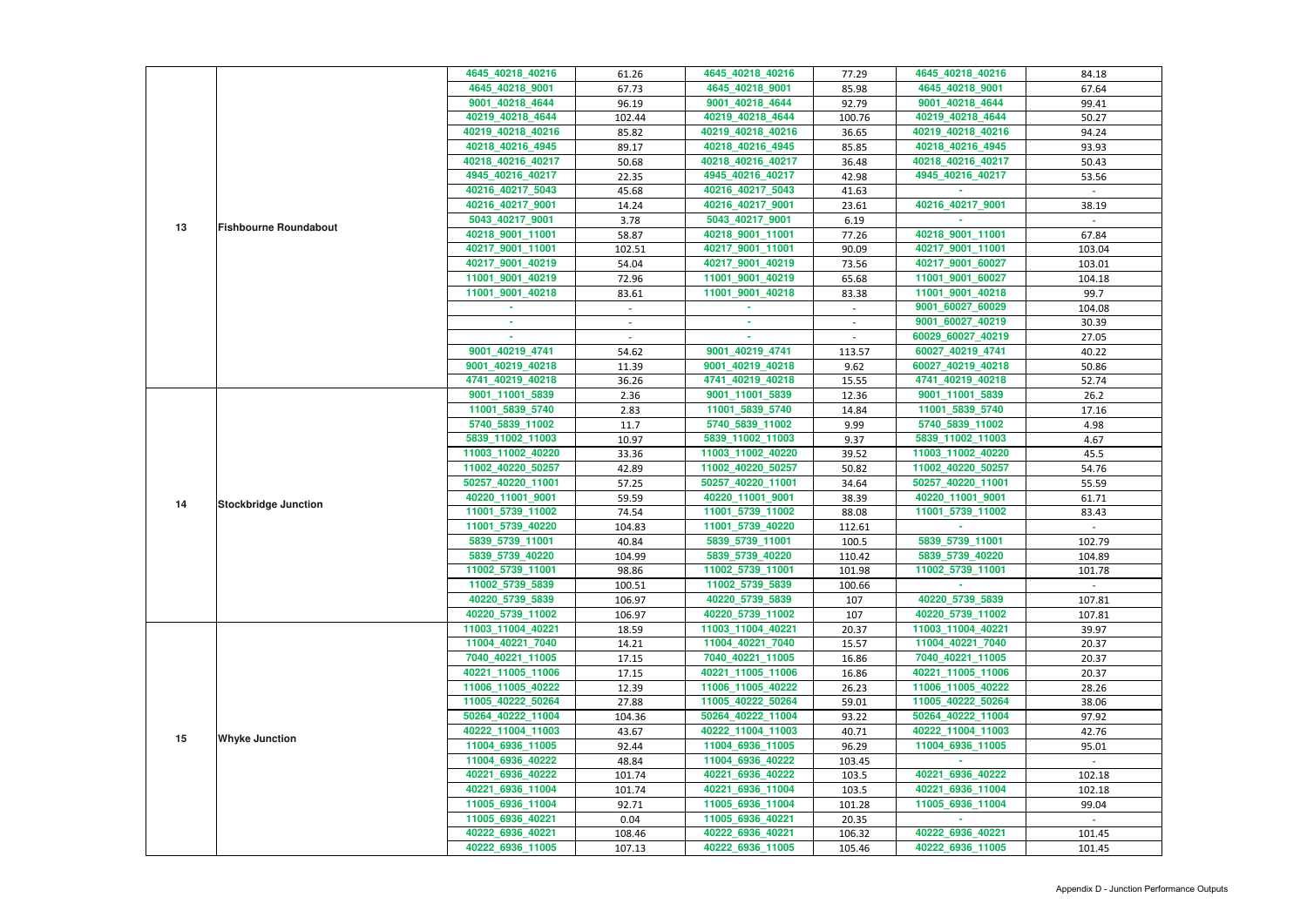|    |                                               | 11006_10002_7742                    | 9.66                     | 11006_10002_7742                    | 3.77                     | 11006_60019_60022                   | 99.57          |
|----|-----------------------------------------------|-------------------------------------|--------------------------|-------------------------------------|--------------------------|-------------------------------------|----------------|
|    |                                               | 11006_10002_11070                   | 60.72                    | 11006_10002_11070                   | 53.46                    | 11006_60019_10002                   | 93.02          |
|    |                                               | 11006_10002_9137                    | 40.2                     | 11006_10002_9137                    | 29.36                    | 7742_60022_60021                    | 41.02          |
|    |                                               | 11006_10002_50266                   | 11.95                    | 11006_10002_50266                   | 8.48                     | 60019_60022_7742                    | 48.06          |
|    |                                               | 11006_10002_11006                   | $\mathbf 0$              | 11006_10002_11006                   | $\mathbf{0}$             | 60019_60022_60021                   | 44.36          |
|    |                                               | 7742_10002_11070                    | 100.78                   | 7742_10002_11070                    | 101.58                   | 60022_60021_11070                   | 36.19          |
|    |                                               | 7742_10002_9137                     | 100.78                   | 7742_10002_9137                     | 101.58                   | 60022_60021_60020                   | 95.88          |
|    |                                               | 7742_10002_50266                    | 100.78                   | 7742_10002_50266                    | 101.58                   | 11070_60021_60020                   | 81.49          |
|    |                                               | 7742_10002_11006                    | 100.78                   | 7742_10002_11006                    | 101.58                   | 11070_60021_10002                   | 99.07          |
| 16 | <b>Bognor Road Roundabout</b>                 | 7742 10002 7742                     | 100.78                   | 7742_10002_7742                     | 101.58                   | 10002_60021_11070                   | 67.75          |
|    | (Not Comparable for the Mitigated Scenario 1) | 11070_10002_9137                    | 65.85                    | 11070_10002_9137                    | 100.16                   | 60019_10002_60021                   | 39.92          |
|    |                                               | 11070_10002_50266                   | 40.67                    | 11070_10002_50266                   | 100.16                   | 60021_10002_60019                   | 44.05          |
|    |                                               | 11070_10002_11006                   | 92.15                    | 11070_10002_11006                   | 100.16                   | 60021_10002_60018                   |                |
|    |                                               | 11070_10002_7742                    | 72.02                    | 11070_10002_7742                    | 100.16                   | 60021_10002_60019                   | 44.05          |
|    |                                               | 11070_10002_11070                   | 1.05                     | 11070_10002_11070                   | 100.16                   | 60018_60020_60019                   | 103.83         |
|    |                                               | 9135_10002_50266                    | 122.69                   | 9135_10002_50266                    | $\mathbf 0$              |                                     |                |
|    |                                               | 9135_10002_11006                    | 122.69                   | 9135_10002_11006                    | 152.5                    |                                     |                |
|    |                                               | 9135_10002_7742                     | 122.69                   | 9135_10002_7742                     | 152.5                    | $\sim$                              | $\sim$         |
|    |                                               | 9135_10002_11070                    | 122.69                   | 9135_10002_11070                    | 152.5                    | ×.                                  |                |
|    |                                               | 9135_10002_9137                     | $\mathbf 0$              | 9135_10002_9137                     | 0                        |                                     |                |
|    |                                               |                                     |                          |                                     | $\overline{\phantom{a}}$ | 60020_60018_9137                    | 61.04          |
|    |                                               | ٠                                   | $\sim$                   | ×.                                  | $\blacksquare$           | 60020_60018_50266                   | 47.85          |
| 17 | <b>Bognor Road / Vinnetrow Road</b>           | ٠                                   | $\overline{\phantom{a}}$ | $\sim$                              | $\sim$                   | 9135_60018_50266                    | 107.47         |
|    |                                               | ٠                                   |                          | $\sim$                              |                          | 9135_60018_60020                    | 107.47         |
|    |                                               |                                     |                          | $\sim$                              |                          | 50266_60018_60020                   | 99.71          |
|    |                                               |                                     |                          |                                     |                          | 50266_60018_9137                    | 99.7           |
|    |                                               | 30022_10003_7755                    | 8.12                     | 30022_10003_7755                    | 6.82                     | 30022_10003_7755                    | 47.1           |
|    |                                               | 30022_10003_10004                   | 13.36                    | 30022_10003_10004                   | 14.09                    | 30022_10003_10004                   | 67.54          |
|    |                                               | 30022_10003_8258                    | 51.96                    | 30022_10003_8258                    | 48.68                    | 30022_10003_8258                    | 90.65          |
|    |                                               | 30022_10003_30022                   | 2.18                     | 30022_10003_30022                   | 1.56                     | 30022_10003_30022                   | 15.96          |
|    |                                               | 7755_10003_10004                    | $\mathbf 0$              | 7755_10003_10004                    | 0                        | 7755 10003 10004                    | $\mathbf{0}$   |
|    |                                               | 7755_10003_8258                     | 42.07                    | 7755 10003 8258                     | 45.15                    | 7755_10003_8258                     | 75.61          |
|    |                                               | 7755_10003_30022                    | 31.43                    | 7755_10003_30022                    | 45.5                     | 7755_10003_30022                    | 60.81          |
|    |                                               | 7755_10003_7755                     | 1.48                     | 7755_10003_7755                     | 1.97                     | 7755_10003_7755                     | 4.99           |
| 18 | <b>Portfield Roundabout</b>                   | 10004_10003_8258                    | $\mathbf 0$              | 10004_10003_8258                    | 101.01                   | 10004_10003_8258                    | $\mathbf{0}$   |
|    |                                               | 10004_10003_30022                   | 87.32                    | 10004_10003_30022                   | 101.01                   | 10004_10003_30022                   | 90.72          |
|    |                                               | 10004_10003_7755                    | 13.65                    | 10004_10003_7755                    | 101.01                   | 10004_10003_7755                    | 19.7           |
|    |                                               | 10004_10003_10004                   | $\mathbf 0$              | 10004_10003_10004                   | $\mathbf{0}$             | 10004_10003_10004                   | $\overline{0}$ |
|    |                                               | 30021_10003_30022                   | 105.12                   | 30021_10003_30022                   | 111.27                   | 30021_10003_30022                   | 100.88         |
|    |                                               | 30021_10003_7755                    | 105.12                   | 30021 10003 7755                    | 111.27                   | 30021_10003_7755                    | 100.88         |
|    |                                               | 30021_10003_10004                   | 105.12                   | 30021_10003_10004                   | 111.27                   | 30021_10003_10004                   | 100.88         |
|    |                                               | 30021_10003_8258                    | $\mathbf{0}$             | 30021_10003_8258                    | $\mathbf{0}$             | 30021_10003_8258                    | $\mathbf 0$    |
|    |                                               | 11007_60003_60002                   | 3.34                     | 11007_60003_60002                   | 3.33                     | 11007_60003_60002                   | 9.31           |
|    |                                               | 60003_60002_7750                    | 2.49                     | 60003_60002_7750                    | 2.36                     | 60003_60002_7750                    | 5.31           |
|    |                                               | 7750_60002_7952                     | 12.34                    | 7750_60002_7952                     | 12.74                    | 7750_60002_7952                     | 5.14           |
|    |                                               | 60003_7952_11008                    | 62.75                    | 60003_7952_11008                    | 65.85                    | 60003_7952_11008                    | 67.68          |
| 19 | <b>Oving Junction</b>                         | 60002_7952_11008                    | 61.69                    | 60002_7952_11008                    | 58.79                    | 60002_7952_11008                    | 67.05          |
|    |                                               |                                     | $\mathbf 0$              | 11008_7952_8652                     | 0                        | 11008_7952_8652                     | $\mathbf{0}$   |
|    |                                               |                                     |                          |                                     |                          |                                     |                |
|    |                                               | 11008_7952_8652                     |                          |                                     |                          |                                     |                |
|    |                                               | 11008_7952_60003<br>8652_7952_60003 | 80.72<br>$\mathbf 0$     | 11008_7952_60003<br>8652_7952_60003 | 82.36<br>0               | 11008_7952_60003<br>8652_7952_60003 | 75.87<br>4.95  |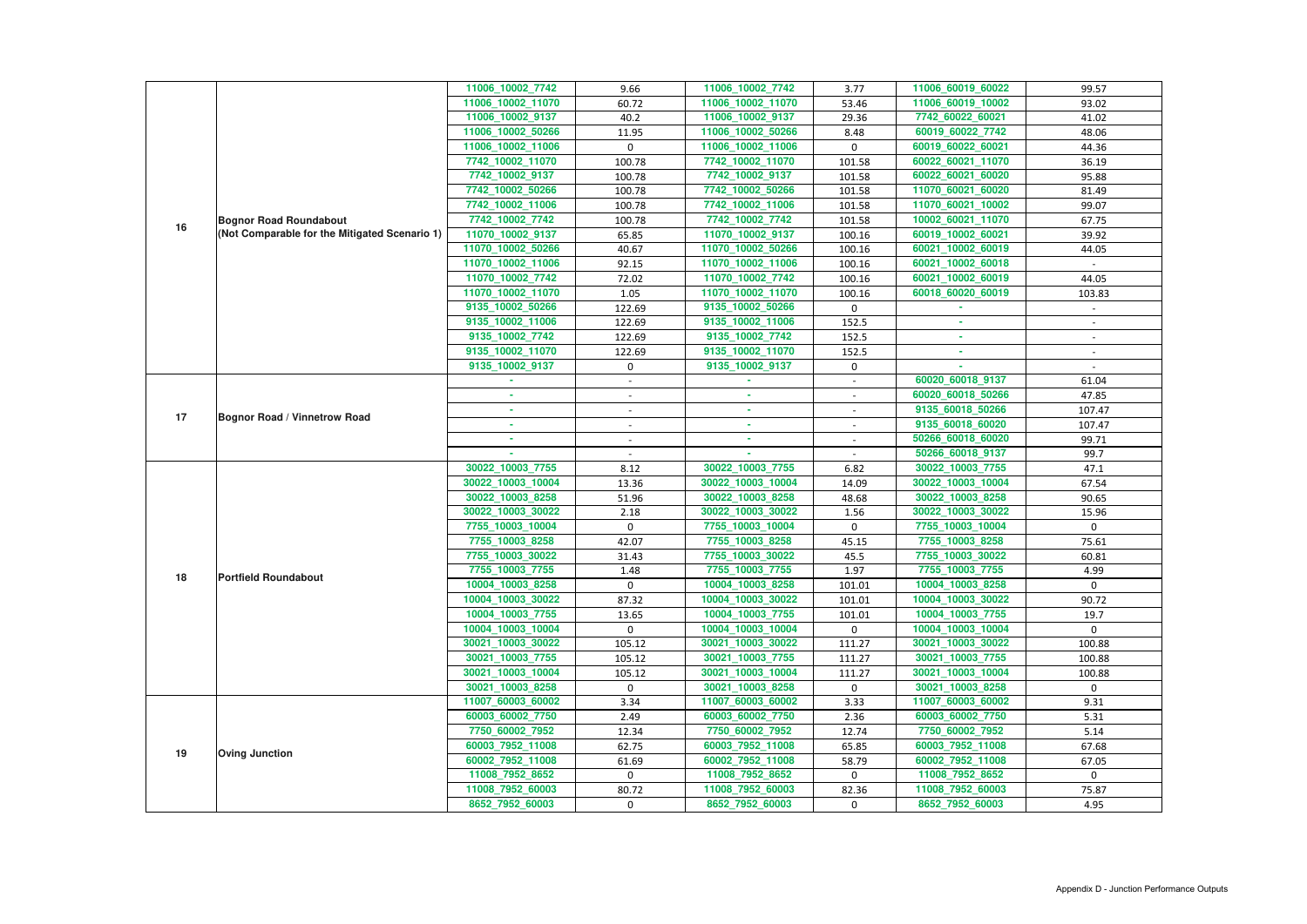|                     | AM - Delays (Total) (sec)                 |                   |                     |                   |                 |                   |                           |  |  |  |  |  |
|---------------------|-------------------------------------------|-------------------|---------------------|-------------------|-----------------|-------------------|---------------------------|--|--|--|--|--|
| <b>Junction No.</b> | <b>Junction Location</b>                  | <b>Movement</b>   | 2035 Reference Case | <b>Movement</b>   | 2035 Scenario 2 | <b>Movement</b>   | 2035 Mitigated Scenario 2 |  |  |  |  |  |
|                     |                                           | 11019 6925 50264  | 14.59               | 11019 6925 50264  | 14.72           | 11019 6925 50264  | 116.45                    |  |  |  |  |  |
|                     |                                           | 11019 6925 8024   | 14.59               | 11019 6925 8024   | 14.72           | 11019 6925 8024   | 116.45                    |  |  |  |  |  |
|                     |                                           | 11019 6925 11019  | 14.59               | 11019 6925 11019  | 14.72           | 11019 6925 11019  | 116.45                    |  |  |  |  |  |
|                     |                                           | 50264 6925 8024   | 3.71                | 50264 6925 8024   | 4.39            | 50264 6925 8024   | 3.75                      |  |  |  |  |  |
| $\mathbf{1}$        | B2145 / B2166                             | 50264 6925 11019  | 3.71                | 50264 6925 11019  | 4.39            | 50264 6925 11019  | 3.75                      |  |  |  |  |  |
|                     |                                           | 50264 6925 50264  | 3.71                | 50264 6925 50264  | 4.39            | 50264 6925 50264  | 3.75                      |  |  |  |  |  |
|                     |                                           | 8024 6925 11019   | 120.26              | 8024 6925 11019   | 802.49          | 8024 6925 11019   | 7.13                      |  |  |  |  |  |
|                     |                                           | 8024 6925 50264   | 120.26              | 8024 6925 50264   | 802.49          | 8024 6925 50264   | 7.13                      |  |  |  |  |  |
|                     |                                           | 8024_6925_8024    | 120.26              | 8024_6925_8024    | 802.49          | 8024_6925_8024    | 7.13                      |  |  |  |  |  |
|                     |                                           | 4034 4036 30004   | 3                   | 4034 4036 30004   | 3               | 4034 60010 60011  | $\mathbf 0$               |  |  |  |  |  |
|                     |                                           | 4034 4036 30005   | $\mathbf 0$         | 4034 4036 30005   | $\mathbf 0$     | 60010 4036 30005  | 12.44                     |  |  |  |  |  |
| $\overline{2}$      | B2145/B2201                               | 30004 4036 30005  | 6.37                | 30004 4036 30005  | 7.14            | 60011 4036 30005  | 17.36                     |  |  |  |  |  |
|                     |                                           | 30004 4036 4034   | 8.87                | 30004 4036 4034   | 11.49           | 60011 4036 60010  | 13.42                     |  |  |  |  |  |
|                     |                                           | 30005 4036 4034   | $\mathbf 0$         | 30005 4036 4034   | $\mathsf 0$     | 30005 4036 60010  | 10.95                     |  |  |  |  |  |
|                     |                                           | 30005 4036 30004  | $\overline{3}$      | 30005 4036 30004  | $\overline{3}$  | 30005 4036 60011  | $\sim$                    |  |  |  |  |  |
|                     |                                           | 50020 50021 50164 | 12.88               | 50020 50021 50164 | 31.5            | 50020 50021 50164 | 3                         |  |  |  |  |  |
|                     |                                           | 50020 50021 50110 | 12.88               | 50020 50021 50110 | 31.5            | 50020 50021 50110 | 3                         |  |  |  |  |  |
| $\mathbf{3}$        | A259/B2132 Comet Corner                   | 50164 50021 50110 | 190.71              | 50164 50021 50110 | 183.35          | 50164 50021 50110 | 6.78                      |  |  |  |  |  |
|                     |                                           | 50164 50021 50020 | 207.68              | 50164 50021 50020 | 200.54          | 50164 50021 50020 | 6.78                      |  |  |  |  |  |
|                     |                                           | 50110 50021 50020 | $\Omega$            | 50110 50021 50020 | $\mathbf 0$     | 50110 50021 50020 | 3.52                      |  |  |  |  |  |
|                     |                                           | 50110 50021 50164 | 11.33               | 50110 50021 50164 | 11.17           | 50110 50021 50164 | 3.52                      |  |  |  |  |  |
|                     |                                           | 50021 50110 50163 | $\mathbf 0$         | 50021 50110 50163 | $\mathbf 0$     | 50021 50110 50163 | 7.06                      |  |  |  |  |  |
|                     |                                           | 50021 50110 50270 | $\mathbf 0$         | 50021 50110 50270 | $\mathbf 0$     | 50021 50110 50270 | 7.06                      |  |  |  |  |  |
| 4                   | A259/B2233 Oystercatcher                  | 50163 50110 50270 | 151.93              | 50163 50110 50270 | 152.85          | 50163 50110 50270 | 11.82                     |  |  |  |  |  |
|                     |                                           | 50163 50110 50021 | 151.93              | 50163 50110 50021 | 152.85          | 50163 50110 50021 | 11.82                     |  |  |  |  |  |
|                     |                                           | 50270 50110 50021 | 106.16              | 50270 50110 50021 | 110.39          | 50270 50110 50021 | 3.33                      |  |  |  |  |  |
|                     |                                           | 50270_50110_50163 | 117.87              | 50270 50110 50163 | 121.52          | 50270 50110 50163 | 3.33                      |  |  |  |  |  |
|                     |                                           | 6055 6054 5955    | 7.89                | 6055 6054 5955    | 7.4             | 6055 6054 5955    | 16.93                     |  |  |  |  |  |
| 5                   | A286 Northgate / A286 Orchard Street      | 6153 6054 6055    | 0                   | 6153 6054 6055    | $\mathbf{0}$    | 6153 6054 6055    | 5.36                      |  |  |  |  |  |
|                     |                                           | 6153 6054 5955    | $\Omega$            | 6153 6054 5955    | $\mathbf 0$     | 6153 6054 5955    | 18                        |  |  |  |  |  |
|                     |                                           | 5953 6157 6158    | $\Omega$            | 5953 6157 6158    | $\mathbf 0$     | 5953 6157 6158    | 14.82                     |  |  |  |  |  |
| 6                   | A286 Churchside / A286 Broyle Road        | 5953 6157 6154    | $\Omega$            | 5953 6157 6154    | $\mathbf{0}$    | 5953 6157 6154    | 19.9                      |  |  |  |  |  |
|                     |                                           | 6158 6157 6154    | 54.26               | 6158 6157 6154    | 208.62          | 6158 6157 6154    | 19.35                     |  |  |  |  |  |
|                     |                                           | 6546 6547 20003   | $\mathbf 0$         | 6546 6547 20003   | $\mathbf 0$     | 6546 60016 60017  | $\mathbf 0$               |  |  |  |  |  |
| $\overline{7}$      | A286 New Park Road / A286 St Pancras Road | 6546_6547_6650    | 0                   | 6546_6547_6650    | $\mathbf 0$     | 60016_6547_6650   | 15.07                     |  |  |  |  |  |
|                     |                                           | 20003_6547_6650   | 4.5                 | 20003_6547_6650   | 5.04            | 60017_6547_6650   | 12.96                     |  |  |  |  |  |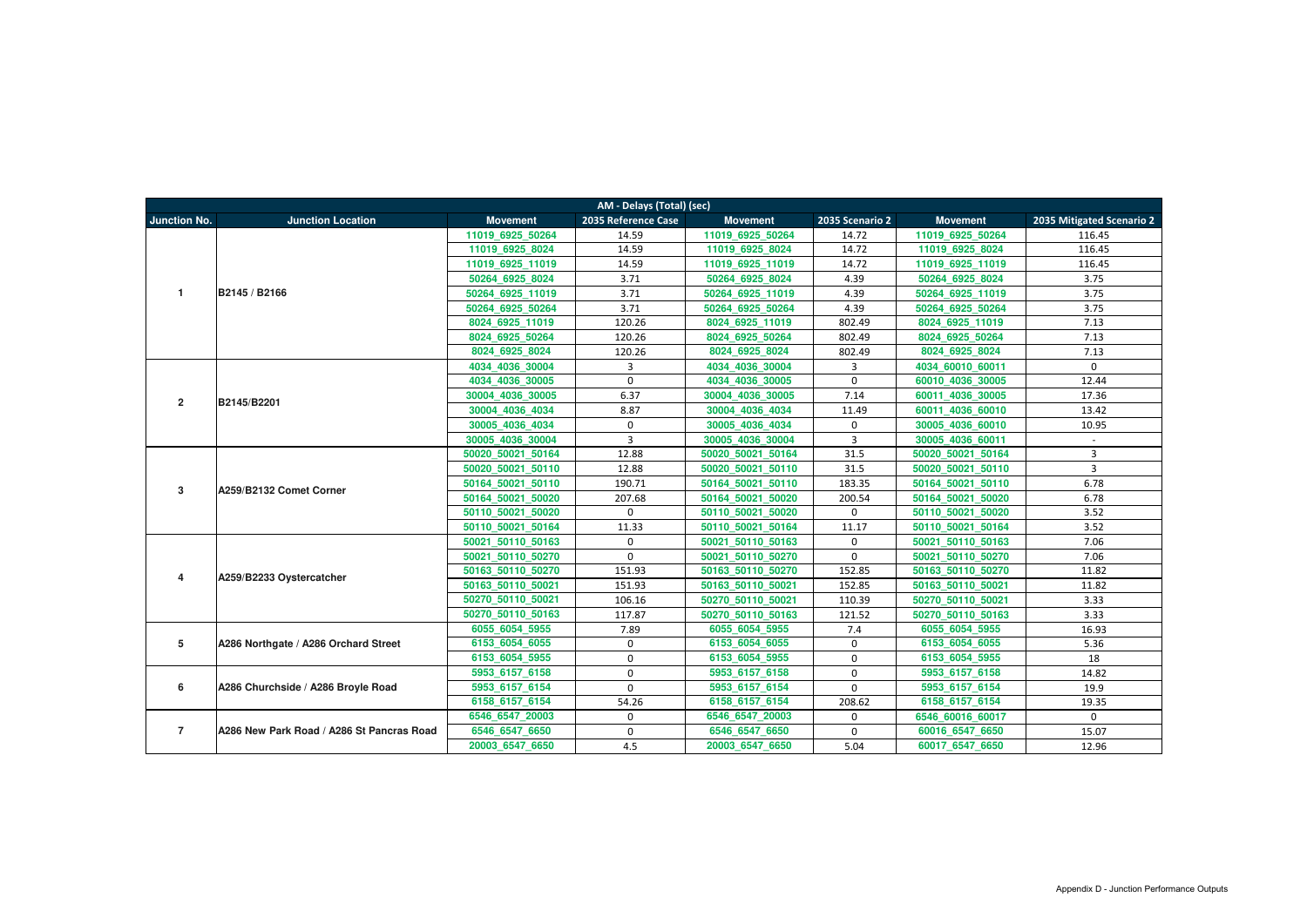|    |                                                                                        | 4946_5046_5047   | 24.79                    | 4946_5046_5047   | 25.03       | 4946_5046_60012   | 4.62        |
|----|----------------------------------------------------------------------------------------|------------------|--------------------------|------------------|-------------|-------------------|-------------|
|    |                                                                                        | 4946_5046_5246   | 28.79                    | 4946_5046_5246   | 29.03       | 60015_5046_60012  | 42.48       |
|    |                                                                                        | 4946 5046 5344   | 32.79                    | 4946_5046_5344   | 33.03       | 5046_60012_5047   | 0           |
|    |                                                                                        | 4946_5046_5044   | 36.79                    | 4946_5046_5044   | 37.03       | 5046_60012_60013  | $\mathbf 0$ |
|    |                                                                                        | 5047_5046_5246   | 46.6                     | 5047 5046 5246   | 304.96      | 5047_60012_60013  | 5.2         |
|    |                                                                                        | 5047 5046 5344   | 50.6                     | 5047_5046_5344   | 308.96      | 60012_60013_5246  | $\mathbf 0$ |
|    |                                                                                        | 5047_5046_5044   | 54.6                     | 5047_5046_5044   | 312.96      | 60012_60013_60014 | $\mathbf 0$ |
|    | A259 Via Ravenna / A259 Cathedral Way<br>Roundabout (Not comparable for the Mitigated) | 5047_5046_5047   | 62.6                     | 5047_5046_5047   | 320.96      | 5246 60013 60014  | 4.22        |
| 8  |                                                                                        | 5246_5046_5344   | 15.86                    | 5246_5046_5344   | 17.78       | 60013_60014_5344  | 0           |
|    | Scenario 1)                                                                            | 5246_5046_5044   | 19.86                    | 5246 5046 5044   | 21.78       | 60013_60014_60015 | $\mathbf 0$ |
|    |                                                                                        | 5246_5046_5047   | 27.86                    | 5246 5046 5047   | 29.78       | 5344_60014_60015  | 3.7         |
|    |                                                                                        | 5246_5046_5246   | 31.86                    | 5246_5046_5246   | 33.78       | 60014_60015_5044  | 0           |
|    |                                                                                        | 5344_5046_5044   | 8                        | 5344_5046_5044   | 9.98        | 60014_60015_5046  | $\mathbf 0$ |
|    |                                                                                        | 5344_5046_5047   | 16                       | 5344_5046_5047   | 17.98       |                   | $\sim$      |
|    |                                                                                        | 5344_5046_5246   | 20                       | 5344_5046_5246   | 21.98       | ×.                |             |
|    |                                                                                        | 5344_5046_5344   | 24                       | 5344_5046_5344   | 25.98       | ×.                |             |
|    |                                                                                        | 5741_5840_5841   | 22.83                    | 5741 5840 5841   | 22.1        | 5741_5840_5841    | 12.75       |
|    | 5741_5840_5740                                                                         | 22.23            | 5741_5840_5740           | 21.89            |             |                   |             |
|    |                                                                                        | 5841_5840_5740   | 6.39                     | 5841_5840_5740   | 7.09        | 5841_5840_5740    | 8.42        |
| 9  | A286 Stockbridge Road/ Terminus Road                                                   | 5841_5840_5741   | 8.99                     | 5841_5840_5741   | 12.31       | 5841_5840_5741    | 14.09       |
|    |                                                                                        | 5740_5840_5741   | 10.09                    | 5740_5840_5741   | 10.26       | 5740_5840_5741    | 8.8         |
|    |                                                                                        | 5740_5840_5841   | 10.4                     | 5740_5840_5841   | 11.64       | 5740_5840_5841    | 10.1        |
|    |                                                                                        | 4845_4945_4846   | $\mathbf 0$              | 4845_4945_4846   | 421.07      | 4845_4945_4846    | 93.05       |
|    |                                                                                        |                  | $\overline{a}$           |                  |             | 4845_4945_5043    | 93.05       |
|    |                                                                                        |                  |                          | $\sim$           |             | 4845_4945_40216   | 93.05       |
|    |                                                                                        |                  |                          |                  |             | 4846_4945_5043    | 37.05       |
|    | A259 Cathedral Way/ Fishbourne Road East                                               | 4846 4945 40216  | $\mathbf 0$              | 4846_4945_40216  | $\mathbf 0$ | 4846_4945_40216   | 35.83       |
| 10 |                                                                                        | 4846_4945_4845   | 25.37                    | 4846_4945_4845   | 9.34        | 4846_4945_4845    | 45.49       |
|    |                                                                                        |                  |                          |                  |             | 5043_4945_40216   | 58.46       |
|    |                                                                                        |                  |                          |                  |             | 5043_4945_4845    | 73.63       |
|    |                                                                                        |                  |                          |                  |             | 5043_4945_4846    | 73.63       |
|    |                                                                                        | 40216 4945 4845  | $\mathbf 0$              | 40216 4945 4845  | 53.32       | 40216 4945 4845   | 133.15      |
|    |                                                                                        | 40216 4945 4846  | $\mathbf 0$              | 40216_4945_4846  | 53.32       | 40216_4945_4846   | 133.29      |
|    |                                                                                        |                  |                          |                  |             | 40216_4945_5043   | 243.74      |
|    |                                                                                        | 30001 4741 40219 | 4.82                     | 30001_4741_40219 | 1317.38     | 30001_4741_40219  | 0.12        |
|    |                                                                                        | 30001 4741 40179 | 32.48                    | 30001_4741_40179 | 1357.75     | 30001_4741_40179  | 9.49        |
| 11 | Fishbourne Road West / Appledram Lane                                                  | 40219_4741_40179 | $\mathbf 0$              | 40219_4741_40179 | 98.91       | 40219_4741_40179  | $\mathbf 0$ |
|    | <b>South</b>                                                                           | 40219 4741 30001 | $\mathbf 0$              | 40219_4741_30001 | 98.91       | 40219_4741_30001  | $\mathbf 0$ |
|    |                                                                                        | 40179_4741_30001 | 109.11                   | 40179_4741_30001 | 18.24       | 40179_4741_30001  | 214.92      |
|    |                                                                                        | 40179_4741_40219 | 109.62                   | 40179_4741_40219 | 18.43       | 40179_4741_40219  | 214.92      |
|    |                                                                                        | ×.               | $\sim$                   | m.               | $\sim$      | 60029_60028_50263 | 4.32        |
|    |                                                                                        | $\sim$           | $\overline{\phantom{a}}$ | ×                | $\sim$      | 60029_60028_4327  | 4.32        |
|    |                                                                                        |                  |                          | ×.               |             | 60029_60028_60029 | 4.32        |
|    |                                                                                        | ×.               | $\overline{\phantom{a}}$ | <b>COL</b>       | $\sim$      | 50263_60028_4327  | 3.54        |
| 12 | Stockbridge Link Road / A286 Birdham Road                                              |                  | $\overline{\phantom{a}}$ | ٠                | $\sim$      | 50263_60028_60029 | 3.54        |
|    |                                                                                        | ٠                | $\overline{\phantom{a}}$ | ×.               | $\sim$      | 50263_60028_50263 | 3.54        |
|    |                                                                                        | ٠                |                          | ٠                |             | 4327_60028_50263  | 3.57        |
|    |                                                                                        |                  |                          | ×.               |             | 4327_60028_60029  | 3.57        |
|    |                                                                                        |                  | $\overline{\phantom{a}}$ | ٠                |             | 4327_60028_4327   | 3.57        |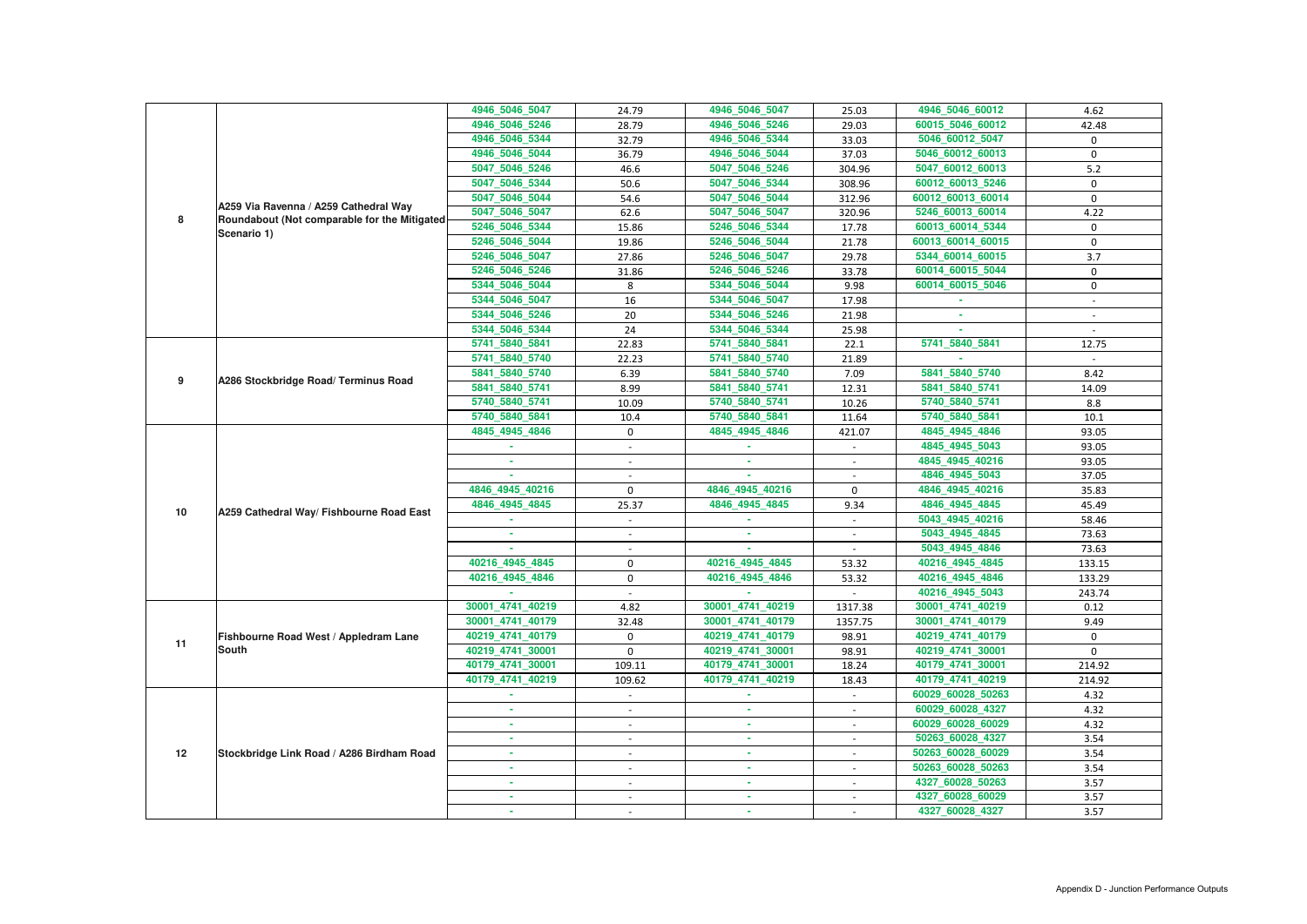|    |                              | 4645_40218_40216  | 11.5             | 4645_40218_40216  | 14.82          | 4645_40218_40216  | 14.01        |
|----|------------------------------|-------------------|------------------|-------------------|----------------|-------------------|--------------|
|    |                              | 4645_40218_9001   | 12.12            | 4645_40218_9001   | 15.9           | 4645_40218_9001   | 12.11        |
|    |                              | 9001_40218_4644   | 15.82            | 9001_40218_4644   | 16.85          | 9001_40218_4644   | 16.39        |
|    |                              | 40219_40218_4644  | 69.38            | 40219_40218_4644  | 37.61          | 40219_40218_4644  | 21.75        |
|    |                              | 40219_40218_40216 | 24.22            | 40219_40218_40216 | 18.6           | 40219_40218_40216 | 24.96        |
|    |                              | 40218_40216_4945  | 3                | 40218_40216_4945  | $\overline{3}$ | 40218_40216_4945  | 2.09         |
|    |                              | 40218_40216_40217 | 23.32            | 40218_40216_40217 | 19.63          | 40218_40216_40217 | 10.8         |
|    |                              | 4945_40216_40217  | 6.93             | 4945_40216_40217  | 10.07          | 4945_40216_40217  | 20.93        |
|    |                              | 40216_40217_5043  | 0.2              | 40216_40217_5043  | 0              |                   |              |
|    |                              | 40216_40217_9001  | $\mathbf 0$      | 40216_40217_9001  | $\mathbf 0$    | 40216_40217_9001  | 0            |
|    |                              | 5043_40217_9001   | 3.54             | 5043_40217_9001   | 4.27           |                   |              |
| 13 | <b>Fishbourne Roundabout</b> | 40218_9001_11001  | 8.85             | 40218_9001_11001  | 13.41          | 40218_9001_11001  | 12.88        |
|    |                              | 40217_9001_11001  | 74.63            | 40217_9001_11001  | 26.04          | 40217_9001_11001  | 79.79        |
|    |                              | 40217_9001_40219  | 26.41            | 40217_9001_40219  | 24.59          | 40217_9001_60027  | 79.79        |
|    |                              | 11001_9001_40219  | 10.21            | 11001_9001_40219  | 12.11          | 11001_9001_60027  | 92.79        |
|    |                              | 11001_9001_40218  | 11.56            | 11001_9001_40218  | 14.22          | 11001_9001_40218  | 17.44        |
|    |                              |                   | $\sim$           |                   | $\sim$         | 9001_60027_60029  | 81.19        |
|    |                              |                   |                  | ×.                |                | 9001_60027_40219  | 12.23        |
|    |                              |                   |                  |                   |                | 60029_60027_40219 | 16.94        |
|    |                              | 9001_40219_4741   | $\pmb{0}$        | 9001 40219 4741   | 244.29         | 60027_40219_4741  | $\mathbf{1}$ |
|    |                              | 9001_40219_40218  | $\boldsymbol{0}$ | 9001_40219_40218  | $\mathbf 0$    | 60027 40219 40218 | 21.5         |
|    |                              | 4741_40219_40218  | 3.67             | 4741_40219_40218  | 3.41           | 4741_40219_40218  | 6.94         |
|    |                              | 9001_11001_5839   | 0                | 9001_11001_5839   | 0              | 9001_11001_5839   | 0            |
|    |                              | 11001_5839_5740   | $\pmb{0}$        | 11001_5839_5740   | $\pmb{0}$      | 11001_5839_5740   | $\mathbf 0$  |
|    |                              | 5740_5839_11002   | 0                | 5740_5839_11002   | 0              | 5740_5839_11002   | 0            |
|    |                              | 5839_11002_11003  | 0                | 5839_11002_11003  | $\pmb{0}$      | 5839_11002_11003  | $\mathbf 0$  |
|    |                              | 11003_11002_40220 | $\pmb{0}$        | 11003_11002_40220 | $\mathbf 0$    | 11003_11002_40220 | $\mathbf 0$  |
|    |                              | 11002_40220_50257 | $\boldsymbol{0}$ | 11002_40220_50257 | $\mathbf 0$    | 11002_40220_50257 | 0            |
|    |                              | 50257_40220_11001 | $\pmb{0}$        | 50257_40220_11001 | $\mathbf 0$    | 50257_40220_11001 | 0            |
|    |                              | 40220_11001_9001  | 4.01             | 40220_11001_9001  | 3.95           | 40220 11001 9001  | 4.5          |
| 14 | <b>Stockbridge Junction</b>  | 11001_5739_11002  | 17.38            | 11001_5739_11002  | 22.28          | 11001_5739_11002  | 17.11        |
|    |                              | 11001_5739_40220  | 131.02           | 11001_5739_40220  | 270.1          |                   |              |
|    |                              | 5839_5739_11001   | 39.53            | 5839_5739_11001   | 49.51          | 5839_5739_11001   | 90.15        |
|    |                              | 5839_5739_40220   | 131.23           | 5839_5739_40220   | 228.08         | 5839_5739_40220   | 128.05       |
|    |                              | 11002_5739_11001  | 21.74            | 11002_5739_11001  | 60.22          | 11002_5739_11001  | 52.57        |
|    |                              | 11002_5739_5839   | 53.18            | 11002_5739_5839   | 55.01          |                   |              |
|    |                              | 40220_5739_5839   | 165.41           | 40220_5739_5839   | 165.56         | 40220_5739_5839   | 177.61       |
|    |                              | 40220_5739_11002  | 165.41           | 40220_5739_11002  | 165.56         | 40220_5739_11002  | 177.61       |
|    |                              | 11003_11004_40221 | 0                | 11003 11004 40221 | $\mathbf{0}$   | 11003_11004_40221 | $\mathbf 0$  |
|    |                              | 11004_40221_7040  | 0                | 11004_40221_7040  | $\mathbf 0$    | 11004_40221_7040  | 0            |
|    |                              | 7040_40221_11005  | 0                | 7040_40221_11005  | 0              | 7040_40221_11005  | 0            |
|    |                              | 40221_11005_11006 | $\boldsymbol{0}$ | 40221_11005_11006 | $\pmb{0}$      | 40221_11005_11006 | 0            |
|    |                              | 11006 11005 40222 | 0                | 11006 11005 40222 | 0              | 11006_11005_40222 | 0            |
|    |                              | 11005_40222_50264 | $\mathbf 0$      | 11005_40222_50264 | 0              | 11005_40222_50264 | $\mathbf{0}$ |
|    |                              | 50264_40222_11004 | 78.56            | 50264_40222_11004 | $\mathbf 0$    | 50264_40222_11004 | 0            |
|    |                              | 40222_11004_11003 | $\mathbf{0}$     | 40222_11004_11003 | $\mathbf 0$    | 40222 11004 11003 | $\Omega$     |
| 15 | <b>Whyke Junction</b>        | 11004_6936_11005  | 24.11            | 11004_6936_11005  | 25.83          | 11004_6936_11005  | 26.71        |
|    |                              | 11004_6936_40222  | 41.4             | 11004_6936_40222  | 106.47         |                   |              |
|    |                              | 40221_6936_40222  | 69.8             | 40221_6936_40222  | 101.57         | 40221_6936_40222  | 85.31        |
|    |                              | 40221_6936_11004  | 69.8             | 40221_6936_11004  | 101.57         | 40221_6936_11004  | 85.31        |
|    |                              | 11005_6936_11004  | 24.15            | 11005_6936_11004  | 49.53          | 11005 6936 11004  | 27.74        |
|    |                              | 11005_6936_40221  | 39.2             | 11005_6936_40221  | 40.44          |                   |              |
|    |                              | 40222_6936_40221  | 191.27           | 40222_6936_40221  | 151.79         | 40222_6936_40221  | 69.66        |
|    |                              | 40222_6936_11005  | 167.27           | 40222_6936_11005  | 136.23         | 40222_6936_11005  | 69.66        |
|    |                              |                   |                  |                   |                |                   |              |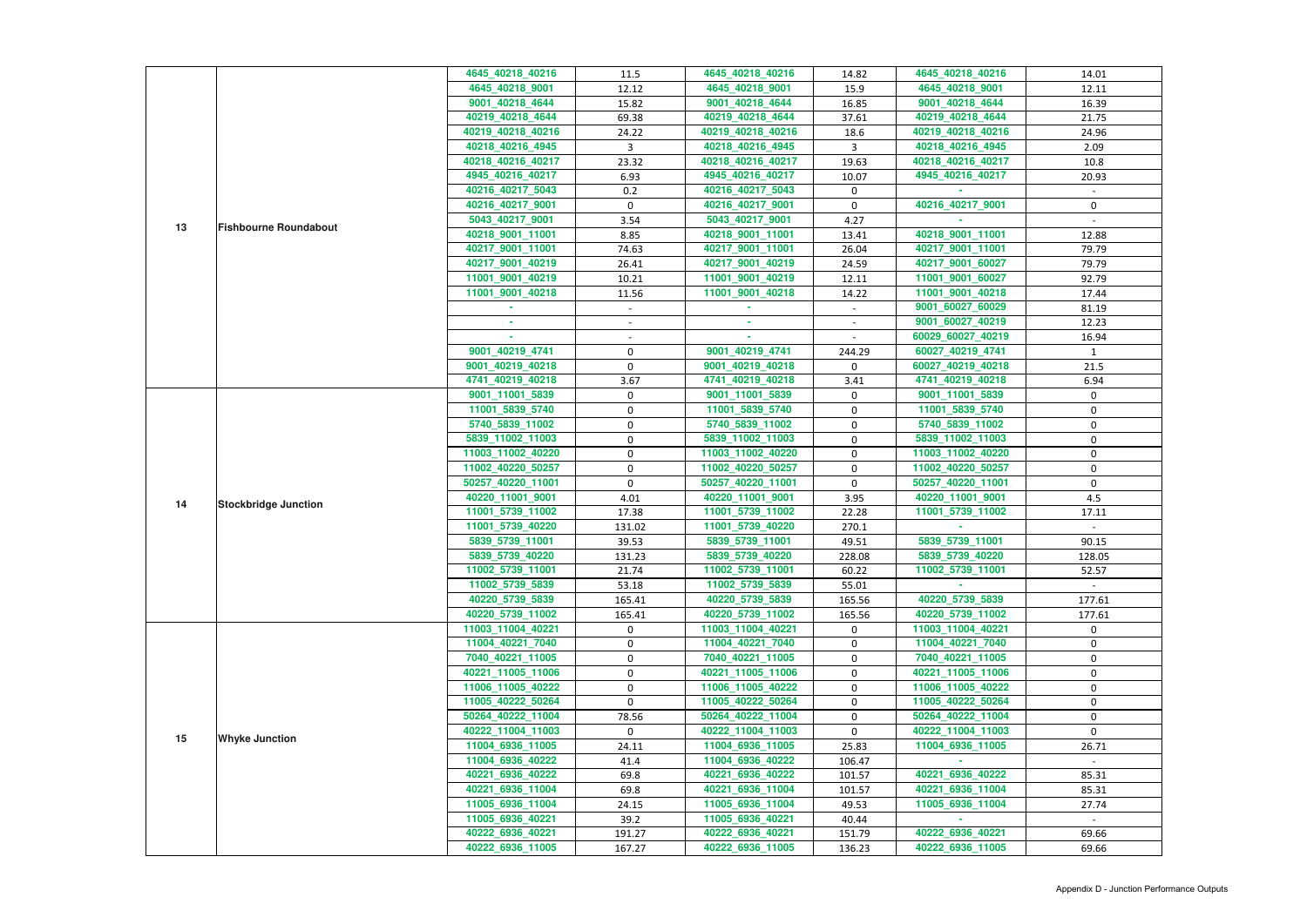| 11006_10002_7742<br>11006_10002_7742<br>11006_60019_60022<br>7.95<br>7.22<br>11006_10002_11070<br>11006_60019_10002<br>11006_10002_11070<br>11.29<br>10.55<br>11006_10002_9137<br>11006_10002_9137<br>7742_60022_60021<br>14.62<br>13.89<br>11006_10002_50266<br>11006_10002_50266<br>60019_60022_7742<br>21.29<br>20.55<br>11006_10002_11006<br>11006_10002_11006<br>60019_60022_60021<br>24.62<br>23.89<br>7742_10002_11070<br>7742_10002_11070<br>60022_60021_11070<br>62.92<br>77.65<br>7742_10002_9137<br>7742_10002_9137<br>60022_60021_60020<br>66.25<br>80.98 | 28.32<br>27.04<br>20.92           |
|-----------------------------------------------------------------------------------------------------------------------------------------------------------------------------------------------------------------------------------------------------------------------------------------------------------------------------------------------------------------------------------------------------------------------------------------------------------------------------------------------------------------------------------------------------------------------|-----------------------------------|
|                                                                                                                                                                                                                                                                                                                                                                                                                                                                                                                                                                       |                                   |
|                                                                                                                                                                                                                                                                                                                                                                                                                                                                                                                                                                       |                                   |
|                                                                                                                                                                                                                                                                                                                                                                                                                                                                                                                                                                       |                                   |
|                                                                                                                                                                                                                                                                                                                                                                                                                                                                                                                                                                       | $\mathbf 0$                       |
|                                                                                                                                                                                                                                                                                                                                                                                                                                                                                                                                                                       | 14.5                              |
|                                                                                                                                                                                                                                                                                                                                                                                                                                                                                                                                                                       | 32.13                             |
|                                                                                                                                                                                                                                                                                                                                                                                                                                                                                                                                                                       | 39.95                             |
| 7742_10002_50266<br>72.92<br>7742_10002_50266<br>11070_60021_60020<br>87.65                                                                                                                                                                                                                                                                                                                                                                                                                                                                                           | 11.67                             |
| 7742_10002_11006<br>11070_60021_10002<br>7742_10002_11006<br>76.25<br>90.98                                                                                                                                                                                                                                                                                                                                                                                                                                                                                           | 20.23                             |
| 7742_10002_7742<br>7742_10002_7742<br>10002_60021_11070<br>79.59<br>94.32<br><b>Bognor Road Roundabout</b><br>16                                                                                                                                                                                                                                                                                                                                                                                                                                                      | 14                                |
| (Not Comparable for the Mitigated Scenario 1)<br>11070_10002_9137<br>11070_10002_9137<br>60019_10002_60021<br>14.01<br>28.22                                                                                                                                                                                                                                                                                                                                                                                                                                          | 0                                 |
| 60021_10002_60019<br>11070_10002_50266<br>20.67<br>11070_10002_50266<br>34.88                                                                                                                                                                                                                                                                                                                                                                                                                                                                                         | $\mathbf 0$                       |
| 11070_10002_11006<br>11070_10002_11006<br>60021_10002_60018<br>24.01<br>38.22                                                                                                                                                                                                                                                                                                                                                                                                                                                                                         |                                   |
| 60021_10002_60019<br>11070_10002_7742<br>11070_10002_7742<br>27.34<br>41.55                                                                                                                                                                                                                                                                                                                                                                                                                                                                                           | $\mathbf{0}$                      |
| 11070_10002_11070<br>11070_10002_11070<br>60018_60020_60019<br>30.67<br>44.88                                                                                                                                                                                                                                                                                                                                                                                                                                                                                         | 76.39                             |
| 9135_10002_50266<br>9135_10002_50266<br>457.4<br>1000.59                                                                                                                                                                                                                                                                                                                                                                                                                                                                                                              |                                   |
| 9135_10002_11006<br>9135_10002_11006<br>460.73<br>1003.93                                                                                                                                                                                                                                                                                                                                                                                                                                                                                                             |                                   |
| 9135_10002_7742<br>9135_10002_7742<br>1007.26<br>464.06<br>$\sim$                                                                                                                                                                                                                                                                                                                                                                                                                                                                                                     | $\sim$                            |
| 9135_10002_11070<br>9135_10002_11070<br>467.4<br>1010.59<br>×.                                                                                                                                                                                                                                                                                                                                                                                                                                                                                                        |                                   |
| 9135_10002_9137<br>9135_10002_9137<br>470.73<br>1013.93                                                                                                                                                                                                                                                                                                                                                                                                                                                                                                               |                                   |
| 60020_60018_9137                                                                                                                                                                                                                                                                                                                                                                                                                                                                                                                                                      | 11.56                             |
| 60020 60018 50266<br>٠<br>×.<br>$\sim$<br>$\sim$                                                                                                                                                                                                                                                                                                                                                                                                                                                                                                                      |                                   |
| 9135_60018_50266<br>٠<br>$\sim$<br>$\sim$<br>$\blacksquare$<br>17<br><b>Bognor Road / Vinnetrow Road</b>                                                                                                                                                                                                                                                                                                                                                                                                                                                              | 159.04                            |
| 9135_60018_60020<br>٠<br>$\sim$                                                                                                                                                                                                                                                                                                                                                                                                                                                                                                                                       | 26.63<br>159.04<br>30.45<br>31.72 |
| 50266_60018_60020<br>$\sim$                                                                                                                                                                                                                                                                                                                                                                                                                                                                                                                                           |                                   |
| 50266_60018_9137                                                                                                                                                                                                                                                                                                                                                                                                                                                                                                                                                      |                                   |
| 30022_10003_7755<br>30022_10003_7755<br>30022_10003_7755<br>9.67<br>9.34                                                                                                                                                                                                                                                                                                                                                                                                                                                                                              | 16.77                             |
| 30022_10003_10004<br>30022_10003_10004<br>30022_10003_10004<br>15.47<br>15.14                                                                                                                                                                                                                                                                                                                                                                                                                                                                                         |                                   |
|                                                                                                                                                                                                                                                                                                                                                                                                                                                                                                                                                                       | 22.57                             |
| 30022_10003_8258<br>30022_10003_8258<br>30022_10003_8258<br>21.27<br>20.94                                                                                                                                                                                                                                                                                                                                                                                                                                                                                            | 28.37                             |
| 30022_10003_30022<br>30022_10003_30022<br>30022_10003_30022<br>32.87<br>32.54                                                                                                                                                                                                                                                                                                                                                                                                                                                                                         | 39.97                             |
| 7755_10003_10004<br>7755 10003 10004<br>7755_10003_10004<br>12.5<br>13.82                                                                                                                                                                                                                                                                                                                                                                                                                                                                                             | 20.02                             |
| 7755_10003_8258<br>7755_10003_8258<br>7755_10003_8258<br>18.3<br>19.62                                                                                                                                                                                                                                                                                                                                                                                                                                                                                                | 25.82                             |
| 7755_10003_30022<br>7755_10003_30022<br>7755_10003_30022<br>29.9<br>31.22                                                                                                                                                                                                                                                                                                                                                                                                                                                                                             | 37.42                             |
| 7755_10003_7755<br>7755_10003_7755<br>7755_10003_7755<br>35.7<br>37.02                                                                                                                                                                                                                                                                                                                                                                                                                                                                                                | 43.22                             |
| 18<br><b>Portfield Roundabout</b><br>10004_10003_8258<br>10004_10003_8258<br>10004_10003_8258<br>32.26<br>82.91                                                                                                                                                                                                                                                                                                                                                                                                                                                       | 45.78                             |
| 10004 10003 30022<br>10004_10003_30022<br>10004_10003_30022<br>43.86<br>94.51                                                                                                                                                                                                                                                                                                                                                                                                                                                                                         | 57.38                             |
| 10004_10003_7755<br>10004_10003_7755<br>10004_10003_7755<br>49.66<br>100.31                                                                                                                                                                                                                                                                                                                                                                                                                                                                                           | 63.18                             |
| 10004_10003_10004<br>10004_10003_10004<br>10004_10003_10004<br>55.46<br>106.11                                                                                                                                                                                                                                                                                                                                                                                                                                                                                        | 68.98                             |
| 30021_10003_30022<br>30021_10003_30022<br>30021_10003_30022<br>120.85<br>233.65                                                                                                                                                                                                                                                                                                                                                                                                                                                                                       | 41.27                             |
| 30021_10003_7755<br>30021_10003_7755<br>239.45<br>30021 10003 7755<br>126.65                                                                                                                                                                                                                                                                                                                                                                                                                                                                                          | 47.07                             |
| 30021_10003_10004<br>30021_10003_10004<br>30021_10003_10004<br>245.25<br>132.45                                                                                                                                                                                                                                                                                                                                                                                                                                                                                       | 52.87                             |
| 30021_10003_8258<br>30021 10003 8258<br>30021_10003_8258<br>138.25<br>251.05                                                                                                                                                                                                                                                                                                                                                                                                                                                                                          | 58.67                             |
| 11007_60003_60002<br>11007_60003_60002<br>11007_60003_60002<br>$\mathbf{0}$<br>0                                                                                                                                                                                                                                                                                                                                                                                                                                                                                      | 0                                 |
| 60003_60002_7750<br>$\mathbf 0$<br>60003_60002_7750<br>0<br>60003_60002_7750                                                                                                                                                                                                                                                                                                                                                                                                                                                                                          | 0                                 |
| 7750_60002_7952<br>7750_60002_7952<br>7750_60002_7952<br>0<br>0                                                                                                                                                                                                                                                                                                                                                                                                                                                                                                       | $\mathbf 0$                       |
| 60003_7952_11008<br>14.9<br>60003_7952_11008<br>60003_7952_11008<br>14.29                                                                                                                                                                                                                                                                                                                                                                                                                                                                                             | 6.37                              |
| 19<br><b>Oving Junction</b><br>60002_7952_11008<br>60002_7952_11008<br>52.95<br>60002_7952_11008<br>55.14                                                                                                                                                                                                                                                                                                                                                                                                                                                             | 81.9                              |
| 11008_7952_8652<br>11008_7952_8652<br>15.04<br>11008_7952_8652<br>8.45                                                                                                                                                                                                                                                                                                                                                                                                                                                                                                | 4.93                              |
| 11008_7952_60003<br>11008_7952_60003<br>11008_7952_60003<br>4.01<br>1.94                                                                                                                                                                                                                                                                                                                                                                                                                                                                                              | 1.51                              |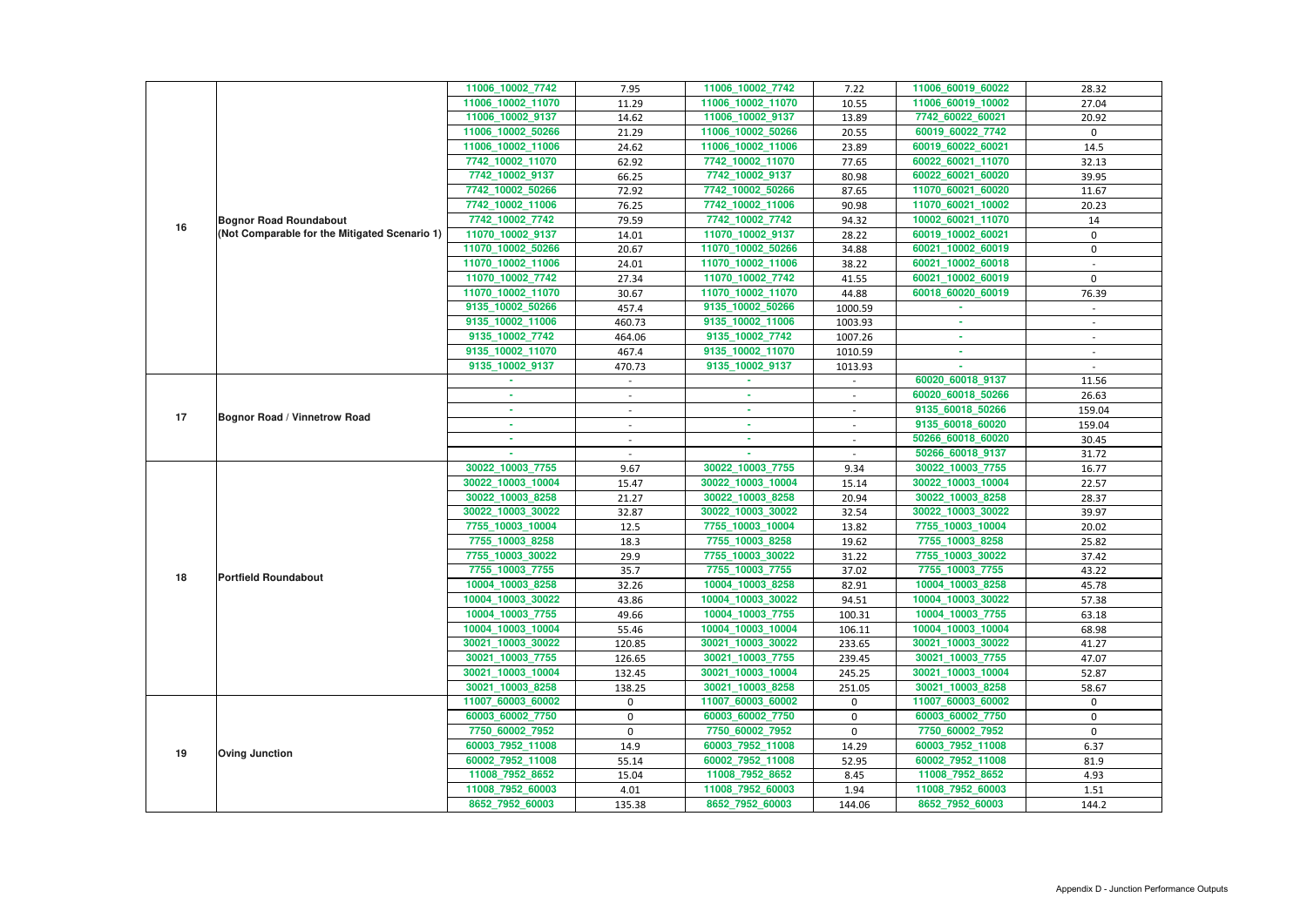| AM - Average Queue Total (PCU) |                                           |                   |                     |                   |                     |                   |                           |  |  |
|--------------------------------|-------------------------------------------|-------------------|---------------------|-------------------|---------------------|-------------------|---------------------------|--|--|
| <b>Junction No.</b>            | <b>Junction Location</b>                  | <b>Movement</b>   | 2035 Reference Case | <b>Movement</b>   | 2035 Scenario 2     | <b>Movement</b>   | 2035 Mitigated Scenario 2 |  |  |
|                                |                                           | 11019 6925 50264  | 0.94                | 11019 6925 50264  | 1.73                | 11019 6925 50264  | 12.59                     |  |  |
|                                |                                           | 11019 6925 8024   | 1.12                | 11019 6925 8024   | 1.32                | 11019 6925 8024   | 12.98                     |  |  |
|                                |                                           | 11019_6925_11019  | $\mathbf{0}$        | 11019 6925 11019  | $\mathbf 0$         | 11019 6925 11019  | $\Omega$                  |  |  |
|                                |                                           | 50264 6925 8024   | 0.02                | 50264 6925 8024   | 0.04                | 50264 6925 8024   | 0.02                      |  |  |
| $\mathbf{1}$                   | B2145 / B2166                             | 50264_6925_11019  | 0.07                | 50264_6925_11019  | 0.26                | 50264 6925 11019  | 0.09                      |  |  |
|                                |                                           | 50264 6925 50264  | $\mathbf{0}$        | 50264 6925 50264  | $\mathbf 0$         | 50264 6925 50264  | $\Omega$                  |  |  |
|                                |                                           | 8024 6925 11019   | 6.15                | 8024 6925 11019   | 33.74               | 8024 6925 11019   | 0.28                      |  |  |
|                                |                                           | 8024 6925 50264   | 35.13               | 8024 6925 50264   | 181.81              | 8024 6925 50264   | 1.3                       |  |  |
|                                |                                           | 8024 6925 8024    | $\Omega$            | 8024 6925 8024    | 0                   | 8024 6925 8024    | $\Omega$                  |  |  |
|                                |                                           | 4034 4036 30004   | $\Omega$            | 4034_4036_30004   | $\mathbf 0$         | 4034 60010 60011  | $\mathbf{0}$              |  |  |
|                                |                                           | 4034 4036 30005   | $\Omega$            | 4034 4036 30005   | $\mathbf 0$         | 60010 4036 30005  | 2.25                      |  |  |
| $\overline{2}$                 | B2145/B2201                               | 30004 4036 30005  | 0                   | 30004 4036 30005  | $\mathbf 0$         | 60011 4036 30005  | $\Omega$                  |  |  |
|                                |                                           | 30004 4036 4034   | 0.32                | 30004 4036 4034   | 0.28                | 60011 4036 60010  | 0.93                      |  |  |
|                                |                                           | 30005 4036 4034   | $\mathbf 0$         | 30005 4036 4034   | $\mathbf 0$         | 30005 4036 60010  | 1.42                      |  |  |
|                                |                                           | 30005 4036 30004  | $\mathbf{0}$        | 30005 4036 30004  | $\mathbf 0$         | 30005 4036 60011  | $\mathbf{r}$              |  |  |
|                                |                                           | 50020 50021 50164 | 1.31                | 50020 50021 50164 | 3.36                | 50020 50021 50164 | $\Omega$                  |  |  |
|                                |                                           | 50020 50021 50110 | 4.56                | 50020 50021 50110 | 10.99               | 50020 50021 50110 | $\Omega$                  |  |  |
| 3                              | A259/B2132 Comet Corner                   | 50164 50021 50110 | $\mathbf 0$         | 50164 50021 50110 | $\mathbf 0$         | 50164 50021 50110 | $\mathbf 0$               |  |  |
|                                |                                           | 50164 50021 50020 | $\overline{7}$      | 50164 50021 50020 | 6.92                | 50164 50021 50020 | 0.21                      |  |  |
|                                |                                           | 50110 50021 50020 | $\mathbf 0$         | 50110 50021 50020 | $\mathbf 0$         | 50110 50021 50020 | 0.13                      |  |  |
|                                |                                           | 50110 50021 50164 | $\mathbf 0$         | 50110 50021 50164 | $\mathbf 0$         | 50110 50021 50164 | $\Omega$                  |  |  |
|                                |                                           | 50021 50110 50163 | $\mathbf{0}$        | 50021 50110 50163 | $\mathbf 0$         | 50021 50110 50163 | 0.03                      |  |  |
|                                |                                           | 50021 50110 50270 | $\mathbf 0$         | 50021 50110 50270 | $\mathsf{O}\xspace$ | 50021 50110 50270 | 1.29                      |  |  |
| 4                              | A259/B2233 Oystercatcher                  | 50163 50110 50270 | 12.71               | 50163 50110 50270 | 13.22               | 50163 50110 50270 | 1.37                      |  |  |
|                                |                                           | 50163 50110 50021 | 1.37                | 50163_50110_50021 | 1.38                | 50163 50110 50021 | 0.09                      |  |  |
|                                |                                           | 50270 50110 50021 | 11.56               | 50270 50110 50021 | 12.56               | 50270 50110 50021 | 0.08                      |  |  |
|                                |                                           | 50270 50110 50163 | 8.97                | 50270 50110 50163 | 9.79                | 50270 50110 50163 | 0.05                      |  |  |
|                                |                                           | 6055_6054_5955    | 0.81                | 6055 6054 5955    | 0.69                | 6055_6054_5955    | 2.52                      |  |  |
| 5                              | A286 Northgate / A286 Orchard Street      | 6153 6054 6055    | $\mathbf 0$         | 6153 6054 6055    | $\mathbf 0$         | 6153 6054 6055    | 1.49                      |  |  |
|                                |                                           | 6153 6054 5955    | $\mathbf 0$         | 6153 6054 5955    | $\mathbf 0$         | 6153 6054 5955    | 4.15                      |  |  |
|                                |                                           | 5953 6157 6158    | $\mathbf{0}$        | 5953 6157 6158    | $\mathbf 0$         | 5953 6157 6158    | 0.78                      |  |  |
| 6                              | A286 Churchside / A286 Broyle Road        | 5953 6157 6154    | $\mathbf{0}$        | 5953 6157 6154    | $\mathbf 0$         | 5953 6157 6154    | 7.84                      |  |  |
|                                |                                           | 6158 6157 6154    | 6.2                 | 6158 6157 6154    | 23                  | 6158 6157 6154    | 4.24                      |  |  |
|                                |                                           | 6546 6547 20003   | $\mathbf 0$         | 6546 6547 20003   | $\mathbf 0$         | 6546 60016 60017  | $\mathbf 0$               |  |  |
| $\overline{7}$                 | A286 New Park Road / A286 St Pancras Road | 6546_6547_6650    | $\mathbf{0}$        | 6546_6547_6650    | $\mathbf 0$         | 60016_6547_6650   | 1.47                      |  |  |
|                                |                                           | 20003_6547_6650   | 0.29                | 20003_6547_6650   | 0.48                | 60017_6547_6650   | 2.78                      |  |  |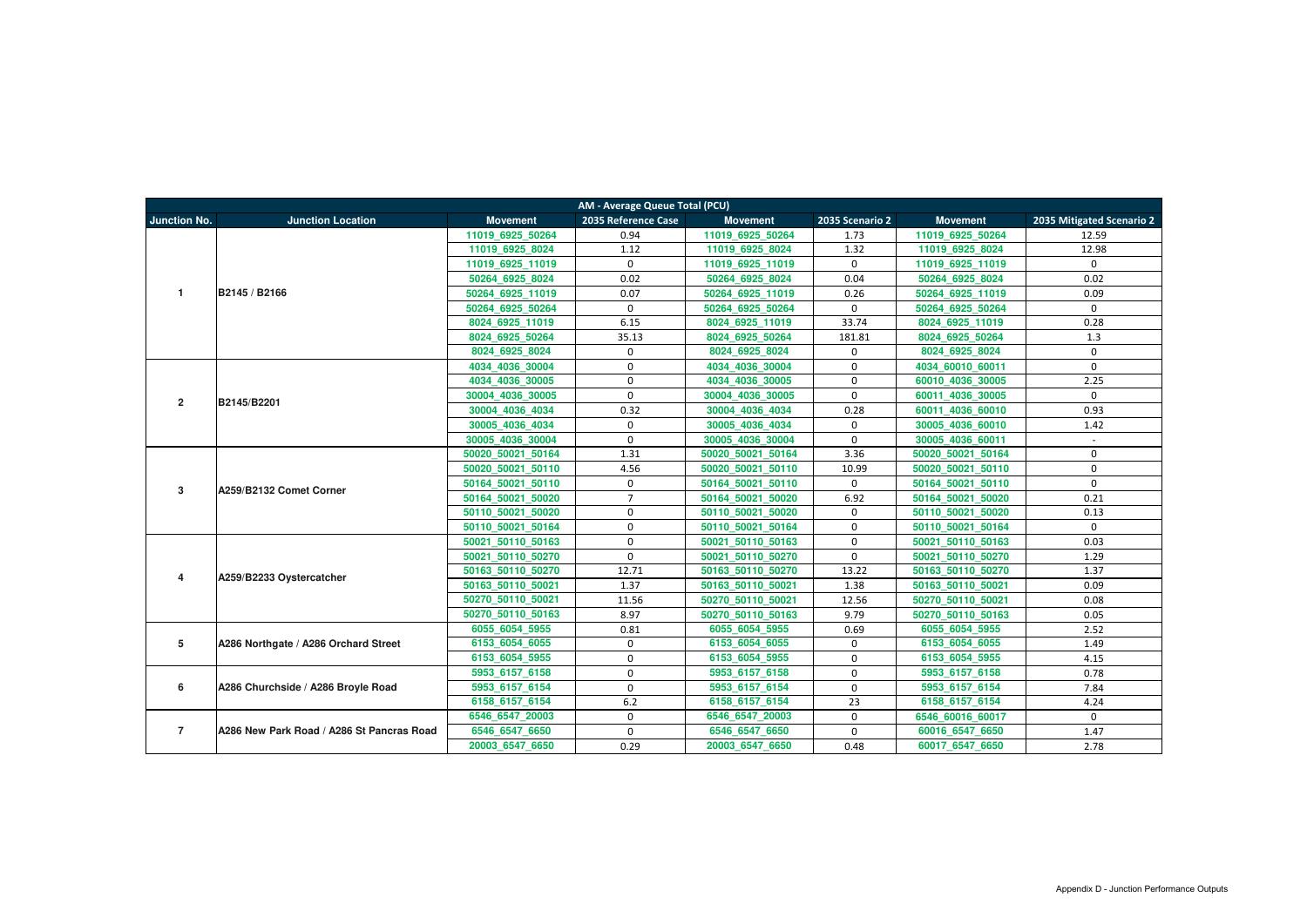|    |                                               | 4946_5046_5047   | 1.11                     | 4946_5046_5047   | 0.72                     | 4946_5046_60012   | 2.02         |
|----|-----------------------------------------------|------------------|--------------------------|------------------|--------------------------|-------------------|--------------|
|    |                                               | 4946_5046_5246   | 1.71                     | 4946_5046_5246   | 1.72                     | 60015_5046_60012  | 2.39         |
|    |                                               | 4946_5046_5344   | 4.84                     | 4946_5046_5344   | 3.57                     | 5046_60012_5047   | 0            |
|    |                                               | 4946_5046_5044   | 0.44                     | 4946_5046_5044   | 2.21                     | 5046_60012_60013  | 0            |
|    |                                               | 5047_5046_5246   | 0.8                      | 5047_5046_5246   | 4.69                     | 5047_60012_60013  | 0.45         |
|    |                                               | 5047_5046_5344   | 0.18                     | 5047_5046_5344   | 0.06                     | 60012_60013_5246  | $\mathbf 0$  |
|    |                                               | 5047_5046_5044   | 2.57                     | 5047_5046_5044   | 20.89                    | 60012_60013_60014 | $\mathbf{0}$ |
|    | A259 Via Ravenna / A259 Cathedral Way         | 5047_5046_5047   | $\mathbf 0$              | 5047_5046_5047   | $\mathbf 0$              | 5246_60013_60014  | 0.03         |
| 8  | Roundabout (Not comparable for the Mitigated) | 5246_5046_5344   | 0.06                     | 5246_5046_5344   | 0.08                     | 60013_60014_5344  | 0            |
|    | Scenario 1)                                   | 5246_5046_5044   | 0.11                     | 5246_5046_5044   | 0.14                     | 60013_60014_60015 | $\mathbf 0$  |
|    |                                               | 5246_5046_5047   | 0.03                     | 5246 5046 5047   | 0.03                     | 5344_60014_60015  | 0.16         |
|    |                                               | 5246_5046_5246   | 0                        | 5246_5046_5246   | $\mathbf 0$              | 60014_60015_5044  | 0            |
|    |                                               | 5344_5046_5044   | 0.1                      | 5344_5046_5044   | 0.47                     | 60014_60015_5046  | $\mathbf 0$  |
|    |                                               | 5344_5046_5047   | 0.01                     | 5344_5046_5047   | 0.02                     |                   | $\sim$       |
|    |                                               | 5344_5046_5246   | 0.08                     | 5344_5046_5246   | 0.25                     | ×.                |              |
|    |                                               | 5344 5046 5344   | $\mathbf 0$              | 5344_5046_5344   | $\mathbf 0$              | ×.                |              |
|    |                                               | 5741_5840_5841   | 0.9                      | 5741 5840 5841   | 0.58                     | 5741_5840_5841    | 0.37         |
|    |                                               | 5741_5840_5740   | 0.66                     | 5741_5840_5740   | 0.5                      |                   |              |
|    |                                               | 5841_5840_5740   | 0.42                     | 5841_5840_5740   | 0.79                     | 5841_5840_5740    | 1.04         |
| 9  | A286 Stockbridge Road/ Terminus Road          | 5841_5840_5741   | 0.57                     | 5841_5840_5741   | 0.81                     | 5841 5840 5741    | 0.82         |
|    |                                               | 5740_5840_5741   | 0.38                     | 5740_5840_5741   | 0.45                     | 5740_5840_5741    | 0.37         |
|    |                                               | 5740_5840_5841   | 0.61                     | 5740_5840_5841   | 1.27                     | 5740_5840_5841    | 1.12         |
|    |                                               | 4845_4945_4846   | $\mathbf 0$              | 4845_4945_4846   | 98.64                    | 4845_4945_4846    | 6.31         |
|    |                                               |                  | $\overline{a}$           |                  | $\blacksquare$           | 4845_4945_5043    | 4.84         |
|    |                                               | ×.               |                          | $\sim$           |                          | 4845_4945_40216   | 2.63         |
|    |                                               |                  |                          |                  |                          | 4846_4945_5043    | 2.95         |
|    |                                               | 4846 4945 40216  | $\mathbf 0$              | 4846_4945_40216  | $\mathbf 0$              | 4846_4945_40216   | 7.5          |
| 10 | A259 Cathedral Way/ Fishbourne Road East      | 4846_4945_4845   | 0.17                     | 4846_4945_4845   | 0.08                     | 4846_4945_4845    | 0.49         |
|    |                                               |                  |                          |                  |                          | 5043_4945_40216   | 1.11         |
|    |                                               |                  |                          |                  |                          | 5043_4945_4845    | 0.35         |
|    |                                               |                  | $\overline{a}$           |                  |                          | 5043_4945_4846    | 1.53         |
|    |                                               | 40216 4945 4845  | $\mathbf 0$              | 40216 4945 4845  | 1.23                     | 40216 4945 4845   | 0.6          |
|    |                                               | 40216_4945_4846  | $\mathbf 0$              | 40216_4945_4846  | 13.3                     | 40216_4945_4846   | 45.97        |
|    |                                               |                  |                          |                  |                          | 40216_4945_5043   | 11.32        |
|    |                                               | 30001_4741_40219 | $\Omega$                 | 30001 4741 40219 | 0.01                     | 30001_4741_40219  | $\Omega$     |
|    |                                               | 30001 4741 40179 | 1.47                     | 30001_4741_40179 | 12.15                    | 30001_4741_40179  | 0.46         |
| 11 | Fishbourne Road West / Appledram Lane         | 40219_4741_40179 | $\mathbf 0$              | 40219_4741_40179 | 26.32                    | 40219_4741_40179  | 0            |
|    | <b>South</b>                                  | 40219_4741_30001 | $\mathbf 0$              | 40219_4741_30001 | 1.85                     | 40219_4741_30001  | 0            |
|    |                                               | 40179_4741_30001 | 4.65                     | 40179_4741_30001 | 1.08                     | 40179_4741_30001  | 5.16         |
|    |                                               | 40179_4741_40219 | 0.84                     | 40179_4741_40219 | 1.45                     | 40179_4741_40219  | 1.43         |
|    |                                               | ×.               | $\sim$                   | m.               | $\sim$                   | 60029_60028_50263 | 0.03         |
|    |                                               | $\sim$           | $\overline{\phantom{a}}$ | <b>COL</b>       | $\sim$                   | 60029_60028_4327  | 0.1          |
|    |                                               | ×.               |                          | m.               |                          | 60029_60028_60029 | $\mathbf{0}$ |
|    |                                               | ×.               | $\overline{\phantom{a}}$ | <b>COL</b>       | $\sim$                   | 50263_60028_4327  | 0.07         |
| 12 | Stockbridge Link Road / A286 Birdham Road     | ٠                | $\sim$                   | $\sim$           | $\sim$                   | 50263_60028_60029 | 0.04         |
|    |                                               | ٠                | $\sim$                   | ×.               | $\sim$                   | 50263_60028_50263 | 0            |
|    |                                               | ٠                |                          | ٠                |                          | 4327_60028_50263  | 0.1          |
|    |                                               |                  |                          | ×.               |                          | 4327_60028_60029  | 0.04         |
|    |                                               |                  | $\overline{\phantom{a}}$ | ٠                | $\overline{\phantom{a}}$ | 4327_60028_4327   | $\mathbf{0}$ |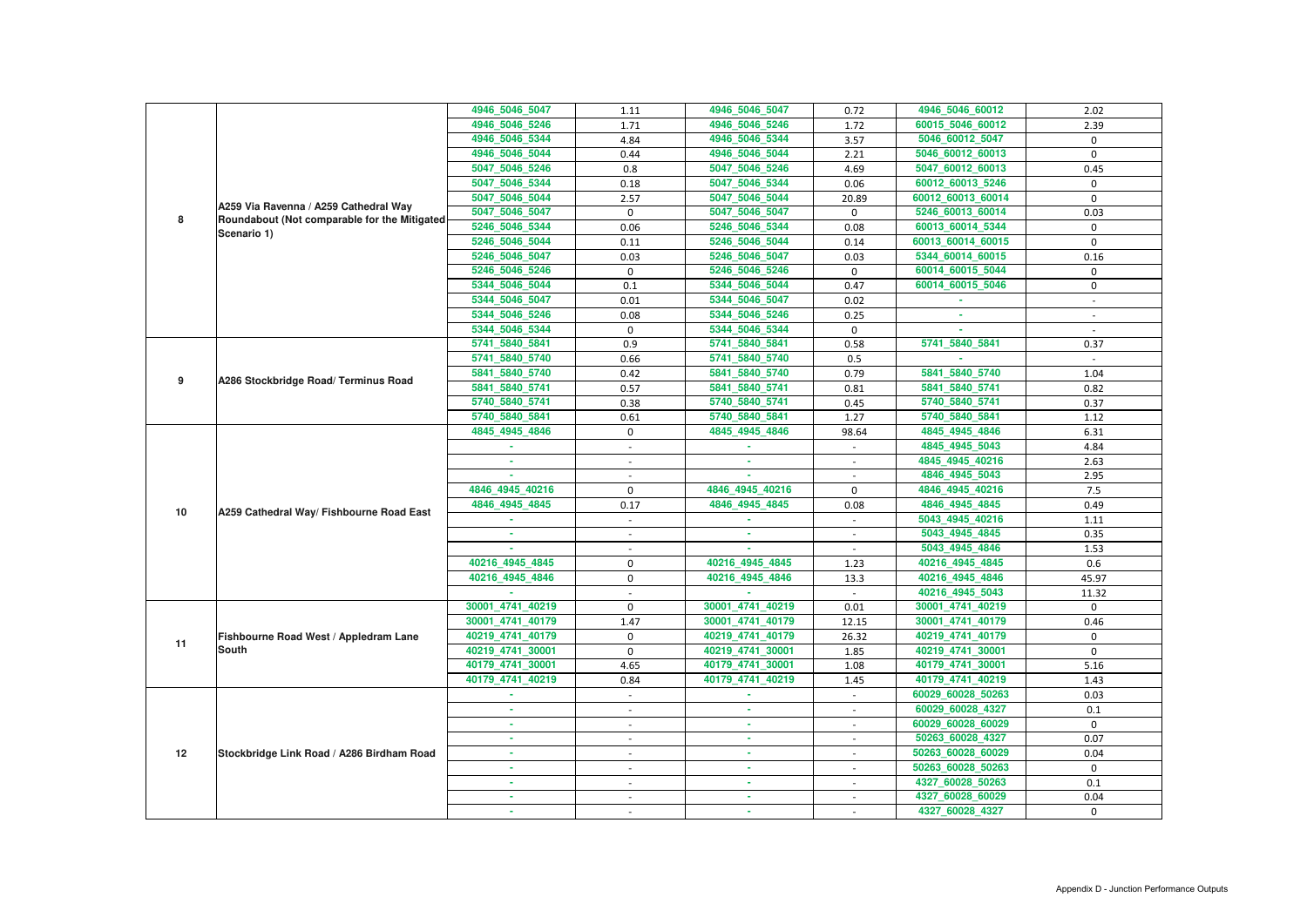|                                    |                             | 4645_40218_40216                      | 2.61             | 4645_40218_40216                      | 3.89         | 4645_40218_40216                      | 4.35        |
|------------------------------------|-----------------------------|---------------------------------------|------------------|---------------------------------------|--------------|---------------------------------------|-------------|
|                                    |                             | 4645_40218_9001                       | 4.83             | 4645_40218_9001                       | 7.42         | 4645_40218_9001                       | 4.82        |
|                                    |                             | 9001_40218_4644                       | 8.96             | 9001_40218_4644                       | 8.48         | 9001_40218_4644                       | 9.59        |
|                                    |                             | 40219_40218_4644                      | 5.13             | 40219_40218_4644                      | 3.18         | 40219_40218_4644                      | 1.41        |
|                                    |                             | 40219_40218_40216                     | 8.43             | 40219_40218_40216                     | 3.27         | 40219_40218_40216                     | 10.64       |
|                                    |                             | 40218_40216_4945                      | $\mathbf 0$      | 40218_40216_4945                      | $\mathbf 0$  | 40218_40216_4945                      | 0.88        |
|                                    |                             | 40218_40216_40217                     | 4.77             | 40218_40216_40217                     | 3.45         | 40218_40216_40217                     | 3.4         |
|                                    |                             | 4945_40216_40217                      | 1.41             | 4945_40216_40217                      | 3.57         | 4945_40216_40217                      | 5.41        |
|                                    |                             | 40216_40217_5043                      | 0.05             | 40216_40217_5043                      | 0            |                                       |             |
|                                    |                             | 40216_40217_9001                      | 0                | 40216_40217_9001                      | $\mathbf 0$  | 40216_40217_9001                      | 0           |
| 13<br><b>Fishbourne Roundabout</b> |                             | 5043_40217_9001                       | 0.02             | 5043_40217_9001                       | 0.06         |                                       |             |
|                                    |                             | 40218_9001_11001                      | 3.55             | 40218_9001_11001                      | 6.24         | 40218_9001_11001                      | 5.13        |
|                                    |                             | 40217_9001_11001                      | 6.21             | 40217_9001_11001                      | 2.64         | 40217_9001_11001                      | 14.16       |
|                                    |                             | 40217_9001_40219                      | 4.33             | 40217_9001_40219                      | 7.34         | 40217_9001_60027                      | 29.64       |
|                                    |                             | 11001_9001_40219                      | 2.41             | 11001_9001_40219                      | 2.28         | 11001_9001_60027                      | 25.69       |
|                                    |                             | 11001_9001_40218                      | 6.55             | 11001_9001_40218                      | 7.15         | 11001_9001_40218                      | 10.2        |
|                                    |                             |                                       | $\sim$           |                                       | $\sim$       | 9001_60027_60029                      | 33.83       |
|                                    |                             |                                       |                  | ×.                                    |              | 9001_60027_40219                      | 2.77        |
|                                    |                             |                                       |                  |                                       |              | 60029_60027_40219                     | 1.52        |
|                                    |                             | 9001_40219_4741                       | $\pmb{0}$        | 9001_40219_4741                       | 73.39        | 60027_40219_4741                      | 0.18        |
|                                    |                             | 9001_40219_40218                      | $\mathbf 0$      | 9001_40219_40218                      | 0            | 60027_40219_40218                     | 3.14        |
|                                    |                             | 4741_40219_40218                      | 0.17             | 4741_40219_40218                      | 0.05         | 4741_40219_40218                      | 2.43        |
|                                    |                             | 9001_11001_5839                       | 0                | 9001_11001_5839                       | 0            | 9001_11001_5839                       | 0           |
|                                    |                             | 11001_5839_5740                       | $\boldsymbol{0}$ | 11001_5839_5740                       | $\pmb{0}$    | 11001_5839_5740                       | $\mathbf 0$ |
|                                    |                             | 5740_5839_11002                       | 0                | 5740_5839_11002                       | 0            | 5740_5839_11002                       | 0           |
|                                    |                             | 5839_11002_11003                      | 0                | 5839_11002_11003                      | $\mathbf 0$  | 5839_11002_11003                      | $\mathbf 0$ |
|                                    |                             | 11003_11002_40220                     | $\pmb{0}$        | 11003_11002_40220                     | $\mathbf 0$  | 11003_11002_40220                     | $\mathbf 0$ |
|                                    |                             | 11002_40220_50257                     | $\boldsymbol{0}$ | 11002_40220_50257                     | $\mathbf 0$  | 11002_40220_50257                     | 0           |
|                                    |                             | 50257_40220_11001                     | $\pmb{0}$        | 50257_40220_11001                     | $\mathbf 0$  | 50257_40220_11001                     | 0           |
|                                    |                             | 40220_11001_9001                      | 0.23             | 40220_11001_9001                      | 0.13         | 40220 11001 9001                      | 0.32        |
| 14                                 | <b>Stockbridge Junction</b> | 11001_5739_11002                      | 7.36             | 11001_5739_11002                      | 9.93         | 11001 5739 11002                      | 8.65        |
|                                    |                             | 11001_5739_40220                      | 5.81             | 11001_5739_40220                      | 13.8         |                                       |             |
|                                    |                             | 5839_5739_11001                       | 0.59             | 5839_5739_11001                       | 2.34         | 5839_5739_11001                       | 4.63        |
|                                    |                             | 5839_5739_40220                       |                  | 5839_5739_40220                       |              | 5839_5739_40220                       |             |
|                                    |                             |                                       | 5.1              | 11002_5739_11001                      | 11.4         | 11002_5739_11001                      | 7.01        |
|                                    |                             | 11002_5739_11001                      | 12.21            |                                       | 30.48        |                                       | 31.31       |
|                                    |                             | 11002_5739_5839                       | 2.32             | 11002_5739_5839                       | 2.75         |                                       |             |
|                                    |                             | 40220_5739_5839                       | 5.53             | 40220_5739_5839                       | 5.73         | 40220_5739_5839                       | 13.29       |
|                                    |                             | 40220_5739_11002<br>11003 11004 40221 | 12.14            | 40220_5739_11002                      | 13.7         | 40220_5739_11002<br>11003 11004 40221 | 16.95       |
|                                    |                             |                                       | $\mathbf{0}$     | 11003_11004_40221<br>11004_40221_7040 | $\mathbf{0}$ | 11004_40221_7040                      | $\mathbf 0$ |
|                                    |                             | 11004_40221_7040                      | 0                |                                       | 0            |                                       | 0           |
|                                    |                             | 7040_40221_11005                      | 0                | 7040_40221_11005                      | 0            | 7040_40221_11005<br>40221_11005_11006 | 0           |
|                                    |                             | 40221_11005_11006                     | $\boldsymbol{0}$ | 40221_11005_11006                     | $\pmb{0}$    |                                       | 0           |
|                                    |                             | 11006_11005_40222                     | 0                | 11006_11005_40222                     | 0            | 11006_11005_40222                     | 0           |
|                                    |                             | 11005_40222_50264                     | $\mathbf 0$      | 11005_40222_50264                     | 0            | 11005_40222_50264                     | 0           |
|                                    |                             | 50264_40222_11004                     | 17.46            | 50264_40222_11004                     | $\mathbf 0$  | 50264_40222_11004                     | 0           |
| 15                                 | <b>Whyke Junction</b>       | 40222_11004_11003                     | $\mathbf{0}$     | 40222_11004_11003                     | $\mathbf 0$  | 40222 11004 11003                     | $\Omega$    |
|                                    |                             | 11004_6936_11005                      | 10.73            | 11004_6936_11005                      | 11.36        | 11004_6936_11005                      | 13.86       |
|                                    |                             | 11004_6936_40222                      | 1.16             | 11004_6936_40222                      | 5.18         |                                       |             |
|                                    |                             | 40221_6936_40222                      | 2.34             | 40221_6936_40222                      | 3.74         | 40221_6936_40222                      | 5           |
|                                    |                             | 40221_6936_11004                      | 7.31             | 40221_6936_11004                      | 10.32        | 40221_6936_11004                      | 8.25        |
|                                    |                             | 11005_6936_11004                      | 10.78            | 11005_6936_11004                      | 22.62        | 11005_6936_11004                      | 15          |
|                                    |                             | 11005_6936_40221                      | $\mathbf 0$      | 11005_6936_40221                      | 0.33         |                                       |             |
|                                    |                             | 40222_6936_40221                      | 12.75            | 40222_6936_40221                      | 11.81        | 40222_6936_40221                      | 5.75        |
|                                    |                             | 40222_6936_11005                      | 10.53            | 40222_6936_11005                      | 10.01        | 40222_6936_11005                      | 7.87        |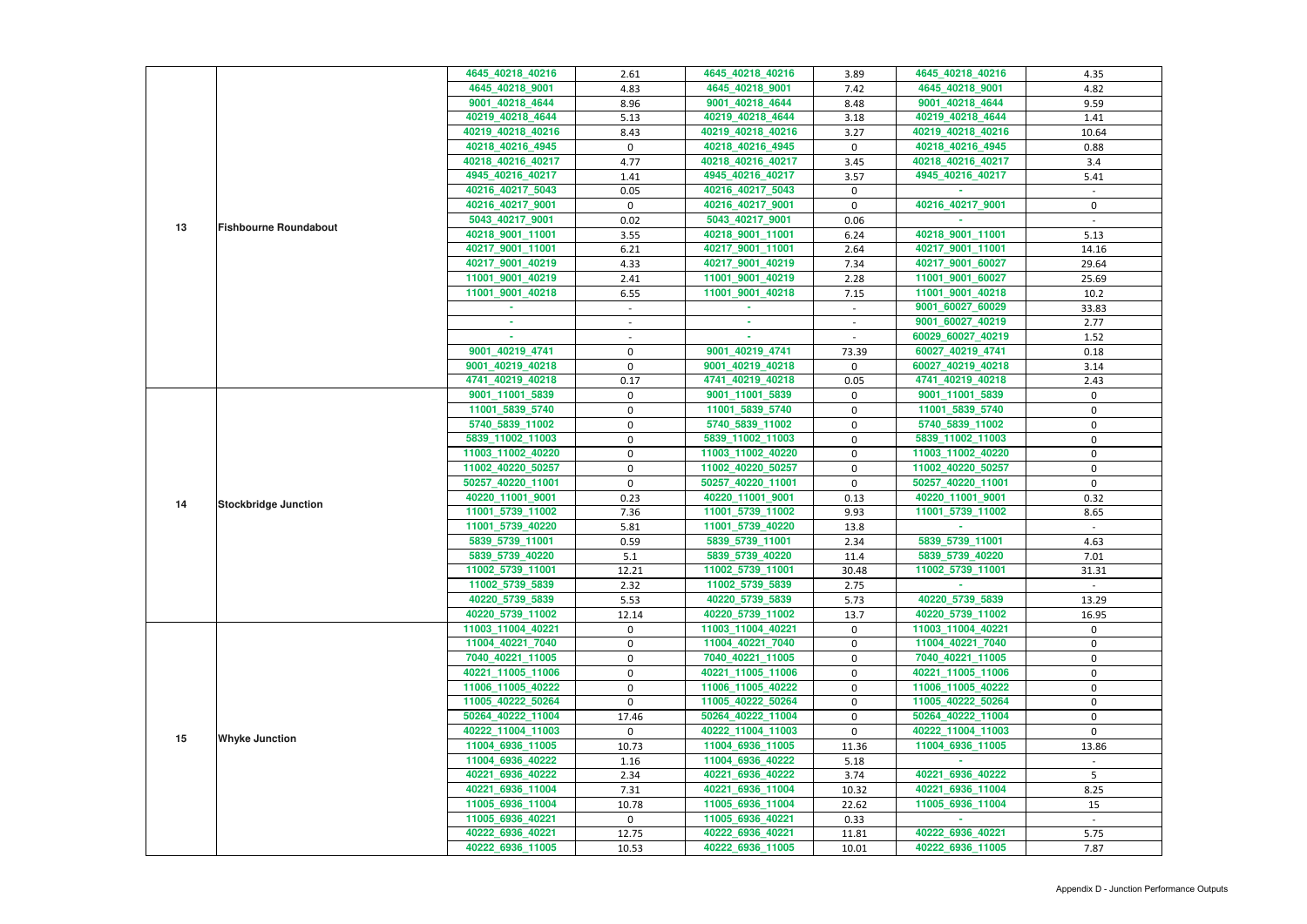|    |                                               | 11006_10002_7742                    | 0.04                     | 11006_10002_7742                      | 0.01                     | 11006_60019_60022                     | 6.73                     |
|----|-----------------------------------------------|-------------------------------------|--------------------------|---------------------------------------|--------------------------|---------------------------------------|--------------------------|
|    |                                               | 11006_10002_11070                   | 0.56                     | 11006_10002_11070                     | 0.33                     | 11006_60019_10002                     | 12.05                    |
|    |                                               | 11006_10002_9137                    | 0.24                     | 11006_10002_9137                      | 0.12                     | 7742_60022_60021                      | 3.95                     |
|    |                                               | 11006_10002_50266                   | 0.05                     | 11006_10002_50266                     |                          | 60019_60022_7742                      | $\mathbf 0$              |
|    |                                               | 11006_10002_11006                   | $\mathbf 0$              | 11006_10002_11006                     | 0.03<br>$\mathbf 0$      | 60019_60022_60021                     | 3.03                     |
|    |                                               | 7742_10002_11070                    | 1.68                     | 7742_10002_11070                      | 2.16                     | 60022_60021_11070                     | 2.07                     |
|    |                                               | 7742_10002_9137                     | 7.69                     | 7742_10002_9137                       | 9.31                     | 60022_60021_60020                     | 13.15                    |
|    |                                               | 7742_10002_50266                    | 1.55                     | 7742_10002_50266                      | 2.19                     | 11070_60021_60020                     | 1.81                     |
|    |                                               | 7742_10002_11006                    | 0.83                     | 7742_10002_11006                      | 1.1                      | 11070 60021 10002                     | 9.94                     |
|    | <b>Bognor Road Roundabout</b>                 | 7742_10002_7742                     | $\mathbf 0$              | 7742_10002_7742                       | $\mathbf 0$              | 10002_60021_11070                     | 6.24                     |
| 16 | (Not Comparable for the Mitigated Scenario 1) | 11070_10002_9137                    | 0.57                     | 11070_10002_9137                      | 1.52                     | 60019_10002_60021                     | $\mathbf 0$              |
|    |                                               | 11070_10002_50266                   | 0.2                      | 11070_10002_50266                     | 0.53                     | 60021_10002_60019                     | $\mathbf 0$              |
|    |                                               | 11070_10002_11006                   | 3.44                     | 11070_10002_11006                     | 11.27                    | 60021_10002_60018                     |                          |
|    |                                               | 11070_10002_7742                    | 0.75                     | 11070_10002_7742                      | 2.28                     | 60021_10002_60019                     | $\mathbf 0$              |
|    |                                               | 11070_10002_11070                   | 0                        | 11070_10002_11070                     | 0.01                     | 60018_60020_60019                     | 34.78                    |
|    |                                               | 9135_10002_50266                    | $\Omega$                 | 9135_10002_50266                      | $\mathbf 0$              |                                       |                          |
|    |                                               | 9135_10002_11006                    | 21.08                    | 9135_10002_11006                      | 76.6                     |                                       |                          |
|    |                                               | 9135_10002_7742                     | 80.49                    | 9135_10002_7742                       | 112.46                   | ٠                                     |                          |
|    |                                               | 9135_10002_11070                    | 7.6                      | 9135_10002_11070                      | 4.26                     | ×.                                    | $\overline{\phantom{a}}$ |
|    |                                               | 9135_10002_9137                     | 0                        | 9135 10002 9137                       | $\mathbf 0$              |                                       |                          |
|    |                                               |                                     |                          |                                       | $\overline{\phantom{a}}$ | 60020_60018_9137                      | 3.89                     |
|    |                                               |                                     | $\blacksquare$           | ٠                                     | $\sim$                   | 60020_60018_50266                     | 2.56                     |
|    |                                               |                                     | $\sim$                   | ٠                                     | $\sim$                   | 9135_60018_50266                      | 0.1                      |
| 17 | <b>Bognor Road / Vinnetrow Road</b>           |                                     |                          | ٠                                     |                          | 9135_60018_60020                      | 61.16                    |
|    |                                               |                                     |                          | ×.                                    | $\blacksquare$           | 50266_60018_60020                     | 2.62                     |
|    |                                               |                                     |                          |                                       | $\overline{\phantom{a}}$ | 50266_60018_9137                      | 0.15                     |
|    |                                               |                                     |                          |                                       |                          |                                       |                          |
|    |                                               |                                     |                          |                                       |                          |                                       |                          |
|    |                                               | 30022_10003_7755                    | 0.03                     | 30022_10003_7755                      | 0.02                     | 30022_10003_7755                      | 0.29                     |
|    |                                               | 30022_10003_10004                   | 0.04                     | 30022_10003_10004                     | 0.03                     | 30022_10003_10004                     | 0.68                     |
|    |                                               | 30022_10003_8258                    | 0.31                     | 30022_10003_8258                      | 0.2                      | 30022_10003_8258                      | 3.17                     |
|    |                                               | 30022_10003_30022                   | 0.01                     | 30022_10003_30022                     | $\mathbf 0$              | 30022_10003_30022                     | 0.06                     |
|    |                                               | 7755_10003_10004<br>7755_10003_8258 | $\mathbf 0$              | 7755_10003_10004                      | 0                        | 7755_10003_10004<br>7755_10003_8258   | $\mathbf 0$              |
|    |                                               |                                     | 0.44                     | 7755_10003_8258                       | 0.51                     |                                       | 1.71                     |
|    |                                               | 7755_10003_30022                    | 0.28                     | 7755_10003_30022                      | 0.52                     | 7755_10003_30022<br>7755_10003_7755   | 0.86                     |
| 18 | <b>Portfield Roundabout</b>                   | 7755_10003_7755<br>10004_10003_8258 | $0.01\,$<br>$\mathbf{0}$ | 7755_10003_7755                       | $0.01\,$<br>0            |                                       | 0.03<br>$\mathbf{0}$     |
|    |                                               | 10004_10003_30022                   | 3.32                     | 10004_10003_8258<br>10004_10003_30022 | 10.95                    | 10004_10003_8258<br>10004_10003_30022 | 3.93                     |
|    |                                               | 10004_10003_7755                    | 0.08                     | 10004_10003_7755                      | 0.25                     | 10004_10003_7755                      | 0.1                      |
|    |                                               | 10004_10003_10004                   | $\mathbf{0}$             | 10004_10003_10004                     | $\mathbf{0}$             | 10004_10003_10004                     | $\mathbf{0}$             |
|    |                                               | 30021_10003_30022                   | 48.93                    | 30021_10003_30022                     | 99.37                    | 30021_10003_30022                     | 14.49                    |
|    |                                               | 30021_10003_7755                    | 18.39                    | 30021_10003_7755                      | 25.72                    | 30021_10003_7755                      | 9.38                     |
|    |                                               | 30021_10003_10004                   | $\mathbf{0}$             | 30021_10003_10004                     | $\mathbf{0}$             | 30021_10003_10004                     | 0.03                     |
|    |                                               | 30021_10003_8258                    | $\mathbf 0$              | 30021_10003_8258                      | 0                        | 30021_10003_8258                      | $\mathbf{0}$             |
|    |                                               | 11007_60003_60002                   | 0                        | 11007_60003_60002                     | 0                        | 11007_60003_60002                     | 0                        |
|    |                                               | 60003_60002_7750                    | 0                        | 60003_60002_7750                      | 0                        | 60003_60002_7750                      | $\mathbf 0$              |
|    |                                               | 7750_60002_7952                     | $\mathbf 0$              | 7750_60002_7952                       | $\mathbf{0}$             | 7750_60002_7952                       | $\mathbf{0}$             |
|    |                                               | 60003_7952_11008                    | 5.55                     | 60003_7952_11008                      | 5.69                     | 60003_7952_11008                      | 3.14                     |
| 19 | <b>Oving Junction</b>                         | 60002_7952_11008                    | 3.88                     | 60002_7952_11008                      | 3.84                     | 60002_7952_11008                      | 2.4                      |
|    |                                               | 11008_7952_8652                     | $\mathbf 0$              | 11008_7952_8652                       | 0                        | 11008_7952_8652                       | $\mathbf{0}$             |
|    |                                               | 11008_7952_60003                    | 2.59                     | 11008_7952_60003                      | 1.32                     | 11008_7952_60003                      | 0.95                     |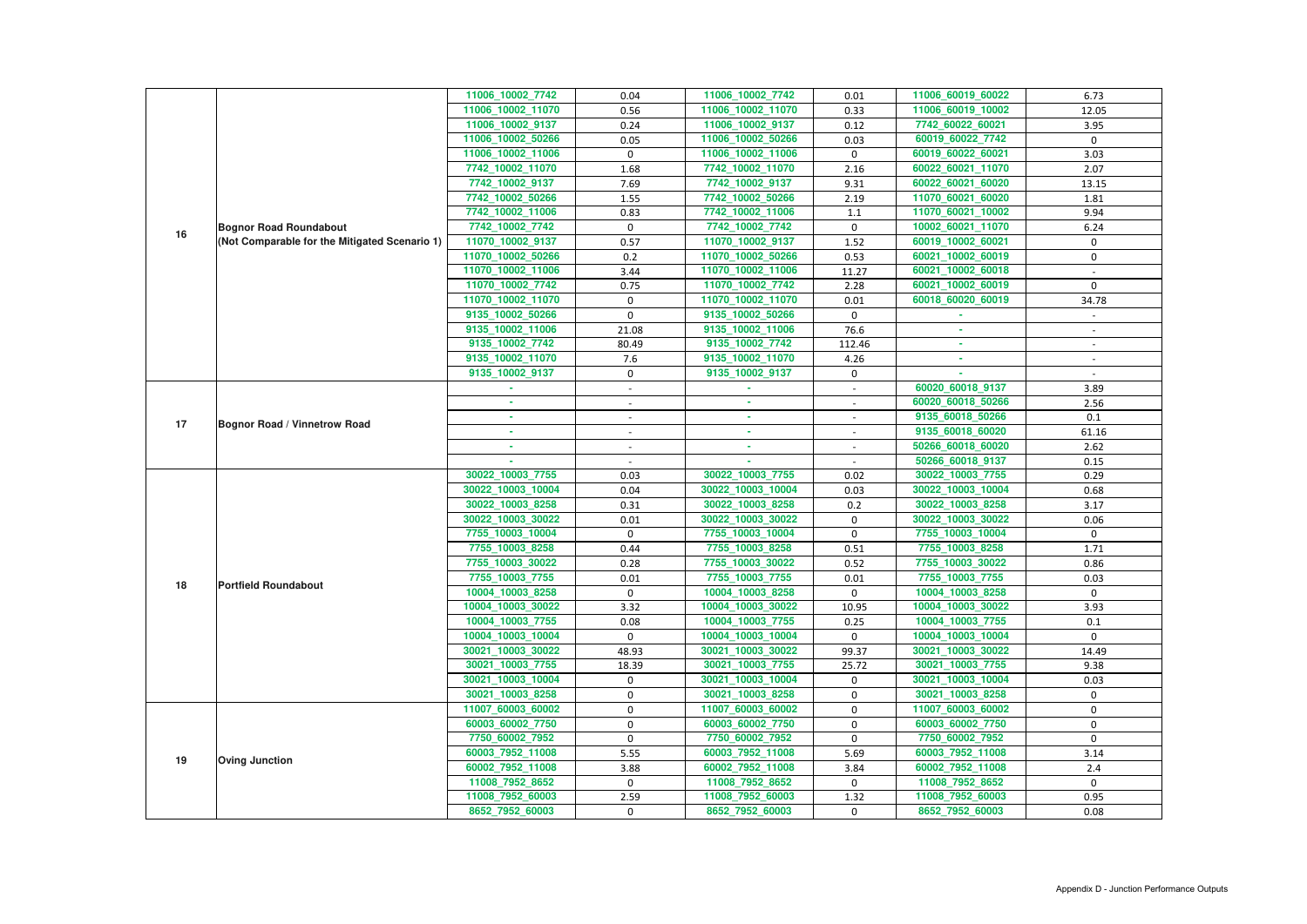|                     | <b>PM - Volume to Capacity Ratio</b>      |                   |                     |                   |                 |                   |                           |  |  |  |
|---------------------|-------------------------------------------|-------------------|---------------------|-------------------|-----------------|-------------------|---------------------------|--|--|--|
| <b>Junction No.</b> | <b>Junction Location</b>                  | <b>Movement</b>   | 2035 Reference Case | <b>Movement</b>   | 2035 Scenario 2 | <b>Movement</b>   | 2035 Mitigated Scenario 2 |  |  |  |
|                     |                                           | 11019 6925 50264  | 59.02               | 11019 6925 50264  | 113.23          | 11019 6925 50264  | 63.41                     |  |  |  |
|                     |                                           | 11019 6925 8024   | 66.15               | 11019 6925 8024   | 113.23          | 11019 6925 8024   | 72.19                     |  |  |  |
|                     |                                           | 11019 6925 11019  | $\mathbf{0}$        | 11019 6925 11019  | $\mathbf 0$     | 11019 6925 11019  | $\Omega$                  |  |  |  |
|                     |                                           | 50264 6925 8024   | 11.49               | 50264 6925 8024   | 6.57            | 50264 6925 8024   | 37.34                     |  |  |  |
| $\mathbf{1}$        | B2145 / B2166                             | 50264 6925 11019  | 44.27               | 50264 6925 11019  | 60.47           | 50264 6925 11019  | 50.94                     |  |  |  |
|                     |                                           | 50264 6925 50264  | $\Omega$            | 50264 6925 50264  | $\mathbf 0$     | 50264 6925 50264  | $\Omega$                  |  |  |  |
|                     |                                           | 8024 6925 11019   | 34.16               | 8024 6925 11019   | 89.43           | 8024 6925 11019   | 18.97                     |  |  |  |
|                     |                                           | 8024_6925_50264   | 65.02               | 8024 6925 50264   | 96.68           | 8024 6925 50264   | 41.07                     |  |  |  |
|                     |                                           | 8024 6925 8024    | $\mathbf{0}$        | 8024 6925 8024    | $\mathbf{0}$    | 8024 6925 8024    | $\mathbf{0}$              |  |  |  |
|                     |                                           | 4034_4036_30004   | 25.35               | 4034_4036_30004   | 33.72           | 4034_60010_60011  | 32.19                     |  |  |  |
|                     |                                           | 4034 4036 30005   | 32.22               | 4034 4036 30005   | 43.05           | 60010 4036 30005  | 96.27                     |  |  |  |
| $\overline{2}$      | B2145/B2201                               | 30004 4036 30005  | $\mathbf 0$         | 30004 4036 30005  | $\mathbf 0$     | 60011 4036 30005  | 110.01                    |  |  |  |
|                     |                                           | 30004 4036 4034   | 38.42               | 30004 4036 4034   | 23.83           | 60011 4036 60010  | 110.01                    |  |  |  |
|                     |                                           | 30005 4036 4034   | 31.94               | 30005 4036 4034   | 40.27           | 30005 4036 60010  | 67.48                     |  |  |  |
|                     |                                           | 30005 4036 30004  | $\mathbf{0}$        | 30005 4036 30004  | $\mathbf 0$     | 30005 4036 60011  | $\sim$                    |  |  |  |
|                     |                                           | 50020 50021 50164 | 31.96               | 50020 50021 50164 | 34.87           | 50020 50021 50164 | 28.01                     |  |  |  |
|                     |                                           | 50020 50021 50110 | 70.87               | 50020 50021 50110 | 74.47           | 50020 50021 50110 | 64.98                     |  |  |  |
| 3                   | A259/B2132 Comet Corner                   | 50164 50021 50110 | $\mathbf 0$         | 50164 50021 50110 | $\mathbf 0$     | 50164 50021 50110 | $\Omega$                  |  |  |  |
|                     |                                           | 50164 50021 50020 | 115.14              | 50164 50021 50020 | 116.42          | 50164 50021 50020 | 34.57                     |  |  |  |
|                     |                                           | 50110 50021 50020 | 83.75               | 50110 50021 50020 | 86.71           | 50110 50021 50020 | 76                        |  |  |  |
|                     |                                           | 50110 50021 50164 | $\mathbf 0$         | 50110 50021 50164 | $\mathbf 0$     | 50110 50021 50164 | $\mathbf{0}$              |  |  |  |
|                     |                                           | 50021 50110 50163 | 6.08                | 50021 50110 50163 | 6.53            | 50021 50110 50163 | 4.23                      |  |  |  |
|                     |                                           | 50021 50110 50270 | 61.4                | 50021 50110 50270 | 64.67           | 50021 50110 50270 | 58.99                     |  |  |  |
| 4                   | A259/B2233 Oystercatcher                  | 50163 50110 50270 | 103.4               | 50163 50110 50270 | 102.84          | 50163 50110 50270 | 39.1                      |  |  |  |
|                     |                                           | 50163 50110 50021 | 103.4               | 50163 50110 50021 | 102.84          | 50163 50110 50021 | 3.93                      |  |  |  |
|                     |                                           | 50270 50110 50021 | 101.52              | 50270 50110 50021 | 101.7           | 50270 50110 50021 | 101.99                    |  |  |  |
|                     |                                           | 50270 50110 50163 | 101.52              | 50270 50110 50163 | 101.7           | 50270 50110 50163 | 101.99                    |  |  |  |
|                     |                                           | 6055 6054 5955    | 84.04               | 6055 6054 5955    | 96.49           | 6055 6054 5955    | 96.43                     |  |  |  |
| $5\phantom{.0}$     | A286 Northgate / A286 Orchard Street      | 6153_6054_6055    | 28.41               | 6153 6054 6055    | 41.04           | 6153 6054 6055    | 85.31                     |  |  |  |
|                     |                                           | 6153 6054 5955    | 53.23               | 6153 6054 5955    | 47.67           | 6153 6054 5955    | 87.65                     |  |  |  |
|                     |                                           | 5953 6157 6158    | 28.84               | 5953 6157 6158    | 21.59           | 5953 6157 6158    | 69.19                     |  |  |  |
| 6                   | A286 Churchside / A286 Broyle Road        | 5953 6157 6154    | 36.28               | 5953 6157 6154    | 50.27           | 5953 6157 6154    | 63.26                     |  |  |  |
|                     |                                           | 6158 6157 6154    | 53.99               | 6158 6157 6154    | 70.07           | 6158 6157 6154    | 61.58                     |  |  |  |
|                     |                                           | 6546 6547 20003   | 31.9                | 6546 6547 20003   | 26.49           | 6546 60016 60017  | 25.52                     |  |  |  |
| $\overline{7}$      | A286 New Park Road / A286 St Pancras Road | 6546_6547_6650    | 52.08               | 6546_6547_6650    | 48.23           | 60016_6547_6650   | 93.76                     |  |  |  |
|                     |                                           | 20003 6547 6650   | 100.61              | 20003 6547 6650   | 107.73          | 60017_6547_6650   | 95.09                     |  |  |  |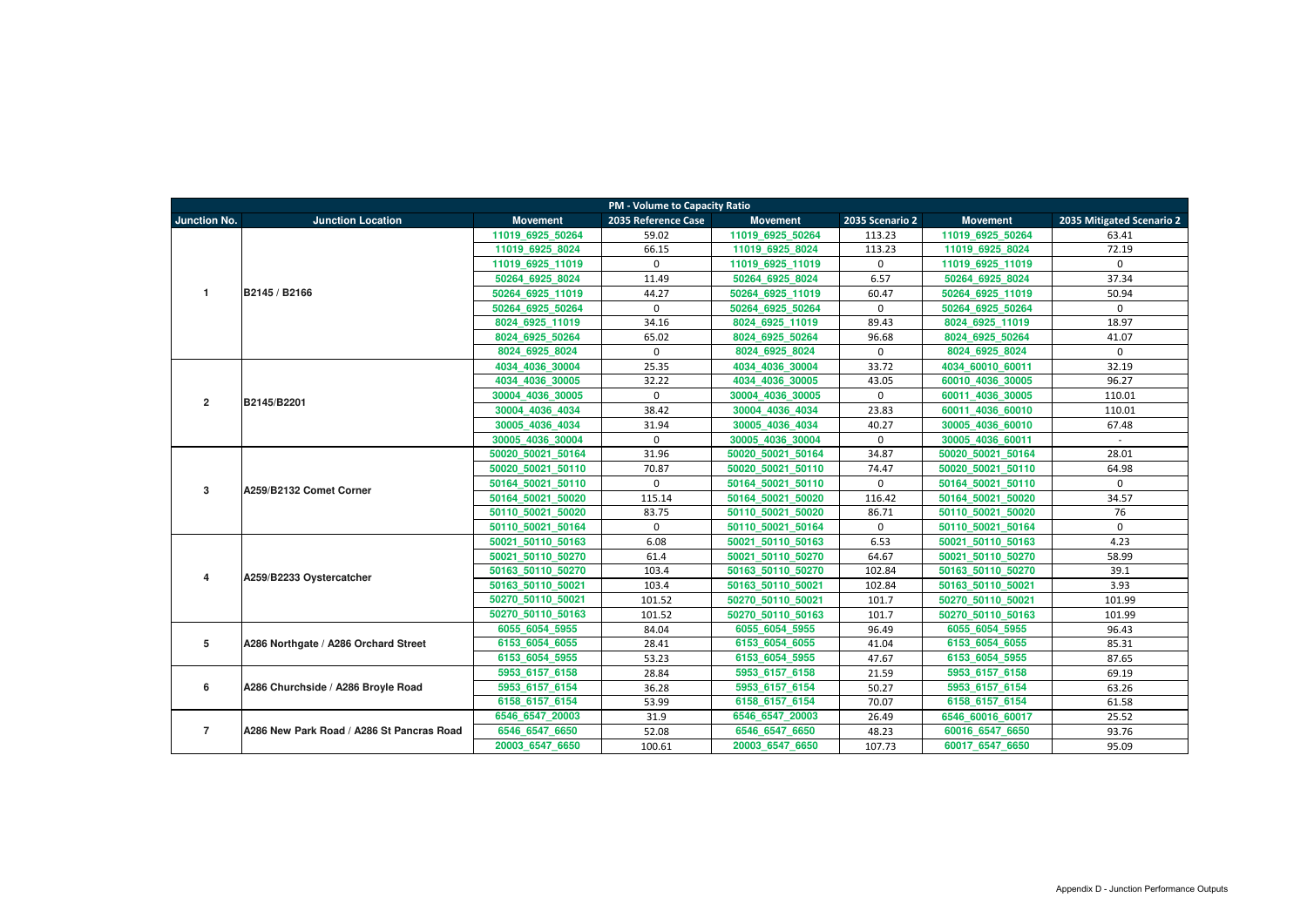|    |                                              | 4946 5046 5047<br>4946_5046_5246 | 43.21                    | 4946_5046_5047<br>4946 5046 5246 | 86.38       | 4946_5046_60012<br>60015_5046_60012 | 39.35        |
|----|----------------------------------------------|----------------------------------|--------------------------|----------------------------------|-------------|-------------------------------------|--------------|
|    |                                              | 4946_5046_5344                   | 6.19                     | 4946_5046_5344                   | 25.77       | 5046_60012_5047                     | 21.62        |
|    |                                              |                                  | 45.65                    |                                  | 85.54       |                                     | 35.09        |
|    |                                              | 4946_5046_5044                   | 8.5                      | 4946_5046_5044                   | 32.82       | 5046_60012_60013                    | 14.22        |
|    |                                              | 5047_5046_5246                   | 1.53                     | 5047_5046_5246                   | 2.16        | 5047_60012_60013                    | 22.35        |
|    |                                              | 5047_5046_5344                   | 1.29                     | 5047_5046_5344                   | 1.14        | 60012_60013_5246                    | 5.87         |
|    | A259 Via Ravenna / A259 Cathedral Way        | 5047_5046_5044                   | 28.58                    | 5047_5046_5044                   | 39.15       | 60012_60013_60014                   | 21.5         |
| 8  | Roundabout (Not comparable for the Mitigated | 5047 5046 5047                   | $\mathbf{0}$             | 5047 5046 5047                   | $\mathbf 0$ | 5246 60013 60014                    | 16.21        |
|    | Scenario 1)                                  | 5246_5046_5344                   | 33.45                    | 5246 5046 5344                   | 59.18       | 60013_60014_5344                    | 35.19        |
|    |                                              | 5246_5046_5044                   | 40.16                    | 5246_5046_5044                   | 69.53       | 60013_60014_60015                   | 18.22        |
|    |                                              | 5246_5046_5047                   | 2.65                     | 5246_5046_5047                   | 29.49       | 5344_60014_60015                    | 36.64        |
|    |                                              | 5246_5046_5246                   | $\mathbf 0$              | 5246_5046_5246                   | $\mathbf 0$ | 60014_60015_5044                    | 80.9         |
|    |                                              | 5344 5046 5044                   | 33.82                    | 5344_5046_5044                   | 49.32       | 60014_60015_5046                    | 1.63         |
|    |                                              | 5344_5046_5047                   | 3.89                     | 5344_5046_5047                   | 5.65        |                                     | $\sim$       |
|    |                                              | 5344_5046_5246                   | 1.59                     | 5344_5046_5246                   | 2.38        |                                     |              |
|    |                                              | 5344_5046_5344                   | $\Omega$                 | 5344 5046 5344                   | $\mathbf 0$ |                                     |              |
|    |                                              | 5741_5840_5841                   | 33.46                    | 5741_5840_5841                   | 111.5       | 5741_5840_5841                      | 103.82       |
|    |                                              | 5741_5840_5740                   | 80.18                    | 5741_5840_5740                   | 111.5       |                                     |              |
| 9  | A286 Stockbridge Road/ Terminus Road         | 5841_5840_5740                   | 42.42                    | 5841_5840_5740                   | 55.22       | 5841_5840_5740                      | 35.03        |
|    |                                              | 5841_5840_5741                   | 17.59                    | 5841_5840_5741                   | 30.01       | 5841_5840_5741                      | 5.4          |
|    |                                              | 5740_5840_5741                   | 6.69                     | 5740 5840 5741                   | 8.29        | 5740_5840_5741                      | 13.45        |
|    |                                              | 5740 5840 5841                   | 26.78                    | 5740_5840_5841                   | 56.13       | 5740_5840_5841                      | 101.89       |
|    |                                              | 4845_4945_4846                   | 6.63                     | 4845_4945_4846                   | 8.07        | 4845_4945_4846                      | 46.47        |
|    |                                              |                                  |                          |                                  |             | 4845 4945 5043                      | 41.37        |
|    |                                              |                                  | $\overline{\phantom{a}}$ | ×.                               |             | 4845 4945 40216                     | 103.46       |
|    |                                              |                                  |                          |                                  |             | 4846 4945 5043                      | 102.85       |
|    |                                              | 4846 4945 40216                  | 25.04                    | 4846 4945 40216                  | 31.23       | 4846 4945 40216                     | 102.85       |
| 10 | A259 Cathedral Way/ Fishbourne Road East     | 4846 4945 4845                   | 48.1                     | 4846_4945_4845                   | 98.94       | 4846_4945_4845                      | 103.02       |
|    |                                              |                                  |                          |                                  |             | 5043_4945_40216                     | 123.06       |
|    |                                              |                                  |                          |                                  |             | 5043 4945 4845                      | 123.06       |
|    |                                              |                                  |                          |                                  |             | 5043_4945_4846                      | 123.06       |
|    |                                              | 40216_4945_4845                  | 18.58                    | 40216_4945_4845                  | 46.63       | 40216 4945 4845                     | 78.54        |
|    |                                              | 40216_4945_4846                  | 59.53                    | 40216 4945 4846                  | 88.93       | 40216_4945_4846                     | 85.83        |
|    |                                              |                                  |                          |                                  |             | 40216_4945_5043                     | 80.72        |
|    |                                              | 30001_4741_40219                 | 43.29                    | 30001_4741_40219                 | 51.9        | 30001_4741_40219                    | 25.53        |
|    |                                              | 30001_4741_40179                 | 82.33                    | 30001_4741_40179                 | 9.99        | 30001_4741_40179                    | 73.63        |
| 11 | Fishbourne Road West / Appledram Lane        | 40219_4741_40179                 | 21.74                    | 40219_4741_40179                 | 28.04       | 40219_4741_40179                    | 0.01         |
|    | <b>South</b>                                 | 40219_4741_30001                 | 51.99                    | 40219_4741_30001                 | 73.38       | 40219_4741_30001                    | 52.32        |
|    |                                              | 40179_4741_30001                 | 97.41                    | 40179_4741_30001                 | 231.71      | 40179_4741_30001                    | 7.28         |
|    |                                              | 40179_4741_40219                 | 97.44                    | 40179_4741_40219                 | 231.71      | 40179_4741_40219                    | 38.2         |
|    |                                              | $\sim$                           | $\sim$                   | <b>ALC</b>                       | $\sim$      | 60029_60028_50263                   | 81.68        |
|    |                                              | ×.                               | $\overline{\phantom{a}}$ | ×.                               | $\sim$      | 60029_60028_4327                    | 79.33        |
|    |                                              |                                  | $\sim$                   | $\sim$                           | $\sim$      | 60029_60028_60029                   | $\mathbf{0}$ |
|    |                                              |                                  | $\overline{\phantom{a}}$ | ×.                               |             | 50263_60028_4327                    | 52.44        |
| 12 | Stockbridge Link Road / A286 Birdham Road    | ٠                                | $\sim$                   | $\sim$                           | $\sim$      | 50263_60028_60029                   | 45.89        |
|    |                                              | ×.                               | $\overline{\phantom{a}}$ | <b>COL</b>                       | $\sim$      | 50263_60028_50263                   | $\mathbf 0$  |
|    |                                              |                                  |                          | $\sim$                           |             | 4327_60028_50263                    | 36.35        |
|    |                                              |                                  |                          |                                  |             | 4327_60028_60029                    | 54.51        |
|    |                                              |                                  |                          | ٠                                |             | 4327_60028_4327                     | $\mathbf 0$  |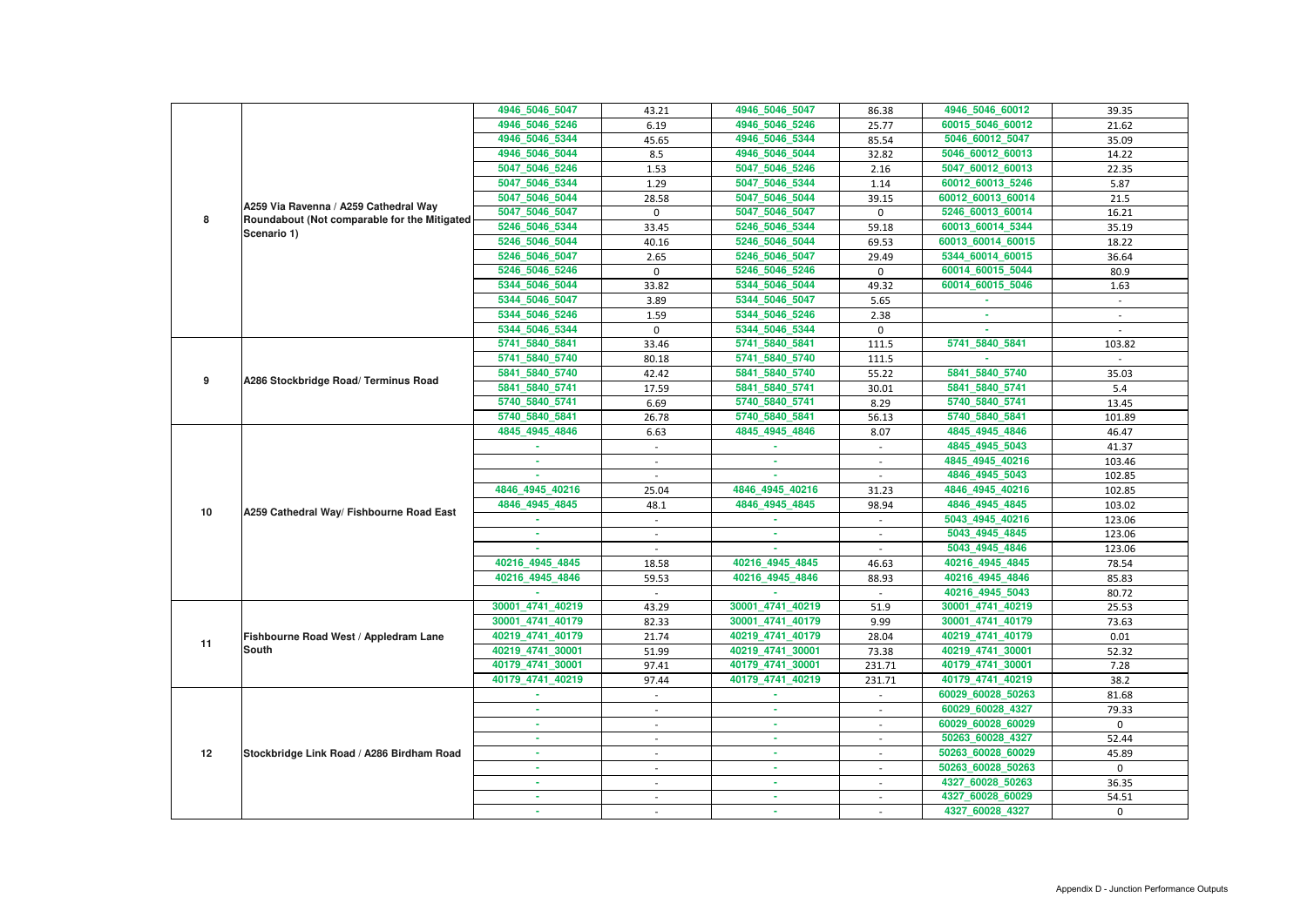|    |                              | 4645_40218_40216                      | 42.33                    | 4645_40218_40216                      | 45.49           | 4645_40218_40216                      | 61.42            |
|----|------------------------------|---------------------------------------|--------------------------|---------------------------------------|-----------------|---------------------------------------|------------------|
|    |                              | 4645_40218_9001                       | 76.47                    | 4645_40218_9001                       | 95.57           | 4645_40218_9001                       | 57.55            |
|    |                              | 9001_40218_4644                       | 90.47                    | 9001_40218_4644                       | 88.82           | 9001_40218_4644                       | 80.91            |
|    |                              | 40219_40218_4644                      | 108.91                   | 40219_40218_4644                      | 109.64          | 40219_40218_4644                      | 102.88           |
|    |                              | 40219_40218_40216                     | 61.36                    | 40219_40218_40216                     | 87.89           | 40219_40218_40216                     | 102.81           |
|    |                              | 40218_40216_4945                      | 66.01                    | 40218_40216_4945                      | 96.56           | 40218_40216_4945                      | 51.91            |
|    |                              | 40218_40216_40217                     | 32.53                    | 40218_40216_40217                     | 46.21           | 40218_40216_40217                     | 58.8             |
|    |                              | 4945_40216_40217                      | 31.46                    | 4945_40216_40217                      | 40.13           | 4945_40216_40217                      | 56.55            |
|    |                              | 40216_40217_5043                      | 33.01                    | 40216_40217_5043                      | 48.18           |                                       |                  |
|    |                              | 40216_40217_9001                      | 18.38                    | 40216_40217_9001                      | 98.71           | 40216_40217_9001                      | 38.05            |
|    |                              | 5043_40217_9001                       | 8.32                     | 5043_40217_9001                       | 77.51           |                                       |                  |
| 13 | <b>Fishbourne Roundabout</b> | 40218_9001_11001                      | 69.56                    | 40218_9001_11001                      | 76.98           | 40218_9001_11001                      | 65.4             |
|    |                              | 40217_9001_11001                      | 101.81                   | 40217_9001_11001                      | 112.34          | 40217_9001_11001                      | 103.28           |
|    |                              | 40217_9001_40219                      | 62.02                    | 40217_9001_40219                      | 84.79           | 40217_9001_60027                      | 103.28           |
|    |                              | 11001_9001_40219                      | 62.49                    | 11001 9001 40219                      | 101.95          | 11001_9001_60027                      | 68.27            |
|    |                              | 11001_9001_40218                      | 82.29                    | 11001_9001_40218                      | 71.54           | 11001 9001 40218                      | 91.95            |
|    |                              |                                       | $\sim$                   |                                       | $\sim$          | 9001_60027_60029                      | 79.06            |
|    |                              |                                       | $\overline{\phantom{a}}$ | $\sim$                                | $\sim$          | 9001_60027_40219                      | 55.3             |
|    |                              | ×.                                    |                          | ×.                                    |                 | 60029_60027_40219                     | 71.15            |
|    |                              | 9001_40219_4741                       | 56.77                    | 9001_40219_4741                       | 77.19           | 60027_40219_4741                      | 69.76            |
|    |                              | 9001_40219_40218                      | 12.93                    | 9001_40219_40218                      | 41.86           | 60027_40219_40218                     | 102.11           |
|    |                              | 4741_40219_40218                      | 20.62                    | 4741_40219_40218                      | 93.23           | 4741_40219_40218                      | 104.94           |
|    |                              | 9001_11001_5839                       | 2.92                     | 9001_11001_5839                       | 13.38           | 9001_11001_5839                       | 6.61             |
|    |                              | 11001_5839_5740                       | 3.5                      | 11001_5839_5740                       | 16.06           | 11001_5839_5740                       | 4.22             |
|    |                              | 5740_5839_11002                       | 33.58                    | 5740_5839_11002                       | 48.12           | 5740_5839_11002                       | 5.57             |
|    |                              | 5839_11002_11003                      | 31.48                    | 5839_11002_11003                      | 45.11           | 5839_11002_11003                      | 5.22             |
|    |                              | 11003_11002_40220                     | 34.38                    | 11003_11002_40220                     | 43.22           | 11003_11002_40220                     | 27.6             |
|    |                              | 11002_40220_50257                     | 44.21                    | 11002_40220_50257                     | 55.57           | 11002_40220_50257                     | 35.48            |
|    |                              | 50257_40220_11001                     | 54.81                    | 50257_40220_11001                     | 81.22           | 50257_40220_11001                     | 13.47            |
|    |                              | 40220_11001_9001                      | 55.02                    | 40220_11001_9001                      | 72.75           | 40220_11001_9001                      | 17.37            |
| 14 | <b>Stockbridge Junction</b>  | 11001_5739_11002                      | 90.42                    | 11001_5739_11002                      | 104.09          | 11001_5739_11002                      | 93.69            |
|    |                              | 11001_5739_40220                      | 120.4                    | 11001_5739_40220                      | 131.2           |                                       |                  |
|    |                              | 5839_5739_11001                       |                          | 5839_5739_11001                       |                 | 5839_5739_11001                       |                  |
|    |                              | 5839_5739_40220                       | 103.69<br>120.37         | 5839_5739_40220                       | 52.84<br>125.48 | 5839_5739_40220                       | 100.13<br>102.31 |
|    |                              |                                       |                          |                                       |                 | 11002_5739_11001                      |                  |
|    |                              | 11002_5739_11001<br>11002_5739_5839   | 91.39                    | 11002_5739_11001                      | 101.1           |                                       | 101.88           |
|    |                              |                                       | 21.86                    | 11002_5739_5839                       | 40.46           |                                       | $\sim$ .         |
|    |                              | 40220_5739_5839                       | 102.67                   | 40220_5739_5839                       | 121.07          | 40220_5739_5839                       | 109.73           |
|    |                              | 40220_5739_11002                      | 102.67                   | 40220_5739_11002                      | 121.07          | 40220_5739_11002                      | 109.73           |
|    |                              | 11003_11004_40221<br>11004_40221_7040 | 31.88                    | 11003_11004_40221<br>11004_40221_7040 | 46.11           | 11003_11004_40221<br>11004_40221_7040 | 49.62            |
|    |                              |                                       | 24.36                    |                                       | 35.24           |                                       | 23.67            |
|    |                              | 7040_40221_11005<br>40221_11005_11006 | 67.97                    | 7040_40221_11005<br>40221_11005_11006 | 49.56           | 7040_40221_11005<br>40221_11005_11006 | 27.12            |
|    |                              |                                       | 67.97                    |                                       | 49.56           |                                       | 27.12            |
|    |                              | 11006_11005_40222                     | 11.91                    | 11006_11005_40222                     | 18.33           | 11006_11005_40222                     | 37.19            |
|    |                              | 11005_40222_50264                     | 26.81                    | 11005_40222_50264                     | 41.25           | 11005_40222_50264                     | 55.8             |
|    |                              | 50264_40222_11004                     | 69.26                    | 50264_40222_11004                     | 87.19           | 50264_40222_11004                     | 51.89            |
| 15 | <b>Whyke Junction</b>        | 40222_11004_11003                     | 30.25                    | 40222_11004_11003                     | 38.07           | 40222_11004_11003                     | 22.66            |
|    |                              | 11004_6936_11005                      | 104.37                   | 11004_6936_11005                      | 102.19          | 11004_6936_11005                      | 102.41           |
|    |                              | 11004_6936_40222                      | 112.58                   | 11004_6936_40222                      | 115.91          |                                       |                  |
|    |                              | 40221_6936_40222                      | 107.87                   | 40221_6936_40222                      | 112.02          | 40221 6936 40222                      | 107.7            |
|    |                              | 40221_6936_11004                      | 107.87                   | 40221_6936_11004                      | 112.02          | 40221_6936_11004                      | 101.06           |
|    |                              | 11005_6936_11004                      | 85.55                    | 11005_6936_11004                      | 77.85           | 11005_6936_11004                      | 88.22            |
|    |                              | 11005_6936_40221                      | 0.35                     | 11005_6936_40221                      | 13.08           |                                       |                  |
|    |                              | 40222_6936_40221                      | 105.22                   | 40222_6936_40221                      | 107.79          | 40222_6936_40221                      | 101.62           |
|    |                              | 40222_6936_11005                      | 105.22                   | 40222_6936_11005                      | 107.79          | 40222_6936_11005                      | 101.62           |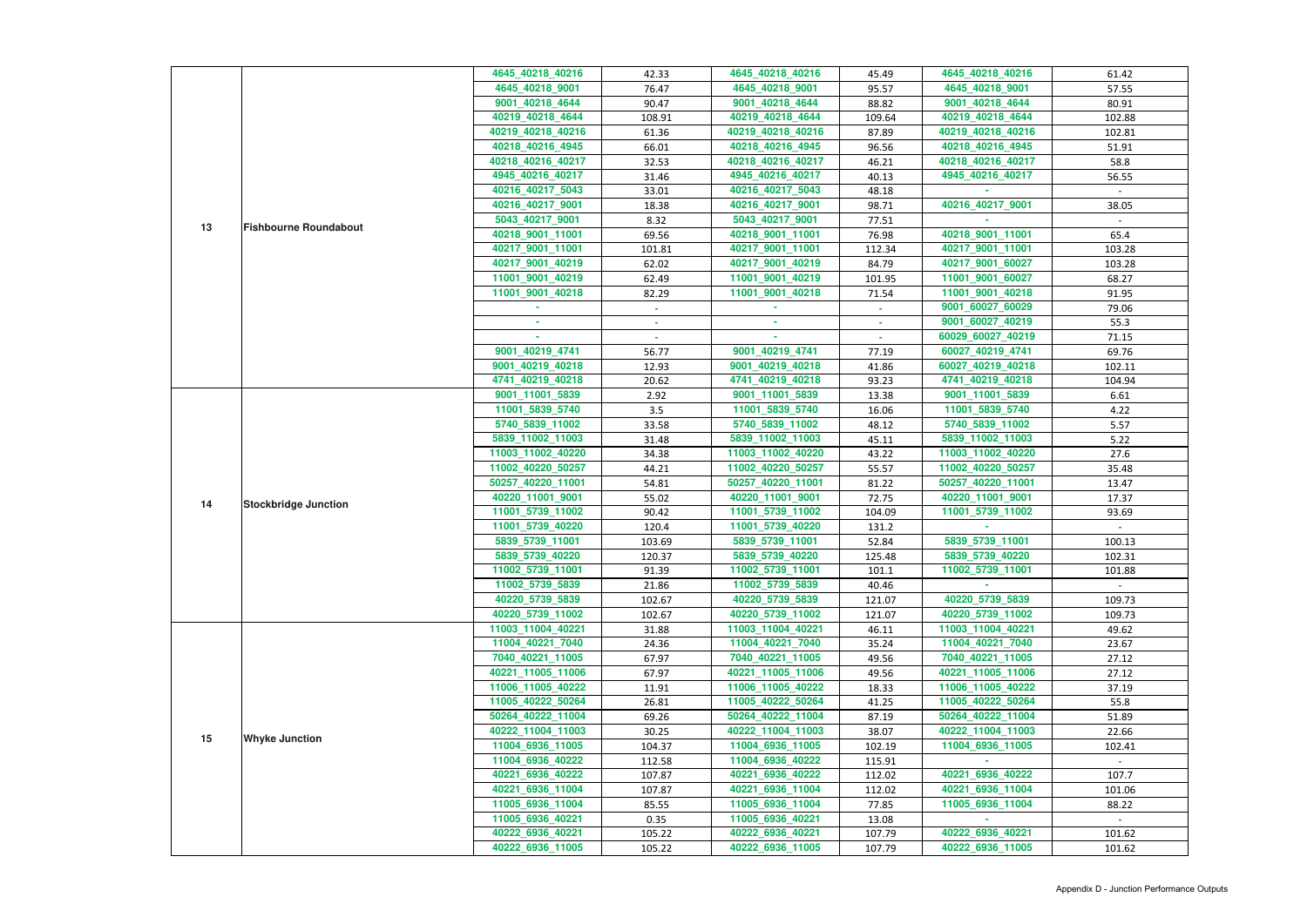|    |                                               | 11006_10002_7742                    | 0.01                     | 11006_10002_7742                    | 0.43              | 11006_60019_60022                   | 101.95                   |
|----|-----------------------------------------------|-------------------------------------|--------------------------|-------------------------------------|-------------------|-------------------------------------|--------------------------|
|    |                                               | 11006_10002_11070                   | 56.03                    | 11006_10002_11070                   | 38.81             | 11006_60019_10002                   | 101.95                   |
|    |                                               | 11006_10002_9137                    | 57.19                    | 11006_10002_9137                    | 51.39             | 7742_60022_60021                    | 106.66                   |
|    |                                               | 11006_10002_50266                   | 34.89                    | 11006_10002_50266                   | 30.86             | 60019_60022_7742                    | 39.29                    |
|    |                                               | 11006_10002_11006                   | 0.01                     | 11006_10002_11006                   | 6.84              | 60019_60022_60021                   | 101.36                   |
|    |                                               | 7742_10002_11070                    | 108.76                   | 7742_10002_11070                    | 107.69            | 60022_60021_11070                   | 15.22                    |
|    |                                               | 7742_10002_9137                     | 108.76                   | 7742_10002_9137                     | 107.69            | 60022_60021_60020                   | 102.53                   |
|    |                                               | 7742_10002_50266                    | 108.76                   | 7742_10002_50266                    | 107.69            | 11070 60021 60020                   | 93.03                    |
|    |                                               | 7742_10002_11006                    | 108.76                   | 7742_10002_11006                    | 107.69            | 11070_60021_10002                   | 87.73                    |
|    | <b>Bognor Road Roundabout</b>                 | 7742_10002_7742                     | 108.76                   | 7742_10002_7742                     | 107.69            | 10002_60021_11070                   | 93.85                    |
| 16 | (Not Comparable for the Mitigated Scenario 1) | 11070_10002_9137                    | 100.3                    | 11070_10002_9137                    | 100.43            | 60019_10002_60021                   | 45                       |
|    |                                               | 11070_10002_50266                   | 100.3                    | 11070_10002_50266                   | 100.43            | 60021_10002_60019                   | 42.06                    |
|    |                                               | 11070_10002_11006                   | 100.3                    | 11070_10002_11006                   | 100.43            | 60021_10002_60018                   |                          |
|    |                                               | 11070_10002_7742                    | 100.3                    | 11070_10002_7742                    | 100.43            | 60021_10002_60019                   | 42.06                    |
|    |                                               | 11070_10002_11070                   | 100.3                    | 11070_10002_11070                   | 100.43            | 60018_60020_60019                   | 69.35                    |
|    |                                               | 9135_10002_50266                    | 105.94                   | 9135_10002_50266                    | 109.89            |                                     |                          |
|    |                                               | 9135_10002_11006                    | 105.94                   | 9135 10002 11006                    | 109.89            |                                     |                          |
|    |                                               | 9135_10002_7742                     | 105.94                   | 9135 10002 7742                     | 109.89            |                                     |                          |
|    |                                               | 9135_10002_11070                    | 105.94                   | 9135_10002_11070                    | 109.89            | ×.                                  | $\overline{\phantom{a}}$ |
|    |                                               | 9135_10002_9137                     | $\mathbf 0$              | 9135_10002_9137                     | 0                 |                                     |                          |
|    |                                               |                                     |                          |                                     |                   | 60020_60018_9137                    | 86.18                    |
|    |                                               |                                     | $\overline{\phantom{a}}$ | ×.                                  |                   | 60020_60018_50266                   | 80.65                    |
| 17 | <b>Bognor Road / Vinnetrow Road</b>           | ٠                                   | $\sim$                   | <b>COL</b>                          | $\sim$            | 9135_60018_50266                    | 3.38                     |
|    |                                               | ×.                                  |                          | $\sim$                              |                   | 9135_60018_60020                    | 61.09                    |
|    |                                               |                                     | $\sim$                   | ×.                                  |                   | 50266_60018_60020                   | 45.73                    |
|    |                                               |                                     |                          |                                     |                   | 50266_60018_9137                    | 30.05                    |
|    |                                               | 30022_10003_7755                    | 5.82                     | 30022_10003_7755                    | 4.12              | 30022_10003_7755                    | 11.08                    |
|    |                                               | 30022_10003_10004                   | 15.43                    | 30022_10003_10004                   | 11.28             | 30022_10003_10004                   | 20.93                    |
|    |                                               | 30022_10003_8258                    | 55.74                    | 30022_10003_8258                    | 57.86             | 30022_10003_8258                    | 80.75                    |
|    |                                               | 30022_10003_30022                   | 2.29                     | 30022_10003_30022                   | 2.15              | 30022_10003_30022                   | 19.87                    |
|    |                                               | 7755_10003_10004                    | $\mathbf 0$              | 7755_10003_10004                    | $\mathbf 0$       | 7755_10003_10004                    | 0                        |
|    |                                               | 7755_10003_8258                     | 93.71                    | 7755_10003_8258                     | 100.78            | 7755 10003_8258                     | 114.92                   |
|    |                                               | 7755_10003_30022                    | 88.59                    | 7755_10003_30022                    | 100.78            | 7755_10003_30022                    | 114.92                   |
| 18 | <b>Portfield Roundabout</b>                   | 7755_10003_7755                     | 3.47                     | 7755_10003_7755                     | 100.78            | 7755_10003_7755                     | 114.92                   |
|    |                                               | 10004_10003_8258                    | 100.94                   | 10004_10003_8258                    | 106.69            | 10004_10003_8258                    | 115.55                   |
|    |                                               | 10004_10003_30022                   | 100.94                   | 10004_10003_30022                   | 106.69            | 10004_10003_30022                   | 115.55                   |
|    |                                               | 10004_10003_7755                    | 100.94                   | 10004_10003_7755                    | 106.69            | 10004_10003_7755                    | 115.55                   |
|    |                                               | 10004_10003_10004                   | $\mathbf 0$              | 10004_10003_10004                   | $\Omega$          | 10004_10003_10004                   | $\mathbf{0}$             |
|    |                                               | 30021_10003_30022                   | 77.23                    | 30021_10003_30022                   | 62.04             | 30021_10003_30022                   | 94.6                     |
|    |                                               | 30021_10003_7755                    | 71.37                    | 30021_10003_7755                    | 62.52             | 30021 10003 7755                    | 84.67                    |
|    |                                               | 30021_10003_10004                   | $\mathbf 0$              | 30021_10003_10004                   | $\mathbf{0}$      | 30021_10003_10004                   | 0                        |
|    |                                               | 30021_10003_8258                    | $\mathbf 0$              | 30021_10003_8258                    | $\mathbf{0}$      | 30021_10003_8258                    | $\mathbf 0$              |
|    |                                               | 11007_60003_60002                   | 1.57                     | 11007_60003_60002                   | 2.73              | 11007_60003_60002                   | 1.65                     |
|    |                                               | 60003_60002_7750                    | 1.26                     | 60003_60002_7750                    | 2.79              | 60003_60002_7750                    | 0.89                     |
|    |                                               | 7750_60002_7952                     | 13.42                    | 7750_60002_7952                     | 33.38             | 7750_60002_7952                     | 15.65                    |
| 19 | <b>Oving Junction</b>                         | 60003_7952_11008                    | 55.51                    | 60003_7952_11008                    | 70                | 60003_7952_11008                    | 76.92                    |
|    |                                               | 60002_7952_11008                    | 67.08                    | 60002_7952_11008                    | 55.03             | 60002_7952_11008                    | 109.17                   |
|    |                                               | 11008_7952_8652                     | $\mathbf{0}$             | 11008_7952_8652<br>11008_7952_60003 | $\Omega$<br>51.85 | 11008_7952_8652<br>11008_7952_60003 | $\mathbf{0}$<br>86.58    |
|    |                                               |                                     |                          |                                     |                   |                                     |                          |
|    |                                               | 11008_7952_60003<br>8652_7952_60003 | 63.79<br>$\mathbf{0}$    | 8652_7952_60003                     | 0                 | 8652_7952_60003                     | 4.83                     |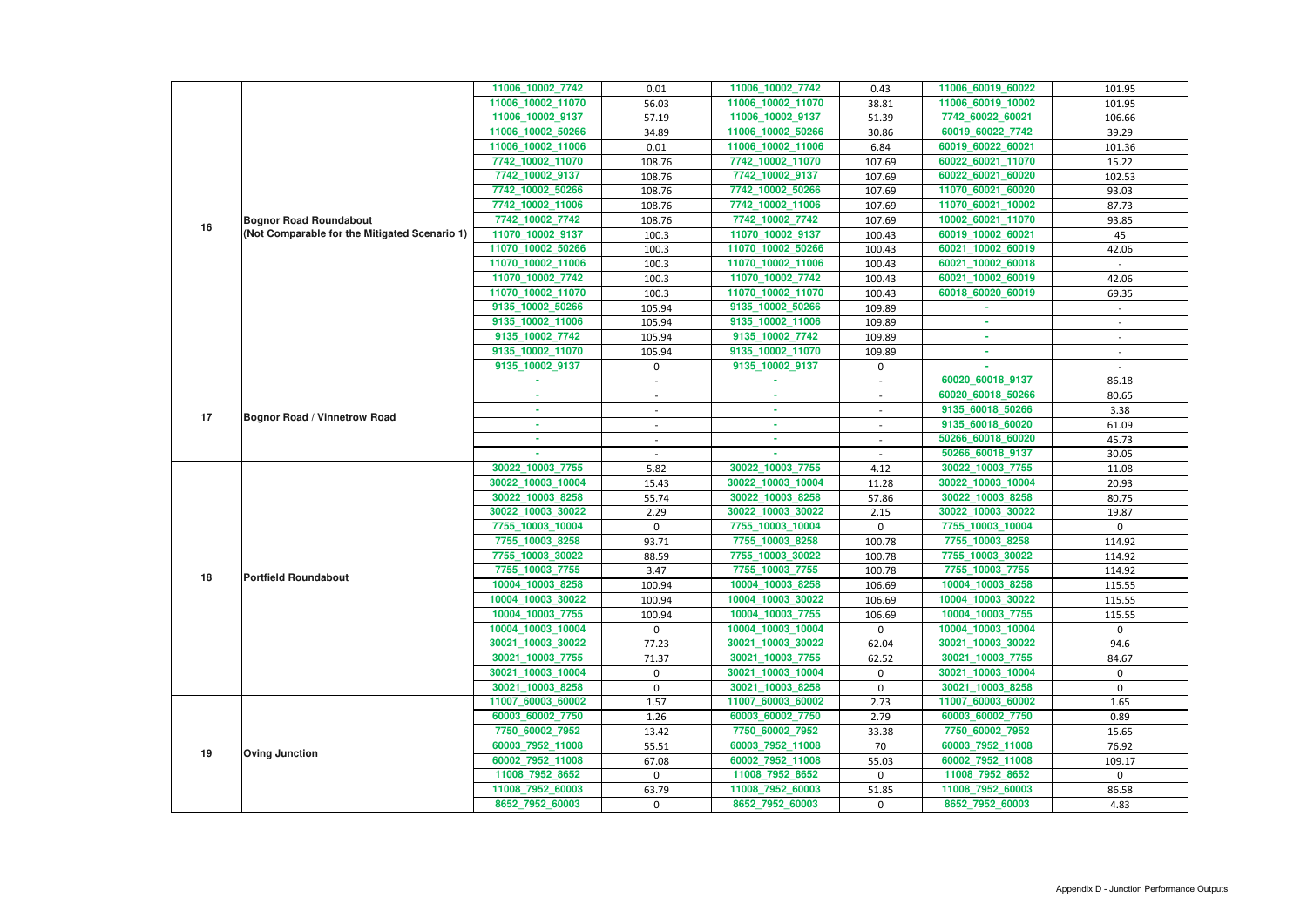|                     | PM - Delays (Total) (sec)                 |                   |                     |                   |                 |                   |                           |  |  |  |
|---------------------|-------------------------------------------|-------------------|---------------------|-------------------|-----------------|-------------------|---------------------------|--|--|--|
| <b>Junction No.</b> | <b>Junction Location</b>                  | <b>Movement</b>   | 2035 Reference Case | <b>Movement</b>   | 2035 Scenario 2 | <b>Movement</b>   | 2035 Mitigated Scenario 2 |  |  |  |
|                     |                                           | 11019 6925 50264  | 7.31                | 11019 6925 50264  | 271.27          | 11019 6925 50264  | 6.37                      |  |  |  |
|                     |                                           | 11019 6925 8024   | 7.31                | 11019 6925 8024   | 271.27          | 11019 6925 8024   | 6.37                      |  |  |  |
|                     |                                           | 11019 6925 11019  | 7.31                | 11019 6925 11019  | 271.27          | 11019 6925 11019  | 6.37                      |  |  |  |
|                     |                                           | 50264 6925 8024   | 4.48                | 50264 6925 8024   | 5.81            | 50264 6925 8024   | 5.68                      |  |  |  |
| $\overline{1}$      | B2145 / B2166                             | 50264_6925_11019  | 4.48                | 50264 6925 11019  | 5.81            | 50264 6925 11019  | 5.68                      |  |  |  |
|                     |                                           | 50264 6925 50264  | 4.48                | 50264 6925 50264  | 5.81            | 50264 6925 50264  | 5.68                      |  |  |  |
|                     |                                           | 8024 6925 11019   | 5.71                | 8024 6925 11019   | 20.39           | 8024 6925 11019   | 4.24                      |  |  |  |
|                     |                                           | 8024 6925 50264   | 5.71                | 8024 6925 50264   | 20.39           | 8024 6925 50264   | 4.24                      |  |  |  |
|                     |                                           | 8024 6925 8024    | 5.71                | 8024 6925 8024    | 20.39           | 8024 6925 8024    | 4.24                      |  |  |  |
|                     |                                           | 4034_4036_30004   | $\overline{3}$      | 4034_4036_30004   | $\overline{3}$  | 4034_60010_60011  | $\mathbf 0$               |  |  |  |
|                     |                                           | 4034 4036 30005   | $\mathbf{0}$        | 4034 4036 30005   | $\mathbf 0$     | 60010 4036 30005  | 14.64                     |  |  |  |
| $\overline{2}$      | B2145/B2201                               | 30004 4036 30005  | 6.17                | 30004 4036 30005  | 5.95            | 60011 4036 30005  | 195.2                     |  |  |  |
|                     |                                           | 30004 4036 4034   | 10.26               | 30004 4036 4034   | 12.31           | 60011 4036 60010  | 195.2                     |  |  |  |
|                     |                                           | 30005 4036 4034   | $\mathbf 0$         | 30005 4036 4034   | $\mathbf 0$     | 30005 4036 60010  | 12.33                     |  |  |  |
|                     |                                           | 30005 4036 30004  | 3                   | 30005 4036 30004  | $\overline{3}$  | 30005 4036 60011  | $\mathbf{r}$              |  |  |  |
|                     |                                           | 50020 50021 50164 | $\mathbf 0$         | 50020 50021 50164 | $\mathbf 0$     | 50020 50021 50164 | $\overline{3}$            |  |  |  |
|                     |                                           | 50020 50021 50110 | $\mathbf{0}$        | 50020 50021 50110 | $\mathbf 0$     | 50020 50021 50110 | $\overline{3}$            |  |  |  |
| 3                   | A259/B2132 Comet Corner                   | 50164 50021 50110 | 386.42              | 50164 50021 50110 | 416.53          | 50164 50021 50110 | 5.65                      |  |  |  |
|                     |                                           | 50164 50021 50020 | 405.95              | 50164 50021 50020 | 438.81          | 50164 50021 50020 | 5.65                      |  |  |  |
|                     |                                           | 50110 50021 50020 | $\mathbf 0$         | 50110 50021 50020 | $\mathbf 0$     | 50110 50021 50020 | 4.62                      |  |  |  |
|                     |                                           | 50110 50021 50164 | 7.34                | 50110 50021 50164 | 7.79            | 50110 50021 50164 | 4.62                      |  |  |  |
|                     |                                           | 50021 50110 50163 | 0                   | 50021 50110 50163 | $\mathbf 0$     | 50021 50110 50163 | 4.25                      |  |  |  |
|                     |                                           | 50021 50110 50270 | $\mathbf 0$         | 50021 50110 50270 | $\mathbf 0$     | 50021 50110 50270 | 4.25                      |  |  |  |
| 4                   | A259/B2233 Oystercatcher                  | 50163 50110 50270 | 157.01              | 50163 50110 50270 | 175.91          | 50163 50110 50270 | 5.73                      |  |  |  |
|                     |                                           | 50163 50110 50021 | 157.01              | 50163 50110 50021 | 175.91          | 50163 50110 50021 | 5.73                      |  |  |  |
|                     |                                           | 50270 50110 50021 | 28.87               | 50270 50110 50021 | 31.94           | 50270 50110 50021 | 43.18                     |  |  |  |
|                     |                                           | 50270 50110 50163 | 38.37               | 50270 50110 50163 | 41.86           | 50270 50110 50163 | 43.18                     |  |  |  |
|                     |                                           | 6055 6054 5955    | 18.23               | 6055 6054 5955    | 33.91           | 6055_6054_5955    | 19.48                     |  |  |  |
| 5                   | A286 Northgate / A286 Orchard Street      | 6153 6054 6055    | $\mathbf 0$         | 6153_6054_6055    | $\mathbf 0$     | 6153_6054_6055    | 12.95                     |  |  |  |
|                     |                                           | 6153 6054 5955    | $\mathbf 0$         | 6153 6054 5955    | $\mathbf 0$     | 6153 6054 5955    | 18.29                     |  |  |  |
|                     |                                           | 5953 6157 6158    | $\mathbf{0}$        | 5953 6157 6158    | $\mathbf 0$     | 5953 6157 6158    | 10.55                     |  |  |  |
| 6                   | A286 Churchside / A286 Broyle Road        | 5953 6157 6154    | $\mathbf{0}$        | 5953 6157 6154    | $\mathbf 0$     | 5953 6157 6154    | 13.48                     |  |  |  |
|                     |                                           | 6158 6157 6154    | 5.84                | 6158 6157 6154    | 10.29           | 6158 6157 6154    | 17.93                     |  |  |  |
|                     |                                           | 6546 6547 20003   | $\Omega$            | 6546 6547 20003   | $\mathbf 0$     | 6546 60016 60017  | $\mathbf 0$               |  |  |  |
| $\overline{7}$      | A286 New Park Road / A286 St Pancras Road | 6546_6547_6650    | $\mathbf 0$         | 6546_6547_6650    | $\mathbf 0$     | 60016_6547_6650   | 15.05                     |  |  |  |
|                     |                                           | 20003 6547 6650   | 56.77               | 20003_6547_6650   | 181.6           | 60017_6547_6650   | 23.32                     |  |  |  |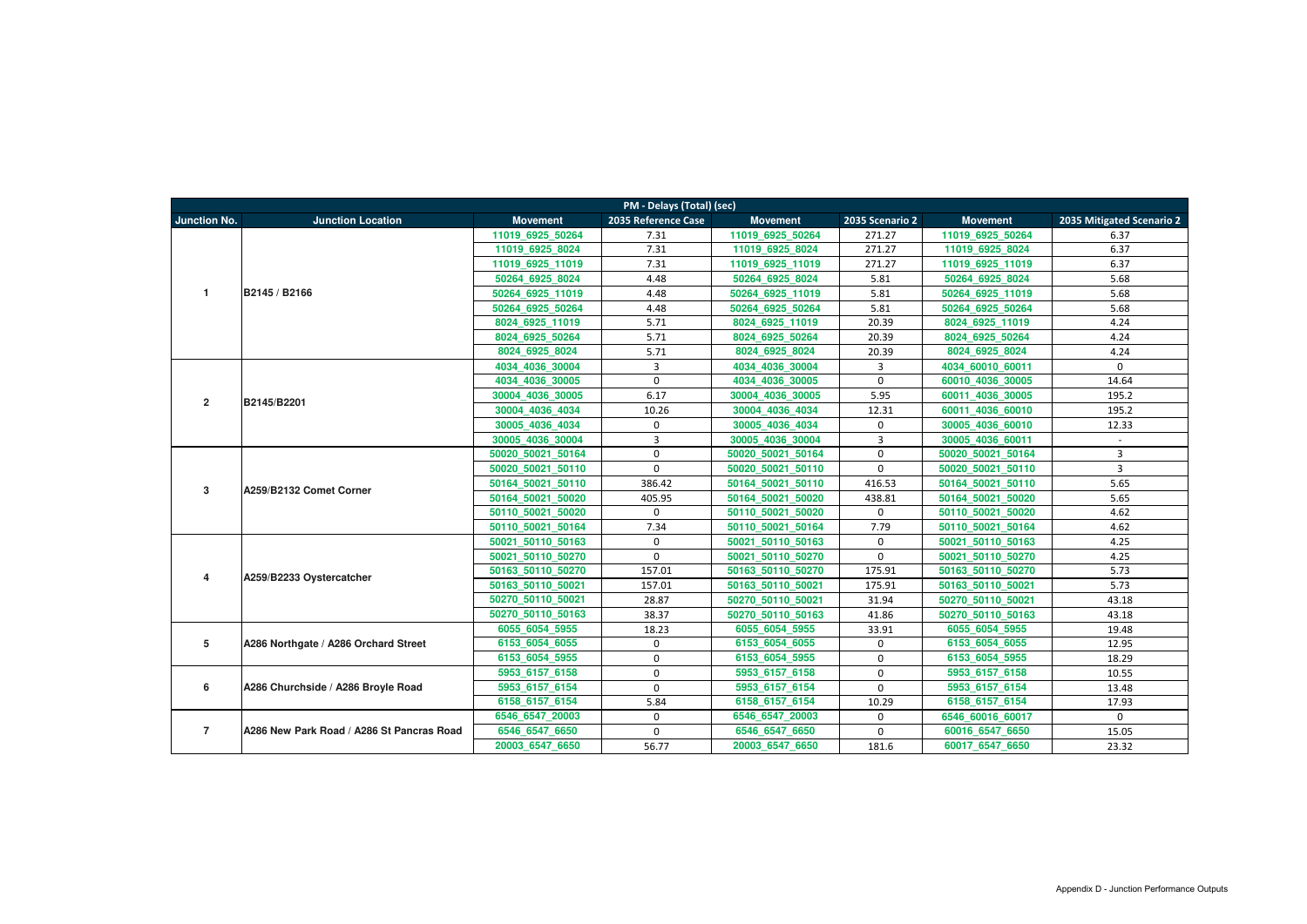|    |                                              | 4946 5046 5047   | 7.3                      | 4946_5046_5047   | 8.85        | 4946_5046_60012   | 1.91                     |
|----|----------------------------------------------|------------------|--------------------------|------------------|-------------|-------------------|--------------------------|
|    |                                              | 4946_5046_5246   | 11.3                     | 4946 5046 5246   | 12.85       | 60015_5046_60012  | 44.76                    |
|    |                                              | 4946_5046_5344   | 15.3                     | 4946_5046_5344   | 16.85       | 5046_60012_5047   | 0                        |
|    |                                              | 4946_5046_5044   | 19.3                     | 4946_5046_5044   | 20.85       | 5046_60012_60013  | $\mathbf 0$              |
|    |                                              | 5047_5046_5246   | 8.29                     | 5047_5046_5246   | 9.29        | 5047_60012_60013  | 3.56                     |
|    |                                              | 5047_5046_5344   | 12.29                    | 5047_5046_5344   | 13.29       | 60012_60013_5246  | $\mathbf 0$              |
|    |                                              | 5047_5046_5044   | 16.29                    | 5047_5046_5044   | 17.29       | 60012_60013_60014 | $\Omega$                 |
|    | A259 Via Ravenna / A259 Cathedral Way        | 5047 5046 5047   | 24.29                    | 5047 5046 5047   | 25.29       | 5246 60013 60014  | 3.87                     |
| 8  | Roundabout (Not comparable for the Mitigated | 5246_5046_5344   | 15.49                    | 5246_5046_5344   | 30.93       | 60013_60014_5344  | 0                        |
|    | Scenario 1)                                  | 5246_5046_5044   | 19.49                    | 5246_5046_5044   | 34.93       | 60013_60014_60015 | $\mathbf 0$              |
|    |                                              | 5246_5046_5047   | 27.49                    | 5246_5046_5047   | 42.93       | 5344_60014_60015  | 3.85                     |
|    |                                              | 5246_5046_5246   | 31.49                    | 5246_5046_5246   | 46.93       | 60014_60015_5044  | 0                        |
|    |                                              | 5344 5046 5044   | 8.76                     | 5344_5046_5044   | 9.73        | 60014_60015_5046  | 0                        |
|    |                                              | 5344_5046_5047   | 16.76                    | 5344_5046_5047   | 17.73       |                   | $\overline{\phantom{a}}$ |
|    |                                              | 5344_5046_5246   | 20.76                    | 5344_5046_5246   | 21.73       |                   |                          |
|    |                                              | 5344_5046_5344   | 24.76                    | 5344 5046 5344   | 25.73       |                   |                          |
|    |                                              | 5741_5840_5841   | 12.73                    | 5741_5840_5841   | 218.78      | 5741_5840_5841    | 76.88                    |
|    |                                              | 5741_5840_5740   | 17.41                    | 5741_5840_5740   | 226.99      |                   |                          |
|    |                                              | 5841_5840_5740   | 15.17                    | 5841_5840_5740   | 16.17       | 5841_5840_5740    | $\mathbf 0$              |
| 9  | A286 Stockbridge Road/ Terminus Road         | 5841_5840_5741   | 16.08                    | 5841_5840_5741   | 20.5        | 5841_5840_5741    | 1.92                     |
|    |                                              | 5740_5840_5741   | 18.18                    | 5740_5840_5741   | 18.21       | 5740_5840_5741    | 25.13                    |
|    |                                              | 5740_5840_5841   | 19.34                    | 5740_5840_5841   | 21.27       | 5740_5840_5841    | 63.38                    |
|    |                                              | 4845_4945_4846   | $\mathbf 0$              | 4845_4945_4846   | 0           | 4845_4945_4846    | 49.83                    |
|    |                                              |                  |                          |                  |             | 4845 4945 5043    | 49.81                    |
|    |                                              |                  | $\overline{\phantom{a}}$ | ×.               |             | 4845 4945 40216   | 116.76                   |
|    |                                              |                  |                          |                  |             | 4846 4945 5043    | 95.64                    |
|    |                                              | 4846 4945 40216  | $\mathbf 0$              | 4846 4945 40216  | $\mathbf 0$ | 4846 4945 40216   | 96.08                    |
|    |                                              | 4846 4945 4845   | 14.54                    | 4846_4945_4845   | 112.79      | 4846_4945_4845    | 108.83                   |
| 10 | A259 Cathedral Way/ Fishbourne Road East     |                  |                          |                  |             | 5043_4945_40216   | 471.96                   |
|    |                                              |                  |                          |                  |             | 5043 4945 4845    | 466.28                   |
|    |                                              |                  |                          |                  |             | 5043_4945_4846    | 466.28                   |
|    |                                              | 40216_4945_4845  | $\mathbf 0$              | 40216_4945_4845  | 0           | 40216_4945_4845   | 42.39                    |
|    |                                              | 40216_4945_4846  | $\mathbf 0$              | 40216 4945 4846  | $\mathbf 0$ | 40216_4945_4846   | 42.14                    |
|    |                                              |                  |                          |                  |             | 40216_4945_5043   | 51.47                    |
|    |                                              | 30001_4741_40219 | 11.64                    | 30001 4741 40219 | 0.02        | 30001_4741_40219  | 6.15                     |
|    |                                              | 30001_4741_40179 | 42.59                    | 30001_4741_40179 | 38.3        | 30001_4741_40179  | 36.72                    |
|    | Fishbourne Road West / Appledram Lane        | 40219_4741_40179 | $\mathbf 0$              | 40219_4741_40179 | 0           | 40219_4741_40179  | $\mathbf 0$              |
| 11 | <b>South</b>                                 | 40219_4741_30001 | $\mathbf 0$              | 40219_4741_30001 | $\mathbf 0$ | 40219_4741_30001  | $\mathbf{0}$             |
|    |                                              | 40179_4741_30001 | 101.84                   | 40179_4741_30001 | 2553.28     | 40179_4741_30001  | 48.34                    |
|    |                                              | 40179_4741_40219 | 102.45                   | 40179_4741_40219 | 2553.28     | 40179_4741_40219  | 59.02                    |
|    |                                              | $\sim$           | $\sim$                   | <b>ALC</b>       | $\sim$      | 60029_60028_50263 | 6.05                     |
|    |                                              | ×.               | $\overline{\phantom{a}}$ | ×.               | $\sim$      | 60029_60028_4327  | 6.05                     |
|    |                                              |                  | $\sim$                   | $\sim$           | $\sim$      | 60029_60028_60029 | 6.05                     |
|    |                                              |                  | $\overline{\phantom{a}}$ | ×.               |             | 50263_60028_4327  | 5.85                     |
| 12 | Stockbridge Link Road / A286 Birdham Road    | ٠                | $\sim$                   | $\sim$           | $\sim$      | 50263_60028_60029 | 5.85                     |
|    |                                              | ×.               | $\sim$                   | <b>COL</b>       | $\sim$      | 50263_60028_50263 | 5.85                     |
|    |                                              |                  |                          | $\sim$           |             | 4327_60028_50263  | 4.19                     |
|    |                                              |                  |                          |                  |             | 4327_60028_60029  | 4.19                     |
|    |                                              |                  |                          |                  |             | 4327_60028_4327   | 4.19                     |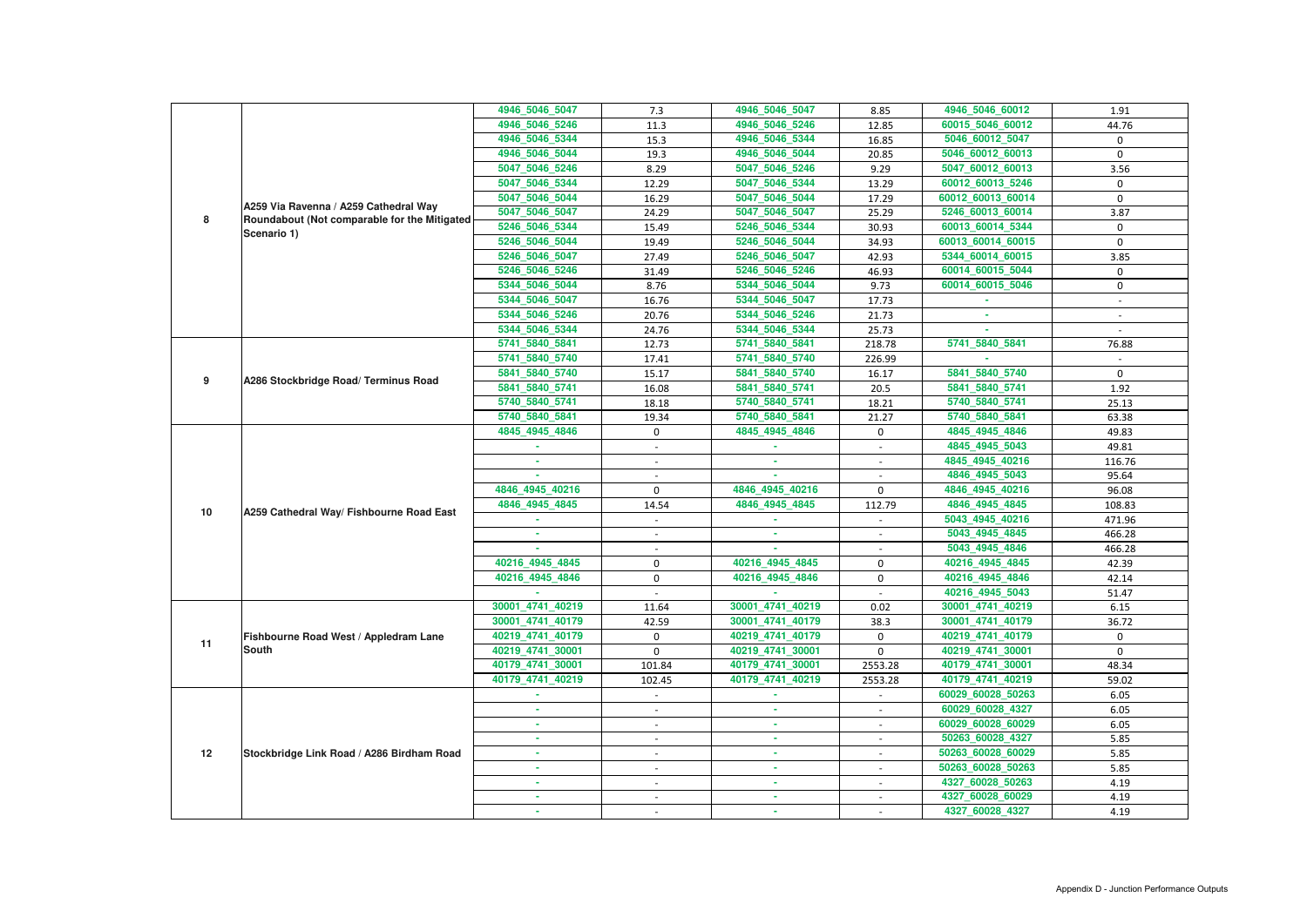|    |                              | 4645 40218 40216  | 10.02       | 4645_40218_40216  | 13.02        | 4645_40218_40216  | 8.36         |
|----|------------------------------|-------------------|-------------|-------------------|--------------|-------------------|--------------|
|    |                              | 4645_40218_9001   | 13.06       | 4645_40218_9001   | 18.32        | 4645_40218_9001   | 8.05         |
|    |                              | 9001_40218_4644   | 14.91       | 9001_40218_4644   | 17.37        | 9001_40218_4644   | 10.35        |
|    |                              | 40219_40218_4644  | 185.95      | 40219_40218_4644  | 196.48       | 40219_40218_4644  | 79.52        |
|    |                              | 40219_40218_40216 | 22.29       | 40219_40218_40216 | 21.63        | 40219_40218_40216 | 79.52        |
|    |                              | 40218_40216_4945  | 3           | 40218_40216_4945  | $\mathbf{3}$ | 40218_40216_4945  | $\mathbf{0}$ |
|    |                              | 40218_40216_40217 | 22.08       | 40218_40216_40217 | 22.33        | 40218_40216_40217 | 19.07        |
|    |                              | 4945_40216_40217  | 7.4         | 4945_40216_40217  | 8.38         | 4945 40216 40217  | 13.35        |
|    |                              | 40216_40217_5043  | $\mathbf 0$ | 40216_40217_5043  | 0.03         |                   |              |
|    |                              | 40216_40217_9001  | $\mathbf 0$ | 40216_40217_9001  | 5.52         | 40216_40217_9001  | $\mathbf 0$  |
|    |                              | 5043_40217_9001   | 3.84        | 5043_40217_9001   | 12.8         |                   |              |
| 13 | <b>Fishbourne Roundabout</b> | 40218_9001_11001  | 10.9        | 40218_9001_11001  | 12.29        | 40218_9001_11001  | 12.08        |
|    |                              | 40217_9001_11001  | 59.99       | 40217_9001_11001  | 249.04       | 40217_9001_11001  | 85.04        |
|    |                              | 40217_9001_40219  | 24.31       | 40217_9001_40219  | 25.56        | 40217_9001_60027  | 85.04        |
|    |                              | 11001_9001_40219  | 10.19       | 11001_9001_40219  | 51.03        | 11001_9001_60027  | 10.21        |
|    |                              | 11001_9001_40218  | 12.44       | 11001_9001_40218  | 11.65        | 11001_9001_40218  | 15.53        |
|    |                              |                   |             |                   |              | 9001_60027_60029  | 8.39         |
|    |                              |                   | $\sim$      |                   | $\sim$       | 9001 60027 40219  |              |
|    |                              | a.                |             |                   |              |                   | 16.19        |
|    |                              |                   |             |                   |              | 60029_60027_40219 | 9.45         |
|    |                              | 9001_40219_4741   | $\pmb{0}$   | 9001_40219_4741   | 0            | 60027_40219_4741  | 1.13         |
|    |                              | 9001_40219_40218  | 0           | 9001_40219_40218  | 0            | 60027_40219_40218 | 53.47        |
|    |                              | 4741_40219_40218  | 3.63        | 4741_40219_40218  | 17.08        | 4741_40219_40218  | 114.99       |
|    |                              | 9001_11001_5839   | $\mathbf 0$ | 9001_11001_5839   | 0            | 9001_11001_5839   | 0            |
|    |                              | 11001_5839_5740   | $\mathbf 0$ | 11001_5839_5740   | 0            | 11001_5839_5740   | $\mathbf 0$  |
|    |                              | 5740_5839_11002   | 0           | 5740_5839_11002   | 0            | 5740_5839_11002   | 0            |
|    | <b>Stockbridge Junction</b>  | 5839_11002_11003  | 0           | 5839_11002_11003  | 0            | 5839_11002_11003  | 0            |
|    |                              | 11003_11002_40220 | $\mathbf 0$ | 11003_11002_40220 | 0            | 11003_11002_40220 | 0            |
|    |                              | 11002_40220_50257 | 0           | 11002_40220_50257 | 0            | 11002_40220_50257 | $\mathbf 0$  |
|    |                              | 50257_40220_11001 | $\pmb{0}$   | 50257_40220_11001 | 0            | 50257_40220_11001 | $\mathbf 0$  |
| 14 |                              | 40220_11001_9001  | 3.72        | 40220_11001_9001  | 3.19         | 40220_11001_9001  | 4.28         |
|    |                              | 11001_5739_11002  | 22.68       | 11001_5739_11002  | 102.16       | 11001_5739_11002  | 21.17        |
|    |                              | 11001_5739_40220  | 410.03      | 11001_5739_40220  | 603.12       |                   |              |
|    |                              | 5839 5739 11001   | 107         | 5839_5739_11001   | 36.36        | 5839_5739_11001   | 40.91        |
|    |                              | 5839_5739_40220   | 407.17      | 5839_5739_40220   | 497.62       | 5839_5739_40220   | 80.09        |
|    |                              | 11002_5739_11001  | 22.85       | 11002_5739_11001  | 48.31        | 11002_5739_11001  | 56.36        |
|    |                              | 11002_5739_5839   | 37.91       | 11002_5739_5839   | 36.17        |                   |              |
|    |                              | 40220_5739_5839   | 87.55       | 40220_5739_5839   | 418.29       | 40220_5739_5839   | 211.73       |
|    |                              | 40220_5739_11002  | 87.55       | 40220_5739_11002  | 418.29       | 40220_5739_11002  | 211.73       |
|    |                              | 11003 11004 40221 | 0           | 11003_11004_40221 | 0            | 11003 11004 40221 | 0            |
|    |                              | 11004_40221_7040  | 0           | 11004_40221_7040  | 0            | 11004_40221_7040  | 0            |
|    |                              | 7040 40221 11005  | $\mathbf 0$ | 7040_40221_11005  | 0            | 7040_40221_11005  | $\mathbf 0$  |
|    |                              | 40221_11005_11006 | $\mathbf 0$ | 40221_11005_11006 | 0            | 40221_11005_11006 | $\mathbf 0$  |
|    |                              | 11006_11005_40222 | 0           | 11006_11005_40222 | 0            | 11006_11005_40222 | 0            |
|    |                              | 11005_40222_50264 | 0           | 11005_40222_50264 | 0            | 11005_40222_50264 | 0            |
|    |                              | 50264_40222_11004 | $\mathbf 0$ | 50264_40222_11004 | 0            | 50264_40222_11004 | 0            |
|    |                              | 40222_11004_11003 | $\Omega$    | 40222_11004_11003 | 0            | 40222_11004_11003 | $\Omega$     |
| 15 | <b>Whyke Junction</b>        | 11004_6936_11005  | 104.67      | 11004_6936_11005  | 65.88        | 11004_6936_11005  | 69.85        |
|    |                              | 11004_6936_40222  | 269.86      | 11004_6936_40222  | 329.26       |                   |              |
|    |                              | 40221_6936_40222  | 180.17      | 40221_6936_40222  | 254.93       | 40221_6936_40222  | 183.54       |
|    |                              | 40221_6936_11004  | 180.17      | 40221_6936_11004  | 254.93       | 40221_6936_11004  | 64.09        |
|    |                              | 11005_6936_11004  | 23.52       | 11005_6936_11004  | 22.95        | 11005_6936_11004  | 23.52        |
|    |                              | 11005_6936_40221  | 38.29       | 11005_6936_40221  | 37.35        |                   |              |
|    |                              | 40222_6936_40221  | 133.02      | 40222_6936_40221  | 179.75       | 40222_6936_40221  | 75.13        |
|    |                              | 40222_6936_11005  | 133.02      | 40222_6936_11005  | 179.75       | 40222_6936_11005  | 75.13        |
|    |                              |                   |             |                   |              |                   |              |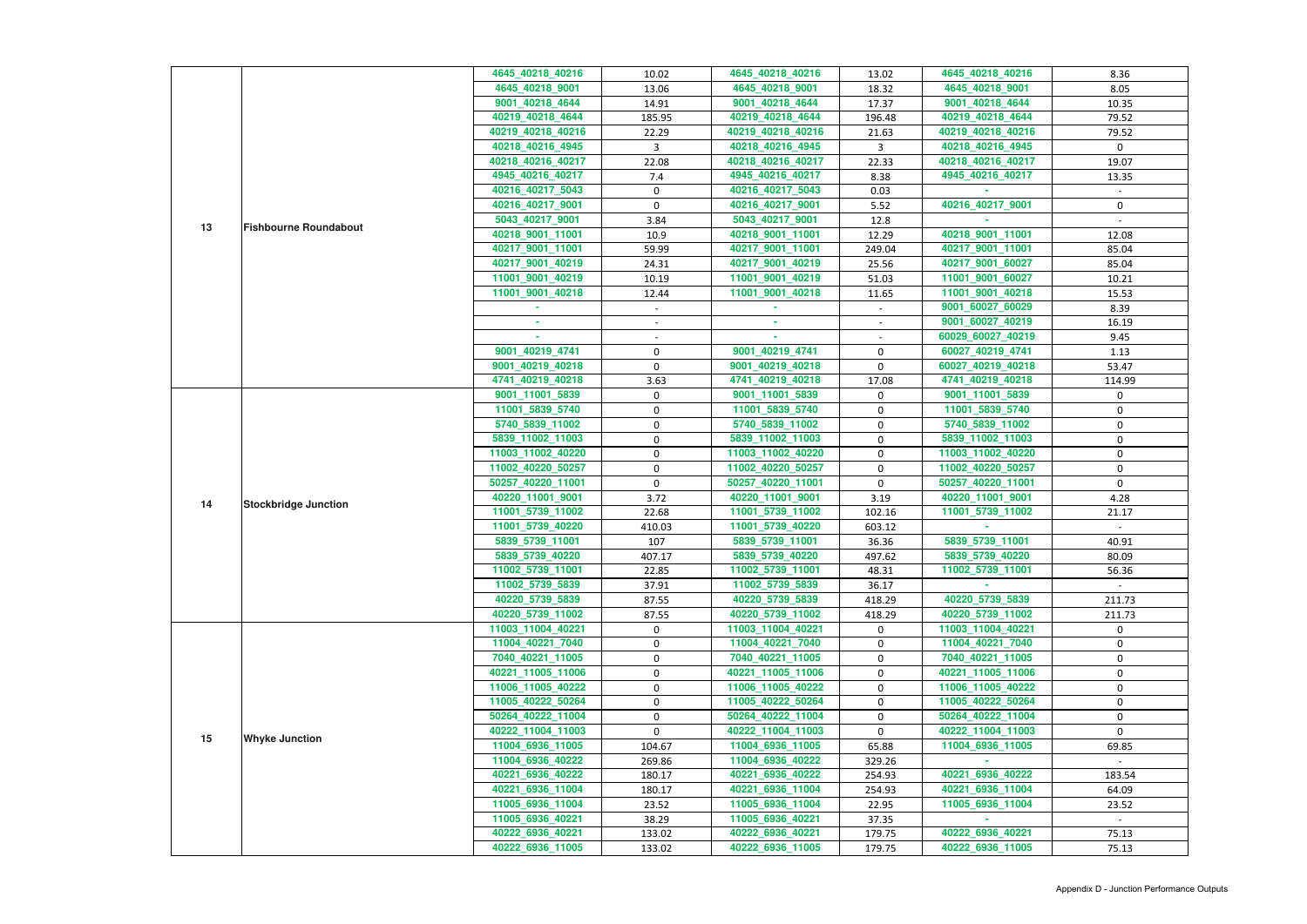|    |                                               | 11006_10002_7742                       | 7.34                     | 11006_10002_7742                       | 7.1            | 11006_60019_60022                      | 61.48                    |
|----|-----------------------------------------------|----------------------------------------|--------------------------|----------------------------------------|----------------|----------------------------------------|--------------------------|
|    |                                               | 11006_10002_11070                      | 10.67                    | 11006_10002_11070                      | 10.43          | 11006_60019_10002                      | 62.52                    |
|    |                                               | 11006_10002_9137                       | 14                       | 11006_10002_9137                       | 13.77          | 7742_60022_60021                       | 147.88                   |
|    |                                               | 11006_10002_50266                      | 20.67                    | 11006_10002_50266                      | 20.43          | 60019_60022_7742                       | $\mathbf{0}$             |
|    |                                               | 11006_10002_11006                      | 24                       | 11006_10002_11006                      | 23.77          | 60019_60022_60021                      | 49.47                    |
|    |                                               | 7742_10002_11070                       | 231.4                    | 7742_10002_11070                       | 202.15         | 60022_60021_11070                      | 17.03                    |
|    |                                               | 7742_10002_9137                        | 234.73                   | 7742_10002_9137                        | 205.49         | 60022_60021_60020                      | 73.28                    |
|    |                                               | 7742_10002_50266                       | 241.4                    | 7742_10002_50266                       | 212.15         | 11070_60021_60020                      | 23.28                    |
|    |                                               | 7742_10002_11006                       | 244.73                   | 7742_10002_11006                       | 215.49         | 11070_60021_10002                      | 23.35                    |
|    | <b>Bognor Road Roundabout</b>                 | 7742_10002_7742                        | 248.06                   | 7742_10002_7742                        | 218.82         | 10002_60021_11070                      | 24.6                     |
| 16 | (Not Comparable for the Mitigated Scenario 1) | 11070_10002_9137                       | 40.03                    | 11070_10002_9137                       | 46.35          | 60019_10002_60021                      | $\mathbf 0$              |
|    |                                               | 11070_10002_50266                      | 46.69                    | 11070_10002_50266                      | 53.01          | 60021_10002_60019                      | $\boldsymbol{0}$         |
|    |                                               | 11070_10002_11006                      | 50.03                    | 11070_10002_11006                      | 56.35          | 60021_10002_60018                      |                          |
|    |                                               | 11070_10002_7742                       | 53.36                    | 11070_10002_7742                       | 59.68          | 60021_10002_60019                      | $\mathbf 0$              |
|    |                                               | 11070_10002_11070                      | 56.69                    | 11070_10002_11070                      | 63.01          | 60018_60020_60019                      | 3.72                     |
|    |                                               | 9135_10002_50266                       | 147.07                   | 9135_10002_50266                       | 219.13         |                                        |                          |
|    |                                               | 9135_10002_11006                       | 150.4                    | 9135_10002_11006                       | 222.47         |                                        |                          |
|    |                                               | 9135 10002 7742                        | 153.73                   | 9135_10002_7742                        | 225.8          |                                        | $\sim$                   |
|    |                                               | 9135_10002_11070                       | 157.07                   | 9135_10002_11070                       | 229.13         | ×.                                     | $\overline{\phantom{a}}$ |
|    |                                               | 9135_10002_9137                        | 160.4                    | 9135_10002_9137                        | 232.47         |                                        |                          |
|    |                                               |                                        |                          |                                        |                | 60020_60018_9137                       | 16.8                     |
|    |                                               |                                        | $\overline{\phantom{a}}$ | ×.                                     |                | 60020_60018_50266                      | 33.39                    |
| 17 | <b>Bognor Road / Vinnetrow Road</b>           | $\sim$                                 | $\sim$                   | <b>COL</b>                             | $\sim$         | 9135_60018_50266                       | 17.43                    |
|    |                                               | ×.                                     |                          | $\sim$                                 |                | 9135_60018_60020                       | 17.47                    |
|    |                                               |                                        | $\sim$                   | ×.                                     |                | 50266_60018_60020                      | 23.79                    |
|    |                                               |                                        |                          |                                        |                | 50266_60018_9137                       | 23.74                    |
|    |                                               | 30022_10003_7755                       | 10.18                    | 30022_10003_7755                       | 10.53          | 30022_10003_7755                       | 10.71                    |
|    |                                               | 30022_10003_10004                      | 15.98                    | 30022_10003_10004                      | 16.33          | 30022_10003_10004                      | 16.51                    |
|    |                                               | 30022_10003_8258                       | 21.78                    | 30022_10003_8258                       | 22.13          | 30022_10003_8258                       | 22.31                    |
|    |                                               | 30022_10003_30022                      | 33.38                    | 30022_10003_30022                      | 33.73          | 30022_10003_30022                      | 33.91                    |
|    |                                               | 7755_10003_10004                       | 26.09                    | 7755_10003_10004                       | 51.41          | 7755_10003_10004                       | 333.66                   |
|    |                                               | 7755_10003_8258                        | 31.89                    | 7755_10003_8258                        | 57.21          | 7755 10003 8258                        | 339.46                   |
|    |                                               | 7755_10003_30022                       | 43.49                    | 7755_10003_30022                       | 68.81          | 7755_10003_30022                       | 351.06                   |
| 18 | <b>Portfield Roundabout</b>                   | 7755_10003_7755                        | 49.29                    | 7755_10003_7755                        | 74.61          | 7755_10003_7755                        | 356.86                   |
|    |                                               | 10004_10003_8258                       | 106.41                   | 10004_10003_8258                       | 221.38         | 10004_10003_8258                       | 380.47                   |
|    |                                               | 10004_10003_30022                      | 118.01                   | 10004_10003_30022                      | 232.98         | 10004_10003_30022                      | 392.07                   |
|    |                                               | 10004_10003_7755                       | 123.81                   | 10004_10003_7755                       | 238.78         | 10004_10003_7755                       | 397.87                   |
|    |                                               | 10004_10003_10004<br>30021_10003_30022 | 129.61                   | 10004_10003_10004<br>30021_10003_30022 | 244.58         | 10004_10003_10004<br>30021_10003_30022 | 403.67                   |
|    |                                               | 30021_10003_7755                       | 12.39<br>18.19           | 30021_10003_7755                       | 10.73          | 30021 10003 7755                       | 16.52<br>22.32           |
|    |                                               | 30021_10003_10004                      | 23.99                    | 30021_10003_10004                      | 16.53<br>22.33 | 30021_10003_10004                      | 28.12                    |
|    |                                               | 30021_10003_8258                       | 29.79                    | 30021_10003_8258                       | 28.13          | 30021_10003_8258                       | 33.92                    |
|    |                                               | 11007_60003_60002                      | $\mathbf{0}$             | 11007_60003_60002                      | $\mathbf 0$    | 11007_60003_60002                      | $\mathbf 0$              |
|    |                                               | 60003_60002_7750                       | $\mathbf 0$              | 60003_60002_7750                       | 0              | 60003_60002_7750                       | 0                        |
|    |                                               | 7750_60002_7952                        | $\mathbf 0$              | 7750_60002_7952                        | 0              | 7750_60002_7952                        | $\mathbf 0$              |
|    |                                               | 60003_7952_11008                       | 13.76                    | 60003_7952_11008                       | 85.02          | 60003_7952_11008                       | 11.99                    |
| 19 | <b>Oving Junction</b>                         | 60002_7952_11008                       | 55.82                    | 60002_7952_11008                       | 22.54          | 60002_7952_11008                       | 246.19                   |
|    |                                               | 11008_7952_8652                        | 6                        | 11008_7952_8652                        | 1.54           | 11008_7952_8652                        | 12.91                    |
|    |                                               | 11008_7952_60003                       | 2.51                     | 11008_7952_60003                       | 0.84           | 11008_7952_60003                       | 2.37                     |
|    |                                               | 8652_7952_60003                        | 135.38                   | 8652_7952_60003                        | 144.06         | 8652_7952_60003                        | 144.2                    |
|    |                                               |                                        |                          |                                        |                |                                        |                          |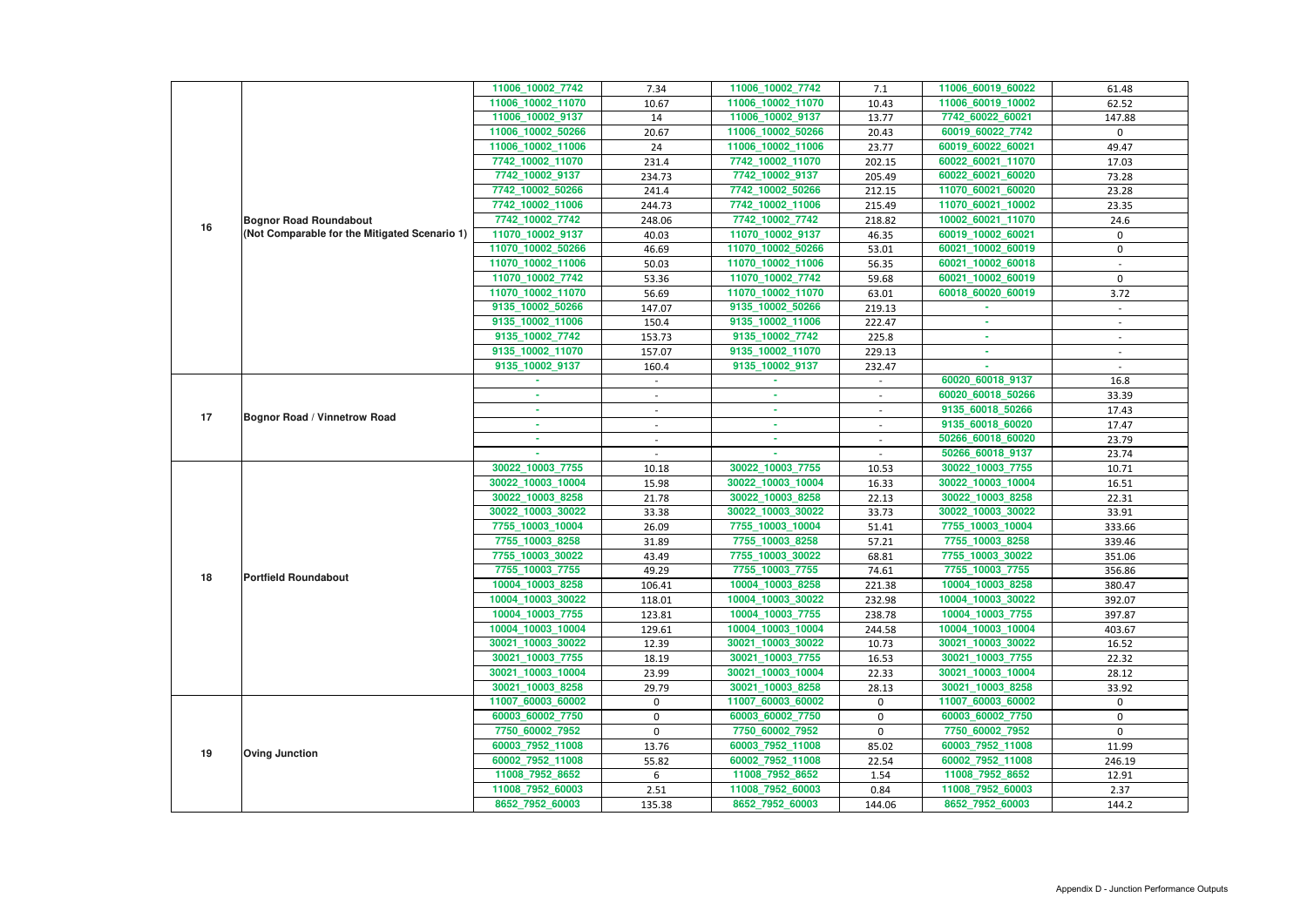|                     | <b>PM - Average Queue Total (PCU)</b>     |                   |                     |                   |                 |                   |                           |  |  |  |  |  |  |
|---------------------|-------------------------------------------|-------------------|---------------------|-------------------|-----------------|-------------------|---------------------------|--|--|--|--|--|--|
| <b>Junction No.</b> | <b>Junction Location</b>                  | <b>Movement</b>   | 2035 Reference Case | <b>Movement</b>   | 2035 Scenario 2 | <b>Movement</b>   | 2035 Mitigated Scenario 2 |  |  |  |  |  |  |
|                     |                                           | 11019 6925 50264  | 0.45                | 11019 6925 50264  | 26.48           | 11019 6925 50264  | 0.43                      |  |  |  |  |  |  |
|                     |                                           | 11019 6925 8024   | 0.61                | 11019 6925 8024   | 51.32           | 11019 6925 8024   | 0.65                      |  |  |  |  |  |  |
|                     |                                           | 11019 6925 11019  | $\mathbf 0$         | 11019 6925 11019  | $\mathbf 0$     | 11019 6925 11019  | $\mathbf 0$               |  |  |  |  |  |  |
|                     |                                           | 50264 6925 8024   | 0.04                | 50264 6925 8024   | 0.02            | 50264 6925 8024   | 0.21                      |  |  |  |  |  |  |
| $\overline{1}$      | B2145 / B2166                             | 50264 6925 11019  | 0.22                | 50264 6925 11019  | 0.52            | 50264 6925 11019  | 0.37                      |  |  |  |  |  |  |
|                     |                                           | 50264 6925 50264  | $\mathbf{0}$        | 50264 6925 50264  | $\mathbf 0$     | 50264 6925 50264  | $\mathbf{0}$              |  |  |  |  |  |  |
|                     |                                           | 8024 6925 11019   | 0.14                | 8024 6925 11019   | 1.13            | 8024 6925 11019   | 0.06                      |  |  |  |  |  |  |
|                     |                                           | 8024 6925 50264   | 0.5                 | 8024 6925 50264   | 3.9             | 8024 6925 50264   | 0.18                      |  |  |  |  |  |  |
|                     |                                           | 8024 6925 8024    | $\mathbf 0$         | 8024 6925 8024    | $\mathbf 0$     | 8024 6925 8024    | $\mathbf{0}$              |  |  |  |  |  |  |
|                     |                                           | 4034 4036 30004   | $\mathbf 0$         | 4034 4036 30004   | $\mathbf 0$     | 4034 60010 60011  | $\Omega$                  |  |  |  |  |  |  |
|                     |                                           | 4034 4036 30005   | $\mathbf 0$         | 4034 4036 30005   | $\mathbf 0$     | 60010 4036 30005  | 3.14                      |  |  |  |  |  |  |
| $\overline{2}$      | B2145/B2201                               | 30004 4036 30005  | $\mathbf 0$         | 30004 4036 30005  | $\mathbf 0$     | 60011 4036 30005  | $\mathbf 0$               |  |  |  |  |  |  |
|                     |                                           | 30004 4036 4034   | 0.32                | 30004 4036 4034   | 0.19            | 60011 4036 60010  | 18.82                     |  |  |  |  |  |  |
|                     |                                           | 30005 4036 4034   | $\mathbf 0$         | 30005 4036 4034   | $\mathbf 0$     | 30005 4036 60010  | 1.86                      |  |  |  |  |  |  |
|                     |                                           | 30005 4036 30004  | $\mathbf 0$         | 30005 4036 30004  | $\mathbf 0$     | 30005 4036 60011  |                           |  |  |  |  |  |  |
|                     | A259/B2132 Comet Corner                   | 50020 50021 50164 | $\mathbf 0$         | 50020 50021 50164 | $\mathbf 0$     | 50020 50021 50164 | $\mathbf 0$               |  |  |  |  |  |  |
|                     |                                           | 50020 50021 50110 | $\mathbf 0$         | 50020 50021 50110 | $\mathbf 0$     | 50020 50021 50110 | $\mathbf{0}$              |  |  |  |  |  |  |
| $\mathbf{3}$        |                                           | 50164 50021 50110 | $\mathbf 0$         | 50164 50021 50110 | $\mathbf 0$     | 50164 50021 50110 | $\mathbf 0$               |  |  |  |  |  |  |
|                     |                                           | 50164 50021 50020 | 9.08                | 50164 50021 50020 | 8.51            | 50164 50021 50020 | 0.26                      |  |  |  |  |  |  |
|                     |                                           | 50110 50021 50020 | 0                   | 50110 50021 50020 | $\mathbf 0$     | 50110 50021 50020 | 0.56                      |  |  |  |  |  |  |
|                     |                                           | 50110 50021 50164 | $\mathbf 0$         | 50110 50021 50164 | $\mathbf 0$     | 50110 50021 50164 | $\mathbf 0$               |  |  |  |  |  |  |
|                     |                                           | 50021 50110 50163 | $\mathbf 0$         | 50021 50110 50163 | $\mathbf 0$     | 50021 50110 50163 | 0.01                      |  |  |  |  |  |  |
|                     |                                           | 50021 50110 50270 | $\mathbf 0$         | 50021 50110 50270 | $\mathbf 0$     | 50021 50110 50270 | 0.32                      |  |  |  |  |  |  |
| $\overline{4}$      | A259/B2233 Oystercatcher                  | 50163 50110 50270 | 8.14                | 50163 50110 50270 | 4.59            | 50163 50110 50270 | 0.3                       |  |  |  |  |  |  |
|                     |                                           | 50163 50110 50021 | 2.93                | 50163 50110 50021 | 3.72            | 50163 50110 50021 | 0.02                      |  |  |  |  |  |  |
|                     |                                           | 50270 50110 50021 | 9.93                | 50270 50110 50021 | 11.41           | 50270 50110 50021 | 14.1                      |  |  |  |  |  |  |
|                     |                                           | 50270 50110 50163 | 7.93                | 50270 50110 50163 | 7.68            | 50270 50110 50163 | 4.84                      |  |  |  |  |  |  |
|                     |                                           | 6055 6054 5955    | 2.2                 | 6055 6054 5955    | 5.05            | 6055 6054 5955    | 3.36                      |  |  |  |  |  |  |
| $5\phantom{.0}$     | A286 Northgate / A286 Orchard Street      | 6153 6054 6055    | $\mathbf 0$         | 6153 6054 6055    | $\mathbf 0$     | 6153 6054 6055    | $\overline{2}$            |  |  |  |  |  |  |
|                     |                                           | 6153 6054 5955    | $\mathbf 0$         | 6153 6054 5955    | $\mathbf 0$     | 6153 6054 5955    | 5.63                      |  |  |  |  |  |  |
|                     |                                           | 5953 6157 6158    | $\mathbf 0$         | 5953 6157 6158    | $\mathbf{0}$    | 5953 6157 6158    | 1.21                      |  |  |  |  |  |  |
| 6                   | A286 Churchside / A286 Broyle Road        | 5953 6157 6154    | $\mathbf 0$         | 5953 6157 6154    | $\mathbf{0}$    | 5953 6157 6154    | 3.78                      |  |  |  |  |  |  |
|                     |                                           | 6158_6157_6154    | 0.45                | 6158 6157 6154    | 1.13            | 6158_6157_6154    | 2.04                      |  |  |  |  |  |  |
|                     |                                           | 6546 6547 20003   | $\mathbf 0$         | 6546 6547 20003   | $\mathbf 0$     | 6546 60016 60017  | $\mathbf 0$               |  |  |  |  |  |  |
| $\overline{7}$      | A286 New Park Road / A286 St Pancras Road | 6546_6547_6650    | $\mathbf 0$         | 6546 6547 6650    | $\mathbf 0$     | 60016_6547_6650   | 4.22                      |  |  |  |  |  |  |
|                     |                                           | 20003_6547_6650   | 9.73                | 20003 6547 6650   | 35.38           | 60017_6547_6650   | 7.88                      |  |  |  |  |  |  |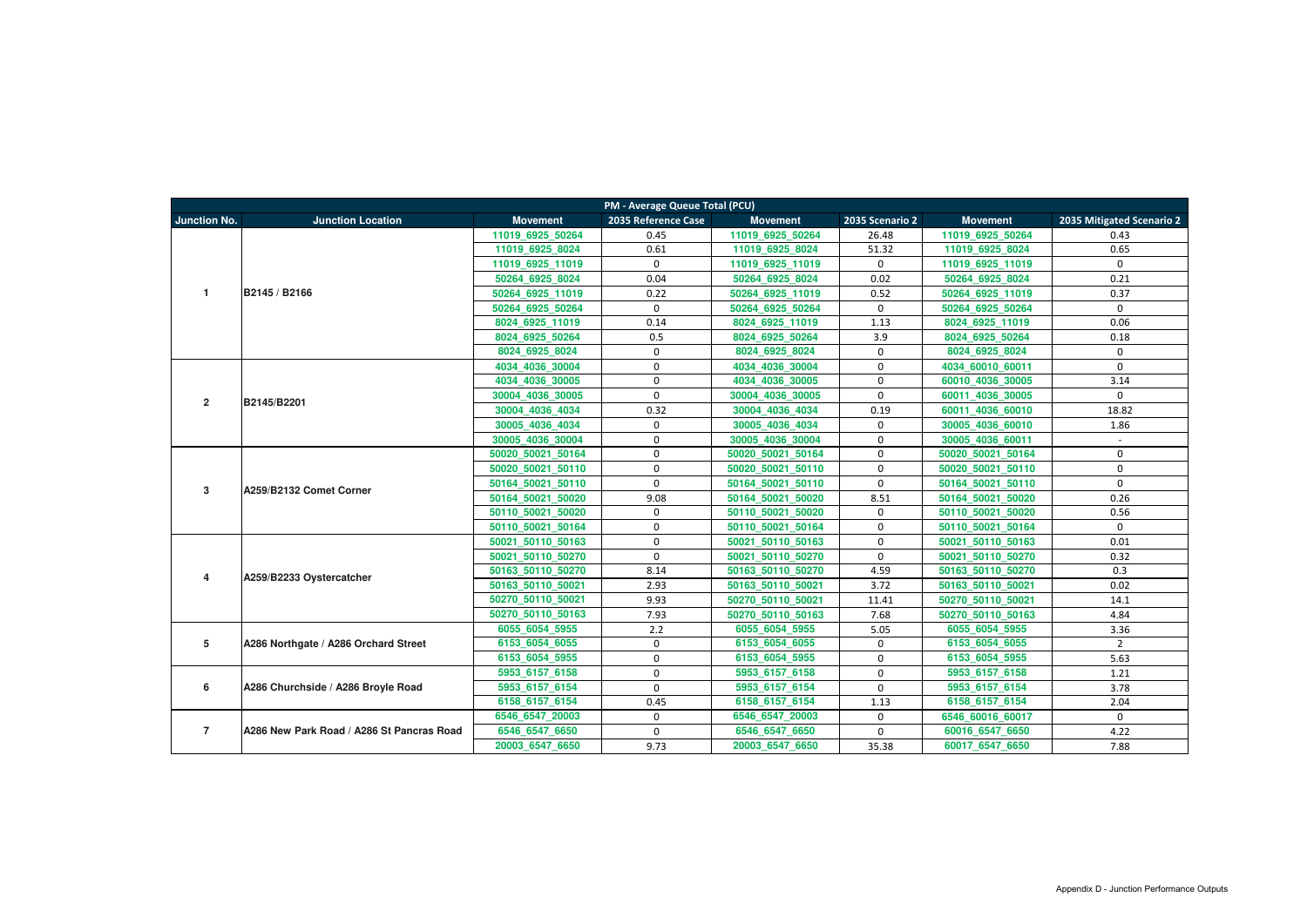|    |                                                             | 4946_5046_5047   | 0.04                     | 4946_5046_5047   | 0.38                     | 4946_5046_60012   | 0.53         |
|----|-------------------------------------------------------------|------------------|--------------------------|------------------|--------------------------|-------------------|--------------|
|    |                                                             | 4946_5046_5246   | $\mathbf{0}$             | 4946_5046_5246   | 0.02                     | 60015_5046_60012  | 0.48         |
|    |                                                             | 4946_5046_5344   | 0.04                     | 4946_5046_5344   | 0.35                     | 5046_60012_5047   | 0            |
|    |                                                             | 4946_5046_5044   | 0                        | 4946_5046_5044   | 0.03                     | 5046_60012_60013  | 0            |
|    |                                                             | 5047_5046_5246   | 0.01                     | 5047_5046_5246   | 0.01                     | 5047_60012_60013  | 0.07         |
|    |                                                             | 5047_5046_5344   | 0.01                     | 5047_5046_5344   | 0.01                     | 60012 60013 5246  | $\mathbf 0$  |
|    |                                                             | 5047_5046_5044   | 0.17                     | 5047_5046_5044   | 0.34                     | 60012_60013_60014 | $\Omega$     |
|    | A259 Via Ravenna / A259 Cathedral Way                       | 5047 5046 5047   | 0                        | 5047_5046_5047   | 0                        | 5246_60013_60014  | 0.08         |
| 8  | Roundabout (Not comparable for the Mitigated<br>Scenario 1) | 5246_5046_5344   | 0.3                      | 5246_5046_5344   | 0.75                     | 60013_60014_5344  | 0            |
|    |                                                             | 5246_5046_5044   | 0.4                      | 5246_5046_5044   | 1.19                     | 60013 60014 60015 | $\mathbf{0}$ |
|    |                                                             | 5246_5046_5047   | 0.02                     | 5246_5046_5047   | 0.22                     | 5344_60014_60015  | 0.17         |
|    |                                                             | 5246_5046_5246   | $\mathbf 0$              | 5246_5046_5246   | $\mathbf 0$              | 60014_60015_5044  | 0            |
|    |                                                             | 5344_5046_5044   | 0.24                     | 5344_5046_5044   | 0.5                      | 60014_60015_5046  | $\mathbf 0$  |
|    |                                                             | 5344_5046_5047   | 0.02                     | 5344_5046_5047   | 0.03                     | $\sim$            | $\sim$       |
|    |                                                             | 5344_5046_5246   | 0.01                     | 5344_5046_5246   | 0.01                     |                   |              |
|    |                                                             | 5344_5046_5344   | $\mathbf 0$              | 5344_5046_5344   | $\mathbf 0$              |                   |              |
|    |                                                             | 5741_5840_5841   | 0.59                     | 5741_5840_5841   | 2.51                     | 5741_5840_5841    | 12.5         |
|    |                                                             | 5741_5840_5740   | 2.81                     | 5741_5840_5740   | 45.67                    |                   | $\sim$       |
|    |                                                             | 5841_5840_5740   | 1.37                     | 5841 5840 5740   | 1.9                      | 5841_5840_5740    | $\mathbf 0$  |
|    | 9<br>A286 Stockbridge Road/ Terminus Road                   | 5841_5840_5741   | 0.38                     | 5841_5840_5741   | 0.6                      | 5841_5840_5741    | 0.03         |
|    |                                                             | 5740_5840_5741   | 0.15                     | 5740_5840_5741   | 0.16                     | 5740 5840 5741    | 0.19         |
|    |                                                             | 5740_5840_5841   | 0.79                     | 5740_5840_5841   | 1.82                     | 5740_5840_5841    | 1.24         |
|    |                                                             | 4845_4945_4846   | 0                        | 4845_4945_4846   | 0                        | 4845_4945_4846    | 1.44         |
|    |                                                             |                  |                          |                  | $\sim$                   | 4845_4945_5043    | 1.46         |
|    |                                                             | ×.               | $\overline{\phantom{a}}$ | $\sim$           |                          | 4845 4945 40216   | 5.37         |
|    | A259 Cathedral Way/ Fishbourne Road East                    |                  |                          |                  |                          | 4846_4945_5043    | 3.59         |
|    |                                                             | 4846 4945 40216  | 0                        | 4846_4945_40216  | $\mathbf 0$              | 4846_4945_40216   | 23.36        |
| 10 |                                                             | 4846_4945_4845   | 0.58                     | 4846_4945_4845   | 4.34                     | 4846_4945_4845    | 6.76         |
|    |                                                             |                  |                          |                  |                          | 5043_4945_40216   | 23.95        |
|    |                                                             |                  |                          |                  |                          | 5043 4945 4845    | 3.71         |
|    |                                                             |                  | $\overline{\phantom{a}}$ |                  |                          | 5043 4945 4846    | 3.26         |
|    |                                                             | 40216 4945 4845  | 0                        | 40216 4945 4845  | 0                        | 40216 4945 4845   | 0.91         |
|    |                                                             | 40216_4945_4846  | $\mathbf 0$              | 40216_4945_4846  | $\mathbf 0$              | 40216_4945_4846   | 10.11        |
|    |                                                             |                  |                          |                  |                          | 40216_4945_5043   | 1.81         |
|    |                                                             | 30001_4741_40219 | $\mathbf{0}$             | 30001_4741_40219 | $\mathbf 0$              | 30001_4741_40219  | $\Omega$     |
|    |                                                             | 30001 4741 40179 | 1.98                     | 30001_4741_40179 | 0.09                     | 30001_4741_40179  | 1.6          |
| 11 | Fishbourne Road West / Appledram Lane                       | 40219_4741_40179 | 0                        | 40219_4741_40179 | $\mathbf 0$              | 40219_4741_40179  | 0            |
|    | <b>South</b>                                                | 40219_4741_30001 | $\mathbf 0$              | 40219_4741_30001 | $\mathbf 0$              | 40219_4741_30001  | $\mathbf 0$  |
|    |                                                             | 40179_4741_30001 | 4.03                     | 40179_4741_30001 | 16.26                    | 40179_4741_30001  | 0.12         |
|    |                                                             | 40179_4741_40219 | 1.48                     | 40179_4741_40219 | 18.53                    | 40179_4741_40219  | 0.41         |
|    |                                                             | ×.               | $\sim$                   | $\sim$           | $\sim$                   | 60029_60028_50263 | 0.66         |
|    |                                                             | ×.               | $\overline{\phantom{a}}$ | $\sim$           | $\sim$                   | 60029_60028_4327  | 0.57         |
|    |                                                             |                  |                          | ×.               |                          | 60029_60028_60029 | $\mathbf{0}$ |
|    |                                                             | ×.               | $\overline{\phantom{a}}$ | m.               | $\overline{\phantom{a}}$ | 50263_60028_4327  | 0.37         |
| 12 | Stockbridge Link Road / A286 Birdham Road                   | ٠                | $\sim$                   | ×.               | $\sim$                   | 50263_60028_60029 | 0.29         |
|    |                                                             | ٠                | $\sim$                   | ×.               | $\sim$                   | 50263_60028_50263 | 0            |
|    |                                                             | ٠                |                          | ٠                | $\sim$                   | 4327_60028_50263  | 0.11         |
|    |                                                             | ×.               | $\sim$                   | $\sim$           |                          | 4327_60028_60029  | 0.23         |
|    |                                                             |                  | $\blacksquare$           | ×                | $\overline{\phantom{a}}$ | 4327_60028_4327   | $\bf{0}$     |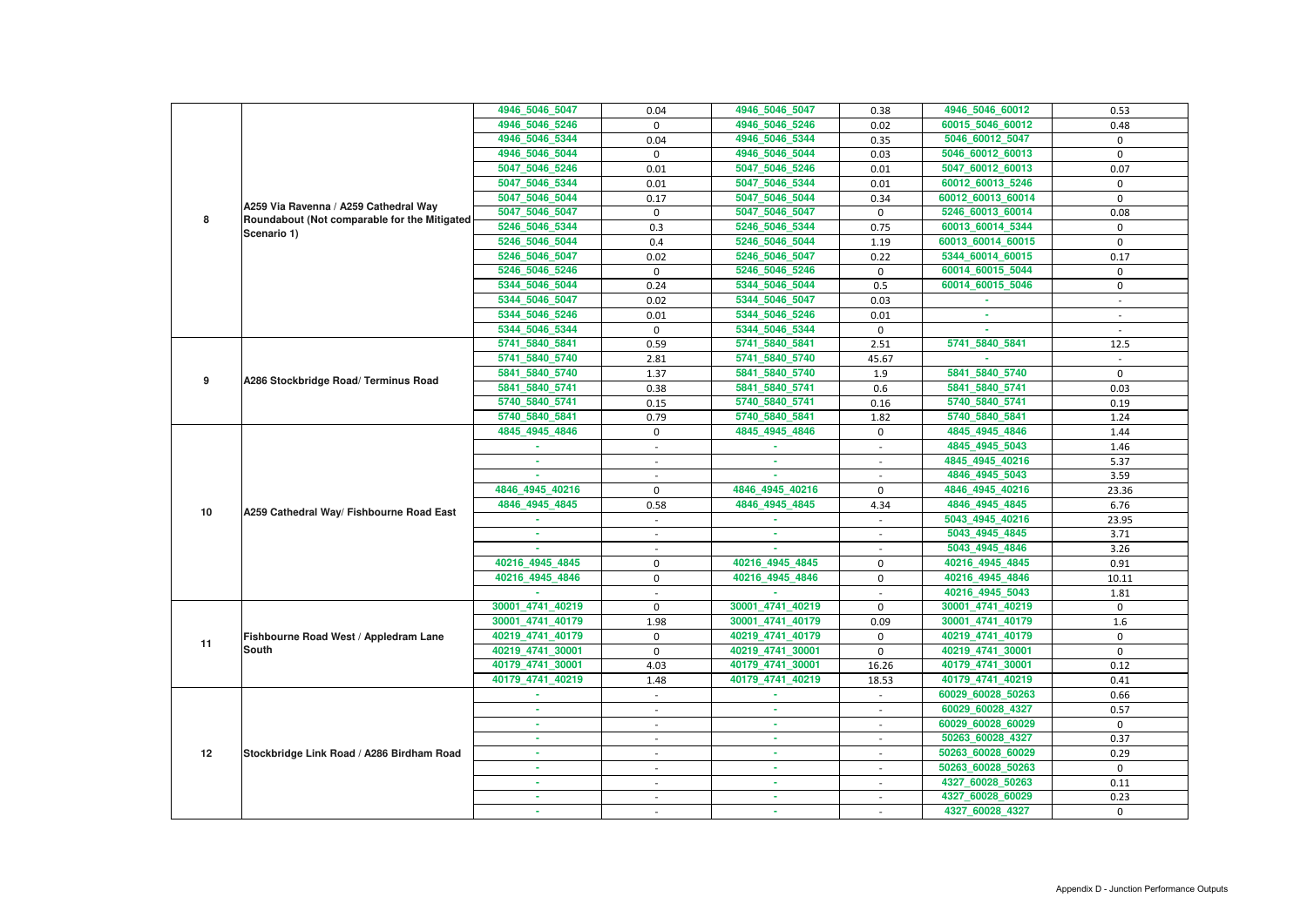|    |                              | 4645_40218_40216  | 1.56        | 4645_40218_40216  | 1.89   | 4645 40218 40216  | 2.21         |
|----|------------------------------|-------------------|-------------|-------------------|--------|-------------------|--------------|
|    |                              | 4645_40218_9001   | 5.89        | 4645_40218_9001   | 8.92   | 4645_40218_9001   | 3.19         |
|    |                              | 9001_40218_4644   | 7.95        | 9001_40218_4644   | 7.87   | 9001_40218_4644   | 5.75         |
|    |                              | 40219_40218_4644  | 13.92       | 40219_40218_4644  | 18.58  | 40219_40218_4644  | 9.66         |
|    |                              | 40219_40218_40216 | 5.55        | 40219_40218_40216 | 9.76   | 40219_40218_40216 | 20.26        |
|    |                              | 40218_40216_4945  | $\mathbf 0$ | 40218_40216_4945  | 0      | 40218_40216_4945  | $\mathbf{0}$ |
|    |                              | 40218_40216_40217 | 2.88        | 40218_40216_40217 | 4.35   | 40218_40216_40217 | 4.29         |
|    |                              | 4945_40216_40217  | 2.14        | 4945_40216_40217  | 2.98   | 4945_40216_40217  | 4.63         |
|    |                              | 40216_40217_5043  | $\mathbf 0$ | 40216_40217_5043  | 0.01   |                   |              |
|    |                              | 40216_40217_9001  | $\mathbf 0$ | 40216_40217_9001  | 1.92   | 40216 40217 9001  | 0            |
|    |                              | 5043_40217_9001   | 0.07        | 5043_40217_9001   | 1.21   |                   |              |
| 13 | <b>Fishbourne Roundabout</b> | 40218_9001_11001  | 4.93        | 40218_9001_11001  | 5.99   | 40218_9001_11001  | 4.77         |
|    |                              | 40217_9001_11001  | 6.31        | 40217_9001_11001  | 27.92  | 40217_9001_11001  | 12.2         |
|    |                              | 40217_9001_40219  | 5.81        | 40217_9001_40219  | 8.75   | 40217_9001_60027  | 34.19        |
|    |                              | 11001_9001_40219  | 1.97        | 11001_9001_40219  | 14.73  | 11001_9001_60027  | 1.27         |
|    |                              | 11001_9001_40218  | 6.65        | 11001_9001_40218  | 5.3    | 11001_9001_40218  | 8.6          |
|    |                              |                   | $\sim$      |                   | $\sim$ | 9001_60027_60029  | 2.78         |
|    |                              |                   |             |                   |        | 9001_60027_40219  | 3.3          |
|    |                              | a.                |             |                   |        | 60029_60027_40219 | 3.61         |
|    |                              | 9001_40219_4741   | $\pmb{0}$   | 9001_40219_4741   | 0      | 60027_40219_4741  | 0.35         |
|    |                              | 9001_40219_40218  | 0           | 9001_40219_40218  | 0      | 60027_40219_40218 | 15.28        |
|    |                              | 4741_40219_40218  | 0.09        | 4741_40219_40218  | 3.31   | 4741_40219_40218  | 12.13        |
|    |                              | 9001_11001_5839   | $\mathbf 0$ | 9001_11001_5839   | 0      | 9001_11001_5839   | 0            |
|    |                              | 11001_5839_5740   | $\mathbf 0$ | 11001_5839_5740   | 0      | 11001_5839_5740   | $\mathbf 0$  |
|    |                              | 5740_5839_11002   | 0           | 5740_5839_11002   | 0      | 5740_5839_11002   | 0            |
|    | <b>Stockbridge Junction</b>  | 5839_11002_11003  | 0           | 5839_11002_11003  | 0      | 5839_11002_11003  | 0            |
|    |                              | 11003_11002_40220 | $\mathbf 0$ | 11003_11002_40220 | 0      | 11003_11002_40220 | 0            |
|    |                              | 11002_40220_50257 | 0           | 11002_40220_50257 | 0      | 11002_40220_50257 | $\mathbf 0$  |
|    |                              | 50257_40220_11001 | $\pmb{0}$   | 50257_40220_11001 | 0      | 50257_40220_11001 |              |
|    |                              | 40220_11001_9001  |             | 40220_11001_9001  | 0.06   | 40220 11001 9001  | 0<br>0.07    |
| 14 |                              |                   | 0.15        |                   |        | 11001_5739_11002  |              |
|    |                              | 11001_5739_11002  | 10.38       | 11001_5739_11002  | 41.62  |                   | 11.02        |
|    |                              | 11001_5739_40220  | 28.45       | 11001_5739_40220  | 48.82  | 5839 5739 11001   |              |
|    |                              | 5839_5739_11001   | 5.05        | 5839_5739_11001   | 1.21   | 5839_5739_40220   | 2.79<br>5.78 |
|    |                              | 5839_5739_40220   | 20.36       | 5839_5739_40220   | 33.17  |                   |              |
|    |                              | 11002_5739_11001  | 10.57       | 11002_5739_11001  | 19.68  | 11002_5739_11001  | 31.31        |
|    |                              | 11002_5739_5839   | 0.43        | 11002_5739_5839   | 0.94   |                   |              |
|    |                              | 40220_5739_5839   | 2.63        | 40220_5739_5839   | 3.49   | 40220_5739_5839   | 2.67         |
|    |                              | 40220_5739_11002  | 7.62        | 40220_5739_11002  | 49.37  | 40220_5739_11002  | 34.89        |
|    |                              | 11003 11004 40221 | 0           | 11003_11004_40221 | 0      | 11003 11004 40221 | 0            |
|    |                              | 11004_40221_7040  | 0           | 11004_40221_7040  | 0      | 11004_40221_7040  | 0            |
|    |                              | 7040_40221_11005  | $\mathbf 0$ | 7040_40221_11005  | 0      | 7040_40221_11005  | 0            |
|    |                              | 40221_11005_11006 | $\mathbf 0$ | 40221 11005 11006 | 0      | 40221_11005_11006 | $\mathbf 0$  |
|    |                              | 11006_11005_40222 | 0           | 11006_11005_40222 | 0      | 11006_11005_40222 | 0            |
|    |                              | 11005_40222_50264 | 0           | 11005_40222_50264 | 0      | 11005_40222_50264 | 0            |
|    |                              | 50264_40222_11004 | 0           | 50264_40222_11004 | 0      | 50264_40222_11004 | 0            |
| 15 | <b>Whyke Junction</b>        | 40222_11004_11003 | $\Omega$    | 40222_11004_11003 | 0      | 40222_11004_11003 | $\Omega$     |
|    |                              | 11004_6936_11005  | 49.11       | 11004_6936_11005  | 30.09  | 11004_6936_11005  | 39.28        |
|    |                              | 11004_6936_40222  | 16.94       | 11004_6936_40222  | 22.58  |                   |              |
|    |                              | 40221_6936_40222  | 8.77        | 40221_6936_40222  | 8.57   | 40221_6936_40222  | 16.57        |
|    |                              | 40221_6936_11004  | 16.3        | 40221_6936_11004  | 26.68  | 40221_6936_11004  | 5.39         |
|    |                              | 11005_6936_11004  | 9.44        | 11005_6936_11004  | 8.16   | 11005_6936_11004  | 11.96        |
|    |                              | 11005_6936_40221  | 0.01        | 11005_6936_40221  | 0.24   |                   |              |
|    |                              | 40222_6936_40221  | 4.1         | 40222_6936_40221  | 4.9    | 40222_6936_40221  | 3.8          |
|    |                              | 40222_6936_11005  | 12.88       | 40222_6936_11005  | 16.12  | 40222_6936_11005  | 7.93         |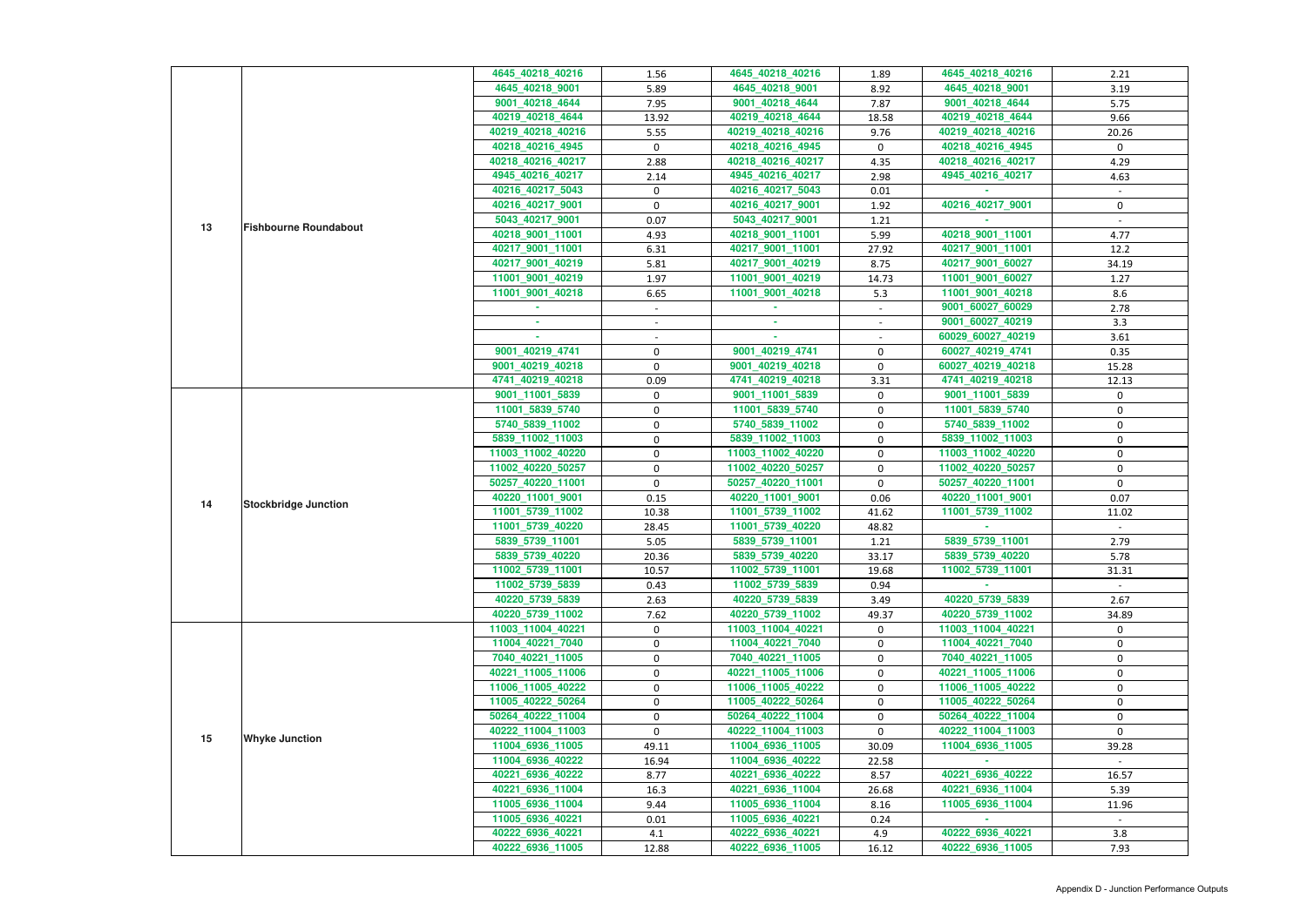|    |                                                                                | 11006_10002_7742                    | $\mathbf 0$                  | 11006_10002_7742                      | 0                        | 11006_60019_60022                   | 13.67                    |
|----|--------------------------------------------------------------------------------|-------------------------------------|------------------------------|---------------------------------------|--------------------------|-------------------------------------|--------------------------|
|    |                                                                                | 11006_10002_11070                   | 0.29                         | 11006_10002_11070                     | 0.14                     | 11006_60019_10002                   | 30.47                    |
|    |                                                                                | 11006_10002_9137                    | 0.31                         | 11006_10002_9137                      | 0.24                     | 7742_60022_60021                    | 36.52                    |
|    |                                                                                | 11006_10002_50266                   | 0.12                         | 11006_10002_50266                     | 0.1                      | 60019_60022_7742                    | $\mathbf 0$              |
|    |                                                                                | 11006_10002_11006                   | 0                            | 11006_10002_11006                     | 0.02                     | 60019_60022_60021                   | 12.55                    |
|    |                                                                                | 7742_10002_11070                    | 0.02                         | 7742_10002_11070                      | 1.08                     | 60022_60021_11070                   | 0.63                     |
|    |                                                                                | 7742_10002_9137                     | 16.89                        | 7742_10002_9137                       | 14.75                    | 60022_60021_60020                   | 33.28                    |
|    |                                                                                | 7742_10002_50266                    | 7.12                         | 7742_10002_50266                      | 8.09                     | 11070_60021_60020                   | 5.43                     |
|    |                                                                                | 7742_10002_11006                    | 0.02                         | 7742 10002 11006                      | 3.15                     | 11070_60021_10002                   | 10.98                    |
| 16 | <b>Bognor Road Roundabout</b><br>(Not Comparable for the Mitigated Scenario 1) | 7742_10002_7742                     | $\mathbf{0}$                 | 7742_10002_7742                       | $\mathbf 0$              | 10002_60021_11070                   | 12.37                    |
|    |                                                                                | 11070_10002_9137                    | 2.87                         | 11070_10002_9137                      | 2.19                     | 60019_10002_60021                   | $\mathbf 0$              |
|    |                                                                                | 11070_10002_50266                   | 2.11                         | 11070_10002_50266                     | 2.33                     | 60021_10002_60019                   | 0                        |
|    |                                                                                | 11070_10002_11006                   | 10.11                        | 11070_10002_11006                     | 10.19                    | 60021_10002_60018                   |                          |
|    |                                                                                | 11070_10002_7742                    | 0.5                          | 11070_10002_7742                      | 0.86                     | 60021_10002_60019                   | $\mathbf{0}$             |
|    |                                                                                | 11070_10002_11070                   | 0.01                         | 11070_10002_11070                     | 0.02                     | 60018_60020_60019                   | 1.47                     |
|    |                                                                                | 9135_10002_50266                    | 0.02                         | 9135 10002 50266                      | 0.03                     |                                     |                          |
|    |                                                                                | 9135_10002_11006                    | 23.57                        | 9135_10002_11006                      | 35.93                    |                                     |                          |
|    |                                                                                | 9135_10002_7742                     | 16.22                        | 9135_10002_7742                       | 25.19                    |                                     | $\overline{\phantom{a}}$ |
|    |                                                                                | 9135_10002_11070                    | 6.81                         | 9135_10002_11070                      | 7.15                     | ×.                                  | $\overline{\phantom{a}}$ |
|    |                                                                                | 9135_10002_9137                     | 0                            | 9135_10002_9137                       | $\mathbf 0$              |                                     |                          |
|    |                                                                                |                                     |                              |                                       | $\sim$                   | 60020_60018_9137                    | 7.52                     |
|    |                                                                                |                                     |                              | ٠                                     | $\overline{\phantom{a}}$ | 60020_60018_50266                   | 7.01                     |
| 17 | <b>Bognor Road / Vinnetrow Road</b>                                            | ×.                                  | $\sim$                       | $\sim$                                | $\sim$                   | 9135_60018_50266                    | 0.05                     |
|    |                                                                                |                                     |                              | ٠                                     | $\blacksquare$           | 9135_60018_60020                    | 6.06                     |
|    |                                                                                |                                     |                              | $\sim$                                | $\sim$                   | 50266_60018_60020                   | 1.14                     |
|    |                                                                                |                                     |                              |                                       |                          | 50266_60018_9137                    | 0.58                     |
|    |                                                                                | 30022_10003_7755                    | 0.02                         | 30022_10003_7755                      | 0.02                     | 30022_10003_7755                    | 0.03                     |
|    |                                                                                | 30022_10003_10004                   | 0.07                         | 30022_10003_10004                     | 0.05                     | 30022_10003_10004                   | 0.07                     |
|    |                                                                                | 30022_10003_8258                    | 0.47                         | 30022_10003_8258                      | 0.57                     | 30022_10003_8258                    | 1.08                     |
|    |                                                                                | 30022_10003_30022                   | 0.01                         | 30022_10003_30022                     | 0.01                     | 30022_10003_30022                   | 0.06                     |
|    |                                                                                | 7755_10003_10004                    | 0                            | 7755_10003_10004                      | 0                        | 7755_10003_10004                    | $\mathbf 0$              |
|    |                                                                                | 7755_10003_8258                     | 4.22                         | 7755_10003_8258                       | 13.26                    | 7755_10003_8258                     | 12.34                    |
|    |                                                                                | 7755_10003_30022<br>7755_10003_7755 | $2.2$                        | 7755_10003_30022<br>7755_10003_7755   | 4.83                     | 7755_10003_30022<br>7755_10003_7755 | 39.54                    |
| 18 | <b>Portfield Roundabout</b>                                                    | 10004_10003_8258                    | $0.01\,$<br>$\mathbf{0}$     | 10004_10003_8258                      | 0.01<br>0.07             | 10004_10003_8258                    | 0.02<br>0.03             |
|    |                                                                                | 10004_10003_30022                   |                              |                                       |                          |                                     |                          |
|    |                                                                                |                                     |                              |                                       |                          |                                     |                          |
|    |                                                                                |                                     | 7.8                          | 10004_10003_30022                     | 13.47                    | 10004_10003_30022                   | 24.06                    |
|    |                                                                                | 10004_10003_7755                    | 0.01                         | 10004_10003_7755                      | 0.03                     | 10004_10003_7755                    | 0.01                     |
|    |                                                                                | 10004_10003_10004                   | $\mathbf{0}$                 | 10004_10003_10004                     | $\mathbf{0}$             | 10004_10003_10004                   | $\mathbf{0}$             |
|    |                                                                                | 30021_10003_30022                   | 1.07                         | 30021_10003_30022                     | 0.48                     | 30021_10003_30022                   | 3.88                     |
|    |                                                                                | 30021_10003_7755                    | 0.79                         | 30021_10003_7755                      | 0.49                     | 30021_10003_7755                    | 1.22                     |
|    |                                                                                | 30021_10003_10004                   | $\mathbf{0}$<br>$\mathbf{0}$ | 30021 10003 10004                     | $\mathbf{0}$             | 30021_10003_10004                   | $\mathbf{0}$             |
|    |                                                                                | 30021_10003_8258                    | 0                            | 30021_10003_8258                      | 0                        | 30021_10003_8258                    | 0<br>$\mathbf 0$         |
|    |                                                                                | 11007_60003_60002                   | 0                            | 11007_60003_60002<br>60003_60002_7750 | 0                        | 11007_60003_60002                   | 0                        |
|    |                                                                                | 60003_60002_7750<br>7750_60002_7952 | $\mathbf{0}$                 | 7750_60002_7952                       | $\mathbf 0$<br>0         | 60003_60002_7750<br>7750_60002_7952 | $\mathbf 0$              |
|    |                                                                                | 60003_7952_11008                    | 4.53                         | 60003_7952_11008                      | 15.35                    | 60003_7952_11008                    | 6.18                     |
| 19 | <b>Oving Junction</b>                                                          | 60002_7952_11008                    | 4.27                         | 60002_7952_11008                      | 4.29                     | 60002_7952_11008                    | 19.96                    |
|    |                                                                                | 11008_7952_8652                     | $\mathbf{0}$                 | 11008_7952_8652                       | $\mathbf{0}$             | 11008_7952_8652                     | $\mathbf{0}$             |
|    |                                                                                | 11008_7952_60003                    | 1.28                         | 11008_7952_60003                      | 0.36                     | 11008_7952_60003                    | 1.7                      |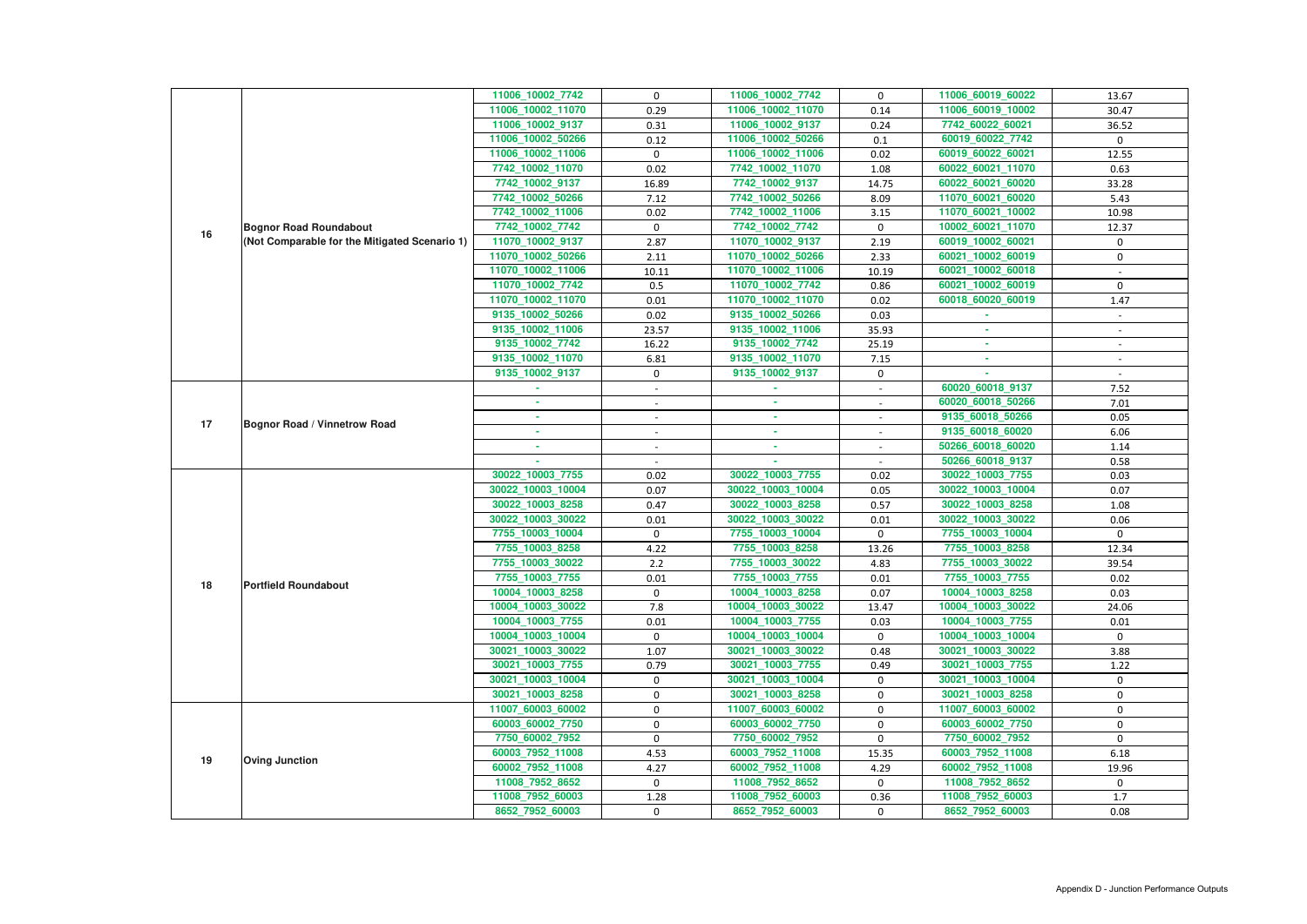Junction Performance Outputs Scenario 3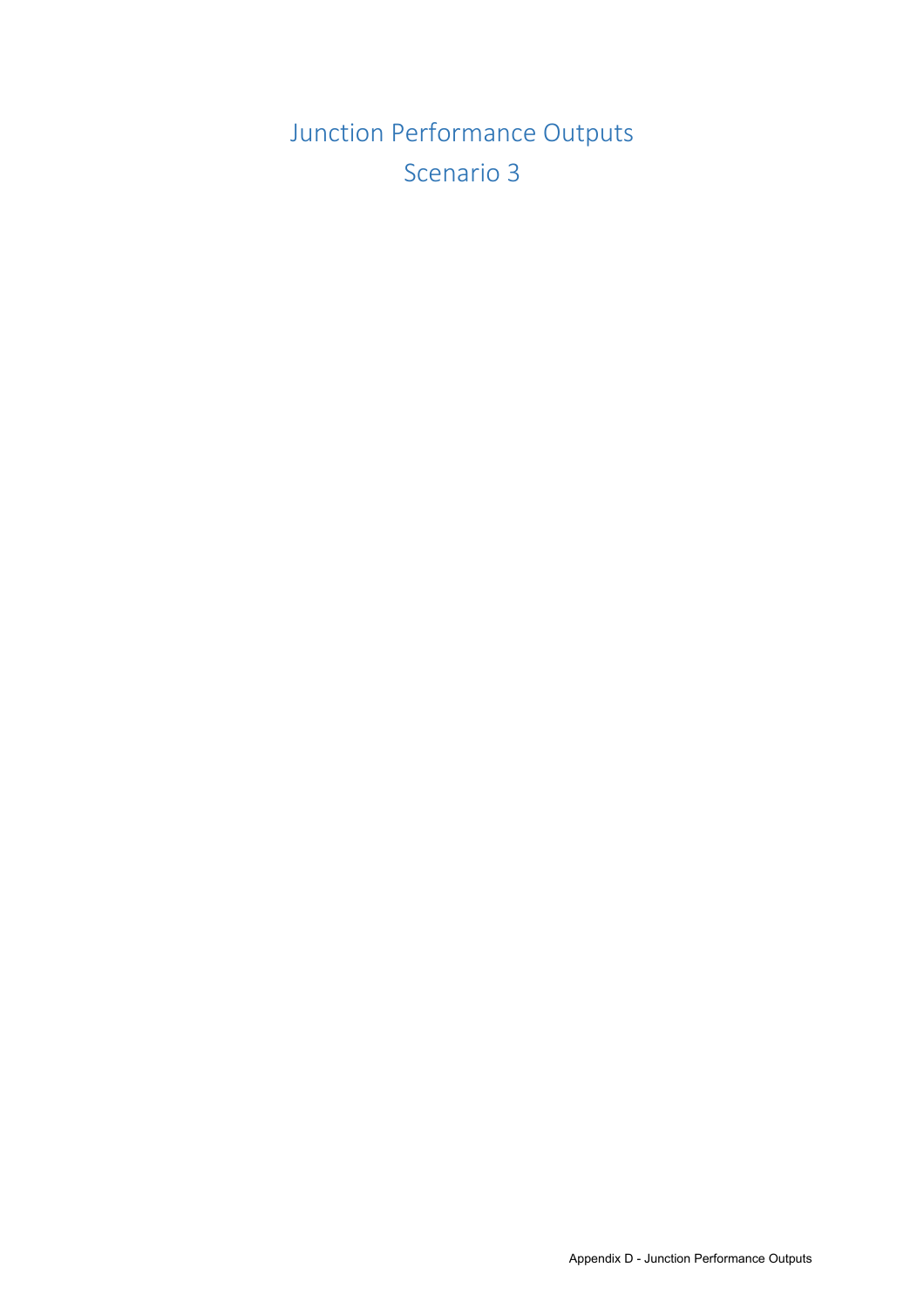|                     |                                                |                   |                     | <b>AM - Volume to Capacity Ratio</b> |                 |                   |                           |  |  |  |  |  |  |  |
|---------------------|------------------------------------------------|-------------------|---------------------|--------------------------------------|-----------------|-------------------|---------------------------|--|--|--|--|--|--|--|
| <b>Junction No.</b> | <b>Junction Location</b>                       | <b>Movement</b>   | 2035 Reference Case | <b>Movement</b>                      | 2035 Scenario 3 | <b>Movement</b>   | 2035 Mitigated Scenario 3 |  |  |  |  |  |  |  |
|                     |                                                | 11019 6925 50264  | 68.78               | 11019 6925 50264                     | 101.86          | 11019 6925 50264  | 121.17                    |  |  |  |  |  |  |  |
|                     |                                                | 11019 6925 8024   | 72.39               | 11019 6925 8024                      | 101.86          | 11019 6925 8024   | 121.17                    |  |  |  |  |  |  |  |
|                     |                                                | 11019 6925 11019  | 0                   | 11019 6925 11019                     | $\mathbf 0$     | 11019 6925 11019  | 0                         |  |  |  |  |  |  |  |
|                     |                                                | 50264 6925 8024   | 10.71               | 50264 6925 8024                      | 17.37           | 50264 6925 8024   | 6.78                      |  |  |  |  |  |  |  |
| 1                   | B2145 / B2166                                  | 50264 6925 11019  | 25.56               | 50264 6925 11019                     | 56.41           | 50264 6925 11019  | 25.25                     |  |  |  |  |  |  |  |
|                     |                                                | 50264 6925 50264  | 0                   | 50264 6925 50264                     | $\mathbf 0$     | 50264 6925 50264  | $\mathbf 0$               |  |  |  |  |  |  |  |
|                     |                                                | 8024 6925 11019   | 105.54              | 8024 6925 11019                      | 151.81          | 8024 6925 11019   | 87.64                     |  |  |  |  |  |  |  |
|                     |                                                | 8024 6925 50264   | 105.54              | 8024 6925 50264                      | 151.81          | 8024 6925 50264   | 96.93                     |  |  |  |  |  |  |  |
|                     |                                                | 8024_6925_8024    | 0                   | 8024_6925_8024                       | 0               | 8024_6925_8024    | 0                         |  |  |  |  |  |  |  |
|                     |                                                | 4034 4036 30004   | 35.22               | 4034 4036 30004                      | 61.54           | 4034 60010 60011  | 66.66                     |  |  |  |  |  |  |  |
|                     |                                                | 4034 4036 30005   | 36.44               | 4034 4036 30005                      | 63.47           | 60010 4036 30005  | 76.36                     |  |  |  |  |  |  |  |
|                     |                                                | 30004 4036 30005  | 0                   | 30004 4036 30005                     | $\mathbf 0$     | 60011 4036 30005  | $\Omega$                  |  |  |  |  |  |  |  |
| $\overline{2}$      | B2145/B2201                                    | 30004 4036 4034   | 42.3                | 30004 4036 4034                      | 48.86           | 60011 4036 60010  | 78.38                     |  |  |  |  |  |  |  |
|                     |                                                | 30005 4036 4034   | 21.93               | 30005 4036 4034                      | 29.85           | 30005 4036 60010  | 63.09                     |  |  |  |  |  |  |  |
|                     |                                                | 30005 4036 30004  | 0                   | 30005 4036 30004                     | $\mathbf 0$     | 30005 4036 60011  | $\sim$                    |  |  |  |  |  |  |  |
|                     |                                                | 50020 50021 50164 | 100.72              | 50020 50021 50164                    | 101.75          | 50020 50021 50164 | 82.56                     |  |  |  |  |  |  |  |
|                     |                                                | 50020 50021 50110 | 100.72              | 50020 50021 50110                    | 101.75          | 50020 50021 50110 | 93.52                     |  |  |  |  |  |  |  |
|                     | A259/B2132 Comet<br><b>Corner</b>              | 50164 50021 50110 | 105.23              | 50164 50021 50110                    | $\pmb{0}$       | 50164 50021 50110 | 0                         |  |  |  |  |  |  |  |
| 3                   |                                                | 50164 50021 50020 | 105.26              | 50164 50021 50020                    | 105.03          | 50164 50021 50020 | 25.52                     |  |  |  |  |  |  |  |
|                     |                                                | 50110 50021 50020 | 45.52               | 50110 50021 50020                    | 46.89           | 50110 50021 50020 | 55.1                      |  |  |  |  |  |  |  |
|                     |                                                | 50110 50021 50164 | 0                   | 50110 50021 50164                    | $\mathbf 0$     | 50110 50021 50164 | $\Omega$                  |  |  |  |  |  |  |  |
|                     |                                                | 50021 50110 50163 | 8.18                | 50021 50110 50163                    | 7.55            | 50021 50110 50163 | 10.66                     |  |  |  |  |  |  |  |
|                     |                                                | 50021 50110 50270 | 77.3                | 50021 50110 50270                    | 76.08           | 50021 50110 50270 | 83.48                     |  |  |  |  |  |  |  |
|                     | A259/B2233                                     | 50163 50110 50270 | 104.12              | 50163 50110 50270                    | 104.28          | 50163 50110 50270 | 73.09                     |  |  |  |  |  |  |  |
| 4                   | Oystercatcher                                  | 50163 50110 50021 | 104.12              | 50163 50110 50021                    | 104.28          | 50163 50110 50021 | 14.66                     |  |  |  |  |  |  |  |
|                     |                                                | 50270_50110_50021 | 103.24              | 50270 50110 50021                    | 102.64          | 50270 50110 50021 | 81.5                      |  |  |  |  |  |  |  |
|                     |                                                | 50270 50110 50163 | 103.24              | 50270 50110 50163                    | 102.64          | 50270 50110 50163 | 74.45                     |  |  |  |  |  |  |  |
|                     |                                                | 6055 6054 5955    | 68.36               | 6055_6054_5955                       | 67.42           | 6055 6054 5955    | 86.55                     |  |  |  |  |  |  |  |
| 5                   | A286 Northgate /<br><b>A286 Orchard Street</b> | 6153 6054 6055    | 39.55               | 6153 6054 6055                       | 50.72           | 6153 6054 6055    | 90.61                     |  |  |  |  |  |  |  |
|                     |                                                | 6153_6054_5955    | 37.26               | 6153_6054_5955                       | 36.7            | 6153_6054_5955    | 83.45                     |  |  |  |  |  |  |  |
|                     |                                                | 5953_6157_6158    | 16.35               | 5953_6157_6158                       | 7.7             | 5953_6157_6158    | 92.62                     |  |  |  |  |  |  |  |
| 6                   | A286 Churchside /                              | 5953 6157 6154    | 66.45               | 5953_6157_6154                       | 72.21           | 5953_6157_6154    | 98.45                     |  |  |  |  |  |  |  |
|                     | A286 Broyle Road                               | 6158_6157_6154    | 97.88               | 6158_6157_6154                       | 107.88          | 6158_6157_6154    | 99.99                     |  |  |  |  |  |  |  |
|                     | A286 New Park Road                             | 6546_6547_20003   | 32.51               | 6546_6547_20003                      | 34.75           | 6546_60016_60017  | 24.74                     |  |  |  |  |  |  |  |
| $\overline{7}$      | A286 St Pancras                                | 6546_6547_6650    | 19.51               | 6546_6547_6650                       | 19.46           | 60016_6547_6650   | 42.48                     |  |  |  |  |  |  |  |
|                     | Road                                           | 20003_6547_6650   | 57.08               | 20003_6547_6650                      | 70.7            | 60017_6547_6650   | 43.28                     |  |  |  |  |  |  |  |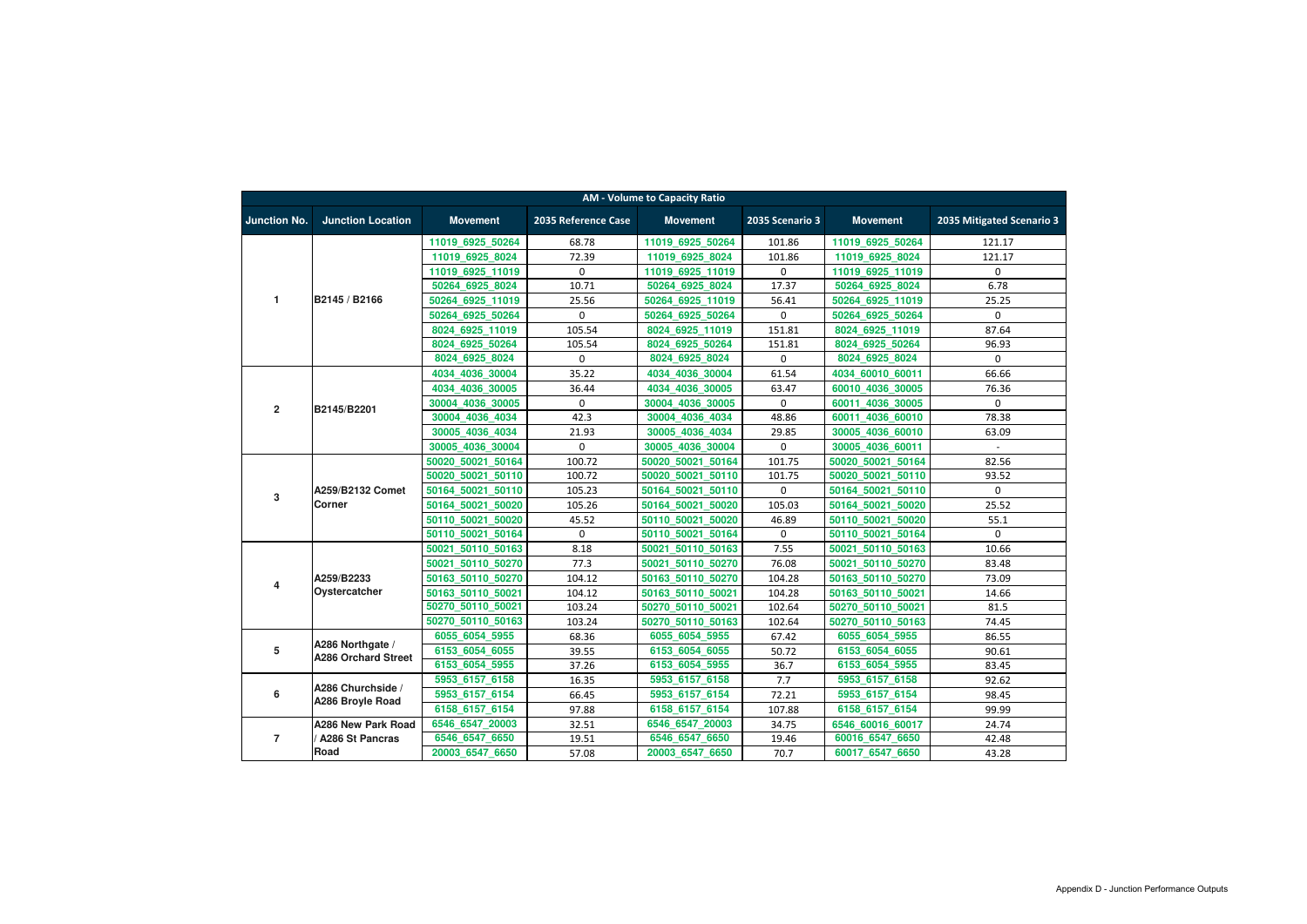|    |                                                    | 4946 5046 5047   | 100                      | 4946_5046_5047   | 100                      | 4946_5046_60012   | 68.95          |
|----|----------------------------------------------------|------------------|--------------------------|------------------|--------------------------|-------------------|----------------|
|    |                                                    | 4946 5046 5246   | 100                      | 4946_5046_5246   | 100                      | 60015_5046_60012  | 65.56          |
|    |                                                    | 4946_5046_5344   | 100                      | 4946_5046_5344   | 100                      | 5046_60012_5047   | 35.12          |
|    |                                                    | 4946_5046_5044   | 100                      | 4946_5046_5044   | 100                      | 5046_60012_60013  | 40.86          |
|    |                                                    | 5047 5046 5246   | 64.53                    | 5047_5046_5246   | 113.44                   | 5047_60012_60013  | 43.61          |
|    |                                                    | 5047_5046_5344   | 28.87                    | 5047_5046_5344   | 113.44                   | 60012_60013_5246  | 54.53          |
|    | A259 Via Ravenna /                                 | 5047_5046_5044   | 85.36                    | 5047_5046_5044   | 113.44                   | 60012_60013_60014 | 42.05          |
|    | <b>A259 Cathedral Way</b>                          | 5047_5046_5047   | 0                        | 5047_5046_5047   | 0                        | 5246_60013_60014  | 4.88           |
| 8  | <b>Roundabout (Not</b>                             | 5246_5046_5344   | 7.72                     | 5246 5046 5344   | 9.28                     | 60013_60014_5344  | 59.26          |
|    | comparable for the<br><b>Mitigated Scenario 1)</b> | 5246 5046 5044   | 12.9                     | 5246 5046 5044   | 15.82                    | 60013_60014_60015 | 13.68          |
|    |                                                    | 5246_5046_5047   | 3.28                     | 5246 5046 5047   | 3.47                     | 5344_60014_60015  | 41.28          |
|    |                                                    | 5246_5046_5246   | 0                        | 5246_5046_5246   | 0                        | 60014_60015_5044  | 62.15          |
|    |                                                    | 5344_5046_5044   | 26.93                    | 5344_5046_5044   | 46.87                    | 60014_60015_5046  | 7.85           |
|    |                                                    | 5344_5046_5047   | 2.04                     | 5344_5046_5047   | 2.98                     |                   | $\blacksquare$ |
|    |                                                    | 5344_5046_5246   | 22.6                     | 5344_5046_5246   | 32.8                     |                   |                |
|    |                                                    | 5344 5046 5344   | 0                        | 5344_5046_5344   | 0                        |                   |                |
|    |                                                    | 5741_5840_5841   | 39.97                    | 5741_5840_5841   | 26.18                    | 5741_5840_5841    | 11.14          |
|    |                                                    | 5741 5840 5740   | 27.53                    | 5741_5840_5740   | 21.79                    |                   | $\sim$         |
|    | A286 Stockbridge                                   | 5841_5840_5740   | 21.34                    | 5841_5840_5740   | 35                       | 5841 5840 5740    | 71.15          |
| 9  | <b>Road/Terminus Road</b>                          | 5841_5840_5741   | 30.5                     | 5841_5840_5741   | 55.21                    | 5841_5840_5741    | 40.39          |
|    |                                                    | 5740_5840_5741   | 18.8                     | 5740_5840_5741   | 18.46                    | 5740 5840 5741    | 25.81          |
|    |                                                    | 5740_5840_5841   | 22.59                    | 5740_5840_5841   | 46.38                    | 5740_5840_5841    | 43.35          |
|    |                                                    | 4845_4945_4846   | 16.68                    | 4845_4945_4846   | 133.6                    | 4845_4945_4846    | 106.28         |
|    |                                                    |                  |                          |                  | $\overline{\phantom{a}}$ | 4845_4945_5043    | 103.74         |
|    | A259 Cathedral Way/                                |                  |                          |                  | $\overline{\phantom{a}}$ | 4845_4945_40216   | 103.74         |
|    |                                                    |                  |                          |                  | $\overline{a}$           | 4846_4945_5043    | 71.88          |
|    |                                                    | 4846 4945 40216  | 17.79                    | 4846 4945 40216  | 29.8                     | 4846_4945_40216   | 69.72          |
|    |                                                    | 4846_4945_4845   | 16.69                    | 4846_4945_4845   | 13.16                    | 4846_4945_4845    | 24.59          |
| 10 | <b>Fishbourne Road</b>                             |                  |                          |                  |                          | 5043_4945_40216   | 102.44         |
|    | East                                               |                  |                          |                  |                          | 5043_4945_4845    | 102.44         |
|    |                                                    |                  | $\blacksquare$           | ٠                |                          | 5043_4945_4846    | 102.44         |
|    |                                                    | 40216_4945_4845  | 8.16                     | 40216_4945_4845  | 106.38                   | 40216_4945_4845   | 107            |
|    |                                                    | 40216_4945_4846  | 83.14                    | 40216_4945_4846  | 106.38                   | 40216_4945_4846   | 106.98         |
|    |                                                    |                  |                          |                  |                          | 40216_4945_5043   | 110.48         |
|    |                                                    | 30001_4741_40219 | 73.63                    | 30001_4741_40219 | 182.58                   | 30001_4741_40219  | 97.78          |
|    |                                                    | 30001 4741 40179 | 75.28                    | 30001 4741 40179 | 182.6                    | 30001_4741_40179  | 91.58          |
|    | <b>Fishbourne Road</b>                             | 40219_4741_40179 | 26.14                    | 40219_4741_40179 | 105.47                   | 40219_4741_40179  | 0.42           |
| 11 | West / Appledram                                   | 40219_4741_30001 | 49.18                    | 40219_4741_30001 | 105.47                   | 40219_4741_30001  | 31.97          |
|    | <b>Lane South</b>                                  | 40179_4741_30001 | 98.34                    | 40179_4741_30001 | 102.19                   | 40179_4741_30001  | 105.17         |
|    |                                                    | 40179_4741_40219 | 98.37                    | 40179_4741_40219 | 102.19                   | 40179_4741_40219  | 105.17         |
|    |                                                    |                  | $\sim$                   |                  | $\blacksquare$           | 60029_60028_50263 | 16.19          |
|    |                                                    | ×.               |                          | $\sim$           | $\overline{\phantom{0}}$ | 60029_60028_4327  | 14.43          |
|    |                                                    |                  | $\overline{\phantom{a}}$ | ×.               | $\overline{\phantom{0}}$ | 60029_60028_60029 | $\mathbf 0$    |
|    | <b>Stockbridge Link</b>                            |                  | $\overline{\phantom{a}}$ | ٠                | $\overline{\phantom{a}}$ | 50263_60028_4327  | 38.63          |
| 12 | Road / A286 Birdham                                | ٠                | $\overline{\phantom{a}}$ | ٠                | $\sim$                   | 50263_60028_60029 | 18.56          |
|    | Road                                               | ٠                | $\blacksquare$           | ٠                | $\overline{\phantom{a}}$ | 50263_60028_50263 | $\mathbf 0$    |
|    |                                                    |                  |                          | ٠                |                          | 4327_60028_50263  | 47.18          |
|    |                                                    |                  |                          |                  |                          | 4327_60028_60029  | 40.51          |
|    |                                                    |                  |                          |                  |                          | 4327_60028_4327   |                |
|    |                                                    |                  |                          |                  | $\overline{\phantom{a}}$ |                   | 0              |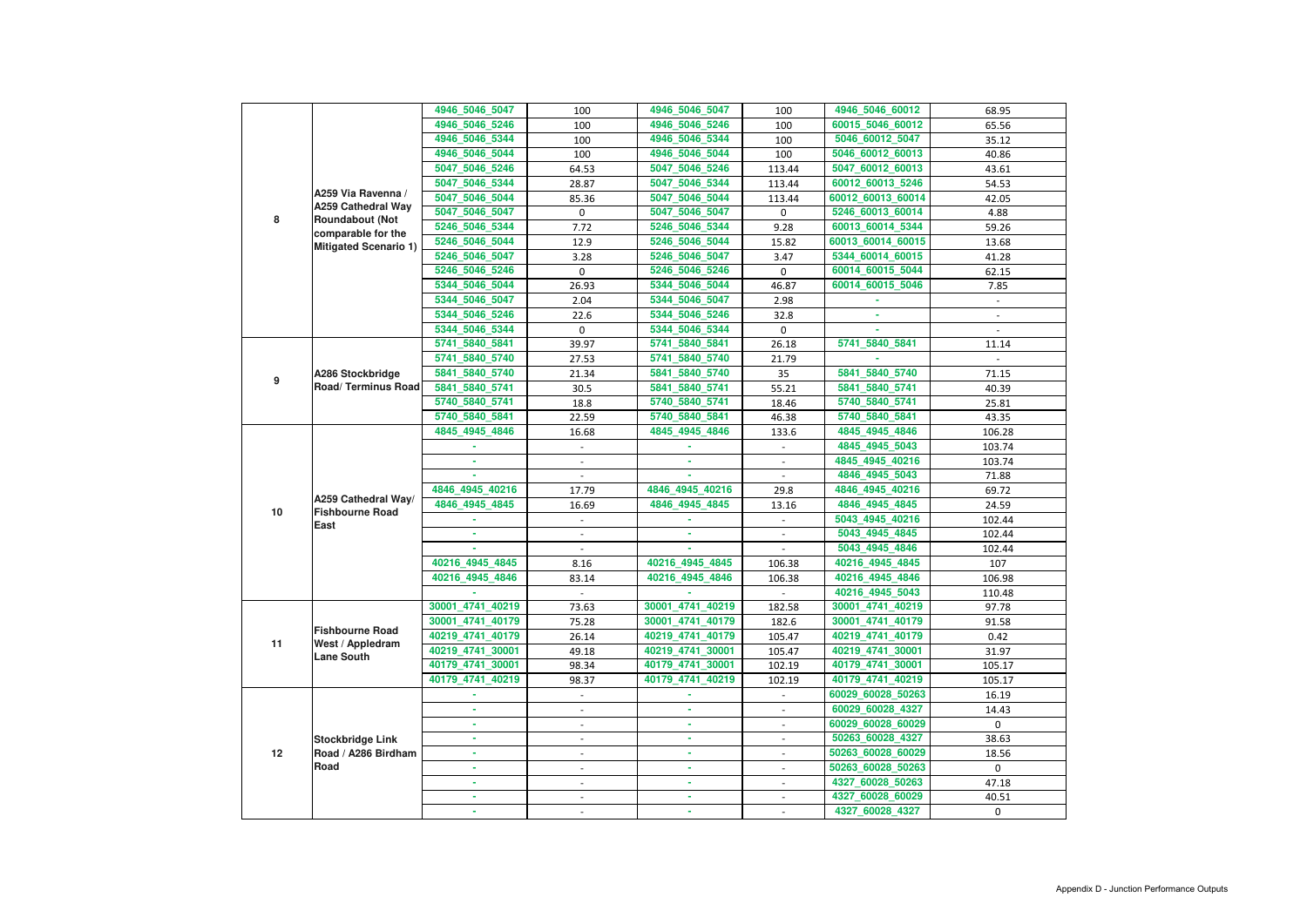|    |                             | 4645_40218_40216  | 61.26  | 4645_40218_40216  | 74.49          | 4645_40218_40216  | 75.92          |
|----|-----------------------------|-------------------|--------|-------------------|----------------|-------------------|----------------|
|    |                             | 4645_40218_9001   | 67.73  | 4645_40218_9001   | 91             | 4645_40218_9001   | 79.5           |
|    |                             | 9001_40218_4644   | 96.19  | 9001_40218_4644   | 93.58          | 9001_40218_4644   | 104.22         |
|    |                             | 40219_40218_4644  | 102.44 | 40219_40218_4644  | 100.12         | 40219_40218_4644  | 46.63          |
|    |                             |                   |        |                   |                | 40219_40218_40216 | 100.69         |
|    |                             | 40219_40218_40216 | 85.82  | 40219_40218_40216 | 42.02          |                   |                |
|    |                             | 40218_40216_4945  | 89.17  | 40218_40216_4945  | 99.12          | 40218_40216_4945  | 100.87         |
|    |                             | 40218_40216_40217 | 50.68  | 40218_40216_40217 | 38.91          | 40218_40216_40217 | 69.99          |
|    |                             | 4945_40216_40217  | 22.35  | 4945_40216_40217  | 41.08          | 4945_40216_40217  | 66.32          |
|    |                             | 40216_40217_5043  | 45.68  | 40216_40217_5043  | 43.25          |                   |                |
|    |                             | 40216_40217_9001  | 14.24  | 40216_40217_9001  | 22.9           | 40216_40217_9001  | 37.43          |
| 13 | <b>Fishbourne</b>           | 5043_40217_9001   | 3.78   | 5043_40217_9001   | 7.22           |                   |                |
|    | Roundabout                  | 40218_9001_11001  | 58.87  | 40218_9001_11001  | 81.77          | 40218_9001_11001  | 73.54          |
|    |                             | 40217_9001_11001  | 102.51 | 40217_9001_11001  | 81.6           | 40217_9001_11001  | 105.86         |
|    |                             | 40217_9001_40219  | 54.04  | 40217_9001_40219  | 75.44          | 40217_9001_60027  | 105.83         |
|    |                             | 11001_9001_40219  | 72.96  | 11001_9001_40219  | 76.28          | 11001_9001_60027  | 108.29         |
|    |                             | 11001_9001_40218  | 83.61  | 11001 9001 40218  | 84.08          | 11001_9001_40218  | 98.24          |
|    |                             |                   | $\sim$ |                   | $\blacksquare$ | 9001_60027_60029  | 102.39         |
|    |                             |                   |        |                   | $\blacksquare$ | 9001_60027_40219  | 35.55          |
|    |                             |                   |        |                   |                | 60029_60027_40219 | 34.63          |
|    |                             | 9001_40219_4741   | 54.62  | 9001_40219_4741   | 115.45         | 60027_40219_4741  | 42.81          |
|    |                             | 9001_40219_40218  | 11.39  | 9001_40219_40218  | 11.68          | 60027_40219_40218 | 89.71          |
|    |                             | 4741_40219_40218  | 36.26  | 4741_40219_40218  | 15.79          | 4741_40219_40218  | 93.3           |
|    |                             | 9001_11001_5839   | 2.36   | 9001_11001_5839   | 13.62          | 9001_11001_5839   | 40.83          |
|    |                             | 11001_5839_5740   | 2.83   | 11001_5839_5740   | 16.34          | 11001_5839_5740   | 26.82          |
|    | <b>Stockbridge Junction</b> | 5740_5839_11002   | 11.7   | 5740_5839_11002   | 9.34           | 5740_5839_11002   | 4.96           |
|    |                             | 5839_11002_11003  | 10.97  | 5839_11002_11003  | 8.76           | 5839_11002_11003  | 4.65           |
|    |                             | 11003_11002_40220 | 33.36  | 11003_11002_40220 | 40.61          | 11003_11002_40220 | 48.82          |
|    |                             | 11002_40220_50257 | 42.89  | 11002_40220_50257 | 52.22          | 11002_40220_50257 | 60.75          |
|    |                             | 50257_40220_11001 | 57.25  | 50257_40220_11001 | 46.78          | 50257_40220_11001 | 61.1           |
|    |                             | 40220 11001 9001  | 59.59  | 40220_11001_9001  | 49.2           | 40220_11001_9001  | 66.13          |
| 14 |                             | 11001_5739_11002  | 74.54  | 11001_5739_11002  | 90.19          | 11001_5739_11002  | 84.86          |
|    |                             | 11001_5739_40220  | 104.83 | 11001_5739_40220  | 113.6          |                   |                |
|    |                             | 5839_5739_11001   | 40.84  | 5839_5739_11001   | 73.16          | 5839_5739_11001   | 101.3          |
|    |                             | 5839_5739_40220   | 104.99 | 5839_5739_40220   | 111.78         | 5839_5739_40220   | 105.19         |
|    |                             | 11002_5739_11001  | 98.86  | 11002_5739_11001  | 100.77         | 11002_5739_11001  | 101.77         |
|    |                             | 11002_5739_5839   | 100.51 | 11002_5739_5839   | 101.07         |                   | $\sim$         |
|    |                             | 40220_5739_5839   | 106.97 | 40220_5739_5839   | 110.77         | 40220_5739_5839   | 110.24         |
|    |                             | 40220_5739_11002  | 106.97 | 40220_5739_11002  | 110.77         | 40220_5739_11002  | 110.24         |
|    |                             | 11003_11004_40221 | 18.59  | 11003_11004_40221 | 23.61          | 11003_11004_40221 | 41.45          |
|    |                             | 11004_40221_7040  | 14.21  | 11004_40221_7040  | 18.04          | 11004_40221_7040  | 20.98          |
|    |                             | 7040_40221_11005  | 17.15  | 7040_40221_11005  | 16.75          | 7040_40221_11005  | 21.59          |
|    |                             | 40221_11005_11006 | 17.15  | 40221_11005_11006 | 16.75          | 40221_11005_11006 |                |
|    |                             | 11006_11005_40222 |        | 11006_11005_40222 |                |                   | 21.59<br>24.22 |
|    |                             |                   | 12.39  |                   | 26.29          | 11006_11005_40222 |                |
|    |                             | 11005_40222_50264 | 27.88  | 11005_40222_50264 | 59.15          | 11005_40222_50264 | 31.09          |
|    |                             | 50264_40222_11004 | 104.36 | 50264_40222_11004 | 92.41          | 50264_40222_11004 | 97.64          |
| 15 | <b>Whyke Junction</b>       | 40222_11004_11003 | 43.67  | 40222_11004_11003 | 40.36          | 40222_11004_11003 | 42.64          |
|    |                             | 11004_6936_11005  | 92.44  | 11004_6936_11005  | 97.61          | 11004_6936_11005  | 94.98          |
|    |                             | 11004_6936_40222  | 48.84  | 11004_6936_40222  | 103.96         |                   | $\sim$         |
|    |                             | 40221_6936_40222  | 101.74 | 40221_6936_40222  | 104.39         | 40221_6936_40222  | 102.57         |
|    |                             | 40221_6936_11004  | 101.74 | 40221_6936_11004  | 104.39         | 40221_6936_11004  | 102.57         |
|    |                             | 11005_6936_11004  | 92.71  | 11005_6936_11004  | 101.86         | 11005_6936_11004  | 99.72          |
|    |                             | 11005_6936_40221  | 0.04   | 11005_6936_40221  | 30.37          |                   |                |
|    |                             | 40222_6936_40221  | 108.46 | 40222_6936_40221  | 107.68         | 40222_6936_40221  | 101.32         |
|    |                             | 40222_6936_11005  | 107.13 | 40222_6936_11005  | 107.19         | 40222_6936_11005  | 101.32         |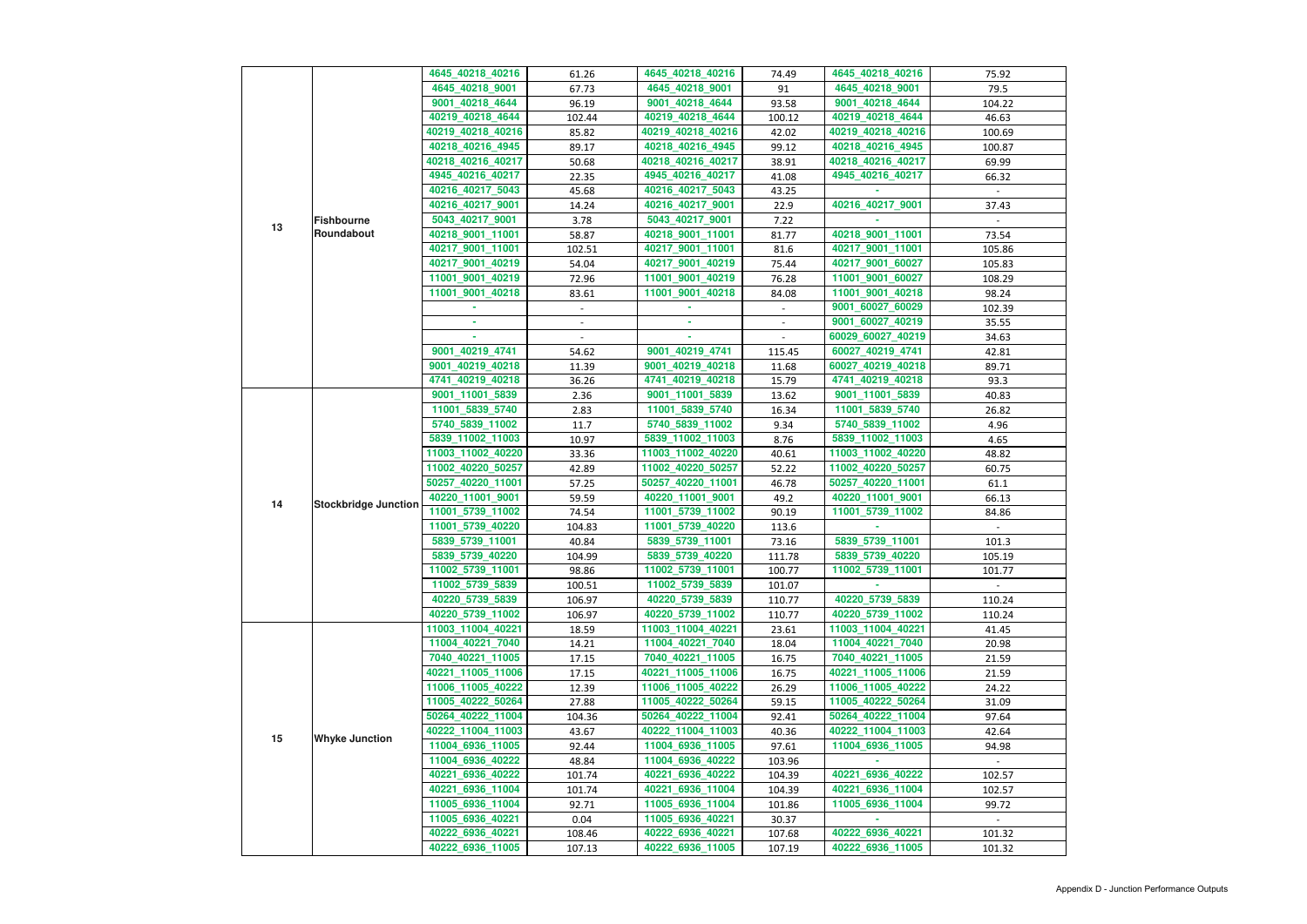|    |                              | 11006_10002_7742  | 9.66                     | 11006_10002_7742  | 3.56                     | 11006_60019_60022 | 100.2          |
|----|------------------------------|-------------------|--------------------------|-------------------|--------------------------|-------------------|----------------|
|    |                              | 11006_10002_11070 | 60.72                    | 11006_10002_11070 | 53.65                    | 11006_60019_10002 | 95.69          |
|    |                              | 11006_10002_9137  | 40.2                     | 11006_10002_9137  | 28.45                    | 7742_60022_60021  | 42.16          |
|    |                              | 11006_10002_50266 | 11.95                    | 11006_10002_50266 | 7.93                     | 60019_60022_7742  | 48.5           |
|    |                              | 11006_10002_11006 | 0                        | 11006_10002_11006 | 0                        | 60019_60022_60021 | 45.49          |
|    |                              | 7742_10002_11070  | 100.78                   | 7742_10002_11070  | 101.78                   | 60022_60021_11070 | 33.86          |
|    |                              | 7742_10002_9137   | 100.78                   | 7742_10002_9137   | 101.78                   | 60022_60021_60020 | 96.41          |
|    |                              | 7742_10002_50266  | 100.78                   | 7742_10002_50266  | 101.78                   | 11070_60021_60020 | 80.7           |
|    | <b>Bognor Road</b>           | 7742_10002_11006  | 100.78                   | 7742_10002_11006  | 101.78                   | 11070_60021_10002 | 98.09          |
|    | Roundabout                   | 7742_10002_7742   | 100.78                   | 7742_10002_7742   | $\mathbf 0$              | 10002_60021_11070 | 70.98          |
| 16 | (Not Comparable for          | 11070_10002_9137  | 65.85                    | 11070_10002_9137  | 100.16                   | 60019_10002_60021 | 41.12          |
|    | the Mitigated<br>Scenario 1) | 11070_10002_50266 | 40.67                    | 11070_10002_50266 | 100.16                   | 60021_10002_60019 | 43.94          |
|    |                              | 11070_10002_11006 | 92.15                    | 11070_10002_11006 | 100.16                   | 60021_10002_60018 |                |
|    |                              | 11070_10002_7742  | 72.02                    | 11070_10002_7742  | 100.16                   | 60021_10002_60019 | 43.94          |
|    |                              | 11070_10002_11070 | 1.05                     | 11070_10002_11070 | 100.16                   | 60018_60020_60019 | 103.78         |
|    |                              | 9135_10002_50266  | 122.69                   | 9135_10002_50266  | $\mathbf 0$              |                   |                |
|    |                              | 9135_10002_11006  | 122.69                   | 9135_10002_11006  | 157.67                   |                   |                |
|    |                              | 9135_10002_7742   | 122.69                   | 9135_10002_7742   | 157.67                   |                   | $\blacksquare$ |
|    |                              | 9135_10002_11070  | 122.69                   | 9135_10002_11070  | 157.67                   | ٠                 |                |
|    |                              | 9135_10002_9137   | 0                        | 9135_10002_9137   | 0                        |                   |                |
|    |                              |                   |                          |                   | $\overline{\phantom{a}}$ | 60020_60018_9137  | 62.32          |
|    |                              |                   |                          |                   |                          | 60020_60018_50266 | 52.36          |
|    | Bognor Road /                | ٠                 | $\overline{\phantom{a}}$ | ٠                 | $\blacksquare$           | 9135_60018_50266  | 108.13         |
| 17 | <b>Vinnetrow Road</b>        | ٠                 |                          | ٠                 |                          | 9135_60018_60020  | 108.13         |
|    |                              | ×.                |                          | ×.                | $\overline{\phantom{a}}$ | 50266_60018_60020 | 100.83         |
|    |                              |                   |                          |                   |                          | 50266_60018_9137  | 100.83         |
|    |                              | 30022_10003_7755  | 8.12                     | 30022_10003_7755  | 7.53                     | 30022_10003_7755  | 53.13          |
|    |                              | 30022_10003_10004 | 13.36                    | 30022_10003_10004 | 15.58                    | 30022_10003_10004 | 71.3           |
|    |                              | 30022_10003_8258  | 51.96                    | 30022_10003_8258  | 49.7                     | 30022_10003_8258  | 91.97          |
|    |                              | 30022_10003_30022 | 2.18                     | 30022_10003_30022 | 1.78                     | 30022_10003_30022 | 17.38          |
|    |                              | 7755_10003_10004  | 0                        | 7755_10003_10004  | 0                        | 7755_10003_10004  | 0              |
|    |                              | 7755_10003_8258   | 42.07                    | 7755_10003_8258   | 51.02                    | 7755_10003_8258   | 78.51          |
|    |                              | 7755_10003_30022  | 31.43                    | 7755_10003_30022  | 58.42                    | 7755_10003_30022  | 66.36          |
| 18 | <b>Portfield Roundabout</b>  | 7755_10003_7755   | 1.48                     | 7755_10003_7755   | 3.01                     | 7755_10003_7755   | 5.64           |
|    |                              | 10004_10003_8258  | 0                        | 10004_10003_8258  | 102.91                   | 10004_10003_8258  | $\Omega$       |
|    |                              | 10004_10003_30022 | 87.32                    | 10004_10003_30022 | 102.91                   | 10004_10003_30022 | 90.87          |
|    |                              | 10004_10003_7755  | 13.65                    | 10004_10003_7755  | 102.91                   | 10004_10003_7755  | 19.51          |
|    |                              | 10004_10003_10004 | 0                        | 10004_10003_10004 | 0                        | 10004_10003_10004 | $\mathbf{0}$   |
|    |                              | 30021_10003_30022 | 105.12                   | 30021_10003_30022 | 113.12                   | 30021_10003_30022 | 100.85         |
|    |                              | 30021_10003_7755  | 105.12                   | 30021_10003_7755  | 113.12                   | 30021_10003_7755  | 100.85         |
|    |                              | 30021_10003_10004 | 105.12                   | 30021_10003_10004 | 113.12                   | 30021_10003_10004 | 100.85         |
|    |                              | 30021_10003_8258  | 0                        | 30021_10003_8258  | $\mathbf{0}$             | 30021_10003_8258  | $\mathbf{0}$   |
|    |                              | 11007_60003_60002 | 3.34                     | 11007_60003_60002 | 3.05                     | 11007_60003_60002 | 9.94           |
|    |                              | 60003_60002_7750  | 2.49                     | 60003_60002_7750  | 2.11                     | 60003_60002_7750  | 5.54           |
|    |                              | 7750_60002_7952   | 12.34                    | 7750_60002_7952   | 12.86                    | 7750_60002_7952   | 5.2            |
| 19 | <b>Oving Junction</b>        | 60003_7952_11008  | 62.75                    | 60003_7952_11008  | 67.78                    | 60003_7952_11008  | 68.83          |
|    |                              | 60002_7952_11008  | 61.69                    | 60002_7952_11008  | 59.36                    | 60002_7952_11008  | 67.86          |
|    |                              | 11008_7952_8652   | 0                        | 11008_7952_8652   | 0                        | 11008_7952_8652   | $\mathbf{0}$   |
|    |                              | 11008_7952_60003  | 80.72                    | 11008_7952_60003  | 81.76                    | 11008_7952_60003  | 75.93          |
|    |                              | 8652_7952_60003   | 0                        | 8652_7952_60003   | $\mathbf{0}$             | 8652_7952_60003   | 4.93           |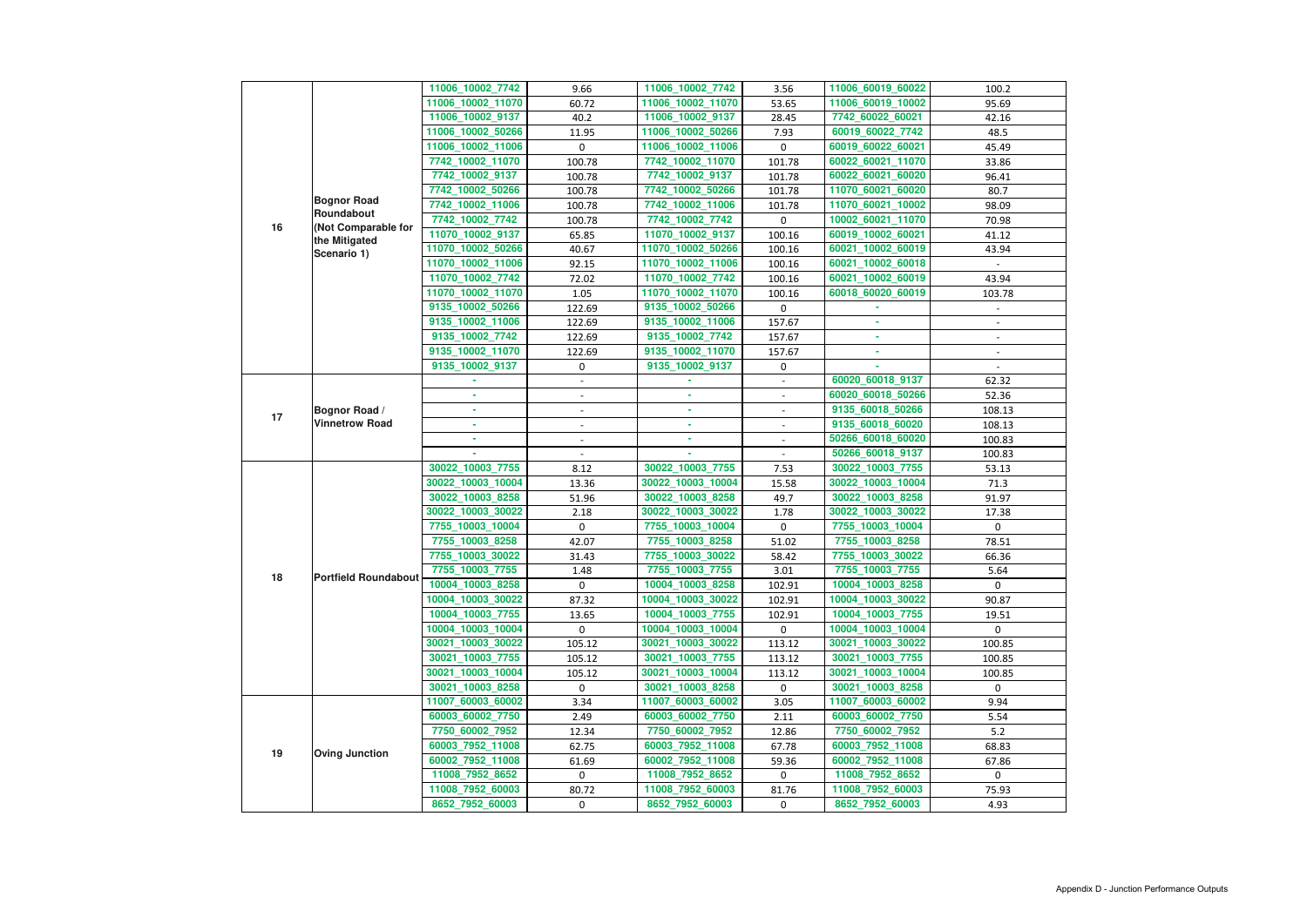|                         | AM - Delays (Total) (sec)         |                   |                     |                      |                  |                     |                           |  |  |  |  |
|-------------------------|-----------------------------------|-------------------|---------------------|----------------------|------------------|---------------------|---------------------------|--|--|--|--|
| <b>Junction No.</b>     | <b>Junction Location</b>          | <b>Movement</b>   | 2035 Reference Case | <b>Movement</b>      | 2035 Scenario 3  | <b>Movement</b>     | 2035 Mitigated Scenario 3 |  |  |  |  |
|                         |                                   | 11019 6925 50264  | 14.59               | 11019 6925 50264     | 66.26            | 11019 6925 50264    | 430.14                    |  |  |  |  |
|                         |                                   | 11019 6925 8024   | 14.59               | 11019 6925 8024      | 66.26            | 11019_6925_8024     | 430.14                    |  |  |  |  |
|                         |                                   | 11019 6925 11019  | 14.59               | 11019 6925 11019     | 66.26            | 11019 6925 11019    | 430.14                    |  |  |  |  |
|                         |                                   | 50264 6925 8024   | 3.71                | 50264 6925 8024      | 4.8              | 50264 6925 8024     | 3.72                      |  |  |  |  |
| $\mathbf{1}$            | B2145 / B2166                     | 50264 6925 11019  | 3.71                | 50264 6925 11019     | 4.8              | 50264 6925 11019    | 3.72                      |  |  |  |  |
|                         |                                   | 50264 6925 50264  | 3.71                | 50264 6925 50264     | 4.8              | 50264 6925 50264    | 3.72                      |  |  |  |  |
|                         |                                   | 8024 6925 11019   | 120.26              | 8024 6925 11019      | 963.6            | 8024 6925 11019     | 11.77                     |  |  |  |  |
|                         |                                   | 8024 6925 50264   | 120.26              | 8024 6925 50264      | 963.6            | 8024 6925 50264     | 11.77                     |  |  |  |  |
|                         |                                   | 8024 6925 8024    | 120.26              | 8024 6925 8024       | 963.6            | 8024 6925 8024      | 11.77                     |  |  |  |  |
|                         |                                   | 4034 4036 30004   | 3                   | 4034_4036_30004      | 3                | 4034 60010 60011    | $\Omega$                  |  |  |  |  |
|                         |                                   | 4034 4036 30005   | 0                   | 4034 4036 30005      | $\mathbf 0$      | 60010 4036 30005    | 12.96                     |  |  |  |  |
| $\overline{\mathbf{2}}$ | B2145/B2201                       | 30004 4036 30005  | 6.37                | 30004<br>4036 30005  | 11.47            | 4036 30005<br>60011 | 17.36                     |  |  |  |  |
|                         |                                   | 30004 4036 4034   | 8.87                | 30004 4036 4034      | 14.81            | 4036 60010<br>60011 | 13.11                     |  |  |  |  |
|                         |                                   | 30005 4036 4034   | 0                   | 30005 4036 4034      | $\boldsymbol{0}$ | 30005 4036 60010    | 12.04                     |  |  |  |  |
|                         |                                   | 30005 4036 30004  | 3                   | 30005 4036 30004     | $\overline{3}$   | 30005 4036 60011    | $\blacksquare$            |  |  |  |  |
|                         | A259/B2132 Comet<br><b>Corner</b> | 50020 50021 50164 | 12.88               | 50020 50021 50164    | 31.49            | 50020 50021 50164   | 3                         |  |  |  |  |
|                         |                                   | 50020 50021 50110 | 12.88               | 50020 50021 50110    | 31.49            | 50020 50021 50110   | 3                         |  |  |  |  |
| 3                       |                                   | 50164 50021 50110 | 190.71              | 50164 50021 50110    | 185.64           | 50164 50021 50110   | 6.8                       |  |  |  |  |
|                         |                                   | 50164 50021 50020 | 207.68              | 50164 50021 50020    | 203.22           | 50164_50021_50020   | 6.8                       |  |  |  |  |
|                         |                                   | 50110 50021 50020 | 0                   | 50110 50021 50020    | 0                | 50110 50021 50020   | 3.52                      |  |  |  |  |
|                         |                                   | 50110 50021 50164 | 11.33               | 50110 50021 50164    | 11.17            | 50110 50021 50164   | 3.52                      |  |  |  |  |
|                         |                                   | 50021 50110 50163 | 0                   | 50021 50110 50163    | 0                | 50021 50110 50163   | 7.16                      |  |  |  |  |
|                         |                                   | 50021 50110 50270 | $\mathbf 0$         | 50021<br>50110 50270 | $\mathbf 0$      | 50021 50110 50270   | 7.16                      |  |  |  |  |
| $\overline{\mathbf{4}}$ | A259/B2233                        | 50163 50110 50270 | 151.93              | 50163_50110_50270    | 153.52           | 50163_50110_50270   | 11.88                     |  |  |  |  |
|                         | Oystercatcher                     | 50163 50110 50021 | 151.93              | 50163_50110_50021    | 153.52           | 50163_50110_50021   | 11.88                     |  |  |  |  |
|                         |                                   | 50270_50110_50021 | 106.16              | 50270 50110 50021    | 94.07            | 50270 50110 50021   | 3.34                      |  |  |  |  |
|                         |                                   | 50270 50110 50163 | 117.87              | 50270 50110 50163    | 106.2            | 50270 50110 50163   | 3.34                      |  |  |  |  |
|                         | A286 Northgate /                  | 6055 6054 5955    | 7.89                | 6055 6054 5955       | 7.66             | 6055 6054 5955      | 18.17                     |  |  |  |  |
| $5\phantom{.0}$         | <b>A286 Orchard Street</b>        | 6153 6054 6055    | 0                   | 6153_6054_6055       | 0                | 6153 6054 6055      | 7.21                      |  |  |  |  |
|                         |                                   | 6153 6054 5955    | $\mathbf 0$         | 6153 6054 5955       | $\mathbf 0$      | 6153 6054 5955      | 17.6                      |  |  |  |  |
|                         | A286 Churchside /                 | 5953 6157 6158    | $\overline{0}$      | 5953 6157 6158       | $\mathbf 0$      | 5953 6157 6158      | 17.58                     |  |  |  |  |
| 6                       | A286 Broyle Road                  | 5953 6157 6154    | $\mathbf 0$         | 5953 6157 6154       | $\overline{0}$   | 5953 6157 6154      | 20.24                     |  |  |  |  |
|                         |                                   | 6158_6157_6154    | 54.26               | 6158_6157_6154       | 207.9            | 6158_6157_6154      | 19.5                      |  |  |  |  |
|                         | <b>A286 New Park Road</b>         | 6546 6547 20003   | 0                   | 6546 6547 20003      | 0                | 6546 60016 60017    | $\mathbf 0$               |  |  |  |  |
| $\overline{7}$          | <b>A286 St Pancras</b>            | 6546_6547_6650    | $\mathbf 0$         | 6546_6547_6650       | $\mathbf 0$      | 60016_6547_6650     | 15.53                     |  |  |  |  |
|                         | Road                              | 20003 6547 6650   | 4.5                 | 20003_6547_6650      | 5.12             | 60017_6547_6650     | 12.53                     |  |  |  |  |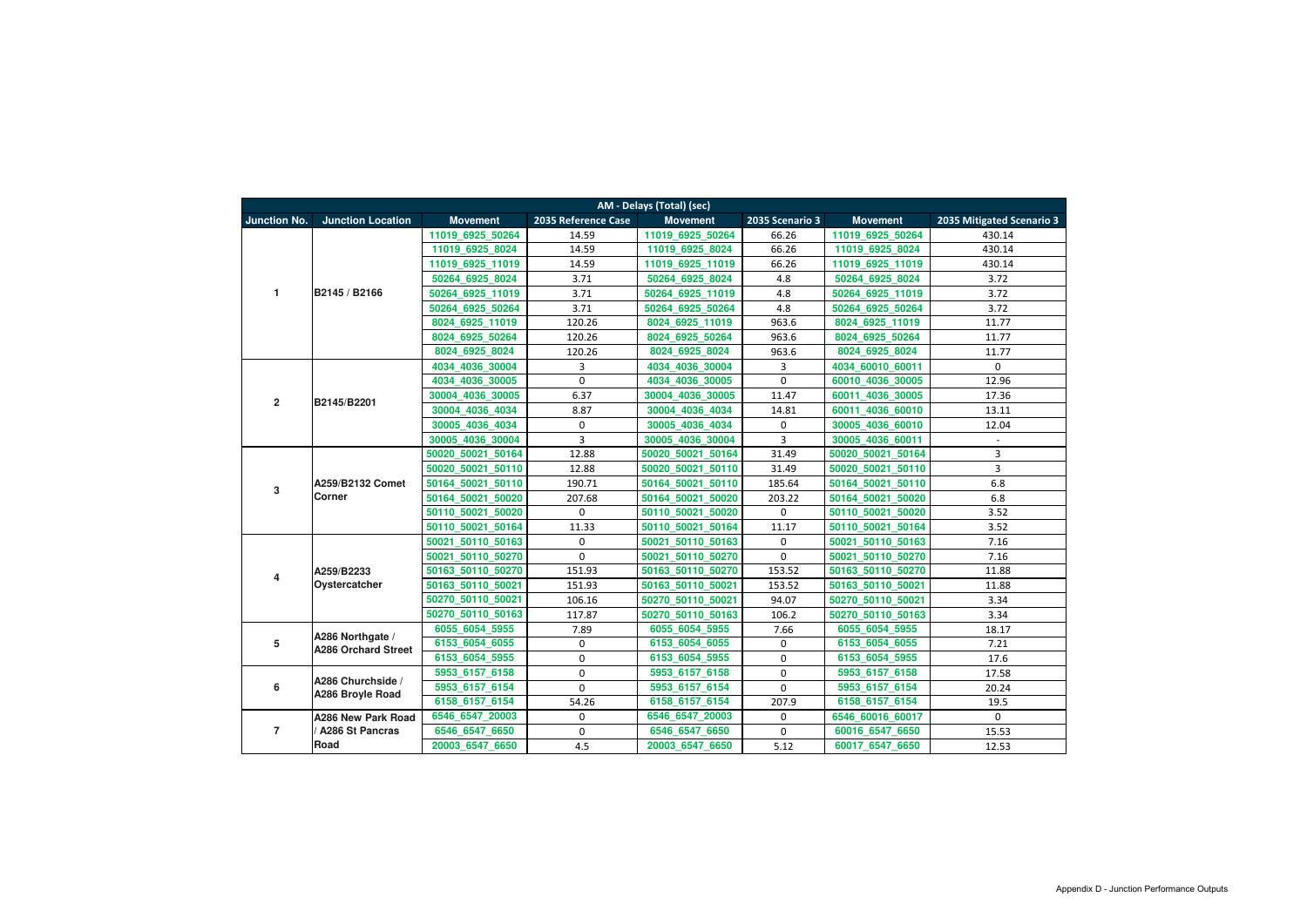|    |                                                                 | 4946 5046 5047   | 24.79                    | 4946_5046_5047   | 25.19                    | 4946_5046_60012   | 4.84                     |
|----|-----------------------------------------------------------------|------------------|--------------------------|------------------|--------------------------|-------------------|--------------------------|
|    |                                                                 | 4946 5046 5246   | 28.79                    | 4946_5046_5246   | 29.19                    | 60015_5046_60012  | 42.68                    |
|    |                                                                 | 4946_5046_5344   | 32.79                    | 4946_5046_5344   | 33.19                    | 5046_60012_5047   | 0                        |
|    |                                                                 | 4946_5046_5044   | 36.79                    | 4946_5046_5044   | 37.19                    | 5046_60012_60013  | 0                        |
|    |                                                                 | 5047_5046_5246   | 46.6                     | 5047_5046_5246   | 327.15                   | 5047_60012_60013  | 5.5                      |
|    |                                                                 | 5047_5046_5344   | 50.6                     | 5047_5046_5344   | 331.15                   | 60012_60013_5246  | 0                        |
|    | A259 Via Ravenna /                                              | 5047_5046_5044   | 54.6                     | 5047_5046_5044   | 335.15                   | 60012_60013_60014 | 0                        |
|    | A259 Cathedral Way                                              | 5047 5046 5047   | 62.6                     | 5047_5046_5047   | 343.15                   | 5246 60013 60014  | 4.22                     |
| 8  | <b>Roundabout (Not</b>                                          | 5246_5046_5344   | 15.86                    | 5246_5046_5344   | 17.45                    | 60013_60014_5344  | 0                        |
|    | comparable for the<br><b>Mitigated Scenario 1)</b>              | 5246_5046_5044   | 19.86                    | 5246_5046_5044   | 21.45                    | 60013_60014_60015 | $\mathbf 0$              |
|    |                                                                 | 5246_5046_5047   | 27.86                    | 5246_5046_5047   | 29.45                    | 5344 60014 60015  | 3.61                     |
|    |                                                                 | 5246_5046_5246   | 31.86                    | 5246_5046_5246   | 33.45                    | 60014_60015_5044  | 0                        |
|    |                                                                 | 5344_5046_5044   | 8                        | 5344_5046_5044   | 9.56                     | 60014_60015_5046  | $\pmb{0}$                |
|    |                                                                 | 5344_5046_5047   | 16                       | 5344_5046_5047   | 17.56                    |                   | $\overline{\phantom{a}}$ |
|    |                                                                 | 5344_5046_5246   | 20                       | 5344_5046_5246   | 21.56                    |                   |                          |
|    |                                                                 | 5344 5046 5344   | 24                       | 5344_5046_5344   | 25.56                    |                   |                          |
|    |                                                                 | 5741_5840_5841   | 22.83                    | 5741_5840_5841   | 22.1                     | 5741_5840_5841    | 14.17                    |
|    |                                                                 | 5741 5840 5740   | 22.23                    | 5741_5840_5740   | 21.92                    |                   | $\sim$                   |
|    | A286 Stockbridge                                                | 5841 5840 5740   | 6.39                     | 5841_5840_5740   | 6.82                     | 5841_5840_5740    | 9.72                     |
| 9  | Road/Terminus Road                                              | 5841 5840 5741   | 8.99                     | 5841_5840_5741   | 14.2                     | 5841_5840_5741    | 15.49                    |
|    |                                                                 | 5740 5840 5741   | 10.09                    | 5740_5840_5741   | 9.96                     | 5740_5840_5741    | 7.94                     |
|    | 5740 5840 5841                                                  | 10.4             | 5740_5840_5841           | 11.95            | 5740_5840_5841           | 9.26              |                          |
|    |                                                                 | 4845_4945_4846   | 0                        | 4845_4945_4846   | 604.76                   | 4845_4945_4846    | 167.07                   |
|    |                                                                 |                  |                          |                  |                          | 4845_4945_5043    | 121.37                   |
|    |                                                                 |                  |                          |                  | $\overline{a}$           | 4845_4945_40216   | 121.37                   |
|    |                                                                 |                  |                          |                  | $\overline{a}$           | 4846_4945_5043    | 35.88                    |
|    |                                                                 | 4846 4945 40216  | 0                        | 4846 4945 40216  | 0                        | 4846_4945_40216   | 34.72                    |
|    | A259 Cathedral Way/                                             | 4846_4945_4845   | 25.37                    | 4846_4945_4845   | 9.35                     | 4846_4945_4845    | 46.51                    |
| 10 | <b>Fishbourne Road</b>                                          |                  |                          |                  |                          | 5043_4945_40216   | 103.45                   |
|    | East                                                            |                  |                          |                  |                          | 5043_4945_4845    | 105.45                   |
|    |                                                                 |                  | $\overline{\phantom{a}}$ | ٠                |                          | 5043_4945_4846    | 105.45                   |
|    |                                                                 | 40216_4945_4845  | 0                        | 40216_4945_4845  | 114.86                   | 40216_4945_4845   | 164.17                   |
|    |                                                                 | 40216_4945_4846  | 0                        | 40216_4945_4846  | 114.86                   | 40216_4945_4846   | 164.38                   |
|    |                                                                 |                  |                          |                  |                          | 40216_4945_5043   | 243.67                   |
|    |                                                                 | 30001 4741 40219 | 4.82                     | 30001_4741_40219 | 1598.53                  | 30001_4741_40219  | 0.12                     |
|    | <b>Fishbourne Road</b><br>West / Appledram<br><b>Lane South</b> | 30001_4741_40179 | 32.48                    | 30001_4741_40179 | 1630.83                  | 30001_4741_40179  | 10.03                    |
|    |                                                                 | 40219_4741_40179 | $\mathbf 0$              | 40219_4741_40179 | 98.49                    | 40219_4741_40179  | 0                        |
| 11 |                                                                 | 40219_4741_30001 | 0                        | 40219_4741_30001 | 98.49                    | 40219_4741_30001  | $\mathbf 0$              |
|    |                                                                 | 40179_4741_30001 | 109.11                   | 40179_4741_30001 | 59.43                    | 40179_4741_30001  | 257.91                   |
|    |                                                                 | 40179_4741_40219 | 109.62                   | 40179_4741_40219 | 59.43                    | 40179_4741_40219  | 257.91                   |
|    |                                                                 |                  | $\blacksquare$           |                  | $\blacksquare$           | 60029_60028_50263 | 4.2                      |
|    |                                                                 | ×.               |                          | ٠                | $\overline{\phantom{a}}$ | 60029_60028_4327  | 4.2                      |
|    |                                                                 |                  |                          | ×.               | $\blacksquare$           | 60029_60028_60029 | 4.2                      |
|    | <b>Stockbridge Link</b>                                         |                  | $\overline{\phantom{a}}$ | ٠                | $\overline{\phantom{a}}$ | 50263_60028_4327  | 3.33                     |
| 12 | Road / A286 Birdham                                             | ٠                | $\blacksquare$           | ٠                | $\blacksquare$           | 50263_60028_60029 | 3.33                     |
|    | Road                                                            | ٠                |                          | ٠                | $\overline{\phantom{a}}$ | 50263_60028_50263 | 3.33                     |
|    |                                                                 |                  |                          | ٠                |                          | 4327_60028_50263  | 3.63                     |
|    |                                                                 |                  |                          |                  |                          | 4327_60028_60029  | 3.63                     |
|    |                                                                 |                  | $\blacksquare$           | ٠                | $\blacksquare$           | 4327_60028_4327   | 3.63                     |
|    |                                                                 |                  |                          |                  |                          |                   |                          |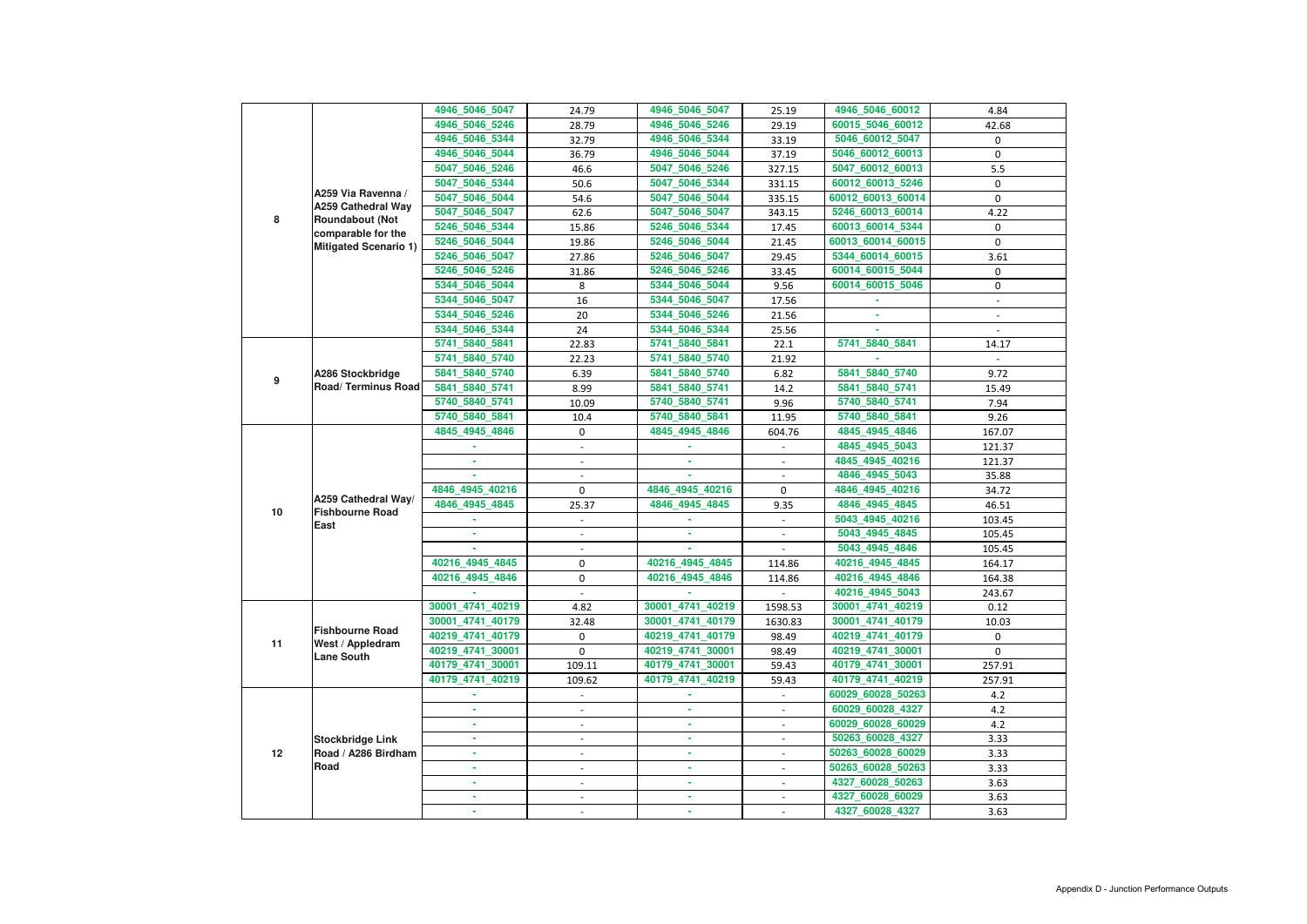|    |                             | 4645_40218_40216                     | 11.5   | 4645_40218_40216  | 14.5           | 4645_40218_40216                     | 14.1       |
|----|-----------------------------|--------------------------------------|--------|-------------------|----------------|--------------------------------------|------------|
|    |                             | 4645_40218_9001                      | 12.12  | 4645_40218_9001   | 16.59          | 4645_40218_9001                      | 14.52      |
|    |                             | 9001_40218_4644                      | 15.82  | 9001_40218_4644   | 16.97          | 9001_40218_4644                      | 93.41      |
|    |                             | 40219_40218_4644                     | 69.38  | 40219_40218_4644  | 26.16          | 40219_40218_4644                     | 19.94      |
|    |                             | 40219_40218_40216                    | 24.22  | 40219_40218_40216 | 18.96          | 40219_40218_40216                    | 36.97      |
|    |                             | 40218_40216_4945                     | 3      | 40218_40216_4945  | 3              | 40218_40216_4945                     | 15.65      |
|    |                             | 40218_40216_40217                    | 23.32  | 40218_40216_40217 | 19.81          | 40218_40216_40217                    | 8.8        |
|    |                             | 4945_40216_40217                     | 6.93   | 4945_40216_40217  | 9.94           | 4945_40216_40217                     | 26.39      |
|    |                             | 40216_40217_5043                     | 0.2    | 40216_40217_5043  | 0.02           |                                      |            |
|    |                             | 40216_40217_9001                     | 0      | 40216_40217_9001  | $\mathbf 0$    | 40216_40217_9001                     | 0          |
| 13 | <b>Fishbourne</b>           | 5043_40217_9001                      | 3.54   | 5043_40217_9001   | 4.22           |                                      |            |
|    | Roundabout                  | 40218_9001_11001                     | 8.85   | 40218_9001_11001  | 14             | 40218_9001_11001                     | 12.96      |
|    |                             | 40217 9001 11001                     | 74.63  | 40217_9001_11001  | 25.28          | 40217_9001_11001                     | 131.06     |
|    |                             | 40217_9001_40219                     | 26.41  | 40217_9001_40219  | 24.75          | 40217_9001_60027                     | 131.06     |
|    |                             | 11001 9001 40219                     | 10.21  | 11001_9001_40219  | 13.29          | 11001_9001_60027                     | 166.2      |
|    |                             | 11001_9001_40218                     | 11.56  | 11001_9001_40218  | 14.32          | 11001_9001_40218                     | 16.66      |
|    |                             |                                      |        |                   |                | 9001_60027_60029                     | 49.74      |
|    |                             |                                      |        | ×.                | $\blacksquare$ | 9001_60027_40219                     | 15.28      |
|    |                             |                                      |        |                   |                | 60029_60027_40219                    | 13.62      |
|    |                             | 9001_40219_4741                      | 0      | 9001_40219_4741   | 278.1          | 60027_40219_4741                     | 0.81       |
|    |                             | 9001_40219_40218                     | 0      | 9001_40219_40218  | 0              | 60027_40219_40218                    | 21.55      |
|    |                             | 4741_40219_40218                     | 3.67   | 4741 40219 40218  | 3.53           | 4741_40219_40218                     | 12.09      |
|    |                             | 9001_11001_5839                      | 0      | 9001_11001_5839   | 0              | 9001_11001_5839                      | 0          |
|    |                             | 11001_5839_5740                      | 0      | 11001_5839_5740   | 0              | 11001_5839_5740                      | 0          |
|    |                             | 5740_5839_11002                      | 0      | 5740_5839_11002   | 0              | 5740_5839_11002                      | $\pmb{0}$  |
|    |                             | 5839_11002_11003                     | 0      | 5839_11002_11003  | 0              | 5839_11002_11003                     | 0          |
|    |                             | 11003_11002_40220                    | 0      | 11003_11002_40220 | 0              | 11003_11002_40220                    | 0          |
|    |                             | 11002_40220_50257                    | 0      | 11002_40220_50257 | 0              | 11002_40220_50257                    | 0          |
|    |                             | 50257_40220_11001                    | 0      | 50257_40220_11001 | 0              | 50257_40220_11001                    | 0          |
|    |                             | 40220_11001_9001                     | 4.01   | 40220_11001_9001  | 3.87           | 40220 11001 9001                     | 4.49       |
| 14 | <b>Stockbridge Junction</b> | 11001_5739_11002                     | 17.38  | 11001_5739_11002  | 22.64          | 11001_5739_11002                     | 17.9       |
|    |                             | 11001_5739_40220                     | 131.02 | 11001_5739_40220  | 288.08         |                                      | $\sim$     |
|    |                             | 5839_5739_11001                      | 39.53  | 5839_5739_11001   | 39.33          | 5839_5739_11001                      | 62.95      |
|    |                             | 5839_5739_40220                      | 131.23 | 5839_5739_40220   | 252.56         | 5839_5739_40220                      | 132.84     |
|    |                             | 11002_5739_11001                     | 21.74  | 11002_5739_11001  | 38.41          | 11002_5739_11001                     | 52.82      |
|    |                             | 11002_5739_5839                      | 53.18  | 11002_5739_5839   | 62.44          |                                      | $\sim$ $-$ |
|    |                             | 40220_5739_5839                      | 165.41 | 40220_5739_5839   | 233.44         | 40220_5739_5839                      | 221.29     |
|    |                             | 40220 5739 11002                     | 165.41 | 40220_5739_11002  | 233.44         | 40220_5739_11002                     | 221.29     |
|    |                             | 11003_11004_40221                    | 0      | 11003_11004_40221 | $\mathbf{0}$   | 11003_11004_40221                    | 0          |
|    |                             | 11004_40221_7040                     | 0      | 11004_40221_7040  | 0              | 11004_40221_7040                     | 0          |
|    |                             | 7040_40221_11005                     | 0      | 7040_40221_11005  | 0              | 7040_40221_11005                     | 0          |
|    |                             | 40221_11005_11006                    | 0      | 40221_11005_11006 | 0              | 40221_11005_11006                    | 0          |
|    |                             | 11006_11005_40222                    | 0      | 11006_11005_40222 | 0              | 11006_11005_40222                    | 0          |
|    |                             | 11005_40222_50264                    | 0      | 11005_40222_50264 | 0              | 11005_40222_50264                    | 0          |
|    |                             | 50264_40222_11004                    | 78.56  | 50264_40222_11004 | 0              | 50264_40222_11004                    | 0          |
|    |                             | 40222_11004_11003                    | 0      | 40222_11004_11003 | $\mathbf{0}$   | 40222_11004_11003                    | 0          |
| 15 | <b>Whyke Junction</b>       | 11004_6936_11005                     | 24.11  | 11004_6936_11005  | 26.07          | 11004_6936_11005                     | 26.18      |
|    |                             | 11004_6936_40222                     | 41.4   | 11004_6936_40222  | 116.01         |                                      |            |
|    |                             | 40221_6936_40222                     |        | 40221_6936_40222  |                |                                      |            |
|    |                             |                                      | 69.8   | 40221_6936_11004  | 117.52         | 40221_6936_40222                     | 92.81      |
|    |                             | 40221_6936_11004<br>11005_6936_11004 | 69.8   | 11005_6936_11004  | 117.52         | 40221_6936_11004<br>11005_6936_11004 | 92.81      |
|    |                             |                                      | 24.15  |                   | 60             |                                      | 27.42      |
|    |                             | 11005_6936_40221                     | 39.2   | 11005_6936_40221  | 41.08          |                                      |            |
|    |                             | 40222_6936_40221                     | 191.27 | 40222_6936_40221  | 176.18         | 40222_6936_40221                     | 67.24      |
|    |                             | 40222_6936_11005                     | 167.27 | 40222_6936_11005  | 167.47         | 40222_6936_11005                     | 67.24      |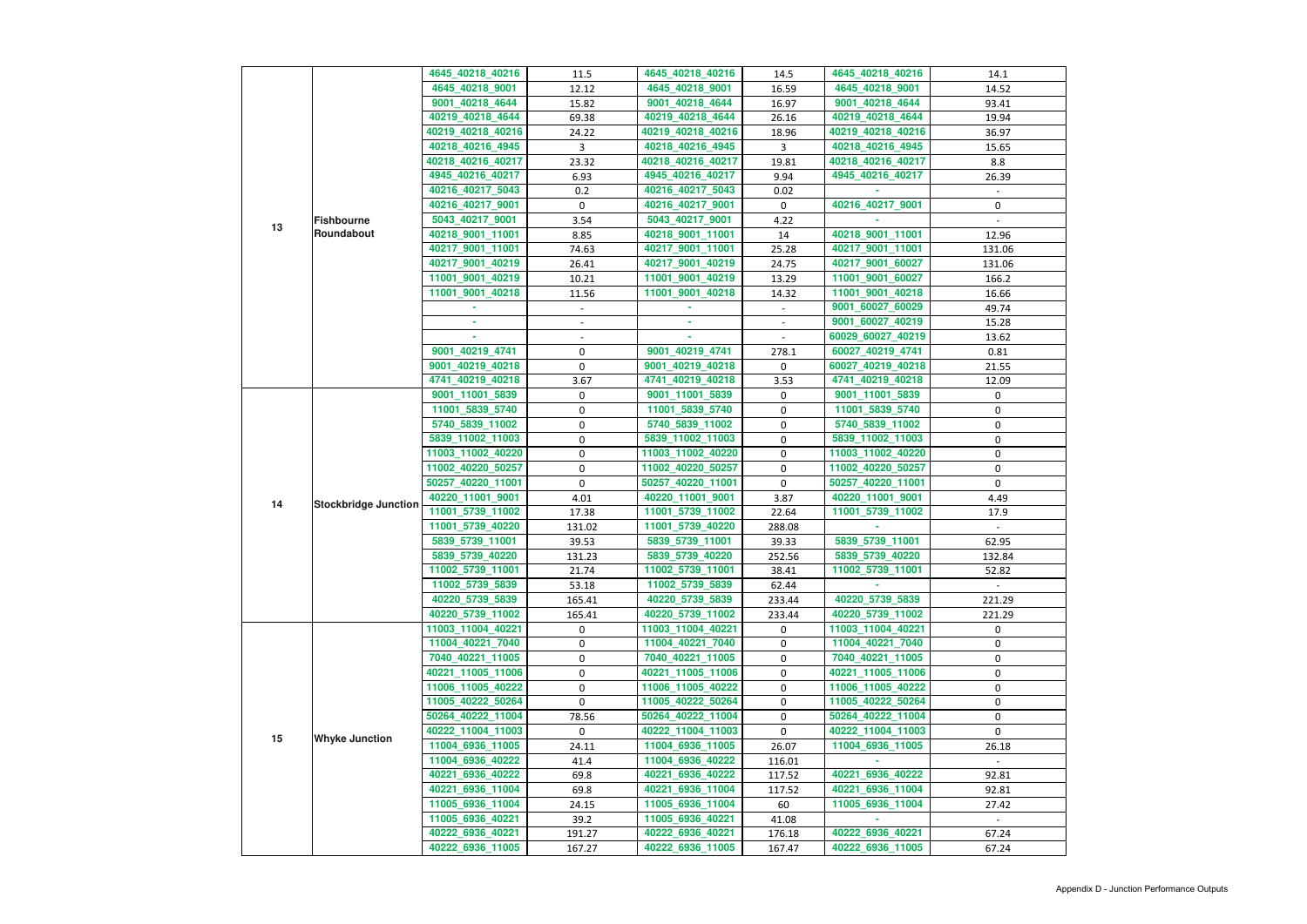|    |                             | 11006_10002_7742  | 7.95                     | 11006_10002_7742  | 7.17                     | 11006_60019_60022 | 32.14          |
|----|-----------------------------|-------------------|--------------------------|-------------------|--------------------------|-------------------|----------------|
|    |                             | 11006_10002_11070 | 11.29                    | 11006_10002_11070 | 10.51                    | 11006_60019_10002 | 27.59          |
|    |                             | 11006_10002_9137  | 14.62                    | 11006_10002_9137  | 13.84                    | 7742_60022_60021  | 21.04          |
|    |                             | 11006_10002_50266 | 21.29                    | 11006_10002_50266 | 20.51                    | 60019_60022_7742  | 0              |
|    |                             | 11006_10002_11006 | 24.62                    | 11006_10002_11006 | 23.84                    | 60019_60022_60021 | 14.49          |
|    |                             | 7742_10002_11070  | 62.92                    | 7742_10002_11070  | 81.66                    | 60022_60021_11070 | 31.08          |
|    |                             | 7742_10002_9137   | 66.25                    | 7742_10002_9137   | 85                       | 60022_60021_60020 | 39.5           |
|    |                             | 7742_10002_50266  | 72.92                    | 7742_10002_50266  | 91.66                    | 11070_60021_60020 | 12.29          |
|    | <b>Bognor Road</b>          | 7742_10002_11006  | 76.25                    | 7742_10002_11006  | 95                       | 11070_60021_10002 | 20.46          |
|    | Roundabout                  | 7742_10002_7742   | 79.59                    | 7742_10002_7742   | 98.33                    | 10002_60021_11070 | 14.99          |
| 16 | (Not Comparable for         | 11070_10002_9137  | 14.01                    | 11070_10002_9137  | 27.98                    | 60019_10002_60021 | 0              |
|    | the Mitigated               | 11070_10002_50266 | 20.67                    | 11070_10002_50266 | 34.64                    | 60021_10002_60019 | $\pmb{0}$      |
|    | Scenario 1)                 | 11070_10002_11006 | 24.01                    | 11070_10002_11006 | 37.98                    | 60021_10002_60018 |                |
|    |                             | 11070_10002_7742  | 27.34                    | 11070_10002_7742  | 41.31                    | 60021_10002_60019 | 0              |
|    |                             | 11070_10002_11070 | 30.67                    | 11070_10002_11070 | 44.64                    | 60018_60020_60019 | 75.88          |
|    |                             | 9135_10002_50266  | 457.4                    | 9135_10002_50266  | 1094.4                   |                   |                |
|    |                             | 9135_10002_11006  | 460.73                   | 9135_10002_11006  | 1097.73                  |                   |                |
|    |                             | 9135_10002_7742   | 464.06                   | 9135_10002_7742   | 1101.06                  |                   | $\blacksquare$ |
|    |                             | 9135_10002_11070  | 467.4                    | 9135_10002_11070  | 1104.4                   |                   |                |
|    |                             | 9135_10002_9137   | 470.73                   | 9135_10002_9137   | 1107.73                  |                   |                |
|    |                             |                   |                          |                   | $\overline{\phantom{a}}$ | 60020_60018_9137  | 12.12          |
| 17 | Bognor Road /               |                   | $\overline{\phantom{a}}$ |                   |                          | 60020_60018_50266 | 25.81          |
|    |                             | ×.                | $\blacksquare$           | ٠                 | $\blacksquare$           | 9135_60018_50266  | 171.29         |
|    | <b>Vinnetrow Road</b>       |                   |                          | ٠                 |                          | 9135_60018_60020  | 171.29         |
|    |                             | ×.                |                          | ×.                | $\overline{\phantom{a}}$ | 50266_60018_60020 | 44.99          |
|    |                             |                   |                          |                   |                          | 50266_60018_9137  | 44.99          |
|    | <b>Portfield Roundabout</b> | 30022_10003_7755  | 9.67                     | 30022_10003_7755  | 9.36                     | 30022_10003_7755  | 17.55          |
|    |                             | 30022_10003_10004 | 15.47                    | 30022_10003_10004 | 15.16                    | 30022_10003_10004 | 23.35          |
|    |                             | 30022_10003_8258  | 21.27                    | 30022_10003_8258  | 20.96                    | 30022_10003_8258  | 29.15          |
|    |                             | 30022_10003_30022 | 32.87                    | 30022_10003_30022 | 32.56                    | 30022_10003_30022 | 40.75          |
|    |                             | 7755_10003_10004  | 12.5                     | 7755_10003_10004  | 15.34                    | 7755_10003_10004  | 21.59          |
|    |                             | 7755_10003_8258   | 18.3                     | 7755_10003_8258   | 21.14                    | 7755_10003_8258   | 27.39          |
|    |                             | 7755_10003_30022  | 29.9                     | 7755_10003_30022  | 32.74                    | 7755_10003_30022  | 38.99          |
|    |                             | 7755_10003_7755   | 35.7                     | 7755_10003_7755   | 38.54                    | 7755_10003_7755   | 44.79          |
| 18 |                             | 10004_10003_8258  | 32.26                    | 10004_10003_8258  | 120.86                   | 10004_10003_8258  | 47.01          |
|    |                             | 10004_10003_30022 | 43.86                    | 10004_10003_30022 | 132.46                   | 10004_10003_30022 | 58.61          |
|    |                             | 10004_10003_7755  | 49.66                    | 10004_10003_7755  | 138.26                   | 10004_10003_7755  | 64.41          |
|    |                             | 10004_10003_10004 | 55.46                    | 10004_10003_10004 | 144.06                   | 10004_10003_10004 | 70.21          |
|    |                             | 30021_10003_30022 | 120.85                   | 30021_10003_30022 | 267.71                   | 30021_10003_30022 | 40.96          |
|    |                             | 30021_10003_7755  | 126.65                   | 30021_10003_7755  | 273.51                   | 30021_10003_7755  | 46.76          |
|    |                             | 30021_10003_10004 | 132.45                   | 30021_10003_10004 | 279.31                   | 30021_10003_10004 | 52.56          |
|    |                             | 30021_10003_8258  | 138.25                   | 30021_10003_8258  | 285.11                   | 30021_10003_8258  | 58.36          |
|    |                             | 11007_60003_60002 | 0                        | 11007_60003_60002 | 0                        | 11007_60003_60002 | 0              |
|    |                             | 60003_60002_7750  | 0                        | 60003_60002_7750  | 0                        | 60003_60002_7750  | 0              |
|    |                             | 7750_60002_7952   | 0                        | 7750_60002_7952   | 0                        | 7750_60002_7952   | 0              |
| 19 |                             | 60003_7952_11008  | 14.9                     | 60003_7952_11008  | 14.64                    | 60003_7952_11008  | 6.5            |
|    | <b>Oving Junction</b>       | 60002_7952_11008  | 55.14                    | 60002_7952_11008  | 53.03                    | 60002_7952_11008  | 82.62          |
|    |                             | 11008_7952_8652   | 15.04                    | 11008_7952_8652   | 7.89                     | 11008_7952_8652   | 5.38           |
|    |                             | 11008_7952_60003  | 4.01                     | 11008_7952_60003  | 1.89                     | 11008_7952_60003  | 1.52           |
|    |                             | 8652_7952_60003   | 135.38                   | 8652_7952_60003   | 144.06                   | 8652_7952_60003   | 144.2          |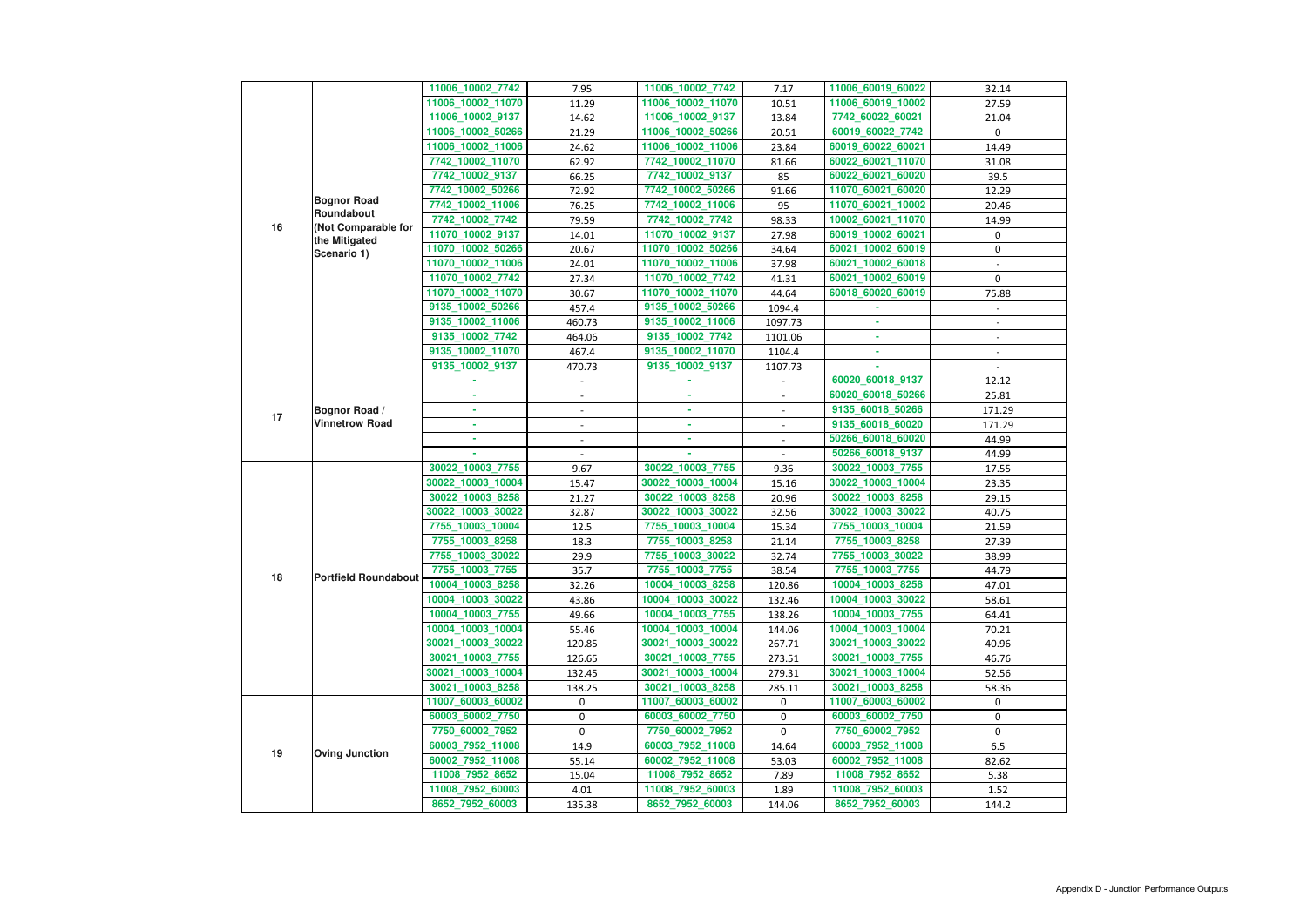| <b>AM - Average Queue Total (PCU)</b> |                                                |                   |                     |                   |                 |                     |                           |  |  |
|---------------------------------------|------------------------------------------------|-------------------|---------------------|-------------------|-----------------|---------------------|---------------------------|--|--|
| <b>Junction No.</b>                   | <b>Junction Location</b>                       | <b>Movement</b>   | 2035 Reference Case | <b>Movement</b>   | 2035 Scenario 3 | <b>Movement</b>     | 2035 Mitigated Scenario 3 |  |  |
|                                       |                                                | 11019 6925 50264  | 0.94                | 11019 6925 50264  | 9.47            | 11019 6925 50264    | 30.79                     |  |  |
|                                       |                                                | 11019 6925 8024   | 1.12                | 11019 6925 8024   | 8.73            | 11019 6925 8024     | 49.74                     |  |  |
|                                       |                                                | 11019 6925 11019  | $\mathbf 0$         | 11019 6925 11019  | 0               | 11019 6925 11019    | 0                         |  |  |
|                                       |                                                | 50264 6925 8024   | 0.02                | 50264 6925 8024   | 0.05            | 50264 6925 8024     | 0.02                      |  |  |
| 1                                     | B2145 / B2166                                  | 50264 6925 11019  | 0.07                | 50264 6925 11019  | 0.33            | 50264 6925 11019    | 0.07                      |  |  |
|                                       |                                                | 50264 6925 50264  | 0                   | 50264 6925 50264  | 0               | 50264 6925 50264    | $\mathbf 0$               |  |  |
|                                       |                                                | 8024 6925 11019   | 6.15                | 8024 6925 11019   | 44.9            | 8024 6925 11019     | 0.69                      |  |  |
|                                       |                                                | 8024 6925 50264   | 35.13               | 8024 6925 50264   | 220.34          | 8024 6925 50264     | 3.08                      |  |  |
|                                       |                                                | 8024 6925 8024    | 0                   | 8024 6925 8024    | 0               | 8024 6925 8024      | 0                         |  |  |
|                                       |                                                | 4034 4036 30004   | $\mathbf 0$         | 4034 4036 30004   | 0               | 4034 60010 60011    | $\mathbf 0$               |  |  |
|                                       |                                                | 4034 4036 30005   | $\mathbf 0$         | 4034 4036 30005   | $\mathbf 0$     | 60010 4036 30005    | 2.2                       |  |  |
|                                       | B2145/B2201                                    | 30004 4036 30005  | 0                   | 30004 4036 30005  | 0               | 4036 30005<br>60011 | 0                         |  |  |
| $\overline{2}$                        |                                                | 30004 4036 4034   | 0.32                | 30004 4036 4034   | 0.54            | 4036 60010<br>60011 | $\mathbf 1$               |  |  |
|                                       |                                                | 30005 4036 4034   | 0                   | 30005 4036 4034   | 0               | 30005 4036 60010    | 1.69                      |  |  |
|                                       |                                                | 30005 4036 30004  | $\mathbf 0$         | 30005 4036 30004  | 0               | 30005 4036 60011    | $\blacksquare$            |  |  |
| $\mathbf{3}$                          |                                                | 50020 50021 50164 | 1.31                | 50020 50021 50164 | 3.37            | 50020 50021 50164   | $\mathbf 0$               |  |  |
|                                       |                                                | 50020 50021 50110 | 4.56                | 50020 50021 50110 | 10.98           | 50020 50021 50110   | $\mathbf 0$               |  |  |
|                                       | A259/B2132 Comet                               | 50164 50021 50110 | 0                   | 50164 50021 50110 | 0               | 50164 50021 50110   | 0                         |  |  |
|                                       | Corner                                         | 50164 50021 50020 | $\overline{7}$      | 50164 50021 50020 | 6.89            | 50164_50021_50020   | 0.21                      |  |  |
|                                       |                                                | 50110 50021 50020 | 0                   | 50110 50021 50020 | $\mathbf 0$     | 50110_50021_50020   | 0.13                      |  |  |
|                                       |                                                | 50110 50021 50164 | 0                   | 50110 50021 50164 | 0               | 50110 50021 50164   | $\mathbf 0$               |  |  |
|                                       | A259/B2233<br>Oystercatcher                    | 50021 50110 50163 | 0                   | 50021 50110 50163 | 0               | 50021 50110 50163   | 0.03                      |  |  |
|                                       |                                                | 50021 50110 50270 | 0                   | 50021 50110 50270 | $\mathbf 0$     | 50021 50110 50270   | 1.32                      |  |  |
| 4                                     |                                                | 50163 50110 50270 | 12.71               | 50163_50110_50270 | 13.22           | 50163_50110_50270   | 1.38                      |  |  |
|                                       |                                                | 50163 50110 50021 | 1.37                | 50163_50110_50021 | 1.38            | 50163_50110_50021   | 0.09                      |  |  |
|                                       |                                                | 50270 50110 50021 | 11.56               | 50270 50110 50021 | 9.71            | 50270 50110 50021   | 0.08                      |  |  |
|                                       |                                                | 50270 50110 50163 | 8.97                | 50270 50110 50163 | 7.92            | 50270 50110 50163   | 0.05                      |  |  |
|                                       | A286 Northgate /<br><b>A286 Orchard Street</b> | 6055 6054 5955    | 0.81                | 6055_6054_5955    | 0.77            | 6055_6054_5955      | 2.81                      |  |  |
| 5                                     |                                                | 6153_6054_6055    | 0                   | 6153_6054_6055    | 0               | 6153_6054_6055      | 1.94                      |  |  |
|                                       |                                                | 6153 6054 5955    | 0                   | 6153_6054_5955    | $\mathbf 0$     | 6153_6054_5955      | 4.33                      |  |  |
|                                       | A286 Churchside /                              | 5953_6157_6158    | 0                   | 5953_6157_6158    | $\mathbf 0$     | 5953_6157_6158      | 0.76                      |  |  |
| $\boldsymbol{6}$                      | A286 Broyle Road                               | 5953 6157 6154    | 0                   | 5953 6157 6154    | $\mathbf 0$     | 5953 6157 6154      | 8.36                      |  |  |
|                                       |                                                | 6158_6157_6154    | 6.2                 | 6158_6157_6154    | 23              | 6158_6157_6154      | 4.31                      |  |  |
|                                       | A286 New Park Road                             | 6546 6547 20003   | $\mathbf 0$         | 6546 6547 20003   | $\mathbf 0$     | 6546 60016 60017    | $\mathbf 0$               |  |  |
| $\overline{7}$                        | <b>A286 St Pancras</b>                         | 6546_6547_6650    | 0                   | 6546_6547_6650    | 0               | 60016_6547_6650     | 1.44                      |  |  |
|                                       | Road                                           | 20003 6547 6650   | 0.29                | 20003_6547_6650   | 0.5             | 60017_6547_6650     | 2.81                      |  |  |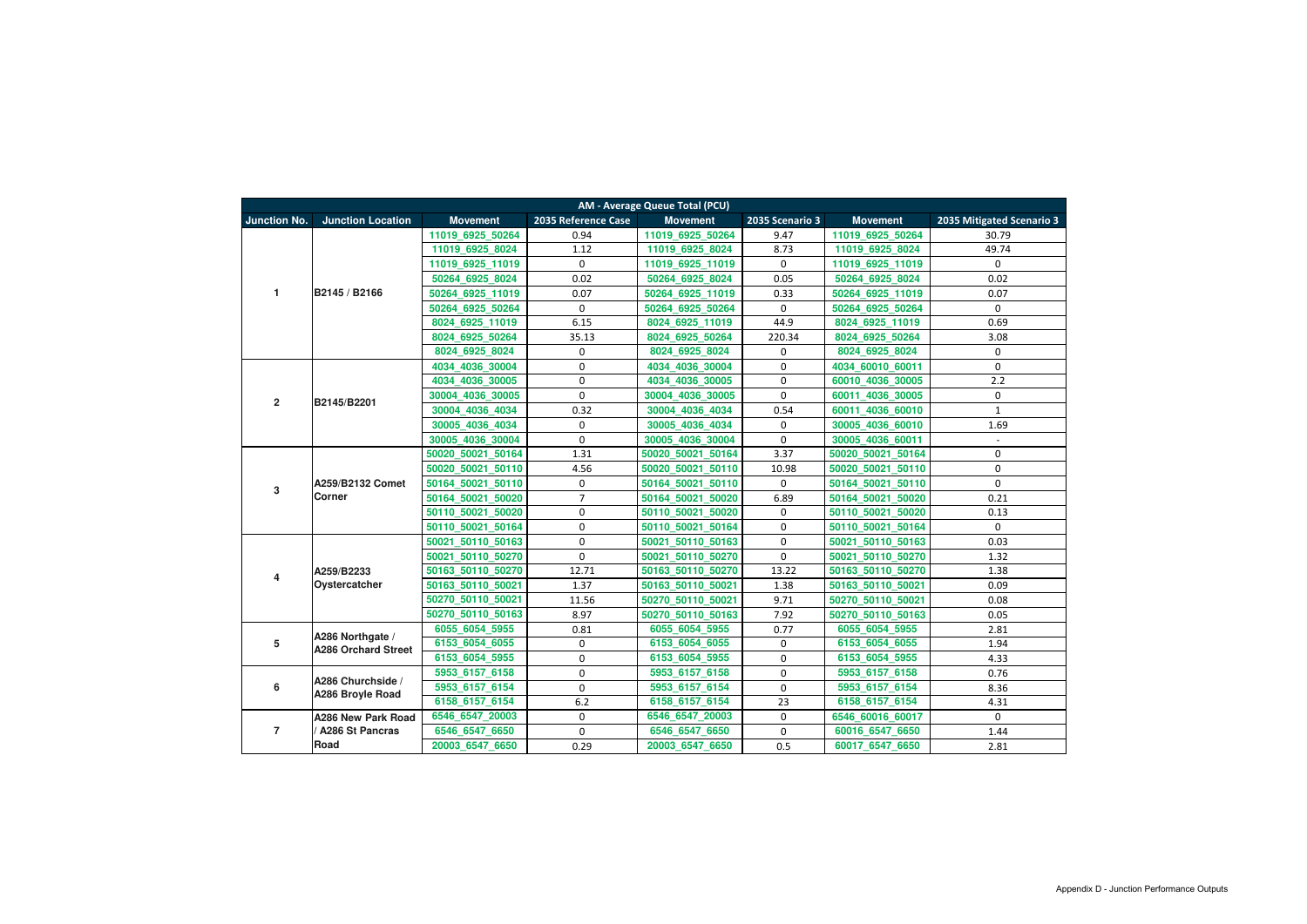|    |                                                                 | 4946_5046_5047   | 1.11                     | 4946_5046_5047   | 0.78                        | 4946_5046_60012   | 2.21                     |
|----|-----------------------------------------------------------------|------------------|--------------------------|------------------|-----------------------------|-------------------|--------------------------|
|    |                                                                 | 4946_5046_5246   | 1.71                     | 4946_5046_5246   | 1.74                        | 60015_5046_60012  | 2.57                     |
|    |                                                                 | 4946_5046_5344   | 4.84                     | 4946 5046 5344   | 3.75                        | 5046_60012_5047   | 0                        |
|    |                                                                 | 4946_5046_5044   | 0.44                     | 4946_5046_5044   | 2.01                        | 5046_60012_60013  | 0                        |
|    |                                                                 | 5047 5046 5246   | 0.8                      | 5047_5046_5246   | 5.51                        | 5047_60012_60013  | 0.46                     |
|    |                                                                 | 5047_5046_5344   | 0.18                     | 5047_5046_5344   | 0.06                        | 60012_60013_5246  | $\mathbf 0$              |
|    | A259 Via Ravenna /                                              | 5047_5046_5044   | 2.57                     | 5047_5046_5044   | 22.31                       | 60012_60013_60014 | 0                        |
|    | <b>A259 Cathedral Way</b>                                       | 5047_5046_5047   | 0                        | 5047 5046 5047   | 0                           | 5246_60013_60014  | 0.03                     |
| 8  | <b>Roundabout (Not</b><br>comparable for the                    | 5246_5046_5344   | 0.06                     | 5246_5046_5344   | 0.08                        | 60013_60014_5344  | 0                        |
|    | <b>Mitigated Scenario 1)</b>                                    | 5246 5046 5044   | 0.11                     | 5246_5046_5044   | 0.14                        | 60013_60014_60015 | 0                        |
|    |                                                                 | 5246_5046_5047   | 0.03                     | 5246 5046 5047   | 0.03                        | 5344_60014_60015  | 0.14                     |
|    |                                                                 | 5246_5046_5246   | 0                        | 5246_5046_5246   | 0                           | 60014_60015_5044  | 0                        |
|    |                                                                 | 5344_5046_5044   | 0.1                      | 5344_5046_5044   | 0.4                         | 60014_60015_5046  | 0                        |
|    |                                                                 | 5344_5046_5047   | 0.01                     | 5344_5046_5047   | 0.01                        |                   | $\overline{\phantom{a}}$ |
|    |                                                                 | 5344_5046_5246   | 0.08                     | 5344_5046_5246   | 0.22                        |                   |                          |
|    |                                                                 | 5344_5046_5344   | 0                        | 5344_5046_5344   | 0                           |                   |                          |
|    |                                                                 | 5741_5840_5841   | 0.9                      | 5741_5840_5841   | 0.58                        | 5741_5840_5841    | 0.54                     |
|    |                                                                 | 5741 5840 5740   | 0.66                     | 5741_5840_5740   | 0.51                        |                   | $\sim$                   |
|    | A286 Stockbridge                                                | 5841 5840 5740   | 0.42                     | 5841 5840 5740   | 0.65                        | 5841 5840 5740    | 1.3                      |
| 9  | <b>Road/ Terminus Road</b>                                      | 5841_5840_5741   | 0.57                     | 5841_5840_5741   | 1.23                        | 5841_5840_5741    | 0.9                      |
|    |                                                                 | 5740 5840 5741   | 0.38                     | 5740_5840_5741   | 0.32                        | 5740_5840_5741    | 0.4                      |
|    |                                                                 | 5740_5840_5841   | 0.61                     | 5740_5840_5841   | 1.43                        | 5740_5840_5841    | 1.18                     |
|    |                                                                 | 4845_4945_4846   | 0                        | 4845_4945_4846   | 140.8                       | 4845_4945_4846    | 14.76                    |
|    |                                                                 |                  |                          |                  | $\overline{\phantom{a}}$    | 4845_4945_5043    | 7.47                     |
|    |                                                                 |                  |                          |                  | $\overline{\phantom{a}}$    | 4845_4945_40216   | 2.58                     |
|    |                                                                 |                  |                          |                  |                             | 4846_4945_5043    | 2.79                     |
|    |                                                                 | 4846 4945 40216  | $\mathbf 0$              | 4846 4945 40216  | 0                           | 4846_4945_40216   | 6.47                     |
|    | A259 Cathedral Way/                                             | 4846_4945_4845   | 0.17                     | 4846_4945_4845   | 0.1                         | 4846_4945_4845    | 0.56                     |
| 10 | <b>Fishbourne Road</b><br>East                                  |                  |                          |                  | $\blacksquare$              | 5043_4945_40216   | 1.8                      |
|    |                                                                 |                  |                          |                  |                             | 5043_4945_4845    | 0.85                     |
|    |                                                                 |                  | $\overline{\phantom{a}}$ | ٠                | $\blacksquare$              | 5043 4945 4846    | 1.86                     |
|    |                                                                 | 40216_4945_4845  | 0                        | 40216_4945_4845  | 1.93                        | 40216_4945_4845   | 0.46                     |
|    |                                                                 | 40216_4945_4846  | 0                        | 40216_4945_4846  | 28.82                       | 40216_4945_4846   | 57.04                    |
|    |                                                                 |                  |                          |                  |                             | 40216_4945_5043   | 10.97                    |
|    |                                                                 | 30001_4741_40219 | 0                        | 30001_4741_40219 | 0.01                        | 30001_4741_40219  | 0                        |
|    | <b>Fishbourne Road</b><br>West / Appledram<br><b>Lane South</b> | 30001_4741_40179 | 1.47                     | 30001_4741_40179 | 14.53                       | 30001_4741_40179  | 0.44                     |
|    |                                                                 | 40219_4741_40179 | $\mathbf 0$              | 40219_4741_40179 | 26                          | 40219_4741_40179  | 0                        |
| 11 |                                                                 | 40219_4741_30001 | 0                        | 40219_4741_30001 | 2.17                        | 40219_4741_30001  | $\Omega$                 |
|    |                                                                 | 40179_4741_30001 | 4.65                     | 40179_4741_30001 | 5.74                        | 40179_4741_30001  | 5.26                     |
|    |                                                                 | 40179_4741_40219 | 0.84                     | 40179_4741_40219 | 6.22                        | 40179_4741_40219  | 1.75                     |
|    |                                                                 |                  | $\blacksquare$           |                  | $\mathcal{L}_{\mathcal{A}}$ | 60029_60028_50263 | 0.06                     |
|    |                                                                 | ×.               |                          | $\sim$           | $\overline{\phantom{0}}$    | 60029_60028_4327  | 0.06                     |
|    |                                                                 |                  | $\overline{\phantom{a}}$ | ×.               | $\overline{\phantom{0}}$    | 60029_60028_60029 | 0                        |
|    | <b>Stockbridge Link</b>                                         |                  | $\overline{\phantom{a}}$ | ٠                | $\overline{\phantom{a}}$    | 50263_60028_4327  | 0.06                     |
| 12 | Road / A286 Birdham                                             | ٠                | $\blacksquare$           | ٠                | $\sim$                      | 50263_60028_60029 | 0.02                     |
|    | Road                                                            | ٠                | $\blacksquare$           | ٠                | $\overline{\phantom{a}}$    | 50263_60028_50263 | 0                        |
|    |                                                                 |                  |                          | ٠                |                             | 4327_60028_50263  | 0.11                     |
|    |                                                                 |                  |                          |                  |                             | 4327_60028_60029  | 0.08                     |
|    |                                                                 |                  | $\overline{\phantom{a}}$ |                  | $\blacksquare$              | 4327_60028_4327   | 0                        |
|    |                                                                 |                  |                          |                  |                             |                   |                          |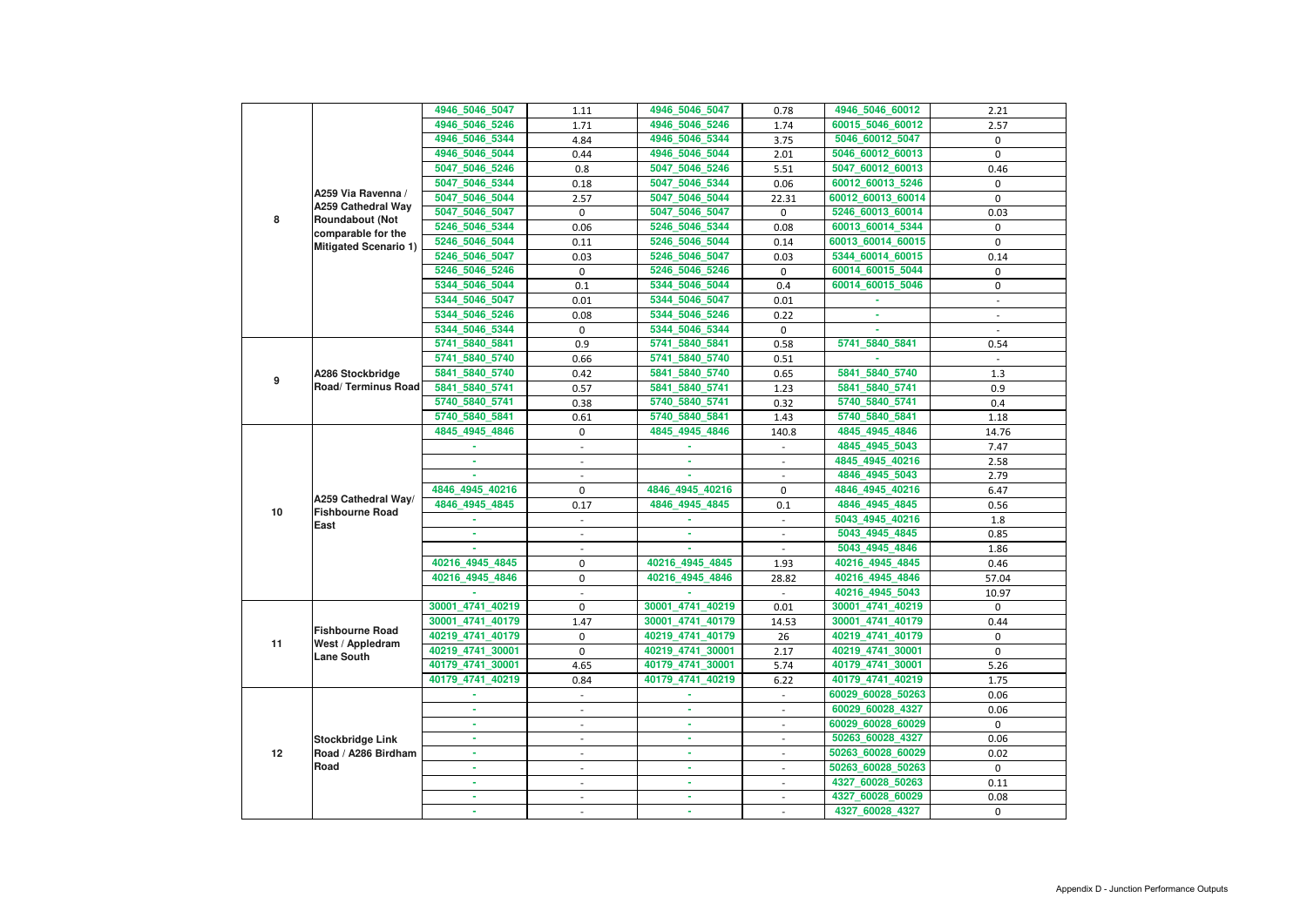|    |                             | 4645_40218_40216  | 2.61     | 4645_40218_40216  | 3.67                     | 4645_40218_40216  | 3.74   |
|----|-----------------------------|-------------------|----------|-------------------|--------------------------|-------------------|--------|
|    |                             | 4645_40218_9001   | 4.83     | 4645_40218_9001   | 8.17                     | 4645_40218_9001   | 6.44   |
|    |                             | 9001_40218_4644   | 8.96     | 9001_40218_4644   | 8.61                     | 9001_40218_4644   | 50.64  |
|    |                             | 40219_40218_4644  | 5.13     | 40219_40218_4644  | 2.18                     | 40219_40218_4644  | 1.23   |
|    |                             | 40219_40218_40216 | 8.43     | 40219_40218_40216 | 3.81                     | 40219_40218_40216 | 17.83  |
|    |                             | 40218_40216_4945  | 0        | 40218_40216_4945  | $\mathbf 0$              | 40218_40216_4945  | 6.64   |
|    |                             | 40218_40216_40217 | 4.77     | 40218_40216_40217 | 3.71                     | 40218_40216_40217 | 2.94   |
|    |                             | 4945_40216_40217  | 1.41     | 4945_40216_40217  | 3.36                     | 4945_40216_40217  | 5.97   |
|    |                             | 40216_40217_5043  | 0.05     | 40216_40217_5043  | 0.01                     |                   |        |
|    |                             | 40216_40217_9001  | 0        | 40216_40217_9001  | $\mathbf 0$              | 40216_40217_9001  | 0      |
|    | <b>Fishbourne</b>           | 5043_40217_9001   | 0.02     | 5043_40217_9001   | 0.07                     |                   |        |
| 13 | Roundabout                  | 40218_9001_11001  | 3.55     | 40218_9001_11001  | 6.91                     | 40218_9001_11001  | 5.76   |
|    |                             | 40217_9001_11001  | 6.21     | 40217_9001_11001  | 2.32                     | 40217_9001_11001  | 22.55  |
|    |                             | 40217_9001_40219  | 4.33     | 40217_9001_40219  | 7.58                     | 40217_9001_60027  | 46.39  |
|    |                             |                   |          |                   |                          |                   |        |
|    |                             | 11001_9001_40219  | 2.41     | 11001_9001_40219  | 2.9                      | 11001_9001_60027  | 47.29  |
|    |                             | 11001_9001_40218  | 6.55     | 11001_9001_40218  | 7.26                     | 11001_9001_40218  | 9.67   |
|    |                             |                   | $\equiv$ |                   | $\blacksquare$           | 9001_60027_60029  | 20.72  |
|    |                             |                   |          |                   | $\overline{\phantom{a}}$ | 9001_60027_40219  | 3.36   |
|    |                             | ×.                |          |                   |                          | 60029_60027_40219 | 1.9    |
|    |                             | 9001_40219_4741   | 0        | 9001_40219_4741   | 83.9                     | 60027_40219_4741  | 0.15   |
|    |                             | 9001_40219_40218  | 0        | 9001_40219_40218  | 0                        | 60027_40219_40218 | 3.82   |
|    |                             | 4741_40219_40218  | 0.17     | 4741_40219_40218  | 0.06                     | 4741_40219_40218  | 4.7    |
|    |                             | 9001_11001_5839   | 0        | 9001_11001_5839   | 0                        | 9001_11001_5839   | 0      |
|    |                             | 11001_5839_5740   | 0        | 11001_5839_5740   | 0                        | 11001_5839_5740   | 0      |
|    |                             | 5740_5839_11002   | 0        | 5740_5839_11002   | 0                        | 5740_5839_11002   | 0      |
|    |                             | 5839_11002_11003  | 0        | 5839_11002_11003  | 0                        | 5839_11002_11003  | 0      |
|    |                             | 11003_11002_40220 | 0        | 11003_11002_40220 | 0                        | 11003_11002_40220 | 0      |
|    |                             | 11002_40220_50257 | 0        | 11002_40220_50257 | 0                        | 11002_40220_50257 | 0      |
|    |                             | 50257_40220_11001 | 0        | 50257_40220_11001 | 0                        | 50257_40220_11001 | 0      |
|    |                             | 40220_11001_9001  | 0.23     | 40220_11001_9001  | 0.16                     | 40220_11001_9001  | 0.35   |
| 14 | <b>Stockbridge Junction</b> | 11001_5739_11002  | 7.36     | 11001_5739_11002  | 10.34                    | 11001_5739_11002  | 9.01   |
|    |                             | 11001_5739_40220  | 5.81     | 11001_5739_40220  | 14.73                    |                   | $\sim$ |
|    |                             | 5839_5739_11001   | 0.59     | 5839_5739_11001   | 1.36                     | 5839_5739_11001   | 3.52   |
|    |                             | 5839_5739_40220   | 5.1      | 5839_5739_40220   | 12.63                    | 5839_5739_40220   | 8      |
|    |                             |                   |          |                   |                          |                   |        |
|    |                             | 11002_5739_11001  | 12.21    | 11002_5739_11001  | 19.44                    | 11002_5739_11001  | 31.3   |
|    |                             | 11002_5739_5839   | 2.32     | 11002_5739_5839   | 3.13                     |                   | $\sim$ |
|    |                             | 40220_5739_5839   | 5.53     | 40220_5739_5839   | 6.41                     | 40220_5739_5839   | 13.25  |
|    |                             | 40220_5739_11002  | 12.14    | 40220_5739_11002  | 20.89                    | 40220_5739_11002  | 24.32  |
|    |                             | 11003_11004_40221 | 0        | 11003_11004_40221 | 0                        | 11003_11004_40221 | 0      |
|    |                             | 11004_40221_7040  | 0        | 11004_40221_7040  | 0                        | 11004_40221_7040  | 0      |
|    |                             | 7040_40221_11005  | 0        | 7040_40221_11005  | 0                        | 7040_40221_11005  | 0      |
|    |                             | 40221_11005_11006 | 0        | 40221_11005_11006 | 0                        | 40221_11005_11006 | 0      |
|    |                             | 11006_11005_40222 | 0        | 11006_11005_40222 | 0                        | 11006_11005_40222 | 0      |
|    |                             | 11005_40222_50264 | 0        | 11005_40222_50264 | 0                        | 11005_40222_50264 | 0      |
|    |                             | 50264_40222_11004 | 17.46    | 50264_40222_11004 | 0                        | 50264_40222_11004 | 0      |
| 15 | <b>Whyke Junction</b>       | 40222_11004_11003 | 0        | 40222_11004_11003 | 0                        | 40222_11004_11003 | 0      |
|    |                             | 11004_6936_11005  | 10.73    | 11004_6936_11005  | 11.62                    | 11004_6936_11005  | 13.83  |
|    |                             | 11004_6936_40222  | 1.16     | 11004_6936_40222  | 5.2                      |                   |        |
|    |                             | 40221_6936_40222  | 2.34     | 40221_6936_40222  | 4.17                     | 40221_6936_40222  | 5.18   |
|    |                             | 40221_6936_11004  | 7.31     | 40221_6936_11004  | 12.1                     | 40221_6936_11004  | 8.47   |
|    |                             | 11005_6936_11004  | 10.78    | 11005_6936_11004  | 27.41                    | 11005_6936_11004  | 15.19  |
|    |                             | 11005_6936_40221  | 0        | 11005_6936_40221  | 0.5                      |                   |        |
|    |                             | 40222_6936_40221  | 12.75    | 40222_6936_40221  | 13.7                     | 40222_6936_40221  | 5.38   |
|    |                             | 40222_6936_11005  | 10.53    | 40222_6936_11005  | 12.3                     | 40222_6936_11005  | 7.93   |
|    |                             |                   |          |                   |                          |                   |        |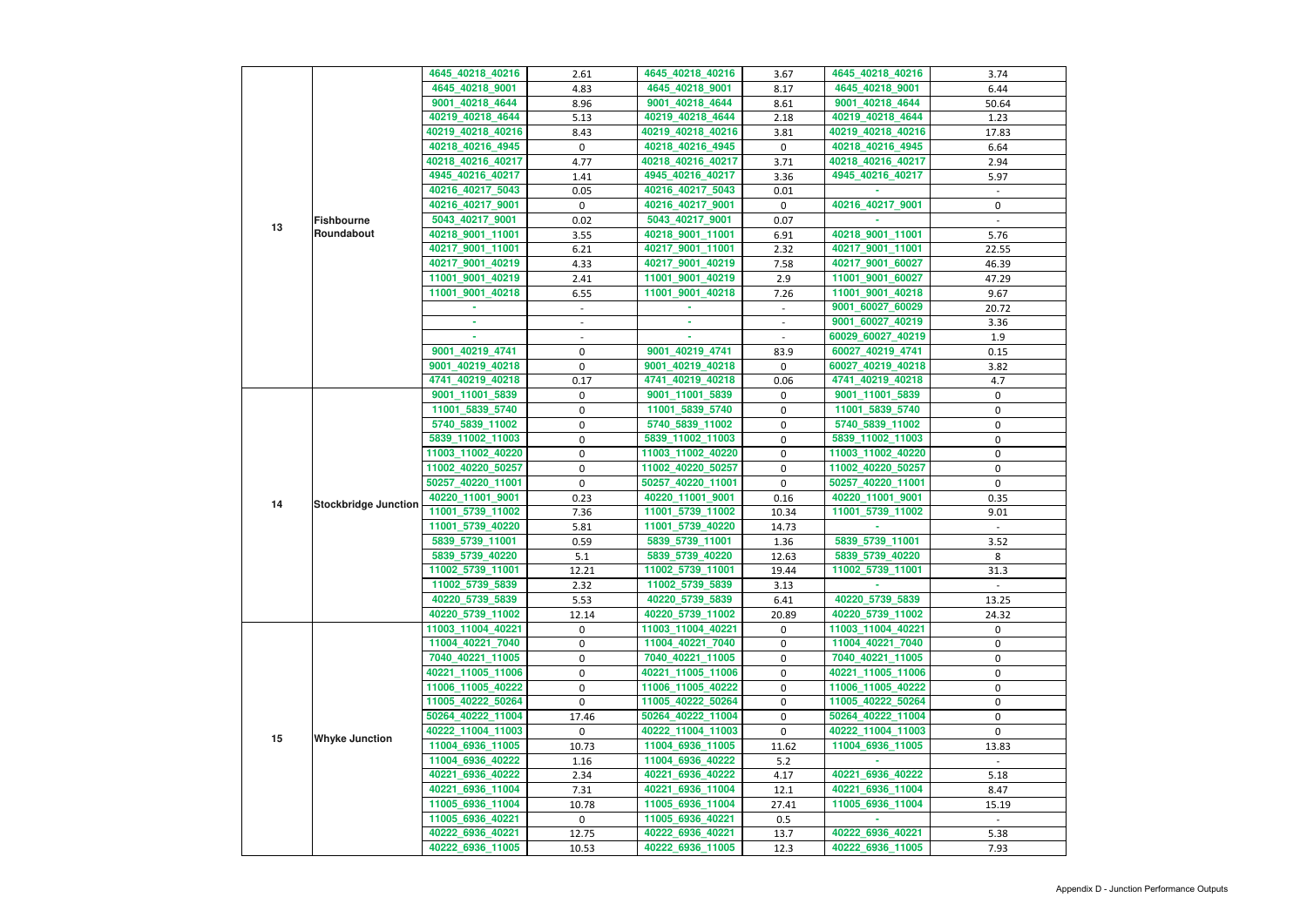| 11006_10002_7742<br>11006_60019_60022<br>0.04<br>11006_10002_7742<br>6.82<br>0.01<br>11006_10002_11070<br>11006_10002_11070<br>11006_60019_10002<br>0.56<br>0.32<br>12.63<br>11006_10002_9137<br>0.24<br>11006_10002_9137<br>7742_60022_60021<br>0.11<br>4.07<br>11006_10002_50266<br>11006_10002_50266<br>60019_60022_7742<br>0.05<br>0.02<br>0<br>11006_10002_11006<br>11006_10002_11006<br>60019_60022_60021<br>0<br>$\mathbf 0$<br>3.09<br>7742_10002_11070<br>7742_10002_11070<br>60022_60021_11070<br>1.68<br>2.17<br>1.92<br>7742_10002_9137<br>60022_60021_60020<br>7.69<br>7742_10002_9137<br>9.6<br>13.5<br>7742_10002_50266<br>11070_60021_60020<br>1.55<br>7742_10002_50266<br>1.92<br>2.35<br><b>Bognor Road</b><br>7742_10002_11006<br>11070_60021_10002<br>0.83<br>7742_10002_11006<br>1.3<br>10.04<br>Roundabout<br>7742_10002_7742<br>7742_10002_7742<br>$\mathbf 0$<br>10002_60021_11070<br>0<br>6.91<br>16<br>(Not Comparable for<br>11070_10002_9137<br>0.57<br>11070_10002_9137<br>1.52<br>60019_10002_60021<br>0<br>the Mitigated<br>60021_10002_60019<br>11070_10002_50266<br>0.2<br>11070_10002_50266<br>0.63<br>$\pmb{0}$<br>Scenario 1)<br>11070_10002_11006<br>60021_10002_60018<br>11070_10002_11006<br>3.44<br>11.25<br>11070_10002_7742<br>11070_10002_7742<br>60021_10002_60019<br>2.2<br>0<br>0.75<br>11070_10002_11070<br>11070_10002_11070<br>60018_60020_60019<br>0<br>0.01<br>34.78<br>0<br>9135_10002_50266<br>9135_10002_50266<br>0<br>9135_10002_11006<br>21.08<br>9135_10002_11006<br>84.6<br>9135_10002_7742<br>9135_10002_7742<br>80.49<br>118.64<br>$\overline{\phantom{a}}$<br>9135_10002_11070<br>9135_10002_11070<br>7.6<br>2.87<br>×.<br>9135_10002_9137<br>9135_10002_9137<br>0<br>0<br>60020_60018_9137<br>4.07<br>$\blacksquare$<br>60020_60018_50266<br>2.85<br>9135_60018_50266<br><b>Bognor Road /</b><br>0.08<br>٠<br>٠<br>$\blacksquare$<br>$\blacksquare$<br>17<br><b>Vinnetrow Road</b><br>9135_60018_60020<br>65.54<br>٠<br>٠<br>$\blacksquare$<br>50266_60018_60020<br>3.79<br>$\overline{\phantom{a}}$<br>0.27<br>50266_60018_9137<br>30022_10003_7755<br>30022_10003_7755<br>30022_10003_7755<br>0.03<br>0.02<br>0.35<br>30022_10003_10004<br>0.04<br>30022_10003_10004<br>0.04<br>30022_10003_10004<br>0.76<br>30022_10003_8258<br>30022_10003_8258<br>0.31<br>0.21<br>30022_10003_8258<br>3.51<br>30022_10003_30022<br>0.01<br>30022_10003_30022<br>0<br>30022_10003_30022<br>0.06<br>$\mathbf 0$<br>7755_10003_10004<br>0<br>7755_10003_10004<br>7755_10003_10004<br>0<br>7755_10003_8258<br>7755_10003_8258<br>0.62<br>7755_10003_8258<br>0.44<br>1.93<br>7755_10003_30022<br>7755_10003_30022<br>0.28<br>0.84<br>7755_10003_30022<br>1.04<br>7755_10003_7755<br>7755_10003_7755<br>7755_10003_7755<br>0.02<br>0.03<br>0.01<br>18<br><b>Portfield Roundabout</b><br>10004_10003_8258<br>0<br>10004_10003_8258<br>10004_10003_8258<br>0<br>$\Omega$<br>10004_10003_30022<br>10004_10003_30022<br>10004_10003_30022<br>3.95<br>3.32<br>15.02<br>10004_10003_7755<br>10004_10003_7755<br>0.08<br>0.33<br>10004_10003_7755<br>0.1<br>10004_10003_10004<br>10004_10003_10004<br>$\mathbf 0$<br>0<br>10004_10003_10004<br>$\mathbf{0}$<br>30021_10003_30022<br>30021_10003_30022<br>30021_10003_30022<br>48.93<br>109.89<br>14.31 |
|----------------------------------------------------------------------------------------------------------------------------------------------------------------------------------------------------------------------------------------------------------------------------------------------------------------------------------------------------------------------------------------------------------------------------------------------------------------------------------------------------------------------------------------------------------------------------------------------------------------------------------------------------------------------------------------------------------------------------------------------------------------------------------------------------------------------------------------------------------------------------------------------------------------------------------------------------------------------------------------------------------------------------------------------------------------------------------------------------------------------------------------------------------------------------------------------------------------------------------------------------------------------------------------------------------------------------------------------------------------------------------------------------------------------------------------------------------------------------------------------------------------------------------------------------------------------------------------------------------------------------------------------------------------------------------------------------------------------------------------------------------------------------------------------------------------------------------------------------------------------------------------------------------------------------------------------------------------------------------------------------------------------------------------------------------------------------------------------------------------------------------------------------------------------------------------------------------------------------------------------------------------------------------------------------------------------------------------------------------------------------------------------------------------------------------------------------------------------------------------------------------------------------------------------------------------------------------------------------------------------------------------------------------------------------------------------------------------------------------------------------------------------------------------------------------------------------------------------------------------------------------------------------------------------------------------------------------------------------------------------------------------------------------------------------------------------------------------------------------------------------------------------------------------------------------------------------------------------------------------------------------------------------------------------|
|                                                                                                                                                                                                                                                                                                                                                                                                                                                                                                                                                                                                                                                                                                                                                                                                                                                                                                                                                                                                                                                                                                                                                                                                                                                                                                                                                                                                                                                                                                                                                                                                                                                                                                                                                                                                                                                                                                                                                                                                                                                                                                                                                                                                                                                                                                                                                                                                                                                                                                                                                                                                                                                                                                                                                                                                                                                                                                                                                                                                                                                                                                                                                                                                                                                                                              |
|                                                                                                                                                                                                                                                                                                                                                                                                                                                                                                                                                                                                                                                                                                                                                                                                                                                                                                                                                                                                                                                                                                                                                                                                                                                                                                                                                                                                                                                                                                                                                                                                                                                                                                                                                                                                                                                                                                                                                                                                                                                                                                                                                                                                                                                                                                                                                                                                                                                                                                                                                                                                                                                                                                                                                                                                                                                                                                                                                                                                                                                                                                                                                                                                                                                                                              |
|                                                                                                                                                                                                                                                                                                                                                                                                                                                                                                                                                                                                                                                                                                                                                                                                                                                                                                                                                                                                                                                                                                                                                                                                                                                                                                                                                                                                                                                                                                                                                                                                                                                                                                                                                                                                                                                                                                                                                                                                                                                                                                                                                                                                                                                                                                                                                                                                                                                                                                                                                                                                                                                                                                                                                                                                                                                                                                                                                                                                                                                                                                                                                                                                                                                                                              |
|                                                                                                                                                                                                                                                                                                                                                                                                                                                                                                                                                                                                                                                                                                                                                                                                                                                                                                                                                                                                                                                                                                                                                                                                                                                                                                                                                                                                                                                                                                                                                                                                                                                                                                                                                                                                                                                                                                                                                                                                                                                                                                                                                                                                                                                                                                                                                                                                                                                                                                                                                                                                                                                                                                                                                                                                                                                                                                                                                                                                                                                                                                                                                                                                                                                                                              |
|                                                                                                                                                                                                                                                                                                                                                                                                                                                                                                                                                                                                                                                                                                                                                                                                                                                                                                                                                                                                                                                                                                                                                                                                                                                                                                                                                                                                                                                                                                                                                                                                                                                                                                                                                                                                                                                                                                                                                                                                                                                                                                                                                                                                                                                                                                                                                                                                                                                                                                                                                                                                                                                                                                                                                                                                                                                                                                                                                                                                                                                                                                                                                                                                                                                                                              |
|                                                                                                                                                                                                                                                                                                                                                                                                                                                                                                                                                                                                                                                                                                                                                                                                                                                                                                                                                                                                                                                                                                                                                                                                                                                                                                                                                                                                                                                                                                                                                                                                                                                                                                                                                                                                                                                                                                                                                                                                                                                                                                                                                                                                                                                                                                                                                                                                                                                                                                                                                                                                                                                                                                                                                                                                                                                                                                                                                                                                                                                                                                                                                                                                                                                                                              |
|                                                                                                                                                                                                                                                                                                                                                                                                                                                                                                                                                                                                                                                                                                                                                                                                                                                                                                                                                                                                                                                                                                                                                                                                                                                                                                                                                                                                                                                                                                                                                                                                                                                                                                                                                                                                                                                                                                                                                                                                                                                                                                                                                                                                                                                                                                                                                                                                                                                                                                                                                                                                                                                                                                                                                                                                                                                                                                                                                                                                                                                                                                                                                                                                                                                                                              |
|                                                                                                                                                                                                                                                                                                                                                                                                                                                                                                                                                                                                                                                                                                                                                                                                                                                                                                                                                                                                                                                                                                                                                                                                                                                                                                                                                                                                                                                                                                                                                                                                                                                                                                                                                                                                                                                                                                                                                                                                                                                                                                                                                                                                                                                                                                                                                                                                                                                                                                                                                                                                                                                                                                                                                                                                                                                                                                                                                                                                                                                                                                                                                                                                                                                                                              |
|                                                                                                                                                                                                                                                                                                                                                                                                                                                                                                                                                                                                                                                                                                                                                                                                                                                                                                                                                                                                                                                                                                                                                                                                                                                                                                                                                                                                                                                                                                                                                                                                                                                                                                                                                                                                                                                                                                                                                                                                                                                                                                                                                                                                                                                                                                                                                                                                                                                                                                                                                                                                                                                                                                                                                                                                                                                                                                                                                                                                                                                                                                                                                                                                                                                                                              |
|                                                                                                                                                                                                                                                                                                                                                                                                                                                                                                                                                                                                                                                                                                                                                                                                                                                                                                                                                                                                                                                                                                                                                                                                                                                                                                                                                                                                                                                                                                                                                                                                                                                                                                                                                                                                                                                                                                                                                                                                                                                                                                                                                                                                                                                                                                                                                                                                                                                                                                                                                                                                                                                                                                                                                                                                                                                                                                                                                                                                                                                                                                                                                                                                                                                                                              |
|                                                                                                                                                                                                                                                                                                                                                                                                                                                                                                                                                                                                                                                                                                                                                                                                                                                                                                                                                                                                                                                                                                                                                                                                                                                                                                                                                                                                                                                                                                                                                                                                                                                                                                                                                                                                                                                                                                                                                                                                                                                                                                                                                                                                                                                                                                                                                                                                                                                                                                                                                                                                                                                                                                                                                                                                                                                                                                                                                                                                                                                                                                                                                                                                                                                                                              |
|                                                                                                                                                                                                                                                                                                                                                                                                                                                                                                                                                                                                                                                                                                                                                                                                                                                                                                                                                                                                                                                                                                                                                                                                                                                                                                                                                                                                                                                                                                                                                                                                                                                                                                                                                                                                                                                                                                                                                                                                                                                                                                                                                                                                                                                                                                                                                                                                                                                                                                                                                                                                                                                                                                                                                                                                                                                                                                                                                                                                                                                                                                                                                                                                                                                                                              |
|                                                                                                                                                                                                                                                                                                                                                                                                                                                                                                                                                                                                                                                                                                                                                                                                                                                                                                                                                                                                                                                                                                                                                                                                                                                                                                                                                                                                                                                                                                                                                                                                                                                                                                                                                                                                                                                                                                                                                                                                                                                                                                                                                                                                                                                                                                                                                                                                                                                                                                                                                                                                                                                                                                                                                                                                                                                                                                                                                                                                                                                                                                                                                                                                                                                                                              |
|                                                                                                                                                                                                                                                                                                                                                                                                                                                                                                                                                                                                                                                                                                                                                                                                                                                                                                                                                                                                                                                                                                                                                                                                                                                                                                                                                                                                                                                                                                                                                                                                                                                                                                                                                                                                                                                                                                                                                                                                                                                                                                                                                                                                                                                                                                                                                                                                                                                                                                                                                                                                                                                                                                                                                                                                                                                                                                                                                                                                                                                                                                                                                                                                                                                                                              |
|                                                                                                                                                                                                                                                                                                                                                                                                                                                                                                                                                                                                                                                                                                                                                                                                                                                                                                                                                                                                                                                                                                                                                                                                                                                                                                                                                                                                                                                                                                                                                                                                                                                                                                                                                                                                                                                                                                                                                                                                                                                                                                                                                                                                                                                                                                                                                                                                                                                                                                                                                                                                                                                                                                                                                                                                                                                                                                                                                                                                                                                                                                                                                                                                                                                                                              |
|                                                                                                                                                                                                                                                                                                                                                                                                                                                                                                                                                                                                                                                                                                                                                                                                                                                                                                                                                                                                                                                                                                                                                                                                                                                                                                                                                                                                                                                                                                                                                                                                                                                                                                                                                                                                                                                                                                                                                                                                                                                                                                                                                                                                                                                                                                                                                                                                                                                                                                                                                                                                                                                                                                                                                                                                                                                                                                                                                                                                                                                                                                                                                                                                                                                                                              |
|                                                                                                                                                                                                                                                                                                                                                                                                                                                                                                                                                                                                                                                                                                                                                                                                                                                                                                                                                                                                                                                                                                                                                                                                                                                                                                                                                                                                                                                                                                                                                                                                                                                                                                                                                                                                                                                                                                                                                                                                                                                                                                                                                                                                                                                                                                                                                                                                                                                                                                                                                                                                                                                                                                                                                                                                                                                                                                                                                                                                                                                                                                                                                                                                                                                                                              |
|                                                                                                                                                                                                                                                                                                                                                                                                                                                                                                                                                                                                                                                                                                                                                                                                                                                                                                                                                                                                                                                                                                                                                                                                                                                                                                                                                                                                                                                                                                                                                                                                                                                                                                                                                                                                                                                                                                                                                                                                                                                                                                                                                                                                                                                                                                                                                                                                                                                                                                                                                                                                                                                                                                                                                                                                                                                                                                                                                                                                                                                                                                                                                                                                                                                                                              |
|                                                                                                                                                                                                                                                                                                                                                                                                                                                                                                                                                                                                                                                                                                                                                                                                                                                                                                                                                                                                                                                                                                                                                                                                                                                                                                                                                                                                                                                                                                                                                                                                                                                                                                                                                                                                                                                                                                                                                                                                                                                                                                                                                                                                                                                                                                                                                                                                                                                                                                                                                                                                                                                                                                                                                                                                                                                                                                                                                                                                                                                                                                                                                                                                                                                                                              |
|                                                                                                                                                                                                                                                                                                                                                                                                                                                                                                                                                                                                                                                                                                                                                                                                                                                                                                                                                                                                                                                                                                                                                                                                                                                                                                                                                                                                                                                                                                                                                                                                                                                                                                                                                                                                                                                                                                                                                                                                                                                                                                                                                                                                                                                                                                                                                                                                                                                                                                                                                                                                                                                                                                                                                                                                                                                                                                                                                                                                                                                                                                                                                                                                                                                                                              |
|                                                                                                                                                                                                                                                                                                                                                                                                                                                                                                                                                                                                                                                                                                                                                                                                                                                                                                                                                                                                                                                                                                                                                                                                                                                                                                                                                                                                                                                                                                                                                                                                                                                                                                                                                                                                                                                                                                                                                                                                                                                                                                                                                                                                                                                                                                                                                                                                                                                                                                                                                                                                                                                                                                                                                                                                                                                                                                                                                                                                                                                                                                                                                                                                                                                                                              |
|                                                                                                                                                                                                                                                                                                                                                                                                                                                                                                                                                                                                                                                                                                                                                                                                                                                                                                                                                                                                                                                                                                                                                                                                                                                                                                                                                                                                                                                                                                                                                                                                                                                                                                                                                                                                                                                                                                                                                                                                                                                                                                                                                                                                                                                                                                                                                                                                                                                                                                                                                                                                                                                                                                                                                                                                                                                                                                                                                                                                                                                                                                                                                                                                                                                                                              |
|                                                                                                                                                                                                                                                                                                                                                                                                                                                                                                                                                                                                                                                                                                                                                                                                                                                                                                                                                                                                                                                                                                                                                                                                                                                                                                                                                                                                                                                                                                                                                                                                                                                                                                                                                                                                                                                                                                                                                                                                                                                                                                                                                                                                                                                                                                                                                                                                                                                                                                                                                                                                                                                                                                                                                                                                                                                                                                                                                                                                                                                                                                                                                                                                                                                                                              |
|                                                                                                                                                                                                                                                                                                                                                                                                                                                                                                                                                                                                                                                                                                                                                                                                                                                                                                                                                                                                                                                                                                                                                                                                                                                                                                                                                                                                                                                                                                                                                                                                                                                                                                                                                                                                                                                                                                                                                                                                                                                                                                                                                                                                                                                                                                                                                                                                                                                                                                                                                                                                                                                                                                                                                                                                                                                                                                                                                                                                                                                                                                                                                                                                                                                                                              |
|                                                                                                                                                                                                                                                                                                                                                                                                                                                                                                                                                                                                                                                                                                                                                                                                                                                                                                                                                                                                                                                                                                                                                                                                                                                                                                                                                                                                                                                                                                                                                                                                                                                                                                                                                                                                                                                                                                                                                                                                                                                                                                                                                                                                                                                                                                                                                                                                                                                                                                                                                                                                                                                                                                                                                                                                                                                                                                                                                                                                                                                                                                                                                                                                                                                                                              |
|                                                                                                                                                                                                                                                                                                                                                                                                                                                                                                                                                                                                                                                                                                                                                                                                                                                                                                                                                                                                                                                                                                                                                                                                                                                                                                                                                                                                                                                                                                                                                                                                                                                                                                                                                                                                                                                                                                                                                                                                                                                                                                                                                                                                                                                                                                                                                                                                                                                                                                                                                                                                                                                                                                                                                                                                                                                                                                                                                                                                                                                                                                                                                                                                                                                                                              |
|                                                                                                                                                                                                                                                                                                                                                                                                                                                                                                                                                                                                                                                                                                                                                                                                                                                                                                                                                                                                                                                                                                                                                                                                                                                                                                                                                                                                                                                                                                                                                                                                                                                                                                                                                                                                                                                                                                                                                                                                                                                                                                                                                                                                                                                                                                                                                                                                                                                                                                                                                                                                                                                                                                                                                                                                                                                                                                                                                                                                                                                                                                                                                                                                                                                                                              |
|                                                                                                                                                                                                                                                                                                                                                                                                                                                                                                                                                                                                                                                                                                                                                                                                                                                                                                                                                                                                                                                                                                                                                                                                                                                                                                                                                                                                                                                                                                                                                                                                                                                                                                                                                                                                                                                                                                                                                                                                                                                                                                                                                                                                                                                                                                                                                                                                                                                                                                                                                                                                                                                                                                                                                                                                                                                                                                                                                                                                                                                                                                                                                                                                                                                                                              |
|                                                                                                                                                                                                                                                                                                                                                                                                                                                                                                                                                                                                                                                                                                                                                                                                                                                                                                                                                                                                                                                                                                                                                                                                                                                                                                                                                                                                                                                                                                                                                                                                                                                                                                                                                                                                                                                                                                                                                                                                                                                                                                                                                                                                                                                                                                                                                                                                                                                                                                                                                                                                                                                                                                                                                                                                                                                                                                                                                                                                                                                                                                                                                                                                                                                                                              |
|                                                                                                                                                                                                                                                                                                                                                                                                                                                                                                                                                                                                                                                                                                                                                                                                                                                                                                                                                                                                                                                                                                                                                                                                                                                                                                                                                                                                                                                                                                                                                                                                                                                                                                                                                                                                                                                                                                                                                                                                                                                                                                                                                                                                                                                                                                                                                                                                                                                                                                                                                                                                                                                                                                                                                                                                                                                                                                                                                                                                                                                                                                                                                                                                                                                                                              |
|                                                                                                                                                                                                                                                                                                                                                                                                                                                                                                                                                                                                                                                                                                                                                                                                                                                                                                                                                                                                                                                                                                                                                                                                                                                                                                                                                                                                                                                                                                                                                                                                                                                                                                                                                                                                                                                                                                                                                                                                                                                                                                                                                                                                                                                                                                                                                                                                                                                                                                                                                                                                                                                                                                                                                                                                                                                                                                                                                                                                                                                                                                                                                                                                                                                                                              |
|                                                                                                                                                                                                                                                                                                                                                                                                                                                                                                                                                                                                                                                                                                                                                                                                                                                                                                                                                                                                                                                                                                                                                                                                                                                                                                                                                                                                                                                                                                                                                                                                                                                                                                                                                                                                                                                                                                                                                                                                                                                                                                                                                                                                                                                                                                                                                                                                                                                                                                                                                                                                                                                                                                                                                                                                                                                                                                                                                                                                                                                                                                                                                                                                                                                                                              |
|                                                                                                                                                                                                                                                                                                                                                                                                                                                                                                                                                                                                                                                                                                                                                                                                                                                                                                                                                                                                                                                                                                                                                                                                                                                                                                                                                                                                                                                                                                                                                                                                                                                                                                                                                                                                                                                                                                                                                                                                                                                                                                                                                                                                                                                                                                                                                                                                                                                                                                                                                                                                                                                                                                                                                                                                                                                                                                                                                                                                                                                                                                                                                                                                                                                                                              |
|                                                                                                                                                                                                                                                                                                                                                                                                                                                                                                                                                                                                                                                                                                                                                                                                                                                                                                                                                                                                                                                                                                                                                                                                                                                                                                                                                                                                                                                                                                                                                                                                                                                                                                                                                                                                                                                                                                                                                                                                                                                                                                                                                                                                                                                                                                                                                                                                                                                                                                                                                                                                                                                                                                                                                                                                                                                                                                                                                                                                                                                                                                                                                                                                                                                                                              |
|                                                                                                                                                                                                                                                                                                                                                                                                                                                                                                                                                                                                                                                                                                                                                                                                                                                                                                                                                                                                                                                                                                                                                                                                                                                                                                                                                                                                                                                                                                                                                                                                                                                                                                                                                                                                                                                                                                                                                                                                                                                                                                                                                                                                                                                                                                                                                                                                                                                                                                                                                                                                                                                                                                                                                                                                                                                                                                                                                                                                                                                                                                                                                                                                                                                                                              |
|                                                                                                                                                                                                                                                                                                                                                                                                                                                                                                                                                                                                                                                                                                                                                                                                                                                                                                                                                                                                                                                                                                                                                                                                                                                                                                                                                                                                                                                                                                                                                                                                                                                                                                                                                                                                                                                                                                                                                                                                                                                                                                                                                                                                                                                                                                                                                                                                                                                                                                                                                                                                                                                                                                                                                                                                                                                                                                                                                                                                                                                                                                                                                                                                                                                                                              |
|                                                                                                                                                                                                                                                                                                                                                                                                                                                                                                                                                                                                                                                                                                                                                                                                                                                                                                                                                                                                                                                                                                                                                                                                                                                                                                                                                                                                                                                                                                                                                                                                                                                                                                                                                                                                                                                                                                                                                                                                                                                                                                                                                                                                                                                                                                                                                                                                                                                                                                                                                                                                                                                                                                                                                                                                                                                                                                                                                                                                                                                                                                                                                                                                                                                                                              |
|                                                                                                                                                                                                                                                                                                                                                                                                                                                                                                                                                                                                                                                                                                                                                                                                                                                                                                                                                                                                                                                                                                                                                                                                                                                                                                                                                                                                                                                                                                                                                                                                                                                                                                                                                                                                                                                                                                                                                                                                                                                                                                                                                                                                                                                                                                                                                                                                                                                                                                                                                                                                                                                                                                                                                                                                                                                                                                                                                                                                                                                                                                                                                                                                                                                                                              |
| 30021_10003_7755<br>30021_10003_7755<br>30021_10003_7755<br>18.39<br>29.74<br>9.25                                                                                                                                                                                                                                                                                                                                                                                                                                                                                                                                                                                                                                                                                                                                                                                                                                                                                                                                                                                                                                                                                                                                                                                                                                                                                                                                                                                                                                                                                                                                                                                                                                                                                                                                                                                                                                                                                                                                                                                                                                                                                                                                                                                                                                                                                                                                                                                                                                                                                                                                                                                                                                                                                                                                                                                                                                                                                                                                                                                                                                                                                                                                                                                                           |
| 30021_10003_10004<br>30021_10003_10004<br>$\mathbf 0$<br>30021_10003_10004<br>0.02<br>0                                                                                                                                                                                                                                                                                                                                                                                                                                                                                                                                                                                                                                                                                                                                                                                                                                                                                                                                                                                                                                                                                                                                                                                                                                                                                                                                                                                                                                                                                                                                                                                                                                                                                                                                                                                                                                                                                                                                                                                                                                                                                                                                                                                                                                                                                                                                                                                                                                                                                                                                                                                                                                                                                                                                                                                                                                                                                                                                                                                                                                                                                                                                                                                                      |
| 30021_10003_8258<br>30021_10003_8258<br>30021_10003_8258<br>0<br>0<br>0                                                                                                                                                                                                                                                                                                                                                                                                                                                                                                                                                                                                                                                                                                                                                                                                                                                                                                                                                                                                                                                                                                                                                                                                                                                                                                                                                                                                                                                                                                                                                                                                                                                                                                                                                                                                                                                                                                                                                                                                                                                                                                                                                                                                                                                                                                                                                                                                                                                                                                                                                                                                                                                                                                                                                                                                                                                                                                                                                                                                                                                                                                                                                                                                                      |
| 11007_60003_60002<br>0<br>11007_60003_60002<br>0<br>11007_60003_60002<br>0                                                                                                                                                                                                                                                                                                                                                                                                                                                                                                                                                                                                                                                                                                                                                                                                                                                                                                                                                                                                                                                                                                                                                                                                                                                                                                                                                                                                                                                                                                                                                                                                                                                                                                                                                                                                                                                                                                                                                                                                                                                                                                                                                                                                                                                                                                                                                                                                                                                                                                                                                                                                                                                                                                                                                                                                                                                                                                                                                                                                                                                                                                                                                                                                                   |
| 0<br>60003_60002_7750<br>60003_60002_7750<br>0<br>60003_60002_7750<br>0                                                                                                                                                                                                                                                                                                                                                                                                                                                                                                                                                                                                                                                                                                                                                                                                                                                                                                                                                                                                                                                                                                                                                                                                                                                                                                                                                                                                                                                                                                                                                                                                                                                                                                                                                                                                                                                                                                                                                                                                                                                                                                                                                                                                                                                                                                                                                                                                                                                                                                                                                                                                                                                                                                                                                                                                                                                                                                                                                                                                                                                                                                                                                                                                                      |
| 7750_60002_7952<br>0<br>7750_60002_7952<br>7750_60002_7952<br>0<br>0                                                                                                                                                                                                                                                                                                                                                                                                                                                                                                                                                                                                                                                                                                                                                                                                                                                                                                                                                                                                                                                                                                                                                                                                                                                                                                                                                                                                                                                                                                                                                                                                                                                                                                                                                                                                                                                                                                                                                                                                                                                                                                                                                                                                                                                                                                                                                                                                                                                                                                                                                                                                                                                                                                                                                                                                                                                                                                                                                                                                                                                                                                                                                                                                                         |
| 60003_7952_11008<br>6<br>60003_7952_11008<br>60003_7952_11008<br>5.55<br>3.26                                                                                                                                                                                                                                                                                                                                                                                                                                                                                                                                                                                                                                                                                                                                                                                                                                                                                                                                                                                                                                                                                                                                                                                                                                                                                                                                                                                                                                                                                                                                                                                                                                                                                                                                                                                                                                                                                                                                                                                                                                                                                                                                                                                                                                                                                                                                                                                                                                                                                                                                                                                                                                                                                                                                                                                                                                                                                                                                                                                                                                                                                                                                                                                                                |
| 19<br><b>Oving Junction</b><br>60002_7952_11008<br>3.88<br>60002_7952_11008<br>3.88<br>60002_7952_11008<br>2.45                                                                                                                                                                                                                                                                                                                                                                                                                                                                                                                                                                                                                                                                                                                                                                                                                                                                                                                                                                                                                                                                                                                                                                                                                                                                                                                                                                                                                                                                                                                                                                                                                                                                                                                                                                                                                                                                                                                                                                                                                                                                                                                                                                                                                                                                                                                                                                                                                                                                                                                                                                                                                                                                                                                                                                                                                                                                                                                                                                                                                                                                                                                                                                              |
| 11008_7952_8652<br>11008_7952_8652<br>0<br>11008_7952_8652<br>0<br>$\Omega$                                                                                                                                                                                                                                                                                                                                                                                                                                                                                                                                                                                                                                                                                                                                                                                                                                                                                                                                                                                                                                                                                                                                                                                                                                                                                                                                                                                                                                                                                                                                                                                                                                                                                                                                                                                                                                                                                                                                                                                                                                                                                                                                                                                                                                                                                                                                                                                                                                                                                                                                                                                                                                                                                                                                                                                                                                                                                                                                                                                                                                                                                                                                                                                                                  |
| 11008_7952_60003<br>2.59<br>11008_7952_60003<br>1.28<br>11008_7952_60003<br>0.96                                                                                                                                                                                                                                                                                                                                                                                                                                                                                                                                                                                                                                                                                                                                                                                                                                                                                                                                                                                                                                                                                                                                                                                                                                                                                                                                                                                                                                                                                                                                                                                                                                                                                                                                                                                                                                                                                                                                                                                                                                                                                                                                                                                                                                                                                                                                                                                                                                                                                                                                                                                                                                                                                                                                                                                                                                                                                                                                                                                                                                                                                                                                                                                                             |
|                                                                                                                                                                                                                                                                                                                                                                                                                                                                                                                                                                                                                                                                                                                                                                                                                                                                                                                                                                                                                                                                                                                                                                                                                                                                                                                                                                                                                                                                                                                                                                                                                                                                                                                                                                                                                                                                                                                                                                                                                                                                                                                                                                                                                                                                                                                                                                                                                                                                                                                                                                                                                                                                                                                                                                                                                                                                                                                                                                                                                                                                                                                                                                                                                                                                                              |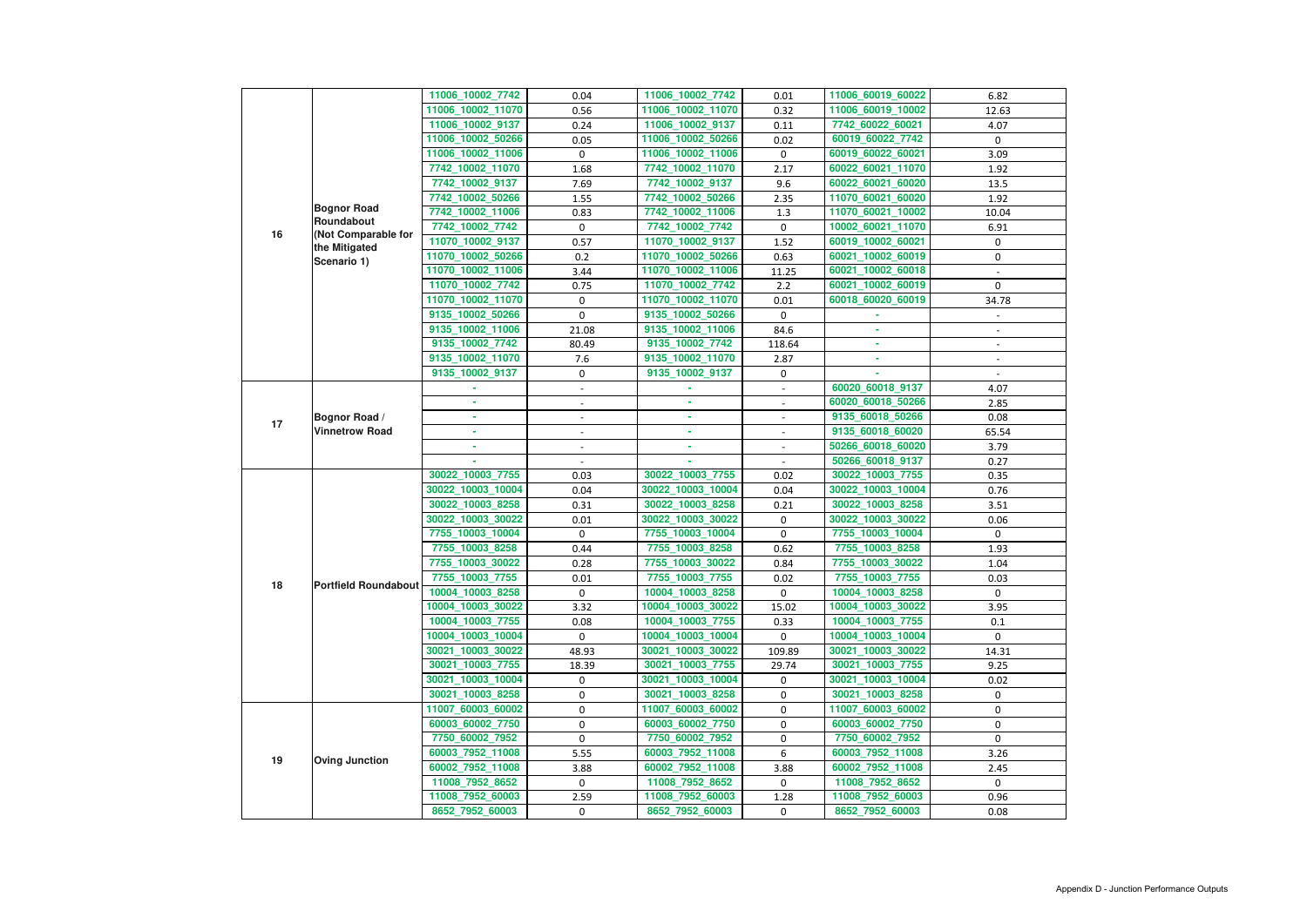|                     | <b>PM - Volume to Capacity Ratio</b>           |                   |                     |                   |                  |                     |                           |  |  |  |
|---------------------|------------------------------------------------|-------------------|---------------------|-------------------|------------------|---------------------|---------------------------|--|--|--|
| <b>Junction No.</b> | <b>Junction Location</b>                       | <b>Movement</b>   | 2035 Reference Case | <b>Movement</b>   | 2035 Scenario 3  | <b>Movement</b>     | 2035 Mitigated Scenario 3 |  |  |  |
|                     |                                                | 11019 6925 50264  | 59.02               | 11019 6925 50264  | 115.46           | 11019 6925 50264    | 62.87                     |  |  |  |
|                     |                                                | 11019 6925 8024   | 66.15               | 11019 6925 8024   | 115.46           | 11019 6925 8024     | 79.08                     |  |  |  |
|                     |                                                | 11019 6925 11019  | 0                   | 11019 6925 11019  | 0                | 11019 6925 11019    | $\mathbf{0}$              |  |  |  |
|                     |                                                | 50264 6925 8024   | 11.49               | 50264 6925 8024   | 10.86            | 50264 6925 8024     | 50.98                     |  |  |  |
| $\mathbf{1}$        | B2145 / B2166                                  | 50264 6925 11019  | 44.27               | 50264 6925 11019  | 69.8             | 50264 6925 11019    | 64.46                     |  |  |  |
|                     |                                                | 50264 6925 50264  | 0                   | 50264 6925 50264  | $\boldsymbol{0}$ | 50264 6925 50264    | $\mathbf 0$               |  |  |  |
|                     |                                                | 8024 6925 11019   | 34.16               | 8024 6925 11019   | 105.39           | 8024 6925 11019     | 28.24                     |  |  |  |
|                     |                                                | 8024 6925 50264   | 65.02               | 8024 6925 50264   | 105.39           | 8024 6925 50264     | 51.95                     |  |  |  |
|                     |                                                | 8024 6925 8024    | 0                   | 8024 6925 8024    | $\pmb{0}$        | 8024 6925 8024      | 0                         |  |  |  |
|                     |                                                | 4034_4036_30004   | 25.35               | 4034_4036_30004   | 46.21            | 4034 60010 60011    | 100.26                    |  |  |  |
|                     |                                                | 4034 4036 30005   | 32.22               | 4034 4036 30005   | 54.54            | 60010 4036 30005    | 101.34                    |  |  |  |
|                     |                                                | 30004 4036 30005  | 0                   | 30004 4036 30005  | 9.88             | 60011 4036 30005    | 112.11                    |  |  |  |
| $\overline{2}$      | B2145/B2201                                    | 30004 4036 4034   | 38.42               | 30004 4036 4034   | 37.08            | 4036 60010<br>60011 | 112.11                    |  |  |  |
|                     |                                                | 30005 4036 4034   | 31.94               | 30005 4036 4034   | 44.68            | 30005 4036 60010    | 84.89                     |  |  |  |
|                     |                                                | 30005 4036 30004  | $\Omega$            | 30005 4036 30004  | 0                | 30005 4036 60011    | $\sim$                    |  |  |  |
|                     |                                                | 50020 50021 50164 | 31.96               | 50020 50021 50164 | 35.84            | 50020 50021 50164   | 27.11                     |  |  |  |
|                     |                                                | 50020 50021 50110 | 70.87               | 50020 50021 50110 | 75.54            | 50020 50021 50110   | 64.4                      |  |  |  |
| $\mathbf{3}$        | A259/B2132 Comet                               | 50164 50021 50110 | 0                   | 50164 50021 50110 | $\pmb{0}$        | 50164 50021 50110   | $\Omega$                  |  |  |  |
|                     | Corner                                         | 50164 50021 50020 | 115.14              | 50164 50021 50020 | 118.14           | 50164 50021 50020   | 36.23                     |  |  |  |
|                     |                                                | 50110 50021 50020 | 83.75               | 50110 50021 50020 | 88.81            | 50110 50021 50020   | 76.32                     |  |  |  |
|                     |                                                | 50110 50021 50164 | $\mathbf 0$         | 50110 50021 50164 | $\mathbf 0$      | 50110 50021 50164   | 0                         |  |  |  |
|                     |                                                | 50021 50110 50163 | 6.08                | 50021 50110 50163 | 7.48             | 50021 50110 50163   | 4.23                      |  |  |  |
|                     | A259/B2233<br>Oystercatcher                    | 50021 50110 50270 | 61.4                | 50021 50110 50270 | 65.53            | 50021 50110 50270   | 58.91                     |  |  |  |
|                     |                                                | 50163 50110 50270 | 103.4               | 50163 50110 50270 | 104.04           | 50163 50110 50270   | 38.86                     |  |  |  |
| 4                   |                                                | 50163 50110 50021 | 103.4               | 50163 50110 50021 | 104.04           | 50163 50110 50021   | 3.9                       |  |  |  |
|                     |                                                | 50270 50110 50021 | 101.52              | 50270 50110 50021 | 101.53           | 50270 50110 50021   | 102.01                    |  |  |  |
|                     |                                                | 50270 50110 50163 | 101.52              | 50270 50110 50163 | 101.53           | 50270 50110 50163   | 102.01                    |  |  |  |
|                     |                                                | 6055 6054 5955    | 84.04               | 6055 6054 5955    | 98.48            | 6055 6054 5955      | 95.34                     |  |  |  |
| 5                   | A286 Northgate /<br><b>A286 Orchard Street</b> | 6153 6054 6055    | 28.41               | 6153_6054_6055    | 41.73            | 6153 6054 6055      | 88.96                     |  |  |  |
|                     |                                                | 6153 6054 5955    | 53.23               | 6153 6054 5955    | 49.13            | 6153 6054 5955      | 87.28                     |  |  |  |
|                     |                                                | 5953 6157 6158    | 28.84               | 5953 6157 6158    | 21.42            | 5953 6157 6158      | 68.12                     |  |  |  |
| $\bf 6$             | A286 Churchside /                              | 5953 6157 6154    | 36.28               | 5953 6157 6154    | 52.45            | 5953 6157 6154      | 62.68                     |  |  |  |
|                     | A286 Broyle Road                               | 6158 6157 6154    | 53.99               | 6158 6157 6154    | 68.82            | 6158 6157 6154      | 62.39                     |  |  |  |
|                     | A286 New Park Road                             | 6546_6547_20003   | 31.9                | 6546_6547_20003   | 24.87            | 6546 60016 60017    | 25.78                     |  |  |  |
| $\overline{7}$      | <b>A286 St Pancras</b>                         | 6546 6547 6650    | 52.08               | 6546_6547_6650    | 48.57            | 60016 6547 6650     | 92.12                     |  |  |  |
|                     | Road                                           | 20003_6547_6650   | 100.61              | 20003_6547_6650   | 113.42           | 60017_6547_6650     | 97.53                     |  |  |  |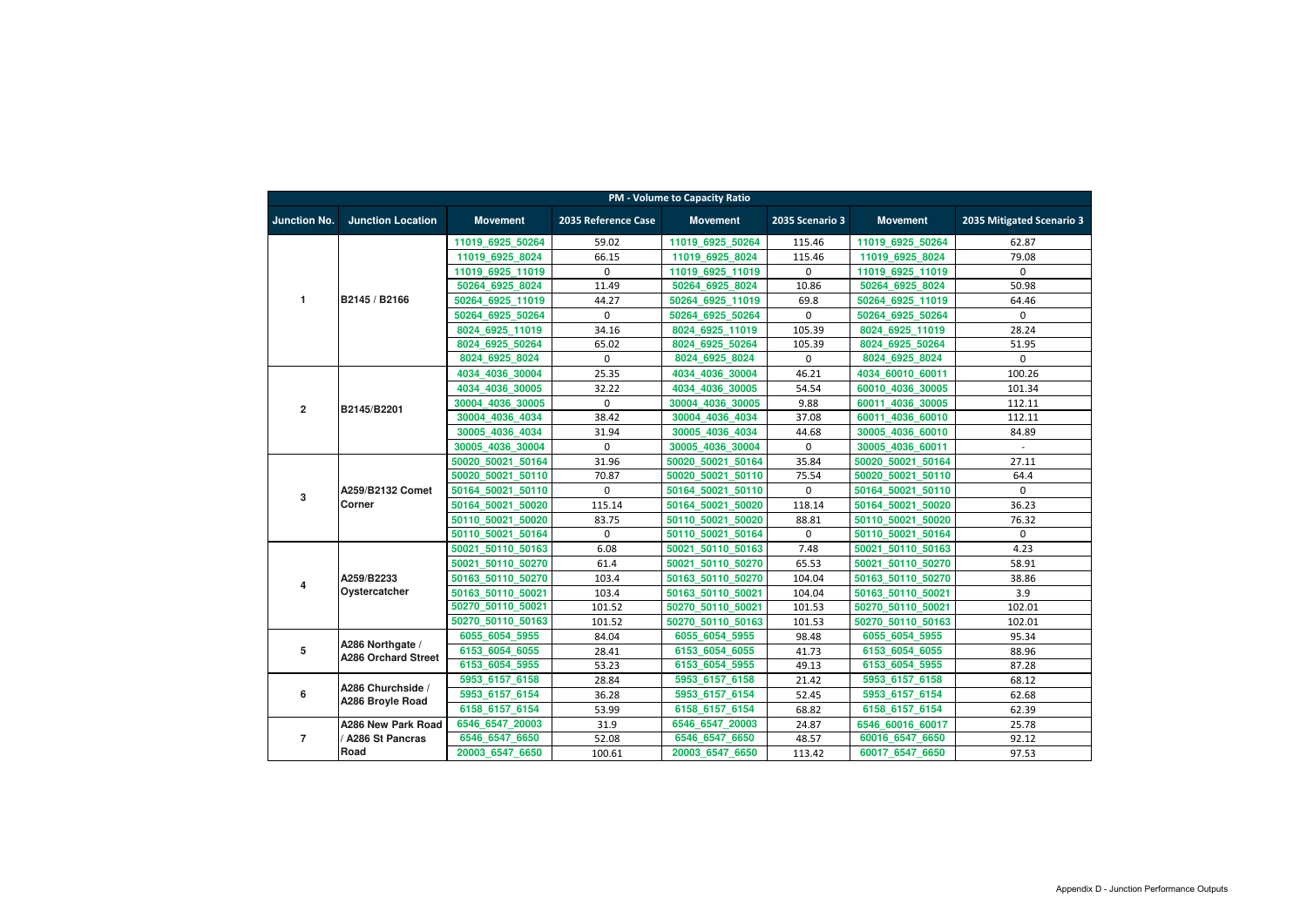|    |                                                                 | 4946_5046_5047   | 43.21                    | 4946_5046_5047   | 88.33                    | 4946_5046_60012   | 42.27          |
|----|-----------------------------------------------------------------|------------------|--------------------------|------------------|--------------------------|-------------------|----------------|
|    |                                                                 | 4946 5046 5246   | 6.19                     | 4946 5046 5246   | 28.62                    | 60015 5046 60012  | 23.36          |
|    |                                                                 | 4946_5046_5344   | 45.65                    | 4946 5046 5344   | 86.55                    | 5046_60012_5047   | 41.33          |
|    |                                                                 | 4946 5046 5044   | 8.5                      | 4946_5046_5044   | 43.15                    | 5046_60012_60013  | 14.06          |
|    |                                                                 | 5047_5046_5246   | 1.53                     | 5047_5046_5246   | 2.11                     | 5047_60012_60013  | 22.01          |
|    |                                                                 | 5047 5046 5344   | 1.29                     | 5047_5046_5344   | 1.62                     | 60012 60013 5246  | 5.95           |
|    | A259 Via Ravenna /                                              | 5047_5046_5044   | 28.58                    | 5047_5046_5044   | 36.59                    | 60012_60013_60014 | 20.71          |
| 8  | <b>A259 Cathedral Way</b>                                       | 5047_5046_5047   | 0                        | 5047_5046_5047   | $\mathbf 0$              | 5246 60013 60014  | 16.73          |
|    | <b>Roundabout (Not</b><br>comparable for the                    | 5246_5046_5344   | 33.45                    | 5246 5046 5344   | 56.38                    | 60013_60014_5344  | 34.27          |
|    | Mitigated Scenario 1)                                           | 5246_5046_5044   | 40.16                    | 5246_5046_5044   | 66.31                    | 60013_60014_60015 | 17.93          |
|    |                                                                 | 5246_5046_5047   | 2.65                     | 5246_5046_5047   | 30.39                    | 5344_60014_60015  | 40.53          |
|    |                                                                 | 5246_5046_5246   | 0                        | 5246_5046_5246   | $\mathbf 0$              | 60014_60015_5044  | 85.18          |
|    |                                                                 | 5344 5046 5044   | 33.82                    | 5344_5046_5044   | 48.44                    | 60014_60015_5046  | 1.83           |
|    |                                                                 | 5344_5046_5047   | 3.89                     | 5344_5046_5047   | 5.86                     |                   | $\blacksquare$ |
|    |                                                                 | 5344_5046_5246   | 1.59                     | 5344_5046_5246   | 2.31                     |                   |                |
|    |                                                                 | 5344 5046 5344   | 0                        | 5344_5046_5344   | $\mathbf 0$              |                   |                |
|    |                                                                 | 5741 5840 5841   | 33.46                    | 5741_5840_5841   | 111.92                   | 5741_5840_5841    | 106.87         |
|    | A286 Stockbridge<br>Road/Terminus                               | 5741 5840 5740   | 80.18                    | 5741_5840_5740   | 111.92                   |                   |                |
|    |                                                                 | 5841 5840 5740   | 42.42                    | 5841_5840_5740   | 61.5                     | 5841 5840 5740    | 33.73          |
| 9  |                                                                 | 5841_5840_5741   | 17.59                    | 5841_5840_5741   | 41.6                     | 5841 5840 5741    | 5.23           |
|    | Road                                                            | 5740 5840 5741   | 6.69                     | 5740_5840_5741   |                          | 5740_5840_5741    |                |
|    |                                                                 |                  |                          |                  | 12.1                     |                   | 16.36          |
|    |                                                                 | 5740_5840_5841   | 26.78                    | 5740_5840_5841   | 71.99                    | 5740_5840_5841    | 104.06         |
|    |                                                                 | 4845_4945_4846   | 6.63                     | 4845_4945_4846   | 11.65                    | 4845_4945_4846    | 45.39          |
|    |                                                                 |                  | $\blacksquare$           |                  | $\blacksquare$           | 4845_4945_5043    | 34.28          |
|    |                                                                 | ä,               |                          | ×.               |                          | 4845_4945_40216   | 104.64         |
|    |                                                                 |                  |                          |                  |                          | 4846_4945_5043    | 104.35         |
|    | A259 Cathedral Way/                                             | 4846_4945_40216  | 25.04                    | 4846_4945_40216  | 30.34                    | 4846_4945_40216   | 104.35         |
| 10 | <b>Fishbourne Road</b>                                          | 4846_4945_4845   | 48.1                     | 4846_4945_4845   | 95.87                    | 4846_4945_4845    | 102.92         |
|    | East                                                            |                  | $\blacksquare$           |                  | $\omega$                 | 5043_4945_40216   | 127.81         |
|    |                                                                 |                  | $\overline{\phantom{a}}$ |                  |                          | 5043 4945 4845    | 127.81         |
|    |                                                                 |                  | $\blacksquare$           |                  |                          | 5043_4945_4846    | 127.81         |
|    |                                                                 | 40216 4945 4845  | 18.58                    | 40216 4945 4845  | 37.4                     | 40216 4945 4845   | 97.28          |
|    |                                                                 | 40216_4945_4846  | 59.53                    | 40216_4945_4846  | 85.11                    | 40216_4945_4846   | 96.5           |
|    |                                                                 |                  |                          |                  |                          | 40216_4945_5043   | 100.29         |
|    | <b>Fishbourne Road</b><br>West / Appledram<br><b>Lane South</b> | 30001_4741_40219 | 43.29                    | 30001_4741_40219 | 52.72                    | 30001_4741_40219  | 48.28          |
|    |                                                                 | 30001_4741_40179 | 82.33                    | 30001_4741_40179 | 8.91                     | 30001_4741_40179  | 51.09          |
|    |                                                                 | 40219 4741 40179 | 21.74                    | 40219_4741_40179 | 25.49                    | 40219_4741_40179  | $\mathbf{0}$   |
| 11 |                                                                 | 40219_4741_30001 | 51.99                    | 40219_4741_30001 | 71.92                    | 40219_4741_30001  | 56.14          |
|    |                                                                 | 40179_4741_30001 | 97.41                    | 40179_4741_30001 | 239.85                   | 40179_4741_30001  | 9.49           |
|    |                                                                 | 40179_4741_40219 | 97.44                    | 40179_4741_40219 | 239.85                   | 40179_4741_40219  | 49.53          |
|    |                                                                 |                  | $\blacksquare$           |                  | $\blacksquare$           | 60029_60028_50263 | 93.65          |
|    |                                                                 | ٠                | $\overline{\phantom{a}}$ | ٠                | $\blacksquare$           | 60029_60028_4327  | 94.32          |
|    |                                                                 |                  |                          | ٠                |                          | 60029_60028_60029 | $\mathbf 0$    |
|    | <b>Stockbridge Link</b>                                         |                  | $\overline{\phantom{a}}$ |                  |                          | 50263_60028_4327  | 71.31          |
| 12 | Road / A286 Birdham                                             | ä,               |                          |                  |                          | 50263_60028_60029 | 70.28          |
|    | Road                                                            | ٠                | $\blacksquare$           | ٠                | $\blacksquare$           | 50263_60028_50263 | $\mathbf{0}$   |
|    |                                                                 | ä,               | $\blacksquare$           | ٠                | $\blacksquare$           | 4327_60028_50263  | 60.65          |
|    |                                                                 |                  |                          |                  | $\overline{\phantom{a}}$ | 4327_60028_60029  | 75.29          |
|    |                                                                 |                  |                          |                  |                          |                   |                |
|    |                                                                 |                  |                          |                  |                          | 4327_60028_4327   | 0.01           |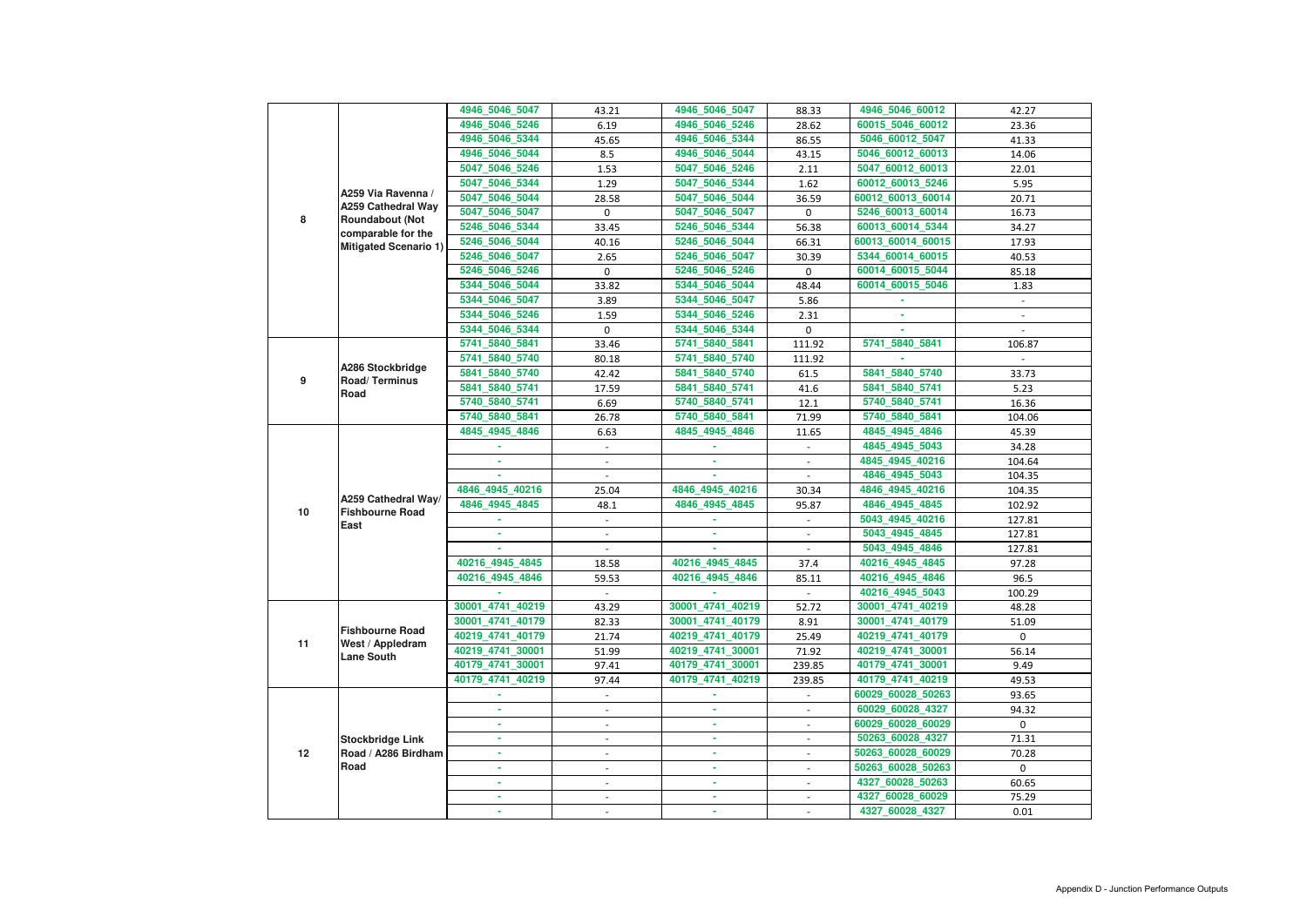|    |                       | 4645_40218_40216  | 42.33          | 4645_40218_40216  | 41.97          | 4645_40218_40216  | 70.72  |
|----|-----------------------|-------------------|----------------|-------------------|----------------|-------------------|--------|
|    |                       | 4645_40218_9001   | 76.47          | 4645_40218_9001   | 100.77         | 4645_40218_9001   | 63.22  |
|    |                       | 9001_40218_4644   | 90.47          | 9001_40218_4644   | 80.17          | 9001_40218_4644   | 86.16  |
|    |                       |                   |                |                   |                |                   |        |
|    |                       | 40219_40218_4644  | 108.91         | 40219_40218_4644  | 106.24         | 40219_40218_4644  | 101.83 |
|    |                       | 40219_40218_40216 | 61.36          | 40219_40218_40216 | 84.56          | 40219_40218_40216 | 101.89 |
|    |                       | 40218_40216_4945  | 66.01          | 40218_40216_4945  | 92.51          | 40218_40216_4945  | 68.04  |
|    |                       | 40218_40216_40217 | 32.53          | 40218_40216_40217 | 43.5           | 40218_40216_40217 | 74.33  |
|    |                       | 4945_40216_40217  | 31.46          | 4945_40216_40217  | 38.97          | 4945_40216_40217  | 72.03  |
|    |                       | 40216_40217_5043  | 33.01          | 40216_40217_5043  | 52.83          |                   | $\sim$ |
|    |                       | 40216_40217_9001  | 18.38          | 40216_40217_9001  | 105.77         | 40216 40217 9001  | 43.85  |
|    | <b>Fishbourne</b>     | 5043_40217_9001   | 8.32           | 5043_40217_9001   | 102.21         |                   |        |
| 13 | Roundabout            | 40218_9001_11001  | 69.56          | 40218_9001_11001  | 80.54          | 40218_9001_11001  | 70.44  |
|    |                       | 40217_9001_11001  | 101.81         | 40217_9001_11001  | 112.98         | 40217_9001_11001  | 105.08 |
|    |                       | 40217_9001_40219  | 62.02          | 40217_9001_40219  | 77.38          | 40217_9001_60027  | 105.09 |
|    |                       | 11001_9001_40219  | 62.49          | 11001_9001_40219  | 103.76         | 11001_9001_60027  | 78.33  |
|    |                       | 11001_9001_40218  | 82.29          | 11001_9001_40218  | 64.57          | 11001_9001_40218  | 96     |
|    |                       |                   |                |                   |                | 9001_60027_60029  | 92.57  |
|    |                       | ٠                 |                | $\blacksquare$    | $\blacksquare$ | 9001_60027_40219  | 56.97  |
|    |                       |                   | $\sim$         |                   |                | 60029_60027_40219 |        |
|    |                       |                   | $\blacksquare$ |                   |                |                   | 76.94  |
|    |                       | 9001_40219_4741   | 56.77          | 9001_40219_4741   | 75.84          | 60027_40219_4741  | 74.85  |
|    |                       | 9001_40219_40218  | 12.93          | 9001_40219_40218  | 31.53          | 60027_40219_40218 | 101.04 |
|    |                       | 4741_40219_40218  | 20.62          | 4741_40219_40218  | 72.7           | 4741_40219_40218  | 101.68 |
|    |                       | 9001_11001_5839   | 2.92           | 9001_11001_5839   | 17.88          | 9001_11001_5839   | 4.94   |
|    |                       | 11001_5839_5740   | 3.5            | 11001_5839_5740   | 21.45          | 11001_5839_5740   | 3.01   |
|    |                       | 5740_5839_11002   | 33.58          | 5740_5839_11002   | 50.12          | 5740_5839_11002   | 6.17   |
|    |                       | 5839_11002_11003  | 31.48          | 5839_11002_11003  | 46.98          | 5839_11002_11003  | 5.78   |
|    |                       | 11003_11002_40220 | 34.38          | 11003_11002_40220 | 47.48          | 11003_11002_40220 | 32.02  |
|    |                       | 11002_40220_50257 | 44.21          | 11002_40220_50257 | 61.05          | 11002_40220_50257 | 41.16  |
|    |                       | 50257_40220_11001 | 54.81          | 50257_40220_11001 | 80.34          | 50257_40220_11001 | 12.67  |
|    | <b>Stockbridge</b>    | 40220_11001_9001  | 55.02          | 40220_11001_9001  | 70.83          | 40220_11001_9001  | 16.52  |
| 14 | <b>Junction</b>       | 11001_5739_11002  | 90.42          | 11001_5739_11002  | 103.99         | 11001_5739_11002  | 96.22  |
|    |                       | 11001_5739_40220  | 120.4          | 11001_5739_40220  | 133.49         |                   | $\sim$ |
|    |                       | 5839_5739_11001   | 103.69         | 5839_5739_11001   | 51.53          | 5839_5739_11001   | 102.89 |
|    |                       | 5839_5739_40220   | 120.37         | 5839_5739_40220   | 127.29         | 5839_5739_40220   | 106.61 |
|    |                       | 11002_5739_11001  | 91.39          | 11002_5739_11001  | 91.58          | 11002_5739_11001  | 101.89 |
|    |                       | 11002_5739_5839   | 21.86          | 11002_5739_5839   | 46.56          |                   |        |
|    |                       | 40220_5739_5839   | 102.67         | 40220_5739_5839   | 121.07         | 40220_5739_5839   | 109.74 |
|    |                       | 40220_5739_11002  | 102.67         | 40220_5739_11002  | 121.07         | 40220_5739_11002  | 109.74 |
|    |                       |                   |                |                   |                |                   |        |
|    |                       | 11003_11004_40221 | 31.88          | 11003_11004_40221 | 47.48          | 11003_11004_40221 | 69.82  |
|    |                       | 11004_40221_7040  | 24.36          | 11004_40221_7040  | 36.28          | 11004_40221_7040  | 24.21  |
|    |                       | 7040_40221_11005  | 67.97          | 7040_40221_11005  | 54.05          | 7040_40221_11005  | 30.07  |
|    |                       | 40221_11005_11006 | 67.97          | 40221_11005_11006 | 54.05          | 40221_11005_11006 | 30.07  |
|    |                       | 11006_11005_40222 | 11.91          | 11006_11005_40222 | 26.59          | 11006_11005_40222 | 42.47  |
|    |                       | 11005_40222_50264 | 26.81          | 11005_40222_50264 | 59.82          | 11005_40222_50264 | 64.26  |
|    |                       | 50264_40222_11004 | 69.26          | 50264_40222_11004 | 84.64          | 50264_40222_11004 | 59.39  |
| 15 | <b>Whyke Junction</b> | 40222_11004_11003 | 30.25          | 40222_11004_11003 | 36.96          | 40222_11004_11003 | 25.94  |
|    |                       | 11004_6936_11005  | 104.37         | 11004_6936_11005  | 103.5          | 11004_6936_11005  | 103.54 |
|    |                       | 11004_6936_40222  | 112.58         | 11004_6936_40222  | 117.33         |                   |        |
|    |                       | 40221_6936_40222  | 107.87         | 40221_6936_40222  | 112.59         | 40221_6936_40222  | 111.03 |
|    |                       | 40221_6936_11004  | 107.87         | 40221_6936_11004  | 112.59         | 40221_6936_11004  | 103.33 |
|    |                       | 11005_6936_11004  | 85.55          | 11005_6936_11004  | 74.1           | 11005_6936_11004  | 87.68  |
|    |                       | 11005_6936_40221  | 0.35           | 11005_6936_40221  | 20.85          |                   |        |
|    |                       | 40222_6936_40221  | 105.22         | 40222_6936_40221  | 110.21         | 40222_6936_40221  | 102.66 |
|    |                       | 40222_6936_11005  | 105.22         | 40222_6936_11005  | 110.21         | 40222_6936_11005  | 102.67 |
|    |                       |                   |                |                   |                |                   |        |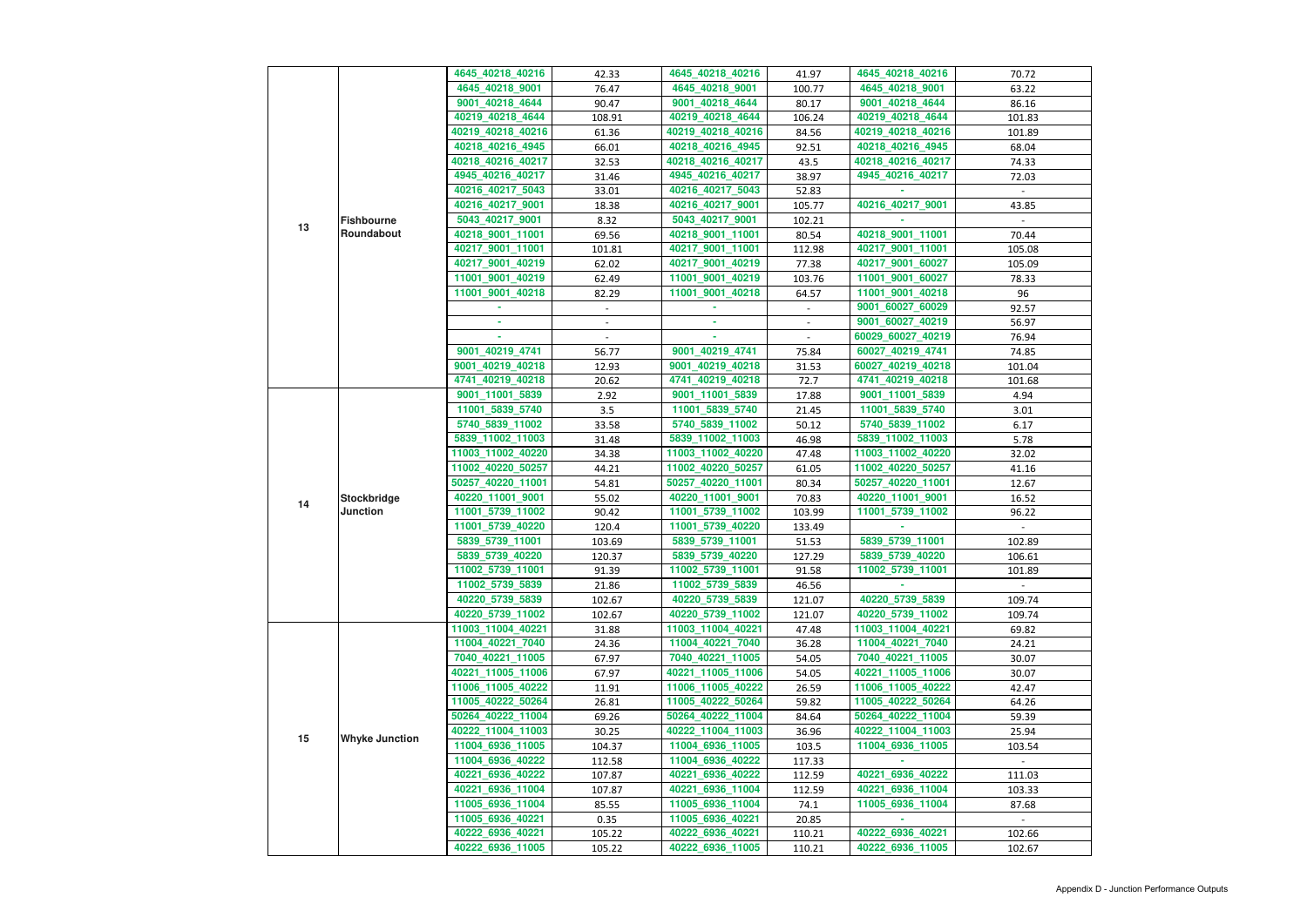| $\overline{2}$  | 102.58         |
|-----------------|----------------|
| $\overline{2}$  | 102.58         |
| 1               | 107.04         |
| 2               | 37.39          |
| 21              | 102.51         |
| 70              | 10.23          |
| 20              | 102.63         |
| 20              | 92.29          |
| $\overline{2}$  | 91.29          |
| 70              | 91.94          |
| $\overline{21}$ | 45             |
| 19              | 44.69          |
| 18              |                |
| 19              | 44.69          |
| 19              | 59.33          |
|                 | $\overline{a}$ |
|                 | $\overline{a}$ |
|                 |                |
|                 |                |
|                 |                |
| 7               | 88.36          |
| 6               | 77.69          |
| 6               | 8.44           |
| 0               | 67.63          |
|                 | 40.82          |
| 20<br>7         | 35.37          |
| 5               | 7.26           |
| )4              | 17.75          |
| 8               | 78.24          |
| $\overline{2}$  | 17.97          |
| 4               | 0              |
|                 | 118.38         |
| $\frac{3}{2}$   | 118.38         |
| 5               | 118.38         |
| 8               | 119.16         |
| $\overline{2}$  | 119.16         |
| 5<br>)4         | 119.16         |
|                 | 0              |
| 22              | 100.42         |
| 5               | 100.42         |
| )4              | 100.42         |
| 8               | 0              |
| $\overline{2}$  | 1.52           |
| 0               | 0.84           |
|                 | 15.22          |
| $\frac{2}{8}$   | 74.97          |
| 8               | 111.38         |
|                 | 0              |
| $\frac{2}{3}$   | 90.32          |
| 3               | 4.78           |
|                 |                |

|    |                                      | 11006_10002_7742  | 0.01                     | 11006_10002_7742  | 0.57                     | 11006 60019 60022 | 102.58                 |
|----|--------------------------------------|-------------------|--------------------------|-------------------|--------------------------|-------------------|------------------------|
|    |                                      | 11006_10002_11070 | 56.03                    | 11006_10002_11070 | 31.97                    | 11006_60019_10002 | 102.58                 |
|    |                                      | 11006_10002_9137  | 57.19                    | 11006_10002_9137  | 48.68                    | 7742_60022_60021  | 107.04                 |
|    |                                      | 11006_10002_50266 | 34.89                    | 11006_10002_50266 | 29.08                    | 60019_60022_7742  | 37.39                  |
|    |                                      | 11006_10002_11006 | 0.01                     | 11006_10002_11006 | 15.03                    | 60019_60022_60021 | 102.51                 |
|    |                                      | 7742 10002 11070  | 108.76                   | 7742_10002_11070  | 108.32                   | 60022_60021_11070 | 10.23                  |
|    |                                      | 7742_10002_9137   | 108.76                   | 7742_10002_9137   | 108.32                   | 60022_60021_60020 | 102.63                 |
|    |                                      | 7742 10002 50266  | 108.76                   | 7742_10002_50266  | 108.32                   | 11070_60021_60020 | 92.29                  |
|    | <b>Bognor Road</b>                   | 7742_10002_11006  | 108.76                   | 7742_10002_11006  | 108.32                   | 11070_60021_10002 | 91.29                  |
|    | Roundabout                           | 7742_10002_7742   | 108.76                   | 7742_10002_7742   | 108.32                   | 10002_60021_11070 | 91.94                  |
| 16 | (Not Comparable for<br>the Mitigated | 11070_10002_9137  | 100.3                    | 11070_10002_9137  | 100.55                   | 60019_10002_60021 | 45                     |
|    | Scenario 1)                          | 11070_10002_50266 | 100.3                    | 11070_10002_50266 | 100.55                   | 60021_10002_60019 | 44.69                  |
|    |                                      | 11070_10002_11006 | 100.3                    | 11070_10002_11006 | 100.55                   | 60021_10002_60018 |                        |
|    |                                      | 11070_10002_7742  | 100.3                    | 11070_10002_7742  | 100.55                   | 60021_10002_60019 | 44.69                  |
|    |                                      | 11070_10002_11070 | 100.3                    | 11070_10002_11070 | 100.55                   | 60018_60020_60019 | 59.33                  |
|    |                                      | 9135_10002_50266  | 105.94                   | 9135_10002_50266  | 114.72                   |                   |                        |
|    |                                      | 9135_10002_11006  | 105.94                   | 9135_10002_11006  | 114.72                   |                   |                        |
|    |                                      | 9135 10002 7742   | 105.94                   | 9135_10002_7742   | 114.72                   |                   |                        |
|    |                                      | 9135_10002_11070  | 105.94                   | 9135_10002_11070  | 114.72                   | ٠                 | $\sim$                 |
|    |                                      | 9135_10002_9137   | 0                        | 9135_10002_9137   | 0                        |                   |                        |
|    |                                      |                   |                          |                   |                          | 60020_60018_9137  | 88.36                  |
|    |                                      |                   |                          |                   |                          | 60020_60018_50266 | 77.69                  |
|    | Bognor Road /                        |                   |                          |                   | $\overline{\phantom{a}}$ | 9135_60018_50266  | 8.44                   |
| 17 | <b>Vinnetrow Road</b>                |                   | $\overline{\phantom{a}}$ | ٠                 | $\blacksquare$           | 9135_60018_60020  | 67.63                  |
|    |                                      |                   |                          | ٠                 |                          | 50266_60018_60020 | 40.82                  |
|    |                                      |                   | $\blacksquare$           | ×.                |                          | 50266_60018_9137  | 35.37                  |
|    |                                      | 30022_10003_7755  | 5.82                     | 30022_10003_7755  | 4.35                     | 30022_10003_7755  | 7.26                   |
|    |                                      | 30022_10003_10004 | 15.43                    | 30022_10003_10004 | 9.14                     | 30022_10003_10004 | 17.75                  |
|    |                                      | 30022_10003_8258  | 55.74                    | 30022_10003_8258  | 59.2                     | 30022_10003_8258  | 78.24                  |
|    |                                      | 30022_10003_30022 | 2.29                     | 30022_10003_30022 | 2.32                     | 30022_10003_30022 | 17.97                  |
|    |                                      | 7755_10003_10004  | $\pmb{0}$                | 7755_10003_10004  | 0                        | 7755_10003_10004  | $\overline{0}$         |
|    |                                      | 7755_10003_8258   | 93.71                    | 7755 10003 8258   | 101.05                   | 7755_10003_8258   | 118.38                 |
|    |                                      | 7755_10003_30022  | 88.59                    | 7755_10003_30022  | 101.05                   | 7755_10003_30022  | 118.38                 |
|    | <b>Portfield</b>                     | 7755_10003_7755   | 3.47                     | 7755_10003_7755   | 101.05                   | 7755_10003_7755   | 118.38                 |
| 18 | Roundabout                           | 10004_10003_8258  | 100.94                   | 10004_10003_8258  | 111.05                   | 10004_10003_8258  | 119.16                 |
|    |                                      | 10004_10003_30022 | 100.94                   | 10004_10003_30022 | 111.05                   | 10004_10003_30022 | 119.16                 |
|    |                                      | 10004_10003_7755  | 100.94                   | 10004_10003_7755  | 111.05                   | 10004_10003_7755  | 119.16                 |
|    |                                      | 10004_10003_10004 | 0                        | 10004_10003_10004 | $\overline{0}$           | 10004_10003_10004 | $\overline{0}$         |
|    |                                      | 30021_10003_30022 | 77.23                    | 30021_10003_30022 | 54.17                    | 30021_10003_30022 | 100.42                 |
|    |                                      | 30021_10003_7755  | 71.37                    | 30021_10003_7755  | 58.83                    | 30021_10003_7755  | 100.42                 |
|    |                                      | 30021_10003_10004 | 0                        | 30021_10003_10004 | $\mathbf{0}$             | 30021_10003_10004 | 100.42                 |
|    |                                      | 30021_10003_8258  | 0                        | 30021_10003_8258  | 0                        | 30021_10003_8258  | $\mathbf{0}$           |
|    |                                      | 11007_60003_60002 | 1.57                     | 11007_60003_60002 | 2.42                     | 11007_60003_60002 | 1.52                   |
|    |                                      | 60003_60002_7750  | 1.26                     | 60003_60002_7750  | 2.6                      | 60003_60002_7750  | 0.84                   |
|    |                                      | 7750_60002_7952   | 13.42                    | 7750_60002_7952   | 37.4                     | 7750_60002_7952   | 15.22                  |
|    |                                      | 60003_7952_11008  | 55.51                    | 60003_7952_11008  | 56.33                    | 60003_7952_11008  | 74.97                  |
| 19 | <b>Oving Junction</b>                | 60002_7952_11008  | 67.08                    | 60002_7952_11008  |                          | 60002_7952_11008  |                        |
|    |                                      | 11008_7952_8652   | $\mathbf 0$              | 11008_7952_8652   | 61.64<br>$\mathbf{0}$    | 11008_7952_8652   | 111.38<br>$\mathbf{0}$ |
|    |                                      |                   |                          |                   |                          |                   |                        |
|    |                                      | 11008_7952_60003  | 63.79                    | 11008_7952_60003  | 46.75                    | 11008_7952_60003  | 90.32                  |
|    |                                      | 8652_7952_60003   | 0                        | 8652_7952_60003   | $\overline{0}$           | 8652_7952_60003   | 4.78                   |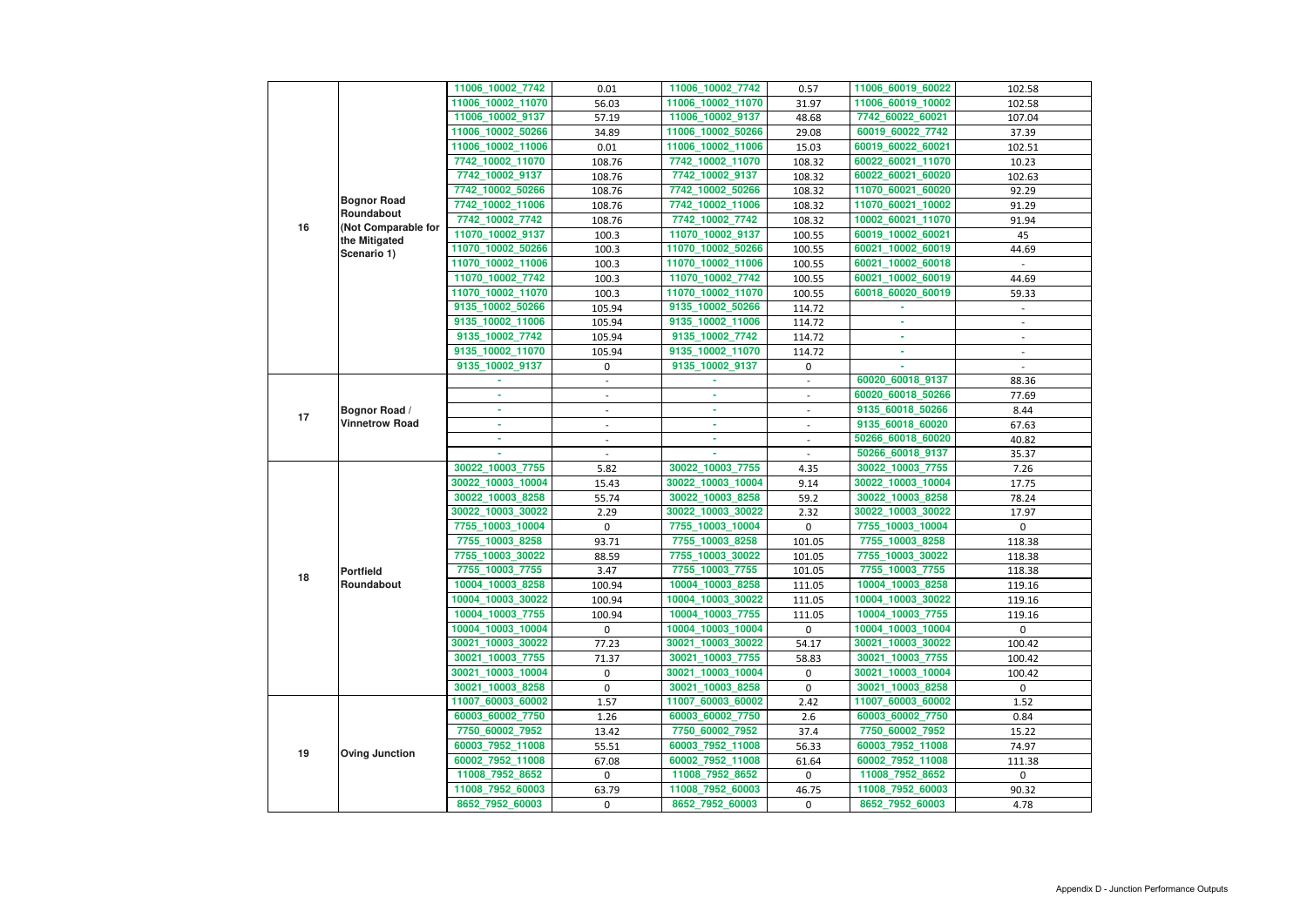| PM - Delays (Total) (sec) |                                   |                   |                     |                    |                 |                     |                           |  |  |
|---------------------------|-----------------------------------|-------------------|---------------------|--------------------|-----------------|---------------------|---------------------------|--|--|
| <b>Junction No.</b>       | <b>Junction Location</b>          | <b>Movement</b>   | 2035 Reference Case | <b>Movement</b>    | 2035 Scenario 3 | <b>Movement</b>     | 2035 Mitigated Scenario 3 |  |  |
|                           |                                   | 11019 6925 50264  | 7.31                | 11019 6925 50264   | 309.49          | 11019 6925 50264    | 7.81                      |  |  |
|                           |                                   | 11019 6925 8024   | 7.31                | 11019 6925 8024    | 309.49          | 11019 6925 8024     | 7.81                      |  |  |
|                           |                                   | 11019 6925 11019  | 7.31                | 11019 6925 11019   | 309.49          | 11019 6925 11019    | 7.81                      |  |  |
|                           |                                   | 50264 6925 8024   | 4.48                | 50264 6925 8024    | 6.66            | 50264 6925 8024     | 7.44                      |  |  |
| $\mathbf{1}$              | B2145 / B2166                     | 50264 6925 11019  | 4.48                | 50264 6925 11019   | 6.66            | 50264 6925 11019    | 7.44                      |  |  |
|                           |                                   | 50264 6925 50264  | 4.48                | 50264 6925 50264   | 6.66            | 50264 6925 50264    | 7.44                      |  |  |
|                           |                                   | 8024 6925 11019   | 5.71                | 8024 6925 11019    | 129.56          | 8024 6925 11019     | 4.79                      |  |  |
|                           |                                   | 8024 6925 50264   | 5.71                | 8024 6925 50264    | 129.56          | 8024 6925 50264     | 4.79                      |  |  |
|                           |                                   | 8024 6925 8024    | 5.71                | 8024 6925 8024     | 129.56          | 8024 6925 8024      | 4.79                      |  |  |
|                           |                                   | 4034 4036 30004   | 3                   | 4034 4036 30004    | 3               | 4034 60010 60011    | 4.74                      |  |  |
|                           |                                   | 4034 4036 30005   | 0                   | 4036 30005<br>4034 | 0               | 60010 4036 30005    | 39.13                     |  |  |
| $\overline{2}$            | B2145/B2201                       | 30004 4036 30005  | 6.17                | 30004 4036 30005   | 10.13           | 4036 30005<br>60011 | 232.9                     |  |  |
|                           |                                   | 30004 4036 4034   | 10.26               | 30004 4036 4034    | 15.56           | 4036 60010<br>60011 | 232.9                     |  |  |
|                           |                                   | 30005 4036 4034   | 0                   | 30005 4036 4034    | $\pmb{0}$       | 30005 4036 60010    | 13.63                     |  |  |
|                           |                                   | 30005 4036 30004  | 3                   | 30005 4036 30004   | 3               | 30005 4036 60011    | $\overline{\phantom{a}}$  |  |  |
|                           | A259/B2132 Comet<br><b>Corner</b> | 50020 50021 50164 | 0                   | 50020 50021 50164  | $\pmb{0}$       | 50020 50021 50164   | 3                         |  |  |
|                           |                                   | 50020 50021 50110 | 0                   | 50020 50021 50110  | $\mathbf 0$     | 50020 50021 50110   | 3                         |  |  |
| $\overline{3}$            |                                   | 50164 50021 50110 | 386.42              | 50164 50021 50110  | 451.33          | 50164 50021 50110   | 5.68                      |  |  |
|                           |                                   | 50164 50021 50020 | 405.95              | 50164_50021_50020  | 474.4           | 50164_50021_50020   | 5.68                      |  |  |
|                           |                                   | 50110_50021_50020 | 0                   | 50110 50021 50020  | 0               | 50110_50021_50020   | 4.74                      |  |  |
|                           |                                   | 50110 50021 50164 | 7.34                | 50110 50021 50164  | 7.93            | 50110 50021 50164   | 4.74                      |  |  |
|                           |                                   | 50021 50110 50163 | 0                   | 50021 50110 50163  | $\pmb{0}$       | 50021 50110 50163   | 4.27                      |  |  |
|                           |                                   | 50021 50110 50270 | 0                   | 50021 50110 50270  | 0               | 50021 50110 50270   | 4.27                      |  |  |
| 4                         | A259/B2233                        | 50163 50110 50270 | 157.01              | 50163_50110_50270  | 205.85          | 50163_50110_50270   | 5.7                       |  |  |
|                           | Oystercatcher                     | 50163 50110 50021 | 157.01              | 50163_50110_50021  | 205.85          | 50163_50110_50021   | 5.7                       |  |  |
|                           |                                   | 50270_50110_50021 | 28.87               | 50270 50110 50021  | 28.54           | 50270 50110 50021   | 43.66                     |  |  |
|                           |                                   | 50270 50110 50163 | 38.37               | 50270 50110 50163  | 38.31           | 50270 50110 50163   | 43.66                     |  |  |
|                           | A286 Northgate /                  | 6055_6054_5955    | 18.23               | 6055_6054_5955     | 42.06           | 6055_6054_5955      | 20.37                     |  |  |
| ${\bf 5}$                 | <b>A286 Orchard Street</b>        | 6153_6054_6055    | 0                   | 6153_6054_6055     | 0               | 6153_6054_6055      | 13.5                      |  |  |
|                           |                                   | 6153 6054 5955    | 0                   | 6153 6054 5955     | $\mathbf 0$     | 6153 6054 5955      | 17.1                      |  |  |
|                           | A286 Churchside /                 | 5953_6157_6158    | 0                   | 5953_6157_6158     | $\mathbf 0$     | 5953_6157_6158      | 10.48                     |  |  |
| $\bf 6$                   | A286 Broyle Road                  | 5953 6157 6154    | 0                   | 5953 6157 6154     | 0               | 5953 6157 6154      | 13.43                     |  |  |
|                           |                                   | 6158_6157_6154    | 5.84                | 6158_6157_6154     | 10.68           | 6158_6157_6154      | 18                        |  |  |
|                           | A286 New Park Road                | 6546 6547 20003   | 0                   | 6546 6547 20003    | 0               | 6546 60016 60017    | $\mathbf 0$               |  |  |
| $\overline{7}$            | <b>A286 St Pancras</b>            | 6546_6547_6650    | 0                   | 6546_6547_6650     | 0               | 60016_6547_6650     | 14.33                     |  |  |
|                           | Road                              | 20003 6547 6650   | 56.77               | 20003_6547_6650    | 284.37          | 60017_6547_6650     | 24.02                     |  |  |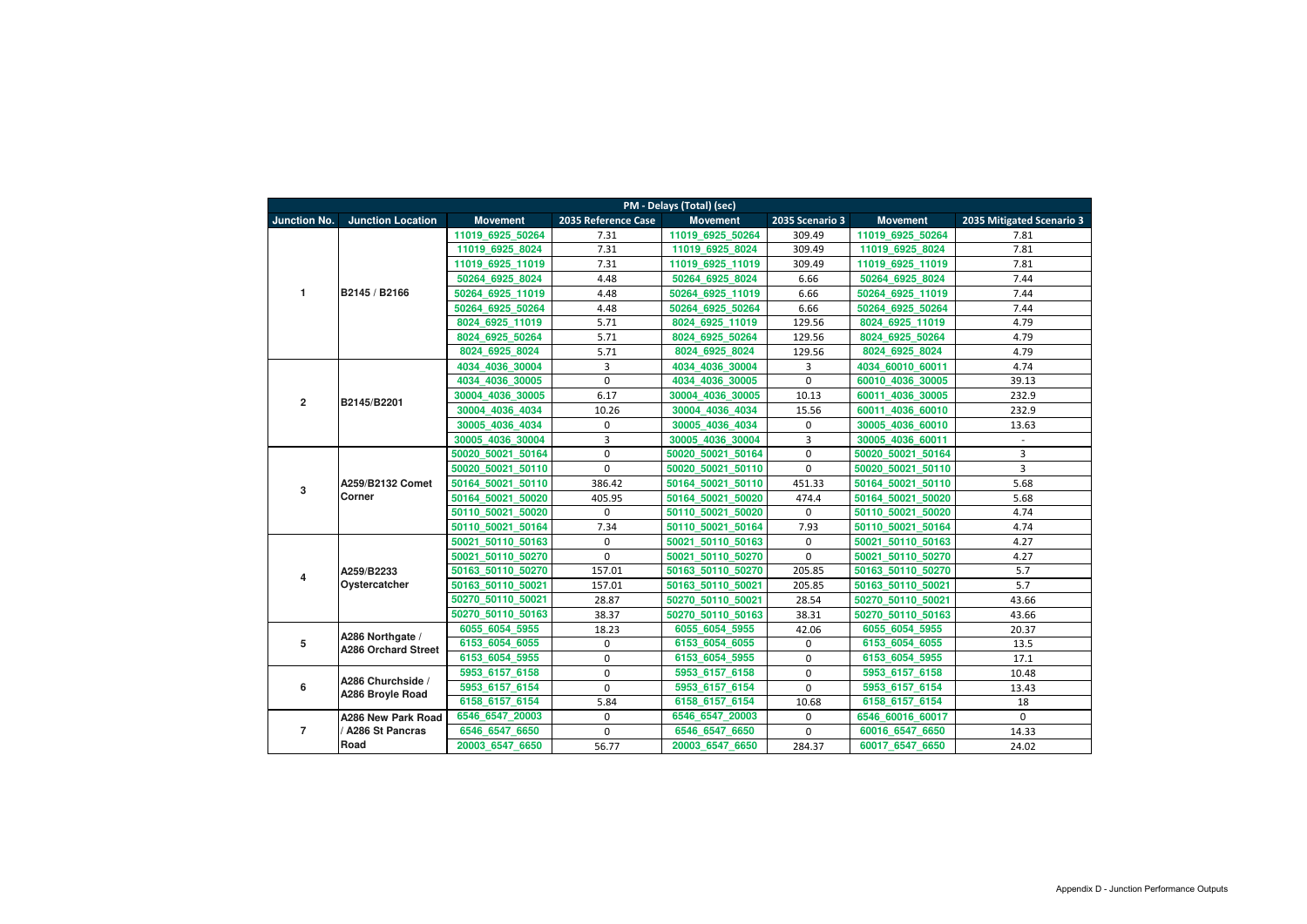|    |                                                     | 4946_5046_5047   | 7.3                      | 4946_5046_5047   | 9.24                     | 4946_5046_60012   | 1.98             |
|----|-----------------------------------------------------|------------------|--------------------------|------------------|--------------------------|-------------------|------------------|
|    |                                                     | 4946_5046_5246   | 11.3                     | 4946_5046_5246   | 13.24                    | 60015_5046_60012  | 44.81            |
|    |                                                     | 4946 5046 5344   | 15.3                     | 4946_5046_5344   | 17.24                    | 5046_60012_5047   | 0                |
|    |                                                     | 4946 5046 5044   | 19.3                     | 4946_5046_5044   | 21.24                    | 5046_60012_60013  | $\mathbf 0$      |
|    |                                                     | 5047_5046_5246   | 8.29                     | 5047_5046_5246   | 9.14                     | 5047_60012_60013  | 3.53             |
|    |                                                     | 5047_5046_5344   | 12.29                    | 5047 5046 5344   | 13.14                    | 60012_60013_5246  | 0                |
|    | A259 Via Ravenna /                                  | 5047_5046_5044   | 16.29                    | 5047_5046_5044   | 17.14                    | 60012_60013_60014 | 0                |
| 8  | <b>A259 Cathedral Way</b><br><b>Roundabout (Not</b> | 5047_5046_5047   | 24.29                    | 5047_5046_5047   | 25.14                    | 5246_60013_60014  | 3.85             |
|    | comparable for the                                  | 5246_5046_5344   | 15.49                    | 5246_5046_5344   | 28.2                     | 60013_60014_5344  | 0                |
|    | <b>Mitigated Scenario 1)</b>                        | 5246_5046_5044   | 19.49                    | 5246_5046_5044   | 32.2                     | 60013_60014_60015 | 0                |
|    |                                                     | 5246_5046_5047   | 27.49                    | 5246_5046_5047   | 40.2                     | 5344_60014_60015  | 3.89             |
|    |                                                     | 5246_5046_5246   | 31.49                    | 5246_5046_5246   | 44.2                     | 60014_60015_5044  | 0                |
|    |                                                     | 5344_5046_5044   | 8.76                     | 5344_5046_5044   | 9.69                     | 60014_60015_5046  | 0                |
|    |                                                     | 5344_5046_5047   | 16.76                    | 5344_5046_5047   | 17.69                    |                   | $\blacksquare$   |
|    |                                                     | 5344_5046_5246   | 20.76                    | 5344_5046_5246   | 21.69                    |                   |                  |
|    |                                                     | 5344_5046_5344   | 24.76                    | 5344_5046_5344   | 25.69                    |                   |                  |
|    |                                                     | 5741_5840_5841   | 12.73                    | 5741_5840_5841   | 226.25                   | 5741_5840_5841    | 130.29           |
|    |                                                     | 5741 5840 5740   | 17.41                    | 5741 5840 5740   | 234.54                   |                   |                  |
|    | A286 Stockbridge                                    | 5841 5840 5740   | 15.17                    | 5841_5840_5740   | 16.54                    | 5841 5840 5740    | $\mathbf 0$      |
| 9  | Road/Terminus                                       | 5841_5840_5741   | 16.08                    | 5841_5840_5741   | 23.66                    | 5841_5840_5741    | 1.27             |
|    | Road                                                | 5740_5840_5741   | 18.18                    | 5740_5840_5741   | 18.33                    | 5740_5840_5741    | 27.72            |
|    |                                                     | 5740_5840_5841   | 19.34                    | 5740_5840_5841   | 22.48                    | 5740_5840_5841    | 104.04           |
|    |                                                     | 4845_4945_4846   | 0                        | 4845_4945_4846   | 0                        | 4845_4945_4846    | 52.13            |
|    |                                                     |                  | $\blacksquare$           |                  | $\blacksquare$           | 4845_4945_5043    | 52.07            |
|    |                                                     | ×.               |                          |                  |                          | 4845_4945_40216   | 140.04           |
|    |                                                     |                  |                          |                  |                          | 4846_4945_5043    | 121.28           |
|    |                                                     | 4846_4945_40216  | 0                        | 4846_4945_40216  | 0                        | 4846_4945_40216   | 121.72           |
|    | A259 Cathedral Way/                                 | 4846_4945_4845   | 14.54                    | 4846_4945_4845   | 91.64                    | 4846_4945_4845    | 106.02           |
| 10 | <b>Fishbourne Road</b>                              |                  |                          |                  |                          | 5043_4945_40216   | 557.53           |
|    | East                                                |                  |                          |                  |                          | 5043_4945_4845    | 551.68           |
|    |                                                     |                  |                          |                  | $\blacksquare$           | 5043_4945_4846    | 551.68           |
|    |                                                     | 40216 4945 4845  | 0                        | 40216_4945_4845  | 0                        | 40216_4945_4845   | 42.33            |
|    |                                                     | 40216_4945_4846  | 0                        | 40216_4945_4846  | 0                        | 40216_4945_4846   | 43.33            |
|    |                                                     |                  |                          |                  |                          | 40216_4945_5043   | 58.8             |
|    |                                                     | 30001_4741_40219 | 11.64                    | 30001_4741_40219 |                          | 30001_4741_40219  |                  |
|    |                                                     | 30001 4741 40179 |                          | 30001_4741_40179 | 0.01                     | 30001_4741_40179  | 1.41             |
|    | <b>Fishbourne Road</b>                              | 40219_4741_40179 | 42.59                    | 40219_4741_40179 | 35.93                    | 40219_4741_40179  | 30.43            |
| 11 | West / Appledram                                    | 40219_4741_30001 | 0<br>$\overline{0}$      |                  | $\mathbf 0$              |                   | 0<br>$\mathbf 0$ |
|    | <b>Lane South</b>                                   |                  |                          | 40219_4741_30001 | $\mathbf 0$              | 40219_4741_30001  |                  |
|    |                                                     | 40179_4741_30001 | 101.84                   | 40179_4741_30001 | 2663.44                  | 40179_4741_30001  | 102.92           |
|    |                                                     | 40179_4741_40219 | 102.45                   | 40179_4741_40219 | 2663.44                  | 40179_4741_40219  | 112.93           |
|    |                                                     |                  | $\blacksquare$           |                  |                          | 60029_60028_50263 | 11.74            |
|    |                                                     | ٠                | $\overline{\phantom{a}}$ | ×.               | $\blacksquare$           | 60029_60028_4327  | 11.74            |
|    |                                                     |                  |                          |                  |                          | 60029_60028_60029 | 11.74            |
|    | <b>Stockbridge Link</b>                             | ٠                |                          |                  | $\blacksquare$           | 50263_60028_4327  | 9.43             |
| 12 | Road / A286 Birdham<br><b>Road</b>                  | ٠                |                          |                  |                          | 50263_60028_60029 | 9.43             |
|    |                                                     | ٠                | $\blacksquare$           | ×.               | $\blacksquare$           | 50263_60028_50263 | 9.43             |
|    |                                                     | ä,               |                          | ٠                | $\overline{\phantom{a}}$ | 4327_60028_50263  | 5.96             |
|    |                                                     |                  |                          |                  | $\blacksquare$           | 4327_60028_60029  | 5.96             |
|    |                                                     |                  |                          |                  |                          | 4327_60028_4327   | 5.96             |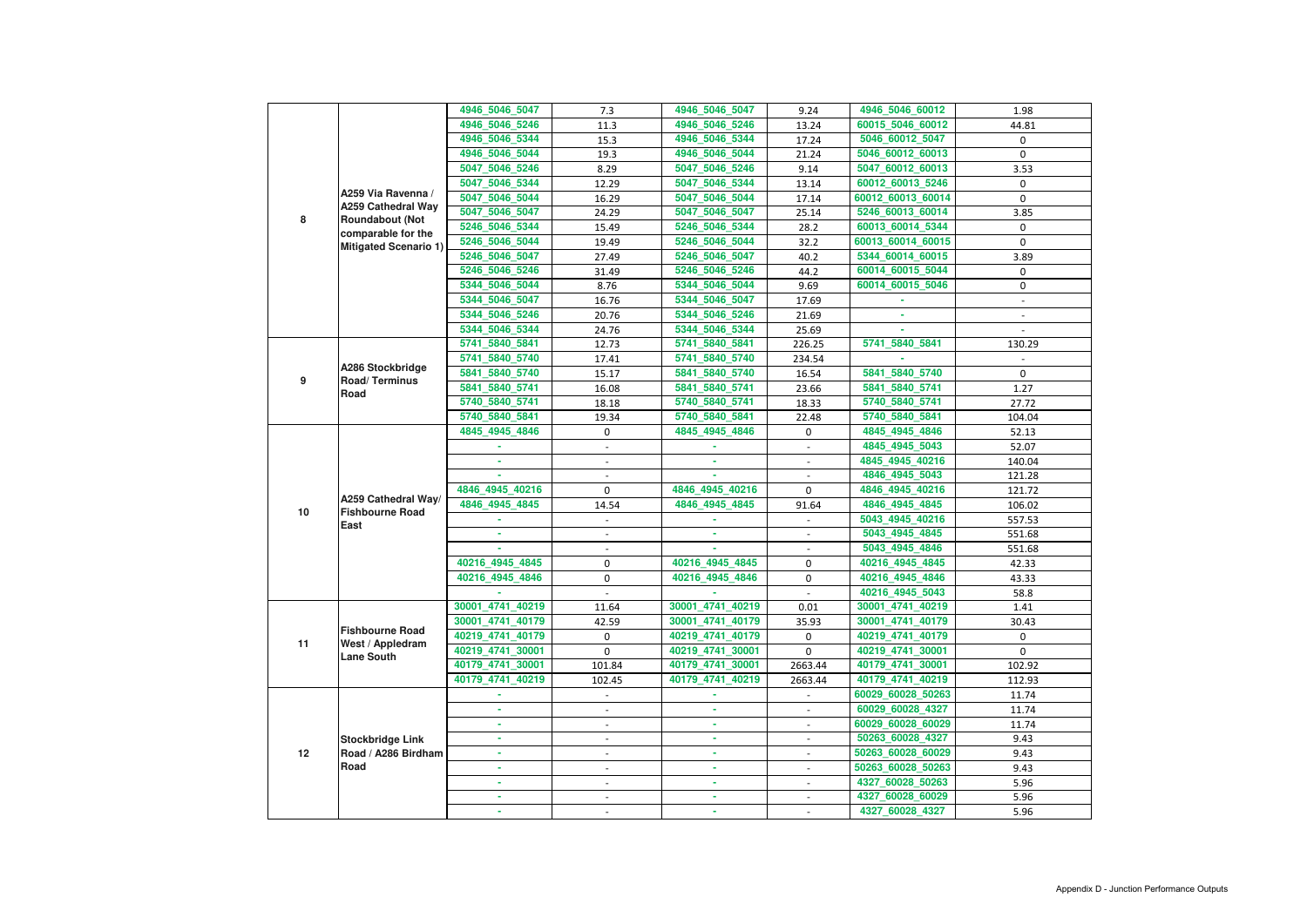|    |                                       | 4645_40218_40216  | 10.02            | 4645_40218_40216  | 12.76          | 4645_40218_40216  | 11.33          |
|----|---------------------------------------|-------------------|------------------|-------------------|----------------|-------------------|----------------|
|    |                                       | 4645_40218_9001   | 13.06            | 4645_40218_9001   | 32.79          | 4645_40218_9001   | 10.6           |
|    |                                       | 9001_40218_4644   | 14.91            | 9001_40218_4644   | 16.28          | 9001_40218_4644   | 13.2           |
|    |                                       | 40219_40218_4644  | 185.95           | 40219_40218_4644  | 135.24         | 40219_40218_4644  | 60.26          |
|    |                                       | 40219_40218_40216 | 22.29            | 40219_40218_40216 | 21.29          | 40219_40218_40216 | 60.26          |
|    |                                       | 40218_40216_4945  | $\mathbf{3}$     | 40218_40216_4945  | $\overline{3}$ | 40218_40216_4945  | 0              |
|    |                                       |                   |                  |                   |                |                   |                |
|    |                                       | 40218_40216_40217 | 22.08            | 40218_40216_40217 | 22.14          | 40218_40216_40217 | 19.21          |
|    |                                       | 4945_40216_40217  | 7.4              | 4945_40216_40217  | 8.31           | 4945_40216_40217  | 16.07          |
|    |                                       | 40216_40217_5043  | 0                | 40216_40217_5043  | 0.09           |                   | $\blacksquare$ |
|    |                                       | 40216_40217_9001  | $\mathbf 0$      | 40216_40217_9001  | 110.05         | 40216_40217_9001  | 0              |
| 13 | <b>Fishbourne</b>                     | 5043_40217_9001   | 3.84             | 5043_40217_9001   | 61.68          |                   |                |
|    | Roundabout                            | 40218_9001_11001  | 10.9             | 40218_9001_11001  | 12.75          | 40218_9001_11001  | 14.28          |
|    |                                       | 40217_9001_11001  | 59.99            | 40217_9001_11001  | 260.57         | 40217_9001_11001  | 116.12         |
|    |                                       | 40217_9001_40219  | 24.31            | 40217_9001_40219  | 24.91          | 40217_9001_60027  | 116.12         |
|    |                                       | 11001_9001_40219  | 10.19            | 11001_9001_40219  | 83.63          | 11001_9001_60027  | 12.82          |
|    |                                       | 11001_9001_40218  | 12.44            | 11001 9001 40218  | 10.92          | 11001_9001_40218  | 17.79          |
|    |                                       |                   |                  |                   |                | 9001_60027_60029  | 11.77          |
|    |                                       | ٠                 | $\blacksquare$   | ٠                 | $\blacksquare$ | 9001 60027 40219  | 17.47          |
|    |                                       |                   |                  |                   |                | 60029_60027_40219 | 10.59          |
|    |                                       | 9001_40219_4741   | $\mathbf 0$      | 9001_40219_4741   | $\mathbf 0$    | 60027_40219_4741  | 1.38           |
|    |                                       | 9001_40219_40218  | $\boldsymbol{0}$ | 9001_40219_40218  | 0              | 60027_40219_40218 | 44.85          |
|    |                                       | 4741 40219 40218  | 3.63             | 4741_40219_40218  | 7.62           | 4741_40219_40218  | 51.82          |
|    |                                       | 9001_11001_5839   | 0                | 9001_11001_5839   | 0              | 9001_11001_5839   | 0              |
|    | <b>Stockbridge</b><br><b>Junction</b> | 11001_5839_5740   | 0                | 11001_5839_5740   | 0              | 11001_5839_5740   | 0              |
|    |                                       | 5740_5839_11002   | $\pmb{0}$        | 5740_5839_11002   | 0              | 5740_5839_11002   | 0              |
|    |                                       | 5839_11002_11003  | $\pmb{0}$        | 5839_11002_11003  | $\mathbf 0$    | 5839_11002_11003  | 0              |
|    |                                       | 11003_11002_40220 | 0                | 11003_11002_40220 | 0              | 11003_11002_40220 | 0              |
|    |                                       | 11002_40220_50257 | $\mathbf 0$      | 11002_40220_50257 | $\mathbf 0$    | 11002_40220_50257 | 0              |
|    |                                       | 50257_40220_11001 | $\mathbf 0$      | 50257_40220_11001 | $\overline{0}$ | 50257_40220_11001 | 0              |
|    |                                       | 40220_11001_9001  | 3.72             | 40220_11001_9001  | 3.06           | 40220_11001_9001  | 4.31           |
| 14 |                                       | 11001_5739_11002  | 22.68            | 11001_5739_11002  | 100.25         | 11001_5739_11002  | 21.16          |
|    |                                       | 11001_5739_40220  | 410.03           | 11001_5739_40220  | 644.38         |                   |                |
|    |                                       | 5839_5739_11001   | 107              | 5839_5739_11001   | 36.29          | 5839 5739 11001   | 90.94          |
|    |                                       | 5839_5739_40220   | 407.17           | 5839_5739_40220   | 530.14         | 5839_5739_40220   | 158.02         |
|    |                                       | 11002_5739_11001  | 22.85            | 11002_5739_11001  | 27.18          | 11002_5739_11001  | 56.07          |
|    |                                       |                   | 37.91            | 11002_5739_5839   | 36.71          |                   |                |
|    |                                       | 11002_5739_5839   |                  |                   |                |                   |                |
|    |                                       | 40220_5739_5839   | 87.55            | 40220_5739_5839   | 418.23         | 40220_5739_5839   | 211.86         |
|    |                                       | 40220_5739_11002  | 87.55            | 40220_5739_11002  | 418.23         | 40220_5739_11002  | 211.86         |
|    |                                       | 11003_11004_40221 | 0                | 11003_11004_40221 | 0              | 11003_11004_40221 | 0              |
|    |                                       | 11004_40221_7040  | 0                | 11004_40221_7040  | 0              | 11004_40221_7040  | 0              |
|    |                                       | 7040_40221_11005  | 0                | 7040_40221_11005  | 0              | 7040_40221_11005  | 0              |
|    |                                       | 40221_11005_11006 | 0                | 40221_11005_11006 | 0              | 40221_11005_11006 | 0              |
|    |                                       | 11006_11005_40222 | 0                | 11006_11005_40222 | 0              | 11006_11005_40222 | 0              |
|    |                                       | 11005_40222_50264 | $\pmb{0}$        | 11005_40222_50264 | 0              | 11005_40222_50264 | 0              |
|    |                                       | 50264_40222_11004 | 0                | 50264_40222_11004 | 0              | 50264_40222_11004 | 0              |
| 15 | <b>Whyke Junction</b>                 | 40222_11004_11003 | 0                | 40222_11004_11003 | 0              | 40222_11004_11003 | 0              |
|    |                                       | 11004_6936_11005  | 104.67           | 11004_6936_11005  | 89.42          | 11004_6936_11005  | 89.25          |
|    |                                       | 11004_6936_40222  | 269.86           | 11004_6936_40222  | 354.95         |                   |                |
|    |                                       | 40221_6936_40222  | 180.17           | 40221_6936_40222  | 265.04         | 40221_6936_40222  | 243.12         |
|    |                                       | 40221_6936_11004  | 180.17           | 40221_6936_11004  | 265.04         | 40221_6936_11004  | 104.38         |
|    |                                       | 11005_6936_11004  | 23.52            | 11005_6936_11004  | 22.44          | 11005_6936_11004  | 22.32          |
|    |                                       | 11005_6936_40221  | 38.29            | 11005_6936_40221  | 37.91          |                   |                |
|    |                                       | 40222_6936_40221  | 133.02           | 40222_6936_40221  | 223.23         | 40222_6936_40221  | 95.47          |
|    |                                       | 40222_6936_11005  | 133.02           | 40222_6936_11005  | 223.23         | 40222_6936_11005  | 95.47          |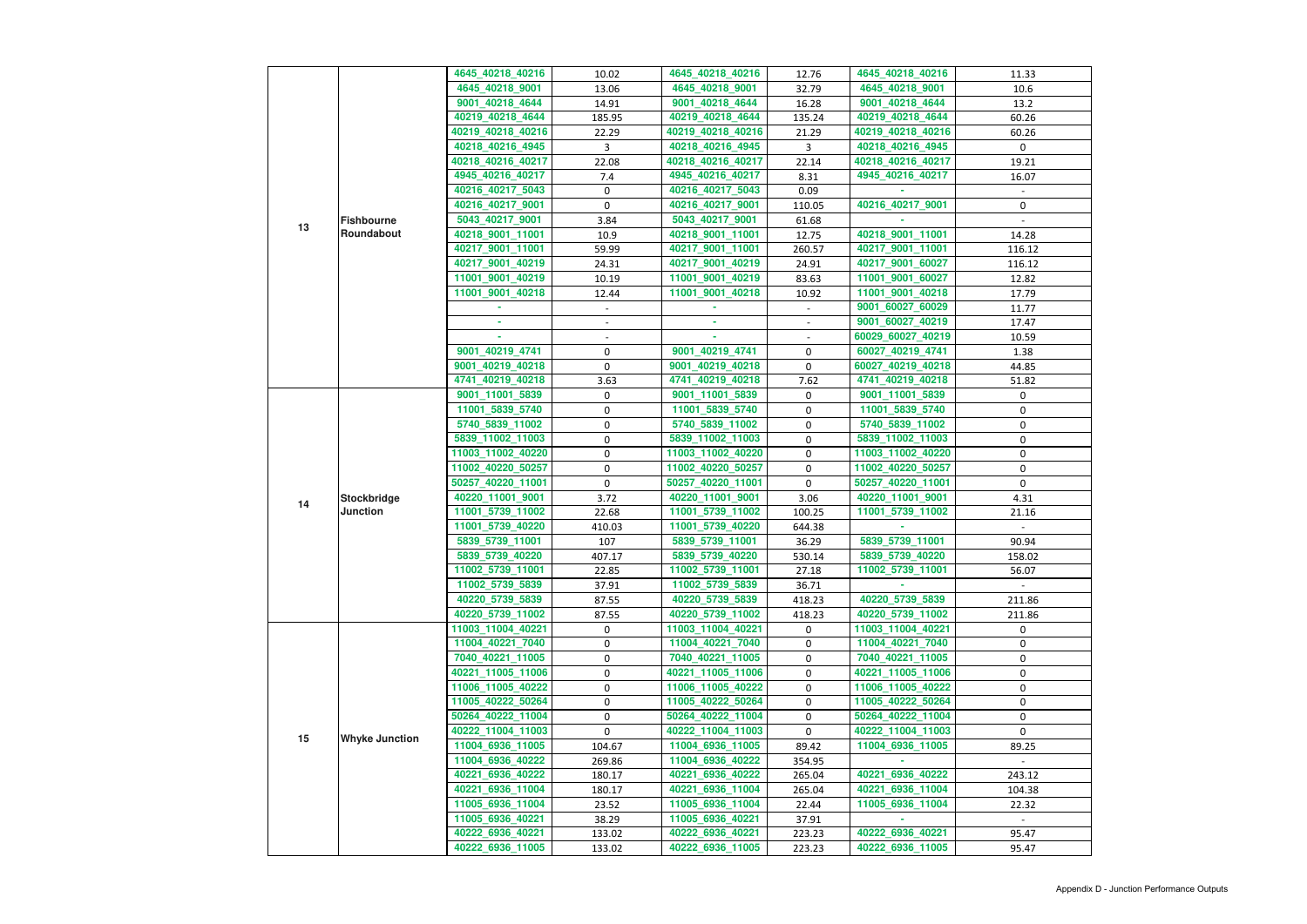|    |                                        | 11006_10002_7742  | 7.34                     | 11006_10002_7742  | 6.92                                       | 11006_60019_60022                     | 72.47          |
|----|----------------------------------------|-------------------|--------------------------|-------------------|--------------------------------------------|---------------------------------------|----------------|
|    |                                        | 11006_10002_11070 | 10.67                    | 11006_10002_11070 | 10.26                                      | 11006_60019_10002                     | 73.94          |
|    |                                        | 11006_10002_9137  | 14                       | 11006_10002_9137  | 13.59                                      | 7742_60022_60021                      | 154.73         |
|    |                                        | 11006_10002_50266 | 20.67                    | 11006_10002_50266 | 20.26                                      | 60019_60022_7742                      | 0              |
|    |                                        | 11006_10002_11006 | 24                       | 11006_10002_11006 | 23.59                                      | 60019_60022_60021                     | 70.49          |
|    |                                        | 7742_10002_11070  | 231.4                    | 7742_10002_11070  | 213.18                                     | 60022_60021_11070                     | 17.24          |
|    |                                        | 7742_10002_9137   | 234.73                   | 7742_10002_9137   | 216.51                                     | 60022_60021_60020                     | 75.52          |
|    |                                        | 7742_10002_50266  | 241.4                    | 7742_10002_50266  | 223.18                                     | 11070_60021_60020                     | 22.63          |
|    | <b>Bognor Road</b>                     | 7742_10002_11006  | 244.73                   | 7742_10002_11006  | 226.51                                     | 11070_60021_10002                     | 23.53          |
|    | Roundabout                             | 7742_10002_7742   | 248.06                   | 7742_10002_7742   | 229.84                                     | 10002 60021 11070                     | 23.67          |
| 16 | (Not Comparable for                    | 11070_10002_9137  | 40.03                    | 11070_10002_9137  | 51.22                                      | 60019_10002_60021                     | 0              |
|    | the Mitigated                          | 11070_10002_50266 | 46.69                    | 11070_10002_50266 | 57.88                                      | 60021_10002_60019                     | 0              |
|    | Scenario 1)                            | 11070_10002_11006 | 50.03                    | 11070_10002_11006 | 61.22                                      | 60021_10002_60018                     |                |
|    |                                        | 11070_10002_7742  | 53.36                    | 11070_10002_7742  | 64.55                                      | 60021_10002_60019                     | 0              |
|    |                                        | 11070_10002_11070 | 56.69                    | 11070_10002_11070 | 67.88                                      | 60018_60020_60019                     | 2.51           |
|    |                                        | 9135_10002_50266  | 147.07                   | 9135_10002_50266  | 306.62                                     |                                       |                |
|    |                                        | 9135 10002 11006  | 150.4                    | 9135_10002_11006  | 309.95                                     |                                       |                |
|    |                                        | 9135_10002_7742   | 153.73                   | 9135_10002_7742   | 313.28                                     |                                       |                |
|    |                                        | 9135_10002_11070  | 157.07                   | 9135 10002 11070  | 316.62                                     | ٠                                     |                |
|    |                                        | 9135_10002_9137   | 160.4                    | 9135 10002 9137   | 319.95                                     |                                       | $\blacksquare$ |
|    |                                        |                   |                          |                   |                                            | 60020_60018_9137                      | 16.37          |
|    |                                        |                   | $\overline{\phantom{a}}$ |                   |                                            | 60020_60018_50266                     | 31.29          |
|    |                                        |                   |                          |                   |                                            | 9135_60018_50266                      | 20.46          |
| 17 | Bognor Road /<br><b>Vinnetrow Road</b> |                   |                          | ٠                 | $\overline{\phantom{a}}$                   | 9135_60018_60020                      |                |
|    |                                        |                   | $\overline{\phantom{a}}$ | ×.                | $\overline{\phantom{a}}$<br>$\blacksquare$ |                                       | 20.66          |
|    |                                        |                   |                          |                   | $\overline{a}$                             | 50266_60018_60020<br>50266_60018_9137 | 21.27          |
|    |                                        |                   |                          | 30022_10003_7755  |                                            |                                       | 21.25          |
|    |                                        | 30022_10003_7755  | 10.18                    |                   | 10.72                                      | 30022_10003_7755                      | 10.41          |
|    |                                        | 30022_10003_10004 | 15.98                    | 30022_10003_10004 | 16.52                                      | 30022_10003_10004                     | 16.21          |
|    |                                        | 30022_10003_8258  | 21.78                    | 30022_10003_8258  | 22.32                                      | 30022_10003_8258                      | 22.01          |
|    |                                        | 30022_10003_30022 | 33.38                    | 30022_10003_30022 | 33.92                                      | 30022_10003_30022                     | 33.61          |
|    |                                        | 7755_10003_10004  | 26.09                    | 7755_10003_10004  | 55.44                                      | 7755_10003_10004                      | 395.21         |
|    |                                        | 7755_10003_8258   | 31.89                    | 7755_10003_8258   | 61.24                                      | 7755_10003_8258                       | 401.01         |
|    |                                        | 7755_10003_30022  | 43.49                    | 7755_10003_30022  | 72.84                                      | 7755_10003_30022                      | 412.61         |
| 18 | <b>Portfield</b>                       | 7755_10003_7755   | 49.29                    | 7755_10003_7755   | 78.64                                      | 7755_10003_7755                       | 418.41         |
|    | Roundabout                             | 10004_10003_8258  | 106.41                   | 10004_10003_8258  | 303.38                                     | 10004_10003_8258                      | 445.68         |
|    |                                        | 10004_10003_30022 | 118.01                   | 10004_10003_30022 | 314.98                                     | 10004_10003_30022                     | 457.28         |
|    |                                        | 10004_10003_7755  | 123.81                   | 10004_10003_7755  | 320.78                                     | 10004_10003_7755                      | 463.08         |
|    |                                        | 10004_10003_10004 | 129.61                   | 10004_10003_10004 | 326.58                                     | 10004_10003_10004                     | 468.88         |
|    |                                        | 30021_10003_30022 | 12.39                    | 30021_10003_30022 | 10.27                                      | 30021_10003_30022                     | 34.45          |
|    |                                        | 30021_10003_7755  | 18.19                    | 30021_10003_7755  | 16.07                                      | 30021_10003_7755                      | 40.25          |
|    |                                        | 30021_10003_10004 | 23.99                    | 30021_10003_10004 | 21.87                                      | 30021_10003_10004                     | 46.05          |
|    |                                        | 30021_10003_8258  | 29.79                    | 30021_10003_8258  | 27.67                                      | 30021_10003_8258                      | 51.85          |
|    |                                        | 11007_60003_60002 | 0                        | 11007_60003_60002 | $\mathbf 0$                                | 11007_60003_60002                     | $\mathbf{0}$   |
|    |                                        | 60003_60002_7750  | 0                        | 60003_60002_7750  | $\mathbf 0$                                | 60003_60002_7750                      | $\mathbf 0$    |
|    |                                        | 7750_60002_7952   | 0                        | 7750_60002_7952   | $\mathbf 0$                                | 7750_60002_7952                       | 0              |
| 19 | <b>Oving Junction</b>                  | 60003_7952_11008  | 13.76                    | 60003_7952_11008  | 78.14                                      | 60003_7952_11008                      | 10.98          |
|    |                                        | 60002_7952_11008  | 55.82                    | 60002_7952_11008  | 23.99                                      | 60002_7952_11008                      | 284.64         |
|    |                                        | 11008_7952_8652   | 6                        | 11008_7952_8652   | 1.31                                       | 11008_7952_8652                       | 20.02          |
|    |                                        | 11008_7952_60003  | 2.51                     | 11008_7952_60003  | 0.77                                       | 11008_7952_60003                      | 2.94           |
|    |                                        | 8652_7952_60003   | 135.38                   | 8652_7952_60003   | 144.06                                     | 8652_7952_60003                       | 144.2          |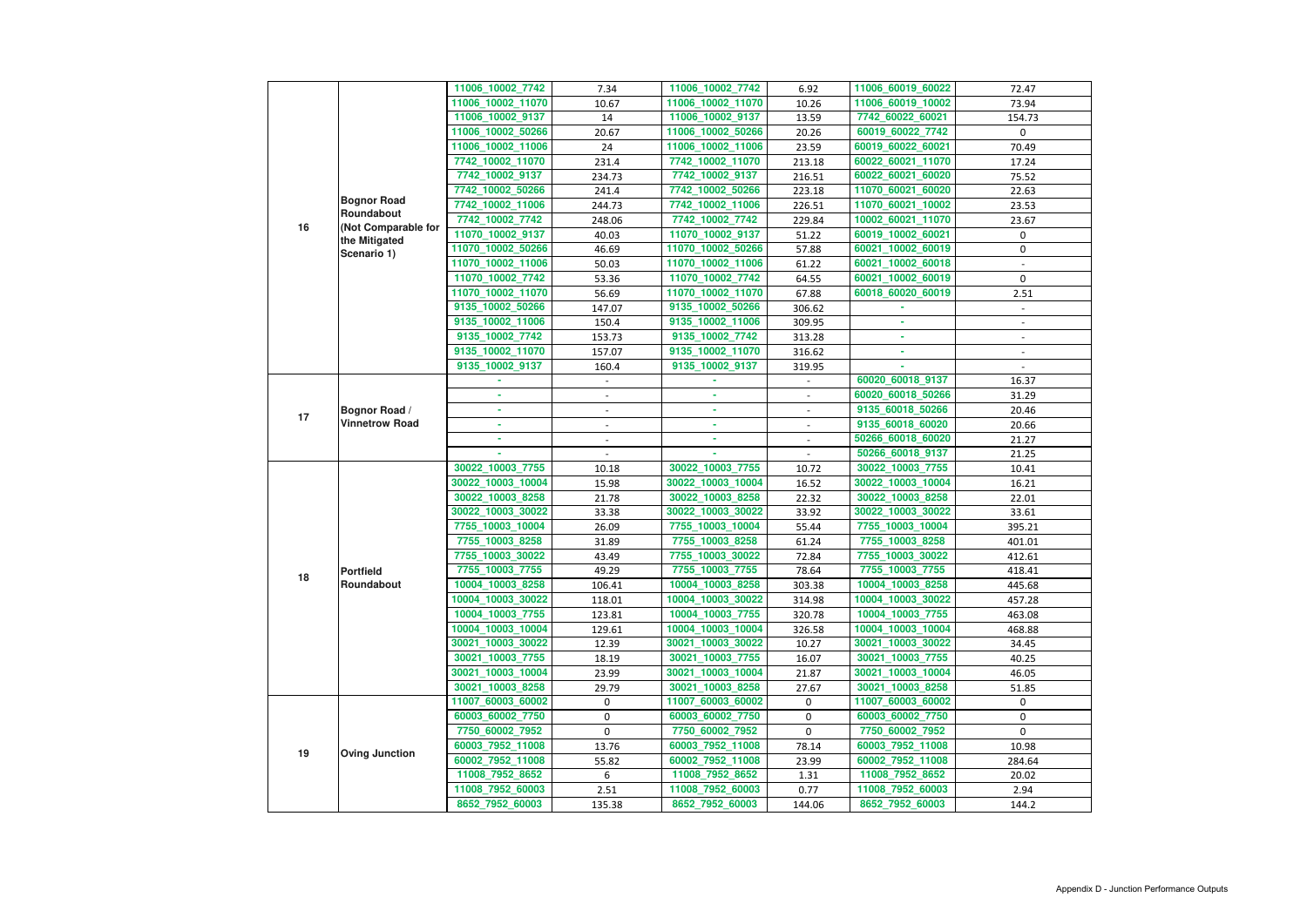| <b>PM - Average Queue Total (PCU)</b> |                                   |                   |                     |                   |                 |                     |                           |  |  |
|---------------------------------------|-----------------------------------|-------------------|---------------------|-------------------|-----------------|---------------------|---------------------------|--|--|
| <b>Junction No.</b>                   | <b>Junction Location</b>          | <b>Movement</b>   | 2035 Reference Case | <b>Movement</b>   | 2035 Scenario 3 | <b>Movement</b>     | 2035 Mitigated Scenario 3 |  |  |
|                                       |                                   | 11019 6925 50264  | 0.45                | 11019 6925 50264  | 34.86           | 11019 6925 50264    | 0.47                      |  |  |
|                                       |                                   | 11019 6925 8024   | 0.61                | 11019 6925 8024   | 59.43           | 11019 6925 8024     | 1.04                      |  |  |
|                                       |                                   | 11019 6925 11019  | 0                   | 11019 6925 11019  | 0               | 11019 6925 11019    | $\mathbf 0$               |  |  |
|                                       |                                   | 50264 6925 8024   | 0.04                | 50264 6925 8024   | 0.04            | 50264 6925 8024     | 0.39                      |  |  |
| $\mathbf{1}$                          | B2145 / B2166                     | 50264 6925 11019  | 0.22                | 50264 6925 11019  | 0.77            | 50264 6925 11019    | 0.67                      |  |  |
|                                       |                                   | 50264 6925 50264  | 0                   | 50264 6925 50264  | 0               | 50264 6925 50264    | $\mathbf 0$               |  |  |
|                                       |                                   | 8024 6925 11019   | 0.14                | 8024 6925 11019   | 8.74            | 8024 6925 11019     | 0.11                      |  |  |
|                                       |                                   | 8024 6925 50264   | 0.5                 | 8024 6925 50264   | 26.99           | 8024 6925 50264     | 0.31                      |  |  |
|                                       |                                   | 8024 6925 8024    | 0                   | 8024 6925 8024    | 0               | 8024 6925 8024      | $\mathbf{0}$              |  |  |
|                                       |                                   | 4034 4036 30004   | 0                   | 4034 4036 30004   | 0               | 4034 60010 60011    | 0.49                      |  |  |
|                                       |                                   | 4034 4036 30005   | 0                   | 4034 4036 30005   | $\mathbf{0}$    | 60010 4036 30005    | 8.69                      |  |  |
| $\overline{2}$                        | B2145/B2201                       | 30004 4036 30005  | 0                   | 30004 4036 30005  | 0.09            | 4036 30005<br>60011 | 0.02                      |  |  |
|                                       |                                   | 30004 4036 4034   | 0.32                | 30004 4036 4034   | 0.31            | 4036 60010<br>60011 | 22.47                     |  |  |
|                                       |                                   | 30005 4036 4034   | 0                   | 30005 4036 4034   | 0               | 30005 4036 60010    | 2.58                      |  |  |
|                                       |                                   | 30005 4036 30004  | 0                   | 30005_4036_30004  | $\mathbf 0$     | 30005 4036 60011    | $\overline{\phantom{a}}$  |  |  |
|                                       | A259/B2132 Comet<br><b>Corner</b> | 50020 50021 50164 | 0                   | 50020 50021 50164 | $\pmb{0}$       | 50020 50021 50164   | $\mathbf 0$               |  |  |
|                                       |                                   | 50020 50021 50110 | 0                   | 50020 50021 50110 | $\mathbf 0$     | 50020 50021 50110   | $\boldsymbol{0}$          |  |  |
| $\mathbf 3$                           |                                   | 50164 50021 50110 | 0                   | 50164 50021 50110 | $\mathbf 0$     | 50164 50021 50110   | $\mathbf 0$               |  |  |
|                                       |                                   | 50164_50021_50020 | 9.08                | 50164 50021 50020 | 8.49            | 50164_50021_50020   | 0.28                      |  |  |
|                                       |                                   | 50110 50021 50020 | 0                   | 50110 50021 50020 | $\mathbf 0$     | 50110_50021_50020   | 0.6                       |  |  |
|                                       |                                   | 50110 50021 50164 | 0                   | 50110 50021 50164 | $\mathbf 0$     | 50110 50021 50164   | $\mathbf 0$               |  |  |
|                                       |                                   | 50021 50110 50163 | 0                   | 50021 50110 50163 | 0               | 50021 50110 50163   | 0.01                      |  |  |
|                                       |                                   | 50021 50110 50270 | 0                   | 50021 50110 50270 | $\mathbf 0$     | 50021 50110 50270   | 0.32                      |  |  |
| 4                                     | A259/B2233                        | 50163 50110 50270 | 8.14                | 50163_50110_50270 | 4.46            | 50163_50110_50270   | 0.3                       |  |  |
|                                       | Oystercatcher                     | 50163 50110 50021 | 2.93                | 50163_50110_50021 | 4.31            | 50163_50110_50021   | 0.02                      |  |  |
|                                       |                                   | 50270_50110_50021 | 9.93                | 50270 50110 50021 | 10.55           | 50270 50110 50021   | 14.2                      |  |  |
|                                       |                                   | 50270 50110 50163 | 7.93                | 50270 50110 50163 | 6.87            | 50270 50110 50163   | 4.97                      |  |  |
|                                       | A286 Northgate /                  | 6055 6054 5955    | 2.2                 | 6055_6054_5955    | 6.34            | 6055_6054_5955      | 3.25                      |  |  |
| 5                                     | <b>A286 Orchard Street</b>        | 6153_6054_6055    | 0                   | 6153_6054_6055    | $\mathbf 0$     | 6153_6054_6055      | 2.14                      |  |  |
|                                       |                                   | 6153 6054 5955    | 0                   | 6153 6054 5955    | $\mathbf 0$     | 6153 6054 5955      | 5.57                      |  |  |
|                                       | A286 Churchside /                 | 5953_6157_6158    | 0                   | 5953_6157_6158    | $\mathbf 0$     | 5953_6157_6158      | 1.19                      |  |  |
| $\boldsymbol{6}$                      | A286 Broyle Road                  | 5953 6157 6154    | 0                   | 5953 6157 6154    | $\mathbf 0$     | 5953 6157 6154      | 3.74                      |  |  |
|                                       |                                   | 6158_6157_6154    | 0.45                | 6158_6157_6154    | 1.11            | 6158_6157_6154      | 2.08                      |  |  |
|                                       | A286 New Park Road                | 6546 6547 20003   | 0                   | 6546 6547 20003   | $\mathbf 0$     | 6546 60016 60017    | $\mathbf 0$               |  |  |
| $\overline{7}$                        | A286 St Pancras                   | 6546_6547_6650    | 0                   | 6546_6547_6650    | 0               | 60016_6547_6650     | 4.03                      |  |  |
|                                       | Road                              | 20003 6547 6650   | 9.73                | 20003_6547_6650   | 55.3            | 60017_6547_6650     | 8.01                      |  |  |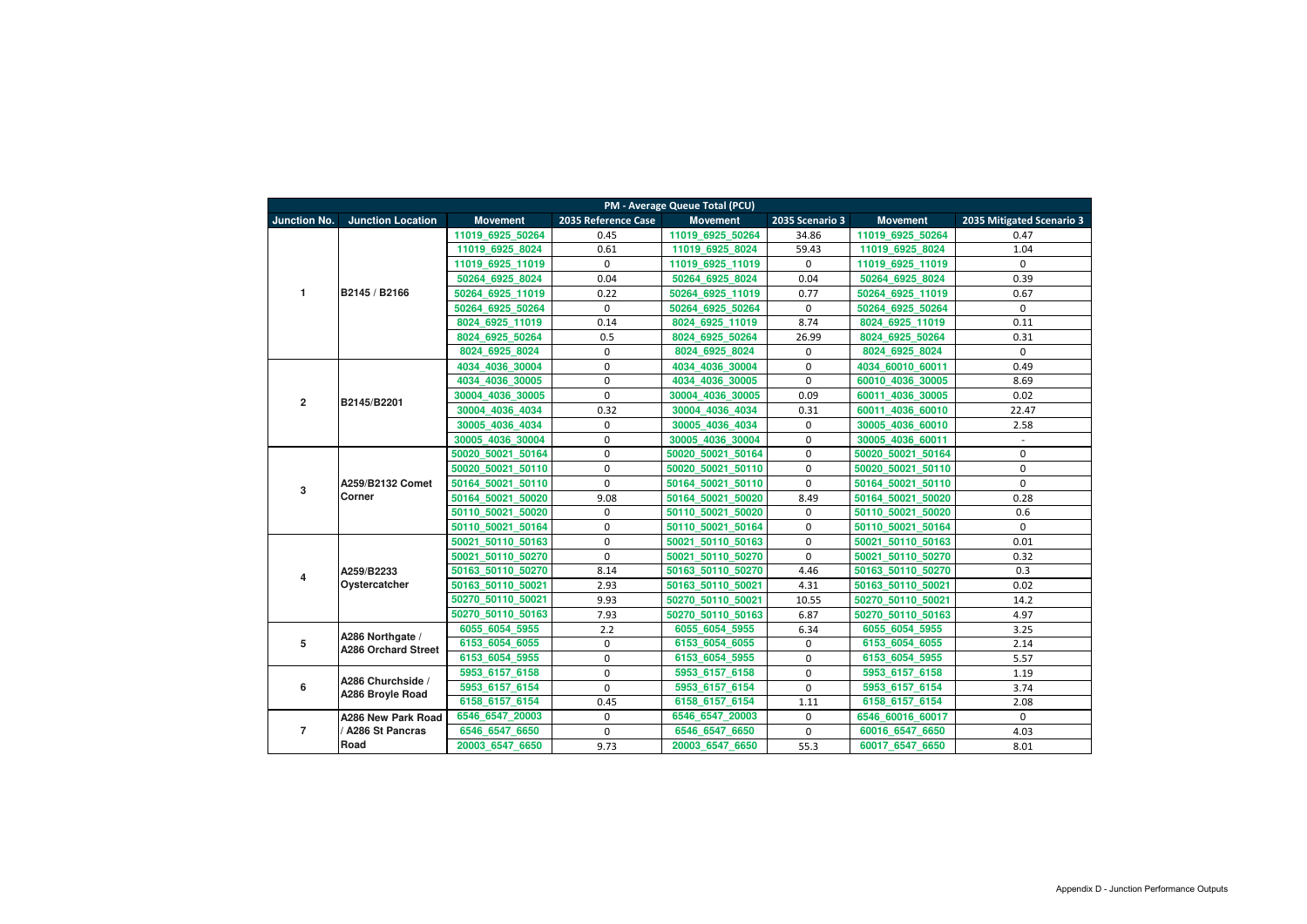|    |                                              | 4946_5046_5047   | 0.04                     | 4946_5046_5047   | 0.48                     | 4946_5046_60012   | 0.59           |
|----|----------------------------------------------|------------------|--------------------------|------------------|--------------------------|-------------------|----------------|
|    |                                              | 4946_5046_5246   | 0                        | 4946_5046_5246   | 0.03                     | 60015_5046_60012  | 0.52           |
|    |                                              | 4946_5046_5344   | 0.04                     | 4946_5046_5344   | 0.41                     | 5046_60012_5047   | 0              |
|    |                                              | 4946_5046_5044   | 0                        | 4946_5046_5044   | 0.05                     | 5046_60012_60013  | 0              |
|    |                                              | 5047_5046_5246   | 0.01                     | 5047 5046 5246   | 0.01                     | 5047_60012_60013  | 0.06           |
|    |                                              | 5047 5046 5344   | 0.01                     | 5047_5046_5344   | 0.01                     | 60012_60013_5246  | $\mathbf 0$    |
|    | A259 Via Ravenna /                           | 5047_5046_5044   | 0.17                     | 5047_5046_5044   | 0.3                      | 60012_60013_60014 | 0              |
| 8  | <b>A259 Cathedral Way</b>                    | 5047_5046_5047   | 0                        | 5047 5046 5047   | 0                        | 5246_60013_60014  | 0.08           |
|    | <b>Roundabout (Not</b><br>comparable for the | 5246_5046_5344   | 0.3                      | 5246_5046_5344   | 0.69                     | 60013_60014_5344  | 0              |
|    | <b>Mitigated Scenario 1)</b>                 | 5246_5046_5044   | 0.4                      | 5246 5046 5044   | 1.05                     | 60013_60014_60015 | $\mathbf 0$    |
|    |                                              | 5246_5046_5047   | 0.02                     | 5246_5046_5047   | 0.23                     | 5344_60014_60015  | 0.2            |
|    |                                              | 5246_5046_5246   | 0                        | 5246_5046_5246   | $\mathbf 0$              | 60014_60015_5044  | 0              |
|    |                                              | 5344_5046_5044   | 0.24                     | 5344_5046_5044   | 0.48                     | 60014_60015_5046  | 0              |
|    |                                              | 5344_5046_5047   | 0.02                     | 5344_5046_5047   | 0.03                     |                   | $\blacksquare$ |
|    |                                              | 5344_5046_5246   | 0.01                     | 5344_5046_5246   | 0.01                     |                   |                |
|    |                                              | 5344_5046_5344   | 0                        | 5344_5046_5344   | 0                        |                   |                |
|    |                                              | 5741_5840_5841   | 0.59                     | 5741_5840_5841   | 0.99                     | 5741_5840_5841    | 21.92          |
|    |                                              | 5741 5840 5740   | 2.81                     | 5741_5840_5740   | 47.19                    |                   |                |
|    | A286 Stockbridge                             | 5841_5840_5740   | 1.37                     | 5841 5840 5740   | 2.1                      | 5841_5840_5740    | $\mathbf 0$    |
| 9  | Road/Terminus                                | 5841_5840_5741   | 0.38                     | 5841_5840_5741   | 0.76                     | 5841_5840_5741    | 0.02           |
|    | Road                                         |                  |                          |                  |                          |                   |                |
|    |                                              | 5740_5840_5741   | 0.15                     | 5740_5840_5741   | 0.21                     | 5740_5840_5741    | 0.17           |
|    |                                              | 5740 5840 5841   | 0.79                     | 5740_5840_5841   | 2.46                     | 5740_5840_5841    | 1.46           |
|    |                                              | 4845_4945_4846   | 0                        | 4845_4945_4846   | 0                        | 4845_4945_4846    | 1.33           |
|    |                                              |                  |                          |                  |                          | 4845_4945_5043    | 1.05           |
|    |                                              |                  |                          |                  |                          | 4845_4945_40216   | 5.44           |
|    |                                              |                  |                          |                  |                          | 4846_4945_5043    | 4.34           |
|    | A259 Cathedral Way/                          | 4846_4945_40216  | 0                        | 4846_4945_40216  | 0                        | 4846_4945_40216   | 31.21          |
| 10 | <b>Fishbourne Road</b>                       | 4846_4945_4845   | 0.58                     | 4846_4945_4845   | 3.91                     | 4846_4945_4845    | 7.2            |
|    | East                                         |                  |                          |                  |                          | 5043_4945_40216   | 28.35          |
|    |                                              |                  | $\blacksquare$           |                  | $\blacksquare$           | 5043_4945_4845    | 5.06           |
|    |                                              |                  |                          |                  |                          | 5043_4945_4846    | 2.92           |
|    |                                              | 40216 4945 4845  | 0                        | 40216 4945 4845  | $\mathbf 0$              | 40216_4945_4845   | 1.09           |
|    |                                              | 40216_4945_4846  | 0                        | 40216_4945_4846  | 0                        | 40216_4945_4846   | 11.49          |
|    |                                              |                  |                          |                  |                          | 40216_4945_5043   | 2.87           |
|    |                                              | 30001_4741_40219 | 0                        | 30001_4741_40219 | $\mathbf 0$              | 30001_4741_40219  | $\Omega$       |
|    |                                              | 30001_4741_40179 | 1.98                     | 30001_4741_40179 | 0.08                     | 30001_4741_40179  | 0.75           |
|    | <b>Fishbourne Road</b>                       | 40219_4741_40179 | 0                        | 40219_4741_40179 | $\mathbf 0$              | 40219_4741_40179  | $\mathbf 0$    |
| 11 | West / Appledram<br><b>Lane South</b>        | 40219_4741_30001 | 0                        | 40219_4741_30001 | $\mathbf{0}$             | 40219_4741_30001  | 0              |
|    |                                              | 40179_4741_30001 | 4.03                     | 40179_4741_30001 | 14.4                     | 40179_4741_30001  | 0.22           |
|    |                                              | 40179_4741_40219 | 1.48                     | 40179_4741_40219 | 20.38                    | 40179_4741_40219  | 0.55           |
|    |                                              |                  | $\blacksquare$           | ж.               | $\pm$                    | 60029_60028_50263 | 1.71           |
|    |                                              | ٠                | $\overline{\phantom{a}}$ | ٠                | $\blacksquare$           | 60029_60028_4327  | 1.93           |
|    |                                              |                  |                          |                  |                          | 60029_60028_60029 | $\mathbf 0$    |
|    | <b>Stockbridge Link</b>                      | ٠                |                          |                  |                          | 50263_60028_4327  | 0.87           |
| 12 | Road / A286 Birdham                          | ٠                | $\overline{\phantom{a}}$ | ٠                | $\overline{\phantom{a}}$ | 50263_60028_60029 | 0.82           |
|    | Road                                         |                  | $\overline{\phantom{a}}$ | ×.               | $\blacksquare$           | 50263_60028_50263 | $\mathbf 0$    |
|    |                                              |                  |                          | ٠                |                          | 4327_60028_50263  | 0.34           |
|    |                                              | ٠                |                          | $\sim$           | $\blacksquare$           | 4327_60028_60029  | 0.67           |
|    |                                              |                  |                          |                  | $\overline{\phantom{a}}$ | 4327_60028_4327   |                |
|    |                                              |                  |                          |                  |                          |                   | 0              |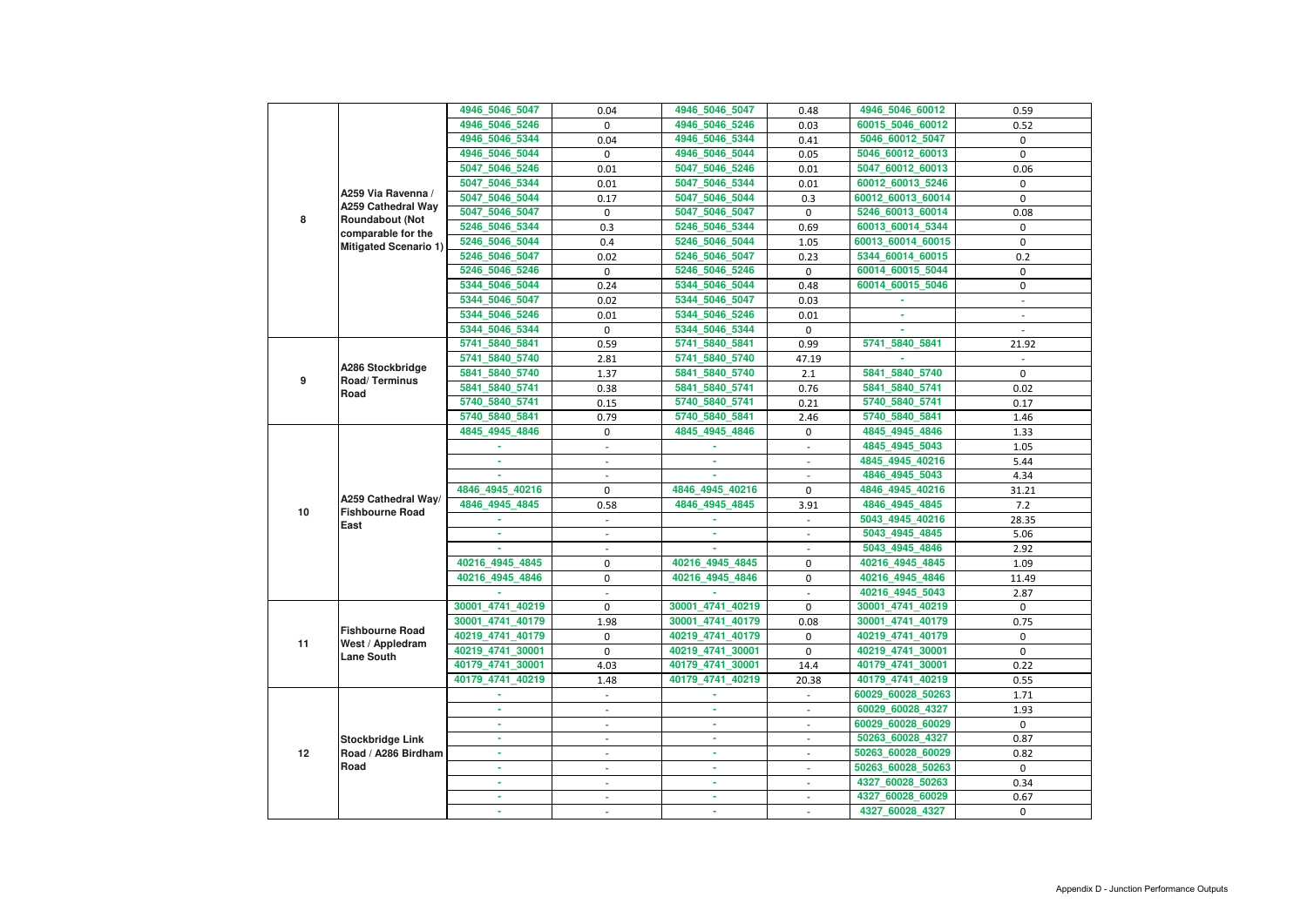|    |                                       | 4645_40218_40216                       | 1.56           | 4645_40218_40216                       | 1.71           | 4645_40218_40216                       | 3.12           |
|----|---------------------------------------|----------------------------------------|----------------|----------------------------------------|----------------|----------------------------------------|----------------|
|    |                                       | 4645_40218_9001                        | 5.89           | 4645_40218_9001                        | 16.34          | 4645_40218_9001                        | 4.19           |
|    |                                       | 9001_40218_4644                        | 7.95           | 9001_40218_4644                        | 6.66           | 9001_40218_4644                        | 7.07           |
|    |                                       | 40219_40218_4644                       | 13.92          | 40219_40218_4644                       | 12.75          | 40219_40218_4644                       | 7.6            |
|    |                                       | 40219_40218_40216                      | 5.55           | 40219_40218_40216                      | 9.25           | 40219_40218_40216                      | 22.31          |
|    |                                       | 40218_40216_4945                       | $\mathbf 0$    | 40218_40216_4945                       | $\mathbf 0$    | 40218_40216_4945                       | $\mathbf 0$    |
|    |                                       |                                        |                |                                        |                |                                        |                |
|    |                                       | 40218_40216_40217                      | 2.88           | 40218_40216_40217                      | 4.05           | 40218_40216_40217                      | 5.95           |
|    |                                       | 4945_40216_40217                       | 2.14           | 4945_40216_40217                       | 2.88           | 4945_40216_40217                       | 5.61           |
|    |                                       | 40216_40217_5043                       | 0              | 40216_40217_5043                       | 0.03           |                                        | $\blacksquare$ |
|    |                                       | 40216_40217_9001                       | $\mathbf 0$    | 40216_40217_9001                       | 31.79          | 40216_40217_9001                       | 0              |
| 13 | <b>Fishbourne</b>                     | 5043_40217_9001                        | 0.07           | 5043_40217_9001                        | 8.92           |                                        |                |
|    | Roundabout                            | 40218_9001_11001                       | 4.93           | 40218_9001_11001                       | 6.52           | 40218_9001_11001                       | 5.61           |
|    |                                       | 40217_9001_11001                       | 6.31           | 40217_9001_11001                       | 29.22          | 40217_9001_11001                       | 19.25          |
|    |                                       | 40217_9001_40219                       | 5.81           | 40217_9001_40219                       | 7.82           | 40217_9001_60027                       | 52.75          |
|    |                                       | 11001_9001_40219                       | 1.97           | 11001_9001_40219                       | 24.49          | 11001_9001_60027                       | 1.89           |
|    |                                       | 11001_9001_40218                       | 6.65           | 11001_9001_40218                       | 4.49           | 11001_9001_40218                       | 9.52           |
|    |                                       |                                        |                |                                        |                | 9001_60027_60029                       | 4.55           |
|    |                                       | ٠                                      | $\blacksquare$ | ٠                                      | $\blacksquare$ | 9001_60027_40219                       | 3.84           |
|    |                                       |                                        |                |                                        |                | 60029_60027_40219                      | 4.29           |
|    |                                       | 9001_40219_4741                        | $\mathbf 0$    | 9001_40219_4741                        | $\mathbf 0$    | 60027_40219_4741                       | 0.44           |
|    |                                       | 9001_40219_40218                       | $\pmb{0}$      | 9001_40219_40218                       | 0              | 60027_40219_40218                      | 13.36          |
|    |                                       | 4741_40219_40218                       | 0.09           | 4741_40219_40218                       | 1.1            | 4741_40219_40218                       | 10.56          |
|    |                                       | 9001_11001_5839                        | 0              | 9001_11001_5839                        | 0              | 9001_11001_5839                        | 0              |
|    | <b>Stockbridge</b><br><b>Junction</b> | 11001_5839_5740                        | 0              | 11001_5839_5740                        | 0              | 11001_5839_5740                        | 0              |
|    |                                       | 5740_5839_11002                        | $\pmb{0}$      | 5740_5839_11002                        | 0              | 5740_5839_11002                        | 0              |
|    |                                       | 5839_11002_11003                       | $\pmb{0}$      | 5839_11002_11003                       | $\mathbf 0$    | 5839_11002_11003                       | 0              |
|    |                                       | 11003_11002_40220                      | 0              | 11003_11002_40220                      | 0              | 11003_11002_40220                      | 0              |
|    |                                       | 11002_40220_50257                      | $\mathbf 0$    | 11002_40220_50257                      | $\mathbf 0$    | 11002_40220_50257                      | 0              |
|    |                                       | 50257_40220_11001                      | 0              | 50257_40220_11001                      | $\overline{0}$ | 50257_40220_11001                      | 0              |
|    |                                       | 40220_11001_9001                       | 0.15           | 40220_11001_9001                       | 0.02           | 40220_11001_9001                       | 0.06           |
| 14 |                                       | 11001_5739_11002                       | 10.38          | 11001_5739_11002                       | 40.84          | 11001_5739_11002                       | 11.57          |
|    |                                       | 11001_5739_40220                       | 28.45          | 11001_5739_40220                       | 49.59          |                                        | $\sim$         |
|    |                                       | 5839_5739_11001                        | 5.05           | 5839_5739_11001                        | 1.18           | 5839_5739_11001                        | 5.73           |
|    |                                       | 5839_5739_40220                        | 20.36          | 5839_5739_40220                        | 35.34          | 5839_5739_40220                        | 10.53          |
|    |                                       | 11002_5739_11001                       | 10.57          | 11002_5739_11001                       | 10.14          | 11002_5739_11001                       | 31.31          |
|    |                                       | 11002_5739_5839                        | 0.43           | 11002_5739_5839                        | 1.1            |                                        |                |
|    |                                       | 40220_5739_5839                        | 2.63           | 40220_5739_5839                        | 3.67           | 40220_5739_5839                        | 2.29           |
|    |                                       | 40220_5739_11002                       | 7.62           | 40220_5739_11002                       | 49.2           | 40220_5739_11002                       | 35.28          |
|    |                                       | 11003_11004_40221                      | 0              | 11003_11004_40221                      | 0              | 11003_11004_40221                      | 0              |
|    |                                       | 11004_40221_7040                       | 0              | 11004_40221_7040                       | 0              | 11004_40221_7040                       | 0              |
|    |                                       | 7040_40221_11005                       | 0              | 7040_40221_11005                       | 0              | 7040_40221_11005                       | 0              |
|    |                                       | 40221_11005_11006                      | 0              | 40221_11005_11006                      | 0              | 40221_11005_11006                      | 0              |
|    |                                       | 11006_11005_40222                      | 0              | 11006_11005_40222                      | 0              | 11006_11005_40222                      | 0              |
|    |                                       | 11005_40222_50264                      | $\pmb{0}$      | 11005_40222_50264                      | 0              | 11005_40222_50264                      | 0              |
|    |                                       |                                        |                |                                        |                |                                        |                |
|    |                                       | 50264_40222_11004<br>40222_11004_11003 | 0<br>0         | 50264_40222_11004<br>40222_11004_11003 | 0              | 50264_40222_11004<br>40222_11004_11003 | 0              |
| 15 | <b>Whyke Junction</b>                 | 11004_6936_11005                       |                | 11004_6936_11005                       | 0              | 11004_6936_11005                       | 0              |
|    |                                       |                                        | 49.11          |                                        | 40.84          |                                        | 53.02          |
|    |                                       | 11004_6936_40222<br>40221_6936_40222   | 16.94<br>8.77  | 11004_6936_40222<br>40221_6936_40222   | 23.04          | 40221_6936_40222                       | 23.08          |
|    |                                       | 40221_6936_11004                       |                | 40221_6936_11004                       | 6.31<br>30.19  | 40221_6936_11004                       | 9.29           |
|    |                                       |                                        | 16.3<br>9.44   | 11005_6936_11004                       |                | 11005_6936_11004                       |                |
|    |                                       | 11005_6936_11004                       |                |                                        | 7.6            |                                        | 11.67          |
|    |                                       | 11005_6936_40221                       | 0.01           | 11005_6936_40221                       | 0.38           |                                        |                |
|    |                                       | 40222_6936_40221                       | 4.1            | 40222_6936_40221                       | 6.33           | 40222_6936_40221                       | 5.08           |
|    |                                       | 40222_6936_11005                       | 12.88          | 40222_6936_11005                       | 19.79          | 40222_6936_11005                       | 7.28           |